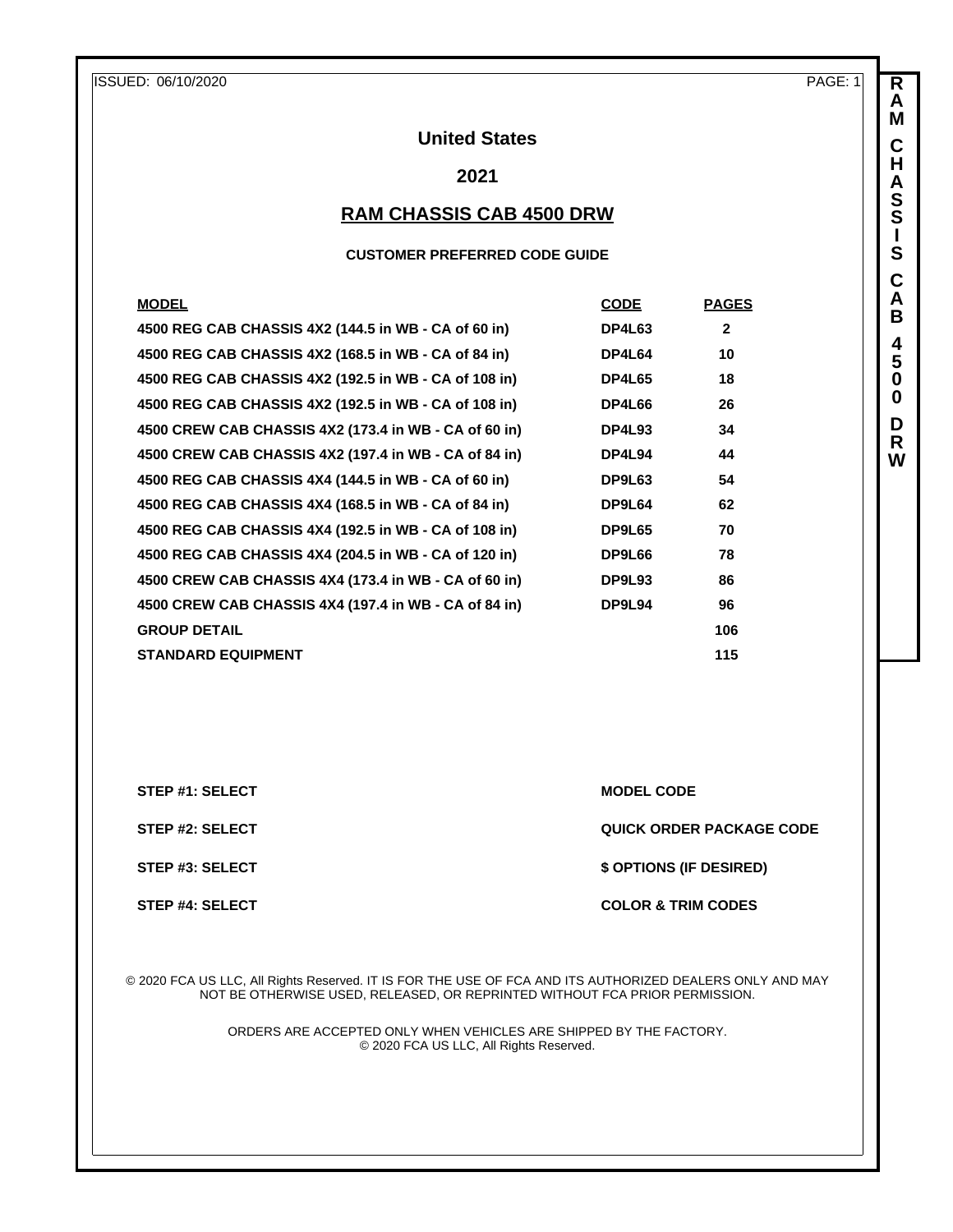### **RAM United States ISSUED: 06/10/2020** PAGE: 2<br>FIRM **PAGE: 2** PAGE: 2 **2021 CHASSIS CAB 4500 DRW 4500 REG CAB CHASSIS 4X2 (144.5 in WB - CA of 60 in)**

| <b>SFWP</b>                                                                 | <b>SMSRP</b>               |               |
|-----------------------------------------------------------------------------|----------------------------|---------------|
| 36.031                                                                      | 39.095                     | <b>DP4L63</b> |
| .695<br>1.745 IN HI                                                         |                            |               |
| SELECT - MODEL CODE<br>4500 REG CAB CHASSIS 4X2 (144.5 in WB - CA of 60 in) | <b>DESTINATION CHARGEL</b> |               |

# **STEP #2 SELECT - QUICK ORDER PACKAGE CODE**

| <b>ENGINE</b>                                       | <b>SFWP</b> | <b>SMSRP</b> | <b>TRANSMISSION</b>                                 | <b>SFWP</b> | <b>SMSRP</b> | <b>TRADESMAN</b> | <b>SLT</b> |
|-----------------------------------------------------|-------------|--------------|-----------------------------------------------------|-------------|--------------|------------------|------------|
| 6.4L V8 HEAVY DUTY HEMI<br>ENGINE (ESB)             | N/C         | N/C          | <b>6-SPD AUTO AISIN</b><br>AS66RC HD TRANS<br>(DF3) | N/C         | N/C          | 27A              | 27G        |
| <b>6.7L I6 CUMMINS TURBO</b><br>DIESEL ENGINE (ETN) | 7.309       | 945.`        | 6-SPD AUTO AISIN<br>AS69RC HD TRANS<br>(DF2)        | .472        | .600         | 2YA              | 2YG        |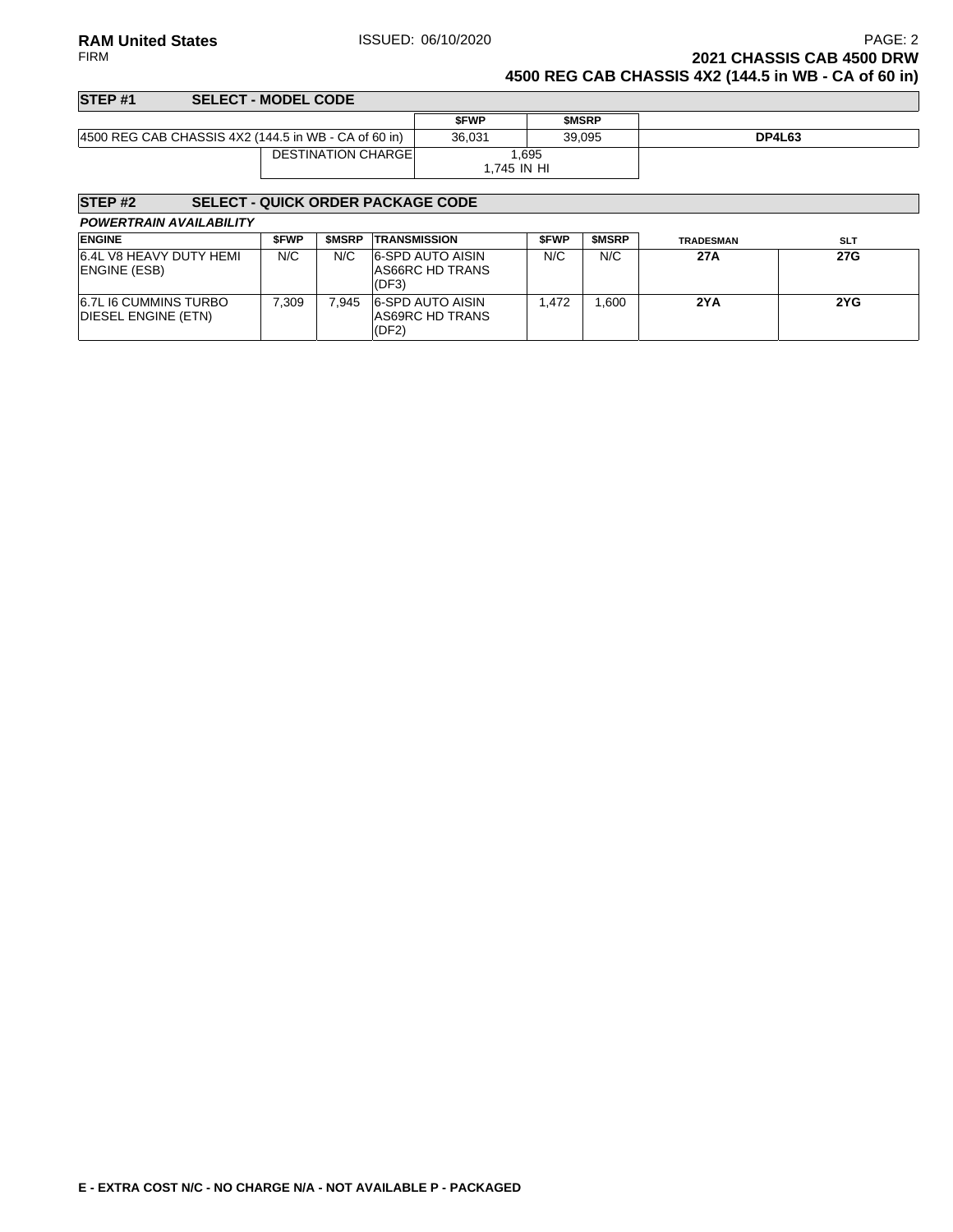| <b>PACKAGE CONTENT</b>                       | <b>TRADESMAN</b>                        | <b>SLT</b>  |                |  |
|----------------------------------------------|-----------------------------------------|-------------|----------------|--|
| 1-YR. SIRIUSXM RADIO SERVICE (X9B)           |                                         |             | X              |  |
| 40/20/40 SPLIT BENCH SEAT (CBE)              |                                         |             | X              |  |
| 4 WAY FRONT HEADRESTS (CDP)                  |                                         |             | X              |  |
| 5.0" TOUCHSCREEN DISPLAY (RFU)               |                                         |             | X              |  |
| <b>6 SPEAKERS (RCG)</b>                      |                                         |             | X              |  |
| <b>BLACK WHEEL FLARES (MMZ)</b>              |                                         | Χ           | X              |  |
| <b>BODY COLOR DOOR HANDLES (MNK)</b>         |                                         |             | X              |  |
| <b>BODY INSULATION (HGG)</b>                 |                                         |             | X              |  |
| <b>BRIGHT FRONT BUMPER (MCT)</b>             |                                         |             | X              |  |
| <b>CENTER HUB (WMJ)</b>                      |                                         |             | X              |  |
| <b>CENTER STACK STORAGE DRAWER (CW8)</b>     |                                         |             | X              |  |
| CHROME ACCENT SHIFT CONTROL (CV1)            | W/DF2                                   |             | X              |  |
| CLOTH 40/20/40 BENCH SEAT (*V9)              |                                         |             | X              |  |
| DOOR SILL SCUFF PADS (CLP)                   |                                         | X           | X              |  |
|                                              | DRIVER SEAT - MANUAL ADJUST 4-WAY (JVA) |             |                |  |
| EXT. MIRRORS W/SUPPLEMENTAL SIGNALS (LEB)    |                                         |             | X              |  |
| <b>EXTERIOR MIRRORS COURTESY LAMPS (LEC)</b> |                                         |             | X              |  |
| EXTERIOR MIRRORS W/HEATING ELEMENT (NHJ)     |                                         |             | $\overline{X}$ |  |
| <b>FLOOR COVERING CARPET (CKE)</b>           |                                         |             | X              |  |
| FOR MORE INFO, CALL 800-643-2112 (X9H)       |                                         |             | X              |  |
| FRONT ARMREST W/CUPHOLDERS (CDR)             |                                         |             | X              |  |
| <b>FRONT FLOOR MATS (CLA)</b>                |                                         |             | Х              |  |
| FRT PASS SEAT - MANUAL ADJUST 4-WAY (JWA)    |                                         |             | X              |  |
| <b>GLOVE BOX (JKH)</b>                       |                                         | X           | X              |  |
| <b>GPS ANTENNA INPUT (JLP)</b>               |                                         |             | X              |  |
| GRILLE-GLOSS BLACK BILLETS W/CHRM (MFH)      |                                         |             | X              |  |
| GRILLE-SURROUND CHROME (MNQ)                 |                                         |             | X              |  |
| <b>GRILLE-SURROUND MATTE BLACK (MM5)</b>     |                                         | Χ           |                |  |
| HALOGEN QUAD HEADLAMPS (LME)                 |                                         | X           | Х              |  |
| I/P BEZELS-PAINTED W HYDROGRAPHICS (JE2)     |                                         |             | X              |  |
| INTEGRATED VOICE COMMAND W/BLUETOOTH (XRB)   |                                         |             | X              |  |
| KEY FOB - BLACK (CEU)                        |                                         | X           |                |  |
| <b>KEY FOB - SATIN CHROME (CEV)</b>          |                                         |             | X              |  |
| MAP/COURTESY LAMP (LBA)                      |                                         | X           | X              |  |
| MIRROR RUNNING LIGHTS (LNY)                  |                                         |             | X              |  |
| <b>OVERHEAD CONSOLE (CUN)</b>                |                                         |             | X              |  |
| <b>OVERHEAD CUPHOLDER LAMP (LBT)</b>         |                                         |             | X              |  |
| PASS SUN VISOR W/ILLUM MIRROR (GN6)          |                                         |             | X              |  |
| POWER BLACK TRAILER TOW MIRRORS (GPG)        |                                         |             | $\mathsf X$    |  |
| PREM VINYL DOOR TRIM W/MAP POCKET (CBZ)      |                                         |             | X              |  |
| PWR WINDOWS, FRONT 1-TOUCH DOWN (JPY)        |                                         |             | X              |  |
| <b>REAR DOME LAMP (LCH)</b>                  |                                         | X           | X              |  |
| <b>REMOTE KEYLESS ENTRY (GXM)</b>            |                                         |             | X              |  |
| SIRIUSXM SATELLITE RADIO (RSD)               |                                         |             | X              |  |
| SLT BADGE (MTD)                              |                                         |             | X              |  |
| SPEED SENSITIVE POWER LOCKS (JPH)            |                                         |             | $\mathsf X$    |  |
| TEMPERATURE & COMPASS GAUGE (JFJ)            |                                         |             | X              |  |
| TIRE PRESSURE INFORMATION SYSTEM (XBT)       |                                         |             | X              |  |
| TRAVELER/MINI TRIP COMPUTER (LET)            |                                         |             | X              |  |
| UCONNECT 3 WITH 5" DISPLAY (UAA)             |                                         |             | X              |  |
| URETHANE SHIFT CONTROL (CV3)                 | W/DF2                                   | Χ           |                |  |
| URETHANE SHIFT CONTROL (CV3)                 | W/DF3                                   | X           |                |  |
|                                              |                                         |             |                |  |
|                                              | <b>PACKAGE VALUE PRICE</b><br>\$FWP     | 0           | 3,289          |  |
|                                              | PACKAGE DISCOUNT<br>\$FWP               | 0           | 0              |  |
|                                              | NET PACKAGE VALUE PRICE<br>\$FWP        | 0           | 3,289          |  |
|                                              | PACKAGE VALUE PRICE<br>\$MSRP           | $\mathbf 0$ | 3,675          |  |
|                                              | PACKAGE DISCOUNT<br>\$MSRP              | 0           | 0              |  |
|                                              | NET PACKAGE VALUE PRICE<br>\$MSRP       | 0           | 3,675          |  |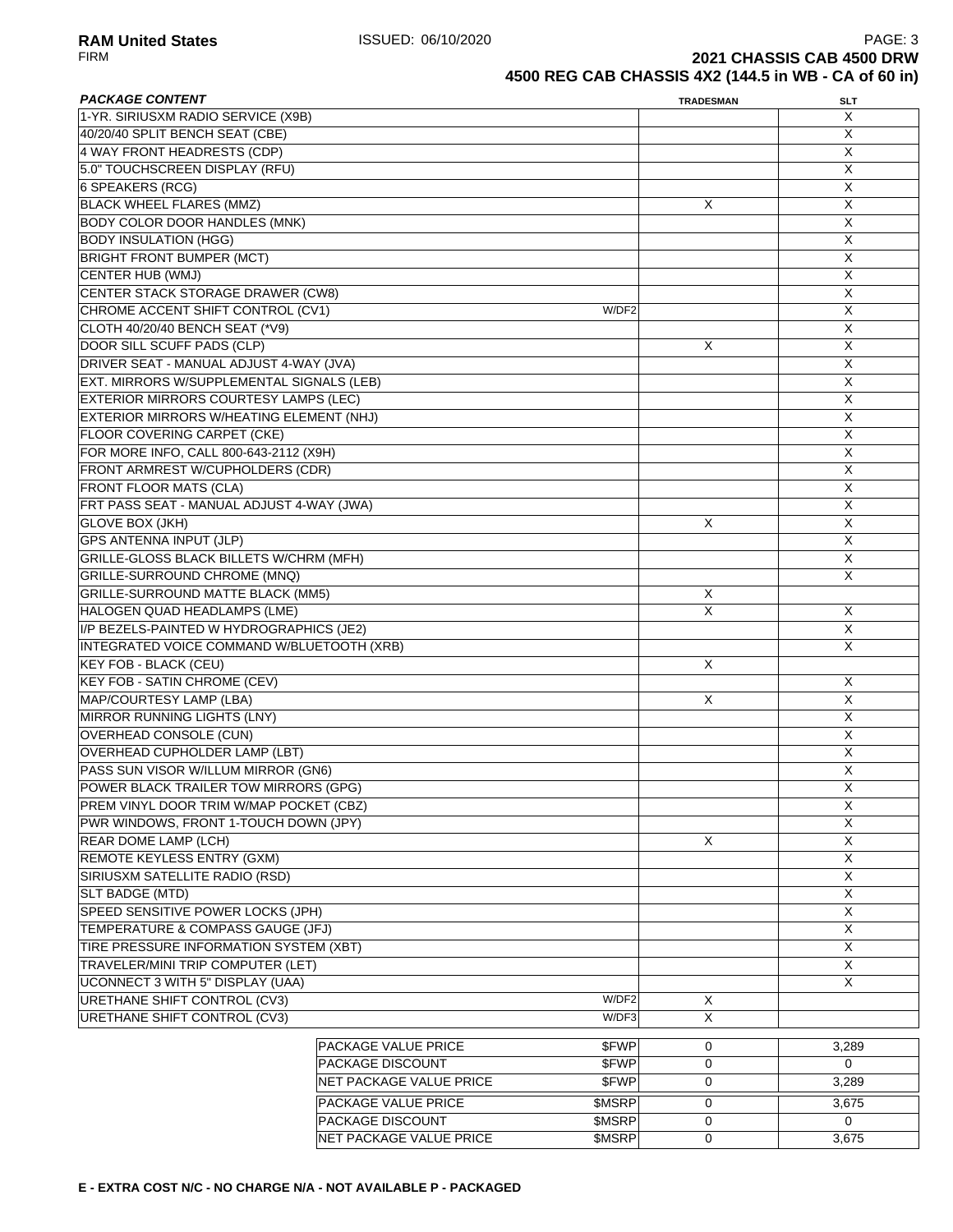### **PRICE INCLUDES - BASE PRICE, ENGINE/TRANSMISSION AND QUICK ORDER PACKAGE**

| (ALSO INCLUDES PACKAGE DISCOUNT WHERE APPLICABLE - ADD DESTINATION CHARGE) |        |        |        |  |  |
|----------------------------------------------------------------------------|--------|--------|--------|--|--|
| <b>FACTORY WHOLESALE PRICE \$</b>                                          | $27 -$ | 36.031 | 39.320 |  |  |
|                                                                            | 2Y-    | 44.812 | 48.101 |  |  |
| <b>IMANUFACTURER SUGGESTED RETAIL PRICE \$</b>                             | $27 -$ | 39.095 | 42.770 |  |  |
|                                                                            | 2Y-    | 48.640 | 52.315 |  |  |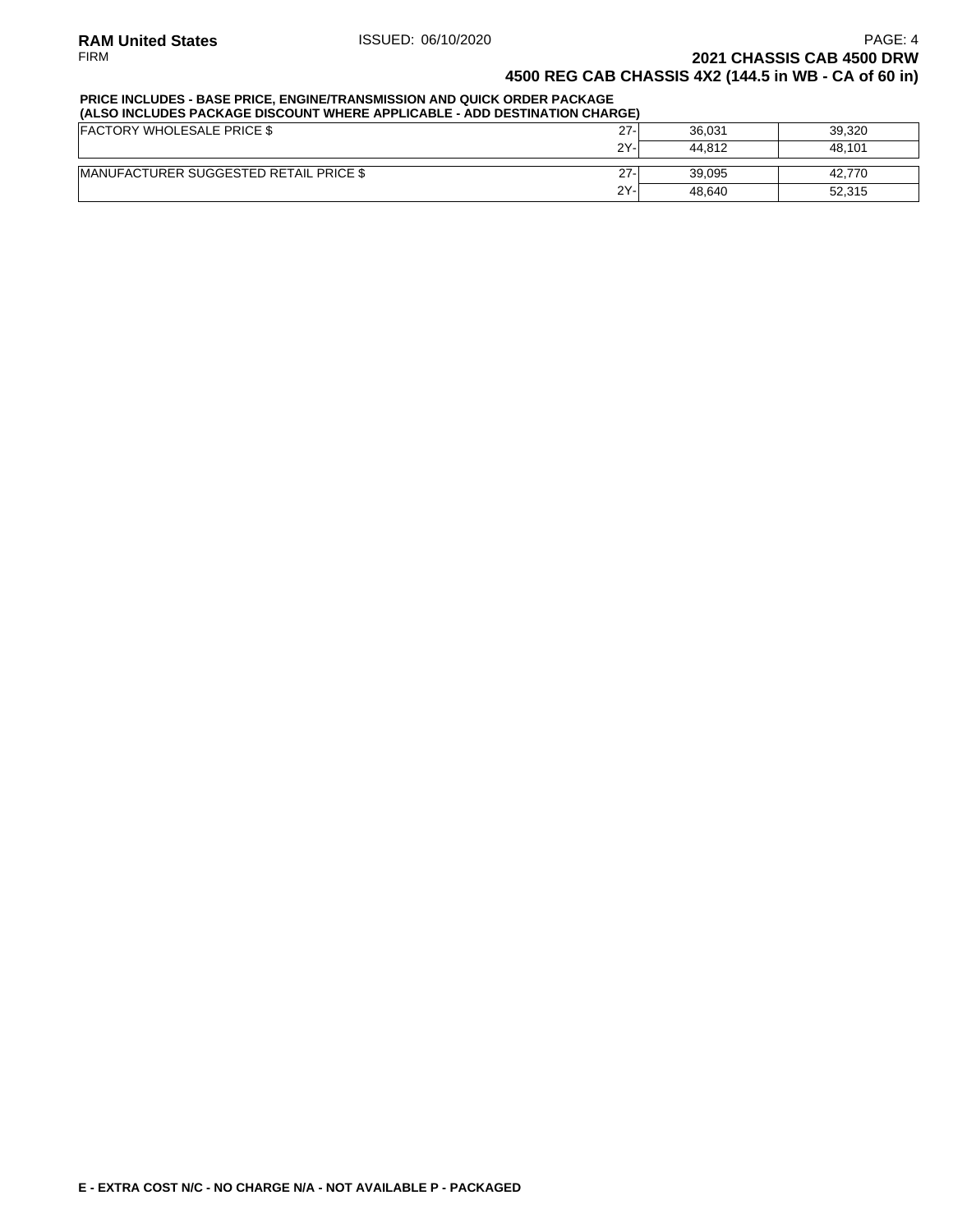**RAM United States ISSUED: 06/10/2020** PAGE: 5<br>FIRM **PAGE: 5**<br>**2021 CHASSIS CAB 4500 DRW 2021 CHASSIS CAB 4500 DRW 4500 REG CAB CHASSIS 4X2 (144.5 in WB - CA of 60 in)**

### **STEP #3 SELECT - \$ OPTIONS (IF DESIRED)**

|                                                                                                  |                   |                          | <b>TRADESMAN</b> | <b>SLT</b>      |
|--------------------------------------------------------------------------------------------------|-------------------|--------------------------|------------------|-----------------|
| <b>DESCRIPTION</b>                                                                               |                   | <b><i>SFWP SMSRP</i></b> | $2_A$            | 2 G             |
| 115V AUXILIARY POWER OUTLET                                                                      | 139               | 150                      | <b>JKV</b>       |                 |
| W/2TA M/H A61                                                                                    |                   |                          |                  |                 |
| W/2TG INCLUDED WITH ADA; includes 400W inverter.                                                 |                   |                          |                  |                 |
| 19.5X6.0 FORGED ALUM POLISHED WHEELS                                                             | 1,008             | 1,095                    | WP4              |                 |
|                                                                                                  | 1,008             | 1,095                    |                  | WP4             |
| 220 AMP ALTERNATOR                                                                               | 225               | 245                      | <b>BAJ</b>       | <b>BAJ</b>      |
| W/ADH OR<br>INCLUDED W/ADH OR AHD OR AH6 OR XF5 OR XF7; INCLUDED W/AH2                           | N/C               | N/C                      | <b>BAJ</b>       | <b>BAJ</b>      |
| AHD OR<br>AH6 OR XF5<br>OR XF7                                                                   |                   |                          |                  |                 |
| W/AH2 AND                                                                                        | N/C<br>ETN        | N/C                      | BAJ              | BAJ             |
| 225/70R19.5G FT ALL POS, RR TRACTION                                                             | 231               | 250                      | <b>TAJ</b>       | <b>TAJ</b>      |
| 22 GALLON MIDSHIP FUEL TANK                                                                      | 115               | 125                      | <b>NFA</b>       | <b>NFA</b>      |
| 2 EXTRA BASE KEYS                                                                                | 115               | 125                      | GXJ              |                 |
| N/A W/A61                                                                                        |                   |                          |                  |                 |
| 4.89 REAR AXLE RATIO                                                                             | 180               | 195                      | <b>DPL</b>       | <b>DPL</b>      |
| <b>M/H ESB: N/A W/ETN</b>                                                                        |                   |                          |                  |                 |
| 52 & 22 GALLON DUAL FUEL TANKS                                                                   | 640               | 695                      | <b>NLL</b>       | <b>NLL</b>      |
| <b>M/H ETN</b>                                                                                   |                   |                          |                  |                 |
| 65 MPH MAXIMUM SPEED                                                                             | 88                | 95                       | JJ4              | JJ4             |
| ONLY 1: JJ4 OR JJ5 OR JJ9                                                                        |                   |                          |                  |                 |
| 70 MPH MAXIMUM SPEED                                                                             | 88                | 95                       | JJ5              | JJ5             |
|                                                                                                  |                   |                          |                  |                 |
| ONLY 1: JJ4 OR JJ5 OR JJ9                                                                        |                   |                          |                  |                 |
| 77 MPH MAXIMUM SPEED                                                                             | 88                | 95                       | JJ9              | JJ9             |
| ONLY 1: JJ4 OR JJ5 OR JJ9                                                                        |                   |                          |                  |                 |
| ADD BLACK VINYL FLOOR COVERING                                                                   | N/C               | N/C                      |                  | <b>CKW</b>      |
| AMBULANCE PREP GROUP                                                                             | 961               | 1,045                    | AH <sub>2</sub>  | AH <sub>2</sub> |
| W/ADH<br>N/A W/AH6                                                                               | 732               | 795                      | AH <sub>2</sub>  | AH <sub>2</sub> |
| W/AHD AND                                                                                        | 824<br><b>ESB</b> | 895                      | AH <sub>2</sub>  | AH <sub>2</sub> |
| AUX REVERSE LAMPS, MIRROR-MOUNTED                                                                | 133               | 145                      | LPF              |                 |
| <b>INCLUDED W/AAN; W/2TA M/H A61</b>                                                             | 133               | 145                      |                  | LPF             |
| W/A61                                                                                            | 133               | 145                      | LPF              |                 |
| W/AAN                                                                                            | N/C               | N/C                      |                  | <b>LPF</b>      |
| <b>BLACK TUBULAR SIDE STEPS</b>                                                                  | 364               | 395                      | <b>MRU</b>       | <b>MRU</b>      |
| <b>ONLY 1: MRT OR MRU</b>                                                                        |                   |                          |                  |                 |
| BODY COLOR FENDER FLARES                                                                         | 92                | 100                      |                  | MML             |
| N/A W/P61 OR P62 OR P63 OR P71 OR P72 OR P74 OR P83 OR PB8 OR PGC<br>OR PGW OR PL1 OR PX8 OR PYB |                   |                          |                  |                 |
| N/A LOW VOLUME PAINT W/2TG                                                                       |                   |                          |                  |                 |
| <b>CARGO AND CHMSL LAMP</b>                                                                      | 88                | 95                       | <b>LPE</b>       | <b>LPE</b>      |
| W/AAN<br>N/A W/AAN; N/A W/LPD                                                                    | N/C               | N/C                      | <b>LPE</b>       | <b>LPE</b>      |
|                                                                                                  |                   |                          |                  |                 |
| CHMSL LAMP W/CAMERA                                                                              | 317               | 345                      |                  | <b>LPD</b>      |
| W/AAN<br>INCLUDED W/AAN; M/H UAM; M/H XAC OR AAN                                                 | N/C               | N/C                      |                  | <b>LPD</b>      |
| CHROME APPEARANCE GROUP                                                                          | 801               | 870                      | AMP              |                 |
| W/AAN                                                                                            | 801               | 870                      | AMP              |                 |
| CHROME TUBULAR SIDE STEPS                                                                        | 456               | 495                      | <b>MRT</b>       | <b>MRT</b>      |
| <b>ONLY 1: MRT OR MRU</b>                                                                        |                   |                          |                  |                 |
| COLD WEATHER GROUP                                                                               | 161               | 175                      | ADE              | ADE             |
| M/H ETN; N/A W/ESB                                                                               |                   |                          |                  |                 |
| <b>Includes Engine Block Heater (NHK)</b>                                                        |                   |                          |                  |                 |
| DELETE FRONT CENTER SEAT                                                                         | (19)              | (20)                     | <b>CJT</b>       | <b>CJT</b>      |
| W/AS8<br>INCLUDED W/AS8; M/H *TX OR *V9 OR *M9                                                   | N/C               | N/C                      | CJT              | CJT             |
| <b>DIGITAL REARVIEW MIRROR</b>                                                                   | 456               | 495                      | GRG              | GRG             |
| <b>W/2TA M/H A61</b>                                                                             |                   |                          |                  |                 |
| DOT CERTIFIED ROADSIDE SAFETY KIT                                                                | 180               | 195                      | <b>ACL</b>       | <b>ACL</b>      |
| DRIVER AIR BAG ONLY                                                                              | (36)              | (40)                     | CGT              | <b>CGT</b>      |
| N/A W/ADA                                                                                        |                   |                          |                  |                 |
|                                                                                                  |                   |                          |                  |                 |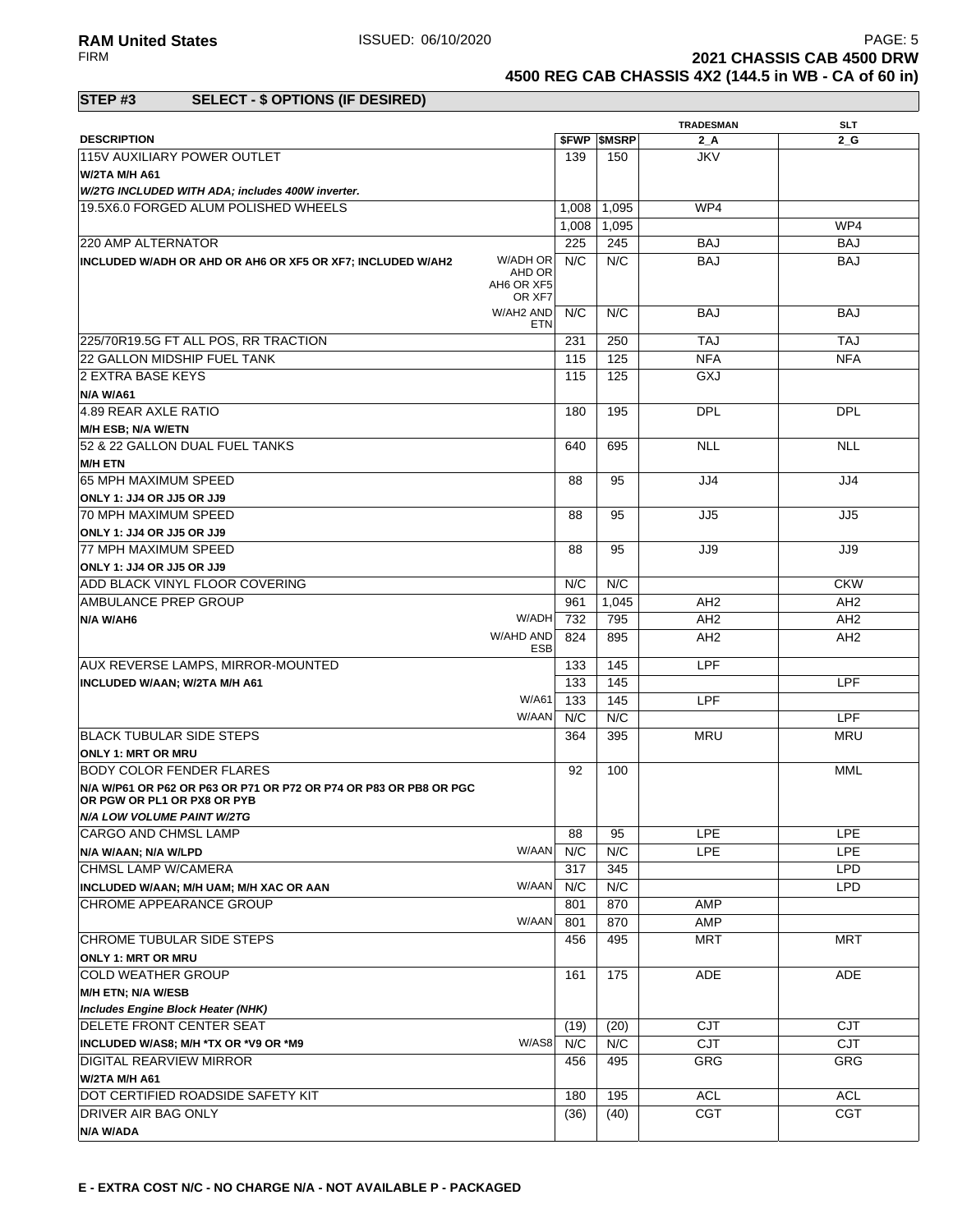**2021 CHASSIS CAB 4500 DRW 4500 REG CAB CHASSIS 4X2 (144.5 in WB - CA of 60 in)**

**TRADESMAN SLT**

| <b>DESCRIPTION</b>                                                                         |            |       | <b>\$FWP \$MSRP</b> | $2_A$            | $2_G$            |
|--------------------------------------------------------------------------------------------|------------|-------|---------------------|------------------|------------------|
| DUAL ALTERNATORS RATED AT 380 AMPS                                                         |            | 364   | 395                 | XF <sub>5</sub>  | XF <sub>5</sub>  |
| M/H ESB; N/A W/ETN; ONLY 1: XF5 OR XF7                                                     | W/ADH      | 276   | 300                 | XF <sub>5</sub>  | XF <sub>5</sub>  |
|                                                                                            | W/AHD      | 276   | 300                 | XF <sub>5</sub>  | XF <sub>5</sub>  |
| DUAL ALTERNATORS RATED AT 440 AMPS                                                         |            | 364   | 395                 | XF7              | XF7              |
| INCLUDED W/AH6; M/H ETN; N/A W/ESB; ONLY 1: XF5 OR XF7                                     | W/ADH      | 276   | 300                 | XF7              | XF7              |
|                                                                                            | W/AH6      | N/C   | N/C                 | XF7              | XF7              |
|                                                                                            | W/AHD      | 276   | 300                 | XF7              | XF7              |
|                                                                                            |            |       |                     |                  |                  |
| ELECTRICAL ACCESSORY GROUP                                                                 |            | 501   | 545                 | <b>ADH</b>       | ADH              |
|                                                                                            | W/AAU      | 317   | 345                 | <b>ADH</b>       | <b>ADH</b>       |
|                                                                                            | W/AH6      | 272   | 295                 | <b>ADH</b>       | ADH              |
| <b>ENGINE BLOCK HEATER</b>                                                                 |            | 88    | 95                  | <b>NHK</b>       | <b>NHK</b>       |
| <b>INCLUDED W/ADE</b>                                                                      | W/ADE      | N/C   | N/C                 | <b>NHK</b>       | <b>NHK</b>       |
| <b>ENGINE SHUTDOWN TIMER</b>                                                               |            | 231   | 250                 | <b>XCL</b>       | <b>XCL</b>       |
| <b>FLOOR COVERING CARPET</b>                                                               |            | 139   | 150                 | <b>CKE</b>       | P                |
| <b>FRONT FOG LAMPS</b>                                                                     |            | 180   | 195                 | <b>LNJ</b>       | LNJ              |
| <b>FRONT LICENSE PLATE BRACKET</b>                                                         |            | N/C   | N/C                 | <b>MDA</b>       | <b>MDA</b>       |
| FRONT RUBBER FLOOR MATS                                                                    |            | 92    | 100                 | <b>CLY</b>       |                  |
|                                                                                            |            | 92    | 100                 |                  | <b>CLY</b>       |
| <b>FULL SIZE SPARE TIRE</b>                                                                |            | 364   | 395                 | <b>TBB</b>       | <b>TBB</b>       |
| <b>GVW RATING - 15000#</b>                                                                 |            | N/C   | N/C                 | Z4B              | Z4B              |
| ONLY 1: Z4B OR Z4C                                                                         |            |       |                     |                  |                  |
| <b>GVW RATING - 16000#</b>                                                                 |            | N/C   | N/C                 | Z <sub>4</sub> C | Z <sub>4</sub> C |
| ONLY 1: Z4B OR Z4C                                                                         |            |       |                     |                  |                  |
| HEATED SEATS AND WHEEL GROUP                                                               |            | 501   | 545                 |                  | <b>AGF</b>       |
| M/H *MJ OR *M9; N/A W/*AP; N/A W/*TX; N/A W/*V9                                            | W/AAU      | 317   | 345                 |                  | <b>AGF</b>       |
| W/ETN M/H 220 AMP Alternator                                                               | W/ADA      | 317   | 345                 |                  | <b>AGF</b>       |
|                                                                                            |            |       |                     |                  |                  |
| HEAVY DUTY FRONT SUSPENSION GROUP                                                          |            | 240   | 260                 | AZB              | <b>AZB</b>       |
| <b>INCLUDED W/AHD</b>                                                                      | W/AHD      | N/C   | N/C                 | <b>AZB</b>       | <b>AZB</b>       |
| HEAVY DUTY SNOW PLOW PREP GROUP                                                            |            | 456   | 495                 | <b>AHD</b>       | <b>AHD</b>       |
|                                                                                            | W/ADH      | 317   | 345                 | AHD              | AHD              |
| <b>INTERIOR TRIM DELETE GROUP</b>                                                          |            | (36)  | (40)                | AS <sub>8</sub>  | AS <sub>8</sub>  |
| <b>LED TAIL LAMPS</b>                                                                      |            | 88    | 95                  | LAY              | LAY              |
| <b>LUXURY GROUP</b>                                                                        |            | 1,059 | 1,150               |                  | <b>ADA</b>       |
| MANUAL DPF REGENERATION                                                                    |            | 225   | 245                 | <b>XNR</b>       | <b>XNR</b>       |
| INCLUDED W/AH6; M/H ETN; N/A W/ESB                                                         | W/AH6      | N/C   | N/C                 | <b>XNR</b>       | <b>XNR</b>       |
| <b>MANUF STATEMENT OF ORIGIN</b>                                                           |            | N/C   | N/C                 | <b>YEP</b>       | <b>YEP</b>       |
| <b>MAX TOW PACKAGE</b>                                                                     |            | 548   | 595                 | AHQ              | AHQ              |
| M/H AAU OR ADH OR XHC; M/H ETN; N/A W/ESB                                                  | W/ETN      | 548   | 595                 | <b>AHQ</b>       | <b>AHQ</b>       |
| PARKSENSE FT/RR PARK ASSIST SYSTEM                                                         |            | 456   | 495                 | XAG              | XAG              |
| W/2TA M/H LNJ; W/2TG M/H AD6 OR LNJ                                                        |            |       |                     |                  |                  |
| PARKSENSE REAR PARK ASSIST SYSTEM                                                          |            | 272   | 295                 | XAA              | XAA              |
| N/A W/XAG                                                                                  |            |       |                     |                  |                  |
| PARKVIEW REAR BACK-UP CAMERA                                                               |            | 456   | 495                 |                  | <b>XAC</b>       |
| N/A W/AAN                                                                                  |            | 456   | 495                 | XAC              |                  |
|                                                                                            | W/AAU      | 456   | 495                 | XAC              |                  |
| POWER 2-WAY DRIVER LUMBAR ADJUST                                                           |            | 88    | 95                  | <b>JPE</b>       | <b>JPE</b>       |
|                                                                                            | W/*AP OR   | N/C   |                     |                  | <b>JPE</b>       |
| INCLUDED W/*AP OR *MJ OR *M9                                                               | *MJ OR *M9 |       | N/C                 | <b>JPE</b>       |                  |
| POWER TAKE OFF PREP                                                                        |            | 272   | 295                 | LBN              | LBN              |
| N/A W/LBV                                                                                  |            |       |                     |                  |                  |
| POWER TAKE OFF PREP - LEFT SIDE                                                            |            | 272   | 295                 | LBV              | LBV              |
| PREMIUM LIGHTING GROUP                                                                     |            | 916   | 995                 |                  | AD <sub>6</sub>  |
|                                                                                            | W/AAU      | 869   | 945                 |                  | AD <sub>6</sub>  |
|                                                                                            | W/ADA      | 869   | 945                 |                  | AD <sub>6</sub>  |
|                                                                                            | W/AGF      |       |                     |                  | AD <sub>6</sub>  |
|                                                                                            |            | 869   | 945                 |                  |                  |
| PREMIUM SPEAKERS                                                                           |            | 272   | 295                 |                  | <b>RCK</b>       |
| <b>RAM TELEMATICS</b>                                                                      |            | 736   | 800                 | <b>RFQ</b>       | <b>RFQ</b>       |
| Includes Telematics Module & 1 year of Ram Telematics Powered by Verizon<br><b>Connect</b> |            |       |                     |                  |                  |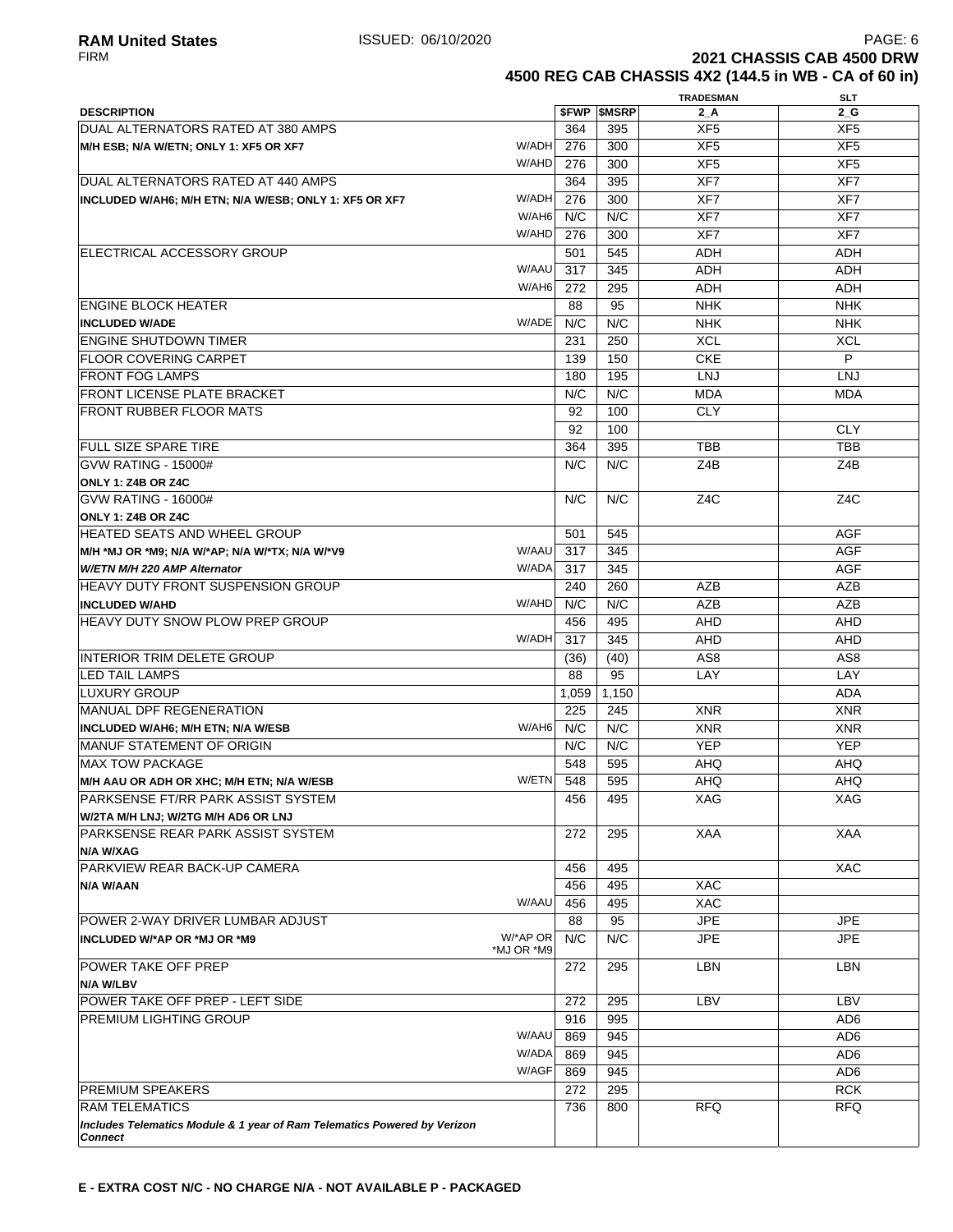**2021 CHASSIS CAB 4500 DRW 4500 REG CAB CHASSIS 4X2 (144.5 in WB - CA of 60 in)**

|                                                                                                   |       |                          | <b>TRADESMAN</b> | <b>SLT</b>      |
|---------------------------------------------------------------------------------------------------|-------|--------------------------|------------------|-----------------|
| <b>DESCRIPTION</b>                                                                                |       | <b><i>SFWP SMSRP</i></b> | $2_A$            | $2_G$           |
| <b>RAM TELEMATICS 3-YR SUBSCRIPTION</b>                                                           | 884   | 960                      | X9S              | X9S             |
| M/H RFQ; N/A W/X9T                                                                                |       |                          |                  |                 |
| Includes 2 year extension (3 years total) of Ram Telematics Powered by<br><b>Verizon Connect</b>  |       |                          |                  |                 |
| <b>RAM TELEMATICS 5-YR SUBSCRIPTION</b>                                                           | 1.767 | 1.920                    | X9T              | X9T             |
| M/H RFQ; N/A W/X9S                                                                                |       |                          |                  |                 |
| Includes 4 year service extension (5 years total) of Ram Telematics Powered<br>by Verizon Connect |       |                          |                  |                 |
| <b>REAR BACKUP ALARM</b>                                                                          | 133   | 145                      | <b>XAW</b>       | <b>XAW</b>      |
| <b>REAR SLIDING WINDOW</b>                                                                        | 272   | 295                      | <b>GFD</b>       | <b>GFD</b>      |
| <b>REAR WINDOW DEFROSTER</b>                                                                      | 148   | 160                      | <b>GFA</b>       | <b>GFA</b>      |
| N/A W/GFD                                                                                         |       |                          |                  |                 |
| <b>RED SEAT BELTS</b>                                                                             | 69    | 75                       | CGQ              | CGQ             |
| <b>REMOTE START SYSTEM</b>                                                                        | 225   | 245                      |                  | <b>XBM</b>      |
| <b>SAFETY GROUP</b>                                                                               | 1,564 | 1.700                    | AAU              | AAU             |
| N/A W/UA1; W/2TA M/H A61                                                                          |       |                          |                  |                 |
| <b>SECURITY ALARM</b>                                                                             | 180   | 195                      |                  | <b>LSA</b>      |
| <b>SIRIUSXM SATELLITE RADIO</b>                                                                   | 180   | 195                      | <b>RSD</b>       | P               |
| W/UAA OR<br>INCLUDED W/UAA OR UAM OR UAV OR UAX; M/H UA1<br><b>UAM</b>                            | N/C   | N/C                      | <b>RSD</b>       | P               |
| <b>SPLASH GUARDS/MUD FLAPS FRONT</b>                                                              | 69    | 75                       | <b>MKM</b>       | <b>MKM</b>      |
| <b>TIRE FILL ALERT</b>                                                                            | 41    | 45                       | LAW              |                 |
| M/H XBT; N/A W/UA1                                                                                | 41    | 45                       |                  | LAW             |
| TIRE PRESSURE INFORMATION SYSTEM                                                                  | 139   | 150                      | <b>XBT</b>       | P               |
| <b>TOWING TECHNOLOGY GROUP</b>                                                                    | 916   | 995                      | AAN              |                 |
| <b>W/2TA M/H A61</b>                                                                              | 916   | 995                      |                  | AAN             |
| Includes backup camera                                                                            |       |                          |                  |                 |
| <b>TRADESMAN LEVEL 1 EQUIPMENT GROUP</b>                                                          | 916   | 995                      | A61              |                 |
| <b>TRAILER BRAKE CONTROL</b>                                                                      | 341   | 370                      | <b>XHC</b>       | <b>XHC</b>      |
| TRAILER TIRE PRESSURE MONITORING SYS                                                              | 139   | 150                      | XG9              | XG9             |
| M/H A61; M/H UAM; N/A W/UA1; N/A W/UAA; W/2TA M/H A61                                             |       |                          |                  |                 |
| <b>UCONNECT 3 WITH 5" DISPLAY</b>                                                                 | 640   | 695                      | <b>UAA</b>       | P               |
| <b>UCONNECT 4 WITH 8.4" DISPLAY</b>                                                               | 1,008 | 1,095                    |                  | <b>UAM</b>      |
|                                                                                                   | 1.652 | 1.795                    | <b>UAM</b>       |                 |
| VOLTAGE MONITORING AUTO IDLE UP SYS                                                               | 139   | 150                      | XF <sub>6</sub>  | XF <sub>6</sub> |
| W/ADH OR<br><b>INCLUDED W/ADH OR AH2 OR AH6</b><br>AH <sub>2</sub> OR<br>AH <sub>6</sub>          | N/C   | N/C                      | XF <sub>6</sub>  | XF <sub>6</sub> |
| <b>WIRED AUXILARY CAMERA</b>                                                                      | 916   | 995                      | <b>XPN</b>       | <b>XPN</b>      |
| M/H UAM OR UAV OR UAX; N/A W/UA1 OR UAA; W/2TA M/H A61 OR XAC                                     |       |                          |                  |                 |
| <b>FLEET ONLY</b>                                                                                 |       |                          |                  |                 |
| <b>EMER/FIRE/RESC SPECIAL EMISSIONS</b><br><b>PKG</b>                                             | 1,100 | 1,195                    | AH <sub>6</sub>  | AH <sub>6</sub> |
| M/H DF2; M/H ETN; N/A W/DF3; N/A W/ESB                                                            |       |                          |                  |                 |
| <b>Includes AH2 content</b>                                                                       |       |                          |                  |                 |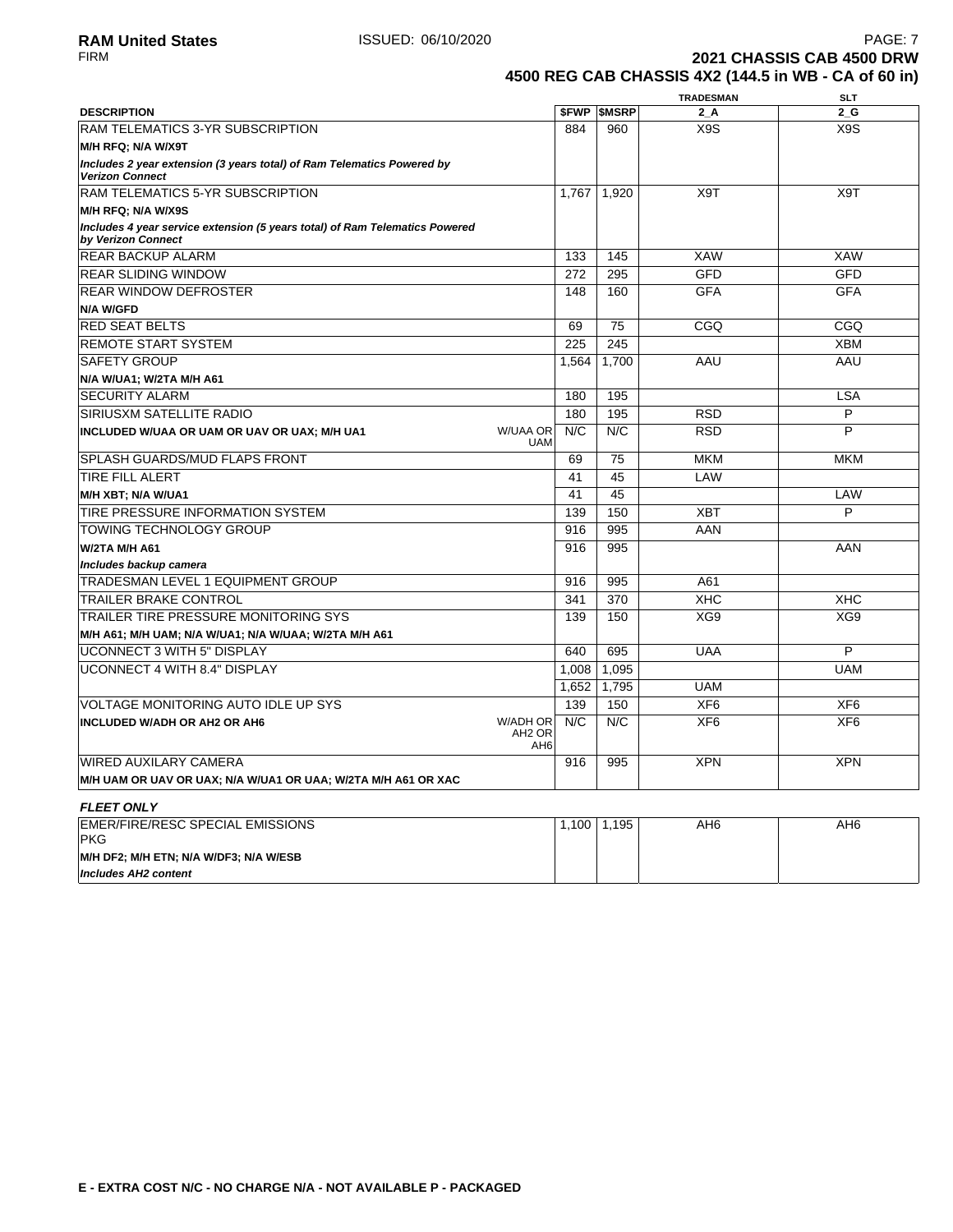### RA**M United States ISSUED: 06/10/2020** PAGE: 8<br>FIRM **PAGE: 8**<br>**2021 CHASSIS CAB 4500 DRW 2021 CHASSIS CAB 4500 DRW 4500 REG CAB CHASSIS 4X2 (144.5 in WB - CA of 60 in)**

**STEP #4 SELECT - COLOR & TRIM CODES**

| <b>COLOR/TRIM</b>                            |       | <b><i>SFWP SMSRP</i></b> | <b>BLACK</b> | <b>BLACK/</b>                | <b>BLACK/</b>                                   | <b>BLACK/LT</b>              |
|----------------------------------------------|-------|--------------------------|--------------|------------------------------|-------------------------------------------------|------------------------------|
|                                              |       |                          |              | <b>DIESEL</b><br><b>GRAY</b> | <b>LIGHT</b><br><b>MOUNTAIN</b><br><b>BROWN</b> | <b>FROST</b><br><b>BEIGE</b> |
| (S)<br>HD VINYL 40/20/40 SPLIT BENCH SEAT    | N/C   | N/C                      |              | TXX8                         |                                                 |                              |
| $W/2_G$                                      | N/C   | N/C                      |              | TXX8                         |                                                 |                              |
| $W/2_A$<br>ICLOTH 40/20/40 BENCH SEAT        | 272   | 295                      | V9X9         |                              |                                                 |                              |
| $W/2_G$                                      | N/C   | N/C                      |              |                              | V9X5                                            |                              |
| $W/2_G$                                      | N/C   | N/C                      |              | V9X8                         |                                                 |                              |
| $W/2_G$                                      | N/C   | N/C                      |              |                              |                                                 | V9XL                         |
| $W/2_G$<br>CLOTH 40/20/40 PREM BENCH SEAT    | 869   | 945                      |              |                              | M9X5                                            |                              |
| $W/2_G$                                      | 869   | 945                      |              | M9X8                         |                                                 |                              |
| $W/2_G$                                      | 869   | 945                      |              |                              |                                                 | M9XL                         |
| $W/2_G$<br>LEATHER TRIM 40/20/40 BENCH SEAT  | 1,468 | 1,595                    |              |                              | APX <sub>5</sub>                                |                              |
| $W/Z_G$ 1,468                                |       | 1,595                    |              | APX8                         |                                                 |                              |
| W/2_G                                        | 1,468 | 1,595                    |              |                              |                                                 | <b>APXL</b>                  |
| <b>PREMIUM CLOTH BUCKET SEATS</b><br>$W/2_G$ | 916   | 995                      |              |                              | MJX5                                            |                              |
| W/2_G                                        | 916   | 995                      |              | MJX8                         |                                                 |                              |
| $W/2$ <sub>_</sub> G                         | 916   | 995                      |              |                              |                                                 | <b>MJXL</b>                  |

# **MONOTONE PAINT - APA**

| <b>PRIMARY COLOR</b>                                                                                                                                                                                                                                                                                       |     |     |                 |                 |  |
|------------------------------------------------------------------------------------------------------------------------------------------------------------------------------------------------------------------------------------------------------------------------------------------------------------|-----|-----|-----------------|-----------------|--|
| BILLET SILVER METALLIC CLEAR COAT                                                                                                                                                                                                                                                                          | 184 | 200 | <b>PSC</b>      | <b>PSC</b>      |  |
| <b>BLACK CLEAR COAT</b>                                                                                                                                                                                                                                                                                    | N/C | N/C | PX8             | PX <sub>8</sub> |  |
| *PLEASE NOTE - Orders will be held until the minimum build quantity of 10 is<br>reached. As a result, order to delivery will vary based upon quantity of orders<br>received. Exterior content such as door handles, fascia, mirrors, etc. are black<br>when ordering this special paint. LATE AVAILABILITY |     |     |                 |                 |  |
| <b>BRIGHT WHITE CLEAR COAT</b>                                                                                                                                                                                                                                                                             | N/C | N/C | PW7             | PW7             |  |
| <b>DELMONICO RED PEARL COAT</b>                                                                                                                                                                                                                                                                            | 92  | 100 | PRV             | PRV             |  |
| <b>DIAMOND BLACK CRYSTAL P/C</b>                                                                                                                                                                                                                                                                           | 92  | 100 | <b>PXJ</b>      | <b>PXJ</b>      |  |
| <b>FLAME RED CLEAR COAT</b>                                                                                                                                                                                                                                                                                | N/C | N/C | PR <sub>4</sub> | PR <sub>4</sub> |  |
| <b>GRANITE CRYSTAL MET. CLEAR COAT</b>                                                                                                                                                                                                                                                                     | 184 | 200 | PAU             | PAU             |  |
| HYDRO BLUE PEARL COAT                                                                                                                                                                                                                                                                                      | 92  | 100 | PBJ             | PBJ             |  |
| LOW VOL AGRICULTURE RED                                                                                                                                                                                                                                                                                    | 415 | 450 | P61             | P61             |  |
| *PLEASE NOTE - Orders will be held until the minimum build quantity of 10 is<br>reached. As a result, order to delivery will vary based upon quantity of orders<br>received. Exterior content such as door handles, fascia, mirrors, etc. are black<br>when ordering this special paint. LATE AVAILABILITY |     |     |                 |                 |  |
| LOW VOL CONSTRUCTION YELLOW                                                                                                                                                                                                                                                                                | 415 | 450 | P71             | P71             |  |
| *PLEASE NOTE - Orders will be held until the minimum build quantity of 10 is<br>reached. As a result, order to delivery will vary based upon quantity of orders<br>received. Exterior content such as door handles, fascia, mirrors, etc. are black<br>when ordering this special paint. LATE AVAILABILITY |     |     |                 |                 |  |
| LOW VOL DETONATOR YELLOW CLEAR COAT                                                                                                                                                                                                                                                                        | 415 | 450 | <b>PYB</b>      | <b>PYB</b>      |  |
| *PLEASE NOTE - Orders will be held until the minimum build quantity of 10 is<br>reached. As a result, order to delivery will vary based upon quantity of orders<br>received. Exterior content such as door handles, fascia, mirrors, etc. are black<br>when ordering this special paint. LATE AVAILABILITY |     |     |                 |                 |  |
| LOW VOL HOLLAND BLUE                                                                                                                                                                                                                                                                                       | 415 | 450 | P72             | P72             |  |
| *PLEASE NOTE - Orders will be held until the minimum build quantity of 10 is<br>reached. As a result, order to delivery will vary based upon quantity of orders<br>received. Exterior content such as door handles, fascia, mirrors, etc. are black<br>when ordering this special paint. LATE AVAILABILITY |     |     |                 |                 |  |
| <b>LOW VOL LIGHT GREEN</b>                                                                                                                                                                                                                                                                                 | 415 | 450 | <b>PGC</b>      | <b>PGC</b>      |  |
| *PLEASE NOTE - Orders will be held until the minimum build quantity of 10 is<br>reached. As a result, order to delivery will vary based upon quantity of orders<br>received. Exterior content such as door handles, fascia, mirrors, etc. are black<br>when ordering this special paint. LATE AVAILABILITY |     |     |                 |                 |  |
| LOW VOL MIDNIGHT BLUE PEARL COAT                                                                                                                                                                                                                                                                           | 415 | 450 | PB <sub>8</sub> | PB <sub>8</sub> |  |
| *PLEASE NOTE - Orders will be held until the minimum build quantity of 10 is<br>reached. As a result, order to delivery will vary based upon quantity of orders<br>received. Exterior content such as door handles, fascia, mirrors, etc. are black<br>when ordering this special paint. LATE AVAILABILITY |     |     |                 |                 |  |
| LOW VOL NATIONAL SAFETY YELLOW                                                                                                                                                                                                                                                                             | 415 | 450 | P74             | P74             |  |
| *PLEASE NOTE - Orders will be held until the minimum build quantity of 10 is<br>reached. As a result, order to delivery will vary based upon quantity of orders<br>received. Exterior content such as door handles, fascia, mirrors, etc. are black<br>when ordering this special paint. LATE AVAILABILITY |     |     |                 |                 |  |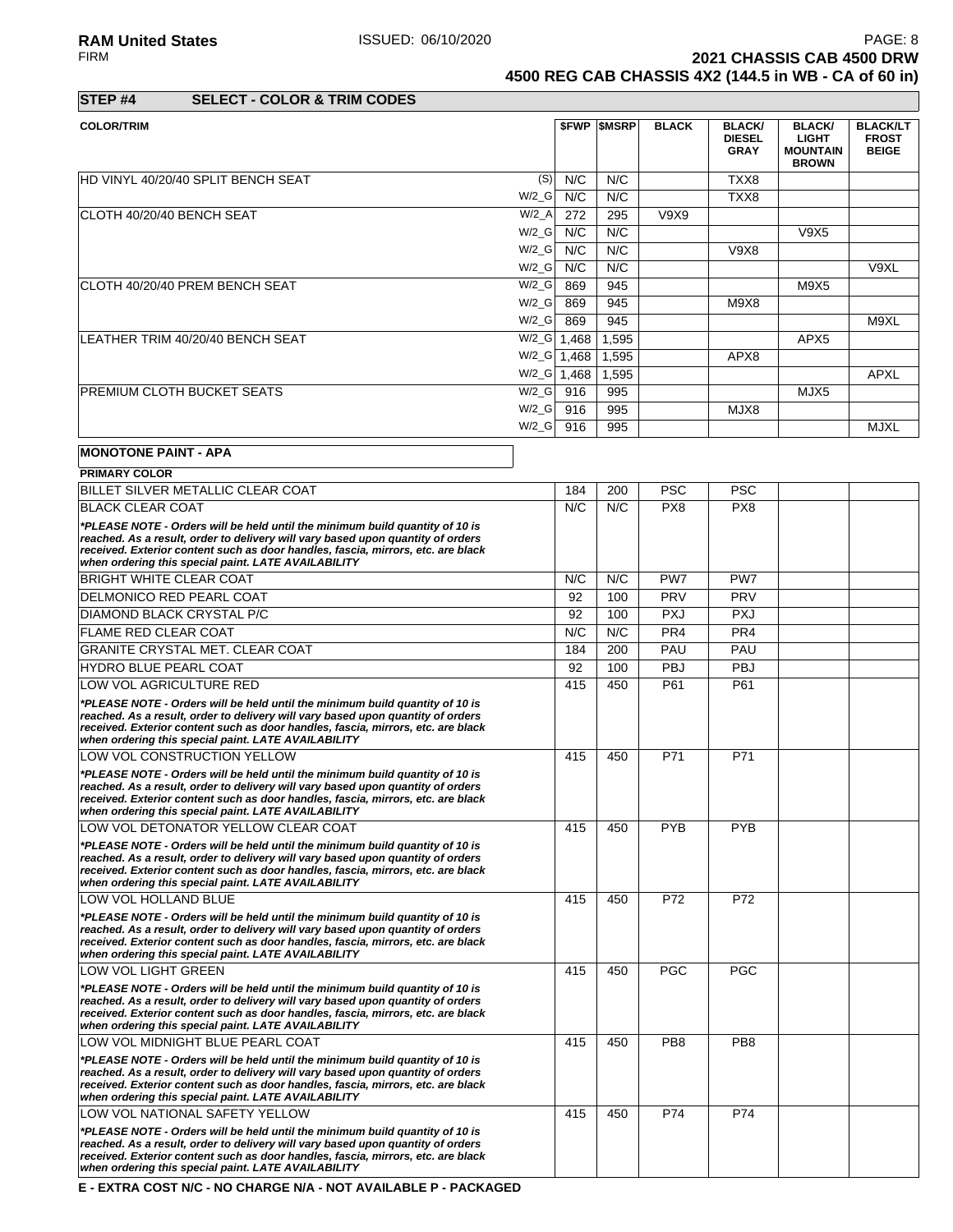**2021 CHASSIS CAB 4500 DRW 4500 REG CAB CHASSIS 4X2 (144.5 in WB - CA of 60 in)**

**MONOTONE PAINT - APA**

| <b>PRIMARY COLOR</b>                                                                                                                                                                                                                                                                                       |     |     |                 |                 |  |
|------------------------------------------------------------------------------------------------------------------------------------------------------------------------------------------------------------------------------------------------------------------------------------------------------------|-----|-----|-----------------|-----------------|--|
| LOW VOL OMAHA ORANGE                                                                                                                                                                                                                                                                                       | 415 | 450 | P <sub>62</sub> | P <sub>62</sub> |  |
| *PLEASE NOTE - Orders will be held until the minimum build quantity of 10 is<br>reached. As a result, order to delivery will vary based upon quantity of orders<br>received. Exterior content such as door handles, fascia, mirrors, etc. are black<br>when ordering this special paint. LATE AVAILABILITY |     |     |                 |                 |  |
| LOW VOL SCHOOL BUS YELLOW                                                                                                                                                                                                                                                                                  | 415 | 450 | PL <sub>1</sub> | PL <sub>1</sub> |  |
| *PLEASE NOTE - Orders will be held until the minimum build quantity of 10 is<br>reached. As a result, order to delivery will vary based upon quantity of orders<br>received. Exterior content such as door handles, fascia, mirrors, etc. are black<br>when ordering this special paint. LATE AVAILABILITY |     |     |                 |                 |  |
| LOW VOL TIMBERLINE GREEN PEARL COAT                                                                                                                                                                                                                                                                        | 415 | 450 | <b>PGW</b>      | <b>PGW</b>      |  |
| *PLEASE NOTE - Orders will be held until the minimum build quantity of 10 is<br>reached. As a result, order to delivery will vary based upon quantity of orders<br>received. Exterior content such as door handles, fascia, mirrors, etc. are black<br>when ordering this special paint. LATE AVAILABILITY |     |     |                 |                 |  |
| LOW VOL UTILITY ORANGE                                                                                                                                                                                                                                                                                     | 415 | 450 | P83             | P83             |  |
| *PLEASE NOTE - Orders will be held until the minimum build quantity of 10 is<br>reached. As a result, order to delivery will vary based upon quantity of orders<br>received. Exterior content such as door handles, fascia, mirrors, etc. are black<br>when ordering this special paint.                   |     |     |                 |                 |  |
| <b>LOW VOL YELLOW</b>                                                                                                                                                                                                                                                                                      | 415 | 450 | P63             | P63             |  |
| *PLEASE NOTE - Orders will be held until the minimum build quantity of 10 is<br>reached. As a result, order to delivery will vary based upon quantity of orders<br>received. Exterior content such as door handles, fascia, mirrors, etc. are black<br>when ordering this special paint. LATE AVAILABILITY |     |     |                 |                 |  |
| <b>MAXIMUM STEEL MET. CLEAR COAT</b>                                                                                                                                                                                                                                                                       | 184 | 200 | <b>PAR</b>      | <b>PAR</b>      |  |
| <b>IOLIVE GREEN PEARL COAT</b>                                                                                                                                                                                                                                                                             | 92  | 100 | PFP             | <b>PFP</b>      |  |
| <b>PATRIOT BLUE PEARL COAT</b>                                                                                                                                                                                                                                                                             | 92  | 100 | <b>PPX</b>      | <b>PPX</b>      |  |
| WALNUT BROWN MET. CLEAR COAT                                                                                                                                                                                                                                                                               | 184 | 200 | <b>PUW</b>      | <b>PUW</b>      |  |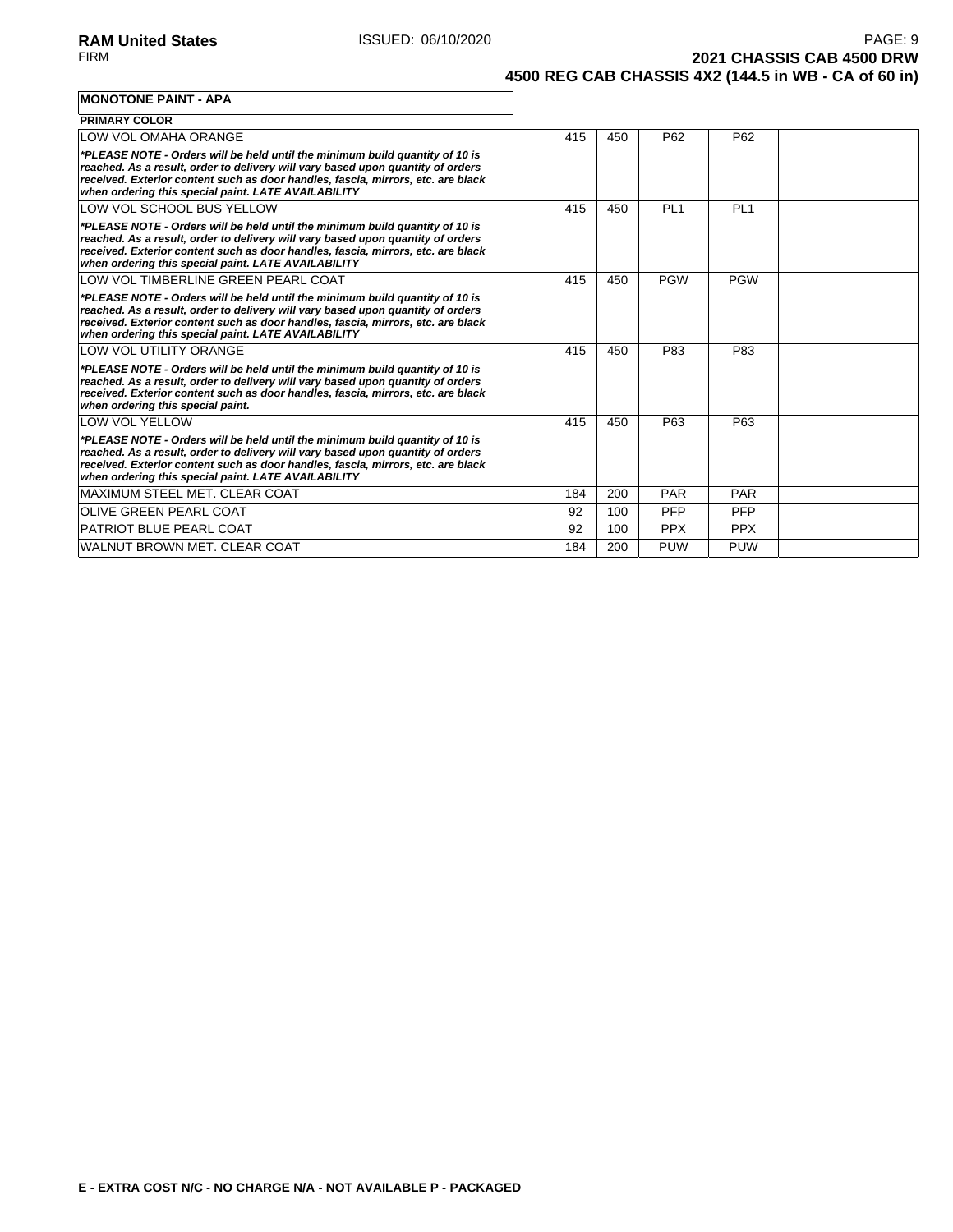**RAM United States ISSUED: 06/10/2020 PAGE: 10 PAGE: 10** FIRM **2021 CHASSIS CAB 4500 DRW 4500 REG CAB CHASSIS 4X2 (168.5 in WB - CA of 84 in)**

### **STEP #1 SELECT - MODEL CODE \$FWP \$MSRP** 4500 REG CAB CHASSIS 4X2 (168.5 in WB - CA of 84 in) 36,212 39,295 **DP4L64** DESTINATION CHARGE 1,695 1,745 IN HI

# **STEP #2 SELECT - QUICK ORDER PACKAGE CODE**

| <b>POWERTRAIN AVAILABILITY</b>               |       |              |                                                     |             |              |                  |            |
|----------------------------------------------|-------|--------------|-----------------------------------------------------|-------------|--------------|------------------|------------|
| <b>ENGINE</b>                                | \$FWP | <b>SMSRP</b> | <b>TRANSMISSION</b>                                 | <b>SFWP</b> | <b>SMSRP</b> | <b>TRADESMAN</b> | <b>SLT</b> |
| 6.4L V8 HEAVY DUTY HEMI<br>ENGINE (ESB)      | N/C   | N/C          | <b>6-SPD AUTO AISIN</b><br>AS66RC HD TRANS<br>(DF3) | N/C         | N/C          | 27 A             | <b>27G</b> |
| 6.7L I6 CUMMINS TURBO<br>DIESEL ENGINE (ETN) | 7.309 | 945.`        | 6-SPD AUTO AISIN<br>AS69RC HD TRANS                 | 1.472       | .600         | 2YA              | 2YG        |

(DF2)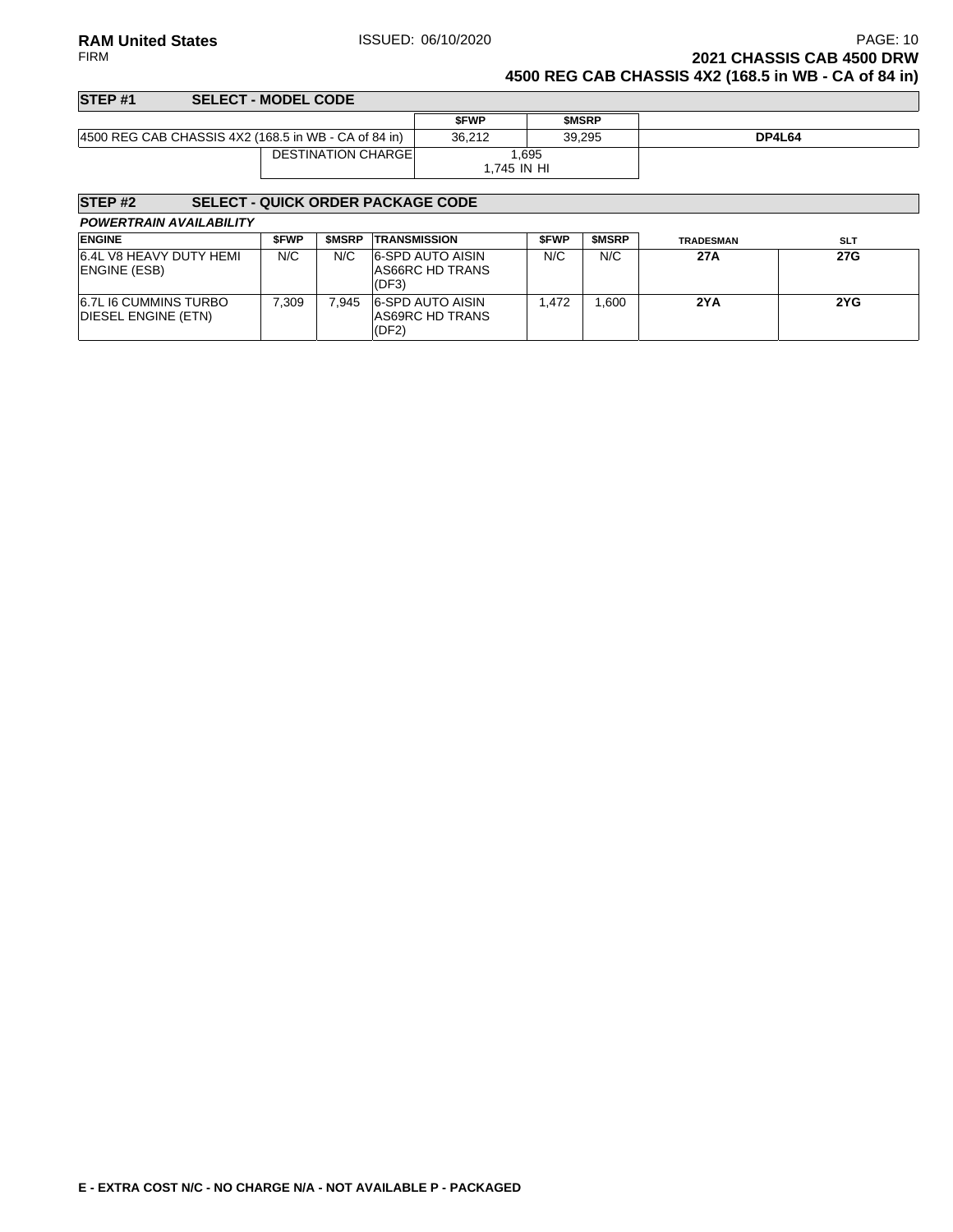| <b>PACKAGE CONTENT</b>                       |                         |               | <b>TRADESMAN</b>    | SLT                     |
|----------------------------------------------|-------------------------|---------------|---------------------|-------------------------|
| 1-YR. SIRIUSXM RADIO SERVICE (X9B)           |                         |               |                     | X                       |
| 40/20/40 SPLIT BENCH SEAT (CBE)              |                         |               |                     | X                       |
| 4 WAY FRONT HEADRESTS (CDP)                  |                         |               |                     | X                       |
| 5.0" TOUCHSCREEN DISPLAY (RFU)               |                         |               |                     | X                       |
| 6 SPEAKERS (RCG)                             |                         |               |                     | X                       |
| <b>BLACK WHEEL FLARES (MMZ)</b>              |                         |               | Χ                   | X                       |
| <b>BODY COLOR DOOR HANDLES (MNK)</b>         |                         |               |                     | X                       |
| <b>BODY INSULATION (HGG)</b>                 |                         |               |                     | X                       |
| <b>BRIGHT FRONT BUMPER (MCT)</b>             |                         |               |                     | X                       |
| CENTER HUB (WMJ)                             |                         |               |                     | X                       |
| <b>CENTER STACK STORAGE DRAWER (CW8)</b>     |                         |               |                     | X                       |
| CHROME ACCENT SHIFT CONTROL (CV1)            |                         | W/DF2         |                     | X                       |
| CLOTH 40/20/40 BENCH SEAT (*V9)              |                         |               |                     | X                       |
| DOOR SILL SCUFF PADS (CLP)                   |                         |               | X                   | X                       |
| DRIVER SEAT - MANUAL ADJUST 4-WAY (JVA)      |                         |               |                     | X                       |
| EXT. MIRRORS W/SUPPLEMENTAL SIGNALS (LEB)    |                         |               |                     | X                       |
| <b>EXTERIOR MIRRORS COURTESY LAMPS (LEC)</b> |                         |               |                     | X                       |
| EXTERIOR MIRRORS W/HEATING ELEMENT (NHJ)     |                         |               |                     | $\overline{X}$          |
| <b>FLOOR COVERING CARPET (CKE)</b>           |                         |               |                     | $\overline{X}$          |
| FOR MORE INFO, CALL 800-643-2112 (X9H)       |                         |               |                     | X                       |
| FRONT ARMREST W/CUPHOLDERS (CDR)             |                         |               |                     | X                       |
| <b>FRONT FLOOR MATS (CLA)</b>                |                         |               |                     | X                       |
| FRT PASS SEAT - MANUAL ADJUST 4-WAY (JWA)    |                         |               |                     | X                       |
| <b>GLOVE BOX (JKH)</b>                       |                         |               | X                   | X                       |
| <b>GPS ANTENNA INPUT (JLP)</b>               |                         |               |                     | X                       |
| GRILLE-GLOSS BLACK BILLETS W/CHRM (MFH)      |                         |               |                     | X                       |
| GRILLE-SURROUND CHROME (MNQ)                 |                         |               |                     | X                       |
| <b>GRILLE-SURROUND MATTE BLACK (MM5)</b>     |                         |               | Χ                   |                         |
| HALOGEN QUAD HEADLAMPS (LME)                 |                         |               | X                   | X                       |
| I/P BEZELS-PAINTED W HYDROGRAPHICS (JE2)     |                         | X             |                     |                         |
| INTEGRATED VOICE COMMAND W/BLUETOOTH (XRB)   |                         |               |                     | X                       |
| <b>KEY FOB - BLACK (CEU)</b>                 |                         |               | X                   |                         |
| <b>KEY FOB - SATIN CHROME (CEV)</b>          |                         |               |                     | X                       |
| MAP/COURTESY LAMP (LBA)                      |                         |               | X                   | X                       |
| <b>MIRROR RUNNING LIGHTS (LNY)</b>           |                         |               |                     | X                       |
| <b>OVERHEAD CONSOLE (CUN)</b>                |                         |               |                     | X                       |
| <b>OVERHEAD CUPHOLDER LAMP (LBT)</b>         |                         |               |                     | $\overline{X}$          |
| PASS SUN VISOR W/ILLUM MIRROR (GN6)          |                         |               |                     | X                       |
| POWER BLACK TRAILER TOW MIRRORS (GPG)        |                         |               |                     | $\overline{X}$          |
| PREM VINYL DOOR TRIM W/MAP POCKET (CBZ)      |                         |               |                     | X                       |
| PWR WINDOWS, FRONT 1-TOUCH DOWN (JPY)        |                         |               |                     | Χ                       |
| REAR DOME LAMP (LCH)                         |                         |               | X                   | X                       |
| REMOTE KEYLESS ENTRY (GXM)                   |                         |               |                     | X                       |
| SIRIUSXM SATELLITE RADIO (RSD)               |                         |               |                     | X                       |
| SLT BADGE (MTD)                              |                         |               |                     | X                       |
| SPEED SENSITIVE POWER LOCKS (JPH)            |                         |               |                     | X                       |
| TEMPERATURE & COMPASS GAUGE (JFJ)            |                         |               |                     | $\overline{\mathsf{x}}$ |
| TIRE PRESSURE INFORMATION SYSTEM (XBT)       |                         |               |                     | X                       |
| TRAVELER/MINI TRIP COMPUTER (LET)            |                         |               |                     | X                       |
| <b>UCONNECT 3 WITH 5" DISPLAY (UAA)</b>      |                         |               |                     | X                       |
| URETHANE SHIFT CONTROL (CV3)                 |                         | W/DF2         | Χ                   |                         |
| URETHANE SHIFT CONTROL (CV3)                 |                         | W/DF3         | X                   |                         |
|                                              |                         |               |                     |                         |
|                                              | PACKAGE VALUE PRICE     | \$FWP         | $\mathbf 0$         | 3,289                   |
|                                              | PACKAGE DISCOUNT        | \$FWP         | 0                   | 0                       |
|                                              | NET PACKAGE VALUE PRICE | \$FWP         | 0                   | 3,289                   |
|                                              | PACKAGE VALUE PRICE     | <b>\$MSRP</b> | $\mathsf{O}\xspace$ | 3,675                   |
|                                              | PACKAGE DISCOUNT        | \$MSRP        | $\mathbf 0$         | $\Omega$                |
|                                              | NET PACKAGE VALUE PRICE | \$MSRP        | 0                   | 3,675                   |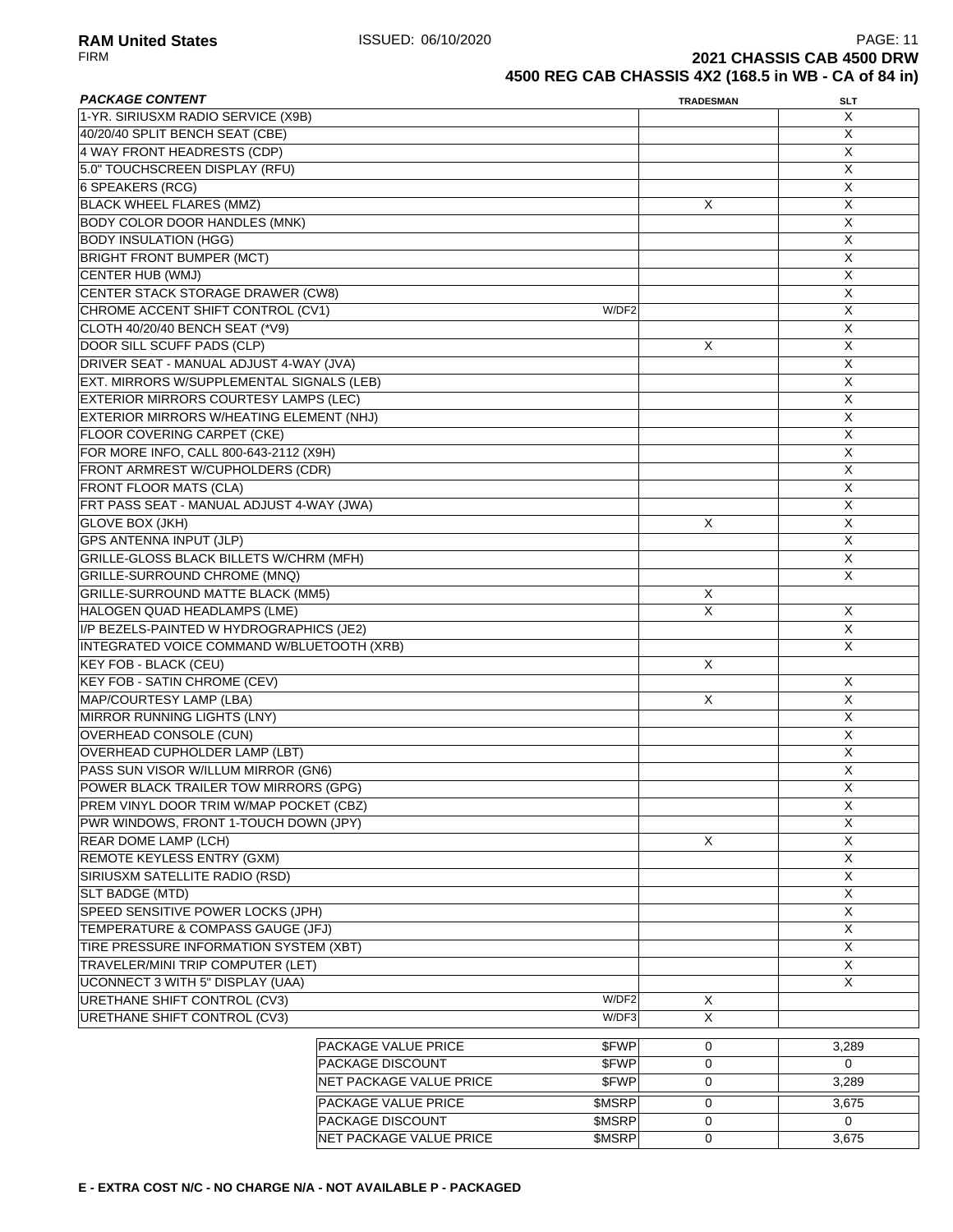### **PRICE INCLUDES - BASE PRICE, ENGINE/TRANSMISSION AND QUICK ORDER PACKAGE**

| (ALSO INCLUDES PACKAGE DISCOUNT WHERE APPLICABLE - ADD DESTINATION CHARGE) |        |        |        |  |  |  |  |  |
|----------------------------------------------------------------------------|--------|--------|--------|--|--|--|--|--|
| <b>FACTORY WHOLESALE PRICE \$</b>                                          | $27 -$ | 36.212 | 39.501 |  |  |  |  |  |
|                                                                            | $2Y -$ | 44.993 | 48.282 |  |  |  |  |  |
| <b>IMANUFACTURER SUGGESTED RETAIL PRICE \$</b>                             | $27-$  | 39.295 | 42.970 |  |  |  |  |  |
|                                                                            | 2Y-    | 48.840 | 52.515 |  |  |  |  |  |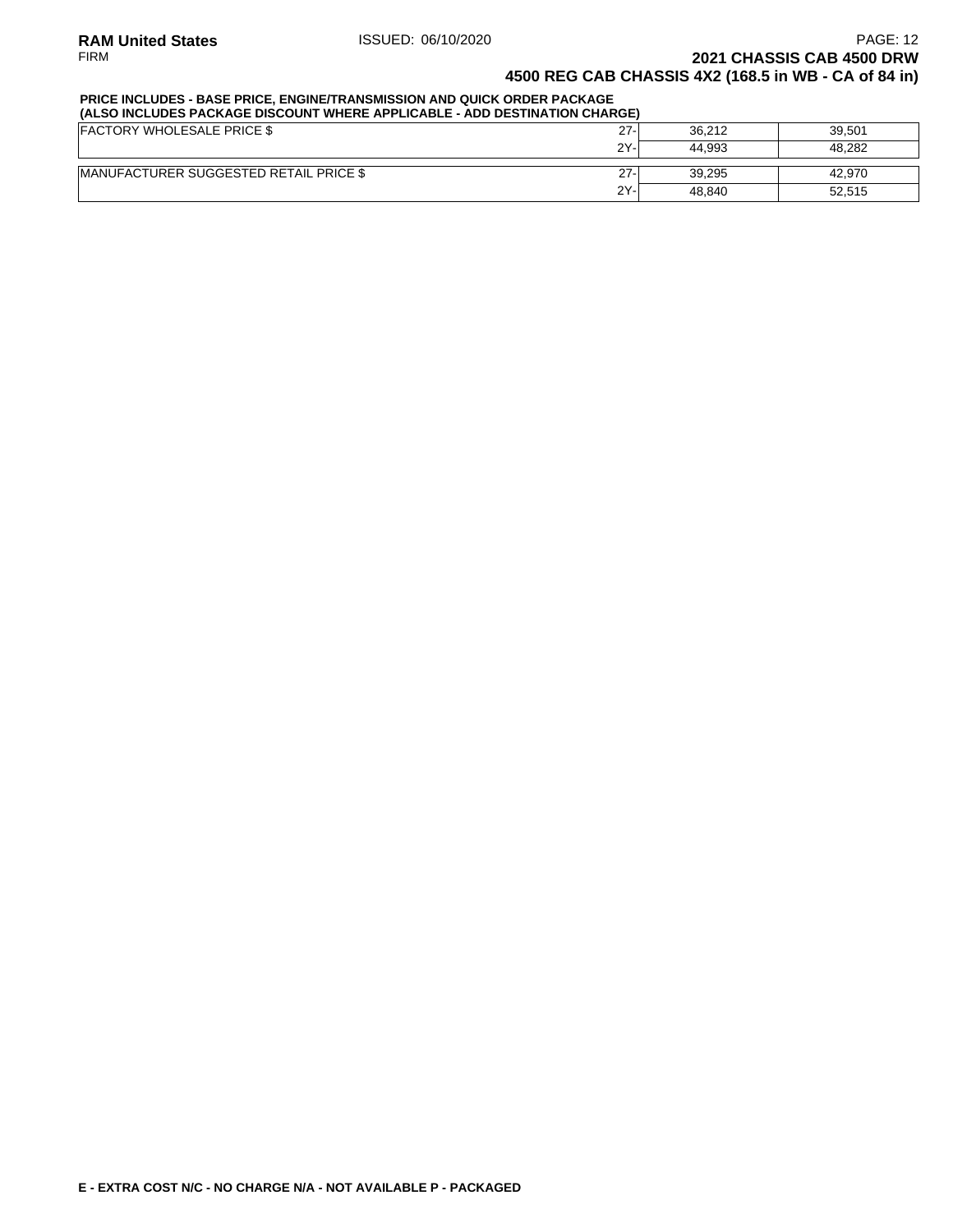**RAM United States ISSUED: 06/10/2020** PAGE: 13<br>FIRM **PAGE: 13 2021 CHASSIS CAB 4500 DRW 4500 REG CAB CHASSIS 4X2 (168.5 in WB - CA of 84 in)**

### **STEP #3 SELECT - \$ OPTIONS (IF DESIRED)**

|                                                                        |            |                          | <b>TRADESMAN</b> | <b>SLT</b>      |
|------------------------------------------------------------------------|------------|--------------------------|------------------|-----------------|
| <b>DESCRIPTION</b>                                                     |            | <b><i>SFWP SMSRP</i></b> | 2A               | 2 G             |
| 115V AUXILIARY POWER OUTLET                                            | 139        | 150                      | <b>JKV</b>       |                 |
| W/2TA M/H A61                                                          |            |                          |                  |                 |
|                                                                        |            |                          |                  |                 |
| W/2TG INCLUDED WITH ADA; includes 400W inverter.                       |            |                          |                  |                 |
| 19.5X6.0 FORGED ALUM POLISHED WHEELS                                   | 1,008      | 1,095                    | WP4              |                 |
|                                                                        | 1,008      | 1,095                    |                  | WP4             |
| 220 AMP ALTERNATOR                                                     | 225        | 245                      | BAJ              | <b>BAJ</b>      |
| W/ADH OR<br>INCLUDED W/ADH OR AHD OR AH6 OR XF5 OR XF7; INCLUDED W/AH2 | N/C        | N/C                      | <b>BAJ</b>       | <b>BAJ</b>      |
| AHD OR                                                                 |            |                          |                  |                 |
| AH6 OR XF5                                                             |            |                          |                  |                 |
| OR XF7                                                                 |            |                          |                  |                 |
| W/AH2 AND                                                              | N/C        | N/C                      | <b>BAJ</b>       | BAJ             |
|                                                                        | <b>ETN</b> |                          |                  |                 |
| 225/70R19.5G FT ALL POS. RR TRACTION                                   | 231        | 250                      | <b>TAJ</b>       | <b>TAJ</b>      |
| 22 GALLON MIDSHIP FUEL TANK                                            | 115        | 125                      | <b>NFA</b>       | <b>NFA</b>      |
| 2 EXTRA BASE KEYS                                                      | 115        | 125                      | GXJ              |                 |
| N/A W/A61                                                              |            |                          |                  |                 |
| 4.89 REAR AXLE RATIO                                                   | 180        | 195                      | <b>DPL</b>       | <b>DPL</b>      |
|                                                                        |            |                          |                  |                 |
| <b>M/H ESB; N/A W/ETN</b>                                              |            |                          |                  |                 |
| 52 & 22 GALLON DUAL FUEL TANKS                                         | 640        | 695                      | <b>NLL</b>       | <b>NLL</b>      |
| 65 MPH MAXIMUM SPEED                                                   | 88         | 95                       | JJ4              | JJ4             |
| ONLY 1: JJ4 OR JJ5 OR JJ9                                              |            |                          |                  |                 |
| 70 MPH MAXIMUM SPEED                                                   | 88         | 95                       | JJ5              | JJ5             |
| ONLY 1: JJ4 OR JJ5 OR JJ9                                              |            |                          |                  |                 |
|                                                                        |            |                          |                  |                 |
| <b>77 MPH MAXIMUM SPEED</b>                                            | 88         | 95                       | JJ9              | JJ9             |
| ONLY 1: JJ4 OR JJ5 OR JJ9                                              |            |                          |                  |                 |
| ADD BLACK VINYL FLOOR COVERING                                         | N/C        | N/C                      |                  | <b>CKW</b>      |
| AMBULANCE PREP GROUP                                                   | 961        | 1,045                    | AH <sub>2</sub>  | AH <sub>2</sub> |
| W/ADH<br>N/A W/AH6                                                     | 732        | 795                      | AH <sub>2</sub>  | AH <sub>2</sub> |
| W/AHD AND                                                              | 824        | 895                      | AH <sub>2</sub>  | AH <sub>2</sub> |
|                                                                        | ESB        |                          |                  |                 |
| AUX REVERSE LAMPS, MIRROR-MOUNTED                                      | 133        | 145                      | LPF              |                 |
| INCLUDED W/AAN; W/2TA M/H A61                                          | 133        | 145                      |                  | <b>LPF</b>      |
|                                                                        |            |                          |                  |                 |
| W/A61                                                                  | 133        | 145                      | LPF              |                 |
| W/AAN                                                                  | N/C        | N/C                      |                  | <b>LPF</b>      |
| <b>IBLACK TUBULAR SIDE STEPS</b>                                       | 364        | 395                      | MRU              | <b>MRU</b>      |
| <b>ONLY 1: MRT OR MRU</b>                                              |            |                          |                  |                 |
| BODY COLOR FENDER FLARES                                               | 92         | 100                      |                  | MML             |
| N/A W/P61 OR P62 OR P63 OR P71 OR P72 OR P74 OR P83 OR PB8 OR PGC      |            |                          |                  |                 |
| OR PGW OR PL1 OR PX8 OR PYB                                            |            |                          |                  |                 |
| <b>N/A LOW VOLUME PAINT W/2TG</b>                                      |            |                          |                  |                 |
|                                                                        |            |                          |                  |                 |
| CARGO AND CHMSL LAMP                                                   | 88         | 95                       | LPE              | LPE             |
| W/AAN<br>N/A W/AAN; N/A W/LPD                                          | N/C        | N/C                      | LPE              | <b>LPE</b>      |
| CHMSL LAMP W/CAMERA                                                    | 317        | 345                      |                  | <b>LPD</b>      |
| W/AAN<br>INCLUDED W/AAN; M/H UAM; M/H XAC OR AAN                       | N/C        | N/C                      |                  | <b>LPD</b>      |
| CHROME APPEARANCE GROUP                                                | 801        | 870                      | AMP              |                 |
| W/AAN                                                                  | 801        | 870                      | AMP              |                 |
|                                                                        |            |                          |                  |                 |
| CHROME TUBULAR SIDE STEPS                                              | 456        | 495                      | <b>MRT</b>       | MRT             |
| <b>ONLY 1: MRT OR MRU</b>                                              |            |                          |                  |                 |
| <b>COLD WEATHER GROUP</b>                                              | 161        | 175                      | <b>ADE</b>       | <b>ADE</b>      |
| M/H ETN; N/A W/ESB                                                     |            |                          |                  |                 |
| <b>Includes Engine Block Heater (NHK)</b>                              |            |                          |                  |                 |
| DELETE FRONT CENTER SEAT                                               | (19)       | (20)                     | <b>CJT</b>       | CJT             |
| W/AS8                                                                  | N/C        | N/C                      | CJT              |                 |
| INCLUDED W/AS8; M/H *TX OR *V9 OR *M9                                  |            |                          |                  | CJT             |
| DIGITAL REARVIEW MIRROR                                                | 456        | 495                      | GRG              | <b>GRG</b>      |
| W/2TA M/H A61                                                          |            |                          |                  |                 |
| DOT CERTIFIED ROADSIDE SAFETY KIT                                      | 180        | 195                      | <b>ACL</b>       | <b>ACL</b>      |
| DRIVER AIR BAG ONLY                                                    | (36)       | (40)                     | <b>CGT</b>       | <b>CGT</b>      |
|                                                                        |            |                          |                  |                 |
| N/A W/ADA                                                              |            |                          |                  |                 |
| DUAL ALTERNATORS RATED AT 380 AMPS                                     | 364        | 395                      | XF <sub>5</sub>  | XF <sub>5</sub> |
| W/ADH<br>M/H ESB; N/A W/ETN; ONLY 1: XF5 OR XF7                        | 276        | 300                      | XF5              | XF5             |
| W/AHD                                                                  | 276        | 300                      | XF <sub>5</sub>  | XF <sub>5</sub> |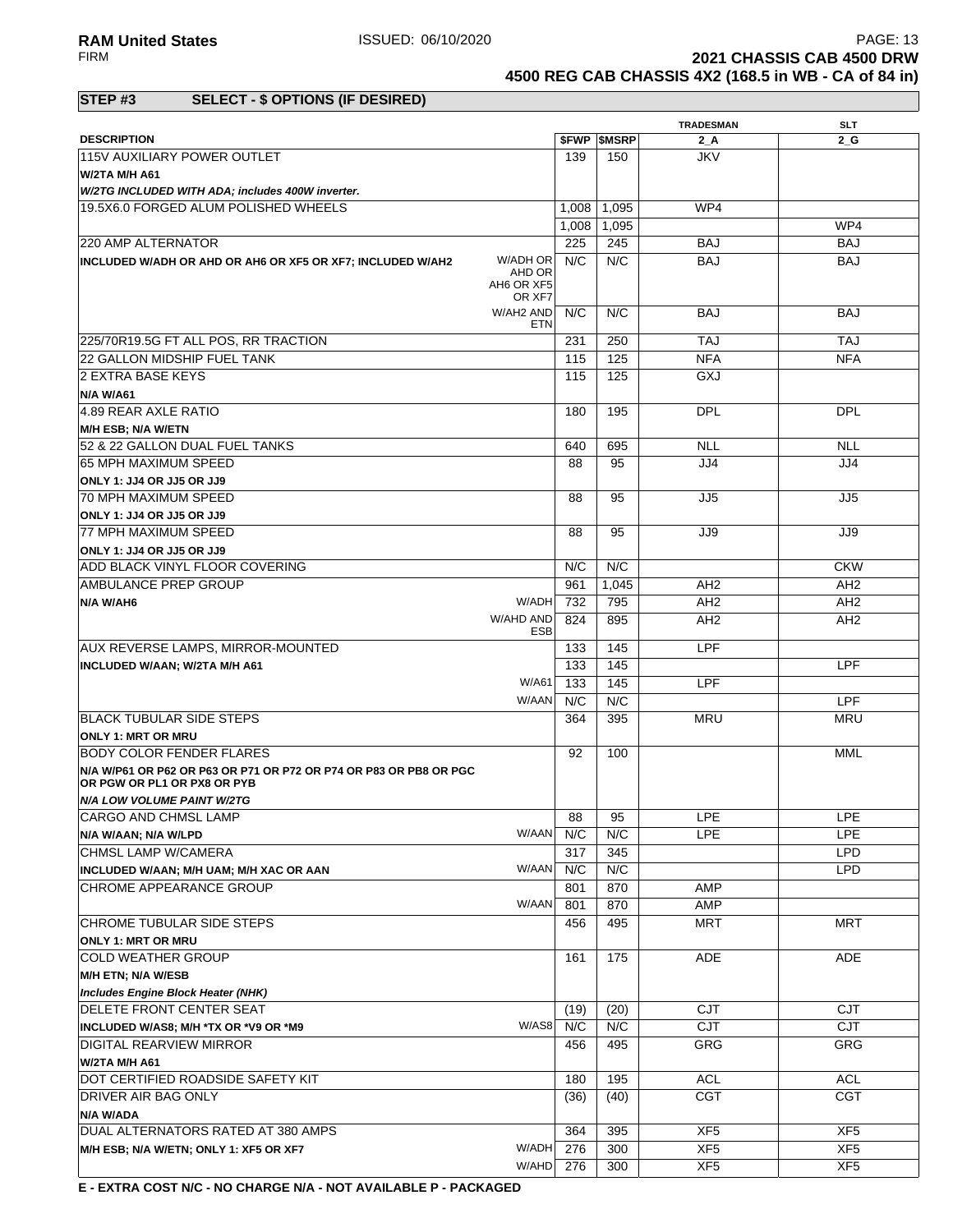**2021 CHASSIS CAB 4500 DRW 4500 REG CAB CHASSIS 4X2 (168.5 in WB - CA of 84 in)**

|                                                                          |                        |       |                          | <b>TRADESMAN</b> | SLT                      |
|--------------------------------------------------------------------------|------------------------|-------|--------------------------|------------------|--------------------------|
| <b>DESCRIPTION</b>                                                       |                        |       | <b><i>SFWP SMSRP</i></b> | $2_A$            | $2_G$                    |
| DUAL ALTERNATORS RATED AT 440 AMPS                                       |                        | 364   | 395                      | XF7              | XF7                      |
| INCLUDED W/AH6; M/H ETN; N/A W/ESB; ONLY 1: XF5 OR XF7                   | W/ADHI                 | 276   | 300                      | XF7              | XF7                      |
|                                                                          | W/AH6                  | N/C   | N/C                      | XF7              | XF7                      |
|                                                                          | W/AHD                  | 276   | 300                      | XF7              | XF7                      |
| <b>IELECTRICAL ACCESSORY GROUP</b>                                       |                        | 501   | 545                      | <b>ADH</b>       | <b>ADH</b>               |
|                                                                          | W/AAU                  | 317   | 345                      | ADH              | ADH                      |
|                                                                          | W/AH6                  | 272   | 295                      | <b>ADH</b>       | <b>ADH</b>               |
| <b>ENGINE BLOCK HEATER</b>                                               |                        | 88    | 95                       | <b>NHK</b>       | <b>NHK</b>               |
| <b>INCLUDED W/ADE</b>                                                    | W/ADE                  | N/C   | N/C                      | <b>NHK</b>       | <b>NHK</b>               |
| <b>ENGINE SHUTDOWN TIMER</b>                                             |                        | 231   | 250                      | <b>XCL</b>       | <b>XCL</b>               |
| <b>FLOOR COVERING CARPET</b>                                             |                        | 139   | 150                      | <b>CKE</b>       | P                        |
| <b>FRONT FOG LAMPS</b>                                                   |                        | 180   | 195                      | <b>LNJ</b>       | <b>LNJ</b>               |
| <b>FRONT LICENSE PLATE BRACKET</b>                                       |                        | N/C   | N/C                      | <b>MDA</b>       | <b>MDA</b>               |
| <b>FRONT RUBBER FLOOR MATS</b>                                           |                        | 92    | 100                      | <b>CLY</b>       |                          |
|                                                                          |                        | 92    | 100                      |                  | <b>CLY</b>               |
| <b>FULL SIZE SPARE TIRE</b>                                              |                        | 364   | 395                      | <b>TBB</b>       | <b>TBB</b>               |
| GVW RATING - 15000#                                                      |                        | N/C   | N/C                      | Z4B              | Z4B                      |
| ONLY 1: Z4B OR Z4C                                                       |                        |       |                          |                  |                          |
| GVW RATING - 16000#                                                      |                        | N/C   | N/C                      | Z <sub>4</sub> C | Z <sub>4</sub> C         |
| ONLY 1: Z4B OR Z4C                                                       |                        |       |                          |                  |                          |
| <b>HEATED SEATS AND WHEEL GROUP</b>                                      |                        | 501   | 545                      |                  | <b>AGF</b>               |
| M/H *MJ OR *M9; N/A W/*AP; N/A W/*TX; N/A W/*V9                          | W/AAU                  | 317   | 345                      |                  | <b>AGF</b>               |
| W/ETN M/H 220 AMP Alternator                                             | W/ADA                  | 317   | 345                      |                  | <b>AGF</b>               |
| <b>HEAVY DUTY FRONT SUSPENSION GROUP</b>                                 |                        | 240   | 260                      | <b>AZB</b>       | <b>AZB</b>               |
| <b>INCLUDED W/AHD</b>                                                    | W/AHD                  | N/C   | N/C                      | <b>AZB</b>       | <b>AZB</b>               |
| <b>HEAVY DUTY SNOW PLOW PREP GROUP</b>                                   |                        | 456   | 495                      | <b>AHD</b>       | <b>AHD</b>               |
|                                                                          | W/ADH                  | 317   | 345                      | AHD              | AHD                      |
| INTERIOR TRIM DELETE GROUP                                               |                        | (36)  | (40)                     | AS <sub>8</sub>  | AS <sub>8</sub>          |
| <b>LED TAIL LAMPS</b>                                                    |                        | 88    | 95                       | LAY              | LAY                      |
| <b>LUXURY GROUP</b>                                                      |                        | 1,059 | 1,150                    |                  | <b>ADA</b>               |
| <b>MANUAL DPF REGENERATION</b>                                           |                        | 225   | 245                      | <b>XNR</b>       | <b>XNR</b>               |
|                                                                          | W/AH6                  | N/C   | N/C                      |                  |                          |
| INCLUDED W/AH6; M/H ETN; N/A W/ESB                                       |                        | N/C   | N/C                      | <b>XNR</b>       | <b>XNR</b><br><b>YEP</b> |
| IMANUF STATEMENT OF ORIGIN                                               |                        |       |                          | <b>YEP</b>       |                          |
| <b>IMAX TOW PACKAGE</b>                                                  | W/ETN                  | 548   | 595                      | <b>AHQ</b>       | <b>AHQ</b>               |
| M/H AAU OR ADH OR XHC; M/H ETN; N/A W/ESB                                |                        | 548   | 595                      | <b>AHQ</b>       | <b>AHQ</b>               |
| <b>PARKSENSE FT/RR PARK ASSIST SYSTEM</b>                                |                        | 456   | 495                      | <b>XAG</b>       | XAG                      |
| W/2TA M/H LNJ; W/2TG M/H AD6 OR LNJ                                      |                        |       |                          |                  |                          |
| PARKSENSE REAR PARK ASSIST SYSTEM                                        |                        | 272   | 295                      | <b>XAA</b>       | <b>XAA</b>               |
| N/A W/XAG                                                                |                        |       |                          |                  |                          |
| PARKVIEW REAR BACK-UP CAMERA                                             |                        | 456   | 495                      |                  | <b>XAC</b>               |
| N/A W/AAN                                                                | W/AAU                  | 456   | 495                      | <b>XAC</b>       |                          |
|                                                                          |                        | 456   | 495                      | <b>XAC</b>       |                          |
| POWER 2-WAY DRIVER LUMBAR ADJUST                                         |                        | 88    | 95                       | <b>JPE</b>       | <b>JPE</b>               |
| INCLUDED W/*AP OR *MJ OR *M9                                             | W/*AP OR<br>*MJ OR *M9 | N/C   | N/C                      | <b>JPE</b>       | <b>JPE</b>               |
| <b>POWER TAKE OFF PREP</b>                                               |                        | 272   | 295                      | LBN              | LBN                      |
| N/A W/LBV                                                                |                        |       |                          |                  |                          |
| POWER TAKE OFF PREP - LEFT SIDE                                          |                        | 272   | 295                      | LBV              | LBV                      |
| <b>PREMIUM LIGHTING GROUP</b>                                            |                        | 916   | 995                      |                  | AD <sub>6</sub>          |
|                                                                          | W/AAU                  | 869   | 945                      |                  | AD <sub>6</sub>          |
|                                                                          | W/ADA                  | 869   | 945                      |                  | AD <sub>6</sub>          |
|                                                                          | W/AGF                  | 869   | 945                      |                  | AD <sub>6</sub>          |
| <b>PREMIUM SPEAKERS</b>                                                  |                        | 272   | 295                      |                  | <b>RCK</b>               |
| <b>RAM TELEMATICS</b>                                                    |                        | 736   | 800                      | <b>RFQ</b>       | <b>RFQ</b>               |
| Includes Telematics Module & 1 year of Ram Telematics Powered by Verizon |                        |       |                          |                  |                          |
| <b>Connect</b>                                                           |                        |       |                          |                  |                          |
| <b>RAM TELEMATICS 3-YR SUBSCRIPTION</b>                                  |                        | 884   | 960                      | X9S              | X <sub>9</sub> S         |
| M/H RFQ; N/A W/X9T                                                       |                        |       |                          |                  |                          |
| Includes 2 year extension (3 years total) of Ram Telematics Powered by   |                        |       |                          |                  |                          |
| <b>Verizon Connect</b>                                                   |                        |       |                          |                  |                          |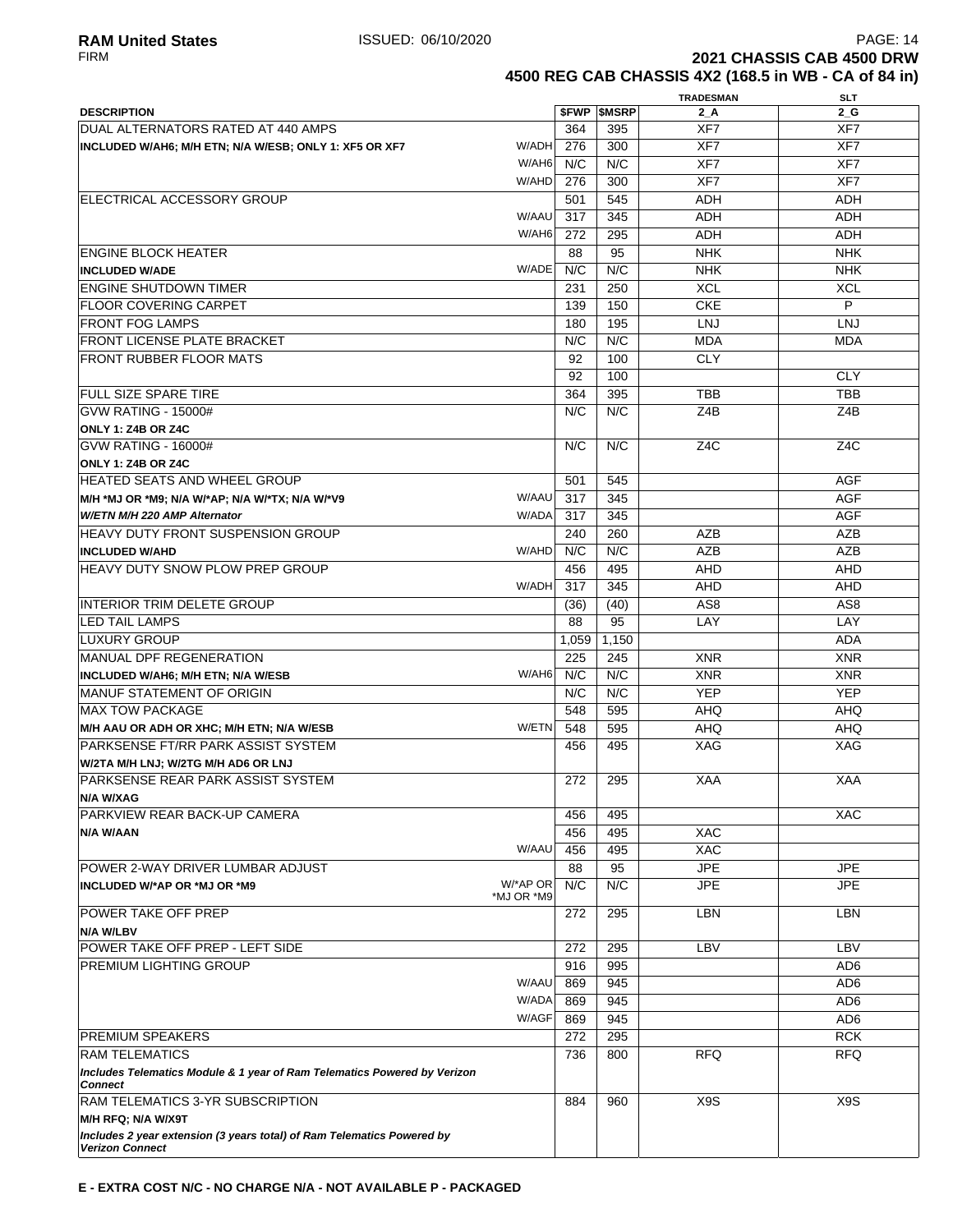**2021 CHASSIS CAB 4500 DRW 4500 REG CAB CHASSIS 4X2 (168.5 in WB - CA of 84 in)**

|                                                                                                   |                                                          |       |                          | <b>TRADESMAN</b> | <b>SLT</b>      |
|---------------------------------------------------------------------------------------------------|----------------------------------------------------------|-------|--------------------------|------------------|-----------------|
| <b>DESCRIPTION</b>                                                                                |                                                          |       | <b><i>SFWP SMSRP</i></b> | $2_A$            | 2G              |
| <b>RAM TELEMATICS 5-YR SUBSCRIPTION</b>                                                           |                                                          | 1,767 | 1,920                    | X9T              | X9T             |
| M/H RFQ; N/A W/X9S                                                                                |                                                          |       |                          |                  |                 |
| Includes 4 year service extension (5 years total) of Ram Telematics Powered<br>by Verizon Connect |                                                          |       |                          |                  |                 |
| <b>REAR BACKUP ALARM</b>                                                                          |                                                          | 133   | 145                      | <b>XAW</b>       | <b>XAW</b>      |
| <b>REAR SLIDING WINDOW</b>                                                                        |                                                          | 272   | 295                      | <b>GFD</b>       | <b>GFD</b>      |
| <b>REAR WINDOW DEFROSTER</b>                                                                      |                                                          | 148   | 160                      | <b>GFA</b>       | <b>GFA</b>      |
| <b>N/A W/GFD</b>                                                                                  |                                                          |       |                          |                  |                 |
| <b>RED SEAT BELTS</b>                                                                             |                                                          | 69    | 75                       | CGQ              | CGQ             |
| <b>REMOTE START SYSTEM</b>                                                                        |                                                          | 225   | 245                      |                  | <b>XBM</b>      |
| <b>SAFETY GROUP</b>                                                                               |                                                          | 1,564 | 1,700                    | AAU              | AAU             |
| N/A W/UA1; W/2TA M/H A61                                                                          |                                                          |       |                          |                  |                 |
| <b>SECURITY ALARM</b>                                                                             |                                                          | 180   | 195                      |                  | <b>LSA</b>      |
| <b>SIRIUSXM SATELLITE RADIO</b>                                                                   |                                                          | 180   | 195                      | <b>RSD</b>       | P               |
| INCLUDED W/UAA OR UAM OR UAV OR UAX; M/H UA1                                                      | <b>W/UAA OR</b><br><b>UAM</b>                            | N/C   | N/C                      | <b>RSD</b>       | P               |
| <b>SPLASH GUARDS/MUD FLAPS FRONT</b>                                                              |                                                          | 69    | 75                       | <b>MKM</b>       | <b>MKM</b>      |
| <b>TIRE FILL ALERT</b>                                                                            |                                                          | 41    | 45                       | LAW              |                 |
| M/H XBT; N/A W/UA1                                                                                |                                                          | 41    | 45                       |                  | LAW             |
| TIRE PRESSURE INFORMATION SYSTEM                                                                  |                                                          | 139   | 150                      | <b>XBT</b>       | P               |
| <b>TOWING TECHNOLOGY GROUP</b>                                                                    |                                                          | 916   | 995                      | AAN              |                 |
| W/2TA M/H A61                                                                                     |                                                          | 916   | 995                      |                  | AAN             |
| Includes backup camera                                                                            |                                                          |       |                          |                  |                 |
| TRADESMAN LEVEL 1 EQUIPMENT GROUP                                                                 |                                                          | 916   | 995                      | A61              |                 |
| <b>TRAILER BRAKE CONTROL</b>                                                                      |                                                          | 341   | 370                      | <b>XHC</b>       | <b>XHC</b>      |
| <b>TRAILER TIRE PRESSURE MONITORING SYS</b>                                                       |                                                          | 139   | 150                      | XG9              | XG9             |
| M/H A61; M/H UAM; N/A W/UA1; N/A W/UAA; W/2TA M/H A61                                             |                                                          |       |                          |                  |                 |
| <b>UCONNECT 3 WITH 5" DISPLAY</b>                                                                 |                                                          | 640   | 695                      | <b>UAA</b>       | P               |
| <b>UCONNECT 4 WITH 8.4" DISPLAY</b>                                                               |                                                          | 1.008 | 1,095                    |                  | <b>UAM</b>      |
|                                                                                                   |                                                          | 1,652 | 1,795                    | <b>UAM</b>       |                 |
| VOLTAGE MONITORING AUTO IDLE UP SYS                                                               |                                                          | 139   | 150                      | XF <sub>6</sub>  | XF <sub>6</sub> |
| <b>INCLUDED W/ADH OR AH2 OR AH6</b>                                                               | <b>W/ADH OR</b><br>AH <sub>2</sub> OR<br>AH <sub>6</sub> | N/C   | N/C                      | XF <sub>6</sub>  | XF <sub>6</sub> |
| <b>WIRED AUXILARY CAMERA</b>                                                                      |                                                          | 916   | 995                      | <b>XPN</b>       | <b>XPN</b>      |
| M/H UAM OR UAV OR UAX; N/A W/UA1 OR UAA; W/2TA M/H A61 OR XAC                                     |                                                          |       |                          |                  |                 |
| <b>FLEET ONLY</b>                                                                                 |                                                          |       |                          |                  |                 |
| <b>EMER/FIRE/RESC SPECIAL EMISSIONS</b>                                                           |                                                          |       | $1100$ $1105$            | $\triangle H$    | $\Delta H$      |

| EMER/FIRE/RESC SPECIAL EMISSIONS<br><b>IPKG</b> | .100 | .195، | AH <sub>6</sub> | AH <sub>6</sub> |
|-------------------------------------------------|------|-------|-----------------|-----------------|
| M/H DF2; M/H ETN; N/A W/DF3; N/A W/ESB          |      |       |                 |                 |
| Includes AH2 content                            |      |       |                 |                 |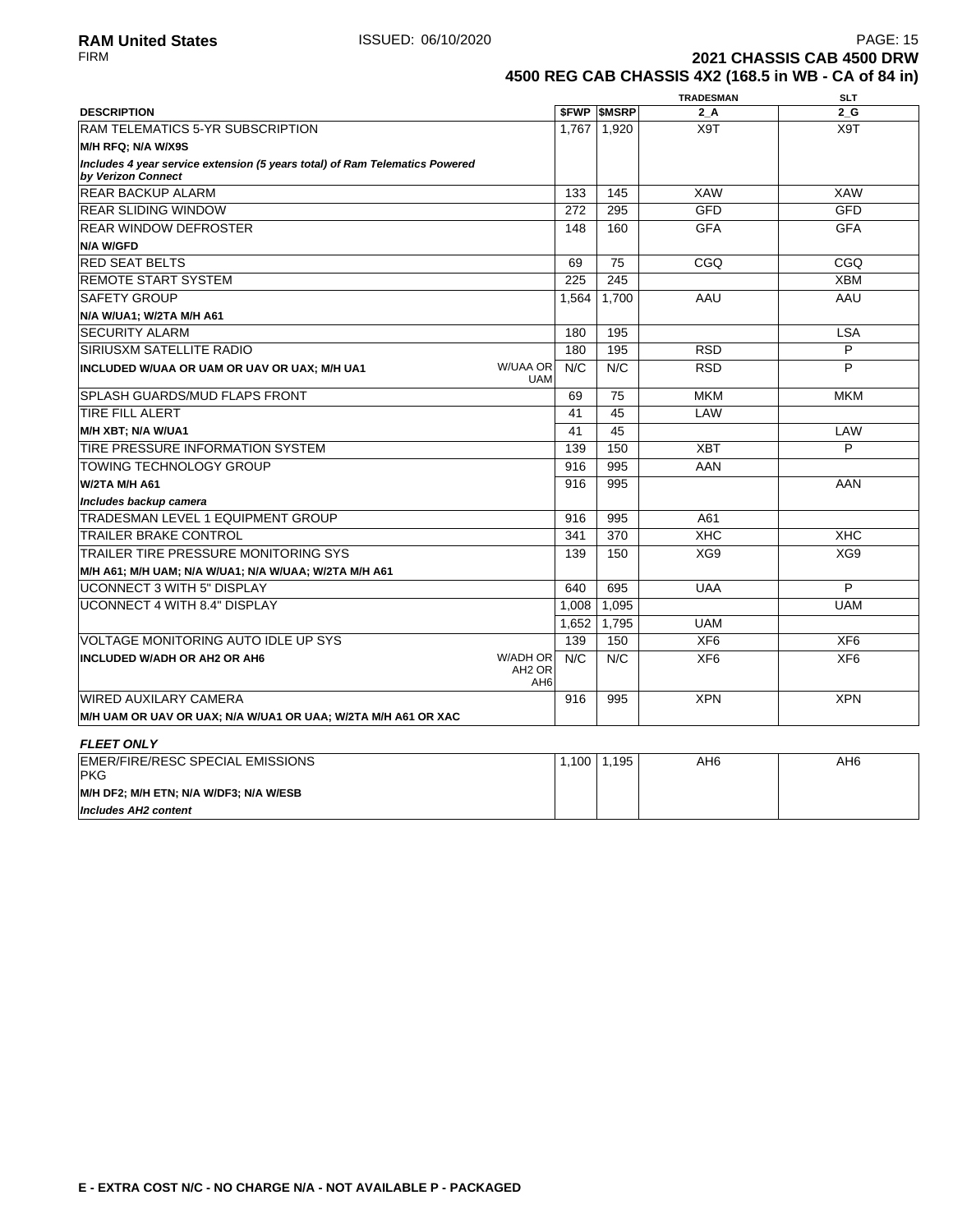**RAM United States** PAGE: 16<br>FIRM **PAGE: 16**<br>**2021 CHASSIS CAB 4500 DRW 2021 CHASSIS CAB 4500 DRW 4500 REG CAB CHASSIS 4X2 (168.5 in WB - CA of 84 in)**

**STEP #4 SELECT - COLOR & TRIM CODES**

| <b>COLOR/TRIM</b>                  |         |       | <b>\$FWP \$MSRP</b> | <b>BLACK</b> | <b>BLACK/</b><br><b>DIESEL</b><br><b>GRAY</b> | <b>BLACK/</b><br><b>LIGHT</b><br><b>MOUNTAIN</b><br><b>BROWN</b> | <b>BLACK/LT</b><br><b>FROST</b><br><b>BEIGE</b> |
|------------------------------------|---------|-------|---------------------|--------------|-----------------------------------------------|------------------------------------------------------------------|-------------------------------------------------|
| HD VINYL 40/20/40 SPLIT BENCH SEAT | (S)     | N/C   | N/C                 |              | TXX8                                          |                                                                  |                                                 |
|                                    | $W/2_G$ | N/C   | N/C                 |              | TXX8                                          |                                                                  |                                                 |
| ICLOTH 40/20/40 BENCH SEAT         | $W/2_A$ | 272   | 295                 | V9X9         |                                               |                                                                  |                                                 |
|                                    | $W/2_G$ | N/C   | N/C                 |              |                                               | V9X5                                                             |                                                 |
|                                    | $W/2_G$ | N/C   | N/C                 |              | V9X8                                          |                                                                  |                                                 |
|                                    | $W/2_G$ | N/C   | N/C                 |              |                                               |                                                                  | V9XL                                            |
| ICLOTH 40/20/40 PREM BENCH SEAT    | $W/2_G$ | 869   | 945                 |              |                                               | M9X5                                                             |                                                 |
|                                    | $W/2_G$ | 869   | 945                 |              | M9X8                                          |                                                                  |                                                 |
|                                    | $W/2_G$ | 869   | 945                 |              |                                               |                                                                  | M9XL                                            |
| LEATHER TRIM 40/20/40 BENCH SEAT   | $W/2_G$ | 1,468 | 1,595               |              |                                               | APX <sub>5</sub>                                                 |                                                 |
|                                    | $W/2_G$ | 1,468 | 1,595               |              | APX8                                          |                                                                  |                                                 |
|                                    | $W/2_G$ | 1,468 | 1,595               |              |                                               |                                                                  | <b>APXL</b>                                     |
| <b>PREMIUM CLOTH BUCKET SEATS</b>  | $W/2_G$ | 916   | 995                 |              |                                               | MJX5                                                             |                                                 |
|                                    | $W/2_G$ | 916   | 995                 |              | MJX8                                          |                                                                  |                                                 |
|                                    | $W/2_G$ | 916   | 995                 |              |                                               |                                                                  | <b>MJXL</b>                                     |

# **MONOTONE PAINT - APA**

| <b>PRIMARY COLOR</b>                                                                                                                                                                                                                                                                                       |     |     |                 |                 |  |
|------------------------------------------------------------------------------------------------------------------------------------------------------------------------------------------------------------------------------------------------------------------------------------------------------------|-----|-----|-----------------|-----------------|--|
| BILLET SILVER METALLIC CLEAR COAT                                                                                                                                                                                                                                                                          | 184 | 200 | <b>PSC</b>      | <b>PSC</b>      |  |
| <b>BLACK CLEAR COAT</b>                                                                                                                                                                                                                                                                                    | N/C | N/C | PX8             | PX8             |  |
| *PLEASE NOTE - Orders will be held until the minimum build quantity of 10 is<br>reached. As a result, order to delivery will vary based upon quantity of orders<br>received. Exterior content such as door handles, fascia, mirrors, etc. are black<br>when ordering this special paint. LATE AVAILABILITY |     |     |                 |                 |  |
| <b>BRIGHT WHITE CLEAR COAT</b>                                                                                                                                                                                                                                                                             | N/C | N/C | PW7             | PW7             |  |
| DELMONICO RED PEARL COAT                                                                                                                                                                                                                                                                                   | 92  | 100 | <b>PRV</b>      | PRV             |  |
| DIAMOND BLACK CRYSTAL P/C                                                                                                                                                                                                                                                                                  | 92  | 100 | <b>PXJ</b>      | <b>PXJ</b>      |  |
| <b>FLAME RED CLEAR COAT</b>                                                                                                                                                                                                                                                                                | N/C | N/C | PR <sub>4</sub> | PR4             |  |
| GRANITE CRYSTAL MET. CLEAR COAT                                                                                                                                                                                                                                                                            | 184 | 200 | PAU             | PAU             |  |
| <b>HYDRO BLUE PEARL COAT</b>                                                                                                                                                                                                                                                                               | 92  | 100 | <b>PBJ</b>      | <b>PBJ</b>      |  |
| LOW VOL AGRICULTURE RED                                                                                                                                                                                                                                                                                    | 415 | 450 | P61             | P61             |  |
| *PLEASE NOTE - Orders will be held until the minimum build quantity of 10 is<br>reached. As a result, order to delivery will vary based upon quantity of orders<br>received. Exterior content such as door handles, fascia, mirrors, etc. are black<br>when ordering this special paint. LATE AVAILABILITY |     |     |                 |                 |  |
| LOW VOL CONSTRUCTION YELLOW                                                                                                                                                                                                                                                                                | 415 | 450 | P71             | P71             |  |
| *PLEASE NOTE - Orders will be held until the minimum build quantity of 10 is<br>reached. As a result, order to delivery will vary based upon quantity of orders<br>received. Exterior content such as door handles, fascia, mirrors, etc. are black<br>when ordering this special paint. LATE AVAILABILITY |     |     |                 |                 |  |
| LOW VOL DETONATOR YELLOW CLEAR COAT                                                                                                                                                                                                                                                                        | 415 | 450 | <b>PYB</b>      | <b>PYB</b>      |  |
| *PLEASE NOTE - Orders will be held until the minimum build quantity of 10 is<br>reached. As a result, order to delivery will vary based upon quantity of orders<br>received. Exterior content such as door handles, fascia, mirrors, etc. are black<br>when ordering this special paint. LATE AVAILABILITY |     |     |                 |                 |  |
| LOW VOL HOLLAND BLUE                                                                                                                                                                                                                                                                                       | 415 | 450 | P72             | P72             |  |
| *PLEASE NOTE - Orders will be held until the minimum build quantity of 10 is<br>reached. As a result, order to delivery will vary based upon quantity of orders<br>received. Exterior content such as door handles, fascia, mirrors, etc. are black<br>when ordering this special paint. LATE AVAILABILITY |     |     |                 |                 |  |
| LOW VOL LIGHT GREEN                                                                                                                                                                                                                                                                                        | 415 | 450 | <b>PGC</b>      | <b>PGC</b>      |  |
| *PLEASE NOTE - Orders will be held until the minimum build quantity of 10 is<br>reached. As a result, order to delivery will vary based upon quantity of orders<br>received. Exterior content such as door handles, fascia, mirrors, etc. are black<br>when ordering this special paint. LATE AVAILABILITY |     |     |                 |                 |  |
| LOW VOL MIDNIGHT BLUE PEARL COAT                                                                                                                                                                                                                                                                           | 415 | 450 | PB <sub>8</sub> | PB <sub>8</sub> |  |
| *PLEASE NOTE - Orders will be held until the minimum build quantity of 10 is<br>reached. As a result, order to delivery will vary based upon quantity of orders<br>received. Exterior content such as door handles, fascia, mirrors, etc. are black<br>when ordering this special paint. LATE AVAILABILITY |     |     |                 |                 |  |
| LOW VOL NATIONAL SAFETY YELLOW                                                                                                                                                                                                                                                                             | 415 | 450 | P74             | P74             |  |
| *PLEASE NOTE - Orders will be held until the minimum build quantity of 10 is<br>reached. As a result, order to delivery will vary based upon quantity of orders<br>received. Exterior content such as door handles, fascia, mirrors, etc. are black<br>when ordering this special paint. LATE AVAILABILITY |     |     |                 |                 |  |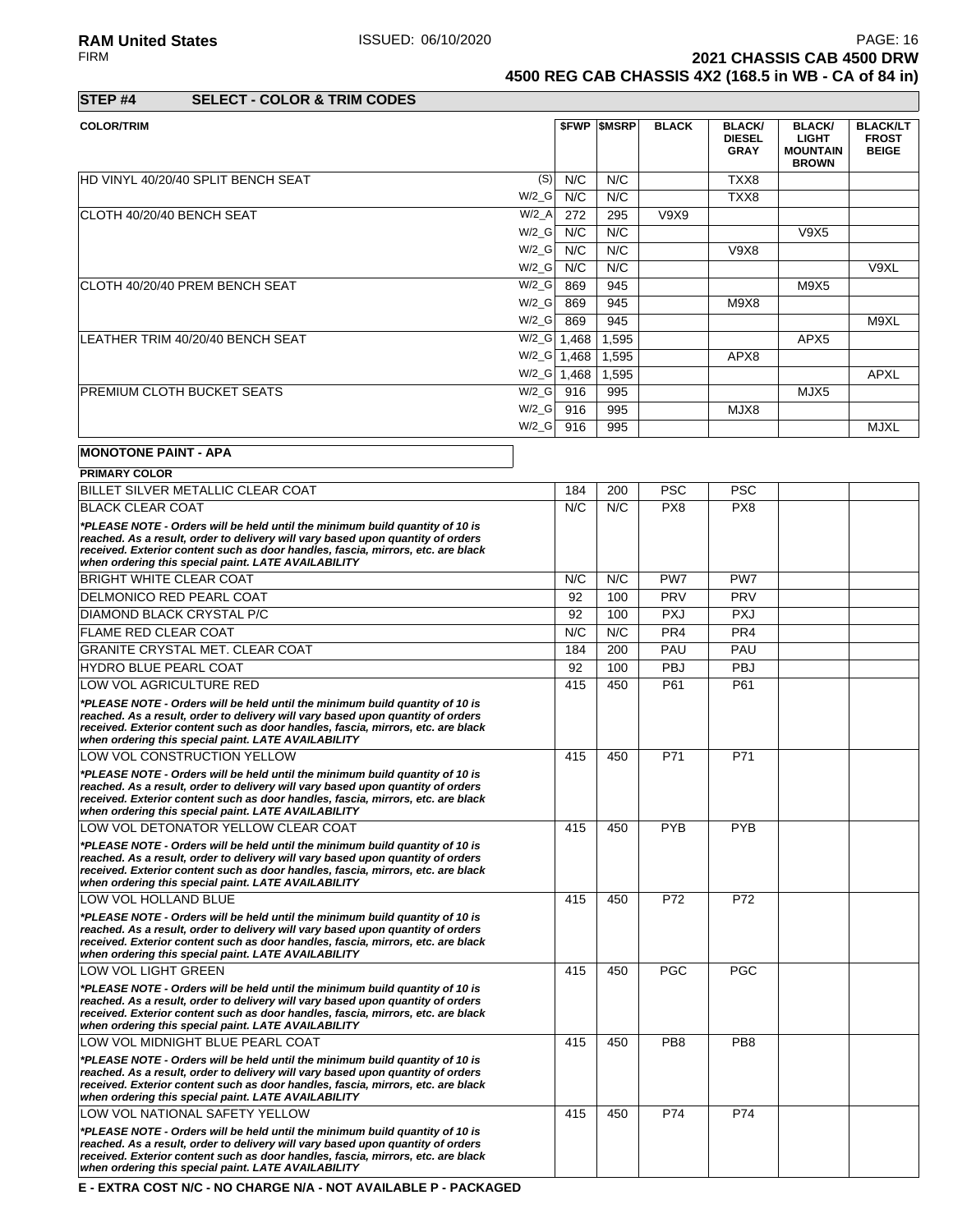**2021 CHASSIS CAB 4500 DRW 4500 REG CAB CHASSIS 4X2 (168.5 in WB - CA of 84 in)**

**MONOTONE PAINT - APA**

| <b>PRIMARY COLOR</b>                                                                                                                                                                                                                                                                                       |     |     |                 |                 |  |
|------------------------------------------------------------------------------------------------------------------------------------------------------------------------------------------------------------------------------------------------------------------------------------------------------------|-----|-----|-----------------|-----------------|--|
| LOW VOL OMAHA ORANGE                                                                                                                                                                                                                                                                                       | 415 | 450 | P <sub>62</sub> | P <sub>62</sub> |  |
| *PLEASE NOTE - Orders will be held until the minimum build quantity of 10 is<br>reached. As a result, order to delivery will vary based upon quantity of orders<br>received. Exterior content such as door handles, fascia, mirrors, etc. are black<br>when ordering this special paint. LATE AVAILABILITY |     |     |                 |                 |  |
| LOW VOL SCHOOL BUS YELLOW                                                                                                                                                                                                                                                                                  | 415 | 450 | PL <sub>1</sub> | PL <sub>1</sub> |  |
| *PLEASE NOTE - Orders will be held until the minimum build quantity of 10 is<br>reached. As a result, order to delivery will vary based upon quantity of orders<br>received. Exterior content such as door handles, fascia, mirrors, etc. are black<br>when ordering this special paint. LATE AVAILABILITY |     |     |                 |                 |  |
| LOW VOL TIMBERLINE GREEN PEARL COAT                                                                                                                                                                                                                                                                        | 415 | 450 | <b>PGW</b>      | <b>PGW</b>      |  |
| *PLEASE NOTE - Orders will be held until the minimum build quantity of 10 is<br>reached. As a result, order to delivery will vary based upon quantity of orders<br>received. Exterior content such as door handles, fascia, mirrors, etc. are black<br>when ordering this special paint. LATE AVAILABILITY |     |     |                 |                 |  |
| LOW VOL UTILITY ORANGE                                                                                                                                                                                                                                                                                     | 415 | 450 | P83             | P83             |  |
| *PLEASE NOTE - Orders will be held until the minimum build quantity of 10 is<br>reached. As a result, order to delivery will vary based upon quantity of orders<br>received. Exterior content such as door handles, fascia, mirrors, etc. are black<br>when ordering this special paint.                   |     |     |                 |                 |  |
| <b>LOW VOL YELLOW</b>                                                                                                                                                                                                                                                                                      | 415 | 450 | P63             | P63             |  |
| *PLEASE NOTE - Orders will be held until the minimum build quantity of 10 is<br>reached. As a result, order to delivery will vary based upon quantity of orders<br>received. Exterior content such as door handles, fascia, mirrors, etc. are black<br>when ordering this special paint. LATE AVAILABILITY |     |     |                 |                 |  |
| MAXIMUM STEEL MET. CLEAR COAT                                                                                                                                                                                                                                                                              | 184 | 200 | <b>PAR</b>      | <b>PAR</b>      |  |
| <b>OLIVE GREEN PEARL COAT</b>                                                                                                                                                                                                                                                                              | 92  | 100 | <b>PFP</b>      | PFP             |  |
| <b>PATRIOT BLUE PEARL COAT</b>                                                                                                                                                                                                                                                                             | 92  | 100 | <b>PPX</b>      | <b>PPX</b>      |  |
| WALNUT BROWN MET. CLEAR COAT                                                                                                                                                                                                                                                                               | 184 | 200 | <b>PUW</b>      | <b>PUW</b>      |  |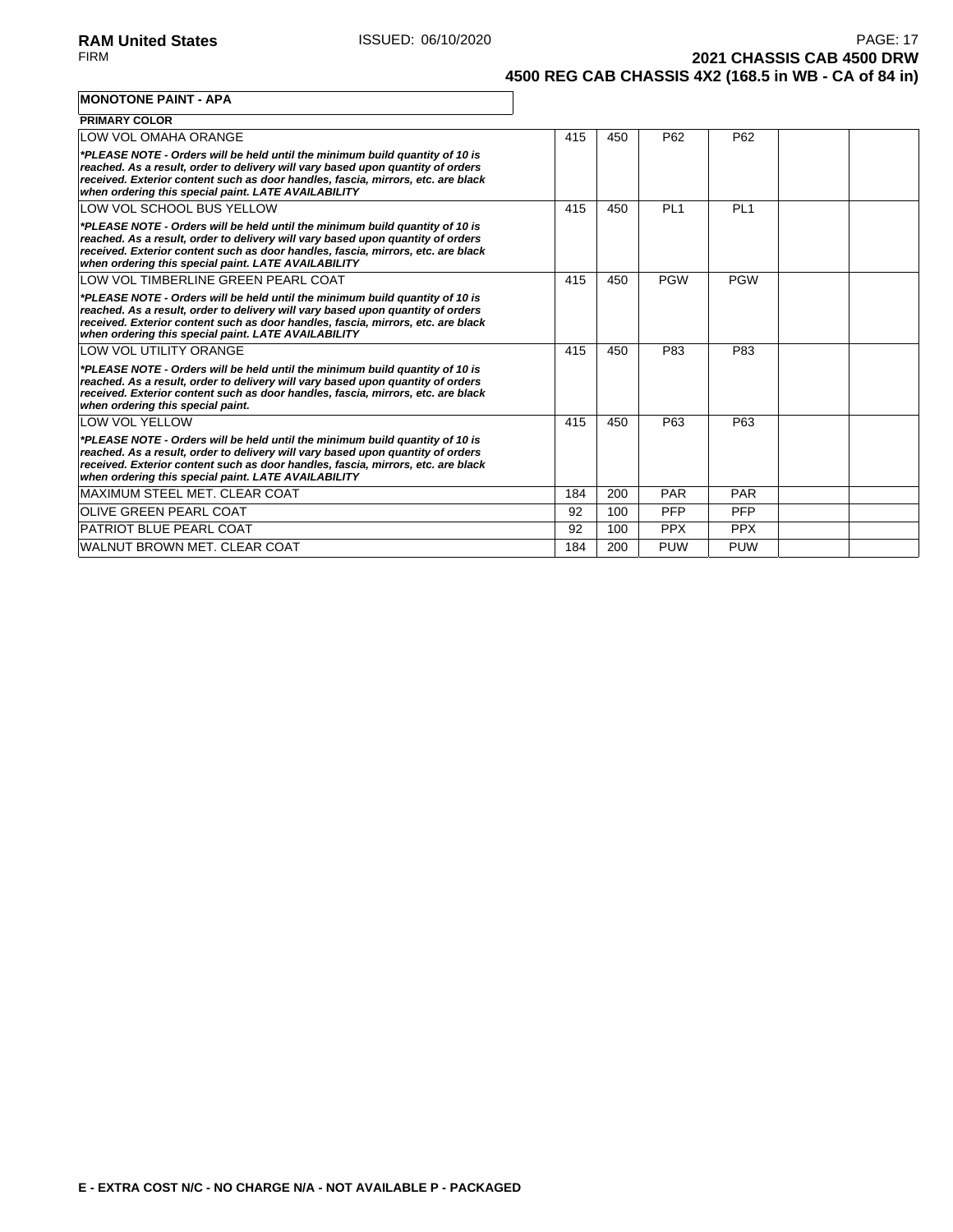### **RAM United States ISSUED: 06/10/2020 PAGE: 18 PAGE: 18** FIRM **2021 CHASSIS CAB 4500 DRW 4500 REG CAB CHASSIS 4X2 (192.5 in WB - CA of 108 in)**

### **STEP #1 SELECT - MODEL CODE \$FWP \$MSRP** 4500 REG CAB CHASSIS 4X2 (192.5 in WB - CA of 108 in) 36,393 39,495 **DP4L65** DESTINATION CHARGE 1,695 1,745 IN HI

# **STEP #2 SELECT - QUICK ORDER PACKAGE CODE**

| <b>POWERTRAIN AVAILABILITY</b> |  |
|--------------------------------|--|
|--------------------------------|--|

| <b>ENGINE</b>                                       | <b>SFWP</b> | <b>SMSRP</b> | <b>TRANSMISSION</b>                                        | <b>SFWP</b> | <b>SMSRP</b> | <b>TRADESMAN</b> | <b>SLT</b> |
|-----------------------------------------------------|-------------|--------------|------------------------------------------------------------|-------------|--------------|------------------|------------|
| 6.4L V8 HEAVY DUTY HEMI<br><b>ENGINE (ESB)</b>      | N/C         | N/C          | <b>6-SPD AUTO AISIN</b><br><b>AS66RC HD TRANS</b><br>(DF3) | N/C         | N/C          | 27A              | 27G        |
| <b>6.7L I6 CUMMINS TURBO</b><br>DIESEL ENGINE (ETN) | 7.309       | 7.945        | 6-SPD AUTO AISIN<br><b>AS69RC HD TRANS</b><br>(DF2)        | .472        | .600         | 2YA              | 2YG        |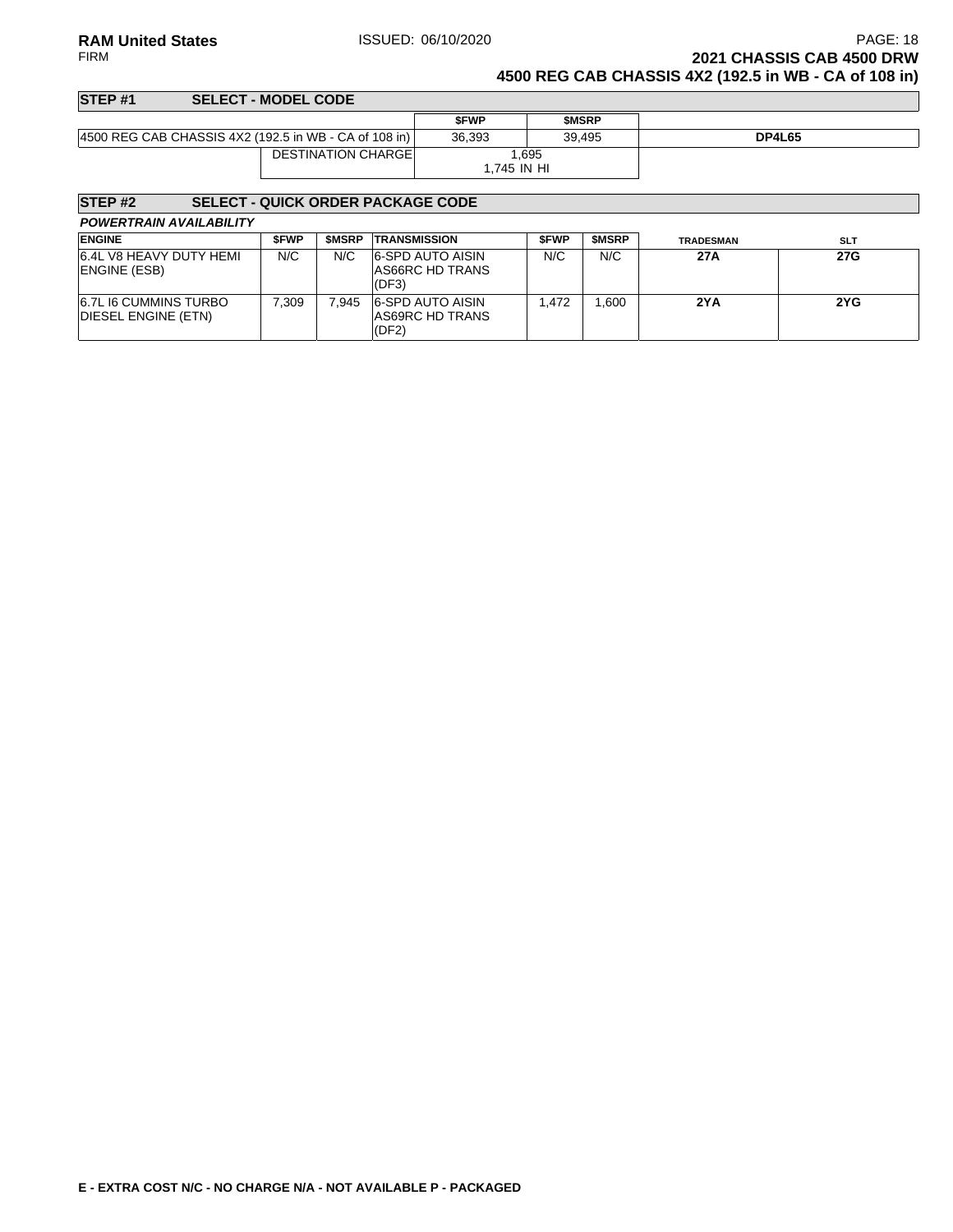**RAM United States** PAGE: 19<br>FIRM **PAGE: 19** PAGE: 19 ISSUED: 06/10/2020 **2021 CHASSIS CAB 4500 DRW 4500 REG CAB CHASSIS 4X2 (192.5 in WB - CA of 108 in)**

| <b>PACKAGE CONTENT</b>                         |                            |        | <b>TRADESMAN</b>        | SLT            |
|------------------------------------------------|----------------------------|--------|-------------------------|----------------|
| 1-YR. SIRIUSXM RADIO SERVICE (X9B)             |                            |        |                         | X              |
| 40/20/40 SPLIT BENCH SEAT (CBE)                |                            |        |                         | Χ              |
| 4 WAY FRONT HEADRESTS (CDP)                    |                            |        |                         | Χ              |
| 5.0" TOUCHSCREEN DISPLAY (RFU)                 |                            |        |                         | Χ              |
| 6 SPEAKERS (RCG)                               |                            |        |                         | X              |
| <b>BLACK WHEEL FLARES (MMZ)</b>                |                            |        | X                       | X              |
| <b>BODY COLOR DOOR HANDLES (MNK)</b>           |                            |        |                         | X              |
| <b>BODY INSULATION (HGG)</b>                   |                            |        |                         | X              |
| <b>BRIGHT FRONT BUMPER (MCT)</b>               |                            |        |                         | Χ              |
| CENTER HUB (WMJ)                               |                            |        |                         | X              |
| <b>CENTER STACK STORAGE DRAWER (CW8)</b>       |                            |        |                         | X              |
| CHROME ACCENT SHIFT CONTROL (CV1)              |                            | W/DF2  |                         | Χ              |
| CLOTH 40/20/40 BENCH SEAT (*V9)                |                            |        |                         | Χ              |
| DOOR SILL SCUFF PADS (CLP)                     |                            |        | X                       | Χ              |
| DRIVER SEAT - MANUAL ADJUST 4-WAY (JVA)        |                            |        |                         | X              |
|                                                |                            |        |                         |                |
| EXT. MIRRORS W/SUPPLEMENTAL SIGNALS (LEB)      |                            |        |                         | X              |
| EXTERIOR MIRRORS COURTESY LAMPS (LEC)          |                            |        |                         | $\overline{X}$ |
| EXTERIOR MIRRORS W/HEATING ELEMENT (NHJ)       |                            |        |                         | X              |
| <b>FLOOR COVERING CARPET (CKE)</b>             |                            |        |                         | Χ              |
| FOR MORE INFO, CALL 800-643-2112 (X9H)         |                            |        |                         | X              |
| <b>FRONT ARMREST W/CUPHOLDERS (CDR)</b>        |                            |        |                         | X              |
| <b>FRONT FLOOR MATS (CLA)</b>                  |                            |        |                         | X              |
| FRT PASS SEAT - MANUAL ADJUST 4-WAY (JWA)      |                            |        |                         | Χ              |
| <b>GLOVE BOX (JKH)</b>                         |                            |        | X                       | X              |
| <b>GPS ANTENNA INPUT (JLP)</b>                 |                            |        |                         | X              |
| <b>GRILLE-GLOSS BLACK BILLETS W/CHRM (MFH)</b> |                            |        |                         | X              |
| <b>GRILLE-SURROUND CHROME (MNQ)</b>            |                            |        |                         | X              |
| <b>GRILLE-SURROUND MATTE BLACK (MM5)</b>       |                            |        | Х                       |                |
| HALOGEN QUAD HEADLAMPS (LME)                   |                            |        | X                       | Χ              |
| I/P BEZELS-PAINTED W HYDROGRAPHICS (JE2)       |                            |        |                         | X              |
| INTEGRATED VOICE COMMAND W/BLUETOOTH (XRB)     |                            |        |                         | Χ              |
| <b>KEY FOB - BLACK (CEU)</b>                   |                            |        | X                       |                |
| <b>KEY FOB - SATIN CHROME (CEV)</b>            |                            |        |                         | X              |
| MAP/COURTESY LAMP (LBA)                        |                            |        | X                       | X              |
| MIRROR RUNNING LIGHTS (LNY)                    |                            |        |                         | X              |
| <b>OVERHEAD CONSOLE (CUN)</b>                  |                            |        |                         | X              |
| OVERHEAD CUPHOLDER LAMP (LBT)                  |                            |        |                         | Χ              |
| PASS SUN VISOR W/ILLUM MIRROR (GN6)            |                            |        |                         | X              |
| POWER BLACK TRAILER TOW MIRRORS (GPG)          |                            |        |                         | $\overline{X}$ |
| PREM VINYL DOOR TRIM W/MAP POCKET (CBZ)        |                            |        |                         | Χ              |
| PWR WINDOWS, FRONT 1-TOUCH DOWN (JPY)          |                            |        |                         | X              |
| <b>REAR DOME LAMP (LCH)</b>                    |                            |        | X                       | X              |
| <b>REMOTE KEYLESS ENTRY (GXM)</b>              |                            |        |                         | X              |
| SIRIUSXM SATELLITE RADIO (RSD)                 |                            |        |                         |                |
|                                                |                            |        |                         | X              |
| SLT BADGE (MTD)                                |                            |        |                         | X              |
| SPEED SENSITIVE POWER LOCKS (JPH)              |                            |        |                         | X              |
| TEMPERATURE & COMPASS GAUGE (JFJ)              |                            |        |                         | Χ              |
| TIRE PRESSURE INFORMATION SYSTEM (XBT)         |                            |        |                         | X              |
| TRAVELER/MINI TRIP COMPUTER (LET)              |                            |        |                         | X              |
| UCONNECT 3 WITH 5" DISPLAY (UAA)               |                            |        |                         | X              |
| URETHANE SHIFT CONTROL (CV3)                   |                            | W/DF2  | Χ                       |                |
| URETHANE SHIFT CONTROL (CV3)                   |                            | W/DF3  | $\overline{\mathsf{x}}$ |                |
|                                                | <b>PACKAGE VALUE PRICE</b> | \$FWP  | 0                       | 3,289          |
|                                                | <b>PACKAGE DISCOUNT</b>    | \$FWP  | 0                       | 0              |
|                                                | NET PACKAGE VALUE PRICE    | \$FWP  | 0                       | 3,289          |
|                                                |                            |        |                         |                |
|                                                | <b>PACKAGE VALUE PRICE</b> | \$MSRP | 0                       | 3,675          |
|                                                | PACKAGE DISCOUNT           | \$MSRP | 0                       | 0              |
|                                                | NET PACKAGE VALUE PRICE    | \$MSRP | 0                       | 3,675          |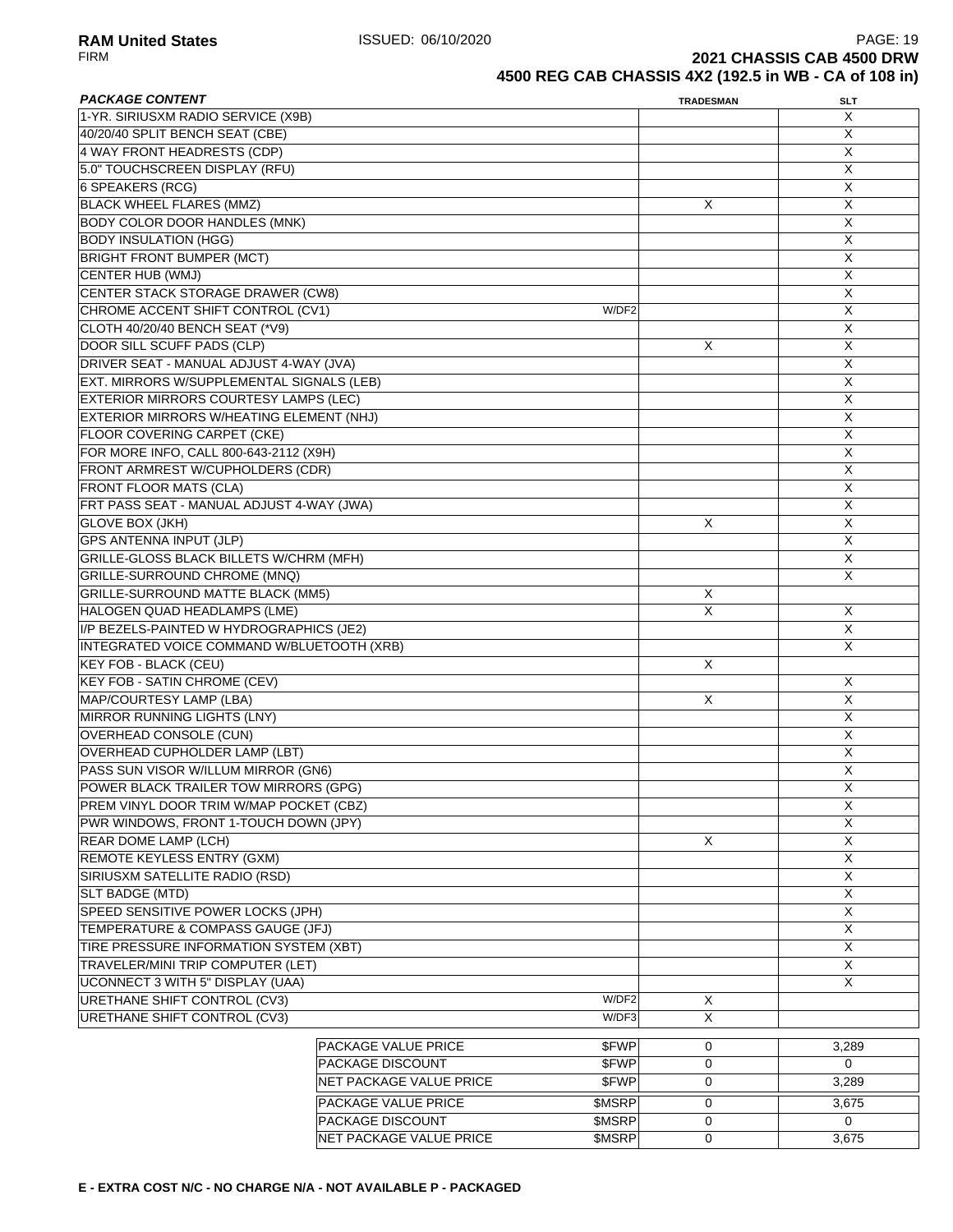# **PRICE INCLUDES - BASE PRICE, ENGINE/TRANSMISSION AND QUICK ORDER PACKAGE**

| (ALSO INCLUDES PACKAGE DISCOUNT WHERE APPLICABLE - ADD DESTINATION CHARGE) |        |        |        |  |  |  |  |  |
|----------------------------------------------------------------------------|--------|--------|--------|--|--|--|--|--|
| <b>FACTORY WHOLESALE PRICE \$</b>                                          | $27 -$ | 36.393 | 39.682 |  |  |  |  |  |
|                                                                            | 2Y-    | 45.174 | 48.463 |  |  |  |  |  |
| <b>IMANUFACTURER SUGGESTED RETAIL PRICE \$</b>                             | $27 -$ | 39.495 | 43.170 |  |  |  |  |  |
|                                                                            | 2Y-    | 49.040 | 52.715 |  |  |  |  |  |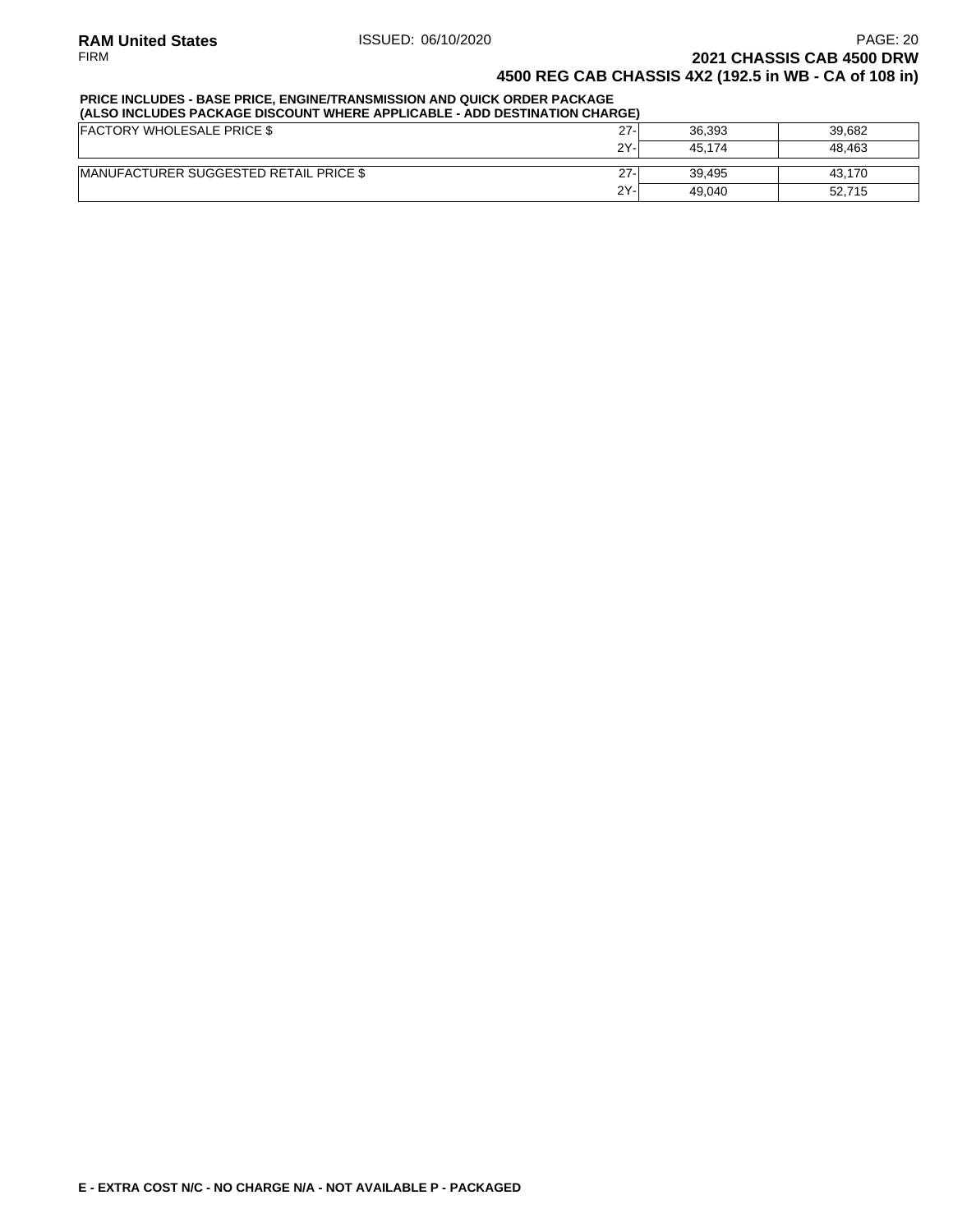**RAM United States ISSUED: 06/10/2020** PAGE: 21<br>FIRM **PAGE: 21 2021 CHASSIS CAB 4500 DRW** 

**TRADESMAN SLT**

**4500 REG CAB CHASSIS 4X2 (192.5 in WB - CA of 108 in)**

W/AHD 276 300 XF5 XF5

### **STEP #3 SELECT - \$ OPTIONS (IF DESIRED)**

| <b>DESCRIPTION</b>                                                                               |                                            |            | <b><i>SFWP SMSRP</i></b> | $2_A$           | 2 G             |
|--------------------------------------------------------------------------------------------------|--------------------------------------------|------------|--------------------------|-----------------|-----------------|
| 115V AUXILIARY POWER OUTLET                                                                      |                                            | 139        | 150                      | <b>JKV</b>      |                 |
| <b>W/2TA M/H A61</b>                                                                             |                                            |            |                          |                 |                 |
| W/2TG INCLUDED WITH ADA; includes 400W inverter.                                                 |                                            |            |                          |                 |                 |
| 19.5X6.0 FORGED ALUM POLISHED WHEELS                                                             |                                            | 1,008      | 1,095                    | WP4             |                 |
|                                                                                                  |                                            | 1,008      | 1,095                    |                 | WP4             |
| 220 AMP ALTERNATOR                                                                               |                                            | 225        | 245                      | <b>BAJ</b>      | <b>BAJ</b>      |
| INCLUDED W/ADH OR AHD OR AH6 OR XF5 OR XF7; INCLUDED W/AH2                                       | W/ADH OR<br>AHD OR<br>AH6 OR XF5<br>OR XF7 | N/C        | N/C                      | <b>BAJ</b>      | <b>BAJ</b>      |
|                                                                                                  | W/AH2 AND<br><b>ETN</b>                    | N/C        | N/C                      | <b>BAJ</b>      | BAJ             |
| 225/70R19.5G FT ALL POS, RR TRACTION                                                             |                                            | 231        | 250                      | <b>TAJ</b>      | <b>TAJ</b>      |
| <b>22 GALLON MIDSHIP FUEL TANK</b>                                                               |                                            | 115        | 125                      | <b>NFA</b>      | <b>NFA</b>      |
| <b>2 EXTRA BASE KEYS</b>                                                                         |                                            | 115        | 125                      | GXJ             |                 |
| <b>N/A W/A61</b>                                                                                 |                                            |            |                          |                 |                 |
| 4.89 REAR AXLE RATIO                                                                             |                                            | 180        | 195                      | <b>DPL</b>      | <b>DPL</b>      |
| M/H ESB; N/A W/ETN                                                                               |                                            |            |                          |                 |                 |
| 52 & 22 GALLON DUAL FUEL TANKS                                                                   |                                            | 640        | 695                      | <b>NLL</b>      | <b>NLL</b>      |
| 65 MPH MAXIMUM SPEED                                                                             |                                            | 88         | 95                       | JJ4             | JJ4             |
| ONLY 1: JJ4 OR JJ5 OR JJ9                                                                        |                                            |            |                          |                 |                 |
| 70 MPH MAXIMUM SPEED                                                                             |                                            | 88         | 95                       | JJ5             | JJ <sub>5</sub> |
| <b>ONLY 1: JJ4 OR JJ5 OR JJ9</b>                                                                 |                                            |            |                          |                 |                 |
| 77 MPH MAXIMUM SPEED                                                                             |                                            | 88         | 95                       | JJ9             | JJ9             |
| ONLY 1: JJ4 OR JJ5 OR JJ9                                                                        |                                            |            |                          |                 |                 |
| <b>ADD BLACK VINYL FLOOR COVERING</b>                                                            |                                            | N/C        | N/C                      |                 | <b>CKW</b>      |
| AMBULANCE PREP GROUP                                                                             |                                            | 961        | 1,045                    | AH <sub>2</sub> | AH <sub>2</sub> |
| N/A W/AH6                                                                                        | W/ADH                                      | 732        | 795                      | AH <sub>2</sub> | AH <sub>2</sub> |
|                                                                                                  | W/AHD AND                                  | 824        | 895                      | AH <sub>2</sub> | AH <sub>2</sub> |
|                                                                                                  | ESB                                        |            |                          |                 |                 |
| AUX REVERSE LAMPS, MIRROR-MOUNTED                                                                |                                            | 133        | 145                      | <b>LPF</b>      |                 |
| INCLUDED W/AAN; W/2TA M/H A61                                                                    | W/A61                                      | 133        | 145                      |                 | LPF             |
|                                                                                                  | W/AAN                                      | 133<br>N/C | 145<br>N/C               | <b>LPF</b>      |                 |
|                                                                                                  |                                            |            |                          |                 | <b>LPF</b>      |
| <b>BLACK TUBULAR SIDE STEPS</b>                                                                  |                                            | 364        | 395                      | <b>MRU</b>      | <b>MRU</b>      |
| <b>ONLY 1: MRT OR MRU</b><br><b>BODY COLOR FENDER FLARES</b>                                     |                                            | 92         | 100                      |                 | MML             |
| N/A W/P61 OR P62 OR P63 OR P71 OR P72 OR P74 OR P83 OR PB8 OR PGC<br>OR PGW OR PL1 OR PX8 OR PYB |                                            |            |                          |                 |                 |
| <b>N/A LOW VOLUME PAINT W/2TG</b>                                                                |                                            |            |                          |                 |                 |
| <b>CARGO AND CHMSL LAMP</b>                                                                      |                                            | 88         | 95                       | <b>LPE</b>      | <b>LPE</b>      |
| N/A W/AAN; N/A W/LPD                                                                             | W/AAN N/C N/C                              |            |                          | <b>LPE</b>      | <b>LPE</b>      |
| CHMSL LAMP W/CAMERA                                                                              |                                            | 317        | 345                      |                 | <b>LPD</b>      |
| INCLUDED W/AAN; M/H UAM; M/H XAC OR AAN                                                          | W/AAN                                      | N/C        | N/C                      |                 | <b>LPD</b>      |
| CHROME APPEARANCE GROUP                                                                          |                                            | 801        | 870                      | <b>AMP</b>      |                 |
|                                                                                                  | W/AAN                                      | 801        | 870                      | AMP             |                 |
| CHROME TUBULAR SIDE STEPS                                                                        |                                            | 456        | 495                      | MRT             | <b>MRT</b>      |
| <b>ONLY 1: MRT OR MRU</b>                                                                        |                                            |            |                          |                 |                 |
| <b>COLD WEATHER GROUP</b>                                                                        |                                            | 161        | 175                      | <b>ADE</b>      | <b>ADE</b>      |
| M/H ETN; N/A W/ESB                                                                               |                                            |            |                          |                 |                 |
| Includes Engine Block Heater (NHK)                                                               |                                            |            |                          |                 |                 |
| DELETE FRONT CENTER SEAT                                                                         |                                            | (19)       | (20)                     | <b>CJT</b>      | <b>CJT</b>      |
| INCLUDED W/AS8; M/H *TX OR *V9 OR *M9                                                            | W/AS8                                      | N/C        | N/C                      | <b>CJT</b>      | <b>CJT</b>      |
| DIGITAL REARVIEW MIRROR                                                                          |                                            | 456        | 495                      | GRG             | <b>GRG</b>      |
| W/2TA M/H A61                                                                                    |                                            |            |                          |                 |                 |
| DOT CERTIFIED ROADSIDE SAFETY KIT                                                                |                                            | 180        | 195                      | <b>ACL</b>      | ACL             |
| DRIVER AIR BAG ONLY                                                                              |                                            | (36)       | (40)                     | <b>CGT</b>      | <b>CGT</b>      |
| N/A W/ADA                                                                                        |                                            |            |                          |                 |                 |
| DUAL ALTERNATORS RATED AT 380 AMPS                                                               |                                            | 364        | 395                      | XF <sub>5</sub> | XF <sub>5</sub> |
| M/H ESB; N/A W/ETN; ONLY 1: XF5 OR XF7                                                           | W/ADH                                      | 276        | 300                      | XF <sub>5</sub> | XF <sub>5</sub> |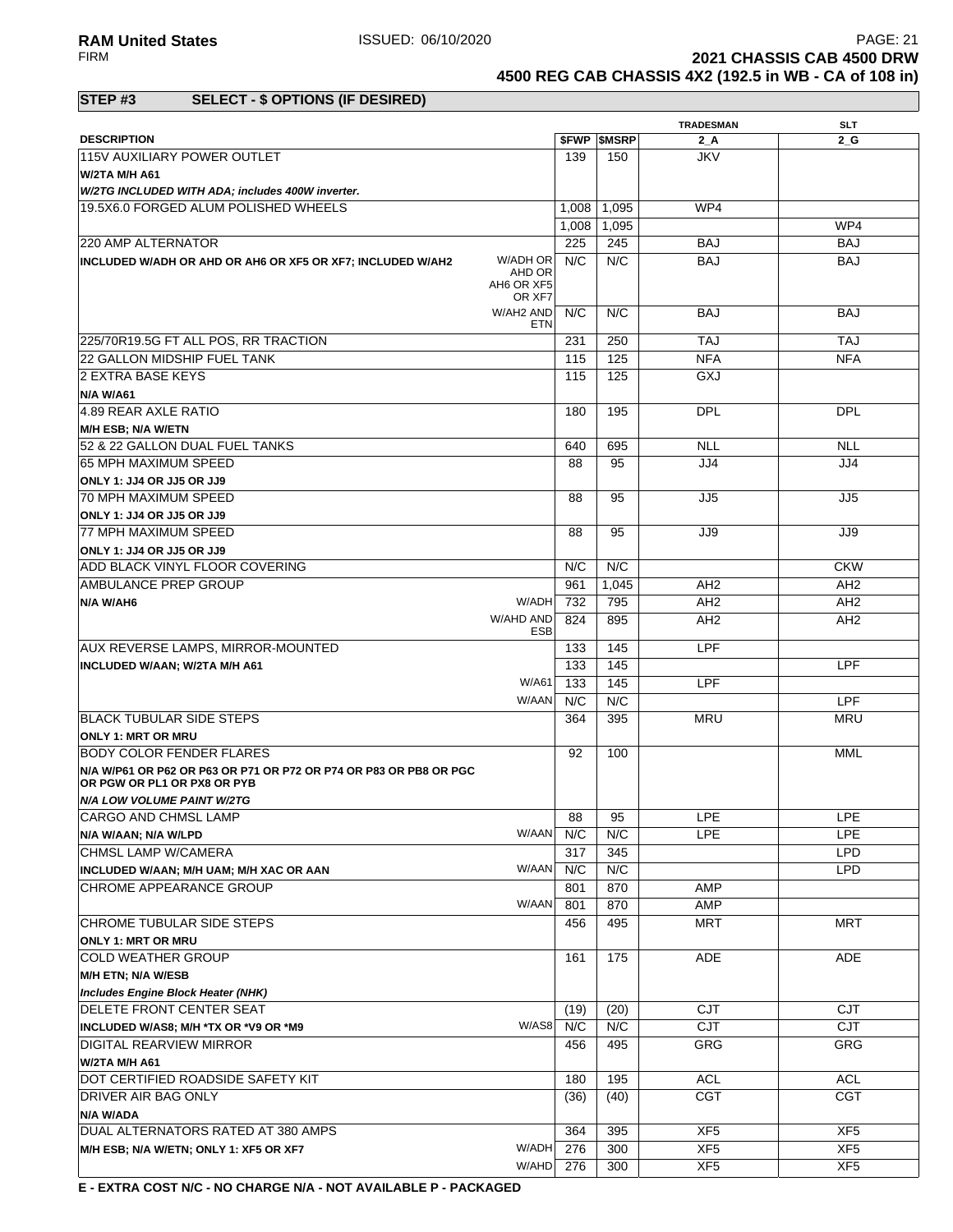**4500 REG CAB CHASSIS 4X2 (192.5 in WB - CA of 108 in)**

|                                                                                            |            |       |                          | <b>TRADESMAN</b> | <b>SLT</b>       |
|--------------------------------------------------------------------------------------------|------------|-------|--------------------------|------------------|------------------|
| <b>DESCRIPTION</b>                                                                         |            |       | <b><i>SFWP SMSRP</i></b> | 2 A              | $2_G$            |
| <b>IDUAL ALTERNATORS RATED AT 440 AMPS</b>                                                 |            | 364   | 395                      | XF7              | XF7              |
| INCLUDED W/AH6; M/H ETN; N/A W/ESB; ONLY 1: XF5 OR XF7                                     | W/ADH      | 276   | 300                      | XF7              | XF7              |
|                                                                                            | W/AH6      | N/C   | N/C                      | XF7              | XF7              |
|                                                                                            | W/AHD      | 276   | 300                      | XF7              | XF7              |
|                                                                                            |            |       |                          |                  |                  |
| <b>IELECTRICAL ACCESSORY GROUP</b>                                                         |            | 501   | 545                      | <b>ADH</b>       | <b>ADH</b>       |
|                                                                                            | W/AAU      | 317   | 345                      | ADH              | ADH              |
|                                                                                            | W/AH6      | 272   | 295                      | <b>ADH</b>       | <b>ADH</b>       |
| <b>ENGINE BLOCK HEATER</b>                                                                 |            | 88    | 95                       | <b>NHK</b>       | <b>NHK</b>       |
| <b>INCLUDED W/ADE</b>                                                                      | W/ADE      | N/C   | N/C                      | <b>NHK</b>       | <b>NHK</b>       |
| <b>ENGINE SHUTDOWN TIMER</b>                                                               |            | 231   | 250                      | <b>XCL</b>       | <b>XCL</b>       |
| <b>FLOOR COVERING CARPET</b>                                                               |            | 139   | 150                      | <b>CKE</b>       | P                |
| <b>FRONT FOG LAMPS</b>                                                                     |            | 180   | 195                      | LNJ              | <b>LNJ</b>       |
| <b>FRONT LICENSE PLATE BRACKET</b>                                                         |            | N/C   | N/C                      | <b>MDA</b>       | MDA              |
| <b>FRONT RUBBER FLOOR MATS</b>                                                             |            |       | 100                      | <b>CLY</b>       |                  |
|                                                                                            |            | 92    |                          |                  |                  |
|                                                                                            |            | 92    | 100                      |                  | <b>CLY</b>       |
| <b>FULL SIZE SPARE TIRE</b>                                                                |            | 364   | 395                      | <b>TBB</b>       | <b>TBB</b>       |
| <b>GVW RATING - 15000#</b>                                                                 |            | N/C   | N/C                      | Z4B              | Z4B              |
| <b>ONLY 1: Z4B OR Z4C</b>                                                                  |            |       |                          |                  |                  |
| <b>GVW RATING - 16000#</b>                                                                 |            | N/C   | N/C                      | Z <sub>4</sub> C | Z <sub>4</sub> C |
| ONLY 1: Z4B OR Z4C                                                                         |            |       |                          |                  |                  |
| <b>HEATED SEATS AND WHEEL GROUP</b>                                                        |            | 501   | 545                      |                  | <b>AGF</b>       |
| M/H *MJ OR *M9; N/A W/*AP; N/A W/*TX; N/A W/*V9                                            | W/AAU      | 317   | 345                      |                  | <b>AGF</b>       |
| W/ETN M/H 220 AMP Alternator                                                               | W/ADA      | 317   | 345                      |                  | <b>AGF</b>       |
| <b>HEAVY DUTY FRONT SUSPENSION GROUP</b>                                                   |            | 240   | 260                      | <b>AZB</b>       | AZB              |
|                                                                                            |            |       |                          |                  |                  |
| <b>INCLUDED W/AHD</b>                                                                      | W/AHD      | N/C   | N/C                      | <b>AZB</b>       | <b>AZB</b>       |
| <b>HEAVY DUTY SNOW PLOW PREP GROUP</b>                                                     |            | 456   | 495                      | <b>AHD</b>       | AHD              |
|                                                                                            | W/ADH      | 317   | 345                      | <b>AHD</b>       | <b>AHD</b>       |
| INTERIOR TRIM DELETE GROUP                                                                 |            | (36)  | (40)                     | AS <sub>8</sub>  | AS <sub>8</sub>  |
| <b>ILED TAIL LAMPS</b>                                                                     |            | 88    | 95                       | LAY              | LAY              |
| <b>LUXURY GROUP</b>                                                                        |            | 1,059 | 1,150                    |                  | <b>ADA</b>       |
| MANUAL DPF REGENERATION                                                                    |            | 225   | 245                      | <b>XNR</b>       | <b>XNR</b>       |
| <b>INCLUDED W/AH6; M/H ETN; N/A W/ESB</b>                                                  | W/AH6      | N/C   | N/C                      | <b>XNR</b>       | <b>XNR</b>       |
| MANUF STATEMENT OF ORIGIN                                                                  |            | N/C   | N/C                      | <b>YEP</b>       | <b>YEP</b>       |
| <b>MAX TOW PACKAGE</b>                                                                     |            | 548   | 595                      | <b>AHQ</b>       | <b>AHQ</b>       |
|                                                                                            | W/ETN      |       |                          |                  |                  |
| M/H AAU OR ADH OR XHC; M/H ETN; N/A W/ESB                                                  |            | 548   | 595                      | AHQ              | <b>AHQ</b>       |
| PARKSENSE FT/RR PARK ASSIST SYSTEM                                                         |            | 456   | 495                      | XAG              | XAG              |
| W/2TA M/H LNJ; W/2TG M/H AD6 OR LNJ                                                        |            |       |                          |                  |                  |
| <b>PARKSENSE REAR PARK ASSIST SYSTEM</b>                                                   |            | 272   | 295                      | <b>XAA</b>       | <b>XAA</b>       |
| N/A W/XAG                                                                                  |            |       |                          |                  |                  |
| PARKVIEW REAR BACK-UP CAMERA                                                               |            | 456   | 495                      |                  | <b>XAC</b>       |
| N/A W/AAN                                                                                  |            | 456   | 495                      | <b>XAC</b>       |                  |
|                                                                                            | W/AAU      | 456   | 495                      | <b>XAC</b>       |                  |
| POWER 2-WAY DRIVER LUMBAR ADJUST                                                           |            | 88    | 95                       | <b>JPE</b>       | <b>JPE</b>       |
| INCLUDED W/*AP OR *MJ OR *M9                                                               | W/*AP OR   | N/C   | N/C                      | <b>JPE</b>       | <b>JPE</b>       |
|                                                                                            | *MJ OR *M9 |       |                          |                  |                  |
| <b>POWER TAKE OFF PREP</b>                                                                 |            | 272   | 295                      | <b>LBN</b>       | <b>LBN</b>       |
| N/A W/LBV                                                                                  |            |       |                          |                  |                  |
| POWER TAKE OFF PREP - LEFT SIDE                                                            |            | 272   | 295                      | LBV              | LBV              |
| <b>PREMIUM LIGHTING GROUP</b>                                                              |            | 916   | 995                      |                  | AD <sub>6</sub>  |
|                                                                                            | W/AAU      | 869   | 945                      |                  | AD <sub>6</sub>  |
|                                                                                            | W/ADA      |       |                          |                  |                  |
|                                                                                            |            | 869   | 945                      |                  | AD <sub>6</sub>  |
|                                                                                            | W/AGF      | 869   | 945                      |                  | AD <sub>6</sub>  |
| <b>PREMIUM SPEAKERS</b>                                                                    |            | 272   | 295                      |                  | <b>RCK</b>       |
| <b>RAM TELEMATICS</b>                                                                      |            | 736   | 800                      | <b>RFQ</b>       | <b>RFQ</b>       |
| Includes Telematics Module & 1 year of Ram Telematics Powered by Verizon<br><b>Connect</b> |            |       |                          |                  |                  |
| RAM TELEMATICS 3-YR SUBSCRIPTION                                                           |            | 884   | 960                      | X9S              | X9S              |
| M/H RFQ; N/A W/X9T                                                                         |            |       |                          |                  |                  |
| Includes 2 year extension (3 years total) of Ram Telematics Powered by                     |            |       |                          |                  |                  |
| <b>Verizon Connect</b>                                                                     |            |       |                          |                  |                  |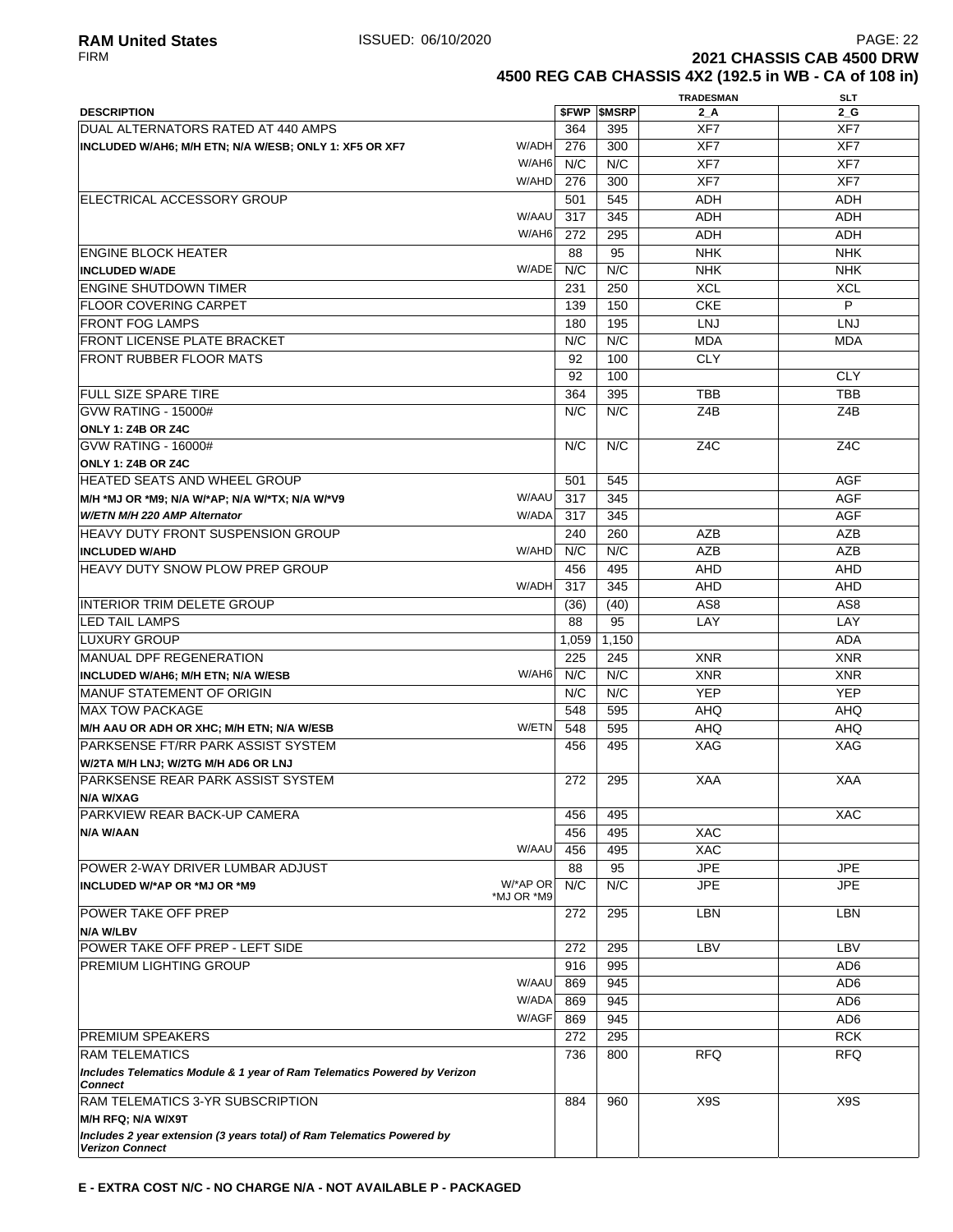VOLTAGE MONITORING AUTO IDLE UP SYS

EMER/FIRE/RESC SPECIAL EMISSIONS

**M/H DF2; M/H ETN; N/A W/DF3; N/A W/ESB**

**M/H UAM OR UAV OR UAX; N/A W/UA1 OR UAA; W/2TA M/H A61 OR XAC**

**INCLUDED W/ADH OR AH2 OR AH6**

WIRED AUXILARY CAMERA

**FLEET ONLY**

**Includes AH2 content**

**PKG** 

FIRM **2021 CHASSIS CAB 4500 DRW 4500 REG CAB CHASSIS 4X2 (192.5 in WB - CA of 108 in)**

139 150 XF6 XF6

N/C N/C XF6 XF6

916 995 XPN XPN

1,100 1,195 AH6 AH6

|                                                                                                   |                                      |              | <b>TRADESMAN</b> | <b>SLT</b> |
|---------------------------------------------------------------------------------------------------|--------------------------------------|--------------|------------------|------------|
| <b>DESCRIPTION</b>                                                                                | <b>SFWP</b>                          | <b>SMSRP</b> | 2A               | 2G         |
| <b>RAM TELEMATICS 5-YR SUBSCRIPTION</b>                                                           | 1.767                                | 1.920        | X9T              | X9T        |
| M/H RFQ; N/A W/X9S                                                                                |                                      |              |                  |            |
| Includes 4 year service extension (5 years total) of Ram Telematics Powered<br>by Verizon Connect |                                      |              |                  |            |
| <b>REAR BACKUP ALARM</b>                                                                          | 133                                  | 145          | <b>XAW</b>       | XAW        |
| <b>REAR SLIDING WINDOW</b>                                                                        | 272                                  | 295          | <b>GFD</b>       | <b>GFD</b> |
| <b>REAR WINDOW DEFROSTER</b>                                                                      | 148                                  | 160          | <b>GFA</b>       | <b>GFA</b> |
| <b>N/A W/GFD</b>                                                                                  |                                      |              |                  |            |
| <b>RED SEAT BELTS</b>                                                                             | 69                                   | 75           | CGO              | CGO        |
| <b>REMOTE START SYSTEM</b>                                                                        | 225                                  | 245          |                  | <b>XBM</b> |
| <b>SAFETY GROUP</b>                                                                               | 1.564                                | 1.700        | AAU              | AAU        |
| N/A W/UA1; W/2TA M/H A61                                                                          |                                      |              |                  |            |
| <b>SECURITY ALARM</b>                                                                             | 180                                  | 195          |                  | <b>LSA</b> |
| SIRIUSXM SATELLITE RADIO                                                                          | 180                                  | 195          | <b>RSD</b>       | P          |
| INCLUDED W/UAA OR UAM OR UAV OR UAX; M/H UA1                                                      | <b>W/UAA OR</b><br>N/C<br><b>UAM</b> | N/C          | <b>RSD</b>       | P          |
| <b>SPLASH GUARDS/MUD FLAPS FRONT</b>                                                              | 69                                   | 75           | <b>MKM</b>       | <b>MKM</b> |
| <b>TIRE FILL ALERT</b>                                                                            | 41                                   | 45           | LAW              |            |
| M/H XBT; N/A W/UA1                                                                                | 41                                   | 45           |                  | LAW        |
| TIRE PRESSURE INFORMATION SYSTEM                                                                  | 139                                  | 150          | <b>XBT</b>       | P          |
| <b>TOWING TECHNOLOGY GROUP</b>                                                                    | 916                                  | 995          | AAN              |            |
| W/2TA M/H A61                                                                                     | 916                                  | 995          |                  | AAN        |
| Includes backup camera                                                                            |                                      |              |                  |            |
| TRADESMAN LEVEL 1 EQUIPMENT GROUP                                                                 | 916                                  | 995          | A61              |            |
| <b>TRAILER BRAKE CONTROL</b>                                                                      | 341                                  | 370          | <b>XHC</b>       | <b>XHC</b> |
| TRAILER TIRE PRESSURE MONITORING SYS                                                              | 139                                  | 150          | XG9              | XG9        |
| M/H A61; M/H UAM; N/A W/UA1; N/A W/UAA; W/2TA M/H A61                                             |                                      |              |                  |            |
| <b>IUCONNECT 3 WITH 5" DISPLAY</b>                                                                | 640                                  | 695          | <b>UAA</b>       | P          |
| UCONNECT 4 WITH 8.4" DISPLAY                                                                      | 1,008                                | 1,095        |                  | <b>UAM</b> |
|                                                                                                   | 1.652                                | 1,795        | <b>UAM</b>       |            |

W/ADH OR AH2 OR AH6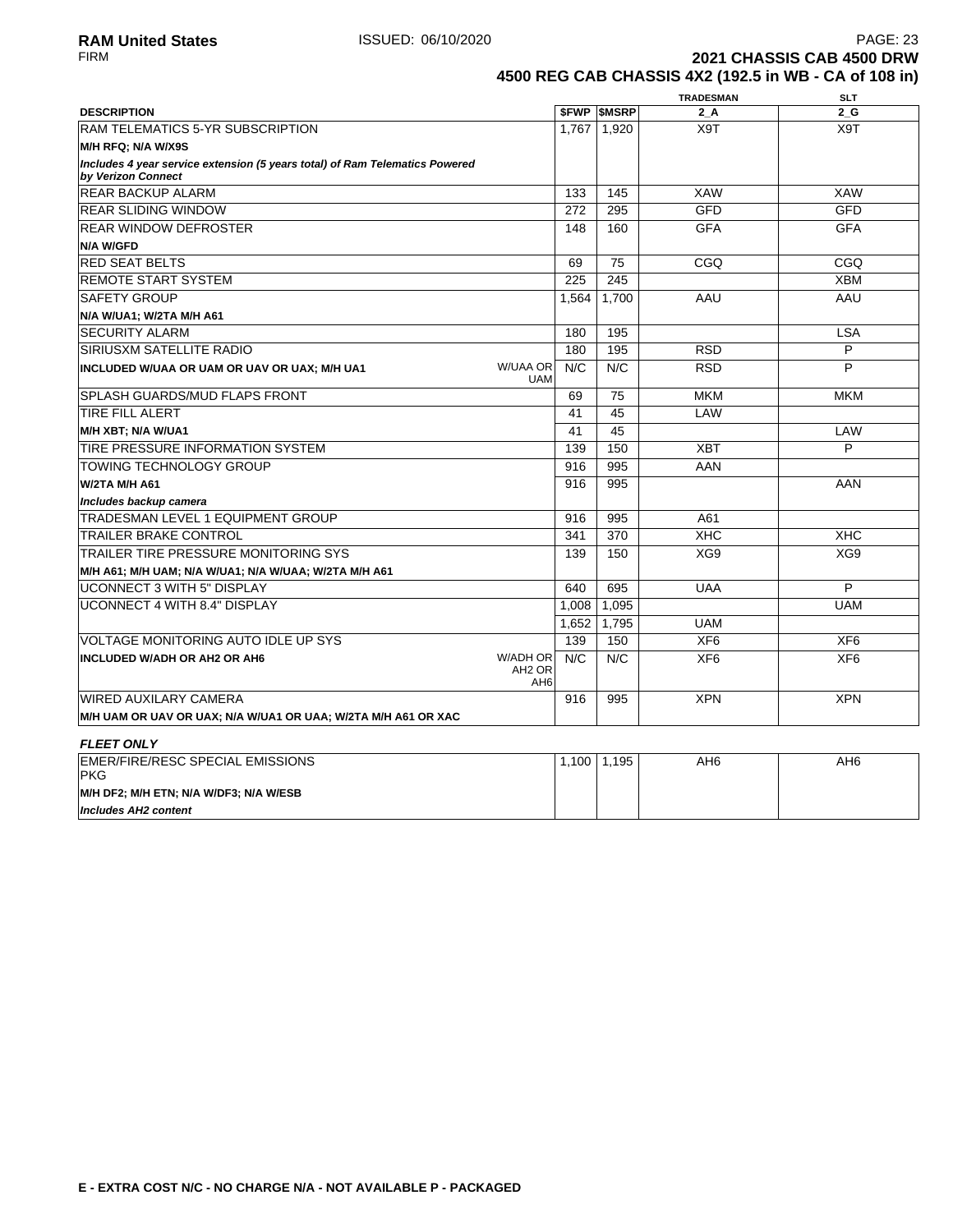**2021 CHASSIS CAB 4500 DRW** 

**4500 REG CAB CHASSIS 4X2 (192.5 in WB - CA of 108 in)**

| STEP #4 | <b>SELECT - COLOR &amp; TRIM CODES</b> |
|---------|----------------------------------------|

| <b>COLOR/TRIM</b>                         |                      |       | <b><i>SFWP SMSRP</i></b> | <b>BLACK</b> | <b>BLACK/</b><br><b>DIESEL</b><br><b>GRAY</b> | <b>BLACK/</b><br><b>LIGHT</b><br><b>MOUNTAIN</b><br><b>BROWN</b> | <b>BLACK/LT</b><br><b>FROST</b><br><b>BEIGE</b> |
|-------------------------------------------|----------------------|-------|--------------------------|--------------|-----------------------------------------------|------------------------------------------------------------------|-------------------------------------------------|
| <b>HD VINYL 40/20/40 SPLIT BENCH SEAT</b> | (S)                  | N/C   | N/C                      |              | TXX8                                          |                                                                  |                                                 |
|                                           | $W/2_G$              | N/C   | N/C                      |              | TXX8                                          |                                                                  |                                                 |
| ICLOTH 40/20/40 BENCH SEAT                | $W/2_A$              | 272   | 295                      | V9X9         |                                               |                                                                  |                                                 |
|                                           | $W/2_G$              | N/C   | N/C                      |              |                                               | V9X5                                                             |                                                 |
|                                           | $W/2$ <sub>_</sub> G | N/C   | N/C                      |              | V9X8                                          |                                                                  |                                                 |
|                                           | $W/2_G$              | N/C   | N/C                      |              |                                               |                                                                  | V9XL                                            |
| ICLOTH 40/20/40 PREM BENCH SEAT           | $W/2_G$              | 869   | 945                      |              |                                               | M9X5                                                             |                                                 |
|                                           | $W/2_G$              | 869   | 945                      |              | M9X8                                          |                                                                  |                                                 |
|                                           | $W/2_G$              | 869   | 945                      |              |                                               |                                                                  | M9XL                                            |
| LEATHER TRIM 40/20/40 BENCH SEAT          | $W/2_G$              | 1,468 | 1,595                    |              |                                               | APX <sub>5</sub>                                                 |                                                 |
|                                           | $W/2_G$              | 1,468 | 1,595                    |              | APX8                                          |                                                                  |                                                 |
|                                           | $W/2_G$              | 1,468 | 1,595                    |              |                                               |                                                                  | <b>APXL</b>                                     |
| <b>PREMIUM CLOTH BUCKET SEATS</b>         | $W/2_G$              | 916   | 995                      |              |                                               | MJX5                                                             |                                                 |
|                                           | $W/2_G$              | 916   | 995                      |              | MJX8                                          |                                                                  |                                                 |
|                                           | $W/2_G$              | 916   | 995                      |              |                                               |                                                                  | <b>MJXL</b>                                     |
| <b>MONOTONE PAINT - APA</b>               |                      |       |                          |              |                                               |                                                                  |                                                 |

| <b>PRIMARY COLOR</b>                                                                                                                                                |     |     |                 |                 |  |
|---------------------------------------------------------------------------------------------------------------------------------------------------------------------|-----|-----|-----------------|-----------------|--|
| BILLET SILVER METALLIC CLEAR COAT                                                                                                                                   | 184 | 200 | <b>PSC</b>      | <b>PSC</b>      |  |
| <b>BLACK CLEAR COAT</b>                                                                                                                                             | N/C | N/C | PX8             | PX <sub>8</sub> |  |
| *PLEASE NOTE - Orders will be held until the minimum build quantity of 10 is                                                                                        |     |     |                 |                 |  |
| reached. As a result, order to delivery will vary based upon quantity of orders<br>received. Exterior content such as door handles, fascia, mirrors, etc. are black |     |     |                 |                 |  |
| when ordering this special paint. LATE AVAILABILITY                                                                                                                 |     |     |                 |                 |  |
| <b>BRIGHT WHITE CLEAR COAT</b>                                                                                                                                      | N/C | N/C | PW7             | PW7             |  |
| DELMONICO RED PEARL COAT                                                                                                                                            | 92  | 100 | <b>PRV</b>      | <b>PRV</b>      |  |
| <b>DIAMOND BLACK CRYSTAL P/C</b>                                                                                                                                    | 92  | 100 | <b>PXJ</b>      | <b>PXJ</b>      |  |
| <b>FLAME RED CLEAR COAT</b>                                                                                                                                         | N/C | N/C | PR <sub>4</sub> | PR <sub>4</sub> |  |
| <b>GRANITE CRYSTAL MET. CLEAR COAT</b>                                                                                                                              | 184 | 200 | PAU             | PAU             |  |
| <b>HYDRO BLUE PEARL COAT</b>                                                                                                                                        | 92  | 100 | PBJ             | PBJ             |  |
| LOW VOL AGRICULTURE RED                                                                                                                                             | 415 | 450 | P61             | P61             |  |
| *PLEASE NOTE - Orders will be held until the minimum build quantity of 10 is                                                                                        |     |     |                 |                 |  |
| reached. As a result, order to delivery will vary based upon quantity of orders<br>received. Exterior content such as door handles, fascia, mirrors, etc. are black |     |     |                 |                 |  |
| when ordering this special paint. LATE AVAILABILITY                                                                                                                 |     |     |                 |                 |  |
| LOW VOL CONSTRUCTION YELLOW                                                                                                                                         | 415 | 450 | P71             | P71             |  |
| *PLEASE NOTE - Orders will be held until the minimum build quantity of 10 is                                                                                        |     |     |                 |                 |  |
| reached. As a result, order to delivery will vary based upon quantity of orders                                                                                     |     |     |                 |                 |  |
| received. Exterior content such as door handles, fascia, mirrors, etc. are black<br>when ordering this special paint. LATE AVAILABILITY                             |     |     |                 |                 |  |
| LOW VOL DETONATOR YELLOW CLEAR COAT                                                                                                                                 | 415 | 450 | <b>PYB</b>      | <b>PYB</b>      |  |
| *PLEASE NOTE - Orders will be held until the minimum build quantity of 10 is                                                                                        |     |     |                 |                 |  |
| reached. As a result, order to delivery will vary based upon quantity of orders                                                                                     |     |     |                 |                 |  |
| received. Exterior content such as door handles, fascia, mirrors, etc. are black<br>when ordering this special paint. LATE AVAILABILITY                             |     |     |                 |                 |  |
| LOW VOL HOLLAND BLUE                                                                                                                                                | 415 | 450 | P72             | P72             |  |
| *PLEASE NOTE - Orders will be held until the minimum build quantity of 10 is                                                                                        |     |     |                 |                 |  |
| reached. As a result, order to delivery will vary based upon quantity of orders                                                                                     |     |     |                 |                 |  |
| received. Exterior content such as door handles, fascia, mirrors, etc. are black<br>when ordering this special paint. LATE AVAILABILITY                             |     |     |                 |                 |  |
| LOW VOL LIGHT GREEN                                                                                                                                                 | 415 | 450 | <b>PGC</b>      | <b>PGC</b>      |  |
| *PLEASE NOTE - Orders will be held until the minimum build quantity of 10 is                                                                                        |     |     |                 |                 |  |
| reached. As a result, order to delivery will vary based upon quantity of orders                                                                                     |     |     |                 |                 |  |
| received. Exterior content such as door handles, fascia, mirrors, etc. are black<br>when ordering this special paint. LATE AVAILABILITY                             |     |     |                 |                 |  |
| LOW VOL MIDNIGHT BLUE PEARL COAT                                                                                                                                    | 415 | 450 | PB <sub>8</sub> | PB <sub>8</sub> |  |
| *PLEASE NOTE - Orders will be held until the minimum build quantity of 10 is                                                                                        |     |     |                 |                 |  |
| reached. As a result, order to delivery will vary based upon quantity of orders                                                                                     |     |     |                 |                 |  |
| received. Exterior content such as door handles, fascia, mirrors, etc. are black<br>when ordering this special paint. LATE AVAILABILITY                             |     |     |                 |                 |  |
| LOW VOL NATIONAL SAFETY YELLOW                                                                                                                                      | 415 | 450 | P74             | P74             |  |
| *PLEASE NOTE - Orders will be held until the minimum build quantity of 10 is                                                                                        |     |     |                 |                 |  |
| reached. As a result, order to delivery will vary based upon quantity of orders                                                                                     |     |     |                 |                 |  |
| received. Exterior content such as door handles, fascia, mirrors, etc. are black                                                                                    |     |     |                 |                 |  |
| when ordering this special paint. LATE AVAILABILITY                                                                                                                 |     |     |                 |                 |  |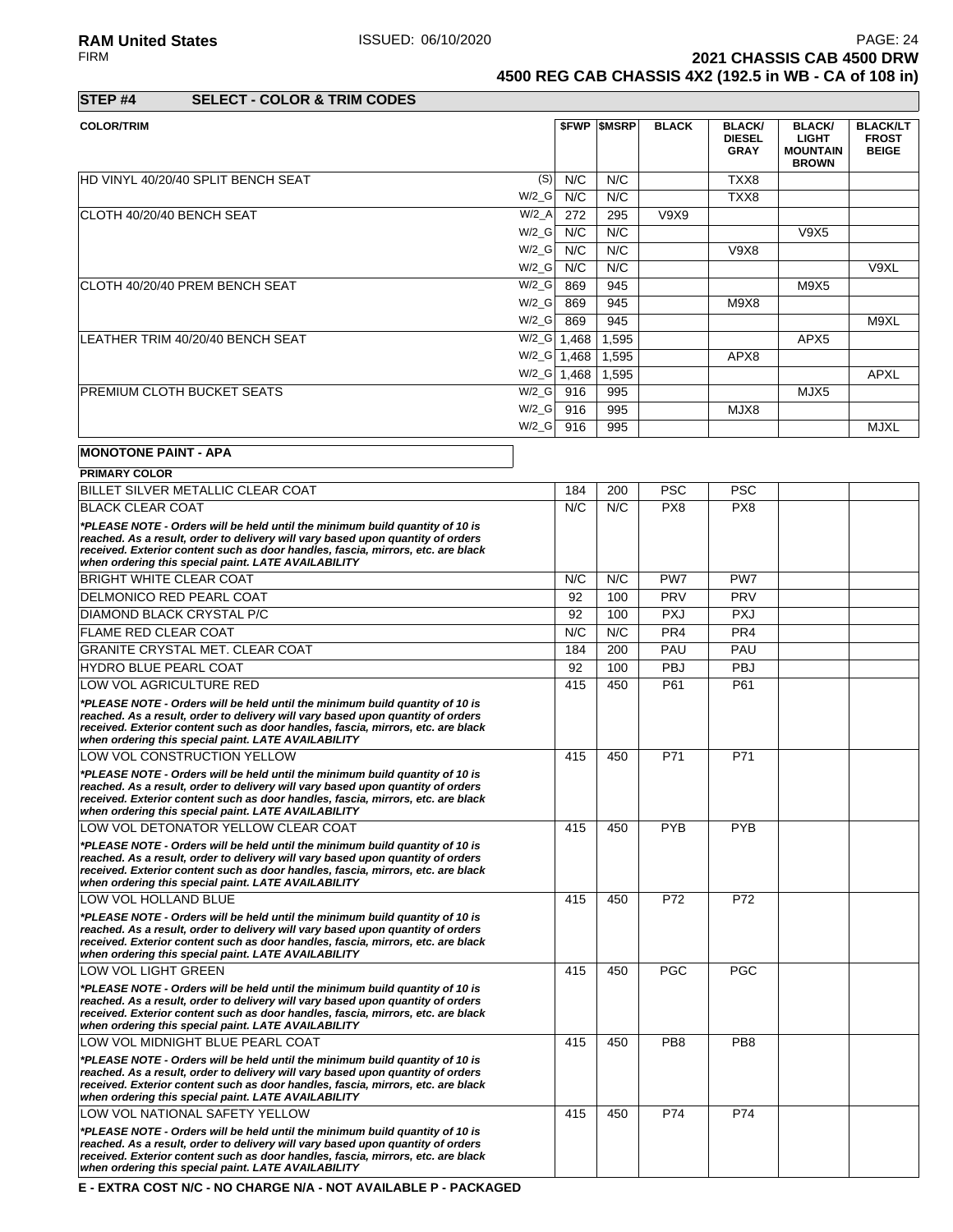**2021 CHASSIS CAB 4500 DRW 4500 REG CAB CHASSIS 4X2 (192.5 in WB - CA of 108 in)**

| <b>MONOTONE PAINT - APA</b>                                                                                                                                                                                                                                                                                |     |     |                 |                 |  |
|------------------------------------------------------------------------------------------------------------------------------------------------------------------------------------------------------------------------------------------------------------------------------------------------------------|-----|-----|-----------------|-----------------|--|
| <b>PRIMARY COLOR</b>                                                                                                                                                                                                                                                                                       |     |     |                 |                 |  |
| LOW VOL OMAHA ORANGE                                                                                                                                                                                                                                                                                       | 415 | 450 | P <sub>62</sub> | P <sub>62</sub> |  |
| *PLEASE NOTE - Orders will be held until the minimum build quantity of 10 is<br>reached. As a result, order to delivery will vary based upon quantity of orders<br>received. Exterior content such as door handles, fascia, mirrors, etc. are black<br>when ordering this special paint. LATE AVAILABILITY |     |     |                 |                 |  |
| LOW VOL SCHOOL BUS YELLOW                                                                                                                                                                                                                                                                                  | 415 | 450 | PL <sub>1</sub> | PL <sub>1</sub> |  |
| *PLEASE NOTE - Orders will be held until the minimum build quantity of 10 is<br>reached. As a result, order to delivery will vary based upon quantity of orders<br>received. Exterior content such as door handles, fascia, mirrors, etc. are black<br>when ordering this special paint. LATE AVAILABILITY |     |     |                 |                 |  |
| LOW VOL TIMBERLINE GREEN PEARL COAT                                                                                                                                                                                                                                                                        | 415 | 450 | <b>PGW</b>      | <b>PGW</b>      |  |
| *PLEASE NOTE - Orders will be held until the minimum build quantity of 10 is<br>reached. As a result, order to delivery will vary based upon quantity of orders<br>received. Exterior content such as door handles, fascia, mirrors, etc. are black<br>when ordering this special paint. LATE AVAILABILITY |     |     |                 |                 |  |
| LOW VOL UTILITY ORANGE                                                                                                                                                                                                                                                                                     | 415 | 450 | P83             | P83             |  |
| *PLEASE NOTE - Orders will be held until the minimum build quantity of 10 is<br>reached. As a result, order to delivery will vary based upon quantity of orders<br>received. Exterior content such as door handles, fascia, mirrors, etc. are black<br>when ordering this special paint.                   |     |     |                 |                 |  |
| <b>LOW VOL YELLOW</b>                                                                                                                                                                                                                                                                                      | 415 | 450 | P63             | P63             |  |
| *PLEASE NOTE - Orders will be held until the minimum build quantity of 10 is                                                                                                                                                                                                                               |     |     |                 |                 |  |

| reached. As a result, order to delivery will vary based upon quantity of orders<br>received. Exterior content such as door handles, fascia, mirrors, etc. are black<br>when ordering this special paint. LATE AVAILABILITY |     |     |            |            |  |
|----------------------------------------------------------------------------------------------------------------------------------------------------------------------------------------------------------------------------|-----|-----|------------|------------|--|
| IMAXIMUM STEEL MET. CLEAR COAT                                                                                                                                                                                             | 184 | 200 | <b>PAR</b> | <b>PAR</b> |  |
| OLIVE GREEN PEARL COAT                                                                                                                                                                                                     | 92  | 100 | <b>PFP</b> | <b>PFP</b> |  |
| PATRIOT BLUE PEARL COAT                                                                                                                                                                                                    | 92  | 100 | <b>PPX</b> | <b>PPX</b> |  |
| WALNUT BROWN MET. CLEAR COAT                                                                                                                                                                                               | 184 | 200 | <b>PUW</b> | <b>PUW</b> |  |
|                                                                                                                                                                                                                            |     |     |            |            |  |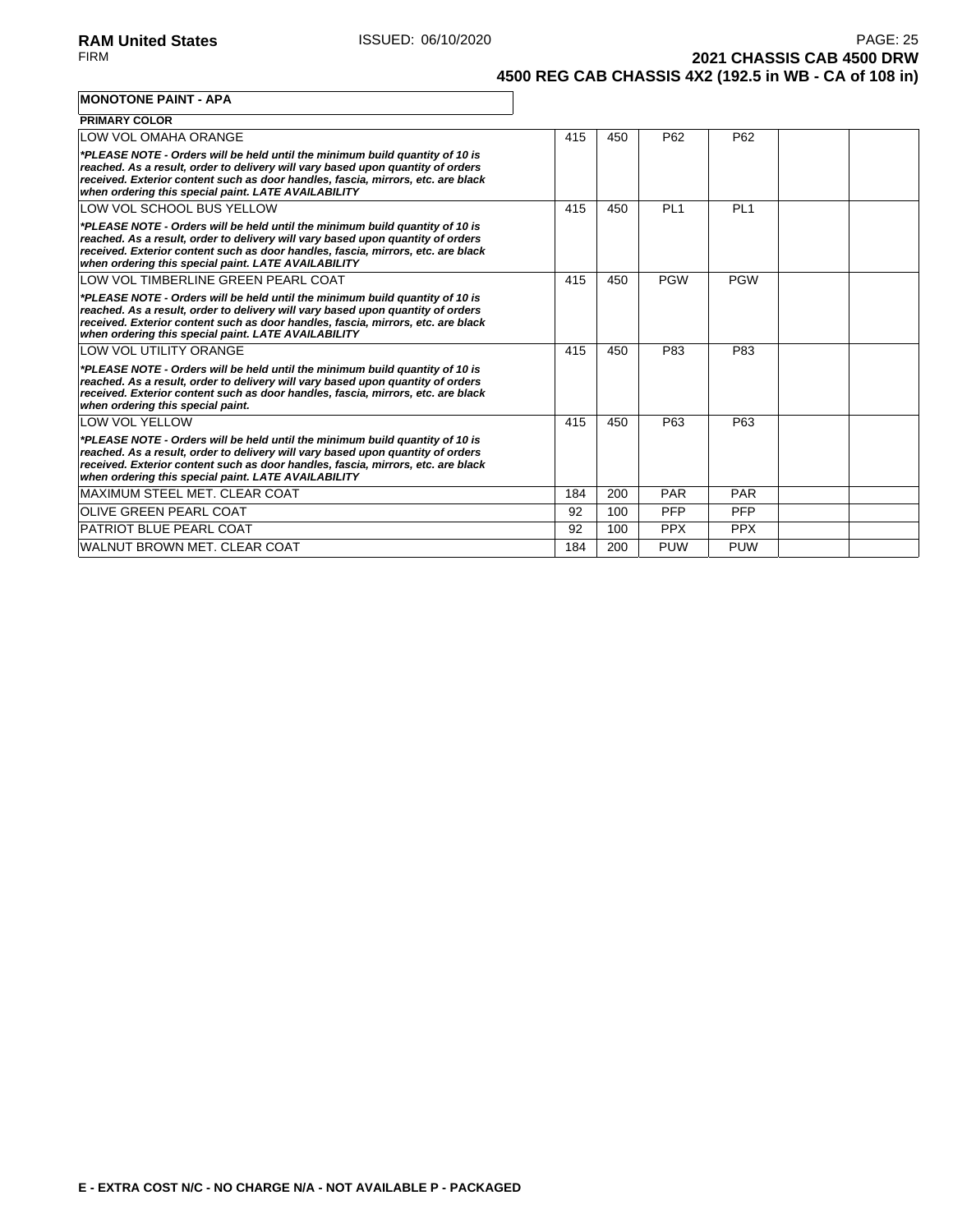# **RAM United States ISSUED: 06/10/2020** PAGE: 26<br>FIRM **PAGE: 26**<br>**2021 CHASSIS CAB 4500 DRW 2021 CHASSIS CAB 4500 DRW**

**4500 REG CAB CHASSIS 4X2 (192.5 in WB - CA of 108 in)**

| STEP <sub>#1</sub>                                    | <b>SELECT - MODEL CODE</b> |                      |              |               |
|-------------------------------------------------------|----------------------------|----------------------|--------------|---------------|
|                                                       |                            | <b>SFWP</b>          | <b>SMSRP</b> |               |
| 4500 REG CAB CHASSIS 4X2 (192.5 in WB - CA of 108 in) |                            | 36.574               | 39.695       | <b>DP4L66</b> |
|                                                       | <b>DESTINATION CHARGEI</b> | 1.695<br>1.745 IN HI |              |               |

# **STEP #2 SELECT - QUICK ORDER PACKAGE CODE**

| <b>ENGINE</b>                                       | <b>SFWP</b> | <b>SMSRP</b> | <b>TRANSMISSION</b>                                 | <b>SFWP</b> | <b>SMSRP</b> | <b>TRADESMAN</b> | <b>SLT</b> |
|-----------------------------------------------------|-------------|--------------|-----------------------------------------------------|-------------|--------------|------------------|------------|
| 6.4L V8 HEAVY DUTY HEMI<br>ENGINE (ESB)             | N/C         | N/C          | <b>6-SPD AUTO AISIN</b><br>AS66RC HD TRANS<br>(DF3) | N/C         | N/C          | 27A              | 27G        |
| <b>6.7L I6 CUMMINS TURBO</b><br>DIESEL ENGINE (ETN) | 7.309       | 7.945        | <b>6-SPD AUTO AISIN</b><br>AS69RC HD TRANS<br>(DF2) | .472        | .600         | 2YA              | 2YG        |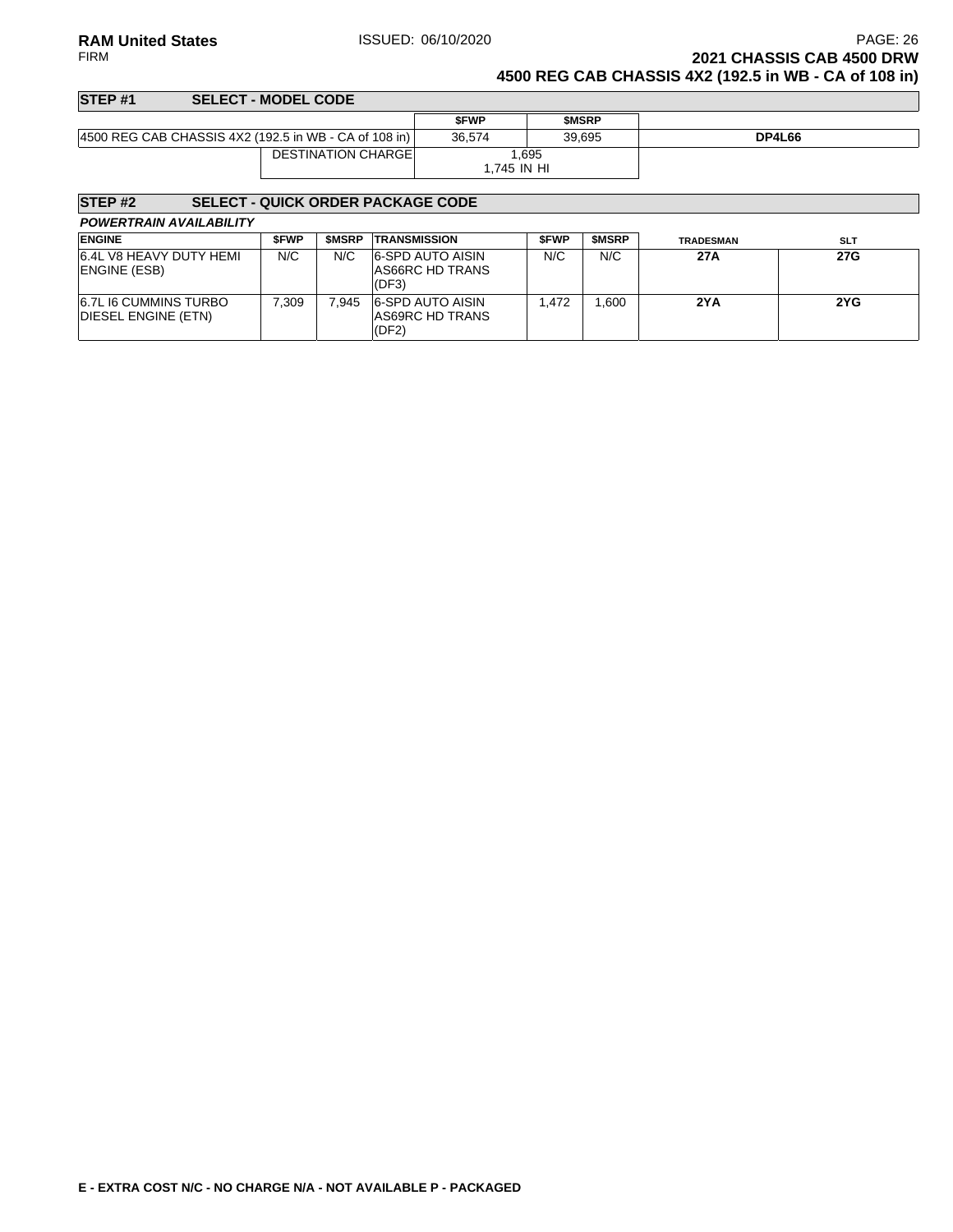**RAM United States ISSUED: 06/10/2020 PAGE: 27 PAGE: 27** FIRM **2021 CHASSIS CAB 4500 DRW 4500 REG CAB CHASSIS 4X2 (192.5 in WB - CA of 108 in)**

### **PACKAGE CONTENT** SLT 1-YR. SIRIUSXM RADIO SERVICE (X9B) X 40/20/40 SPLIT BENCH SEAT (CBE) X 4 WAY FRONT HEADRESTS (CDP) X 5.0" TOUCHSCREEN DISPLAY (RFU) X 6 SPEAKERS (RCG) X BLACK WHEEL FLARES (MMZ) X X BODY COLOR DOOR HANDLES (MNK) X X BODY INSULATION (HGG) X BRIGHT FRONT BUMPER (MCT) X CENTER HUB (WMJ) X X CENTER STACK STORAGE DRAWER (CW8) X X CHROME ACCENT SHIFT CONTROL (CV1) W/DF2 W/DF2 X CLOTH 40/20/40 BENCH SEAT (\*V9) X DOOR SILL SCUFF PADS (CLP) X X DRIVER SEAT - MANUAL ADJUST 4-WAY (JVA) X EXT. MIRRORS W/SUPPLEMENTAL SIGNALS (LEB) X EXTERIOR MIRRORS COURTESY LAMPS (LEC) X EXTERIOR MIRRORS W/HEATING ELEMENT (NHJ) X X FLOOR COVERING CARPET (CKE) X X FOR MORE INFO, CALL 800-643-2112 (X9H) X FRONT ARMREST W/CUPHOLDERS (CDR) X FRONT FLOOR MATS (CLA) X FRT PASS SEAT - MANUAL ADJUST 4-WAY (JWA) X GLOVE BOX (JKH) X X X GPS ANTENNA INPUT (JLP) X GRILLE-GLOSS BLACK BILLETS W/CHRM (MFH) X GRILLE-SURROUND CHROME (MNQ) X GRILLE-SURROUND MATTE BLACK (MM5) X HALOGEN QUAD HEADLAMPS (LME) X X I/P BEZELS-PAINTED W HYDROGRAPHICS (JE2) X INTEGRATED VOICE COMMAND W/BLUETOOTH (XRB) X KEY FOB - BLACK (CEU) X KEY FOB - SATIN CHROME (CEV) X MAP/COURTESY LAMP (LBA) X X MIRROR RUNNING LIGHTS (LNY) X OVERHEAD CONSOLE (CUN) X OVERHEAD CUPHOLDER LAMP (LBT) X X PASS SUN VISOR W/ILLUM MIRROR (GN6) X POWER BLACK TRAILER TOW MIRRORS (GPG) X PREM VINYL DOOR TRIM W/MAP POCKET (CBZ) X PWR WINDOWS, FRONT 1-TOUCH DOWN (JPY) X REAR DOME LAMP (LCH) X X REMOTE KEYLESS ENTRY (GXM) X X SIRIUSXM SATELLITE RADIO (RSD) X SLT BADGE (MTD) X SPEED SENSITIVE POWER LOCKS (JPH) X TEMPERATURE & COMPASS GAUGE (JFJ) X TIRE PRESSURE INFORMATION SYSTEM (XBT) X TRAVELER/MINI TRIP COMPUTER (LET) X UCONNECT 3 WITH 5" DISPLAY (UAA) X X URETHANE SHIFT CONTROL (CV3) W/DF2 X URETHANE SHIFT CONTROL (CV3) W/DF3 X PACKAGE VALUE PRICE  $\text{SPWP}$  0 0 3,289 PACKAGE DISCOUNT \$FWP 0 0 NET PACKAGE VALUE PRICE  $\begin{array}{ccc} 3,289 \end{array}$ PACKAGE VALUE PRICE **\$MSRP 0** 3,675 PACKAGE DISCOUNT \$MSRP 0 0 0 NET PACKAGE VALUE PRICE  $$M\$   $\left| \begin{array}{ccc} 0 & 0 & 3,675 \end{array} \right.$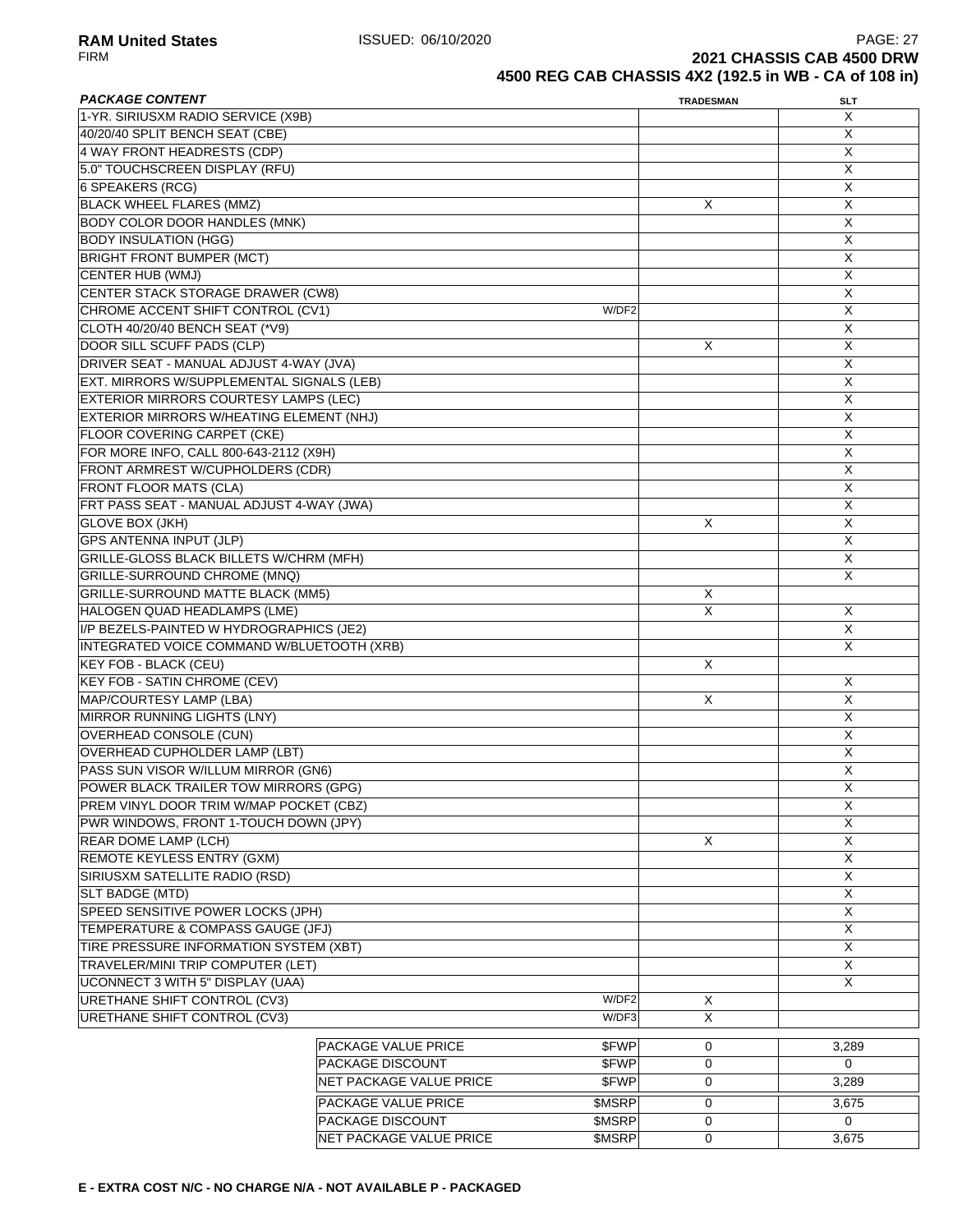### **PRICE INCLUDES - BASE PRICE, ENGINE/TRANSMISSION AND QUICK ORDER PACKAGE**

| (ALSO INCLUDES PACKAGE DISCOUNT WHERE APPLICABLE - ADD DESTINATION CHARGE) |        |        |        |  |  |  |  |  |  |
|----------------------------------------------------------------------------|--------|--------|--------|--|--|--|--|--|--|
| <b>FACTORY WHOLESALE PRICE \$</b>                                          | $27 -$ | 36.574 | 39.863 |  |  |  |  |  |  |
|                                                                            | $2Y -$ | 45.355 | 48.644 |  |  |  |  |  |  |
| <b>IMANUFACTURER SUGGESTED RETAIL PRICE \$</b>                             | $27-$  | 39.695 | 43.370 |  |  |  |  |  |  |
|                                                                            | 2Y-    | 49.240 | 52.915 |  |  |  |  |  |  |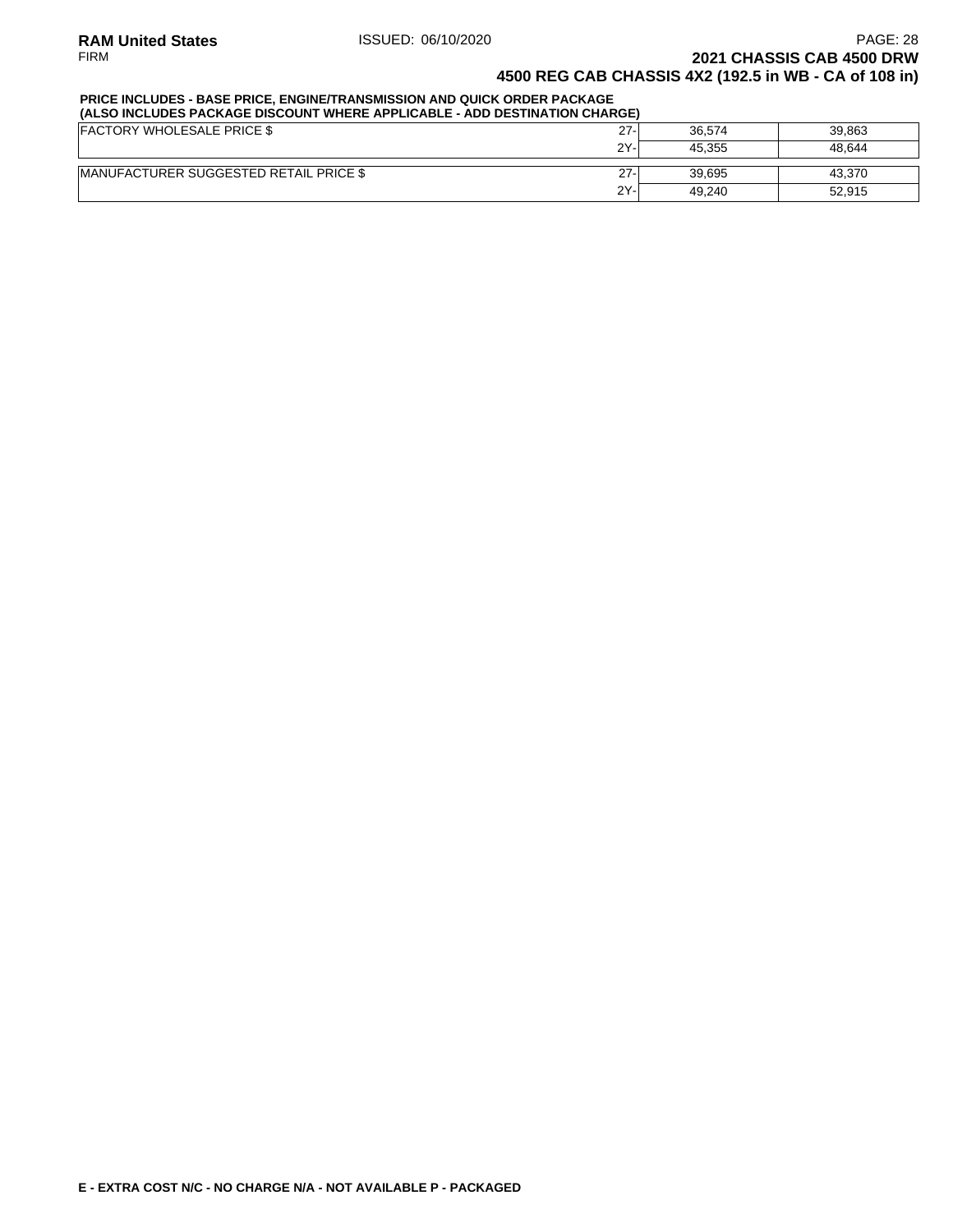**RAM United States ISSUED: 06/10/2020** PAGE: 29<br>FIRM **PAGE: 29** PAGE: 29 **2021 CHASSIS CAB 4500 DRW** 

**4500 REG CAB CHASSIS 4X2 (192.5 in WB - CA of 108 in)**

### **STEP #3 SELECT - \$ OPTIONS (IF DESIRED)**

|                                                                                                  |                  |       |                          | <b>TRADESMAN</b> | <b>SLT</b>      |
|--------------------------------------------------------------------------------------------------|------------------|-------|--------------------------|------------------|-----------------|
| <b>DESCRIPTION</b>                                                                               |                  |       | <b><i>SFWP SMSRP</i></b> | $2_A$            | 2 G             |
| 115V AUXILIARY POWER OUTLET                                                                      |                  | 139   | 150                      | <b>JKV</b>       |                 |
| W/2TA M/H A61                                                                                    |                  |       |                          |                  |                 |
| W/2TG INCLUDED WITH ADA; includes 400W inverter.                                                 |                  |       |                          |                  |                 |
| 19.5X6.0 FORGED ALUM POLISHED WHEELS                                                             |                  | 1,008 | 1,095                    | WP4              |                 |
|                                                                                                  |                  | 1,008 | 1,095                    |                  | WP4             |
| 220 AMP ALTERNATOR                                                                               |                  | 225   | 245                      | <b>BAJ</b>       | <b>BAJ</b>      |
| INCLUDED W/ADH OR AHD OR AH6 OR XF5 OR XF7; INCLUDED W/AH2                                       | W/ADH OR         | N/C   | N/C                      | <b>BAJ</b>       | <b>BAJ</b>      |
| AH6 OR XF5                                                                                       | AHD OR<br>OR XF7 |       |                          |                  |                 |
|                                                                                                  | W/AH2 AND<br>ETN | N/C   | N/C                      | <b>BAJ</b>       | <b>BAJ</b>      |
| 225/70R19.5G FT ALL POS, RR TRACTION                                                             |                  | 231   | 250                      | <b>TAJ</b>       | <b>TAJ</b>      |
| 22 GALLON MIDSHIP FUEL TANK                                                                      |                  | 115   | 125                      | <b>NFA</b>       | <b>NFA</b>      |
| 2 EXTRA BASE KEYS                                                                                |                  | 115   | 125                      | GXJ              |                 |
| <b>N/A W/A61</b>                                                                                 |                  |       |                          |                  |                 |
| 4.89 REAR AXLE RATIO                                                                             |                  | 180   | 195                      | <b>DPL</b>       | <b>DPL</b>      |
| M/H ESB; N/A W/ETN                                                                               |                  |       |                          |                  |                 |
| 52 & 22 GALLON DUAL FUEL TANKS                                                                   |                  | 640   | 695                      | <b>NLL</b>       | <b>NLL</b>      |
| 65 MPH MAXIMUM SPEED                                                                             |                  | 88    | 95                       | JJ4              | JJ4             |
|                                                                                                  |                  |       |                          |                  |                 |
| ONLY 1: JJ4 OR JJ5 OR JJ9                                                                        |                  |       |                          |                  |                 |
| <b>70 MPH MAXIMUM SPEED</b>                                                                      |                  | 88    | 95                       | JJ5              | JJ5             |
| ONLY 1: JJ4 OR JJ5 OR JJ9                                                                        |                  |       |                          |                  |                 |
| 77 MPH MAXIMUM SPEED                                                                             |                  | 88    | 95                       | JJ9              | JJ9             |
| ONLY 1: JJ4 OR JJ5 OR JJ9                                                                        |                  |       |                          |                  |                 |
| ADD BLACK VINYL FLOOR COVERING                                                                   |                  | N/C   | N/C                      |                  | <b>CKW</b>      |
| AMBULANCE PREP GROUP                                                                             |                  | 961   | 1,045                    | AH <sub>2</sub>  | AH <sub>2</sub> |
| N/A W/AH6                                                                                        | W/ADH            | 732   | 795                      | AH <sub>2</sub>  | AH <sub>2</sub> |
| W/AHD AND                                                                                        |                  | 824   | 895                      | AH <sub>2</sub>  | AH <sub>2</sub> |
|                                                                                                  | <b>ESB</b>       |       |                          |                  |                 |
| AUX REVERSE LAMPS, MIRROR-MOUNTED                                                                |                  | 133   | 145                      | LPF              |                 |
| <b>INCLUDED W/AAN; W/2TA M/H A61</b>                                                             |                  | 133   | 145                      |                  | LPF             |
|                                                                                                  | <b>W/A61</b>     | 133   | 145                      | LPF              |                 |
|                                                                                                  | W/AAN            | N/C   | N/C                      |                  | <b>LPF</b>      |
| <b>BLACK TUBULAR SIDE STEPS</b>                                                                  |                  | 364   | 395                      | <b>MRU</b>       | <b>MRU</b>      |
| <b>ONLY 1: MRT OR MRU</b>                                                                        |                  |       |                          |                  |                 |
| BODY COLOR FENDER FLARES                                                                         |                  | 92    | 100                      |                  | <b>MML</b>      |
| N/A W/P61 OR P62 OR P63 OR P71 OR P72 OR P74 OR P83 OR PB8 OR PGC<br>OR PGW OR PL1 OR PX8 OR PYB |                  |       |                          |                  |                 |
| <b>N/A LOW VOLUME PAINT W/2TG</b>                                                                |                  |       |                          |                  |                 |
| <b>CARGO AND CHMSL LAMP</b>                                                                      |                  | 88    | 95                       | <b>LPE</b>       | PE              |
| N/A W/AAN; N/A W/LPD                                                                             | W/AAN            | N/C   | N/C                      | <b>LPE</b>       | <b>LPE</b>      |
| CHMSL LAMP W/CAMERA                                                                              |                  | 317   | 345                      |                  | <b>LPD</b>      |
| INCLUDED W/AAN; M/H UAM; M/H XAC OR AAN                                                          | W/AAN            | N/C   | N/C                      |                  | <b>LPD</b>      |
| CHROME APPEARANCE GROUP                                                                          |                  | 801   | 870                      | AMP              |                 |
|                                                                                                  | W/AAN            | 801   | 870                      | AMP              |                 |
| CHROME TUBULAR SIDE STEPS                                                                        |                  | 456   | 495                      | <b>MRT</b>       | <b>MRT</b>      |
| <b>ONLY 1: MRT OR MRU</b>                                                                        |                  |       |                          |                  |                 |
| COLD WEATHER GROUP                                                                               |                  | 161   | 175                      | ADE              | <b>ADE</b>      |
| M/H ETN; N/A W/ESB                                                                               |                  |       |                          |                  |                 |
| <b>Includes Engine Block Heater (NHK)</b>                                                        |                  |       |                          |                  |                 |
| DELETE FRONT CENTER SEAT                                                                         |                  | (19)  | (20)                     | <b>CJT</b>       | <b>CJT</b>      |
| INCLUDED W/AS8; M/H *TX OR *V9 OR *M9                                                            | W/AS8            | N/C   | N/C                      | <b>CJT</b>       | CJT             |
| <b>DIGITAL REARVIEW MIRROR</b>                                                                   |                  | 456   | 495                      | GRG              | GRG             |
| <b>W/2TA M/H A61</b>                                                                             |                  |       |                          |                  |                 |
|                                                                                                  |                  |       |                          |                  |                 |
| DOT CERTIFIED ROADSIDE SAFETY KIT                                                                |                  | 180   | 195                      | <b>ACL</b>       | <b>ACL</b>      |
| DRIVER AIR BAG ONLY                                                                              |                  | (36)  | (40)                     | CGT              | <b>CGT</b>      |
| N/A W/ADA                                                                                        |                  |       |                          |                  |                 |
| DUAL ALTERNATORS RATED AT 380 AMPS                                                               |                  | 364   | 395                      | XF <sub>5</sub>  | XF <sub>5</sub> |
| M/H ESB; N/A W/ETN; ONLY 1: XF5 OR XF7                                                           | W/ADH            | 276   | 300                      | XF <sub>5</sub>  | XF5             |
|                                                                                                  | W/AHD            | 276   | 300                      | XF <sub>5</sub>  | XF <sub>5</sub> |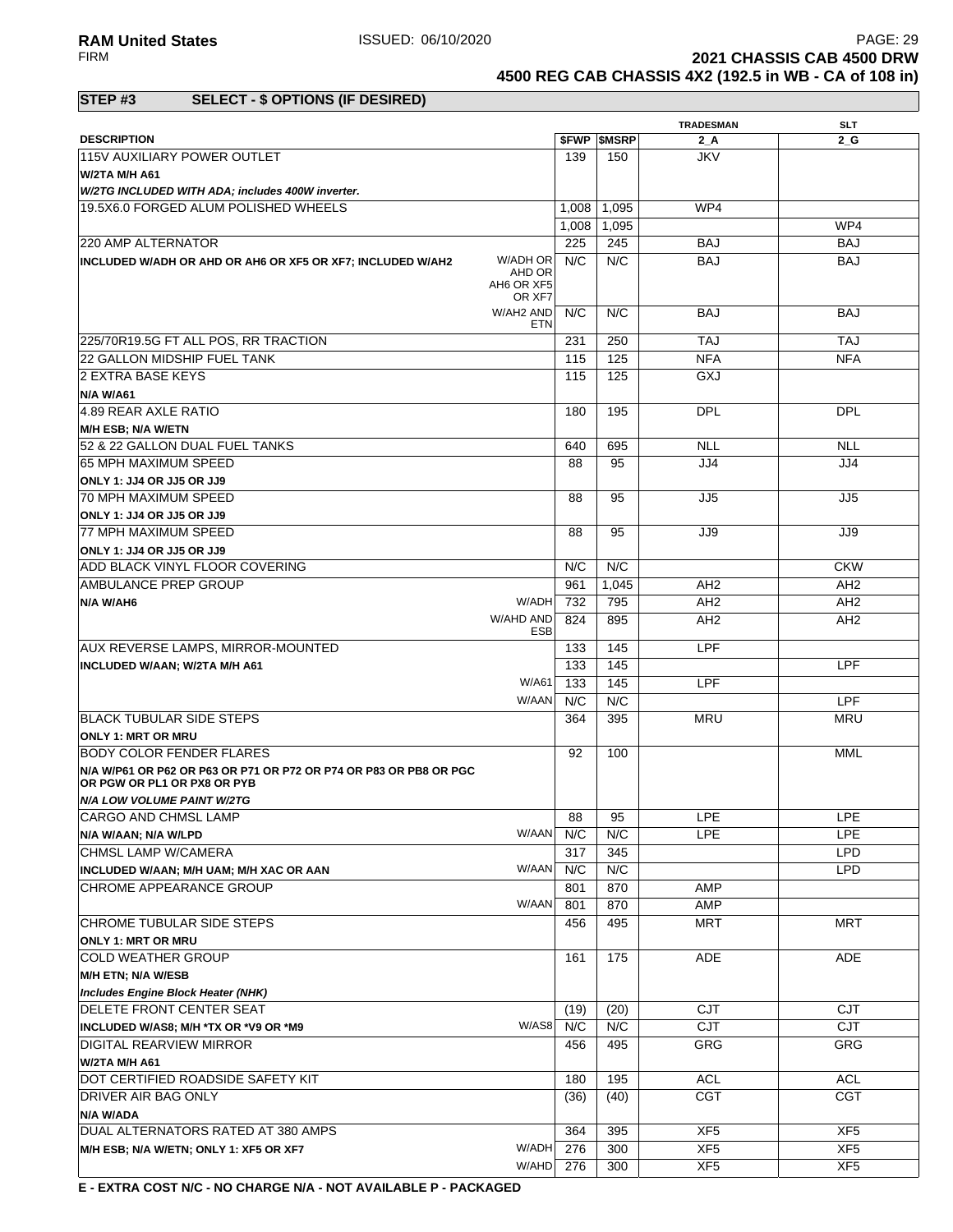**RAM United States ISSUED: 06/10/2020 PAGE: 30** PAGE: 30<br>FIRM **PAGE: 30** PAGE: 30 **2021 CHASSIS CAB 4500 DRW** 

**4500 REG CAB CHASSIS 4X2 (192.5 in WB - CA of 108 in)**

|                                                                                            |            |            |                          | <b>TRADESMAN</b> | <b>SLT</b>      |
|--------------------------------------------------------------------------------------------|------------|------------|--------------------------|------------------|-----------------|
| <b>DESCRIPTION</b>                                                                         |            |            | <b><i>SFWP SMSRP</i></b> | 2 A              | $2_G$           |
| DUAL ALTERNATORS RATED AT 440 AMPS                                                         |            | 364        | 395                      | XF7              | XF7             |
| INCLUDED W/AH6; M/H ETN; N/A W/ESB; ONLY 1: XF5 OR XF7                                     | W/ADH      | 276        | 300                      | XF7              | XF7             |
|                                                                                            | W/AH6      | N/C        | N/C                      | XF7              | XF7             |
|                                                                                            | W/AHD      | 276        | 300                      | XF7              | XF7             |
| ELECTRICAL ACCESSORY GROUP                                                                 |            | 501        | 545                      | <b>ADH</b>       | ADH             |
|                                                                                            | W/AAU      | 317        | 345                      | <b>ADH</b>       | <b>ADH</b>      |
|                                                                                            | W/AH6      | 272        | 295                      | <b>ADH</b>       | ADH             |
| ENGINE BLOCK HEATER                                                                        |            | 88         | 95                       | <b>NHK</b>       | <b>NHK</b>      |
| <b>INCLUDED W/ADE</b>                                                                      | W/ADE      | N/C        | N/C                      | <b>NHK</b>       | <b>NHK</b>      |
| <b>ENGINE SHUTDOWN TIMER</b>                                                               |            | 231        | 250                      | <b>XCL</b>       | <b>XCL</b>      |
| <b>IFLOOR COVERING CARPET</b>                                                              |            | 139        | 150                      | <b>CKE</b>       | P               |
| <b>IFRONT FOG LAMPS</b>                                                                    |            | 180        | 195                      | <b>LNJ</b>       | LNJ             |
| <b>FRONT LICENSE PLATE BRACKET</b>                                                         |            | N/C        | N/C                      | <b>MDA</b>       | <b>MDA</b>      |
| <b>IFRONT RUBBER FLOOR MATS</b>                                                            |            | 92         | 100                      | <b>CLY</b>       |                 |
|                                                                                            |            | 92         | 100                      |                  | <b>CLY</b>      |
| <b>FULL SIZE SPARE TIRE</b>                                                                |            | 364        | 395                      | TBB              | <b>TBB</b>      |
| <b>GVW RATING - 15000#</b>                                                                 |            | N/C        | N/C                      | Z4B              | Z4B             |
|                                                                                            |            |            |                          |                  |                 |
| <b>ONLY 1: Z4B OR Z4C</b><br><b>GVW RATING - 16000#</b>                                    |            | N/C        | N/C                      | Z <sub>4</sub> C | Z4C             |
| ONLY 1: Z4B OR Z4C                                                                         |            |            |                          |                  |                 |
| HEATED SEATS AND WHEEL GROUP                                                               |            | 501        | 545                      |                  | <b>AGF</b>      |
| M/H *MJ OR *M9; N/A W/*AP; N/A W/*TX; N/A W/*V9                                            | W/AAU      | 317        | 345                      |                  | <b>AGF</b>      |
| W/ETN M/H 220 AMP Alternator                                                               | W/ADA      |            |                          |                  |                 |
|                                                                                            |            | 317        | 345                      |                  | <b>AGF</b>      |
| IHEAVY DUTY FRONT SUSPENSION GROUP                                                         | W/AHD      | 240<br>N/C | 260<br>N/C               | <b>AZB</b>       | AZB             |
| <b>INCLUDED W/AHD</b>                                                                      |            |            |                          | AZB              | AZB             |
| <b>HEAVY DUTY SNOW PLOW PREP GROUP</b>                                                     |            | 456        | 495                      | AHD              | <b>AHD</b>      |
|                                                                                            | W/ADH      | 317        | 345                      | <b>AHD</b>       | <b>AHD</b>      |
| INTERIOR TRIM DELETE GROUP                                                                 |            | (36)       | (40)                     | AS <sub>8</sub>  | AS <sub>8</sub> |
| LED TAIL LAMPS                                                                             |            | 88         | 95                       | LAY              | LAY             |
| LUXURY GROUP                                                                               |            | 1,059      | 1,150                    |                  | ADA             |
| <b>MANUAL DPF REGENERATION</b>                                                             |            | 225        | 245                      | <b>XNR</b>       | <b>XNR</b>      |
| <b>INCLUDED W/AH6; M/H ETN; N/A W/ESB</b>                                                  | W/AH6      | N/C        | N/C                      | <b>XNR</b>       | <b>XNR</b>      |
| <b>MANUF STATEMENT OF ORIGIN</b>                                                           |            | N/C        | N/C                      | <b>YEP</b>       | <b>YEP</b>      |
| <b>IMAX TOW PACKAGE</b>                                                                    |            | 548        | 595                      | AHQ              | <b>AHQ</b>      |
| M/H AAU OR ADH OR XHC; M/H ETN; N/A W/ESB                                                  | W/ETN      | 548        | 595                      | <b>AHQ</b>       | <b>AHQ</b>      |
| PARKSENSE FT/RR PARK ASSIST SYSTEM                                                         |            | 456        | 495                      | XAG              | XAG             |
| W/2TA M/H LNJ; W/2TG M/H AD6 OR LNJ                                                        |            |            |                          |                  |                 |
| PARKSENSE REAR PARK ASSIST SYSTEM<br>N/A W/XAG                                             |            | 272        | 295                      | <b>XAA</b>       | <b>XAA</b>      |
| PARKVIEW REAR BACK-UP CAMERA                                                               |            | 456        | 495                      |                  | <b>XAC</b>      |
| N/A W/AAN                                                                                  |            | 456        | 495                      | <b>XAC</b>       |                 |
|                                                                                            | W/AAU      | 456        | 495                      | <b>XAC</b>       |                 |
| <b>POWER 2-WAY DRIVER LUMBAR ADJUST</b>                                                    |            | 88         | 95                       | <b>JPE</b>       | <b>JPE</b>      |
| INCLUDED W/*AP OR *MJ OR *M9                                                               | W/*AP OR   | N/C        | N/C                      | <b>JPE</b>       | <b>JPE</b>      |
|                                                                                            | *MJ OR *M9 |            |                          |                  |                 |
| POWER TAKE OFF PREP                                                                        |            | 272        | 295                      | LBN              | LBN             |
| N/A W/LBV                                                                                  |            |            |                          |                  |                 |
| POWER TAKE OFF PREP - LEFT SIDE                                                            |            | 272        | 295                      | LBV              | LBV             |
| <b>PREMIUM LIGHTING GROUP</b>                                                              |            | 916        | 995                      |                  | AD <sub>6</sub> |
|                                                                                            | W/AAU      | 869        | 945                      |                  | AD <sub>6</sub> |
|                                                                                            | W/ADA      | 869        | 945                      |                  | AD <sub>6</sub> |
|                                                                                            | W/AGF      | 869        | 945                      |                  | AD <sub>6</sub> |
| <b>PREMIUM SPEAKERS</b>                                                                    |            | 272        | 295                      |                  | <b>RCK</b>      |
| <b>RAM TELEMATICS</b>                                                                      |            | 736        | 800                      | <b>RFQ</b>       | <b>RFQ</b>      |
| Includes Telematics Module & 1 year of Ram Telematics Powered by Verizon<br><b>Connect</b> |            |            |                          |                  |                 |
| <b>RAM TELEMATICS 3-YR SUBSCRIPTION</b>                                                    |            | 884        | 960                      | X9S              | X9S             |
| M/H RFQ; N/A W/X9T                                                                         |            |            |                          |                  |                 |
| Includes 2 year extension (3 years total) of Ram Telematics Powered by                     |            |            |                          |                  |                 |
| <b>Verizon Connect</b>                                                                     |            |            |                          |                  |                 |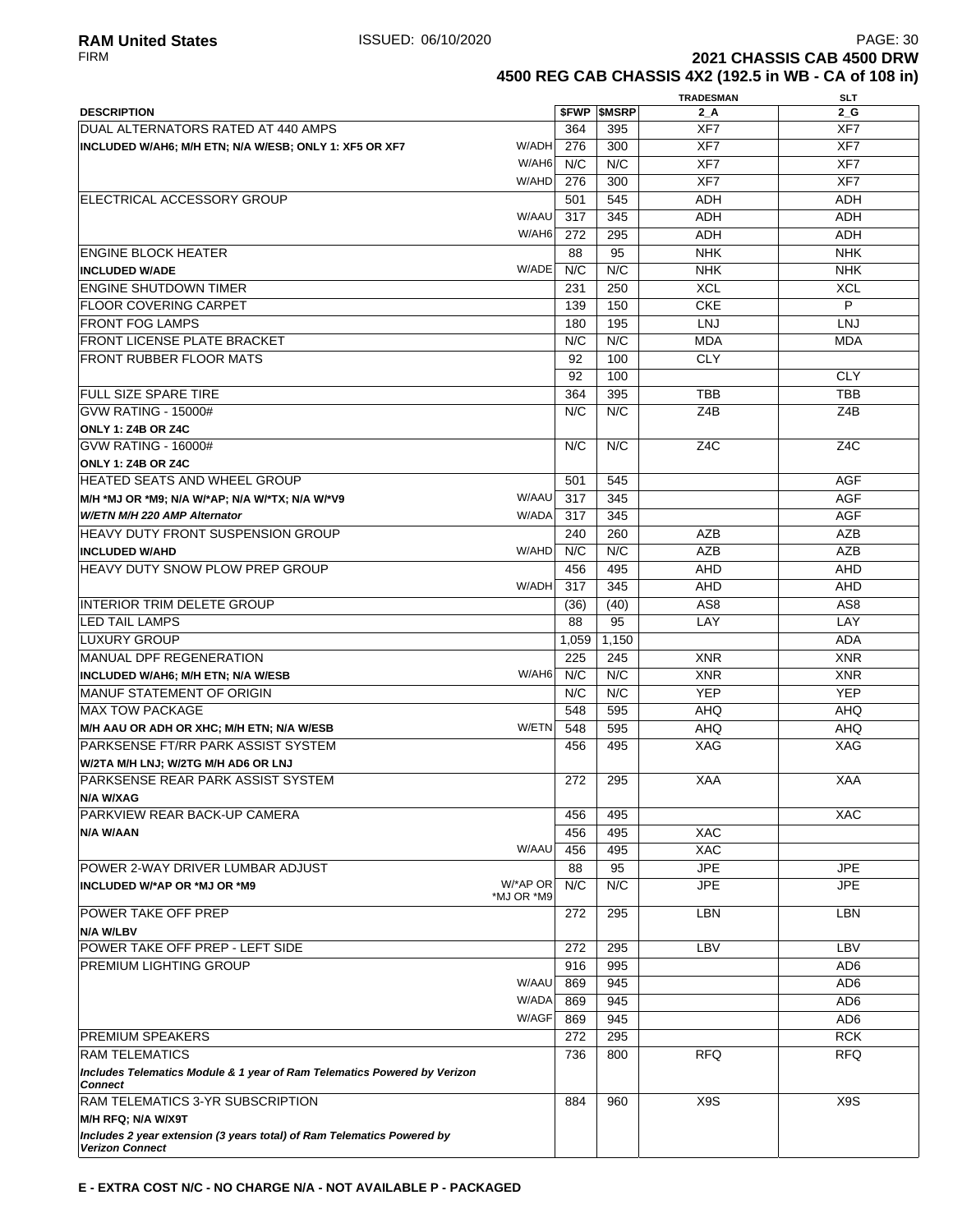**Includes AH2 content**

**2021 CHASSIS CAB 4500 DRW 4500 REG CAB CHASSIS 4X2 (192.5 in WB - CA of 108 in)**

|                                                                                                   |       |                   | <b>TRADESMAN</b> | <b>SLT</b>      |
|---------------------------------------------------------------------------------------------------|-------|-------------------|------------------|-----------------|
| <b>DESCRIPTION</b>                                                                                |       | <b>SFWP SMSRP</b> | 2 A              | 2 G             |
| RAM TELEMATICS 5-YR SUBSCRIPTION                                                                  | 1.767 | 1,920             | X9T              | X9T             |
| M/H RFQ; N/A W/X9S                                                                                |       |                   |                  |                 |
| Includes 4 year service extension (5 years total) of Ram Telematics Powered<br>by Verizon Connect |       |                   |                  |                 |
| <b>REAR BACKUP ALARM</b>                                                                          | 133   | 145               | <b>XAW</b>       | <b>XAW</b>      |
| <b>REAR SLIDING WINDOW</b>                                                                        | 272   | 295               | <b>GFD</b>       | <b>GFD</b>      |
| <b>REAR WINDOW DEFROSTER</b>                                                                      | 148   | 160               | <b>GFA</b>       | <b>GFA</b>      |
| <b>N/A W/GFD</b>                                                                                  |       |                   |                  |                 |
| <b>RED SEAT BELTS</b>                                                                             | 69    | 75                | CGQ              | CGQ             |
| <b>REMOTE START SYSTEM</b>                                                                        | 225   | 245               |                  | <b>XBM</b>      |
| <b>SAFETY GROUP</b>                                                                               | 1,564 | 1.700             | AAU              | AAU             |
| N/A W/UA1; W/2TA M/H A61                                                                          |       |                   |                  |                 |
| <b>SECURITY ALARM</b>                                                                             | 180   | 195               |                  | <b>LSA</b>      |
| SIRIUSXM SATELLITE RADIO                                                                          | 180   | 195               | <b>RSD</b>       | P               |
| W/UAA OR<br>INCLUDED W/UAA OR UAM OR UAV OR UAX; M/H UA1<br><b>UAM</b>                            | N/C   | N/C               | <b>RSD</b>       | P               |
| <b>SPLASH GUARDS/MUD FLAPS FRONT</b>                                                              | 69    | 75                | <b>MKM</b>       | <b>MKM</b>      |
| <b>TIRE FILL ALERT</b>                                                                            | 41    | 45                | LAW              |                 |
| M/H XBT; N/A W/UA1                                                                                | 41    | 45                |                  | LAW             |
| <b>TIRE PRESSURE INFORMATION SYSTEM</b>                                                           | 139   | 150               | <b>XBT</b>       | P               |
| <b>TOWING TECHNOLOGY GROUP</b>                                                                    | 916   | 995               | AAN              |                 |
| W/2TA M/H A61                                                                                     | 916   | 995               |                  | AAN             |
| Includes backup camera                                                                            |       |                   |                  |                 |
| <b>TRADESMAN LEVEL 1 EQUIPMENT GROUP</b>                                                          | 916   | 995               | A61              |                 |
| <b>TRAILER BRAKE CONTROL</b>                                                                      | 341   | 370               | XHC              | <b>XHC</b>      |
| TRAILER TIRE PRESSURE MONITORING SYS                                                              | 139   | 150               | XG9              | XG9             |
| M/H A61; M/H UAM; N/A W/UA1; N/A W/UAA; W/2TA M/H A61                                             |       |                   |                  |                 |
| <b>UCONNECT 3 WITH 5" DISPLAY</b>                                                                 | 640   | 695               | <b>UAA</b>       | P               |
| <b>UCONNECT 4 WITH 8.4" DISPLAY</b>                                                               | 1,008 | 1,095             |                  | <b>UAM</b>      |
|                                                                                                   | 1.652 | 1.795             | <b>UAM</b>       |                 |
| VOLTAGE MONITORING AUTO IDLE UP SYS                                                               | 139   | 150               | XF <sub>6</sub>  | XF <sub>6</sub> |
| W/ADH OR<br><b>INCLUDED W/ADH OR AH2 OR AH6</b><br>AH <sub>2</sub> OR<br>AH <sub>6</sub>          | N/C   | N/C               | XF <sub>6</sub>  | XF <sub>6</sub> |
| <b>WIRED AUXILARY CAMERA</b>                                                                      | 916   | 995               | <b>XPN</b>       | <b>XPN</b>      |
| M/H UAM OR UAV OR UAX; N/A W/UA1 OR UAA; W/2TA M/H A61 OR XAC                                     |       |                   |                  |                 |
| <b>FLEET ONLY</b>                                                                                 |       |                   |                  |                 |
| <b>EMER/FIRE/RESC SPECIAL EMISSIONS</b><br><b>PKG</b>                                             | 1.100 | 1,195             | AH <sub>6</sub>  | AH <sub>6</sub> |
| M/H DF2; M/H ETN; N/A W/DF3; N/A W/ESB                                                            |       |                   |                  |                 |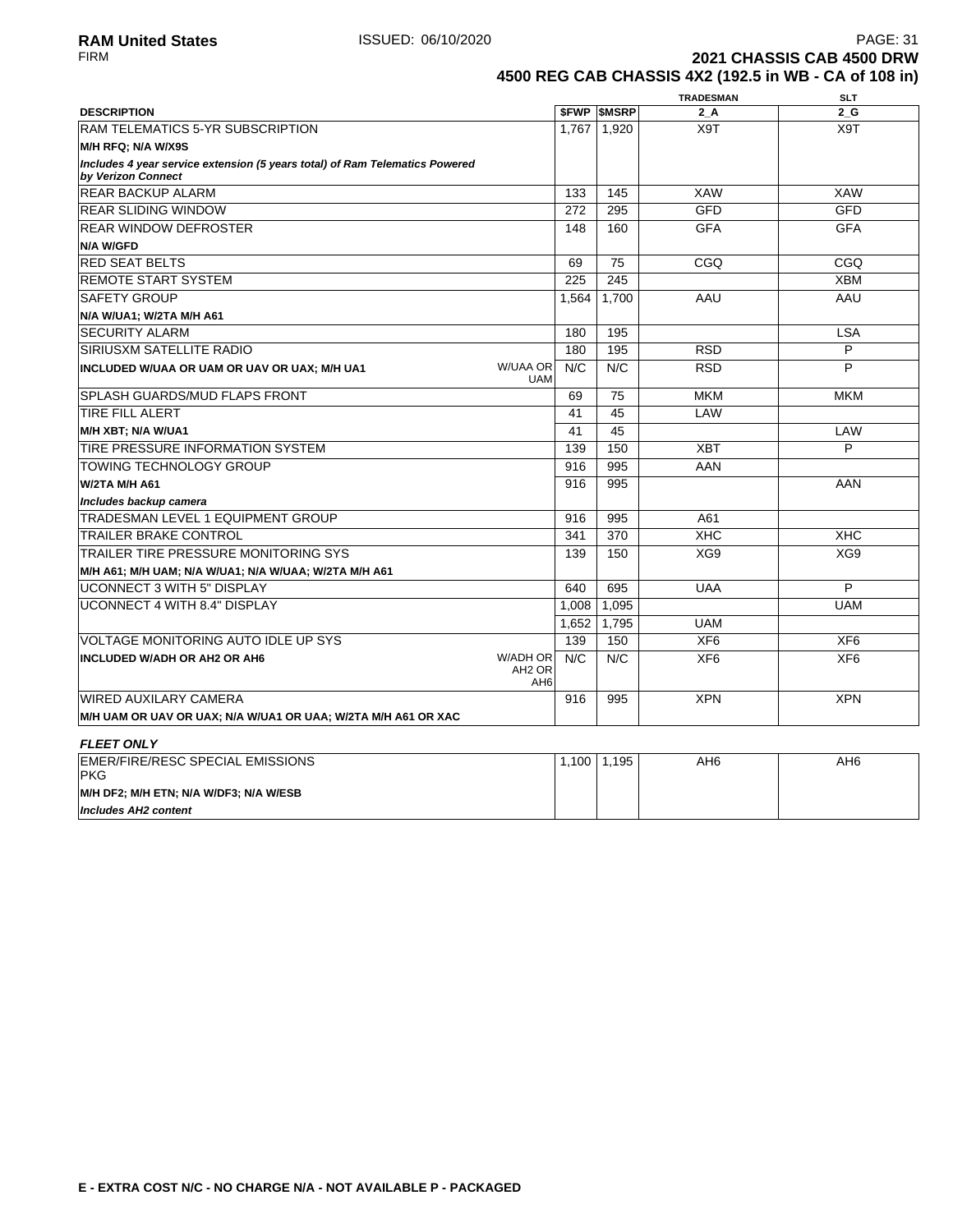**2021 CHASSIS CAB 4500 DRW** 

**4500 REG CAB CHASSIS 4X2 (192.5 in WB - CA of 108 in)**

| STEP <sub>#4</sub> | <b>SELECT - COLOR &amp; TRIM CODES</b> |
|--------------------|----------------------------------------|

| <b>COLOR/TRIM</b>                           |               | <b>SFWP SMSRP</b> | <b>BLACK</b> | <b>BLACK/</b><br><b>DIESEL</b><br><b>GRAY</b> | <b>BLACK/</b><br><b>LIGHT</b><br><b>MOUNTAIN</b><br><b>BROWN</b> | <b>BLACK/LT</b><br><b>FROST</b><br><b>BEIGE</b> |
|---------------------------------------------|---------------|-------------------|--------------|-----------------------------------------------|------------------------------------------------------------------|-------------------------------------------------|
| HD VINYL 40/20/40 SPLIT BENCH SEAT<br>(S)   | N/C           | N/C               |              | TXX8                                          |                                                                  |                                                 |
| $W/2_G$                                     | N/C           | N/C               |              | TXX8                                          |                                                                  |                                                 |
| $W/2_A$<br>CLOTH 40/20/40 BENCH SEAT        | 272           | 295               | V9X9         |                                               |                                                                  |                                                 |
| $W/2_G$                                     | N/C           | N/C               |              |                                               | V9X5                                                             |                                                 |
| $W/2_G$                                     | N/C           | N/C               |              | V9X8                                          |                                                                  |                                                 |
| $W/2_G$                                     | N/C           | N/C               |              |                                               |                                                                  | V9XL                                            |
| $W/2_G$<br>ICLOTH 40/20/40 PREM BENCH SEAT  | 869           | 945               |              |                                               | M9X5                                                             |                                                 |
| $W/2_G$                                     | 869           | 945               |              | M9X8                                          |                                                                  |                                                 |
| $W/2_G$                                     | 869           | 945               |              |                                               |                                                                  | M9XL                                            |
| $W/2_G$<br>LEATHER TRIM 40/20/40 BENCH SEAT | 1,468         | 1,595             |              |                                               | APX <sub>5</sub>                                                 |                                                 |
| $W/Z_G$ 1,468                               |               | 1,595             |              | APX8                                          |                                                                  |                                                 |
|                                             | $W/Z_G$ 1,468 | 1,595             |              |                                               |                                                                  | <b>APXL</b>                                     |
| <b>PREMIUM CLOTH BUCKET SEATS</b><br>W/2 G  | 916           | 995               |              |                                               | MJX5                                                             |                                                 |
| $W/2_G$                                     | 916           | 995               |              | MJX8                                          |                                                                  |                                                 |
| $W/2_G$                                     | 916           | 995               |              |                                               |                                                                  | <b>MJXL</b>                                     |

# **MONOTONE PAINT - APA**

| <b>PRIMARY COLOR</b>                                                                                                                                                                                                                                                                                       |     |     |                 |                 |  |
|------------------------------------------------------------------------------------------------------------------------------------------------------------------------------------------------------------------------------------------------------------------------------------------------------------|-----|-----|-----------------|-----------------|--|
| BILLET SILVER METALLIC CLEAR COAT                                                                                                                                                                                                                                                                          | 184 | 200 | <b>PSC</b>      | <b>PSC</b>      |  |
| <b>BLACK CLEAR COAT</b>                                                                                                                                                                                                                                                                                    | N/C | N/C | PX8             | PX8             |  |
| *PLEASE NOTE - Orders will be held until the minimum build quantity of 10 is<br>reached. As a result, order to delivery will vary based upon quantity of orders<br>received. Exterior content such as door handles, fascia, mirrors, etc. are black<br>when ordering this special paint. LATE AVAILABILITY |     |     |                 |                 |  |
| <b>BRIGHT WHITE CLEAR COAT</b>                                                                                                                                                                                                                                                                             | N/C | N/C | PW7             | PW7             |  |
| DELMONICO RED PEARL COAT                                                                                                                                                                                                                                                                                   | 92  | 100 | PRV             | <b>PRV</b>      |  |
| DIAMOND BLACK CRYSTAL P/C                                                                                                                                                                                                                                                                                  | 92  | 100 | <b>PXJ</b>      | <b>PXJ</b>      |  |
| <b>FLAME RED CLEAR COAT</b>                                                                                                                                                                                                                                                                                | N/C | N/C | PR <sub>4</sub> | PR <sub>4</sub> |  |
| GRANITE CRYSTAL MET. CLEAR COAT                                                                                                                                                                                                                                                                            | 184 | 200 | PAU             | PAU             |  |
| <b>HYDRO BLUE PEARL COAT</b>                                                                                                                                                                                                                                                                               | 92  | 100 | <b>PBJ</b>      | <b>PBJ</b>      |  |
| LOW VOL AGRICULTURE RED                                                                                                                                                                                                                                                                                    | 415 | 450 | P61             | P61             |  |
| *PLEASE NOTE - Orders will be held until the minimum build quantity of 10 is<br>reached. As a result, order to delivery will vary based upon quantity of orders<br>received. Exterior content such as door handles, fascia, mirrors, etc. are black<br>when ordering this special paint. LATE AVAILABILITY |     |     |                 |                 |  |
| LOW VOL CONSTRUCTION YELLOW                                                                                                                                                                                                                                                                                | 415 | 450 | P71             | P71             |  |
| *PLEASE NOTE - Orders will be held until the minimum build quantity of 10 is<br>reached. As a result, order to delivery will vary based upon quantity of orders<br>received. Exterior content such as door handles, fascia, mirrors, etc. are black<br>when ordering this special paint. LATE AVAILABILITY |     |     |                 |                 |  |
| LOW VOL DETONATOR YELLOW CLEAR COAT                                                                                                                                                                                                                                                                        | 415 | 450 | <b>PYB</b>      | <b>PYB</b>      |  |
| *PLEASE NOTE - Orders will be held until the minimum build quantity of 10 is<br>reached. As a result, order to delivery will vary based upon quantity of orders<br>received. Exterior content such as door handles, fascia, mirrors, etc. are black<br>when ordering this special paint. LATE AVAILABILITY |     |     |                 |                 |  |
| LOW VOL HOLLAND BLUE                                                                                                                                                                                                                                                                                       | 415 | 450 | P72             | P72             |  |
| *PLEASE NOTE - Orders will be held until the minimum build quantity of 10 is<br>reached. As a result, order to delivery will vary based upon quantity of orders<br>received. Exterior content such as door handles, fascia, mirrors, etc. are black<br>when ordering this special paint. LATE AVAILABILITY |     |     |                 |                 |  |
| LOW VOL LIGHT GREEN                                                                                                                                                                                                                                                                                        | 415 | 450 | <b>PGC</b>      | <b>PGC</b>      |  |
| *PLEASE NOTE - Orders will be held until the minimum build quantity of 10 is<br>reached. As a result, order to delivery will vary based upon quantity of orders<br>received. Exterior content such as door handles, fascia, mirrors, etc. are black<br>when ordering this special paint. LATE AVAILABILITY |     |     |                 |                 |  |
| LOW VOL MIDNIGHT BLUE PEARL COAT                                                                                                                                                                                                                                                                           | 415 | 450 | PB <sub>8</sub> | PB <sub>8</sub> |  |
| *PLEASE NOTE - Orders will be held until the minimum build quantity of 10 is<br>reached. As a result, order to delivery will vary based upon quantity of orders<br>received. Exterior content such as door handles, fascia, mirrors, etc. are black<br>when ordering this special paint. LATE AVAILABILITY |     |     |                 |                 |  |
| LOW VOL NATIONAL SAFETY YELLOW                                                                                                                                                                                                                                                                             | 415 | 450 | P74             | P74             |  |
| *PLEASE NOTE - Orders will be held until the minimum build quantity of 10 is<br>reached. As a result, order to delivery will vary based upon quantity of orders<br>received. Exterior content such as door handles, fascia, mirrors, etc. are black<br>when ordering this special paint. LATE AVAILABILITY |     |     |                 |                 |  |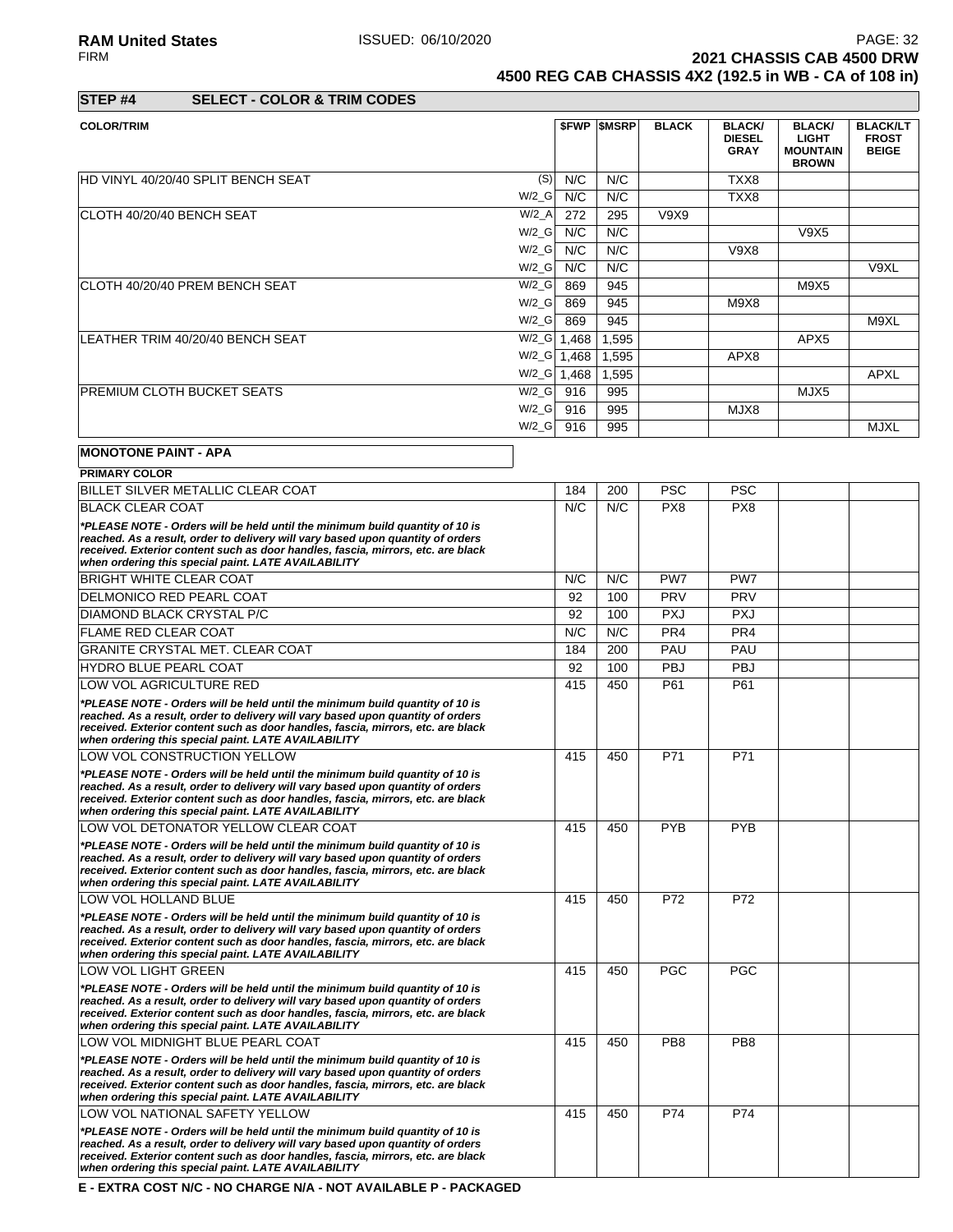**2021 CHASSIS CAB 4500 DRW 4500 REG CAB CHASSIS 4X2 (192.5 in WB - CA of 108 in)**

#### **MONOTONE PAINT - APA**

| <b>PRIMARY COLOR</b>                                                                                                                                                                                                                                                                                       |     |     |                 |                 |  |
|------------------------------------------------------------------------------------------------------------------------------------------------------------------------------------------------------------------------------------------------------------------------------------------------------------|-----|-----|-----------------|-----------------|--|
| LOW VOL OMAHA ORANGE                                                                                                                                                                                                                                                                                       | 415 | 450 | P62             | P <sub>62</sub> |  |
| *PLEASE NOTE - Orders will be held until the minimum build quantity of 10 is<br>reached. As a result, order to delivery will vary based upon quantity of orders<br>received. Exterior content such as door handles, fascia, mirrors, etc. are black<br>when ordering this special paint. LATE AVAILABILITY |     |     |                 |                 |  |
| LOW VOL SCHOOL BUS YELLOW                                                                                                                                                                                                                                                                                  | 415 | 450 | PL <sub>1</sub> | PL <sub>1</sub> |  |
| *PLEASE NOTE - Orders will be held until the minimum build quantity of 10 is<br>reached. As a result, order to delivery will vary based upon quantity of orders<br>received. Exterior content such as door handles, fascia, mirrors, etc. are black<br>when ordering this special paint. LATE AVAILABILITY |     |     |                 |                 |  |
| LOW VOL TIMBERLINE GREEN PEARL COAT                                                                                                                                                                                                                                                                        | 415 | 450 | <b>PGW</b>      | <b>PGW</b>      |  |
| *PLEASE NOTE - Orders will be held until the minimum build quantity of 10 is<br>reached. As a result, order to delivery will vary based upon quantity of orders<br>received. Exterior content such as door handles, fascia, mirrors, etc. are black<br>when ordering this special paint. LATE AVAILABILITY |     |     |                 |                 |  |
| LOW VOL UTILITY ORANGE                                                                                                                                                                                                                                                                                     | 415 | 450 | P83             | P83             |  |
| *PLEASE NOTE - Orders will be held until the minimum build quantity of 10 is<br>reached. As a result, order to delivery will vary based upon quantity of orders<br>received. Exterior content such as door handles, fascia, mirrors, etc. are black<br>when ordering this special paint.                   |     |     |                 |                 |  |
| <b>LOW VOL YELLOW</b>                                                                                                                                                                                                                                                                                      | 415 | 450 | P63             | P63             |  |
| *PLEASE NOTE - Orders will be held until the minimum build quantity of 10 is<br>reached. As a result, order to delivery will vary based upon quantity of orders<br>received. Exterior content such as door handles, fascia, mirrors, etc. are black<br>when ordering this special paint. LATE AVAILABILITY |     |     |                 |                 |  |
| MAXIMUM STEEL MET. CLEAR COAT                                                                                                                                                                                                                                                                              | 184 | 200 | <b>PAR</b>      | <b>PAR</b>      |  |
| <b>OLIVE GREEN PEARL COAT</b>                                                                                                                                                                                                                                                                              | 92  | 100 | <b>PFP</b>      | PFP             |  |
| <b>PATRIOT BLUE PEARL COAT</b>                                                                                                                                                                                                                                                                             | 92  | 100 | <b>PPX</b>      | <b>PPX</b>      |  |
| <b>WALNUT BROWN MET. CLEAR COAT</b>                                                                                                                                                                                                                                                                        | 184 | 200 | <b>PUW</b>      | <b>PUW</b>      |  |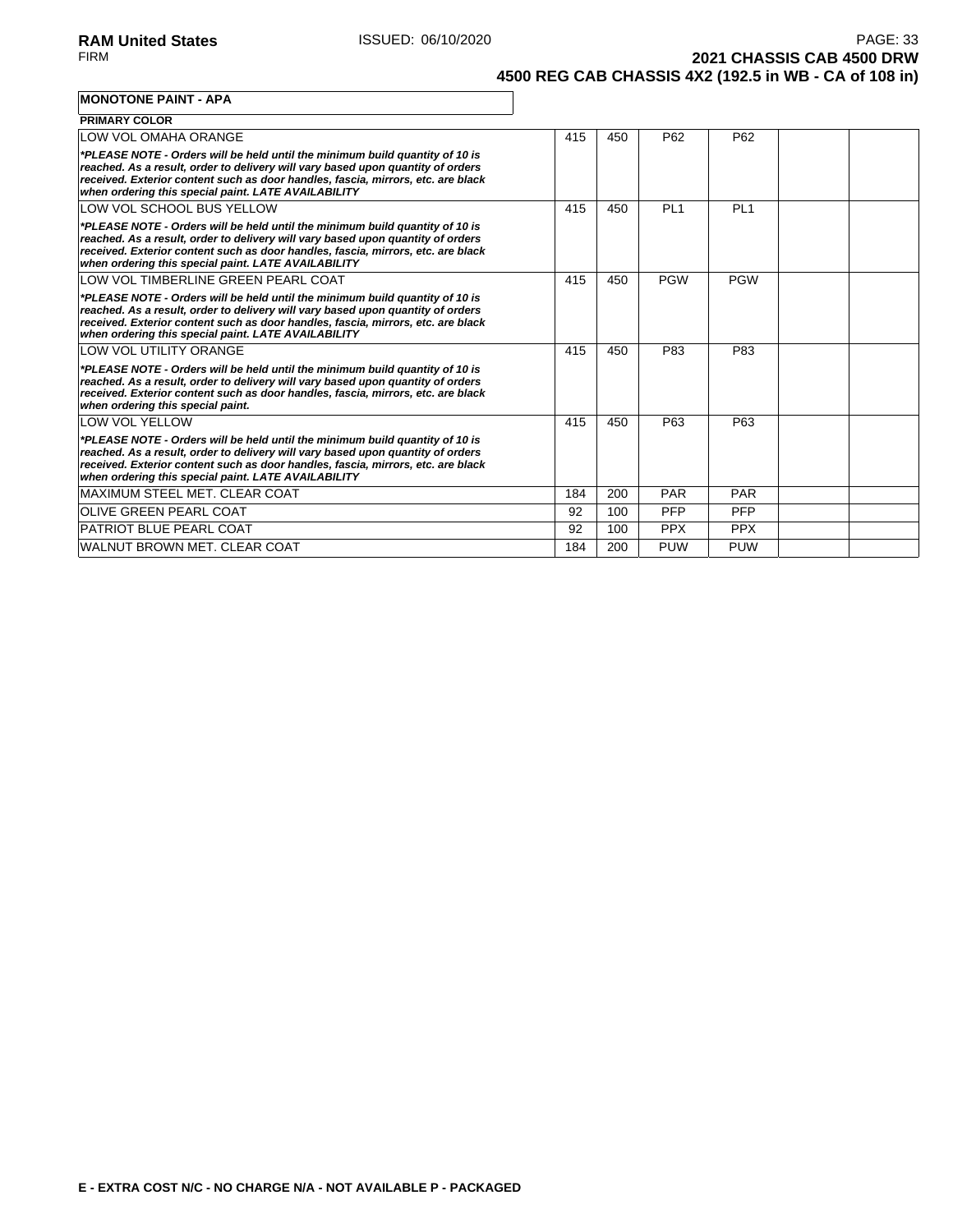### **RAM United States ISSUED: 06/10/2020** PAGE: 34<br>PAGE: 34 **PAGE: 34** PAGE: 06/10/2020 **2021 CHASSIS CAB 4500 DRW 4500 CREW CAB CHASSIS 4X2 (173.4 in WB - CA of 60 in)**

| STEP <sub>#1</sub> | <b>SELECT - MODEL CODE</b>                        |                      |              |               |
|--------------------|---------------------------------------------------|----------------------|--------------|---------------|
|                    |                                                   | <b>SFWP</b>          | <b>SMSRP</b> |               |
| $ $ in             | 4500 CREW CAB CHASSIS 4X2 (173.4 in WB - CA of 60 | 39.018               | 42.395       | <b>DP4L93</b> |
|                    | <b>DESTINATION CHARGEL</b>                        | 1.695<br>1.745 IN HI |              |               |
|                    |                                                   |                      |              |               |

| STEP <sub>#2</sub>                             |             |              | <b>SELECT - QUICK ORDER PACKAGE CODE</b>            |             |              |                  |            |                                                   |                                                   |
|------------------------------------------------|-------------|--------------|-----------------------------------------------------|-------------|--------------|------------------|------------|---------------------------------------------------|---------------------------------------------------|
| <b>POWERTRAIN AVAILABILITY</b>                 |             |              |                                                     |             |              |                  |            |                                                   |                                                   |
| <b>ENGINE</b>                                  | <b>SFWP</b> | <b>SMSRP</b> | <b>TRANSMISSION</b>                                 | <b>SFWP</b> | <b>SMSRP</b> | <b>TRADESMAN</b> | <b>SLT</b> | <b>LARAMIE</b>                                    | <b>LIMITED</b>                                    |
| 6.4L V8 HEAVY DUTY HEMI<br><b>ENGINE (ESB)</b> | N/C         | N/C          | <b>6-SPD AUTO AISIN</b><br>AS66RC HD TRANS<br>(DF3) | N/C         | N/C          | 27A              | 27G        | 27H                                               | 27M                                               |
| 6.7L I6 CUMMINS TURBO<br>DIESEL ENGINE (ETN)   | 7.309       | 7.945        | <b>6-SPD AUTO AISIN</b><br>AS69RC HD TRANS<br>(DF2) | 1.472       | .600         | 2YA              | 2YG        | 2YH<br><b>M/H 220</b><br>AMP<br><b>Alternator</b> | 2YM<br><b>M/H 220</b><br>AMP<br><b>Alternator</b> |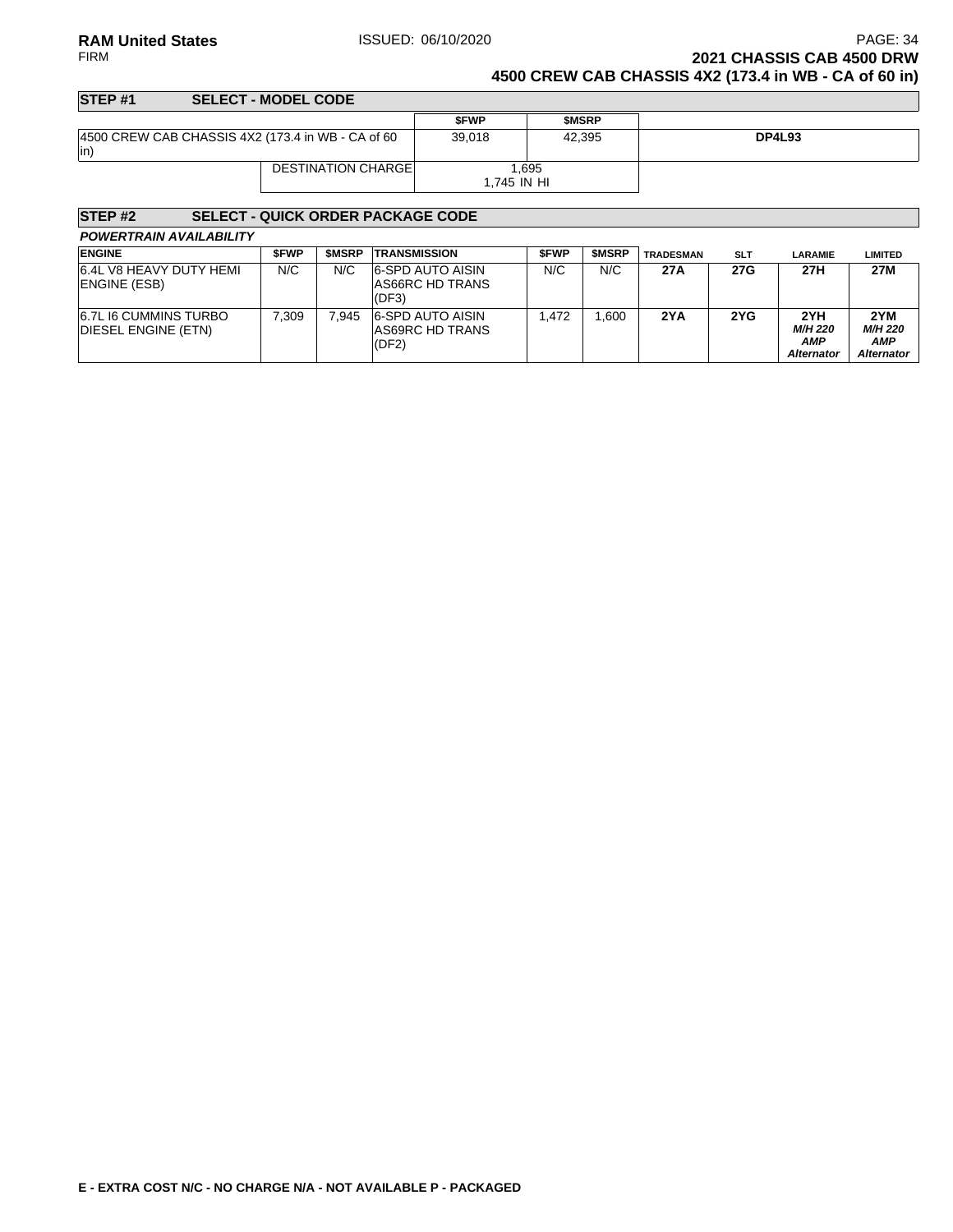**RAM United States ISSUED: 06/10/2020** PAGE: 35<br>FIRM **PAGE: 35**<br>**2021 CHASSIS CAB 4500 DRW 2021 CHASSIS CAB 4500 DRW** 

# **4500 CREW CAB CHASSIS 4X2 (173.4 in WB - CA of 60 in)**

| <b>PACKAGE CONTENT</b>                       | <b>TRADESMAN</b> | <b>SLT</b>     | <b>LARAMIE</b>          | <b>LIMITED</b>          |
|----------------------------------------------|------------------|----------------|-------------------------|-------------------------|
| #1 SEAT FOAM CUSHION (C1A)                   |                  |                | X                       |                         |
| 115V AUXILIARY POWER OUTLET (JKV)            |                  |                | X                       | X                       |
| 115V AUXILIARY REAR POWER OUTLET (JJN)       |                  |                | X                       | X                       |
| 12.0" TOUCHSCREEN DISPLAY (RFA)              |                  |                |                         | X                       |
| 19.5X6.0 FORGED ALUM POLISHED WHEELS (WP4)   |                  |                | X                       | X                       |
| 1-YR. SIRIUSXM RADIO SERVICE (X9B)           |                  | X              | X                       | X                       |
| 2 WAY REAR HEADREST SEAT (CSJ)               |                  | X              |                         |                         |
| 40/20/40 SPLIT BENCH SEAT (CBE)              |                  | X              |                         |                         |
| 400W INVERTER (XHR)                          |                  |                | X                       | X                       |
| 4G LTE WI-FI HOT SPOT (RTQ)                  |                  |                |                         | X                       |
| 4 WAY FRONT HEADRESTS (CDP)                  |                  | X              | X                       | X                       |
| 5.0" TOUCHSCREEN DISPLAY (RFU)               |                  | X              |                         |                         |
| 5-YEAR SIRIUSXM TRAFFIC SERVICE (X9M)        |                  |                |                         | X                       |
| 5-YEAR SIRIUSXM TRAVEL LINK SERVICE (X9N)    |                  |                |                         | X                       |
|                                              |                  |                |                         |                         |
| 8.4" TOUCHSCREEN DISPLAY (RFL)               |                  |                | X                       |                         |
| 9 ALPINE SPEAKERS W/SUBWOOFER (RC3)          |                  |                | X                       | X                       |
| <b>ACOUSTIC FRONT DOOR GLASS (GAQ)</b>       |                  | X              | X                       | X                       |
| AIR COND ATC W/DUAL ZONE CONTROL (HAF)       |                  |                | $\overline{\mathsf{x}}$ | X                       |
| APPLE CARPLAY (RFP)                          |                  |                | X                       | $\overline{\mathsf{x}}$ |
| AUTO HIGH BEAM HEADLAMP CONTROL (LMS)        |                  |                |                         | X                       |
| AUX REVERSE LAMPS, MIRROR-MOUNTED (LPF)      |                  |                | X                       | X                       |
| BI-FUNCTION LED PROJECTOR HEADLAMPS (LM6)    |                  |                |                         | X                       |
| <b>BLACK EXTERIOR MIRRORS (LE4)</b>          | $\times$         | X              |                         |                         |
| <b>BLACK-OUT TAPE (MPL)</b>                  |                  | X              | X                       | X                       |
| <b>BLACK WHEEL FLARES (MMZ)</b>              | X                | X              |                         |                         |
| <b>BODY COLOR/CHROME DOOR HANDLES (MNE)</b>  |                  |                | X                       | X                       |
| <b>BODY COLOR DOOR HANDLES (MNK)</b>         |                  | X              |                         |                         |
| <b>BODY COLOR FENDER FLARES (MML)</b>        |                  |                | X                       | X                       |
| <b>BODY INSULATION (HGG)</b>                 |                  | X              | X                       |                         |
| <b>BRIGHT BODYSIDE MOLDING (MHE)</b>         |                  |                |                         | X                       |
| <b>BRIGHT FRONT BUMPER (MCT)</b>             |                  | X              | X                       | X                       |
| BRIGHT FRONT DOOR SILL SCUFF PADS (CLT)      |                  |                | X                       | X                       |
| <b>BUCKET SEATS (CAC)</b>                    |                  |                |                         | X                       |
| <b>CENTER HUB (WMJ)</b>                      |                  | X              |                         |                         |
| <b>CENTER STACK STORAGE DRAWER (CW8)</b>     |                  | X              | X                       |                         |
| CHROME ACCENT SHIFT CONTROL (CV1)<br>W/DF2   |                  | X              | X                       |                         |
| <b>CHROME BELT MOLDINGS (MME)</b>            |                  |                |                         | X                       |
|                                              |                  |                |                         |                         |
| CHROME EXTERIOR MIRRORS (LEN)                |                  |                | X                       | $\overline{\mathsf{x}}$ |
| CHROME TOW HOOKS (XHQ)                       |                  |                |                         | $\overline{\mathsf{X}}$ |
| CLOTH 40/20/40 BENCH SEAT (*V9)              |                  | X              |                         |                         |
| CLUSTER 7.0" TFT COLOR DISPLAY (JAL)         |                  |                | X                       | X                       |
| CONVEX AUX MIRRORS, POWER-ADJUSTABLE (LFX)   |                  |                | X                       | X                       |
| DISASSOCIATED TOUCHSCREEN DISPLAY (RFV)      |                  |                |                         | X                       |
| DOOR SILL SCUFF PADS (CLP)                   | Χ                | X              |                         |                         |
| DRIVER SEAT - MANUAL ADJUST 4-WAY (JVA)      |                  | X              |                         |                         |
| DRIVER SEAT - POWER ADJUST 8-WAY (JVG)       |                  |                | X                       | X                       |
| DUAL GLOVE BOXES (JKN)                       |                  |                | X                       | X                       |
| EXT. MIRRORS W/SUPPLEMENTAL SIGNALS (LEB)    | X                | X              | X                       | X                       |
| <b>EXTERIOR MIRRORS COURTESY LAMPS (LEC)</b> | $\overline{X}$   | $\overline{X}$ | X                       | X                       |
| EXTERIOR MIRRORS W/HEATING ELEMENT (NHJ)     | X                | X              | X                       | X                       |
| <b>EXTERIOR MIRRORS W/MEMORY (LEM)</b>       |                  |                |                         | X                       |
| FLOOR COVERING CARPET (CKE)                  |                  | X              | X                       | X                       |
| FOAM BOTTLE INSERT (DOOR TRIM PNL) (CWL)     |                  |                |                         | X                       |
| FOLDING FLAT LOAD FLOOR STORAGE (CVN)        |                  |                | X                       | X                       |
| FOR DETAILS, VISIT DRIVEUCONNECT.COM (X9E)   |                  |                |                         | X                       |
| FOR MORE INFO, CALL 800-643-2112 (X9H)       |                  | X              | X                       | X                       |
| FRONT & REAR FLOOR MATS (CLE)                |                  | X              | X                       |                         |
| FRONT ARMREST W/CUPHOLDERS (CDR)             |                  | X              |                         |                         |
|                                              |                  |                |                         |                         |
| FRONT CENTER SEAT CUSHION STORAGE (CVH)      |                  |                | X                       |                         |
| FRONT DOOR ACCENT LIGHTING (LB1)             |                  |                | X                       | X                       |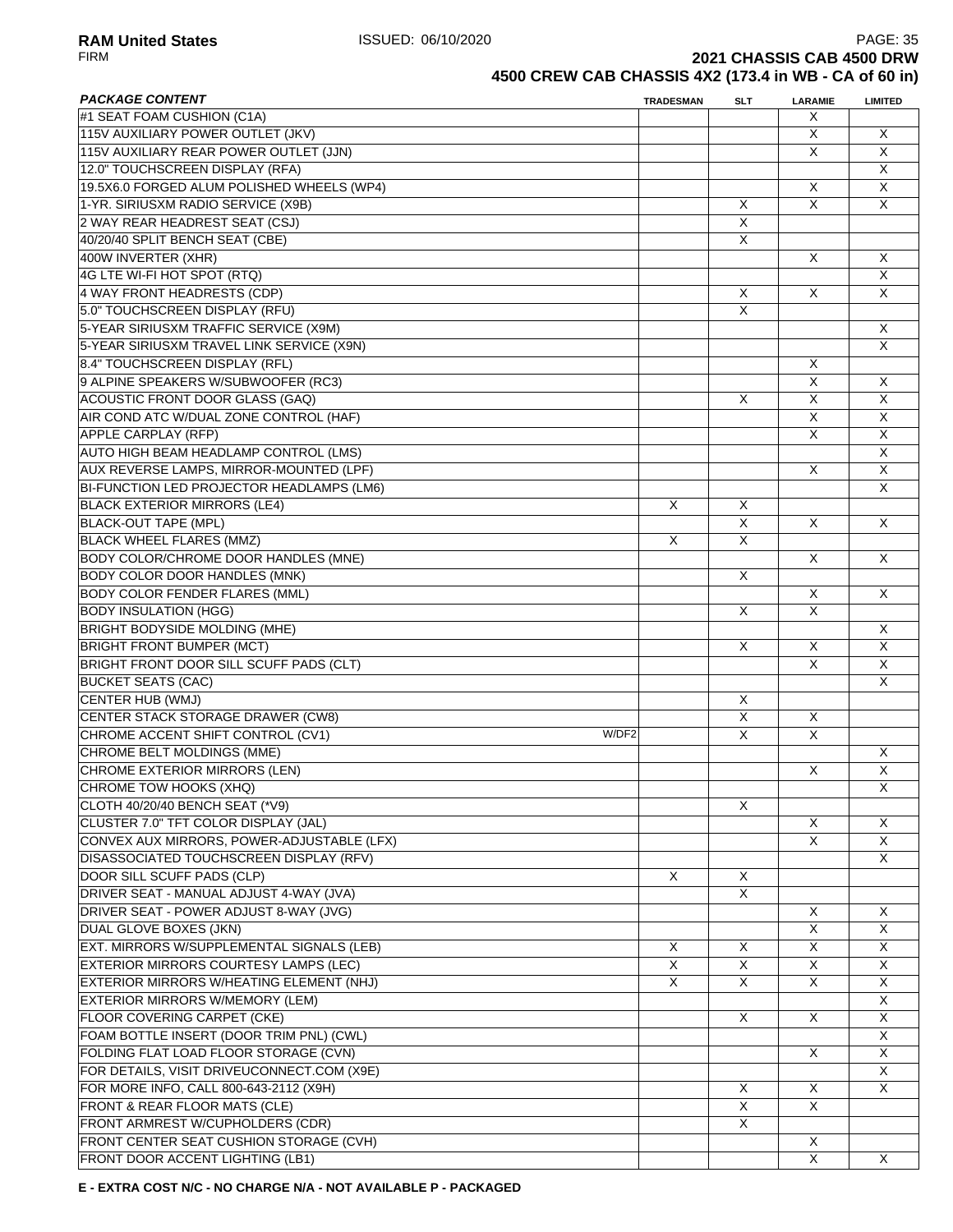**RAM United States ISSUED: 06/10/2020 PAGE: 36**<br>FIRM **PAGE: 36**<br>**2021 CHASSIS CAB 4500 DRW 2021 CHASSIS CAB 4500 DRW** 

# **4500 CREW CAB CHASSIS 4X2 (173.4 in WB - CA of 60 in)**

| <b>PACKAGE CONTENT</b>                       | <b>TRADESMAN</b> | SLT                     | <b>LARAMIE</b>          | <b>LIMITED</b>          |
|----------------------------------------------|------------------|-------------------------|-------------------------|-------------------------|
| <b>FRONT LED FOG LAMPS (LNV)</b>             |                  |                         | X                       | X                       |
| FRONT SEAT BACK MAP POCKETS (CSM)            |                  |                         | X                       | X                       |
| FRT PASS SEAT - MANUAL ADJUST 4-WAY (JWA)    |                  | X                       |                         |                         |
| FRT PASS SEAT - POWER ADJUST 8-WAY (JWG)     |                  |                         | X                       | X                       |
| FULL LENGTH PREM UPGRADED FLOOR CONS (CVT)   |                  |                         |                         | X                       |
| <b>GLOVE BOX (JKH)</b>                       | X                | X                       |                         |                         |
| <b>GLOVE BOX LAMP (LBC)</b>                  |                  |                         | X                       | X                       |
| <b>GOOGLE ANDROID AUTO (RF5)</b>             |                  |                         | X                       | $\times$                |
| <b>GPS ANTENNA INPUT (JLP)</b>               |                  | X                       | X                       | X                       |
| <b>GPS NAVIGATION (JLN)</b>                  |                  |                         |                         | X                       |
| GRILLE-CHROME BILLETS/ACCENTS (MF1)          |                  |                         | X                       |                         |
| GRILLE-GLOSS BLACK BILLETS W/CHRM (MFH)      |                  | X                       |                         |                         |
| <b>GRILLE-LIMITED (MFJ)</b>                  |                  |                         |                         |                         |
|                                              |                  |                         |                         | X                       |
| GRILLE-SURROUND CHROME (MNQ)                 |                  | X                       | X                       | $\overline{\mathsf{x}}$ |
| <b>GRILLE-SURROUND MATTE BLACK (MM5)</b>     | X                |                         |                         |                         |
| HALOGEN QUAD HEADLAMPS (LME)                 | X                | X                       |                         |                         |
| HD RADIO (RE8)                               |                  |                         |                         | X                       |
| <b>HEATED FRONT SEATS (CMA)</b>              |                  |                         | X                       | X                       |
| <b>HEATED SECOND ROW SEATS (JPZ)</b>         |                  |                         |                         | X                       |
| <b>HEATED STEERING WHEEL (NHS)</b>           |                  |                         | X                       | $\overline{\mathsf{x}}$ |
| HIGH BACK SEATS (CAD)                        |                  |                         | $\overline{\mathsf{x}}$ | X                       |
| HIGHLINE DOOR TRIM PANEL (CBW)               |                  |                         | X                       |                         |
| I/P BEZELS-ALUM LITHO W REAL WOOD#2 (JE6)    |                  |                         |                         | X                       |
| I/P BEZELS-PAINTED W HYDROGRAPHICS (JE2)     |                  | X                       |                         |                         |
| I/P BEZELS-PAINTED W PREMIUM FILM (JE3)      |                  |                         | X                       |                         |
| <b>INSTR CLUSTER THEME 4 - LIMITED (JY4)</b> |                  |                         |                         | X                       |
| INTEGRATED CENTER STACK RADIO (RTF)          |                  |                         | X                       |                         |
| INTEGRATED VOICE COMMAND W/BLUETOOTH (XRB)   |                  | X                       | X                       | X                       |
| IP LED AMBIENT LIGHT PIPE (LBE)              |                  |                         |                         | X                       |
| <b>KEY FOB - BLACK (CEU)</b>                 | X                |                         |                         |                         |
| <b>KEY FOB - DARK CHROME (CEX)</b>           |                  |                         |                         | X                       |
| <b>KEY FOB - SATIN CHROME (CEV)</b>          |                  | X                       | X                       |                         |
| <b>LARAMIE BADGE (MTE)</b>                   |                  |                         | X                       |                         |
| LEATHER TRIM 40/20/40 BENCH SEAT (*VL)       |                  |                         | X                       |                         |
| LEATHER WRAPPED GRAB HANDLE (CSE)            |                  |                         |                         | X                       |
| LEATHER WRAPPED SHIFT CONTROL (CVB)<br>W/DF2 |                  |                         |                         | $\times$                |
| LEATHER WRAPPED STEERING WHEEL (SCV)         |                  |                         | X                       |                         |
| LED DOME LAMP W/ON/OFF SWITCH (LCL)          |                  |                         | X                       | X                       |
|                                              |                  |                         | $\overline{\mathsf{X}}$ | $\overline{\mathsf{X}}$ |
| LED INTERIOR LIGHTING (LCJ)                  |                  |                         | X                       |                         |
| LED REFLECTOR HEADLAMPS (LPX)                |                  |                         |                         |                         |
| LIMITED LEATHER BUCKET SEATS (*UL)           |                  |                         |                         | X                       |
| LOCKING LOWER GLOVE BOX (JKA)                |                  |                         | X                       | X                       |
| LUXURY DOOR TRIM PANEL (CTC)                 |                  |                         |                         | X                       |
| LUXURY FRONT & REAR FLOOR MATS (CLL)         |                  |                         |                         | X                       |
| MAP/COURTESY LAMP (LBA)                      | X                | X                       |                         |                         |
| MEDIA HUB-2 USBS (BOTH CHARGE-ONLY) (RS2)    |                  |                         | X                       | X                       |
| <b>MIRROR RUNNING LIGHTS (LNY)</b>           | Χ                | X                       | X                       | X                       |
| OFF-ROAD INFO PAGES (JA8)                    |                  |                         |                         | X                       |
| OVERHEAD CONSOLE (CUN)                       | X                | X                       |                         |                         |
| <b>OVERHEAD CUPHOLDER LAMP (LBT)</b>         | X                | $\overline{\mathsf{x}}$ | X                       | Χ                       |
| OVERHEAD LED LAMPS (LHJ)                     |                  |                         | X                       | X                       |
| PARKSENSE FT/RR PARK ASSIST SYSTEM (XAG)     |                  |                         |                         | X                       |
| PARKVIEW REAR BACK-UP CAMERA (XAC)           |                  |                         |                         | X                       |
| PASS SUN VISOR W/ILLUM MIRROR (GN6)          |                  | X                       |                         |                         |
| POWER 2-WAY DRIVER LUMBAR ADJUST (JPE)       |                  |                         | X                       | X                       |
| POWER 2-WAY PASSENGER LUMBAR ADJUST (JRP)    |                  |                         | X                       | X                       |
| POWER ADJUSTABLE PEDALS (XAP)                |                  |                         | X                       |                         |
| POWER ADJUSTABLE PEDALS W/MEMORY (XAM)       |                  |                         |                         | X                       |
| POWER BLACK TRAILER TOW MIRRORS (GPG)        | X                | X                       |                         |                         |
| POWER MULTI-FUNCTION F/AWAY MIRRORS (GYF)    |                  |                         | X                       | X                       |
|                                              |                  |                         |                         |                         |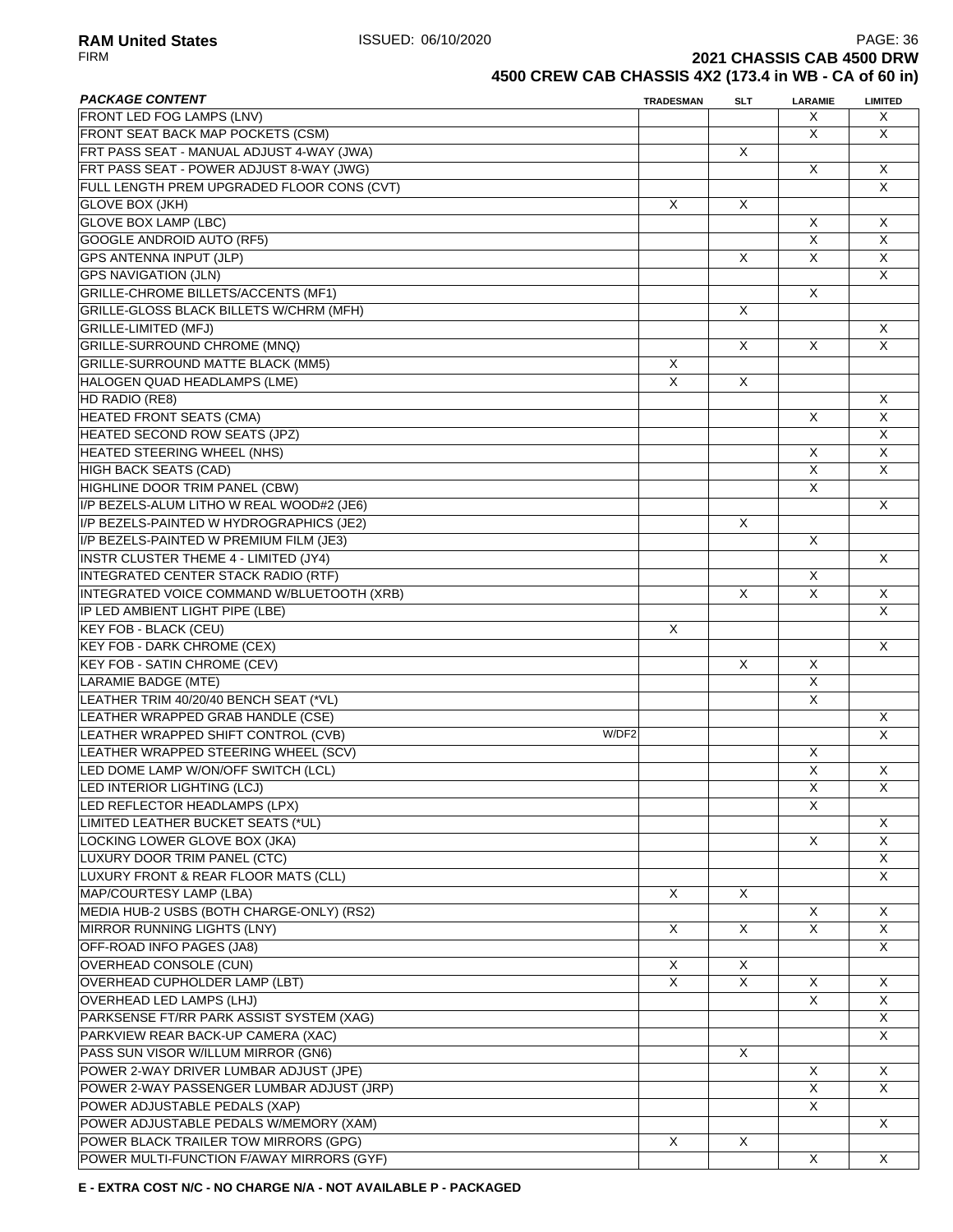**RAM United States ISSUED: 06/10/2020** PAGE: 37<br>FIRM **PAGE: 37 2021 CHASSIS CAB 4500 DRW** 

2Y- 51,940 56,515 61,370 70,980

**4500 CREW CAB CHASSIS 4X2 (173.4 in WB - CA of 60 in)**

| <b>PACKAGE CONTENT</b>                     |                                                                            |        | <b>TRADESMAN</b> | <b>SLT</b> | <b>LARAMIE</b>          | <b>LIMITED</b>          |
|--------------------------------------------|----------------------------------------------------------------------------|--------|------------------|------------|-------------------------|-------------------------|
| PREMIUM OVERHEAD CONSOLE (CUS)             |                                                                            |        |                  |            | X                       | X                       |
| PREM VINYL DOOR TRIM W/MAP POCKET (CBZ)    |                                                                            |        |                  | X          |                         |                         |
| RADIO/DRV SEAT/MIRRORS/PEDALS MEMORY (LEV) |                                                                            |        |                  |            |                         | X                       |
| RAIN SENSITIVE WINDSHIELD WIPERS (JHC)     |                                                                            |        |                  |            |                         | $\overline{\mathsf{x}}$ |
| RAMCHARGER WIRELESS CHARGING PAD (RFX)     |                                                                            |        |                  |            |                         | X                       |
| REAR 60/40 FOLDING SEAT (CFN)              |                                                                            |        |                  |            | X                       | $\overline{X}$          |
| REAR DOME LAMP (LCH)                       |                                                                            |        | X                | Х          |                         |                         |
| REAR DOOR ACCENT LIGHTING (LB2)            |                                                                            |        |                  |            | X                       | X                       |
| <b>REAR FOLDING SEAT (CFM)</b>             |                                                                            |        |                  | X          |                         |                         |
| <b>REAR POWER SLIDING WINDOW (GFE)</b>     |                                                                            |        |                  |            | X                       | Χ                       |
| REAR VIEW AUTO DIM MIRROR (GNK)            |                                                                            |        |                  |            | X                       | $\mathsf{X}$            |
| REAR WINDOW DEFROSTER (GFA)                |                                                                            |        |                  |            | X                       | X                       |
| REMOTE KEYLESS ENTRY (GXM)                 |                                                                            |        |                  | X          | $\overline{\mathsf{x}}$ | $\overline{X}$          |
| REMOTE PROXIMITY KEYLESS ENTRY (GXD)       |                                                                            |        |                  |            | X                       | $\overline{\mathsf{x}}$ |
| <b>REMOTE START SYSTEM (XBM)</b>           |                                                                            |        |                  |            | $\overline{\mathsf{x}}$ | $\overline{X}$          |
| <b>SECURITY ALARM (LSA)</b>                |                                                                            |        |                  |            | X                       | $\mathsf{X}$            |
| SELECTABLE TIRE FILL ALERT (LA5)           |                                                                            |        |                  |            | X                       | $\sf X$                 |
| SIRIUSXM GUARDIAN, 1-YR TRIAL (RSK)        |                                                                            |        |                  |            |                         | $\times$                |
| SIRIUSXM SATELLITE RADIO (RSD)             |                                                                            |        |                  | X          | X                       | X                       |
| SIRIUSXM TRAFFIC PLUS (RTB)                |                                                                            |        |                  |            |                         | X                       |
| SIRIUSXM TRAVEL LINK (RSM)                 |                                                                            |        |                  |            |                         | X                       |
| SIRIUSXM WITH 360L (RTU)                   |                                                                            |        |                  |            |                         | $\pmb{\times}$          |
|                                            |                                                                            |        |                  |            |                         |                         |
| SLT BADGE (MTD)                            |                                                                            |        |                  | X          |                         |                         |
| STEERING WHEEL MOUNTED AUDIO CTRLS (RDZ)   |                                                                            |        |                  |            | X                       | X                       |
| <b>STORAGE TRAY (CUY)</b>                  |                                                                            |        |                  | X          |                         |                         |
| SUN VISORS W/ILLUM VANITY MIRRORS (GNC)    |                                                                            |        |                  |            | X                       | X                       |
| TEMPERATURE & COMPASS GAUGE (JFJ)          |                                                                            |        |                  | Χ          | X                       | $\sf X$                 |
| TINTED ACOUSTIC WINDSHIELD GLASS (GBH)     |                                                                            |        |                  | X          | X                       | X                       |
| TIRE FILL ALERT (LAW)                      |                                                                            |        |                  |            | X                       | X                       |
| TIRE PRESSURE INFORMATION SYSTEM (XBT)     |                                                                            |        |                  | X          | X                       | $\sf X$                 |
| <b>TRAILER BRAKE CONTROL (XHC)</b>         |                                                                            |        |                  |            | X                       | $\overline{X}$          |
| <b>TRAILER LIGHT CHECK (JJ1)</b>           |                                                                            |        |                  |            | X                       | $\overline{\mathsf{x}}$ |
| <b>TRAILER TOW MIRRORS (LEG)</b>           |                                                                            |        | X                | X          | X                       | X                       |
| TRAVELER/MINI TRIP COMPUTER (LET)          |                                                                            |        |                  | X          | X                       |                         |
| <b>UCONNECT 12.0 WITH NAVIGATION (UAX)</b> |                                                                            |        |                  |            |                         | X                       |
| <b>UCONNECT 3 WITH 5" DISPLAY (UAA)</b>    |                                                                            |        |                  | X          |                         |                         |
| <b>UCONNECT 4 WITH 8.4" DISPLAY (UAM)</b>  |                                                                            |        |                  |            | X                       |                         |
| UNIVERSAL GARAGE DOOR OPENER (XGD)         |                                                                            |        |                  |            | X                       | X                       |
| URETHANE SHIFT CONTROL (CV3)               |                                                                            | W/DF2  | Х                |            |                         |                         |
| URETHANE SHIFT CONTROL (CV3)               |                                                                            | W/DF3  | X                |            |                         |                         |
| VENTILATED FRONT SEATS (CAJ)               |                                                                            |        |                  |            |                         | X                       |
| WOOD/LEATHER WRAPPED STEERING WHEEL (SCW)  |                                                                            |        |                  |            |                         | X                       |
|                                            |                                                                            |        |                  |            |                         |                         |
|                                            | <b>PACKAGE VALUE PRICE</b>                                                 | \$FWP  | 0                | 4,095      | 8,440                   | 17,040                  |
|                                            | <b>PACKAGE DISCOUNT</b>                                                    | \$FWP  | 0                | 0          | 0                       | 0                       |
|                                            | NET PACKAGE VALUE PRICE                                                    | \$FWP  | 0                | 4,095      | 8,440                   | 17,040                  |
|                                            | PACKAGE VALUE PRICE                                                        | \$MSRP | 0                | 4,575      | 9,430                   | 19,040                  |
|                                            | PACKAGE DISCOUNT                                                           | \$MSRP | 0                | 0          | 0                       | 0                       |
|                                            | NET PACKAGE VALUE PRICE                                                    | \$MSRP | 0                | 4,575      | 9,430                   | 19,040                  |
|                                            | PRICE INCLUDES - BASE PRICE, ENGINE/TRANSMISSION AND QUICK ORDER PACKAGE   |        |                  |            |                         |                         |
|                                            | (ALSO INCLUDES PACKAGE DISCOUNT WHERE APPLICABLE - ADD DESTINATION CHARGE) |        |                  |            |                         |                         |
| <b>FACTORY WHOLESALE PRICE \$</b>          |                                                                            | $27 -$ | 39,018           | 43,113     | 47,458                  | 56,058                  |
|                                            |                                                                            | 2Y-    | 47,799           | 51,894     | 56,239                  | 64,839                  |
| MANUFACTURER SUGGESTED RETAIL PRICE \$     |                                                                            | $27 -$ | 42,395           | 46,970     | 51,825                  | 61,435                  |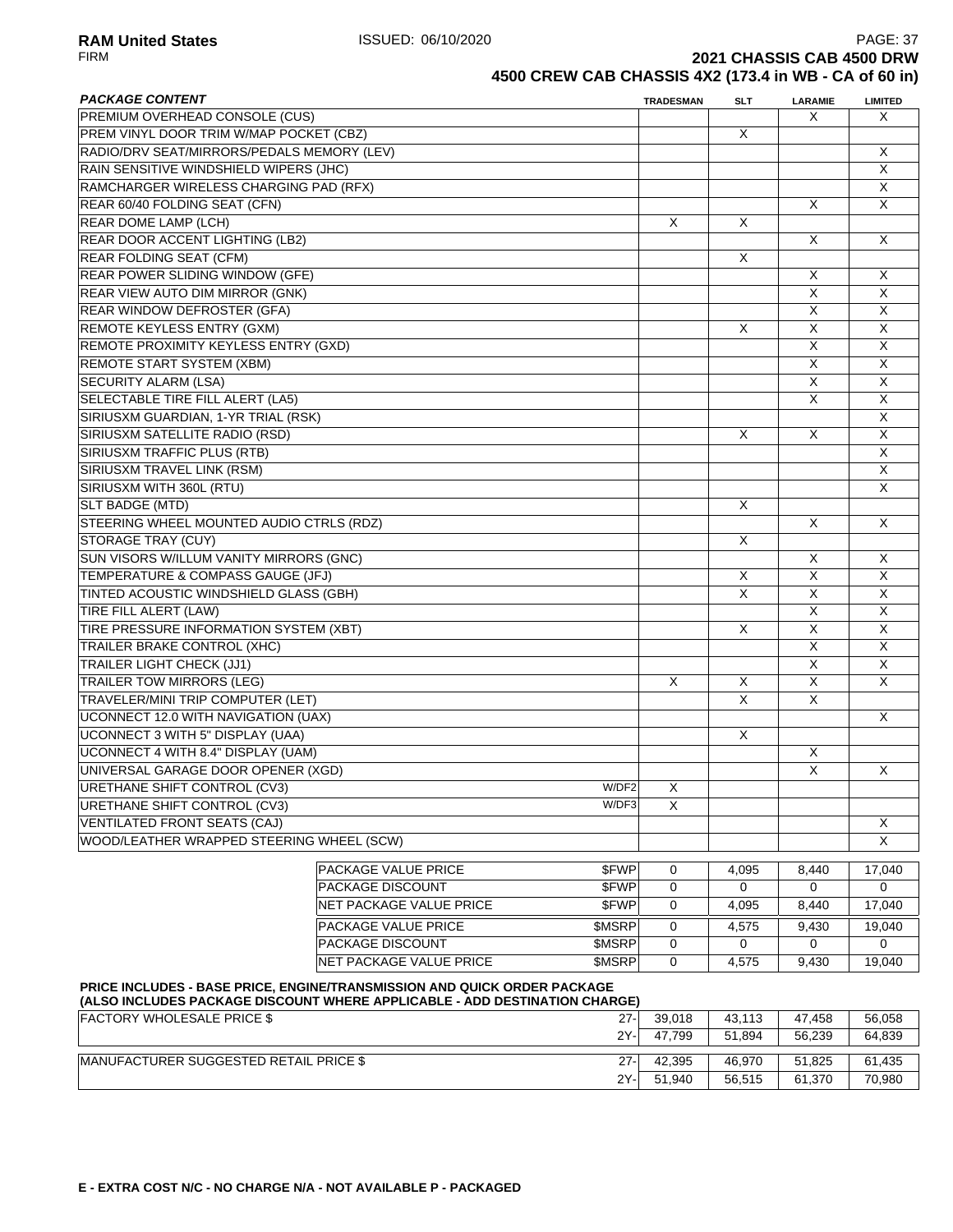**2021 CHASSIS CAB 4500 DRW** 

**4500 CREW CAB CHASSIS 4X2 (173.4 in WB - CA of 60 in)**

### **STEP #3 SELECT - \$ OPTIONS (IF DESIRED)**

|                                                                        |               |                   |                 | <b>TRADESMAN</b> | SLT             | <b>LARAMIE</b>  | <b>LIMITED</b>  |
|------------------------------------------------------------------------|---------------|-------------------|-----------------|------------------|-----------------|-----------------|-----------------|
| <b>DESCRIPTION</b>                                                     |               | <b>SFWP SMSRP</b> |                 | $2_A$            | 2 G             | $2_H$           | 2_M             |
| 115V AUXILIARY POWER OUTLET                                            | 139           |                   | 150             | <b>JKV</b>       |                 | P               | P               |
| W/2TG INCLUDED WITH ADA; includes 400W inverter.                       |               |                   |                 |                  |                 |                 |                 |
| 19.5X6.0 FORGED ALUM POLISHED WHEELS                                   | 1,008         |                   | 1,095           | WP4              |                 | P               | P               |
|                                                                        | 1,008         |                   | 1,095           |                  | WP4             | P               | P               |
| 220 AMP ALTERNATOR                                                     | 225           |                   | 245             | <b>BAJ</b>       | <b>BAJ</b>      | <b>BAJ</b>      | <b>BAJ</b>      |
| W/ADH OR<br>INCLUDED W/ADH OR AHD OR AH6 OR XF5 OR XF7; INCLUDED W/AH2 | N/C           |                   | N/C             | <b>BAJ</b>       | <b>BAJ</b>      | <b>BAJ</b>      | <b>BAJ</b>      |
|                                                                        | AHD OR        |                   |                 |                  |                 |                 |                 |
| AH6 OR XF5                                                             | OR XF7        |                   |                 |                  |                 |                 |                 |
| W/AH2 AND                                                              | N/C           |                   | N/C             | <b>BAJ</b>       | <b>BAJ</b>      | <b>BAJ</b>      | <b>BAJ</b>      |
|                                                                        | <b>ETN</b>    |                   |                 |                  |                 |                 |                 |
| 225/70R19.5G FT ALL POS, RR TRACTION                                   | 231           |                   | 250             | <b>TAJ</b>       | <b>TAJ</b>      | <b>TAJ</b>      | <b>TAJ</b>      |
| 22 GALLON MIDSHIP FUEL TANK                                            | 115           |                   | 125             | <b>NFA</b>       | <b>NFA</b>      | <b>NFA</b>      | <b>NFA</b>      |
| 4.89 REAR AXLE RATIO                                                   | 180           |                   | 195             | <b>DPL</b>       | <b>DPL</b>      | <b>DPL</b>      | <b>DPL</b>      |
| <b>M/H ESB; N/A W/ETN</b>                                              |               |                   |                 |                  |                 |                 |                 |
| 52 & 22 GALLON DUAL FUEL TANKS                                         | 640           |                   | 695             | <b>NLL</b>       | <b>NLL</b>      | <b>NLL</b>      | <b>NLL</b>      |
| <b>M/H ETN</b>                                                         |               |                   |                 |                  |                 |                 |                 |
| 65 MPH MAXIMUM SPEED                                                   | 88            |                   | 95              | JJ4              | JJ4             | JJ4             | JJ4             |
| ONLY 1: JJ4 OR JJ5 OR JJ9                                              |               |                   |                 |                  |                 |                 |                 |
| 70 MPH MAXIMUM SPEED                                                   | 88            |                   | 95              | JJ5              | JJ5             | JJ5             | JJ5             |
|                                                                        |               |                   |                 |                  |                 |                 |                 |
| ONLY 1: JJ4 OR JJ5 OR JJ9<br>77 MPH MAXIMUM SPEED                      |               |                   |                 |                  |                 |                 |                 |
|                                                                        | 88            |                   | 95              | JJ9              | JJ9             | JJ9             | JJ9             |
| ONLY 1: JJ4 OR JJ5 OR JJ9                                              |               |                   |                 |                  |                 |                 |                 |
| 9 ALPINE SPEAKERS W/SUBWOOFER                                          | 272           |                   | 295             |                  | RC <sub>3</sub> | P               | P               |
| ADAPTIVE STEERING SYSTEM                                               | 276           |                   | 300             |                  |                 | <b>SJE</b>      | <b>SJE</b>      |
| ADD BLACK VINYL FLOOR COVERING                                         | N/C           |                   | N/C             |                  | <b>CKW</b>      | <b>CKW</b>      | <b>CKW</b>      |
| AMBULANCE PREP GROUP                                                   | 961           |                   | 1,045           | AH <sub>2</sub>  | AH <sub>2</sub> | AH <sub>2</sub> | AH <sub>2</sub> |
| N/A W/AH6                                                              | W/ADH<br>732  |                   | 795             | AH <sub>2</sub>  | AH <sub>2</sub> | AH <sub>2</sub> | AH <sub>2</sub> |
| W/AHD AND                                                              | 824           |                   | 895             | AH <sub>2</sub>  | AH <sub>2</sub> | AH <sub>2</sub> | AH <sub>2</sub> |
|                                                                        | <b>ESB</b>    |                   |                 |                  |                 |                 |                 |
| <b>AUX REVERSE LAMPS, MIRROR-MOUNTED</b>                               | 133           |                   | 145             | <b>LPF</b>       | LPF             | P               | P               |
| <b>INCLUDED W/AAN</b>                                                  | N/C<br>W/AAN  |                   | N/C             |                  | <b>LPF</b>      | P               | P               |
| BLACK TUBULAR SIDE STEPS                                               | 456           |                   | 495             | <b>MRU</b>       | <b>MRU</b>      |                 |                 |
| <b>ONLY 1: MRT OR MRU OR MRS</b>                                       |               |                   |                 |                  |                 |                 |                 |
| BODY COLOR FENDER FLARES                                               | 92            |                   | 100             |                  | MML             | P               | P               |
| N/A W/P61 OR P62 OR P63 OR P71 OR P72 OR P74 OR P83 OR PB8 OR PGC      |               |                   |                 |                  |                 |                 |                 |
| OR PGW OR PL1 OR PX8 OR PYB                                            |               |                   |                 |                  |                 |                 |                 |
| <b>N/A LOW VOLUME PAINT W/2TG</b>                                      |               |                   |                 |                  |                 |                 |                 |
| ICARGO AND CHMSL LAMP                                                  | 88            |                   | 95              | <b>LPE</b>       | <b>LPE</b>      | <b>LPE</b>      | <b>LPE</b>      |
| N/A W/A69; N/A W/AAN; N/A W/LPD                                        | W/AAN<br>N/C  |                   | N/C             | <b>LPE</b>       | <b>LPE</b>      | <b>LPE</b>      | <b>LPE</b>      |
| CHMSL LAMP W/CAMERA                                                    | 317           |                   | $\frac{1}{345}$ |                  | <b>LPD</b>      | LPD             | LPD             |
| INCLUDED W/AAN; M/H A67 OR UAM OR UAV OR UAX; M/H XAC OR AAN OR        | W/AAN<br>N/C  |                   | N/C             |                  | <b>LPD</b>      | <b>LPD</b>      | <b>LPD</b>      |
| A69                                                                    |               |                   |                 |                  |                 |                 |                 |
| CHROME APPEARANCE GROUP                                                | 801           |                   | 870             | AMP              |                 |                 |                 |
|                                                                        | W/AAN<br>801  |                   | 870             | AMP              |                 |                 |                 |
| <b>CHROME TOW HOOKS</b>                                                | 88            |                   | 95              |                  |                 | <b>XHQ</b>      | P               |
| CHROME TUBULAR SIDE STEPS                                              | 548           |                   | 595             | MRT              |                 |                 |                 |
| ONLY 1: MRT OR MRU OR MRS                                              |               |                   |                 |                  |                 |                 |                 |
| <b>COLD WEATHER GROUP</b>                                              | 161           |                   | 175             | ADE              | ADE             | ADE             | ADE             |
| <b>M/H ETN; N/A W/ESB</b>                                              |               |                   |                 |                  |                 |                 |                 |
| Includes Engine Block Heater (NHK)                                     |               |                   |                 |                  |                 |                 |                 |
| <b>DELETE FRONT CENTER SEAT</b>                                        | (19)          |                   | (20)            | CJT              | <b>CJT</b>      |                 |                 |
| M/H *TX OR *V9 OR *M9                                                  |               |                   |                 |                  |                 |                 |                 |
| <b>DELETE REAR SEAT</b>                                                | (47)          |                   | (50)            | CF8              | CF <sub>8</sub> |                 |                 |
| M/H *TX OR *V9 OR *MJ OR *M9                                           | W/*M9<br>(47) |                   | (50)            |                  | CF8             |                 |                 |
|                                                                        | W/*MJ<br>(47) |                   | (50)            |                  | CF <sub>8</sub> |                 |                 |
| <b>DIGITAL REARVIEW MIRROR</b>                                         |               |                   |                 |                  | GRG             |                 |                 |
|                                                                        | 456           |                   | 495             | GRG              |                 |                 |                 |
| INCLUDED W/A69; W/2TH INCLUDED W/AAU; W/2TM INCLUDED W/AAU             |               |                   |                 |                  |                 |                 |                 |
| DOT CERTIFIED ROADSIDE SAFETY KIT                                      | 180           |                   | 195             | <b>ACL</b>       | <b>ACL</b>      | <b>ACL</b>      | <b>ACL</b>      |
| <b>DRIVER AIR BAG ONLY</b>                                             | (36)          |                   | (40)            | <b>CGT</b>       | <b>CGT</b>      |                 |                 |
| N/A W/ADA                                                              |               |                   |                 |                  |                 |                 |                 |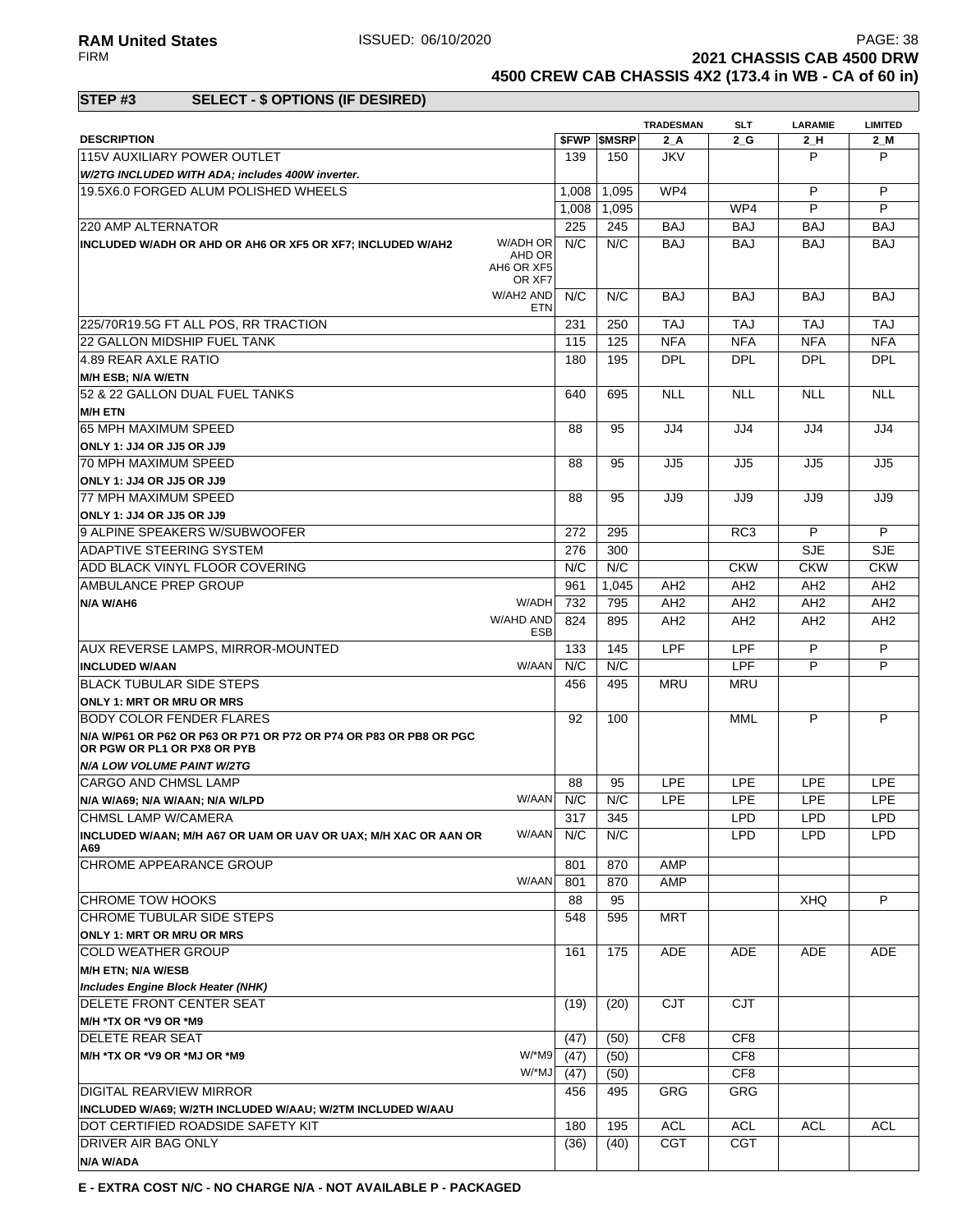**4500 CREW CAB CHASSIS 4X2 (173.4 in WB - CA of 60 in)**

|                                                        |                 |       |                     | <b>TRADESMAN</b> | <b>SLT</b>       | <b>LARAMIE</b>   | <b>LIMITED</b>   |
|--------------------------------------------------------|-----------------|-------|---------------------|------------------|------------------|------------------|------------------|
| <b>DESCRIPTION</b>                                     |                 |       | <b>\$FWP \$MSRP</b> | $2_A$            | $2_G$            | 2H               | $2$ M            |
| DUAL ALTERNATORS RATED AT 380 AMPS                     |                 | 364   | 395                 | XF <sub>5</sub>  | XF <sub>5</sub>  | XF <sub>5</sub>  | XF <sub>5</sub>  |
| M/H ESB; N/A W/ETN; ONLY 1: XF5 OR XF7                 | W/ADH           | 276   | 300                 | XF <sub>5</sub>  | XF <sub>5</sub>  | XF <sub>5</sub>  | XF <sub>5</sub>  |
|                                                        | W/AHD           | 276   | 300                 | XF <sub>5</sub>  | XF <sub>5</sub>  | XF <sub>5</sub>  | XF <sub>5</sub>  |
| DUAL ALTERNATORS RATED AT 440 AMPS                     |                 | 364   | 395                 | XF7              | XF7              | XF7              | XF7              |
| INCLUDED W/AH6; M/H ETN; N/A W/ESB; ONLY 1: XF5 OR XF7 | W/ADH           | 276   | 300                 | XF7              | XF7              | XF7              | XF7              |
|                                                        | W/AH6           | N/C   | N/C                 | XF7              | XF7              | XF7              | XF7              |
|                                                        | W/AHD           | 276   | 300                 | XF7              | XF7              | XF7              | XF7              |
| ELECTRICAL ACCESSORY GROUP                             |                 | 501   | 545                 | ADH              | ADH              |                  |                  |
|                                                        |                 | 317   | 345                 |                  |                  | ADH              | ADH              |
|                                                        | W/AAU           | 317   | 345                 | ADH              | ADH              |                  |                  |
|                                                        | W/AH6           | 272   | 295                 | <b>ADH</b>       | ADH              |                  |                  |
|                                                        | W/AH6           | N/C   | N/C                 |                  |                  | ADH              | <b>ADH</b>       |
| <b>ENGINE BLOCK HEATER</b>                             |                 | 88    | 95                  | <b>NHK</b>       | <b>NHK</b>       | <b>NHK</b>       | <b>NHK</b>       |
| <b>INCLUDED W/ADE</b>                                  | W/ADE           | N/C   | N/C                 | <b>NHK</b>       | <b>NHK</b>       | <b>NHK</b>       | <b>NHK</b>       |
| <b>ENGINE SHUTDOWN TIMER</b>                           |                 | 231   | 250                 | <b>XCL</b>       | <b>XCL</b>       | <b>XCL</b>       | <b>XCL</b>       |
| <b>FLAT CAB-LENGTH SIDE STEPS, CHROME</b>              |                 | 732   | 795                 |                  | <b>MRS</b>       | <b>MRS</b>       | <b>MRS</b>       |
| <b>ONLY 1: MRT OR MRU OR MRS</b>                       |                 |       |                     |                  |                  |                  |                  |
| <b>FLOOR COVERING CARPET</b>                           |                 | 139   | 150                 | <b>CKE</b>       | P                | P                | P                |
| FRONT & REAR RUBBER FLOOR MATS                         |                 | 139   | 150                 |                  | <b>CLF</b>       | <b>CLF</b>       |                  |
|                                                        |                 | 139   | 150                 | <b>CLF</b>       |                  |                  |                  |
|                                                        |                 | 139   | 150                 |                  |                  |                  | <b>CLF</b>       |
| <b>FRONT FOG LAMPS</b>                                 |                 | 180   | 195                 | LNJ              | LNJ              |                  |                  |
| <b>FRONT LICENSE PLATE BRACKET</b>                     |                 | N/C   | N/C                 | <b>MDA</b>       | <b>MDA</b>       | <b>MDA</b>       | <b>MDA</b>       |
| <b>FULL SIZE SPARE TIRE</b>                            |                 | 364   | 395                 | TBB              | <b>TBB</b>       | TBB              | <b>TBB</b>       |
| <b>GVW RATING - 15000#</b>                             |                 | N/C   | N/C                 | Z4B              | Z4B              | Z4B              | Z4B              |
| <b>ONLY 1: Z4B OR Z4C</b>                              |                 |       |                     |                  |                  |                  |                  |
| <b>GVW RATING - 16000#</b>                             |                 | N/C   | N/C                 | Z <sub>4</sub> C | Z <sub>4</sub> C | Z <sub>4</sub> C | Z <sub>4</sub> C |
| ONLY 1: Z4B OR Z4C                                     |                 |       |                     |                  |                  |                  |                  |
| HEATED SEATS AND WHEEL GROUP                           |                 | 501   | 545                 |                  | AGF              |                  |                  |
| M/H *MJ OR *M9; N/A W/*TX; N/A W/*V9                   | W/AAU           | 317   | 345                 |                  | AGF              |                  |                  |
| W/ETN M/H 220 AMP Alternator                           | W/ADA           | 317   | 345                 |                  | AGF              |                  |                  |
| <b>HEAVY DUTY FRONT SUSPENSION GROUP</b>               |                 | 240   | 260                 | <b>AZB</b>       | AZB              | AZB              | <b>AZB</b>       |
| <b>INCLUDED W/AHD</b>                                  | W/AHD           | N/C   | N/C                 | <b>AZB</b>       | <b>AZB</b>       | AZB              | AZB              |
| <b>HEAVY DUTY SNOW PLOW PREP GROUP</b>                 |                 | 456   | 495                 | AHD              | AHD              | <b>AHD</b>       | AHD              |
|                                                        | W/ADH           | 317   | 345                 | <b>AHD</b>       | <b>AHD</b>       | <b>AHD</b>       | <b>AHD</b>       |
| LARAMIE LEVEL 1 EQUIPMENT GROUP                        |                 | 869   | 945                 |                  |                  | A66              |                  |
| LARAMIE LEVEL 2 EQUIPMENT GROUP                        |                 | 1,928 | 2.095               |                  |                  | A67              |                  |
| includes package A66 content                           |                 |       |                     |                  |                  |                  |                  |
| <b>LED TAIL LAMPS</b>                                  |                 | 88    | 95                  | LAY              | LAY              | LAY              | LAY              |
| LIMITED LEVEL 1 EQUIPMENT GROUP                        |                 | 3,896 | 4,235               |                  |                  |                  | A69              |
| <b>LUXURY GROUP</b>                                    |                 | 1,059 | 1,150               |                  | <b>ADA</b>       |                  |                  |
| MANUAL DPF REGENERATION                                |                 | 225   | 245                 | <b>XNR</b>       | <b>XNR</b>       | <b>XNR</b>       | <b>XNR</b>       |
| INCLUDED W/AH6; M/H ETN; N/A W/ESB                     | W/AH6           | N/C   | N/C                 | <b>XNR</b>       | <b>XNR</b>       | <b>XNR</b>       | <b>XNR</b>       |
| <b>MANUF STATEMENT OF ORIGIN</b>                       |                 | N/C   | N/C                 | <b>YEP</b>       | <b>YEP</b>       | <b>YEP</b>       | <b>YEP</b>       |
| <b>MAX TOW PACKAGE</b>                                 |                 | 548   | 595                 | AHQ              | <b>AHQ</b>       | <b>AHQ</b>       | AHQ              |
| M/H AAU OR ADH OR XHC; M/H ETN; N/A W/ESB              | W/ETN           | 548   | 595                 | <b>AHQ</b>       | AHQ              | <b>AHQ</b>       | <b>AHQ</b>       |
| <b>PAINTED FRONT BUMPER</b>                            |                 | 88    | 95                  |                  |                  | MBA              | <b>MBA</b>       |
| <b>M/H XAG</b>                                         |                 |       |                     |                  |                  |                  |                  |
| PARKSENSE FT/RR PARK ASSIST SYSTEM                     |                 | 456   | 495                 | XAG              | XAG              | XAG              | P                |
| W/2TA M/H LNJ; W/2TG M/H AD6 OR LNJ                    |                 |       |                     |                  |                  |                  |                  |
| PARKSENSE REAR PARK ASSIST SYSTEM                      |                 | 272   | 295                 | XAA              | XAA              | XAA              |                  |
| N/A W/XAG                                              |                 |       |                     |                  |                  |                  |                  |
| PARKVIEW REAR BACK-UP CAMERA                           |                 | 456   | 495                 |                  | XAC              | <b>XAC</b>       | P                |
| N/A W/AAN                                              |                 | 456   | 495                 | XAC              |                  |                  | P                |
|                                                        | W/AAU           | 456   | 495                 | XAC              |                  |                  | P                |
| POWER 2-WAY DRIVER LUMBAR ADJUST                       |                 | 88    | 95                  | <b>JPE</b>       | <b>JPE</b>       | P                | P                |
| <b>INCLUDED W/*MJ OR *M9</b>                           | W/*MJ OR<br>*M9 | N/C   | N/C                 | <b>JPE</b>       | <b>JPE</b>       | P                | P                |
| POWER TAKE OFF PREP                                    |                 | 272   | 295                 | LBN              | LBN              | LBN              | LBN              |
| N/A W/LBV                                              |                 |       |                     |                  |                  |                  |                  |
|                                                        |                 |       |                     |                  |                  |                  |                  |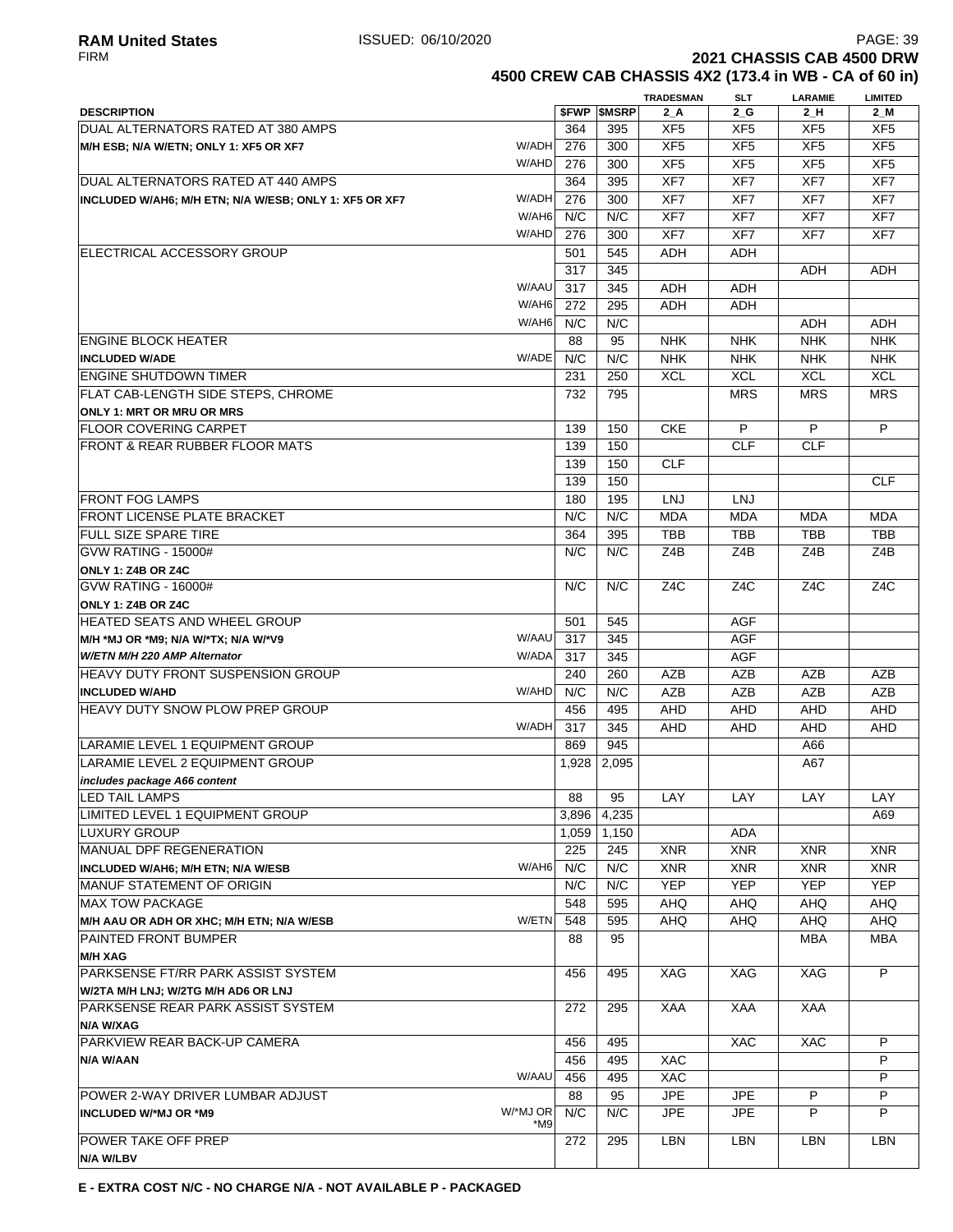## **TRADESMAN SLT LARAMIE LIMITED DESCRIPTION \$FWP \$MSRP 2\_A 2\_G 2\_H 2\_M** POWER TAKE OFF PREP - LEFT SIDE THE CONDUCT AND RESIDENCE 272 295 LBV LBV LBV LBV LBV PREMIUM LIGHTING GROUP AD6 W/AAU 869 945 AD6 W/ADA 869 945 AD6 W/AGF 869 945 | AD6 736 | 800 | RFQ | RFQ | RFQ | RFQ 884 | 960 | X9S | X9S | X9S | X9S FIRM **2021 CHASSIS CAB 4500 DRW 4500 CREW CAB CHASSIS 4X2 (173.4 in WB - CA of 60 in)**

| W/AGF                                                                                             | 869   | 945           |                  | AD <sub>6</sub>  |                  |                  |
|---------------------------------------------------------------------------------------------------|-------|---------------|------------------|------------------|------------------|------------------|
| <b>RAM TELEMATICS</b>                                                                             | 736   | 800           | <b>RFQ</b>       | <b>RFQ</b>       | <b>RFQ</b>       | <b>RFQ</b>       |
| Includes Telematics Module & 1 year of Ram Telematics Powered by Verizon<br><b>Connect</b>        |       |               |                  |                  |                  |                  |
| <b>RAM TELEMATICS 3-YR SUBSCRIPTION</b>                                                           | 884   | 960           | X <sub>9</sub> S | X <sub>9</sub> S | X <sub>9</sub> S | X <sub>9</sub> S |
| M/H RFQ; N/A W/X9T                                                                                |       |               |                  |                  |                  |                  |
| Includes 2 year extension (3 years total) of Ram Telematics Powered by<br><b>Verizon Connect</b>  |       |               |                  |                  |                  |                  |
| <b>RAM TELEMATICS 5-YR SUBSCRIPTION</b>                                                           | 1,767 | 1,920         | X9T              | X9T              | X9T              | X9T              |
| M/H RFQ; N/A W/X9S                                                                                |       |               |                  |                  |                  |                  |
| Includes 4 year service extension (5 years total) of Ram Telematics Powered<br>by Verizon Connect |       |               |                  |                  |                  |                  |
| <b>REAR BACKUP ALARM</b>                                                                          | 133   | 145           | <b>XAW</b>       | <b>XAW</b>       | <b>XAW</b>       | <b>XAW</b>       |
| <b>REAR POWER SLIDING WINDOW</b>                                                                  | 364   | 395           | <b>GFE</b>       |                  | P                | P                |
| <b>ONLY 1: GFD OR GFE</b>                                                                         |       |               |                  |                  |                  |                  |
| <b>IREAR SLIDING WINDOW</b>                                                                       | 272   | 295           | <b>GFD</b>       | GFD              |                  |                  |
| N/A W/ADA; ONLY 1: GFD OR GFE                                                                     |       |               |                  |                  |                  |                  |
| <b>IREAR WINDOW DEFROSTER</b>                                                                     | 148   | 160           | <b>GFA</b>       | <b>GFA</b>       | P                | P                |
| N/A W/GFD                                                                                         |       |               |                  |                  |                  |                  |
| <b>RED SEAT BELTS</b>                                                                             | 69    | 75            | CGQ              | CGQ              | CGQ              |                  |
| <b>REMOTE KEYLESS ENTRY</b>                                                                       | 364   | 395           | <b>GXM</b>       | P                | P                | P                |
| <b>REMOTE START SYSTEM</b>                                                                        | 225   | 245           |                  | <b>XBM</b>       | P                | P                |
| <b>SAFETY GROUP</b>                                                                               | 1,564 | 1,700         | AAU              | AAU              |                  |                  |
| N/A W/A69; N/A W/UA1                                                                              | 1,647 | 1,790         |                  |                  | AAU              |                  |
|                                                                                                   | 1,647 | 1,790         |                  |                  |                  | AAU              |
| <b>SECURITY ALARM</b>                                                                             | 180   | 195           |                  | <b>LSA</b>       | P                | P                |
| SIRIUSXM SATELLITE RADIO                                                                          | 180   | 195           | <b>RSD</b>       | P                | P                | P                |
| <b>W/UAA OR</b><br>INCLUDED W/UAA OR UAM OR UAV OR UAX; M/H UA1<br><b>UAM</b>                     | N/C   | N/C           | <b>RSD</b>       | P                | P                | P                |
| SPLASH GUARDS/MUD FLAPS FRONT                                                                     | 69    | 75            | <b>MKM</b>       | <b>MKM</b>       | <b>MKM</b>       | <b>MKM</b>       |
| <b>TIRE FILL ALERT</b>                                                                            | 41    | 45            | LAW              |                  | P                | P                |
| M/H XBT; N/A W/UA1                                                                                | 41    | 45            |                  | LAW              | P                | P                |
| TIRE PRESSURE INFORMATION SYSTEM                                                                  | 139   | 150           | <b>XBT</b>       | P                | P                | P                |
| TOWING TECHNOLOGY GROUP                                                                           | 916   | 995           | AAN              |                  |                  |                  |
| N/A W/A69                                                                                         | 777   | 845           |                  |                  | AAN              |                  |
| Includes backup camera                                                                            | 777   | 845           |                  |                  |                  | AAN              |
|                                                                                                   | 916   | 995           |                  | AAN              |                  |                  |
| <b>TRAILER BRAKE CONTROL</b>                                                                      | 341   | 370           | <b>XHC</b>       | <b>XHC</b>       | P                | P                |
| <b>INCLUDED W/AAU OR ADH</b>                                                                      |       |               |                  |                  |                  |                  |
| TRAILER TIRE PRESSURE MONITORING SYS                                                              | 139   | 150           |                  | XG9              | XG9              | XG9              |
| M/H UAM OR UAV OR UAX OR A67; N/A W/UAA                                                           |       |               |                  |                  |                  |                  |
| UCONNECT 12.0 WITH NAVIGATION                                                                     |       | 1,876   2,040 |                  |                  | <b>UAX</b>       | P                |
|                                                                                                   | 2,888 | 3,140         |                  | <b>UAX</b>       |                  | P                |
| W/A67                                                                                             | 1,876 | 2,040         |                  |                  | <b>UAX</b>       | P                |
| UCONNECT 3 WITH 5" DISPLAY                                                                        | 640   | 695           | <b>UAA</b>       | P                |                  |                  |
| UCONNECT 4C NAV WITH 8.4" DISPLAY                                                                 | 1,508 | 1,640         |                  | <b>UAV</b>       |                  |                  |
| <b>INCLUDED W/A67</b>                                                                             | 635   | 690           |                  |                  | <b>UAV</b>       |                  |
| W/A67                                                                                             | N/C   | N/C           |                  | <b>UAV</b>       | <b>UAV</b>       |                  |
| UCONNECT 4 WITH 8.4" DISPLAY                                                                      | 1,008 | 1,095         |                  | UAM              | P                |                  |
|                                                                                                   | 1,652 | 1,795         | <b>UAM</b>       |                  | P                |                  |
| VOLTAGE MONITORING AUTO IDLE UP SYS                                                               | 139   | 150           | XF <sub>6</sub>  | XF <sub>6</sub>  | XF <sub>6</sub>  | XF <sub>6</sub>  |
| <b>W/ADH OR</b><br><b>INCLUDED W/ADH OR AH2 OR AH6</b>                                            | N/C   | N/C           | XF <sub>6</sub>  | XF <sub>6</sub>  | XF <sub>6</sub>  | XF <sub>6</sub>  |
| AH <sub>2</sub> OR<br>AH6                                                                         |       |               |                  |                  |                  |                  |
| <b>WIRED AUXILARY CAMERA</b>                                                                      | 916   | 995           | <b>XPN</b>       | <b>XPN</b>       | <b>XPN</b>       | <b>XPN</b>       |
| M/H UAM OR UAV OR UAX; M/H XAC OR AAN OR A69; N/A W/UA1 OR UAA                                    |       |               |                  |                  |                  |                  |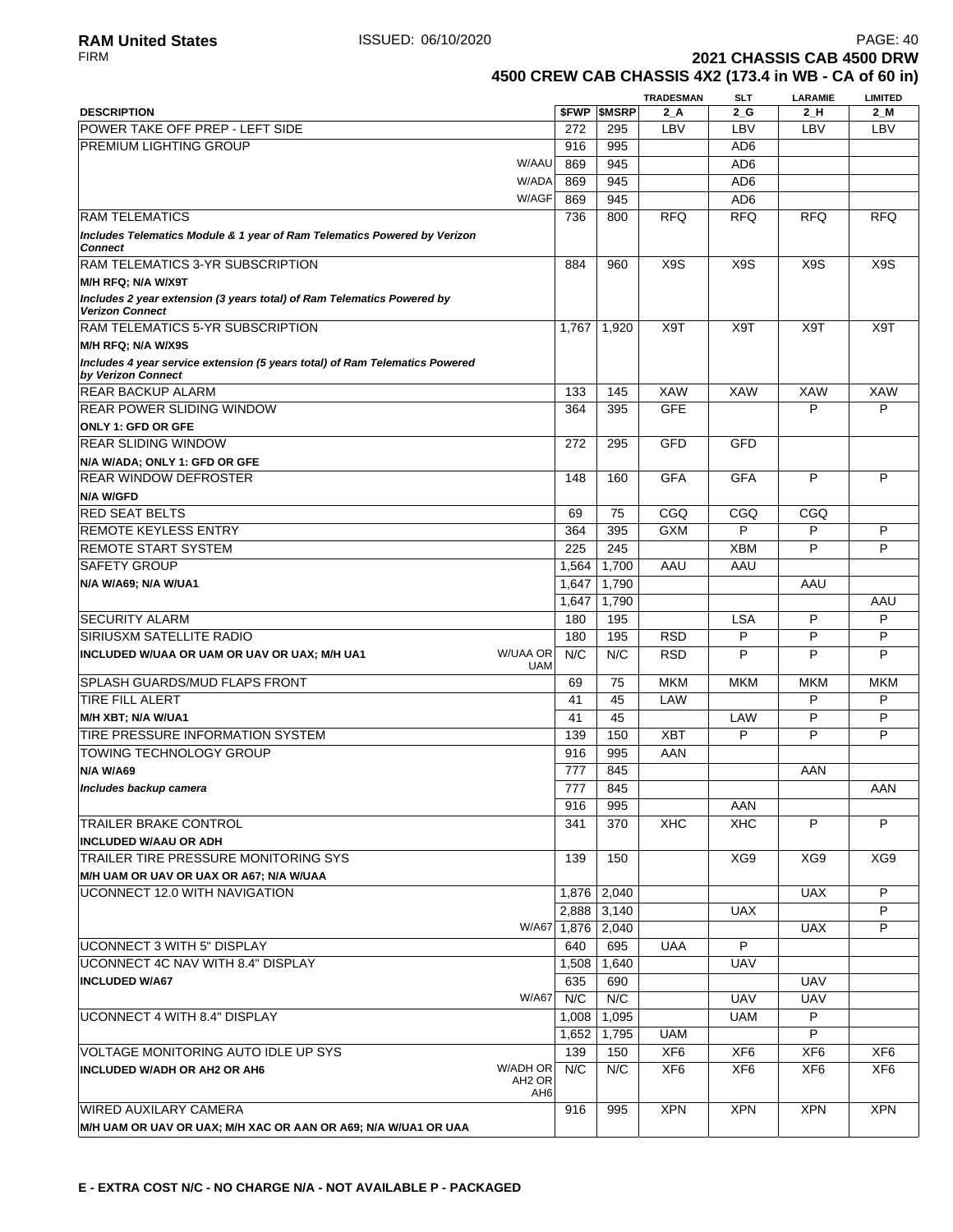**2021 CHASSIS CAB 4500 DRW** 

### **4500 CREW CAB CHASSIS 4X2 (173.4 in WB - CA of 60 in)**

|                                                 |       |                   | <b>TRADESMAN</b> | <b>SLT</b> | LARAMIE         | <b>LIMITED</b> |
|-------------------------------------------------|-------|-------------------|------------------|------------|-----------------|----------------|
| <b>DESCRIPTION</b>                              |       | <b>SFWP SMSRP</b> | $2_A$            | 2_G        | 2_H             | 2_M            |
| <b>FLEET ONLY</b>                               |       |                   |                  |            |                 |                |
| EMER/FIRE/RESC SPECIAL EMISSIONS<br><b>IPKG</b> | 1,100 | i.195             | AH6              | AH6        | AH <sub>6</sub> | AH6            |
| M/H DF2; M/H ETN; N/A W/DF3; N/A W/ESB          |       |                   |                  |            |                 |                |
| Includes AH2 content                            |       |                   |                  |            |                 |                |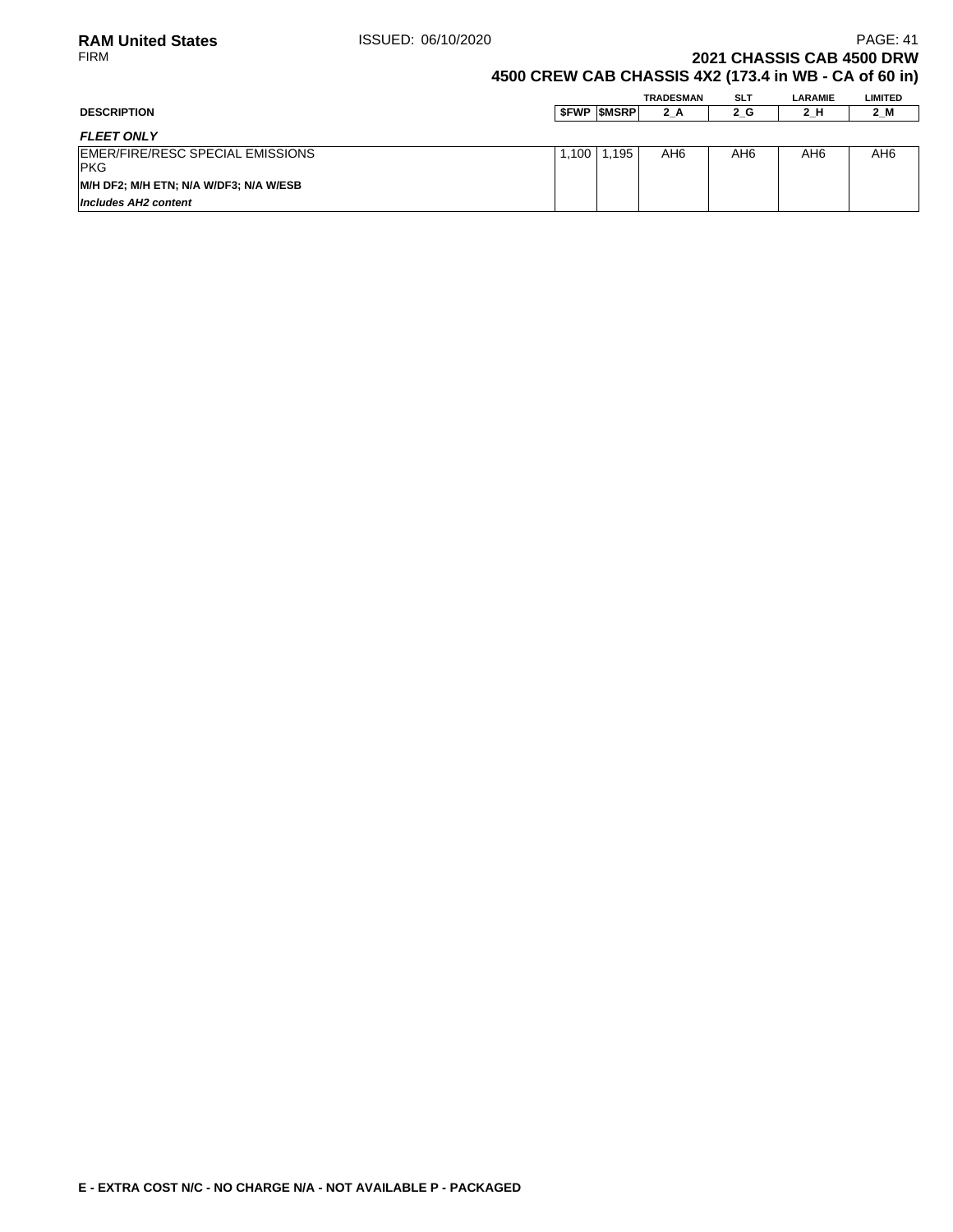**RAM United States ISSUED: 06/10/2020 PAGE: 42**<br>FIRM **PAGE: 42**<br>**2021 CHASSIS CAB 4500 DRW 2021 CHASSIS CAB 4500 DRW 4500 CREW CAB CHASSIS 4X2 (173.4 in WB - CA of 60 in)**

# **STEP #4 SELECT - COLOR & TRIM CODES**

| <b>COLOR/TRIM</b>                  |          |     |     |            |               | <b>\$FWP SMSRP BLACK BLACK/ BLACK/ BLACK/ INDIGO/ MOUN-</b> |                              |              |                      |
|------------------------------------|----------|-----|-----|------------|---------------|-------------------------------------------------------------|------------------------------|--------------|----------------------|
|                                    |          |     |     |            | <b>DIESEL</b> | <b>LIGHT</b>                                                | LT.                          | <b>FROST</b> | <b>TAIN</b>          |
|                                    |          |     |     |            | <b>GRAY</b>   | <b>MOUN-</b><br><b>TAIN</b>                                 | <b>FROST</b><br><b>BEIGE</b> |              | <b>BROWN</b><br>/LT. |
|                                    |          |     |     |            |               | <b>BROWN</b>                                                |                              |              | <b>FROST</b>         |
|                                    |          |     |     |            |               |                                                             |                              |              | <b>BEIGE</b>         |
| HD VINYL 40/20/40 SPLIT BENCH SEAT | (S)      | N/C | N/C |            | TXX8          |                                                             |                              |              |                      |
|                                    | $W/2_G$  | N/C | N/C |            | TXX8          |                                                             |                              |              |                      |
| ICLOTH 40/20/40 BENCH SEAT         | W/2 A    | 272 | 295 | V9X9       |               |                                                             |                              |              |                      |
|                                    | $W/2_G$  | N/C | N/C |            |               | V9X5                                                        |                              |              |                      |
|                                    | W/2 G    | N/C | N/C |            | V9X8          |                                                             |                              |              |                      |
|                                    | W/2 G    | N/C | N/C |            |               |                                                             | V9XL                         |              |                      |
| ICLOTH 40/20/40 PREM BENCH SEAT    | $W/2_G$  | 869 | 945 |            |               | M9X5                                                        |                              |              |                      |
|                                    | W/2 G    | 869 | 945 |            | M9X8          |                                                             |                              |              |                      |
|                                    | W/2 G    | 869 | 945 |            |               |                                                             | M9XL                         |              |                      |
| LEATHER TRIM 40/20/40 BENCH SEAT   | W/2 H    | N/C | N/C |            |               |                                                             |                              |              | VLN <sub>1</sub>     |
|                                    | W/2 H    | N/C | N/C | VLX9       |               |                                                             |                              |              |                      |
| LEATHER TRIMMED BUCKET SEATS       | W/2 H    | 501 | 545 |            |               |                                                             |                              |              | GJN <sub>1</sub>     |
|                                    | $W/2$ _H | 501 | 545 | GJX9       |               |                                                             |                              |              |                      |
| LIMITED LEATHER BUCKET SEATS       | $W/2$ _M | N/C | N/C |            |               |                                                             |                              | ULC1         |                      |
|                                    | $W/2$ _M | N/C | N/C | ULX9       |               |                                                             |                              |              |                      |
| <b>PREMIUM CLOTH BUCKET SEATS</b>  | W/2 G    | 916 | 995 |            |               | MJX5                                                        |                              |              |                      |
|                                    | $W/2_G$  | 916 | 995 |            | MJX8          |                                                             |                              |              |                      |
|                                    | $W/2_G$  | 916 | 995 |            |               |                                                             | <b>MJXL</b>                  |              |                      |
| <b>MONOTONE PAINT - APA</b>        |          |     |     |            |               |                                                             |                              |              |                      |
| <b>PRIMARY COLOR</b>               |          |     |     |            |               |                                                             |                              |              |                      |
| BILLET SILVER METALLIC CLEAR COAT  |          | 184 | 200 | <b>PSC</b> | <b>PSC</b>    |                                                             |                              |              |                      |
|                                    |          |     |     |            |               |                                                             |                              |              |                      |

| DILLET SILVEN IVIETALLIU ULLAN UUAT                                                                                                                                                                                                                                                                        | 104 | zuu | гоо             | гоо             |  |  |
|------------------------------------------------------------------------------------------------------------------------------------------------------------------------------------------------------------------------------------------------------------------------------------------------------------|-----|-----|-----------------|-----------------|--|--|
| <b>BLACK CLEAR COAT</b>                                                                                                                                                                                                                                                                                    | N/C | N/C | PX8             | PX8             |  |  |
| *PLEASE NOTE - Orders will be held until the minimum build quantity of 10 is<br>reached. As a result, order to delivery will vary based upon quantity of orders<br>received. Exterior content such as door handles, fascia, mirrors, etc. are black<br>when ordering this special paint. LATE AVAILABILITY |     |     |                 |                 |  |  |
| <b>BRIGHT WHITE CLEAR COAT</b>                                                                                                                                                                                                                                                                             | N/C | N/C | PW7             | PW7             |  |  |
| DELMONICO RED PEARL COAT                                                                                                                                                                                                                                                                                   | 92  | 100 | PRV             | PRV             |  |  |
| <b>DIAMOND BLACK CRYSTAL P/C</b>                                                                                                                                                                                                                                                                           | 92  | 100 | <b>PXJ</b>      | <b>PXJ</b>      |  |  |
| <b>FLAME RED CLEAR COAT</b>                                                                                                                                                                                                                                                                                | N/C | N/C | PR4             | PR4             |  |  |
| <b>GRANITE CRYSTAL MET. CLEAR COAT</b>                                                                                                                                                                                                                                                                     | 184 | 200 | PAU             | PAU             |  |  |
| <b>HYDRO BLUE PEARL COAT</b>                                                                                                                                                                                                                                                                               | 92  | 100 | <b>PBJ</b>      | <b>PBJ</b>      |  |  |
| LOW VOL AGRICULTURE RED                                                                                                                                                                                                                                                                                    | 415 | 450 | P61             | P61             |  |  |
| *PLEASE NOTE - Orders will be held until the minimum build quantity of 10 is<br>reached. As a result, order to delivery will vary based upon quantity of orders<br>received. Exterior content such as door handles, fascia, mirrors, etc. are black<br>when ordering this special paint. LATE AVAILABILITY |     |     |                 |                 |  |  |
| LOW VOL CONSTRUCTION YELLOW                                                                                                                                                                                                                                                                                | 415 | 450 | P71             | P71             |  |  |
| *PLEASE NOTE - Orders will be held until the minimum build quantity of 10 is<br>reached. As a result, order to delivery will vary based upon quantity of orders<br>received. Exterior content such as door handles, fascia, mirrors, etc. are black<br>when ordering this special paint. LATE AVAILABILITY |     |     |                 |                 |  |  |
| LOW VOL DETONATOR YELLOW CLEAR COAT                                                                                                                                                                                                                                                                        | 415 | 450 | <b>PYB</b>      | <b>PYB</b>      |  |  |
| *PLEASE NOTE - Orders will be held until the minimum build quantity of 10 is<br>reached. As a result, order to delivery will vary based upon quantity of orders<br>received. Exterior content such as door handles, fascia, mirrors, etc. are black<br>when ordering this special paint. LATE AVAILABILITY |     |     |                 |                 |  |  |
| LOW VOL HOLLAND BLUE                                                                                                                                                                                                                                                                                       | 415 | 450 | P72             | P72             |  |  |
| *PLEASE NOTE - Orders will be held until the minimum build quantity of 10 is<br>reached. As a result, order to delivery will vary based upon quantity of orders<br>received. Exterior content such as door handles, fascia, mirrors, etc. are black<br>when ordering this special paint. LATE AVAILABILITY |     |     |                 |                 |  |  |
| LOW VOL LIGHT GREEN                                                                                                                                                                                                                                                                                        | 415 | 450 | <b>PGC</b>      | <b>PGC</b>      |  |  |
| *PLEASE NOTE - Orders will be held until the minimum build quantity of 10 is<br>reached. As a result, order to delivery will vary based upon quantity of orders<br>received. Exterior content such as door handles, fascia, mirrors, etc. are black<br>when ordering this special paint. LATE AVAILABILITY |     |     |                 |                 |  |  |
| LOW VOL MIDNIGHT BLUE PEARL COAT                                                                                                                                                                                                                                                                           | 415 | 450 | PB <sub>8</sub> | PB <sub>8</sub> |  |  |
| *PLEASE NOTE - Orders will be held until the minimum build quantity of 10 is<br>reached. As a result, order to delivery will vary based upon quantity of orders<br>received. Exterior content such as door handles, fascia, mirrors, etc. are black                                                        |     |     |                 |                 |  |  |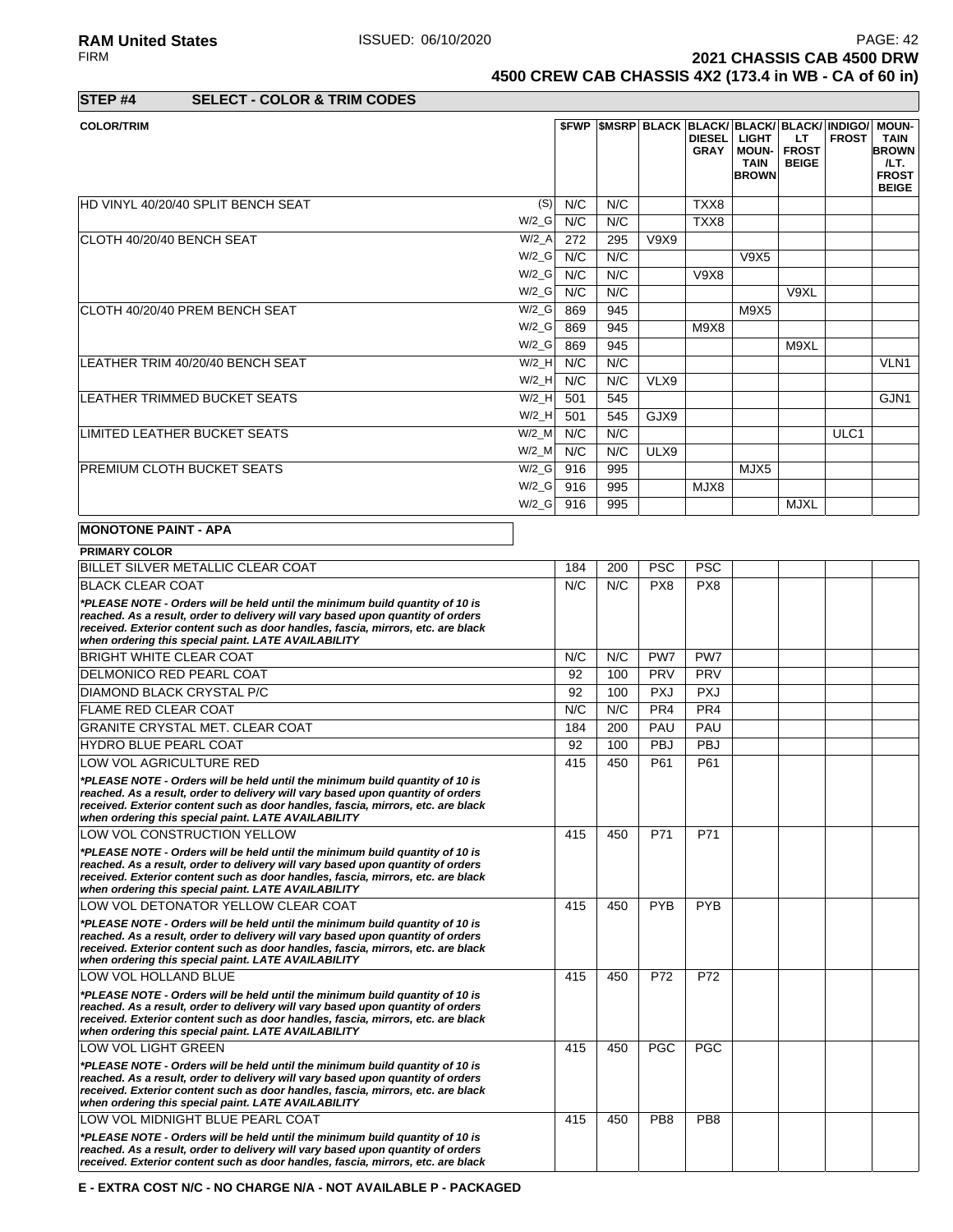**2021 CHASSIS CAB 4500 DRW 4500 CREW CAB CHASSIS 4X2 (173.4 in WB - CA of 60 in)**

**MONOTONE PAINT - APA**

| <b>PRIMARY COLOR</b>                                                                                                                                                                                                                                                                                       |     |     |                 |                 |  |  |
|------------------------------------------------------------------------------------------------------------------------------------------------------------------------------------------------------------------------------------------------------------------------------------------------------------|-----|-----|-----------------|-----------------|--|--|
| when ordering this special paint. LATE AVAILABILITY                                                                                                                                                                                                                                                        |     |     |                 |                 |  |  |
| LOW VOL NATIONAL SAFETY YELLOW                                                                                                                                                                                                                                                                             | 415 | 450 | P74             | P74             |  |  |
| *PLEASE NOTE - Orders will be held until the minimum build quantity of 10 is<br>reached. As a result, order to delivery will vary based upon quantity of orders<br>received. Exterior content such as door handles, fascia, mirrors, etc. are black<br>when ordering this special paint. LATE AVAILABILITY |     |     |                 |                 |  |  |
| LOW VOL OMAHA ORANGE                                                                                                                                                                                                                                                                                       | 415 | 450 | P62             | P62             |  |  |
| *PLEASE NOTE - Orders will be held until the minimum build quantity of 10 is<br>reached. As a result, order to delivery will vary based upon quantity of orders<br>received. Exterior content such as door handles, fascia, mirrors, etc. are black<br>when ordering this special paint. LATE AVAILABILITY |     |     |                 |                 |  |  |
| LOW VOL SCHOOL BUS YELLOW                                                                                                                                                                                                                                                                                  | 415 | 450 | PL <sub>1</sub> | PL <sub>1</sub> |  |  |
| *PLEASE NOTE - Orders will be held until the minimum build quantity of 10 is<br>reached. As a result, order to delivery will vary based upon quantity of orders<br>received. Exterior content such as door handles, fascia, mirrors, etc. are black<br>when ordering this special paint. LATE AVAILABILITY |     |     |                 |                 |  |  |
| LOW VOL TIMBERLINE GREEN PEARL COAT                                                                                                                                                                                                                                                                        | 415 | 450 | <b>PGW</b>      | <b>PGW</b>      |  |  |
| *PLEASE NOTE - Orders will be held until the minimum build quantity of 10 is<br>reached. As a result, order to delivery will vary based upon quantity of orders<br>received. Exterior content such as door handles, fascia, mirrors, etc. are black<br>when ordering this special paint. LATE AVAILABILITY |     |     |                 |                 |  |  |
| <b>LOW VOL UTILITY ORANGE</b>                                                                                                                                                                                                                                                                              | 415 | 450 | P83             | P83             |  |  |
| *PLEASE NOTE - Orders will be held until the minimum build quantity of 10 is<br>reached. As a result, order to delivery will vary based upon quantity of orders<br>received. Exterior content such as door handles, fascia, mirrors, etc. are black<br>when ordering this special paint.                   |     |     |                 |                 |  |  |
| <b>LOW VOL YELLOW</b>                                                                                                                                                                                                                                                                                      | 415 | 450 | P63             | P63             |  |  |
| *PLEASE NOTE - Orders will be held until the minimum build quantity of 10 is<br>reached. As a result, order to delivery will vary based upon quantity of orders<br>received. Exterior content such as door handles, fascia, mirrors, etc. are black<br>when ordering this special paint. LATE AVAILABILITY |     |     |                 |                 |  |  |
| MAXIMUM STEEL MET. CLEAR COAT                                                                                                                                                                                                                                                                              | 184 | 200 | PAR             | PAR             |  |  |
| <b>OLIVE GREEN PEARL COAT</b>                                                                                                                                                                                                                                                                              | 92  | 100 | <b>PFP</b>      | <b>PFP</b>      |  |  |
| PATRIOT BLUE PEARL COAT                                                                                                                                                                                                                                                                                    | 92  | 100 | <b>PPX</b>      | <b>PPX</b>      |  |  |
| <b>PEARL WHITE</b>                                                                                                                                                                                                                                                                                         | 92  | 100 | <b>PWQ</b>      |                 |  |  |
| WALNUT BROWN MET. CLEAR COAT                                                                                                                                                                                                                                                                               | 184 | 200 | <b>PUW</b>      | <b>PUW</b>      |  |  |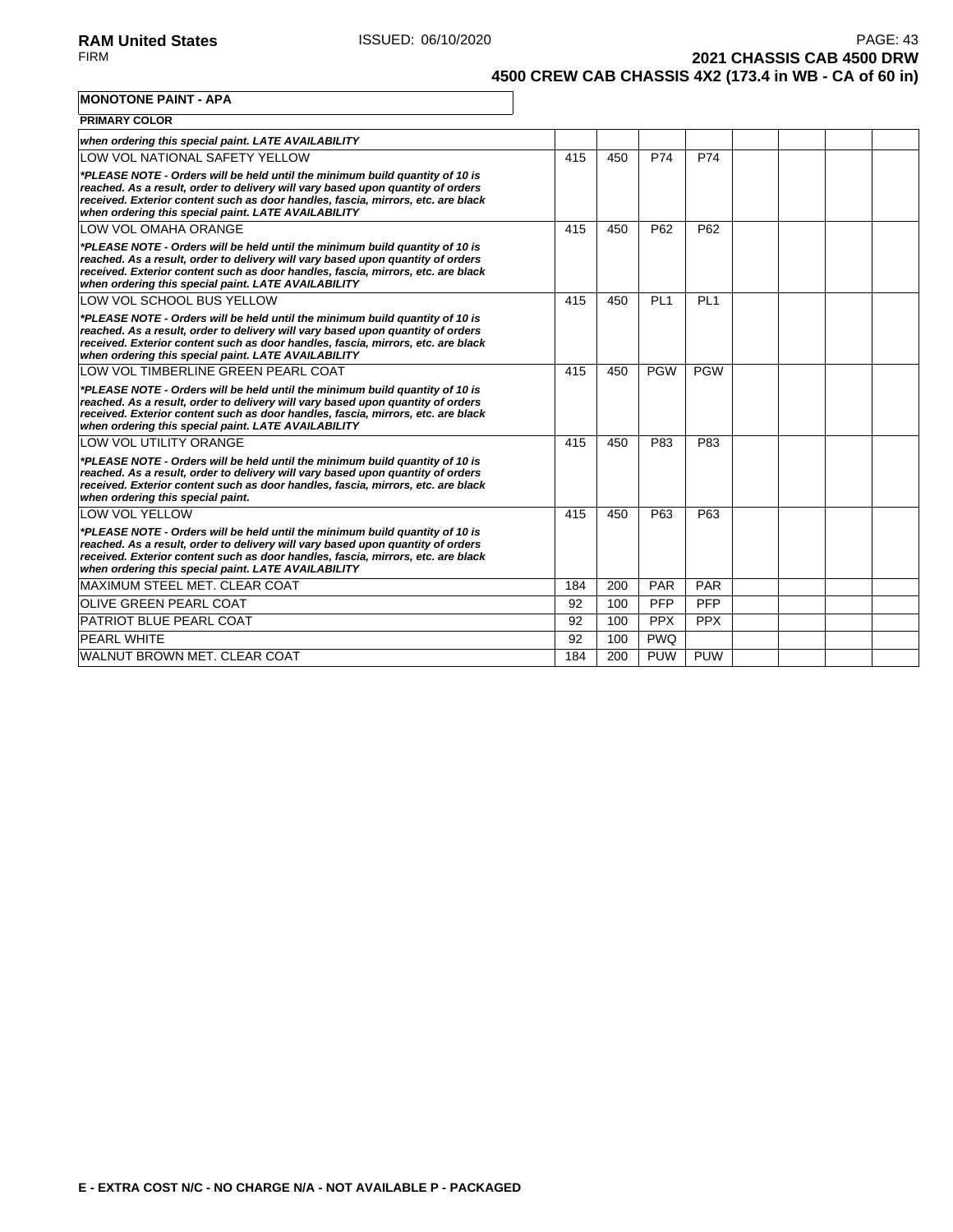### **RAM United States ISSUED: 06/10/2020 PAGE: 44 PAGE: 44** FIRM **2021 CHASSIS CAB 4500 DRW 4500 CREW CAB CHASSIS 4X2 (197.4 in WB - CA of 84 in)**

### **STEP #1 SELECT - MODEL CODE \$FWP \$MSRP** 4500 CREW CAB CHASSIS 4X2 (197.4 in WB - CA of 84 in) 39,199 42,595 **DP4L94** DESTINATION CHARGE 1,695 1,745 IN HI

| STEP <sub>#2</sub>                                   |             |              | <b>SELECT - QUICK ORDER PACKAGE CODE</b>            |             |              |                  |            |                                                          |                                     |
|------------------------------------------------------|-------------|--------------|-----------------------------------------------------|-------------|--------------|------------------|------------|----------------------------------------------------------|-------------------------------------|
| <b>POWERTRAIN AVAILABILITY</b>                       |             |              |                                                     |             |              |                  |            |                                                          |                                     |
| <b>ENGINE</b>                                        | <b>SFWP</b> | <b>SMSRP</b> | <b>TRANSMISSION</b>                                 | <b>SFWP</b> | <b>SMSRP</b> | <b>TRADESMAN</b> | <b>SLT</b> | <b>LARAMIE</b>                                           | <b>LIMITED</b>                      |
| 6.4L V8 HEAVY DUTY HEMI<br><b>ENGINE (ESB)</b>       | N/C         | N/C          | 6-SPD AUTO AISIN<br>AS66RC HD TRANS<br>(DF3)        | N/C         | N/C          | 27A              | 27G        | 27H                                                      | 27M                                 |
| 6.7L I6 CUMMINS TURBO<br><b>IDIESEL ENGINE (ETN)</b> | 7.309       | 7.945        | 6-SPD AUTO AISIN<br><b>AS69RC HD TRANS</b><br>(DF2) | 1.472       | .600         | 2YA              | 2YG        | 2YH<br><b>M/H 220</b><br><b>AMP</b><br><b>Alternator</b> | 2YM<br>M/H 220<br>AMP<br>Alternator |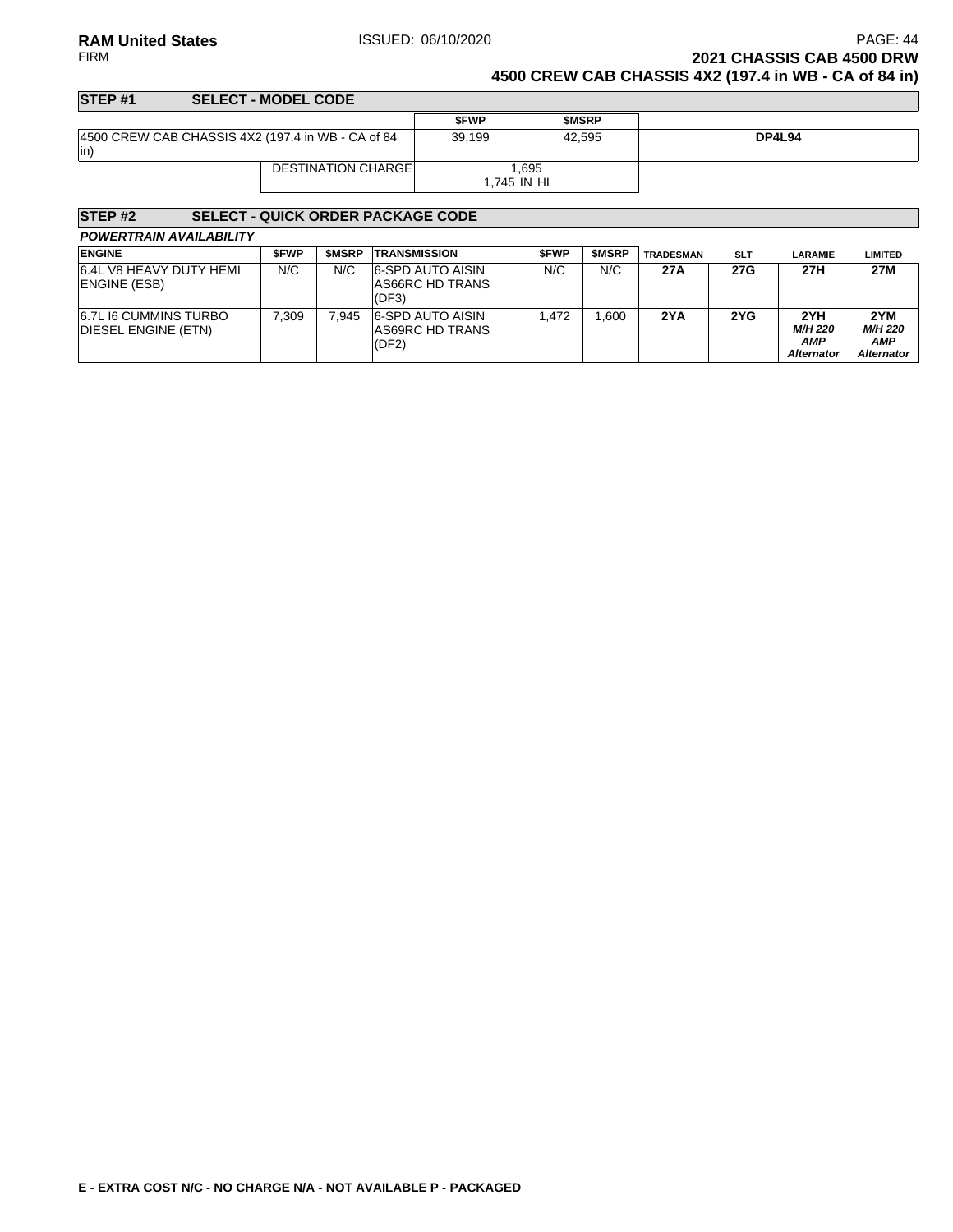### **RAM United States ISSUED: 06/10/2020 PAGE: 45**<br>FIRM **PAGE: 4500 DRW 2021 CHASSIS CAB 4500 DRW 4500 CREW CAB CHASSIS 4X2 (197.4 in WB - CA of 84 in)**

| <b>PACKAGE CONTENT</b>                      | <b>TRADESMAN</b> | <b>SLT</b>              | <b>LARAMIE</b>          | <b>LIMITED</b>          |
|---------------------------------------------|------------------|-------------------------|-------------------------|-------------------------|
| #1 SEAT FOAM CUSHION (C1A)                  |                  |                         | X                       |                         |
| 115V AUXILIARY POWER OUTLET (JKV)           |                  |                         | X                       | X                       |
| 115V AUXILIARY REAR POWER OUTLET (JJN)      |                  |                         | X                       | X                       |
| 12.0" TOUCHSCREEN DISPLAY (RFA)             |                  |                         |                         | X                       |
| 19.5X6.0 FORGED ALUM POLISHED WHEELS (WP4)  |                  |                         | X                       | X                       |
| 1-YR. SIRIUSXM RADIO SERVICE (X9B)          |                  | X                       | $\overline{\mathsf{x}}$ | X                       |
| 2 WAY REAR HEADREST SEAT (CSJ)              |                  | $\overline{\mathsf{x}}$ |                         |                         |
| 40/20/40 SPLIT BENCH SEAT (CBE)             |                  | X                       |                         |                         |
| 400W INVERTER (XHR)                         |                  |                         | X                       | X                       |
| 4G LTE WI-FI HOT SPOT (RTQ)                 |                  |                         |                         | X                       |
| 4 WAY FRONT HEADRESTS (CDP)                 |                  | X                       | Χ                       | X                       |
| 5.0" TOUCHSCREEN DISPLAY (RFU)              |                  | X                       |                         |                         |
| 5-YEAR SIRIUSXM TRAFFIC SERVICE (X9M)       |                  |                         |                         | X                       |
| 5-YEAR SIRIUSXM TRAVEL LINK SERVICE (X9N)   |                  |                         |                         | X                       |
| 8.4" TOUCHSCREEN DISPLAY (RFL)              |                  |                         | X                       |                         |
| 9 ALPINE SPEAKERS W/SUBWOOFER (RC3)         |                  |                         | $\overline{X}$          |                         |
|                                             |                  |                         |                         | $\overline{X}$          |
| ACOUSTIC FRONT DOOR GLASS (GAQ)             |                  | X                       | X                       | X                       |
| AIR COND ATC W/DUAL ZONE CONTROL (HAF)      |                  |                         | X                       | X                       |
| <b>APPLE CARPLAY (RFP)</b>                  |                  |                         | X                       | X                       |
| AUTO HIGH BEAM HEADLAMP CONTROL (LMS)       |                  |                         |                         | X                       |
| AUX REVERSE LAMPS, MIRROR-MOUNTED (LPF)     |                  |                         | X                       | X                       |
| BI-FUNCTION LED PROJECTOR HEADLAMPS (LM6)   |                  |                         |                         | X                       |
| <b>BLACK EXTERIOR MIRRORS (LE4)</b>         | X                | X                       |                         |                         |
| <b>BLACK-OUT TAPE (MPL)</b>                 |                  | $\overline{\mathsf{x}}$ | X                       | X                       |
| <b>BLACK WHEEL FLARES (MMZ)</b>             | X                | $\overline{\mathsf{x}}$ |                         |                         |
| <b>BODY COLOR/CHROME DOOR HANDLES (MNE)</b> |                  |                         | X                       | X                       |
| <b>BODY COLOR DOOR HANDLES (MNK)</b>        |                  | X                       |                         |                         |
| <b>BODY COLOR FENDER FLARES (MML)</b>       |                  |                         | X                       | X                       |
| <b>BODY INSULATION (HGG)</b>                |                  | $\mathsf{X}$            | X                       |                         |
| <b>BRIGHT BODYSIDE MOLDING (MHE)</b>        |                  |                         |                         | X                       |
| <b>BRIGHT FRONT BUMPER (MCT)</b>            |                  | X                       | Χ                       | X                       |
| BRIGHT FRONT DOOR SILL SCUFF PADS (CLT)     |                  |                         | X                       | X                       |
| <b>BUCKET SEATS (CAC)</b>                   |                  |                         |                         | X                       |
| CENTER HUB (WMJ)                            |                  | X                       |                         |                         |
| <b>CENTER STACK STORAGE DRAWER (CW8)</b>    |                  | $\overline{\mathsf{x}}$ | X                       |                         |
| CHROME ACCENT SHIFT CONTROL (CV1)<br>W/DF2  |                  | X                       | X                       |                         |
| <b>CHROME BELT MOLDINGS (MME)</b>           |                  |                         |                         | X                       |
| <b>CHROME EXTERIOR MIRRORS (LEN)</b>        |                  |                         | X                       | $\overline{\mathsf{x}}$ |
|                                             |                  |                         |                         | X                       |
| CHROME TOW HOOKS (XHQ)                      |                  |                         |                         |                         |
| CLOTH 40/20/40 BENCH SEAT (*V9)             |                  | Χ                       |                         |                         |
| CLUSTER 7.0" TFT COLOR DISPLAY (JAL)        |                  |                         | X<br>$\overline{X}$     | X                       |
| CONVEX AUX MIRRORS, POWER-ADJUSTABLE (LFX)  |                  |                         |                         | X                       |
| DISASSOCIATED TOUCHSCREEN DISPLAY (RFV)     |                  |                         |                         | X                       |
| DOOR SILL SCUFF PADS (CLP)                  | X                | X                       |                         |                         |
| DRIVER SEAT - MANUAL ADJUST 4-WAY (JVA)     |                  | $\overline{X}$          |                         |                         |
| DRIVER SEAT - POWER ADJUST 8-WAY (JVG)      |                  |                         | X                       | X                       |
| <b>DUAL GLOVE BOXES (JKN)</b>               |                  |                         | X                       | X.                      |
| EXT. MIRRORS W/SUPPLEMENTAL SIGNALS (LEB)   | X                | X                       | X                       | X                       |
| EXTERIOR MIRRORS COURTESY LAMPS (LEC)       | X                | X                       | X                       | X                       |
| EXTERIOR MIRRORS W/HEATING ELEMENT (NHJ)    | X                | X                       | X                       | X.                      |
| EXTERIOR MIRRORS W/MEMORY (LEM)             |                  |                         |                         | X                       |
| FLOOR COVERING CARPET (CKE)                 |                  | X                       | X                       | X                       |
| FOAM BOTTLE INSERT (DOOR TRIM PNL) (CWL)    |                  |                         |                         | X                       |
| FOLDING FLAT LOAD FLOOR STORAGE (CVN)       |                  |                         | X                       | X                       |
| FOR DETAILS, VISIT DRIVEUCONNECT.COM (X9E)  |                  |                         |                         | X.                      |
| FOR MORE INFO, CALL 800-643-2112 (X9H)      |                  | X                       | X                       | X                       |
| FRONT & REAR FLOOR MATS (CLE)               |                  | X                       | X                       |                         |
| FRONT ARMREST W/CUPHOLDERS (CDR)            |                  | X                       |                         |                         |
| FRONT CENTER SEAT CUSHION STORAGE (CVH)     |                  |                         | X                       |                         |
|                                             |                  |                         |                         |                         |
| FRONT DOOR ACCENT LIGHTING (LB1)            |                  |                         | X                       | X                       |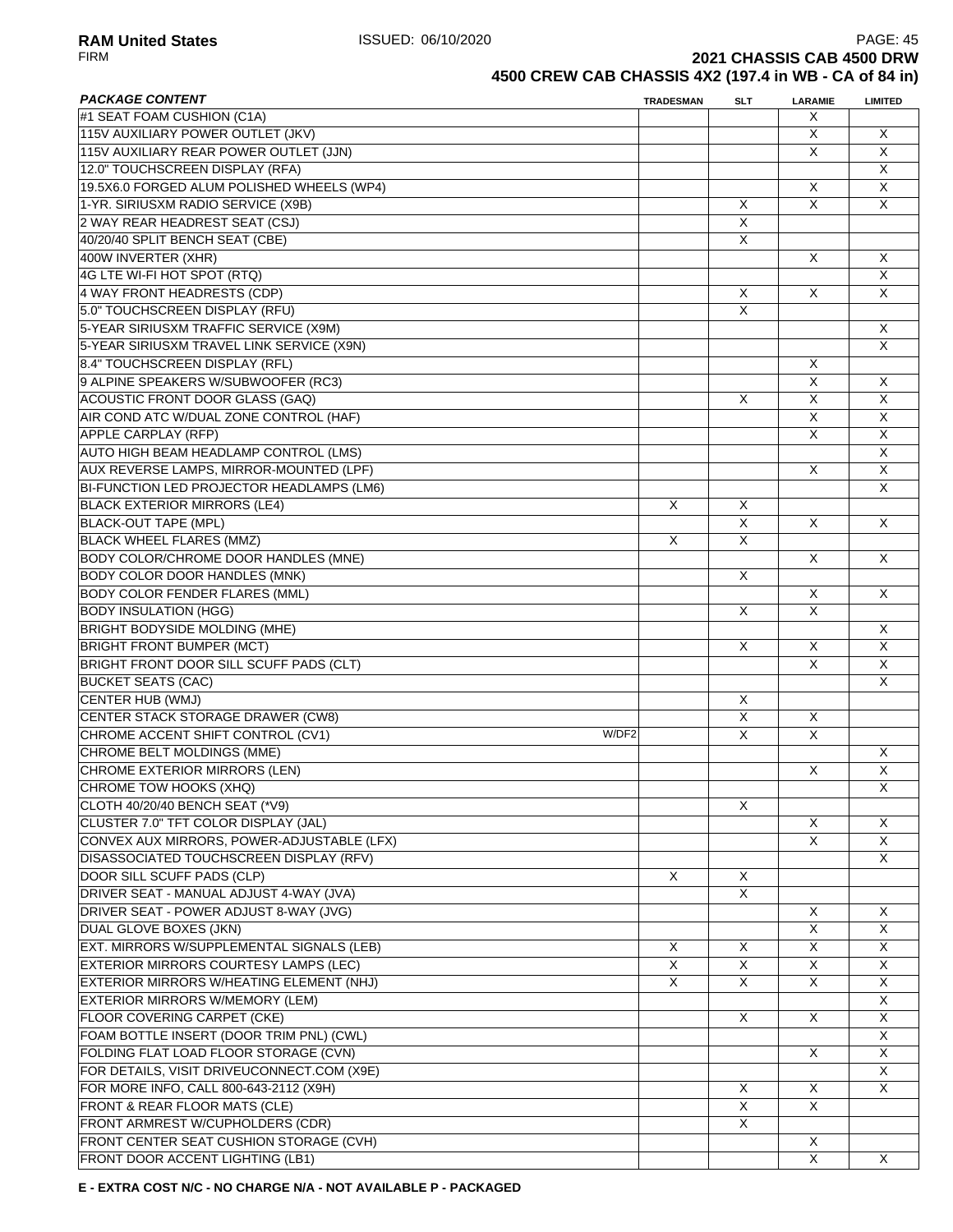**RAM United States ISSUED: 06/10/2020 PAGE: 46 PAGE: 46 PAGE: 46 PAGE: 46 PAGE: 46 PAGE: 46 PAGE: 46 PAGE: 46 PAGE: 46 PAGE: 46 PAGE: 46 PAGE: 46 PAGE: 46 PAGE: 46 PAGE: 46 PAGE: 46 PAGE 2021 CHASSIS CAB 4500 DRW 4500 CREW CAB CHASSIS 4X2 (197.4 in WB - CA of 84 in)**

| <b>PACKAGE CONTENT</b>                       | <b>TRADESMAN</b> | <b>SLT</b>     | LARAMIE                 | <b>LIMITED</b> |
|----------------------------------------------|------------------|----------------|-------------------------|----------------|
| FRONT LED FOG LAMPS (LNV)                    |                  |                | X                       | X              |
| FRONT SEAT BACK MAP POCKETS (CSM)            |                  |                | X                       | X              |
| FRT PASS SEAT - MANUAL ADJUST 4-WAY (JWA)    |                  | X              |                         |                |
| FRT PASS SEAT - POWER ADJUST 8-WAY (JWG)     |                  |                | X                       | X              |
| FULL LENGTH PREM UPGRADED FLOOR CONS (CVT)   |                  |                |                         | X              |
| <b>GLOVE BOX (JKH)</b>                       | X                | X              |                         |                |
| <b>GLOVE BOX LAMP (LBC)</b>                  |                  |                | X                       | X              |
| <b>GOOGLE ANDROID AUTO (RF5)</b>             |                  |                | X                       | X              |
| <b>GPS ANTENNA INPUT (JLP)</b>               |                  | X              | X                       | X              |
| <b>GPS NAVIGATION (JLN)</b>                  |                  |                |                         | X              |
| GRILLE-CHROME BILLETS/ACCENTS (MF1)          |                  |                | X                       |                |
| GRILLE-GLOSS BLACK BILLETS W/CHRM (MFH)      |                  | X              |                         |                |
| <b>GRILLE-LIMITED (MFJ)</b>                  |                  |                |                         | X              |
| <b>GRILLE-SURROUND CHROME (MNQ)</b>          |                  | X              | X                       | X              |
| <b>GRILLE-SURROUND MATTE BLACK (MM5)</b>     | X                |                |                         |                |
| HALOGEN QUAD HEADLAMPS (LME)                 | X                | $\overline{X}$ |                         |                |
|                                              |                  |                |                         | X              |
| HD RADIO (RE8)                               |                  |                | X                       | X              |
| <b>HEATED FRONT SEATS (CMA)</b>              |                  |                |                         |                |
| HEATED SECOND ROW SEATS (JPZ)                |                  |                |                         | X              |
| HEATED STEERING WHEEL (NHS)                  |                  |                | X                       | X              |
| <b>HIGH BACK SEATS (CAD)</b>                 |                  |                | X                       | X              |
| HIGHLINE DOOR TRIM PANEL (CBW)               |                  |                | X                       |                |
| I/P BEZELS-ALUM LITHO W REAL WOOD#2 (JE6)    |                  |                |                         | X              |
| I/P BEZELS-PAINTED W HYDROGRAPHICS (JE2)     |                  | X              |                         |                |
| I/P BEZELS-PAINTED W PREMIUM FILM (JE3)      |                  |                | X                       |                |
| <b>INSTR CLUSTER THEME 4 - LIMITED (JY4)</b> |                  |                |                         | X              |
| INTEGRATED CENTER STACK RADIO (RTF)          |                  |                | X                       |                |
| INTEGRATED VOICE COMMAND W/BLUETOOTH (XRB)   |                  | X              | X                       | X              |
| IP LED AMBIENT LIGHT PIPE (LBE)              |                  |                |                         | X              |
| <b>KEY FOB - BLACK (CEU)</b>                 | X                |                |                         |                |
| <b>KEY FOB - DARK CHROME (CEX)</b>           |                  |                |                         | X              |
| <b>KEY FOB - SATIN CHROME (CEV)</b>          |                  | X              | X                       |                |
| <b>LARAMIE BADGE (MTE)</b>                   |                  |                | X                       |                |
| LEATHER TRIM 40/20/40 BENCH SEAT (*VL)       |                  |                | X                       |                |
| LEATHER WRAPPED GRAB HANDLE (CSE)            |                  |                |                         | X              |
| LEATHER WRAPPED SHIFT CONTROL (CVB)<br>W/DF2 |                  |                |                         | X              |
| LEATHER WRAPPED STEERING WHEEL (SCV)         |                  |                | X                       |                |
| LED DOME LAMP W/ON/OFF SWITCH (LCL)          |                  |                | X                       | X              |
| LED INTERIOR LIGHTING (LCJ)                  |                  |                | X                       | X              |
| LED REFLECTOR HEADLAMPS (LPX)                |                  |                | X                       |                |
| LIMITED LEATHER BUCKET SEATS (*UL)           |                  |                |                         | X              |
| LOCKING LOWER GLOVE BOX (JKA)                |                  |                | X                       | X              |
|                                              |                  |                |                         |                |
| LUXURY DOOR TRIM PANEL (CTC)                 |                  |                |                         | X              |
| LUXURY FRONT & REAR FLOOR MATS (CLL)         |                  |                |                         | X              |
| MAP/COURTESY LAMP (LBA)                      | X                | X              |                         |                |
| MEDIA HUB-2 USBS (BOTH CHARGE-ONLY) (RS2)    |                  |                | X                       | X              |
| MIRROR RUNNING LIGHTS (LNY)                  | Χ                | X              | X                       | X              |
| OFF-ROAD INFO PAGES (JA8)                    |                  |                |                         | X              |
| OVERHEAD CONSOLE (CUN)                       | X                | X              |                         |                |
| <b>OVERHEAD CUPHOLDER LAMP (LBT)</b>         | X                | X              | X                       | X              |
| OVERHEAD LED LAMPS (LHJ)                     |                  |                | $\overline{\mathsf{x}}$ | X              |
| PARKSENSE FT/RR PARK ASSIST SYSTEM (XAG)     |                  |                |                         | X              |
| PARKVIEW REAR BACK-UP CAMERA (XAC)           |                  |                |                         | X              |
| PASS SUN VISOR W/ILLUM MIRROR (GN6)          |                  | X              |                         |                |
| POWER 2-WAY DRIVER LUMBAR ADJUST (JPE)       |                  |                | X                       | X              |
| POWER 2-WAY PASSENGER LUMBAR ADJUST (JRP)    |                  |                | X                       | X              |
| POWER ADJUSTABLE PEDALS (XAP)                |                  |                | X                       |                |
| POWER ADJUSTABLE PEDALS W/MEMORY (XAM)       |                  |                |                         | X              |
| POWER BLACK TRAILER TOW MIRRORS (GPG)        | X                | X              |                         |                |
| POWER MULTI-FUNCTION F/AWAY MIRRORS (GYF)    |                  |                | X                       | Χ              |
|                                              |                  |                |                         |                |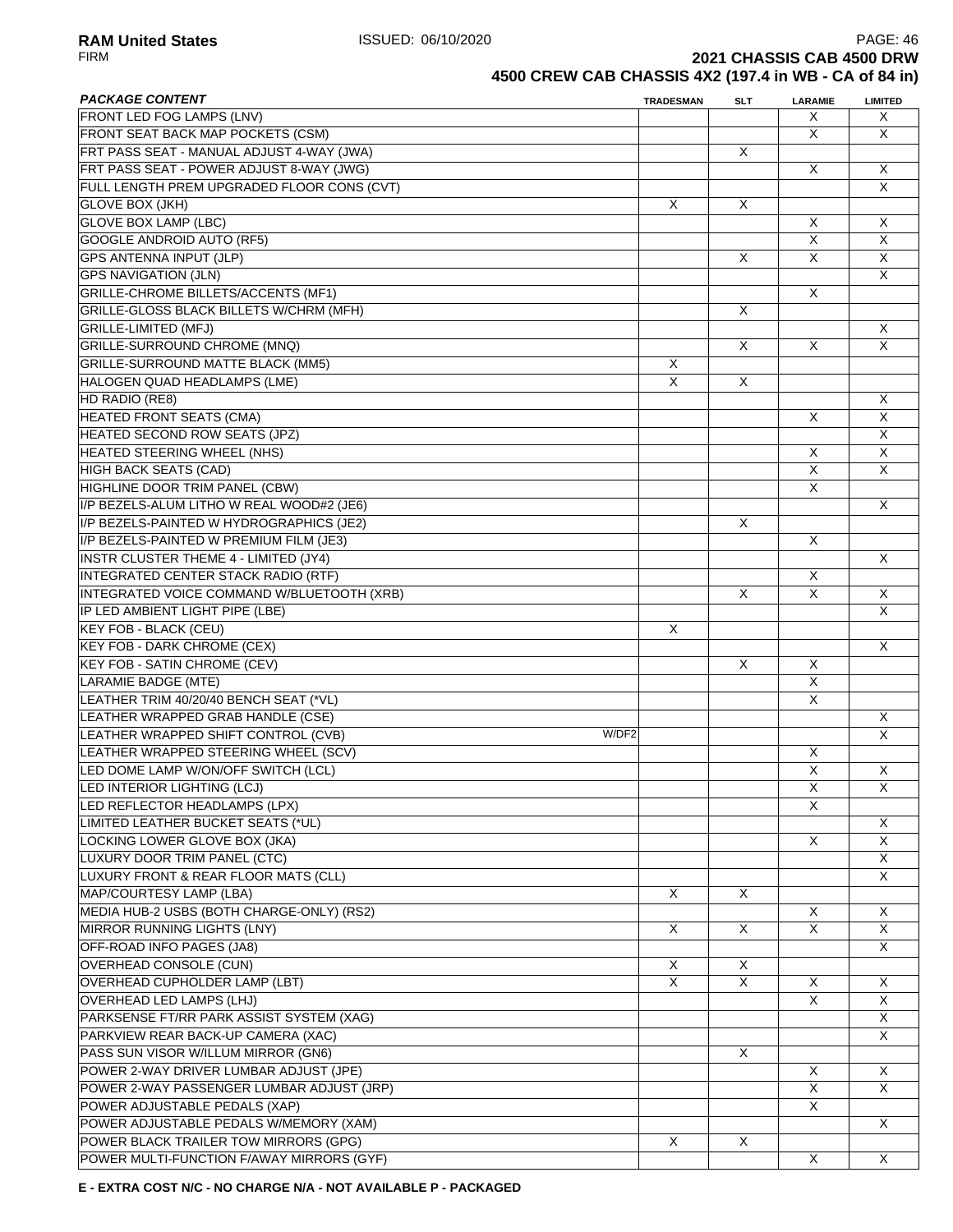**RAM United States ISSUED: 06/10/2020** PAGE: 47<br>FIRM **PAGE: 47 2021 CHASSIS CAB 4500 DRW** 

# **4500 CREW CAB CHASSIS 4X2 (197.4 in WB - CA of 84 in)**

| <b>PACKAGE CONTENT</b>                     |                                                                                                                                                        | <b>TRADESMAN</b> | SLT                     | <b>LARAMIE</b> | <b>LIMITED</b> |
|--------------------------------------------|--------------------------------------------------------------------------------------------------------------------------------------------------------|------------------|-------------------------|----------------|----------------|
| PREMIUM OVERHEAD CONSOLE (CUS)             |                                                                                                                                                        |                  |                         | X              | X              |
| PREM VINYL DOOR TRIM W/MAP POCKET (CBZ)    |                                                                                                                                                        |                  | X                       |                |                |
| RADIO/DRV SEAT/MIRRORS/PEDALS MEMORY (LEV) |                                                                                                                                                        |                  |                         |                | X              |
| RAIN SENSITIVE WINDSHIELD WIPERS (JHC)     |                                                                                                                                                        |                  |                         |                | X              |
| RAMCHARGER WIRELESS CHARGING PAD (RFX)     |                                                                                                                                                        |                  |                         |                | X              |
| REAR 60/40 FOLDING SEAT (CFN)              |                                                                                                                                                        |                  |                         | X              | X              |
| REAR DOME LAMP (LCH)                       |                                                                                                                                                        | X                | X                       |                |                |
| REAR DOOR ACCENT LIGHTING (LB2)            |                                                                                                                                                        |                  |                         | X              | X              |
| <b>REAR FOLDING SEAT (CFM)</b>             |                                                                                                                                                        |                  | X                       |                |                |
| <b>REAR POWER SLIDING WINDOW (GFE)</b>     |                                                                                                                                                        |                  |                         | X              | X              |
| REAR VIEW AUTO DIM MIRROR (GNK)            |                                                                                                                                                        |                  |                         | X              | X              |
| REAR WINDOW DEFROSTER (GFA)                |                                                                                                                                                        |                  |                         | X              | X              |
| <b>REMOTE KEYLESS ENTRY (GXM)</b>          |                                                                                                                                                        |                  | $\mathsf{X}$            | X              | X              |
| REMOTE PROXIMITY KEYLESS ENTRY (GXD)       |                                                                                                                                                        |                  |                         | X              | X              |
| <b>REMOTE START SYSTEM (XBM)</b>           |                                                                                                                                                        |                  |                         | X              | X              |
| <b>SECURITY ALARM (LSA)</b>                |                                                                                                                                                        |                  |                         | X              | X              |
| SELECTABLE TIRE FILL ALERT (LA5)           |                                                                                                                                                        |                  |                         | X              | X              |
| SIRIUSXM GUARDIAN, 1-YR TRIAL (RSK)        |                                                                                                                                                        |                  |                         |                | X              |
| SIRIUSXM SATELLITE RADIO (RSD)             |                                                                                                                                                        |                  | X                       | X              | X              |
| SIRIUSXM TRAFFIC PLUS (RTB)                |                                                                                                                                                        |                  |                         |                | X              |
| SIRIUSXM TRAVEL LINK (RSM)                 |                                                                                                                                                        |                  |                         |                | X              |
| SIRIUSXM WITH 360L (RTU)                   |                                                                                                                                                        |                  |                         |                | X              |
| SLT BADGE (MTD)                            |                                                                                                                                                        |                  | X                       |                |                |
| STEERING WHEEL MOUNTED AUDIO CTRLS (RDZ)   |                                                                                                                                                        |                  |                         | X              | X              |
| STORAGE TRAY (CUY)                         |                                                                                                                                                        |                  | X                       |                |                |
| SUN VISORS W/ILLUM VANITY MIRRORS (GNC)    |                                                                                                                                                        |                  |                         | X              | X              |
| TEMPERATURE & COMPASS GAUGE (JFJ)          |                                                                                                                                                        |                  | X                       | $\overline{X}$ | X              |
| TINTED ACOUSTIC WINDSHIELD GLASS (GBH)     |                                                                                                                                                        |                  | $\overline{\mathsf{x}}$ | $\overline{X}$ | X              |
| TIRE FILL ALERT (LAW)                      |                                                                                                                                                        |                  |                         | X              | X              |
| TIRE PRESSURE INFORMATION SYSTEM (XBT)     |                                                                                                                                                        |                  | X                       | X              | X              |
| TRAILER BRAKE CONTROL (XHC)                |                                                                                                                                                        |                  |                         | X              | X              |
| <b>TRAILER LIGHT CHECK (JJ1)</b>           |                                                                                                                                                        |                  |                         | X              | X              |
| <b>TRAILER TOW MIRRORS (LEG)</b>           |                                                                                                                                                        | Χ                | Χ                       | X              | X              |
| TRAVELER/MINI TRIP COMPUTER (LET)          |                                                                                                                                                        |                  | X                       | X              |                |
| <b>UCONNECT 12.0 WITH NAVIGATION (UAX)</b> |                                                                                                                                                        |                  |                         |                | X              |
| <b>UCONNECT 3 WITH 5" DISPLAY (UAA)</b>    |                                                                                                                                                        |                  | $\times$                |                |                |
| <b>UCONNECT 4 WITH 8.4" DISPLAY (UAM)</b>  |                                                                                                                                                        |                  |                         | X              |                |
| UNIVERSAL GARAGE DOOR OPENER (XGD)         |                                                                                                                                                        |                  |                         | X              | X              |
| URETHANE SHIFT CONTROL (CV3)               | W/DF2                                                                                                                                                  | X                |                         |                |                |
| URETHANE SHIFT CONTROL (CV3)               | W/DF3                                                                                                                                                  | X                |                         |                |                |
| VENTILATED FRONT SEATS (CAJ)               |                                                                                                                                                        |                  |                         |                | X              |
| WOOD/LEATHER WRAPPED STEERING WHEEL (SCW)  |                                                                                                                                                        |                  |                         |                | X              |
|                                            | \$FWP<br>PACKAGE VALUE PRICE                                                                                                                           | 0                | 4,095                   | 8,440          | 17,040         |
|                                            | <b>PACKAGE DISCOUNT</b><br>\$FWP                                                                                                                       | 0                | 0                       | 0              | $\mathbf 0$    |
|                                            | NET PACKAGE VALUE PRICE<br>\$FWP                                                                                                                       | 0                | 4,095                   | 8,440          | 17,040         |
|                                            |                                                                                                                                                        |                  |                         |                |                |
|                                            | PACKAGE VALUE PRICE<br>\$MSRP                                                                                                                          | 0                | 4,575                   | 9,430          | 19,040         |
|                                            | PACKAGE DISCOUNT<br>\$MSRP<br>NET PACKAGE VALUE PRICE                                                                                                  | 0                | 0                       | 0              | 0              |
|                                            | <b>SMSRP</b>                                                                                                                                           | $\mathbf 0$      | 4,575                   | 9,430          | 19,040         |
|                                            | PRICE INCLUDES - BASE PRICE, ENGINE/TRANSMISSION AND QUICK ORDER PACKAGE<br>(ALSO INCLUDES PACKAGE DISCOUNT WHERE APPLICABLE - ADD DESTINATION CHARGE) |                  |                         |                |                |
| <b>FACTORY WHOLESALE PRICE \$</b>          | $27 -$                                                                                                                                                 | 39,199           | 43,294                  | 47,639         | 56,239         |
|                                            | 2Y-                                                                                                                                                    | 47,980           | 52,075                  | 56,420         | 65,020         |

|                                                |        | <b>UU.IUU</b> | −∪…−   | 71. UU | JU,LUJ     |
|------------------------------------------------|--------|---------------|--------|--------|------------|
|                                                | 2Y-    | 47.980        | 52.075 | 56.420 | 65,020     |
|                                                |        |               |        |        |            |
| <b>IMANUFACTURER SUGGESTED RETAIL PRICE \$</b> | $27 -$ | 42.595        | 47.170 | 52.025 | 61,635     |
|                                                | 2Y-    | 52.140        | 56,715 | 61,570 | .180<br>71 |
|                                                |        |               |        |        |            |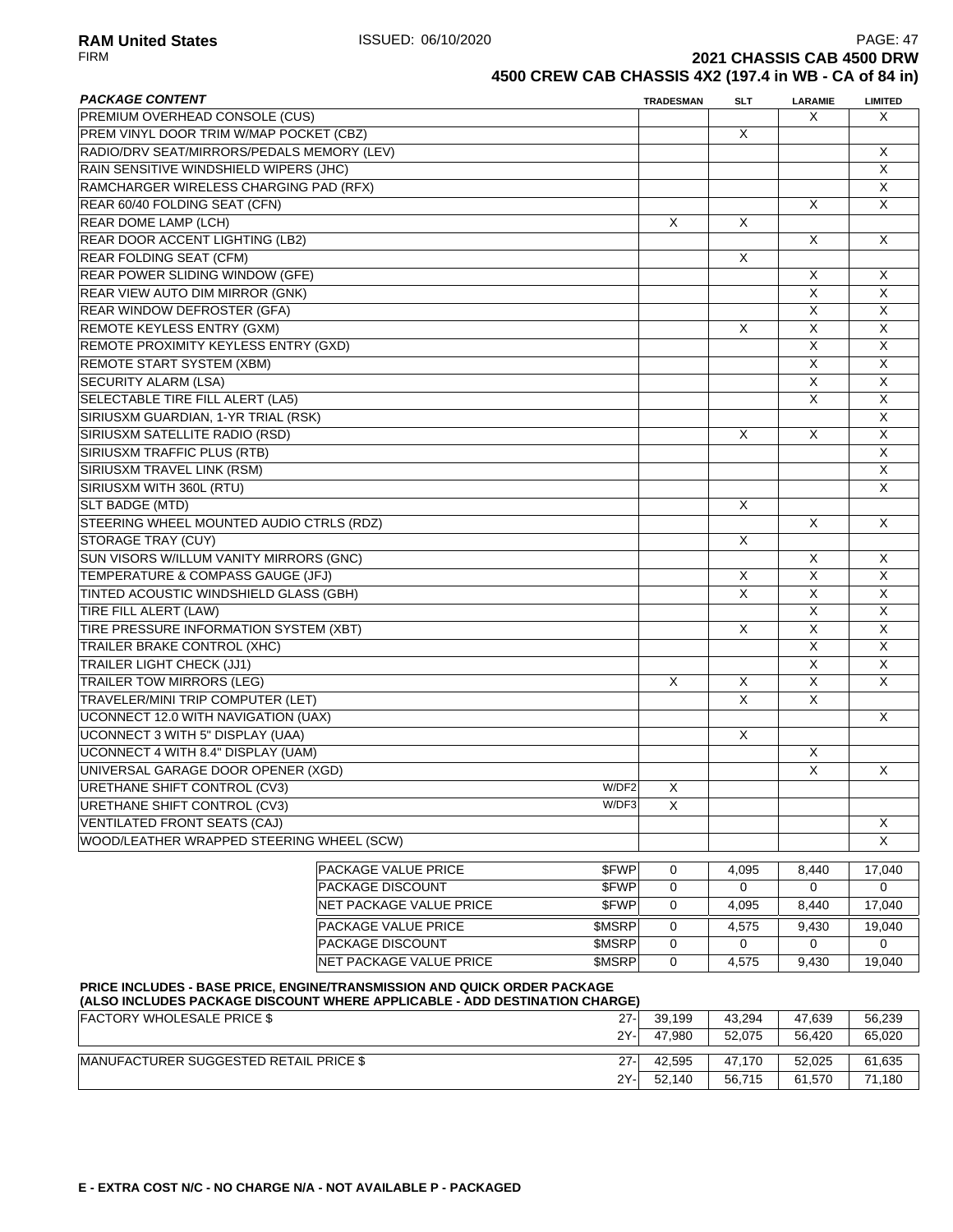**2021 CHASSIS CAB 4500 DRW 4500 CREW CAB CHASSIS 4X2 (197.4 in WB - CA of 84 in)**

### **STEP #3 SELECT - \$ OPTIONS (IF DESIRED)**

|                                                                              |                      |       |                          | <b>TRADESMAN</b> | SLT             | <b>LARAMIE</b>  | <b>LIMITED</b>  |
|------------------------------------------------------------------------------|----------------------|-------|--------------------------|------------------|-----------------|-----------------|-----------------|
| <b>DESCRIPTION</b>                                                           |                      |       | <b><i>SFWP SMSRP</i></b> | $2_A$            | 2 G             | $2_H$           | $2$ M           |
| 115V AUXILIARY POWER OUTLET                                                  |                      | 139   | 150                      | <b>JKV</b>       |                 | P               | P               |
| W/2TG INCLUDED WITH ADA; includes 400W inverter.                             |                      |       |                          |                  |                 |                 |                 |
| 19.5X6.0 FORGED ALUM POLISHED WHEELS                                         |                      | 1,008 | 1,095                    | WP4              |                 | P               | P               |
|                                                                              |                      | 1.008 | 1.095                    |                  | WP4             | P               | P               |
| 220 AMP ALTERNATOR                                                           |                      | 225   | 245                      | <b>BAJ</b>       | <b>BAJ</b>      | <b>BAJ</b>      | <b>BAJ</b>      |
| INCLUDED W/ADH OR AHD OR AH6 OR XF5 OR XF7; INCLUDED W/AH2                   | W/ADH OR             | N/C   | N/C                      | BAJ              | <b>BAJ</b>      | BAJ             | <b>BAJ</b>      |
|                                                                              | AHD OR<br>AH6 OR XF5 |       |                          |                  |                 |                 |                 |
|                                                                              | OR XF7               |       |                          |                  |                 |                 |                 |
|                                                                              | W/AH2 AND            | N/C   | N/C                      | <b>BAJ</b>       | <b>BAJ</b>      | <b>BAJ</b>      | <b>BAJ</b>      |
|                                                                              | ETN                  |       |                          |                  |                 |                 |                 |
| 225/70R19.5G FT ALL POS, RR TRACTION                                         |                      | 231   | 250                      | <b>TAJ</b>       | <b>TAJ</b>      | <b>TAJ</b>      | <b>TAJ</b>      |
| <b>22 GALLON MIDSHIP FUEL TANK</b>                                           |                      | 115   | 125                      | <b>NFA</b>       | <b>NFA</b>      | <b>NFA</b>      | <b>NFA</b>      |
| 4.89 REAR AXLE RATIO                                                         |                      | 180   | 195                      | <b>DPL</b>       | <b>DPL</b>      | <b>DPL</b>      | <b>DPL</b>      |
| <b>M/H ESB; N/A W/ETN</b>                                                    |                      |       |                          |                  |                 |                 |                 |
| 52 & 22 GALLON DUAL FUEL TANKS                                               |                      | 640   | 695                      | <b>NLL</b>       | <b>NLL</b>      | <b>NLL</b>      | <b>NLL</b>      |
| 65 MPH MAXIMUM SPEED                                                         |                      | 88    | 95                       | JJ4              | JJ4             | JJ4             | JJ4             |
| ONLY 1: JJ4 OR JJ5 OR JJ9                                                    |                      |       |                          |                  |                 |                 |                 |
| 70 MPH MAXIMUM SPEED                                                         |                      | 88    | 95                       | JJ5              | JJ5             | JJ5             | JJ5             |
| ONLY 1: JJ4 OR JJ5 OR JJ9                                                    |                      |       |                          |                  |                 |                 |                 |
| 77 MPH MAXIMUM SPEED                                                         |                      | 88    | 95                       | JJ9              | JJ9             | JJ9             | JJ9             |
| ONLY 1: JJ4 OR JJ5 OR JJ9                                                    |                      |       |                          |                  |                 |                 |                 |
| 9 ALPINE SPEAKERS W/SUBWOOFER                                                |                      | 272   | 295                      |                  | RC <sub>3</sub> | P               | P               |
| <b>ADAPTIVE STEERING SYSTEM</b>                                              |                      | 276   | 300                      |                  |                 | <b>SJE</b>      | <b>SJE</b>      |
| ADD BLACK VINYL FLOOR COVERING                                               |                      | N/C   | N/C                      |                  | <b>CKW</b>      | <b>CKW</b>      | <b>CKW</b>      |
| AMBULANCE PREP GROUP                                                         |                      | 961   | 1,045                    | AH <sub>2</sub>  | AH <sub>2</sub> | AH2             | AH <sub>2</sub> |
| N/A W/AH6                                                                    | W/ADH                | 732   | 795                      | AH <sub>2</sub>  | AH <sub>2</sub> | AH <sub>2</sub> | AH <sub>2</sub> |
|                                                                              | W/AHD AND<br>ESB     | 824   | 895                      | AH <sub>2</sub>  | AH <sub>2</sub> | AH2             | AH <sub>2</sub> |
| <b>AUX REVERSE LAMPS, MIRROR-MOUNTED</b>                                     |                      | 133   | 145                      | <b>LPF</b>       | <b>LPF</b>      | P               | P               |
| <b>INCLUDED W/AAN</b>                                                        | W/AAN                | N/C   | N/C                      |                  | LPF             | P               | P               |
| <b>BLACK TUBULAR SIDE STEPS</b>                                              |                      | 456   | 495                      | <b>MRU</b>       | <b>MRU</b>      |                 |                 |
| <b>ONLY 1: MRT OR MRU OR MRS</b>                                             |                      |       |                          |                  |                 |                 |                 |
| <b>BODY COLOR FENDER FLARES</b>                                              |                      | 92    | 100                      |                  | MML             | P               | P               |
| N/A W/P61 OR P62 OR P63 OR P71 OR P72 OR P74 OR P83 OR PB8 OR PGC            |                      |       |                          |                  |                 |                 |                 |
| OR PGW OR PL1 OR PX8 OR PYB                                                  |                      |       |                          |                  |                 |                 |                 |
| <b>N/A LOW VOLUME PAINT W/2TG</b>                                            |                      |       |                          |                  |                 |                 |                 |
| <b>CARGO AND CHMSL LAMP</b>                                                  |                      | 88    | 95                       | <b>LPE</b>       | <b>LPE</b>      | LPE             | LPE             |
| N/A W/A69; N/A W/AAN; N/A W/LPD                                              | W/AAN                | N/C   | N/C                      | <b>LPE</b>       | LPE             | LPE             | <b>LPE</b>      |
| CHMSL LAMP W/CAMERA                                                          |                      | 317   | 345                      |                  | <b>LPD</b>      | <b>LPD</b>      | <b>LPD</b>      |
| INCLUDED W/AAN; M/H A67 OR UAM OR UAV OR UAX; M/H XAC OR AAN OR              | W/AAN N/C            |       | N/C                      |                  | <b>LPD</b>      | <b>LPD</b>      | LPD             |
| A69                                                                          |                      |       |                          |                  |                 |                 |                 |
| CHROME APPEARANCE GROUP                                                      |                      | 801   | 870                      | AMP              |                 |                 |                 |
|                                                                              | W/AAN                | 801   | 870                      | AMP              |                 |                 |                 |
| <b>CHROME TOW HOOKS</b>                                                      |                      | 88    | 95                       |                  |                 | <b>XHQ</b>      | P               |
| CHROME TUBULAR SIDE STEPS                                                    |                      | 548   | 595                      | <b>MRT</b>       |                 |                 |                 |
| ONLY 1: MRT OR MRU OR MRS                                                    |                      |       |                          |                  |                 |                 |                 |
| <b>COLD WEATHER GROUP</b>                                                    |                      | 161   | 175                      | ADE              | ADE             | ADE             | ADE             |
| M/H ETN; N/A W/ESB                                                           |                      |       |                          |                  |                 |                 |                 |
| <b>Includes Engine Block Heater (NHK)</b><br><b>DELETE FRONT CENTER SEAT</b> |                      | (19)  | (20)                     | <b>CJT</b>       | <b>CJT</b>      |                 |                 |
|                                                                              |                      |       |                          |                  |                 |                 |                 |
| M/H *TX OR *V9 OR *M9<br><b>DELETE REAR SEAT</b>                             |                      | (47)  | (50)                     | CF <sub>8</sub>  | CF8             |                 |                 |
|                                                                              | W/*M9                |       |                          |                  |                 |                 |                 |
| M/H *TX OR *V9 OR *MJ OR *M9                                                 |                      | (47)  | (50)                     |                  | CF8             |                 |                 |
|                                                                              | W/*MJ                | (47)  | (50)                     |                  | CF8             |                 |                 |
| DIGITAL REARVIEW MIRROR                                                      |                      | 456   | 495                      | <b>GRG</b>       | GRG             |                 |                 |
| INCLUDED W/A69; W/2TH INCLUDED W/AAU; W/2TM INCLUDED W/AAU                   |                      |       |                          |                  |                 |                 |                 |
| DOT CERTIFIED ROADSIDE SAFETY KIT                                            |                      | 180   | 195                      | ACL              | <b>ACL</b>      | <b>ACL</b>      | <b>ACL</b>      |
| <b>DRIVER AIR BAG ONLY</b>                                                   |                      | (36)  | (40)                     | <b>CGT</b>       | <b>CGT</b>      |                 |                 |
| N/A W/ADA                                                                    |                      |       |                          |                  |                 |                 |                 |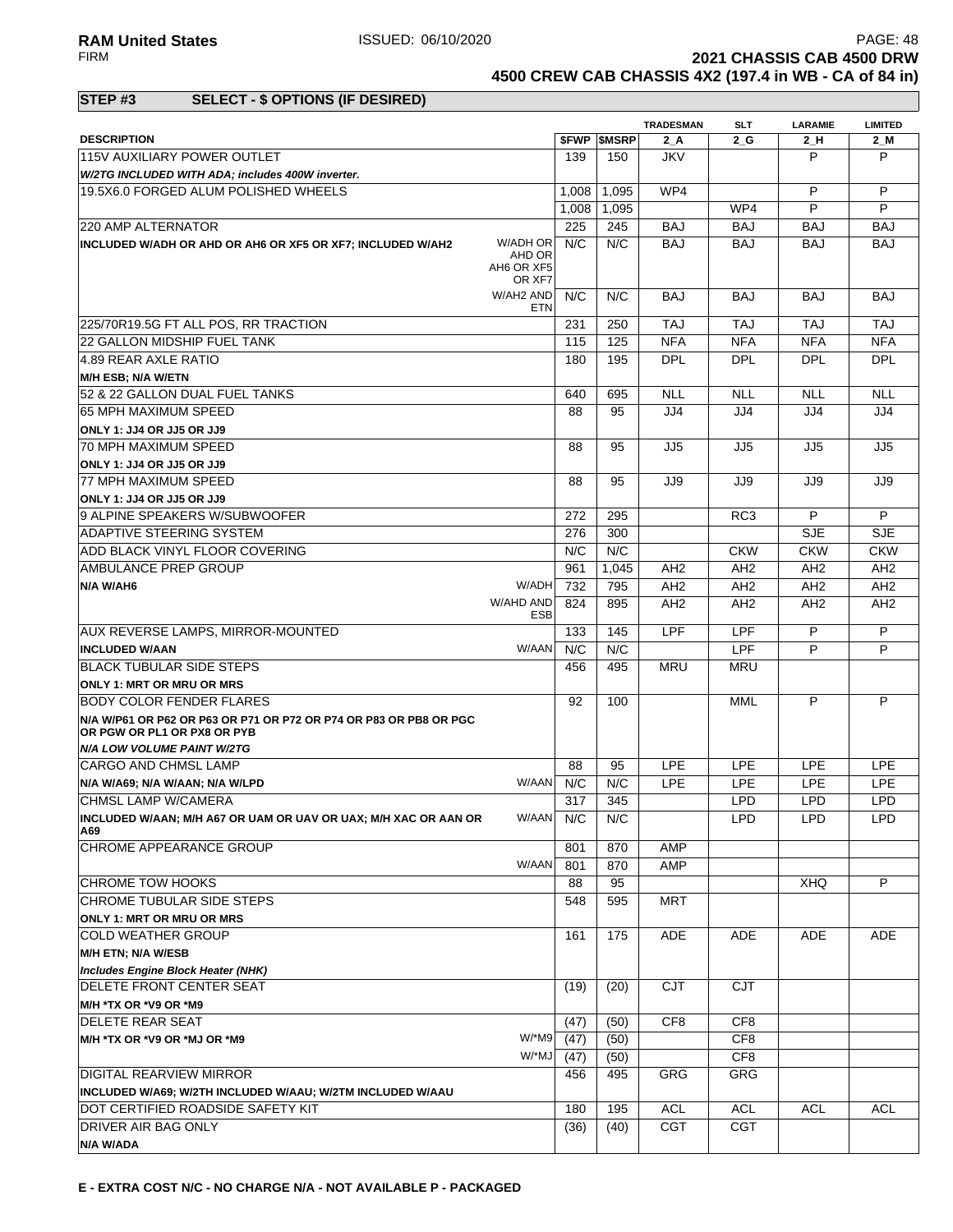**4500 CREW CAB CHASSIS 4X2 (197.4 in WB - CA of 84 in)**

|                                                                 |     |            |                     | <b>TRADESMAN</b>         | <b>SLT</b>       | <b>LARAMIE</b>   | <b>LIMITED</b>   |
|-----------------------------------------------------------------|-----|------------|---------------------|--------------------------|------------------|------------------|------------------|
| <b>DESCRIPTION</b>                                              |     |            | <b>\$FWP \$MSRP</b> | $2_A$                    | $2_G$            | 2_H              | $2$ M            |
| DUAL ALTERNATORS RATED AT 380 AMPS                              |     | 364        | 395                 | XF5                      | XF <sub>5</sub>  | XF <sub>5</sub>  | XF <sub>5</sub>  |
| W/ADH<br>M/H ESB; N/A W/ETN; ONLY 1: XF5 OR XF7                 |     | 276        | 300                 | XF <sub>5</sub>          | XF <sub>5</sub>  | XF <sub>5</sub>  | XF <sub>5</sub>  |
| W/AHD                                                           |     | 276        | 300                 | XF <sub>5</sub>          | XF <sub>5</sub>  | XF <sub>5</sub>  | XF <sub>5</sub>  |
| DUAL ALTERNATORS RATED AT 440 AMPS                              |     | 364        | 395                 | XF7                      | XF7              | XF7              | XF7              |
| W/ADH<br>INCLUDED W/AH6; M/H ETN; N/A W/ESB; ONLY 1: XF5 OR XF7 |     | 276        | 300                 | XF7                      | XF7              | XF7              | XF7              |
| W/AH6                                                           |     | N/C        | N/C                 | XF7                      | XF7              | XF7              | XF7              |
| W/AHD                                                           |     | 276        | 300                 | XF7                      | XF7              | XF7              | XF7              |
| ELECTRICAL ACCESSORY GROUP                                      |     | 501        | 545                 | ADH                      | ADH              |                  |                  |
|                                                                 |     | 317        | 345                 |                          |                  | ADH              | ADH              |
| W/AAU<br>W/AH6                                                  |     | 317        | 345                 | ADH                      | ADH              |                  |                  |
| W/AH6                                                           |     | 272<br>N/C | 295<br>N/C          | <b>ADH</b>               | ADH              | <b>ADH</b>       | <b>ADH</b>       |
|                                                                 |     | 88         | 95                  |                          | <b>NHK</b>       | <b>NHK</b>       | <b>NHK</b>       |
| <b>ENGINE BLOCK HEATER</b><br>W/ADE<br><b>INCLUDED W/ADE</b>    |     | N/C        | N/C                 | <b>NHK</b><br><b>NHK</b> | <b>NHK</b>       | <b>NHK</b>       | <b>NHK</b>       |
| <b>ENGINE SHUTDOWN TIMER</b>                                    |     | 231        | 250                 | <b>XCL</b>               | <b>XCL</b>       | <b>XCL</b>       | <b>XCL</b>       |
| FLAT CAB-LENGTH SIDE STEPS. CHROME                              |     | 732        | 795                 |                          | <b>MRS</b>       | <b>MRS</b>       | <b>MRS</b>       |
| <b>ONLY 1: MRT OR MRU OR MRS</b>                                |     |            |                     |                          |                  |                  |                  |
| <b>FLOOR COVERING CARPET</b>                                    |     | 139        | 150                 | <b>CKE</b>               | $\overline{P}$   | P                | P                |
| FRONT & REAR RUBBER FLOOR MATS                                  |     | 139        | 150                 |                          | <b>CLF</b>       | <b>CLF</b>       |                  |
|                                                                 |     | 139        | 150                 | <b>CLF</b>               |                  |                  |                  |
|                                                                 |     | 139        | 150                 |                          |                  |                  | <b>CLF</b>       |
| <b>IFRONT FOG LAMPS</b>                                         |     | 180        | 195                 | LNJ                      | <b>LNJ</b>       |                  |                  |
| <b>FRONT LICENSE PLATE BRACKET</b>                              |     | N/C        | N/C                 | <b>MDA</b>               | <b>MDA</b>       | <b>MDA</b>       | <b>MDA</b>       |
| <b>FULL SIZE SPARE TIRE</b>                                     |     | 364        | 395                 | <b>TBB</b>               | <b>TBB</b>       | TBB              | <b>TBB</b>       |
| <b>GVW RATING - 15000#</b>                                      |     | N/C        | N/C                 | Z4B                      | Z4B              | Z4B              | Z4B              |
| <b>ONLY 1: Z4B OR Z4C</b>                                       |     |            |                     |                          |                  |                  |                  |
| <b>GVW RATING - 16000#</b>                                      |     | N/C        | N/C                 | Z <sub>4</sub> C         | Z <sub>4</sub> C | Z <sub>4</sub> C | Z <sub>4</sub> C |
| ONLY 1: Z4B OR Z4C                                              |     |            |                     |                          |                  |                  |                  |
| HEATED SEATS AND WHEEL GROUP                                    |     | 501        | 545                 |                          | AGF              |                  |                  |
| W/AAU<br>M/H *MJ OR *M9; N/A W/*TX; N/A W/*V9                   |     | 317        | 345                 |                          | <b>AGF</b>       |                  |                  |
| W/ADA<br>W/ETN M/H 220 AMP Alternator                           |     | 317        | 345                 |                          | <b>AGF</b>       |                  |                  |
| HEAVY DUTY FRONT SUSPENSION GROUP                               |     | 240        | 260                 | AZB                      | AZB              | <b>AZB</b>       | <b>AZB</b>       |
| W/AHD<br><b>INCLUDED W/AHD</b>                                  |     | N/C        | N/C                 | AZB                      | <b>AZB</b>       | <b>AZB</b>       | <b>AZB</b>       |
| <b>HEAVY DUTY SNOW PLOW PREP GROUP</b>                          |     | 456        | 495                 | AHD                      | AHD              | AHD              | AHD              |
| W/ADH                                                           |     | 317        | 345                 | <b>AHD</b>               | <b>AHD</b>       | AHD              | <b>AHD</b>       |
| LARAMIE LEVEL 1 EQUIPMENT GROUP                                 |     | 869        | 945                 |                          |                  | A66              |                  |
| LARAMIE LEVEL 2 EQUIPMENT GROUP                                 |     | 1,928      | 2,095               |                          |                  | A67              |                  |
| includes package A66 content                                    |     |            |                     |                          |                  |                  |                  |
| <b>LED TAIL LAMPS</b>                                           |     | 88         | 95                  | LAY                      | LAY              | LAY              | LAY              |
| LIMITED LEVEL 1 EQUIPMENT GROUP                                 |     | 3,896      | 4,235               |                          |                  |                  | A69              |
| <b>LUXURY GROUP</b>                                             |     | 1,059      | 1,150               |                          | <b>ADA</b>       |                  |                  |
| MANUAL DPF REGENERATION                                         |     | 225        | 245                 | <b>XNR</b>               | <b>XNR</b>       | <b>XNR</b>       | <b>XNR</b>       |
| W/AH6<br>INCLUDED W/AH6; M/H ETN; N/A W/ESB                     |     | N/C        | N/C                 | <b>XNR</b>               | <b>XNR</b>       | <b>XNR</b>       | <b>XNR</b>       |
| <b>MANUF STATEMENT OF ORIGIN</b>                                |     | N/C        | N/C                 | <b>YEP</b>               | <b>YEP</b>       | <b>YEP</b>       | <b>YEP</b>       |
| <b>MAX TOW PACKAGE</b>                                          |     | 548        | 595                 | AHQ                      | <b>AHQ</b>       | AHQ              | AHQ              |
| W/ETN<br>M/H AAU OR ADH OR XHC; M/H ETN; N/A W/ESB              |     | 548        | 595                 | <b>AHQ</b>               | <b>AHQ</b>       | AHQ              | AHQ              |
| <b>PAINTED FRONT BUMPER</b>                                     |     | 88         | 95                  |                          |                  | MBA              | <b>MBA</b>       |
| <b>M/H XAG</b>                                                  |     |            |                     |                          |                  |                  |                  |
| <b>PARKSENSE FT/RR PARK ASSIST SYSTEM</b>                       |     | 456        | 495                 | XAG                      | XAG              | XAG              | P                |
| W/2TA M/H LNJ; W/2TG M/H AD6 OR LNJ                             |     |            |                     |                          |                  |                  |                  |
| PARKSENSE REAR PARK ASSIST SYSTEM                               |     | 272        | 295                 | XAA                      | XAA              | XAA              |                  |
| N/A W/XAG                                                       |     |            |                     |                          |                  |                  |                  |
| <b>PARKVIEW REAR BACK-UP CAMERA</b>                             |     | 456        | 495                 |                          | <b>XAC</b>       | <b>XAC</b>       | P                |
| N/A W/AAN                                                       |     | 456        | 495                 | XAC                      |                  |                  | P                |
| W/AAU                                                           |     | 456        | 495                 | XAC                      |                  |                  | P                |
| POWER 2-WAY DRIVER LUMBAR ADJUST                                |     | 88         | 95                  | <b>JPE</b>               | <b>JPE</b>       | P                | P                |
| W/*MJ OR<br><b>INCLUDED W/*MJ OR *M9</b>                        | *M9 | N/C        | N/C                 | <b>JPE</b>               | <b>JPE</b>       | P                | P                |
| POWER TAKE OFF PREP                                             |     | 272        | 295                 | LBN                      | LBN              | LBN              | LBN              |
| N/A W/LBV                                                       |     |            |                     |                          |                  |                  |                  |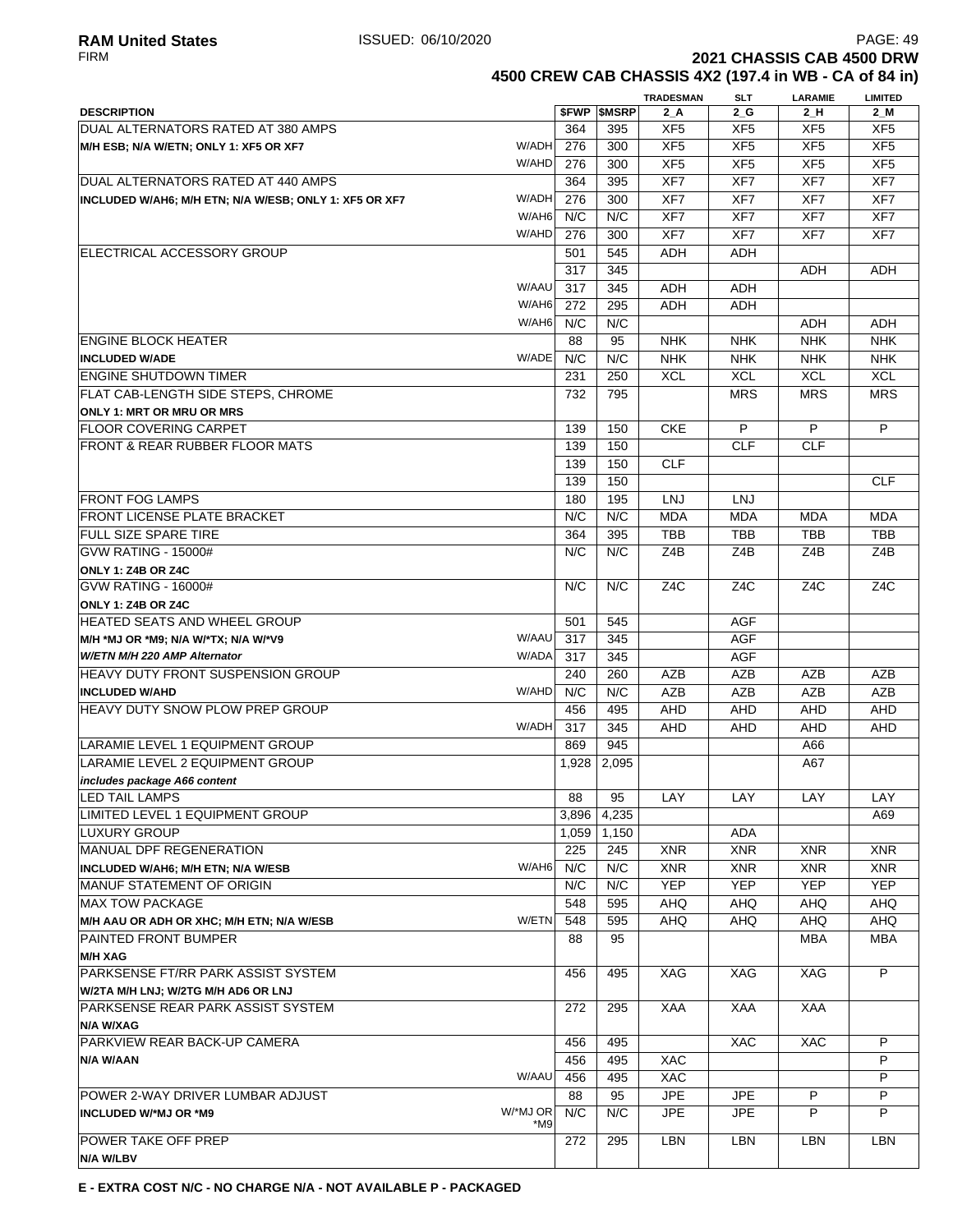FIRM **2021 CHASSIS CAB 4500 DRW 4500 CREW CAB CHASSIS 4X2 (197.4 in WB - CA of 84 in)**

916 995 XPN XPN XPN XPN

|                                                                                                   |                                              |                          | <b>TRADESMAN</b> | <b>SLT</b>       | <b>LARAMIE</b>   | <b>LIMITED</b>   |
|---------------------------------------------------------------------------------------------------|----------------------------------------------|--------------------------|------------------|------------------|------------------|------------------|
| <b>DESCRIPTION</b>                                                                                |                                              | <b><i>SFWP SMSRP</i></b> | 2 A              | $2_G$            | 2 H              | 2 M              |
| POWER TAKE OFF PREP - LEFT SIDE                                                                   | 272                                          | 295                      | LBV              | LBV              | LBV              | LBV              |
| PREMIUM LIGHTING GROUP                                                                            | 916                                          | 995                      |                  | AD <sub>6</sub>  |                  |                  |
|                                                                                                   | W/AAU<br>869                                 | 945                      |                  | AD <sub>6</sub>  |                  |                  |
|                                                                                                   | W/ADA<br>869                                 | 945                      |                  | AD <sub>6</sub>  |                  |                  |
|                                                                                                   | W/AGF<br>869                                 | 945                      |                  | AD <sub>6</sub>  |                  |                  |
| <b>RAM TELEMATICS</b>                                                                             | 736                                          | 800                      | <b>RFQ</b>       | <b>RFQ</b>       | <b>RFQ</b>       | <b>RFQ</b>       |
| Includes Telematics Module & 1 year of Ram Telematics Powered by Verizon<br><b>Connect</b>        |                                              |                          |                  |                  |                  |                  |
| RAM TELEMATICS 3-YR SUBSCRIPTION                                                                  | 884                                          | 960                      | X <sub>9</sub> S | X <sub>9</sub> S | X <sub>9</sub> S | X <sub>9</sub> S |
| M/H RFQ; N/A W/X9T                                                                                |                                              |                          |                  |                  |                  |                  |
| Includes 2 year extension (3 years total) of Ram Telematics Powered by<br><b>Verizon Connect</b>  |                                              |                          |                  |                  |                  |                  |
| RAM TELEMATICS 5-YR SUBSCRIPTION                                                                  | 1,767                                        | 1,920                    | X9T              | X9T              | X9T              | X9T              |
| M/H RFQ; N/A W/X9S                                                                                |                                              |                          |                  |                  |                  |                  |
| Includes 4 year service extension (5 years total) of Ram Telematics Powered<br>by Verizon Connect |                                              |                          |                  |                  |                  |                  |
| <b>REAR BACKUP ALARM</b>                                                                          | 133                                          | 145                      | <b>XAW</b>       | <b>XAW</b>       | <b>XAW</b>       | XAW              |
| <b>REAR POWER SLIDING WINDOW</b>                                                                  | 364                                          | 395                      | <b>GFE</b>       |                  | P                | P                |
| ONLY 1: GFD OR GFE                                                                                |                                              |                          |                  |                  |                  |                  |
| <b>REAR SLIDING WINDOW</b>                                                                        | 272                                          | 295                      | <b>GFD</b>       | GFD              |                  |                  |
| N/A W/ADA; ONLY 1: GFD OR GFE                                                                     |                                              |                          |                  |                  |                  |                  |
| <b>REAR WINDOW DEFROSTER</b>                                                                      | 148                                          | 160                      | <b>GFA</b>       | <b>GFA</b>       | P                | P                |
| <b>N/A W/GFD</b>                                                                                  |                                              |                          |                  |                  |                  |                  |
| <b>RED SEAT BELTS</b>                                                                             | 69                                           | 75                       | CGQ              | CGQ              | CGQ              |                  |
| <b>REMOTE KEYLESS ENTRY</b>                                                                       | 364                                          | 395                      | <b>GXM</b>       | P                | P                | P                |
| <b>REMOTE START SYSTEM</b>                                                                        | 225                                          | 245                      |                  | <b>XBM</b>       | P                | P                |
| <b>SAFETY GROUP</b>                                                                               | 1,564                                        | 1,700                    | AAU              | AAU              |                  |                  |
| N/A W/A69; N/A W/UA1                                                                              | 1,647                                        | 1,790                    |                  |                  | AAU              |                  |
|                                                                                                   | 1,647                                        | 1,790                    |                  |                  |                  | AAU              |
| <b>SECURITY ALARM</b>                                                                             | 180                                          | 195                      |                  | <b>LSA</b>       | P                | P                |
| <b>SIRIUSXM SATELLITE RADIO</b>                                                                   | 180                                          | 195                      | <b>RSD</b>       | P                | P                | P                |
| <b>W/UAA OR</b><br>INCLUDED W/UAA OR UAM OR UAV OR UAX; M/H UA1                                   | N/C                                          | N/C                      | <b>RSD</b>       | P                | P                | P                |
|                                                                                                   | <b>UAM</b>                                   |                          |                  |                  |                  |                  |
| <b>SPLASH GUARDS/MUD FLAPS FRONT</b>                                                              | 69                                           | 75                       | <b>MKM</b>       | <b>MKM</b>       | <b>MKM</b>       | <b>MKM</b>       |
| <b>TIRE FILL ALERT</b>                                                                            | 41                                           | 45                       | LAW              |                  | P                | P                |
| M/H XBT; N/A W/UA1                                                                                | 41                                           | 45                       |                  | LAW              | P                | P                |
| TIRE PRESSURE INFORMATION SYSTEM                                                                  | 139                                          | 150                      | <b>XBT</b>       | P                | P                | P                |
| <b>TOWING TECHNOLOGY GROUP</b>                                                                    | 916                                          | 995                      | AAN              |                  |                  |                  |
| <b>N/A W/A69</b>                                                                                  | 777                                          | 845                      |                  |                  | AAN              |                  |
| Includes backup camera                                                                            | 777                                          | 845                      |                  |                  |                  | AAN              |
|                                                                                                   | 916                                          | 995                      |                  | AAN              |                  |                  |
| <b>TRAILER BRAKE CONTROL</b>                                                                      | 341                                          | 370                      | <b>XHC</b>       | <b>XHC</b>       | P                | P                |
| <b>INCLUDED W/AAU OR ADH</b>                                                                      |                                              |                          |                  |                  |                  |                  |
| TRAILER TIRE PRESSURE MONITORING SYS                                                              | 139                                          | 150                      |                  | XG9              | XG9              | XG9              |
| M/H UAM OR UAV OR UAX OR A67; N/A W/UAA                                                           |                                              |                          |                  |                  |                  |                  |
| UCONNECT 12.0 WITH NAVIGATION                                                                     | 1,876                                        | 2,040                    |                  |                  | <b>UAX</b>       | P                |
|                                                                                                   | 2,888                                        | 3,140                    |                  | <b>UAX</b>       |                  | P                |
|                                                                                                   | W/A67                                        |                          |                  |                  | <b>UAX</b>       | P                |
|                                                                                                   |                                              | 1,876 2,040              |                  | P                |                  |                  |
| UCONNECT 3 WITH 5" DISPLAY                                                                        | 640                                          | 695                      | <b>UAA</b>       |                  |                  |                  |
| UCONNECT 4C NAV WITH 8.4" DISPLAY                                                                 | 1,508                                        | 1,640                    |                  | <b>UAV</b>       |                  |                  |
| <b>INCLUDED W/A67</b>                                                                             | 635                                          | 690                      |                  |                  | <b>UAV</b>       |                  |
|                                                                                                   | W/A67<br>N/C                                 | N/C                      |                  | <b>UAV</b>       | <b>UAV</b>       |                  |
| UCONNECT 4 WITH 8.4" DISPLAY                                                                      | 1,008                                        | 1,095                    |                  | <b>UAM</b>       | P                |                  |
|                                                                                                   | 1,652                                        | 1,795                    | <b>UAM</b>       |                  | P                |                  |
| VOLTAGE MONITORING AUTO IDLE UP SYS                                                               | 139                                          | 150                      | XF <sub>6</sub>  | XF <sub>6</sub>  | XF <sub>6</sub>  | XF <sub>6</sub>  |
| W/ADH OR<br><b>INCLUDED W/ADH OR AH2 OR AH6</b>                                                   | N/C<br>AH <sub>2</sub> OR<br>AH <sub>6</sub> | N/C                      | XF <sub>6</sub>  | XF <sub>6</sub>  | XF <sub>6</sub>  | XF <sub>6</sub>  |

**M/H UAM OR UAV OR UAX; M/H XAC OR AAN OR A69; N/A W/UA1 OR UAA**

WIRED AUXILARY CAMERA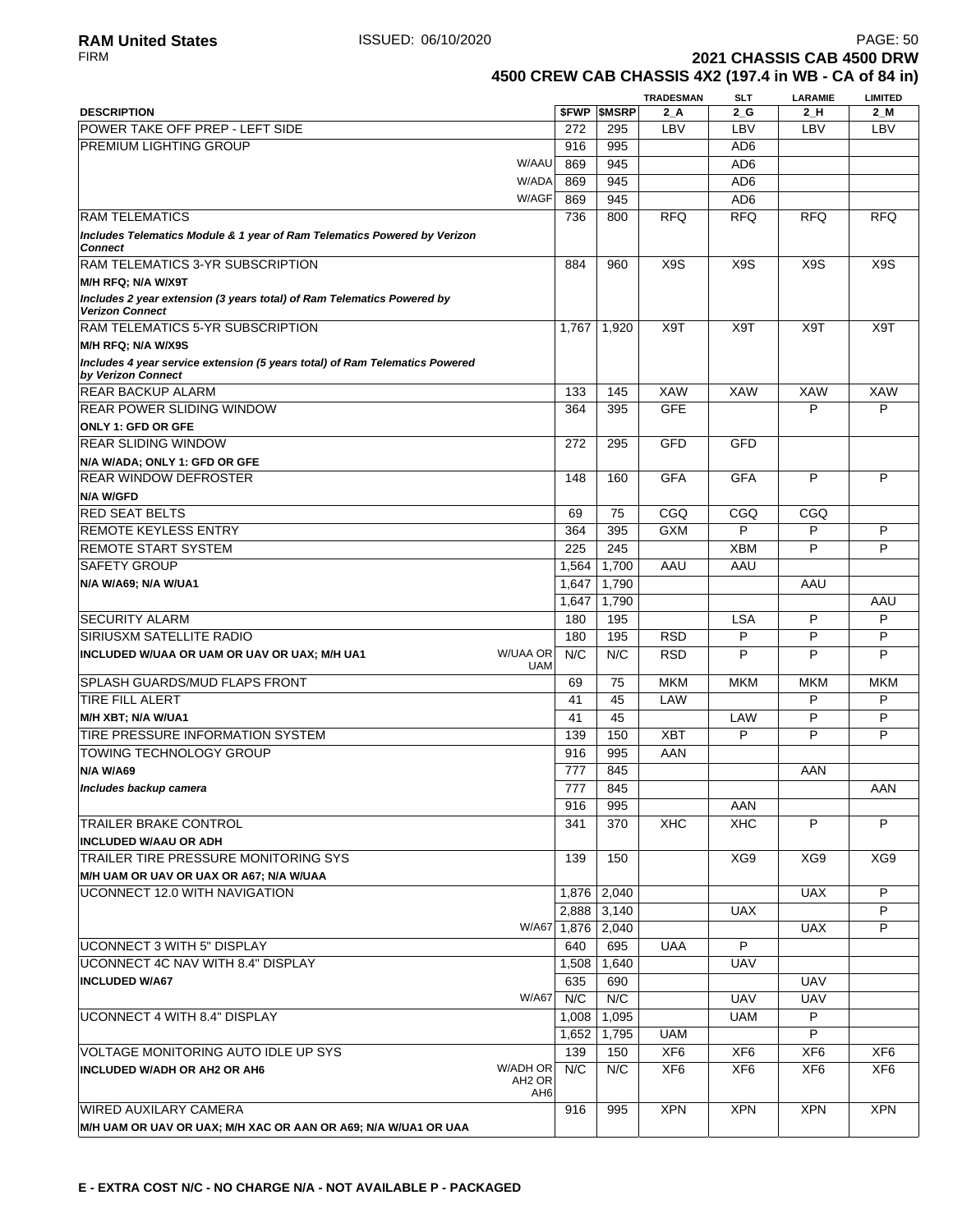### **2021 CHASSIS CAB 4500 DRW 4500 CREW CAB CHASSIS 4X2 (197.4 in WB - CA of 84 in)**

| <b>DESCRIPTION</b>                              |       | <b>SFWP SMSRP</b> | TRADESMAN<br>2 A | <b>SLT</b><br>$2_G$ | <b>LARAMIE</b><br>2 H | <b>LIMITED</b><br>2 M |
|-------------------------------------------------|-------|-------------------|------------------|---------------------|-----------------------|-----------------------|
| <b>FLEET ONLY</b>                               |       |                   |                  |                     |                       |                       |
| EMER/FIRE/RESC SPECIAL EMISSIONS<br><b>IPKG</b> | 1.100 | 1.195             | AH6              | AH <sub>6</sub>     | AH6                   | AH6                   |
| M/H DF2; M/H ETN; N/A W/DF3; N/A W/ESB          |       |                   |                  |                     |                       |                       |
| Includes AH2 content                            |       |                   |                  |                     |                       |                       |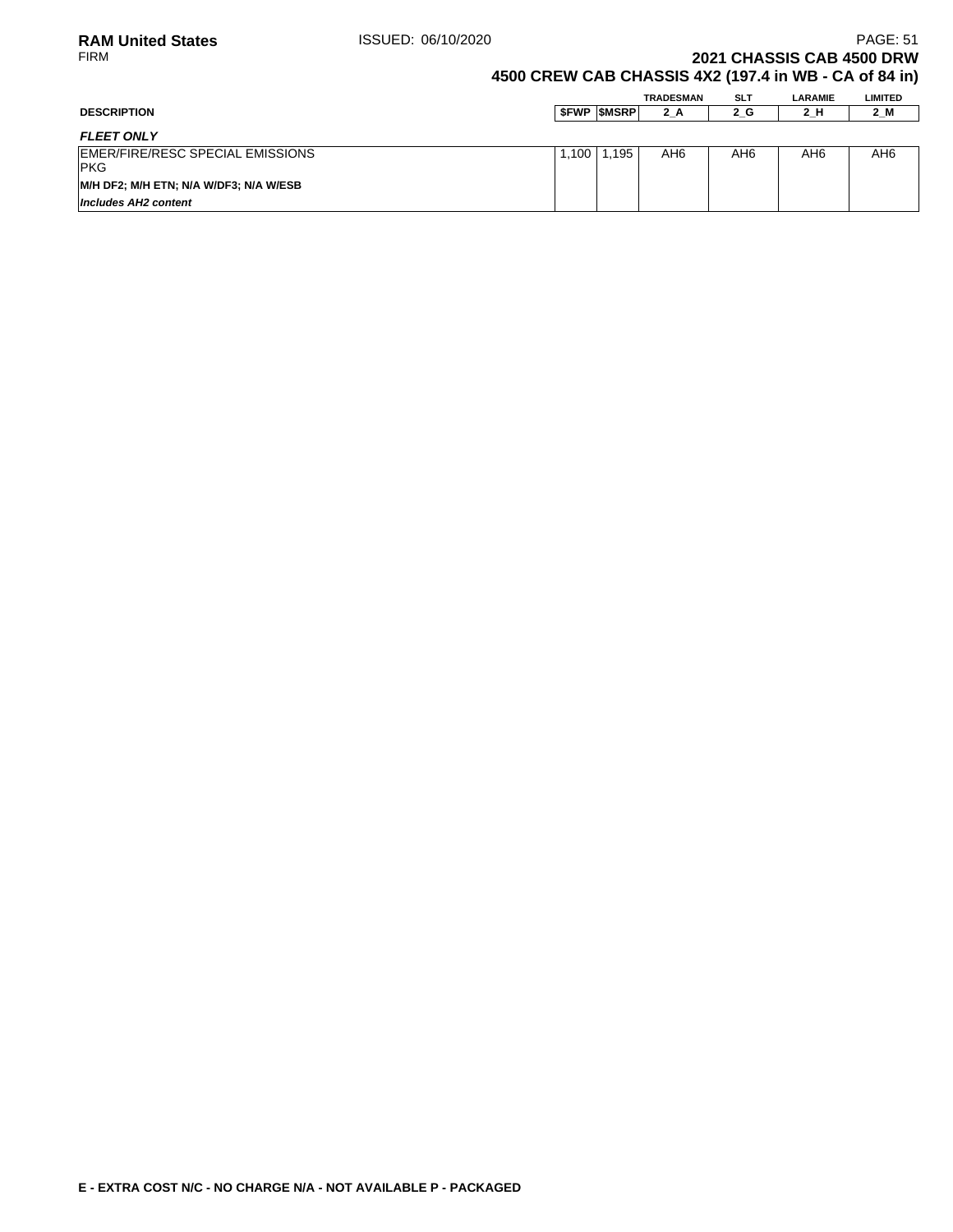RA**M United States ISSUED: 06/10/2020** PAGE: 52<br>FIRM **PAGE: 52 2021 CHASSIS CAB 4500 DRW 4500 CREW CAB CHASSIS 4X2 (197.4 in WB - CA of 84 in)**

**STEP #4 SELECT - COLOR & TRIM CODES**

| <b>COLOR/TRIM</b>                  |          |     |     |      | <b>DIESEL</b><br><b>GRAY</b> | \$FWP   \$MSRP   BLACK   BLACK/ BLACK/ BLACK/ INDIGO/   MOUN-<br><b>LIGHT</b><br><b>MOUN-</b><br><b>TAIN</b><br><b>BROWN</b> | LT.<br><b>FROST</b><br><b>BEIGE</b> | <b>FROST</b> | TAIN<br><b>BROWN</b><br>/LT.<br><b>FROST</b><br><b>BEIGE</b> |
|------------------------------------|----------|-----|-----|------|------------------------------|------------------------------------------------------------------------------------------------------------------------------|-------------------------------------|--------------|--------------------------------------------------------------|
| HD VINYL 40/20/40 SPLIT BENCH SEAT | (S)      | N/C | N/C |      | TXX8                         |                                                                                                                              |                                     |              |                                                              |
|                                    | W/2 G    | N/C | N/C |      | TXX8                         |                                                                                                                              |                                     |              |                                                              |
| CLOTH 40/20/40 BENCH SEAT          | $W/2_A$  | 272 | 295 | V9X9 |                              |                                                                                                                              |                                     |              |                                                              |
|                                    | W/2 G    | N/C | N/C |      |                              | V9X5                                                                                                                         |                                     |              |                                                              |
|                                    | $W/2_G$  | N/C | N/C |      | <b>V9X8</b>                  |                                                                                                                              |                                     |              |                                                              |
|                                    | $W/2_G$  | N/C | N/C |      |                              |                                                                                                                              | V9XL                                |              |                                                              |
| CLOTH 40/20/40 PREM BENCH SEAT     | $W/2_G$  | 869 | 945 |      |                              | M9X5                                                                                                                         |                                     |              |                                                              |
|                                    | $W/2_G$  | 869 | 945 |      | M9X8                         |                                                                                                                              |                                     |              |                                                              |
|                                    | $W/2_G$  | 869 | 945 |      |                              |                                                                                                                              | M9XL                                |              |                                                              |
| LEATHER TRIM 40/20/40 BENCH SEAT   | $W/2$ H  | N/C | N/C |      |                              |                                                                                                                              |                                     |              | VLN <sub>1</sub>                                             |
|                                    | $W/2$ _H | N/C | N/C | VLX9 |                              |                                                                                                                              |                                     |              |                                                              |
| LEATHER TRIMMED BUCKET SEATS       | W/2 H    | 501 | 545 |      |                              |                                                                                                                              |                                     |              | GJN <sub>1</sub>                                             |
|                                    | $W/2$ _H | 501 | 545 | GJX9 |                              |                                                                                                                              |                                     |              |                                                              |
| LIMITED LEATHER BUCKET SEATS       | $W/2$ M  | N/C | N/C |      |                              |                                                                                                                              |                                     | ULC1         |                                                              |
|                                    | $W/2$ _M | N/C | N/C | ULX9 |                              |                                                                                                                              |                                     |              |                                                              |
| <b>PREMIUM CLOTH BUCKET SEATS</b>  | $W/2_G$  | 916 | 995 |      |                              | MJX5                                                                                                                         |                                     |              |                                                              |
|                                    | W/2 G    | 916 | 995 |      | MJX8                         |                                                                                                                              |                                     |              |                                                              |
|                                    | $W/2_G$  | 916 | 995 |      |                              |                                                                                                                              | <b>MJXL</b>                         |              |                                                              |
| <b>MONOTONE PAINT - APA</b>        |          |     |     |      |                              |                                                                                                                              |                                     |              |                                                              |
| <b>PRIMARY COLOR</b>               |          |     |     |      |                              |                                                                                                                              |                                     |              |                                                              |

| BILLET SILVER METALLIC CLEAR COAT                                                                                                                                                                                                                                                                          | 184 | 200 | <b>PSC</b>      | <b>PSC</b>      |  |  |
|------------------------------------------------------------------------------------------------------------------------------------------------------------------------------------------------------------------------------------------------------------------------------------------------------------|-----|-----|-----------------|-----------------|--|--|
| <b>BLACK CLEAR COAT</b>                                                                                                                                                                                                                                                                                    | N/C | N/C | PX8             | PX8             |  |  |
| *PLEASE NOTE - Orders will be held until the minimum build quantity of 10 is<br>reached. As a result, order to delivery will vary based upon quantity of orders<br>received. Exterior content such as door handles, fascia, mirrors, etc. are black<br>when ordering this special paint. LATE AVAILABILITY |     |     |                 |                 |  |  |
| <b>BRIGHT WHITE CLEAR COAT</b>                                                                                                                                                                                                                                                                             | N/C | N/C | PW7             | PW7             |  |  |
| <b>DELMONICO RED PEARL COAT</b>                                                                                                                                                                                                                                                                            | 92  | 100 | PRV             | PRV             |  |  |
| <b>DIAMOND BLACK CRYSTAL P/C</b>                                                                                                                                                                                                                                                                           | 92  | 100 | <b>PXJ</b>      | <b>PXJ</b>      |  |  |
| <b>FLAME RED CLEAR COAT</b>                                                                                                                                                                                                                                                                                | N/C | N/C | PR <sub>4</sub> | PR <sub>4</sub> |  |  |
| <b>GRANITE CRYSTAL MET. CLEAR COAT</b>                                                                                                                                                                                                                                                                     | 184 | 200 | PAU             | PAU             |  |  |
| <b>HYDRO BLUE PEARL COAT</b>                                                                                                                                                                                                                                                                               | 92  | 100 | PBJ             | PBJ             |  |  |
| LOW VOL AGRICULTURE RED                                                                                                                                                                                                                                                                                    | 415 | 450 | P61             | P61             |  |  |
| *PLEASE NOTE - Orders will be held until the minimum build quantity of 10 is<br>reached. As a result, order to delivery will vary based upon quantity of orders<br>received. Exterior content such as door handles, fascia, mirrors, etc. are black<br>when ordering this special paint. LATE AVAILABILITY |     |     |                 |                 |  |  |
| LOW VOL CONSTRUCTION YELLOW                                                                                                                                                                                                                                                                                | 415 | 450 | P71             | P71             |  |  |
| *PLEASE NOTE - Orders will be held until the minimum build quantity of 10 is<br>reached. As a result, order to delivery will vary based upon quantity of orders<br>received. Exterior content such as door handles, fascia, mirrors, etc. are black<br>when ordering this special paint. LATE AVAILABILITY |     |     |                 |                 |  |  |
| LOW VOL DETONATOR YELLOW CLEAR COAT                                                                                                                                                                                                                                                                        | 415 | 450 | <b>PYB</b>      | <b>PYB</b>      |  |  |
| *PLEASE NOTE - Orders will be held until the minimum build quantity of 10 is<br>reached. As a result, order to delivery will vary based upon quantity of orders<br>received. Exterior content such as door handles, fascia, mirrors, etc. are black<br>when ordering this special paint. LATE AVAILABILITY |     |     |                 |                 |  |  |
| LOW VOL HOLLAND BLUE                                                                                                                                                                                                                                                                                       | 415 | 450 | P72             | P72             |  |  |
| *PLEASE NOTE - Orders will be held until the minimum build quantity of 10 is<br>reached. As a result, order to delivery will vary based upon quantity of orders<br>received. Exterior content such as door handles, fascia, mirrors, etc. are black<br>when ordering this special paint. LATE AVAILABILITY |     |     |                 |                 |  |  |
| LOW VOL LIGHT GREEN                                                                                                                                                                                                                                                                                        | 415 | 450 | <b>PGC</b>      | <b>PGC</b>      |  |  |
| *PLEASE NOTE - Orders will be held until the minimum build quantity of 10 is<br>reached. As a result, order to delivery will vary based upon quantity of orders<br>received. Exterior content such as door handles, fascia, mirrors, etc. are black<br>when ordering this special paint. LATE AVAILABILITY |     |     |                 |                 |  |  |
| LOW VOL MIDNIGHT BLUE PEARL COAT                                                                                                                                                                                                                                                                           | 415 | 450 | PB <sub>8</sub> | PB <sub>8</sub> |  |  |
| *PLEASE NOTE - Orders will be held until the minimum build quantity of 10 is<br>reached. As a result, order to delivery will vary based upon quantity of orders<br>received. Exterior content such as door handles, fascia, mirrors, etc. are black                                                        |     |     |                 |                 |  |  |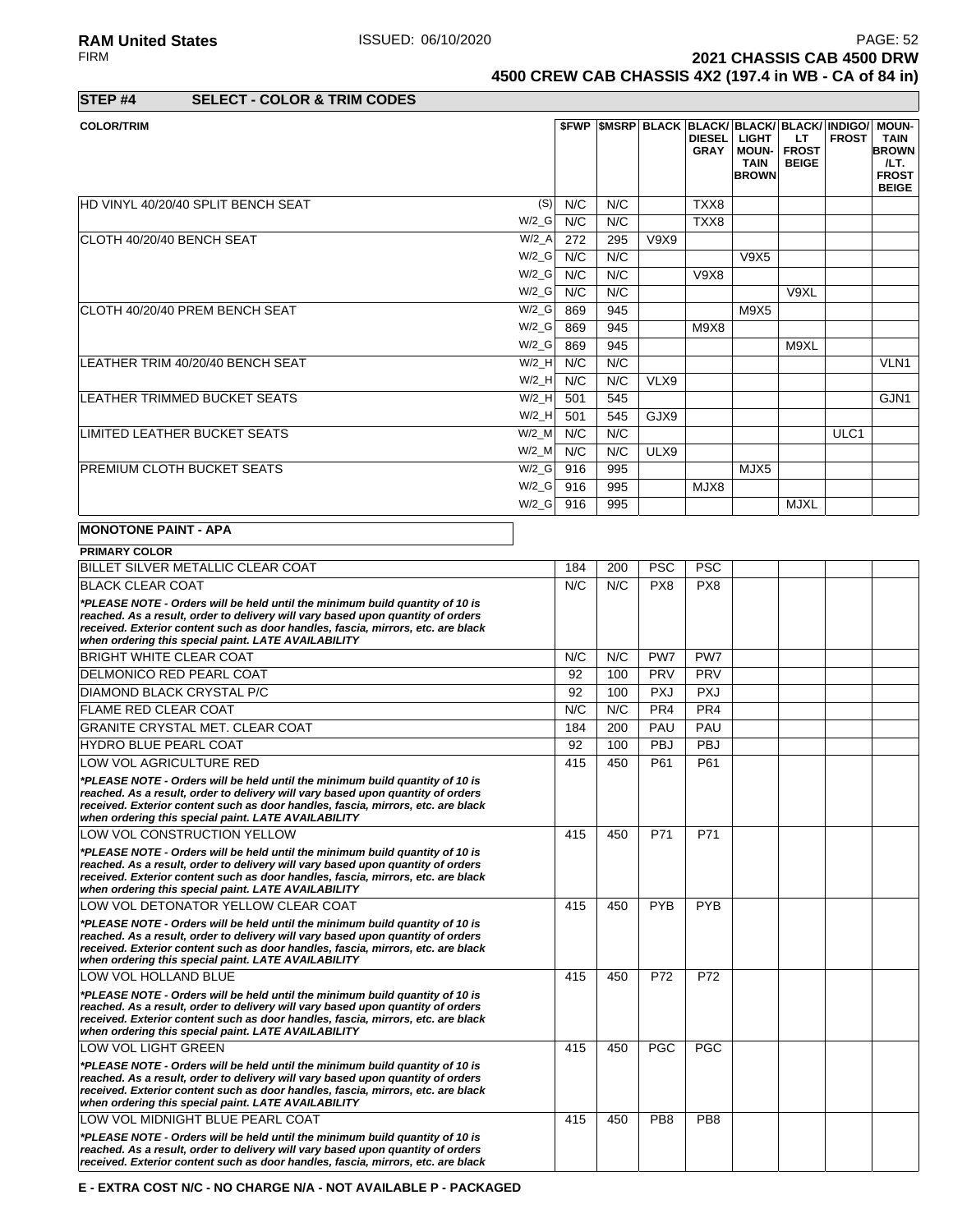**2021 CHASSIS CAB 4500 DRW 4500 CREW CAB CHASSIS 4X2 (197.4 in WB - CA of 84 in)**

**MONOTONE PAINT - APA**

| <b>PRIMARY COLOR</b>                                                                                                                                                                                                                                                                                       |     |     |                 |                 |  |  |
|------------------------------------------------------------------------------------------------------------------------------------------------------------------------------------------------------------------------------------------------------------------------------------------------------------|-----|-----|-----------------|-----------------|--|--|
| when ordering this special paint. LATE AVAILABILITY                                                                                                                                                                                                                                                        |     |     |                 |                 |  |  |
| LOW VOL NATIONAL SAFETY YELLOW                                                                                                                                                                                                                                                                             | 415 | 450 | P74             | P74             |  |  |
| *PLEASE NOTE - Orders will be held until the minimum build quantity of 10 is<br>reached. As a result, order to delivery will vary based upon quantity of orders<br>received. Exterior content such as door handles, fascia, mirrors, etc. are black<br>when ordering this special paint. LATE AVAILABILITY |     |     |                 |                 |  |  |
| LOW VOL OMAHA ORANGE                                                                                                                                                                                                                                                                                       | 415 | 450 | P62             | P62             |  |  |
| *PLEASE NOTE - Orders will be held until the minimum build quantity of 10 is<br>reached. As a result, order to delivery will vary based upon quantity of orders<br>received. Exterior content such as door handles, fascia, mirrors, etc. are black<br>when ordering this special paint. LATE AVAILABILITY |     |     |                 |                 |  |  |
| LOW VOL SCHOOL BUS YELLOW                                                                                                                                                                                                                                                                                  | 415 | 450 | PL <sub>1</sub> | PL <sub>1</sub> |  |  |
| *PLEASE NOTE - Orders will be held until the minimum build quantity of 10 is<br>reached. As a result, order to delivery will vary based upon quantity of orders<br>received. Exterior content such as door handles, fascia, mirrors, etc. are black<br>when ordering this special paint. LATE AVAILABILITY |     |     |                 |                 |  |  |
| LOW VOL TIMBERLINE GREEN PEARL COAT                                                                                                                                                                                                                                                                        | 415 | 450 | <b>PGW</b>      | <b>PGW</b>      |  |  |
| *PLEASE NOTE - Orders will be held until the minimum build quantity of 10 is<br>reached. As a result, order to delivery will vary based upon quantity of orders<br>received. Exterior content such as door handles, fascia, mirrors, etc. are black<br>when ordering this special paint. LATE AVAILABILITY |     |     |                 |                 |  |  |
| <b>LOW VOL UTILITY ORANGE</b>                                                                                                                                                                                                                                                                              | 415 | 450 | P83             | P83             |  |  |
| *PLEASE NOTE - Orders will be held until the minimum build quantity of 10 is<br>reached. As a result, order to delivery will vary based upon quantity of orders<br>received. Exterior content such as door handles, fascia, mirrors, etc. are black<br>when ordering this special paint.                   |     |     |                 |                 |  |  |
| <b>LOW VOL YELLOW</b>                                                                                                                                                                                                                                                                                      | 415 | 450 | P63             | P63             |  |  |
| *PLEASE NOTE - Orders will be held until the minimum build quantity of 10 is<br>reached. As a result, order to delivery will vary based upon quantity of orders<br>received. Exterior content such as door handles, fascia, mirrors, etc. are black<br>when ordering this special paint. LATE AVAILABILITY |     |     |                 |                 |  |  |
| MAXIMUM STEEL MET. CLEAR COAT                                                                                                                                                                                                                                                                              | 184 | 200 | PAR             | PAR             |  |  |
| <b>OLIVE GREEN PEARL COAT</b>                                                                                                                                                                                                                                                                              | 92  | 100 | <b>PFP</b>      | <b>PFP</b>      |  |  |
| PATRIOT BLUE PEARL COAT                                                                                                                                                                                                                                                                                    | 92  | 100 | <b>PPX</b>      | <b>PPX</b>      |  |  |
| <b>PEARL WHITE</b>                                                                                                                                                                                                                                                                                         | 92  | 100 | <b>PWQ</b>      |                 |  |  |
| WALNUT BROWN MET. CLEAR COAT                                                                                                                                                                                                                                                                               | 184 | 200 | <b>PUW</b>      | <b>PUW</b>      |  |  |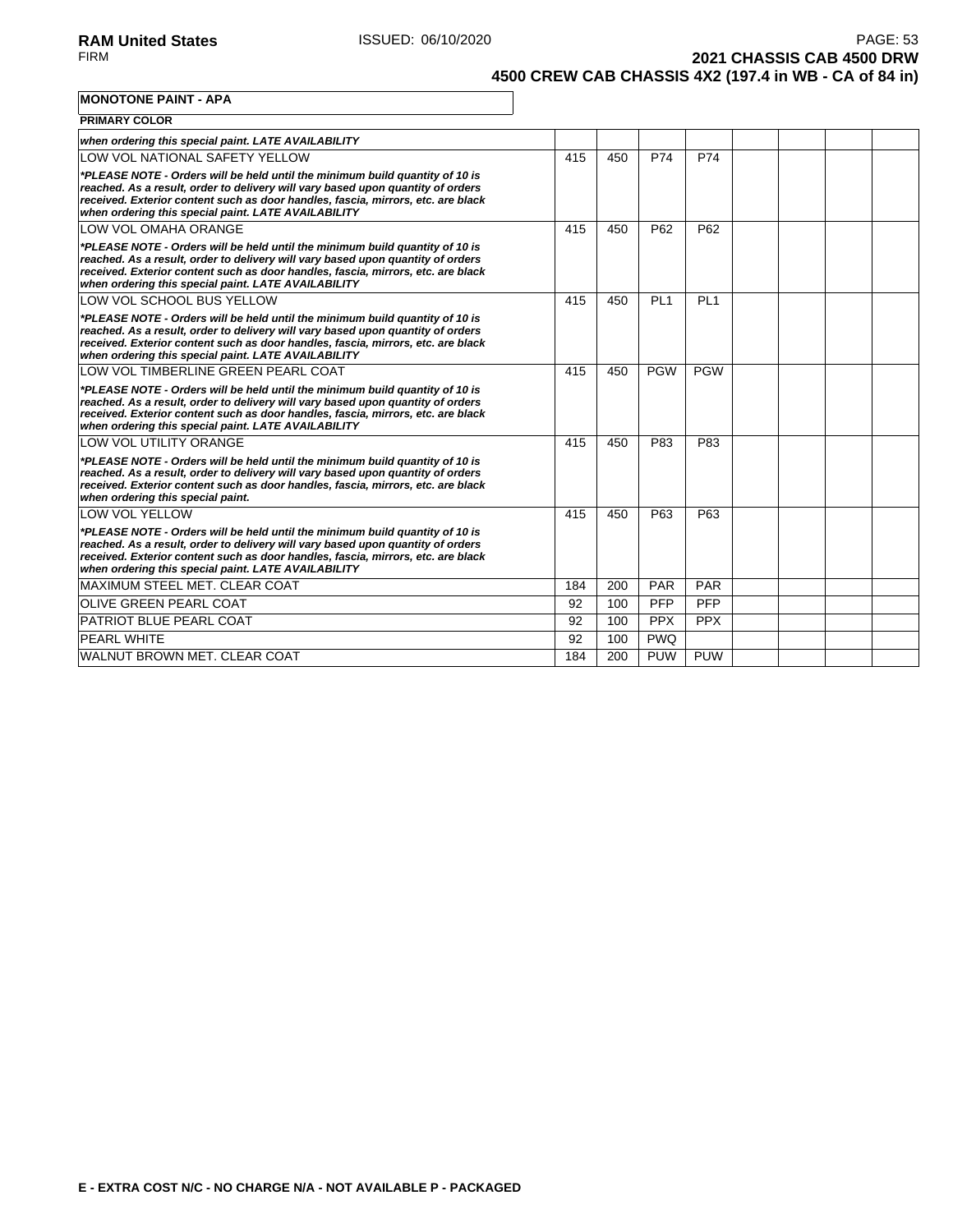### **RAM United States ISSUED: 06/10/2020 PAGE: 54**<br>FIRM **PAGE: 54**<br>**2021 CHASSIS CAB 4500 DRW 2021 CHASSIS CAB 4500 DRW 4500 REG CAB CHASSIS 4X4 (144.5 in WB - CA of 60 in)**

| STEP <sub>#1</sub>                                   | <b>SELECT - MODEL CODE</b> |             |              |        |
|------------------------------------------------------|----------------------------|-------------|--------------|--------|
|                                                      |                            | <b>SFWP</b> | <b>SMSRP</b> |        |
| 4500 REG CAB CHASSIS 4X4 (144.5 in WB - CA of 60 in) |                            | 39.199      | 42.595       | DP9L63 |
|                                                      | <b>DESTINATION CHARGEI</b> | 1.695       |              |        |
|                                                      |                            | 1.745 IN HI |              |        |

### **STEP #2 SELECT - QUICK ORDER PACKAGE CODE**

| <b>ENGINE</b>                                       | <b>SFWP</b> | <b>SMSRP</b> | <b>TRANSMISSION</b>                                 | <b>SFWP</b> | <b>SMSRP</b> | <b>TRADESMAN</b> | <b>SLT</b> |
|-----------------------------------------------------|-------------|--------------|-----------------------------------------------------|-------------|--------------|------------------|------------|
| 6.4L V8 HEAVY DUTY HEMI<br>ENGINE (ESB)             | N/C         | N/C          | <b>6-SPD AUTO AISIN</b><br>AS66RC HD TRANS<br>(DF3) | N/C         | N/C          | 27A              | 27G        |
| <b>6.7L I6 CUMMINS TURBO</b><br>DIESEL ENGINE (ETN) | 7.309       | 945.`        | 6-SPD AUTO AISIN<br>AS69RC HD TRANS<br>(DF2)        | .472        | .600         | 2YA              | 2YG        |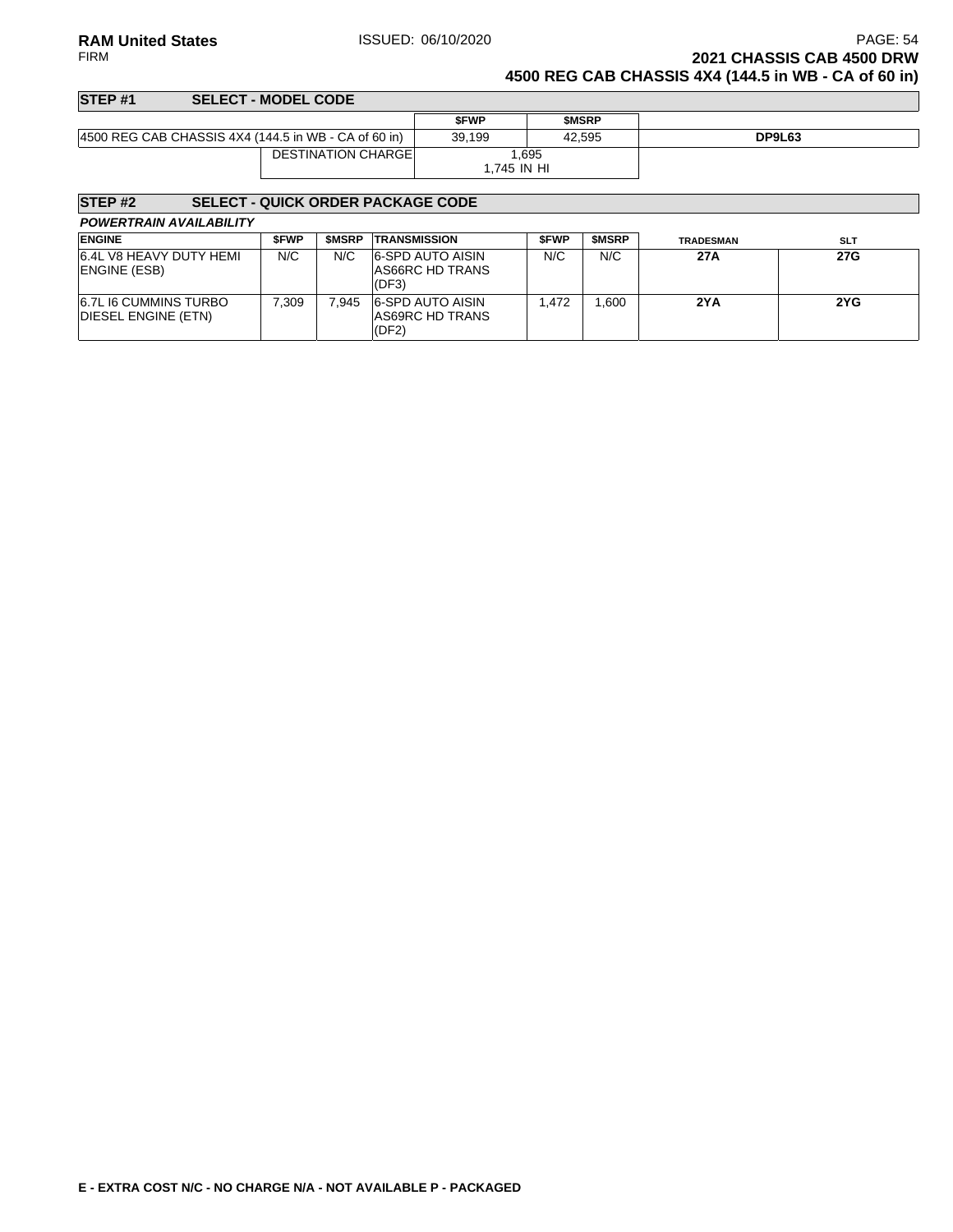| <b>PACKAGE CONTENT</b>                         |                         |               | <b>TRADESMAN</b> | <b>SLT</b>              |
|------------------------------------------------|-------------------------|---------------|------------------|-------------------------|
| 1-YR. SIRIUSXM RADIO SERVICE (X9B)             |                         |               |                  | X                       |
| 40/20/40 SPLIT BENCH SEAT (CBE)                |                         |               |                  | X                       |
| 4 WAY FRONT HEADRESTS (CDP)                    |                         |               |                  | X                       |
| 5.0" TOUCHSCREEN DISPLAY (RFU)                 |                         |               |                  | X                       |
| 6 SPEAKERS (RCG)                               |                         |               |                  | X                       |
| <b>BLACK WHEEL FLARES (MMZ)</b>                |                         |               | $\times$         | $\overline{X}$          |
| <b>BODY COLOR DOOR HANDLES (MNK)</b>           |                         |               |                  | X                       |
| <b>BODY INSULATION (HGG)</b>                   |                         |               |                  | Χ                       |
| <b>BRIGHT FRONT BUMPER (MCT)</b>               |                         |               |                  | X                       |
| <b>CENTER HUB (WMJ)</b>                        |                         |               |                  | X                       |
|                                                |                         | W/DF2         |                  |                         |
| CHROME ACCENT SHIFT CONTROL (CV1)              |                         |               |                  | X                       |
| CLOTH 40/20/40 BENCH SEAT (*V9)                |                         |               |                  | X                       |
| DOOR SILL SCUFF PADS (CLP)                     |                         |               | X                | X                       |
| DRIVER SEAT - MANUAL ADJUST 4-WAY (JVA)        |                         |               |                  | X                       |
| EXT. MIRRORS W/SUPPLEMENTAL SIGNALS (LEB)      |                         |               |                  | $\overline{X}$          |
| EXTERIOR MIRRORS COURTESY LAMPS (LEC)          |                         |               |                  | $\overline{X}$          |
| EXTERIOR MIRRORS W/HEATING ELEMENT (NHJ)       |                         |               |                  | Χ                       |
| FLOOR COVERING CARPET (CKE)                    |                         |               |                  | $\overline{\mathsf{x}}$ |
| FOR MORE INFO, CALL 800-643-2112 (X9H)         |                         |               |                  | X                       |
| FRONT ARMREST W/CUPHOLDERS (CDR)               |                         |               |                  | X                       |
| <b>FRONT FLOOR MATS (CLA)</b>                  |                         |               |                  | X                       |
| FRT PASS SEAT - MANUAL ADJUST 4-WAY (JWA)      |                         |               |                  | X                       |
| <b>GLOVE BOX (JKH)</b>                         |                         |               | X                | X                       |
| <b>GPS ANTENNA INPUT (JLP)</b>                 |                         |               |                  | X                       |
| <b>GRILLE-GLOSS BLACK BILLETS W/CHRM (MFH)</b> |                         |               |                  | X                       |
| GRILLE-SURROUND CHROME (MNQ)                   |                         |               |                  | $\overline{X}$          |
| <b>GRILLE-SURROUND MATTE BLACK (MM5)</b>       |                         |               |                  |                         |
|                                                |                         |               | Χ                |                         |
| HALOGEN QUAD HEADLAMPS (LME)                   | X                       | X             |                  |                         |
| I/P BEZELS-PAINTED W HYDROGRAPHICS (JE2)       |                         |               |                  | X                       |
| INTEGRATED VOICE COMMAND W/BLUETOOTH (XRB)     |                         |               |                  | X                       |
| <b>KEY FOB - BLACK (CEU)</b>                   |                         |               | X                |                         |
| <b>KEY FOB - SATIN CHROME (CEV)</b>            |                         |               |                  | X                       |
| MAP/COURTESY LAMP (LBA)                        |                         |               | X                | X                       |
| <b>MIRROR RUNNING LIGHTS (LNY)</b>             |                         |               |                  | X                       |
| <b>OVERHEAD CONSOLE (CUN)</b>                  |                         |               |                  | $\overline{X}$          |
| <b>OVERHEAD CUPHOLDER LAMP (LBT)</b>           |                         |               |                  | X                       |
| PASS SUN VISOR W/ILLUM MIRROR (GN6)            |                         |               |                  | $\overline{\mathsf{x}}$ |
| POWER BLACK TRAILER TOW MIRRORS (GPG)          |                         |               |                  | X                       |
| PREM VINYL DOOR TRIM W/MAP POCKET (CBZ)        |                         |               |                  | $\mathsf X$             |
| PWR WINDOWS, FRONT 1-TOUCH DOWN (JPY)          |                         |               |                  | X                       |
| REAR DOME LAMP (LCH)                           |                         |               | X                | X                       |
| <b>REMOTE KEYLESS ENTRY (GXM)</b>              |                         |               |                  | X                       |
| SIRIUSXM SATELLITE RADIO (RSD)                 |                         |               |                  | $\overline{X}$          |
| SLT BADGE (MTD)                                |                         |               |                  | $\overline{X}$          |
| SPEED SENSITIVE POWER LOCKS (JPH)              |                         |               |                  | $\overline{X}$          |
|                                                |                         |               |                  |                         |
| TEMPERATURE & COMPASS GAUGE (JFJ)              |                         |               |                  | X                       |
| TIRE PRESSURE INFORMATION SYSTEM (XBT)         |                         |               |                  | X                       |
| TRAVELER/MINI TRIP COMPUTER (LET)              |                         |               |                  | X                       |
| UCONNECT 3 WITH 5" DISPLAY (UAA)               |                         |               |                  | X                       |
| <b>URETHANE SHIFT CONTROL (CV3)</b>            |                         | W/DF2         | Χ                |                         |
| URETHANE SHIFT CONTROL (CV3)                   |                         | W/DF3         | X                |                         |
|                                                |                         | \$FWP         |                  |                         |
|                                                | PACKAGE VALUE PRICE     |               | 0                | 3,289                   |
|                                                | PACKAGE DISCOUNT        | \$FWP         | 0                | 0                       |
|                                                | NET PACKAGE VALUE PRICE | \$FWP         | 0                | 3,289                   |
|                                                | PACKAGE VALUE PRICE     | <b>\$MSRP</b> | 0                | 3,675                   |
|                                                | PACKAGE DISCOUNT        | \$MSRP        | 0                | $\Omega$                |
|                                                | NET PACKAGE VALUE PRICE | \$MSRP        | 0                | 3,675                   |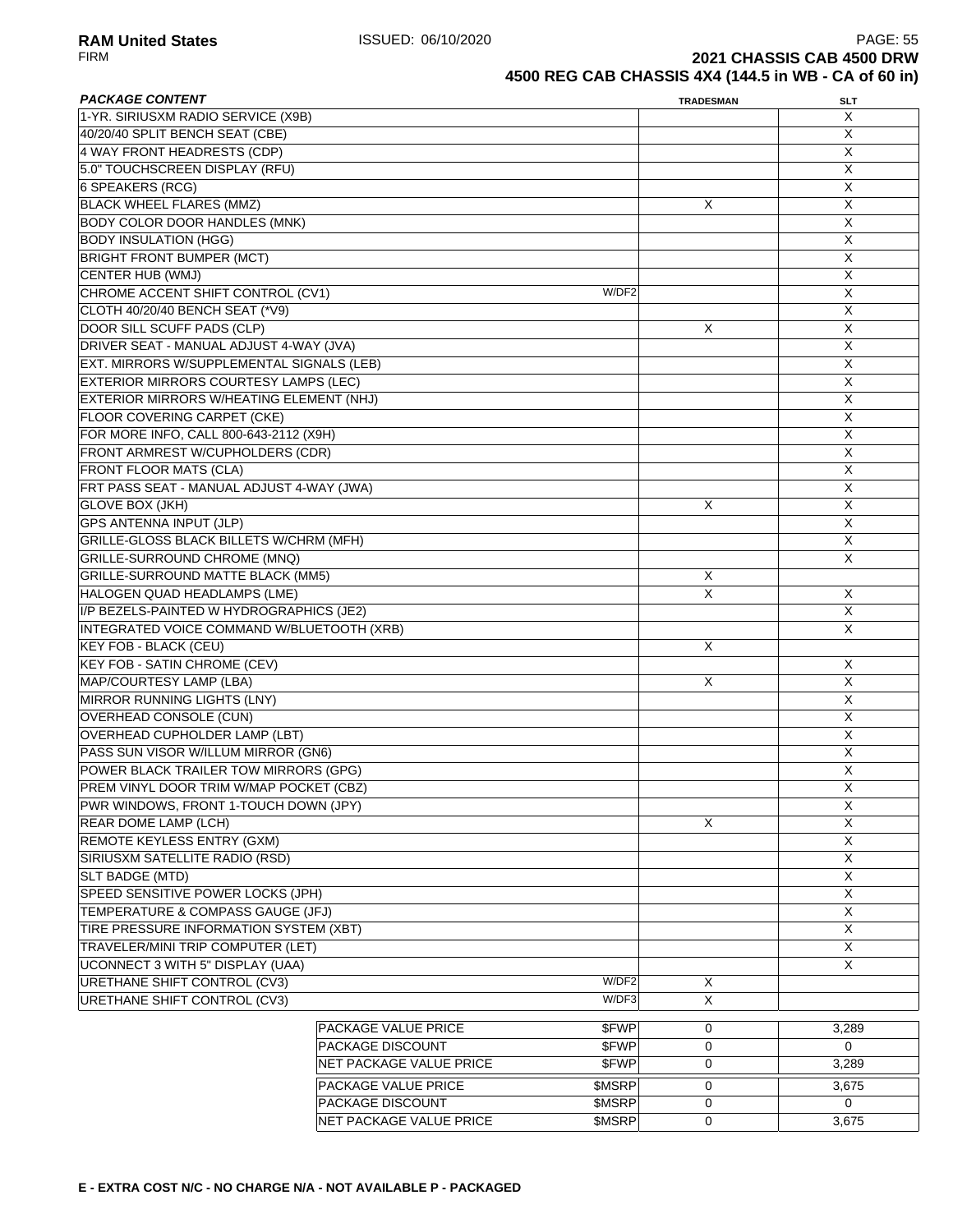### **PRICE INCLUDES - BASE PRICE, ENGINE/TRANSMISSION AND QUICK ORDER PACKAGE**

| (ALSO INCLUDES PACKAGE DISCOUNT WHERE APPLICABLE - ADD DESTINATION CHARGE) |        |        |        |  |  |  |
|----------------------------------------------------------------------------|--------|--------|--------|--|--|--|
| <b>FACTORY WHOLESALE PRICE \$</b>                                          | $27 -$ | 39.199 | 42.488 |  |  |  |
|                                                                            | $2Y -$ | 47.980 | 51.269 |  |  |  |
| <b>IMANUFACTURER SUGGESTED RETAIL PRICE \$</b>                             | $27-$  | 42.595 | 46.270 |  |  |  |
|                                                                            | 2Y-    | 52.140 | 55.815 |  |  |  |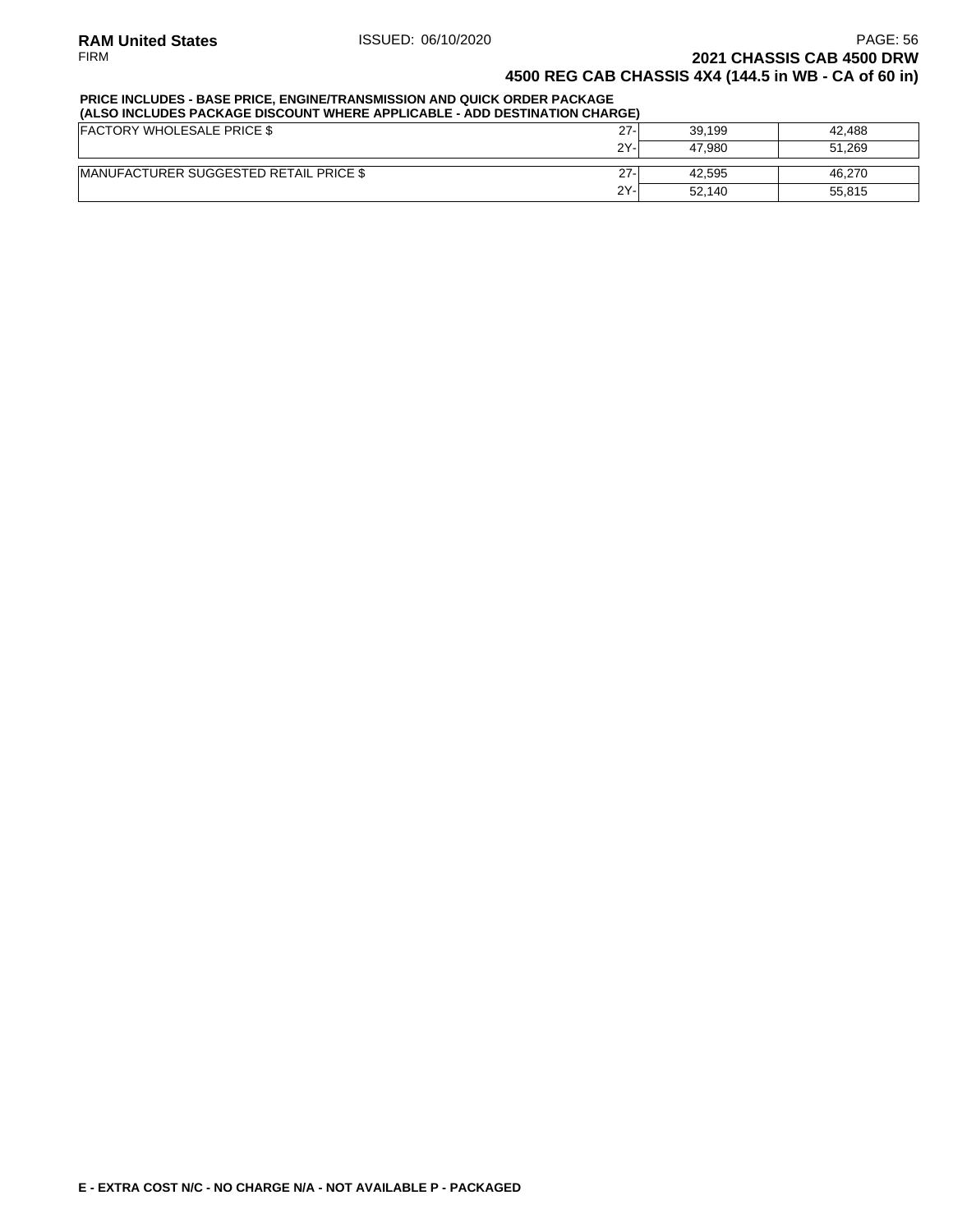**RAM United States ISSUED: 06/10/2020** PAGE: 57<br>FIRM **PAGE: 57 2021 CHASSIS CAB 4500 DRW 4500 REG CAB CHASSIS 4X4 (144.5 in WB - CA of 60 in)**

### **STEP #3 SELECT - \$ OPTIONS (IF DESIRED)**

|                                                                                                  |                                |       |                          | <b>TRADESMAN</b> | <b>SLT</b>      |
|--------------------------------------------------------------------------------------------------|--------------------------------|-------|--------------------------|------------------|-----------------|
| <b>DESCRIPTION</b>                                                                               |                                |       | <b><i>SFWP SMSRP</i></b> | 2 A              | 2 G             |
| 115V AUXILIARY POWER OUTLET                                                                      |                                | 139   | 150                      | <b>JKV</b>       |                 |
| W/2TA M/H A61                                                                                    |                                |       |                          |                  |                 |
| W/2TG INCLUDED WITH ADA; includes 400W inverter.                                                 |                                |       |                          |                  |                 |
| 19.5X6.0 FORGED ALUM POLISHED WHEELS                                                             |                                | 1,008 | 1,095                    | WP4              |                 |
|                                                                                                  |                                | 1.008 | 1,095                    |                  | WP4             |
| 220 AMP ALTERNATOR                                                                               |                                | 225   | 245                      | <b>BAJ</b>       | <b>BAJ</b>      |
| INCLUDED W/ADH OR AHD OR AH6 OR XF5 OR XF7; INCLUDED W/AH2                                       | W/ADH OR                       | N/C   | N/C                      | <b>BAJ</b>       | <b>BAJ</b>      |
|                                                                                                  | AHD OR<br>AH6 OR XF5<br>OR XF7 |       |                          |                  |                 |
|                                                                                                  | W/AH2 AND<br>ETN               | N/C   | N/C                      | <b>BAJ</b>       | <b>BAJ</b>      |
| 225/70R19.5G ALL TRACTION TIRES                                                                  |                                | 231   | 250                      | TY <sub>5</sub>  | TY <sub>5</sub> |
| 22 GALLON MIDSHIP FUEL TANK                                                                      |                                | 115   | 125                      | <b>NFA</b>       | <b>NFA</b>      |
| 2 EXTRA BASE KEYS                                                                                |                                | 115   | 125                      | GXJ              |                 |
| <b>N/A W/A61</b>                                                                                 |                                |       |                          |                  |                 |
| 4.89 REAR AXLE RATIO                                                                             |                                | 180   | 195                      | <b>DPL</b>       | <b>DPL</b>      |
| M/H ESB; N/A W/ETN                                                                               |                                |       |                          |                  |                 |
| 52 & 22 GALLON DUAL FUEL TANKS                                                                   |                                | 640   | 695                      | <b>NLL</b>       | <b>NLL</b>      |
| <b>M/H ETN</b>                                                                                   |                                |       |                          |                  |                 |
| 65 MPH MAXIMUM SPEED                                                                             |                                | 88    | 95                       | JJ4              | JJ4             |
| ONLY 1: JJ4 OR JJ5 OR JJ9                                                                        |                                |       |                          |                  |                 |
| 70 MPH MAXIMUM SPEED                                                                             |                                | 88    | 95                       | JJ5              | JJ5             |
| ONLY 1: JJ4 OR JJ5 OR JJ9                                                                        |                                |       |                          |                  |                 |
| <b>77 MPH MAXIMUM SPEED</b>                                                                      |                                | 88    | 95                       | JJ9              | JJ9             |
| ONLY 1: JJ4 OR JJ5 OR JJ9                                                                        |                                |       |                          |                  |                 |
| ADD BLACK VINYL FLOOR COVERING                                                                   |                                | N/C   | N/C                      |                  | <b>CKW</b>      |
| <b>AMBULANCE PREP GROUP</b>                                                                      |                                | 961   | 1,045                    | AH <sub>2</sub>  | AH <sub>2</sub> |
| N/A W/AH6                                                                                        | W/ADH                          | 732   | 795                      | AH <sub>2</sub>  | AH <sub>2</sub> |
|                                                                                                  | W/AHD AND                      | 824   | 895                      | AH <sub>2</sub>  | AH <sub>2</sub> |
|                                                                                                  | <b>ESB</b>                     |       |                          |                  |                 |
| <b>AUX REVERSE LAMPS, MIRROR-MOUNTED</b>                                                         |                                | 133   | 145                      | LPF              |                 |
| INCLUDED W/AAN; W/2TA M/H A61                                                                    |                                | 133   | 145                      |                  | <b>LPF</b>      |
|                                                                                                  | W/A61                          | 133   | 145                      | LPF              |                 |
|                                                                                                  | W/AAN                          | N/C   | N/C                      |                  | <b>LPF</b>      |
| <b>BLACK TUBULAR SIDE STEPS</b>                                                                  |                                | 364   | 395                      | MRU              | MRU             |
| <b>ONLY 1: MRT OR MRU</b>                                                                        |                                |       |                          |                  |                 |
| <b>BODY COLOR FENDER FLARES</b>                                                                  |                                | 92    | 100                      |                  | MML             |
| N/A W/P61 OR P62 OR P63 OR P71 OR P72 OR P74 OR P83 OR PB8 OR PGC<br>OR PGW OR PL1 OR PX8 OR PYB |                                |       |                          |                  |                 |
| N/A LOW VOLUME PAINT W/2TG                                                                       |                                |       |                          |                  |                 |
| CARGO AND CHMSL LAMP                                                                             |                                | 88    | 95                       | <b>LPE</b>       | <b>LPE</b>      |
| N/A W/AAN; N/A W/LPD                                                                             | W/AAN                          | N/C   | N/C                      | <b>LPE</b>       | <b>LPE</b>      |
| CHMSL LAMP W/CAMERA                                                                              |                                | 317   | 345                      |                  | <b>LPD</b>      |
| INCLUDED W/AAN; M/H UAM; M/H XAC OR AAN                                                          | W/AAN                          | N/C   | N/C                      |                  | <b>LPD</b>      |
| CHROME APPEARANCE GROUP                                                                          |                                | 801   | 870                      | <b>AMP</b>       |                 |
|                                                                                                  | W/AAN                          | 801   | 870                      | AMP              |                 |
| CHROME TUBULAR SIDE STEPS                                                                        |                                | 456   | 495                      | <b>MRT</b>       | MRT             |
| <b>ONLY 1: MRT OR MRU</b>                                                                        |                                |       |                          |                  |                 |
| <b>COLD WEATHER GROUP</b>                                                                        |                                | 161   | 175                      | ADE              | ADE             |
| M/H ETN; N/A W/ESB                                                                               |                                |       |                          |                  |                 |
| <b>Includes Engine Block Heater (NHK)</b>                                                        |                                |       |                          |                  |                 |
| <b>DELETE FRONT CENTER SEAT</b>                                                                  |                                | (19)  | (20)                     | <b>CJT</b>       | <b>CJT</b>      |
|                                                                                                  | W/AS8                          | N/C   | N/C                      | CJT              | CJT             |
| INCLUDED W/AS8; M/H *TX OR *V9 OR *M9<br>DIGITAL REARVIEW MIRROR                                 |                                | 456   | 495                      | GRG              | GRG             |
|                                                                                                  |                                |       |                          |                  |                 |
| W/2TA M/H A61                                                                                    |                                |       |                          |                  |                 |
| DOT CERTIFIED ROADSIDE SAFETY KIT                                                                |                                | 180   | 195                      | <b>ACL</b>       | <b>ACL</b>      |
| DRIVER AIR BAG ONLY                                                                              |                                | (36)  | (40)                     | CGT              | <b>CGT</b>      |
| N/A W/ADA                                                                                        |                                |       |                          |                  |                 |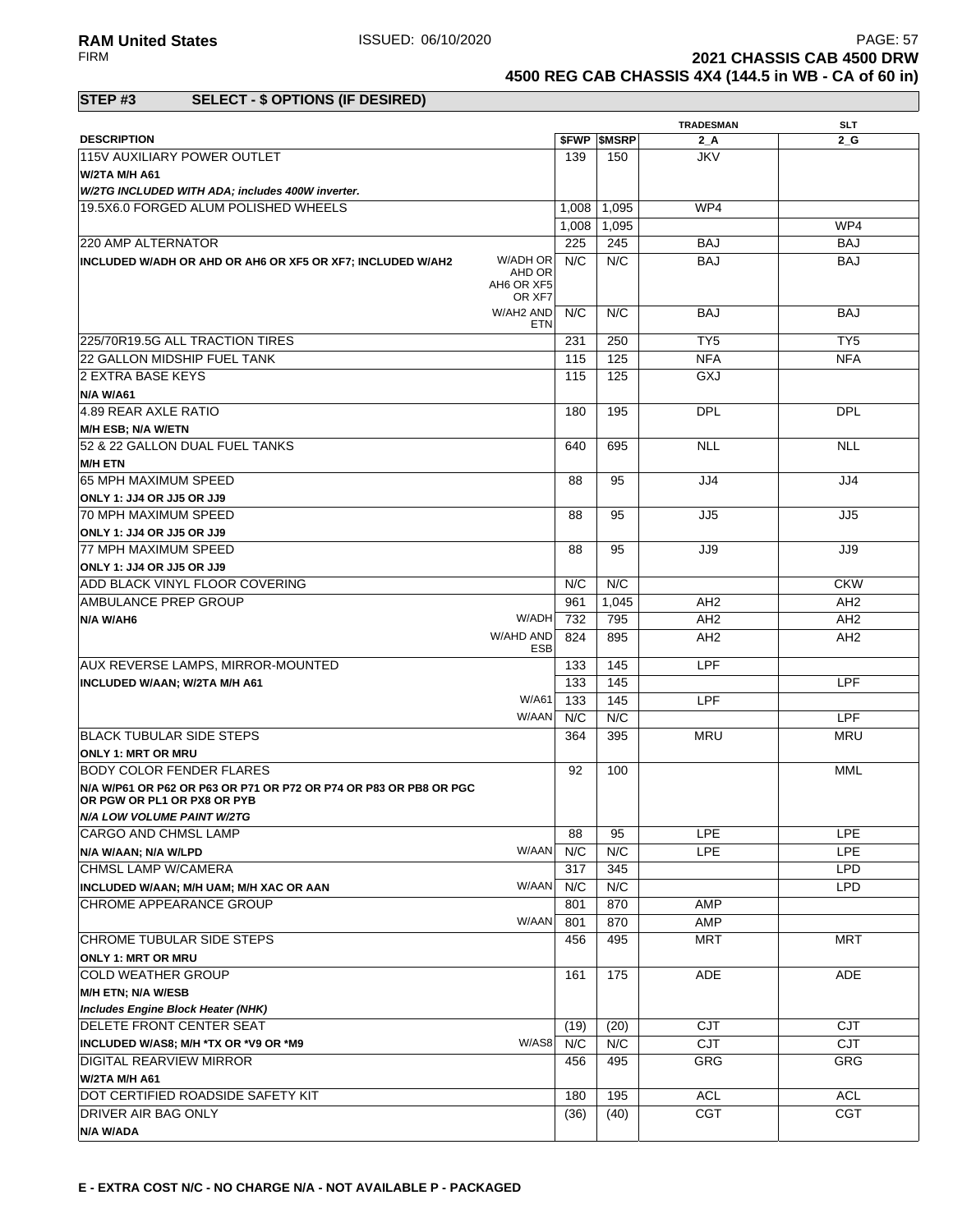**2021 CHASSIS CAB 4500 DRW 4500 REG CAB CHASSIS 4X4 (144.5 in WB - CA of 60 in)**

|                                                        |            |       |                          | <b>TRADESMAN</b> | <b>SLT</b>       |
|--------------------------------------------------------|------------|-------|--------------------------|------------------|------------------|
| <b>DESCRIPTION</b>                                     |            |       | <b><i>SFWP SMSRP</i></b> | 2 A              | 2G               |
| DUAL ALTERNATORS RATED AT 380 AMPS                     |            | 364   | 395                      | XF <sub>5</sub>  | XF5              |
| M/H ESB; N/A W/ETN; ONLY 1: XF5 OR XF7                 | W/ADH      | 276   | 300                      | XF <sub>5</sub>  | XF <sub>5</sub>  |
|                                                        | W/AHD      | 276   | 300                      | XF <sub>5</sub>  | XF <sub>5</sub>  |
| DUAL ALTERNATORS RATED AT 440 AMPS                     |            | 364   | 395                      | XF7              | XF7              |
| INCLUDED W/AH6; M/H ETN; N/A W/ESB; ONLY 1: XF5 OR XF7 | W/ADH      | 276   | 300                      | XF7              | XF7              |
|                                                        | W/AH6      | N/C   | N/C                      | XF7              | XF7              |
|                                                        | W/AHD      | 276   | 300                      | XF7              | XF7              |
| ELEC SHIFT-ON-THE-FLY TRANSFER CASE                    |            | 272   | 295                      | DK3              |                  |
|                                                        |            | 272   | 295                      |                  | DK3              |
| ELECTRICAL ACCESSORY GROUP                             |            | 501   | 545                      | <b>ADH</b>       | <b>ADH</b>       |
|                                                        | W/AAU      | 317   | 345                      |                  |                  |
|                                                        | W/AH6      |       |                          | <b>ADH</b>       | ADH              |
|                                                        |            | 272   | 295                      | <b>ADH</b>       | ADH              |
| <b>ENGINE BLOCK HEATER</b>                             |            | 88    | 95                       | <b>NHK</b>       | <b>NHK</b>       |
| <b>INCLUDED W/ADE</b>                                  | W/ADE      | N/C   | N/C                      | <b>NHK</b>       | <b>NHK</b>       |
| <b>ENGINE SHUTDOWN TIMER</b>                           |            | 231   | 250                      | <b>XCL</b>       | <b>XCL</b>       |
| <b>FLOOR COVERING CARPET</b>                           |            | 139   | 150                      | <b>CKE</b>       | P                |
| <b>FRONT FOG LAMPS</b>                                 |            | 180   | 195                      | <b>LNJ</b>       | <b>LNJ</b>       |
| <b>FRONT LICENSE PLATE BRACKET</b>                     |            | N/C   | N/C                      | <b>MDA</b>       | <b>MDA</b>       |
| <b>FRONT RUBBER FLOOR MATS</b>                         |            | 92    | 100                      | <b>CLY</b>       |                  |
|                                                        |            | 92    | 100                      |                  | <b>CLY</b>       |
| FULL SIZE SPARE TIRE                                   |            | 364   | 395                      | <b>TBB</b>       | <b>TBB</b>       |
| <b>GVW RATING - 15000#</b>                             |            | N/C   | N/C                      | Z9B              | Z9B              |
| <b>ONLY 1: Z9B OR Z9C</b>                              |            |       |                          |                  |                  |
| <b>GVW RATING - 16000#</b>                             |            | N/C   | N/C                      | Z <sub>9</sub> C | Z <sub>9</sub> C |
| <b>ONLY 1: Z9B OR Z9C</b>                              |            |       |                          |                  |                  |
| HEATED SEATS AND WHEEL GROUP                           |            | 501   | 545                      |                  | <b>AGF</b>       |
| M/H *MJ OR *M9; N/A W/*AP; N/A W/*TX; N/A W/*V9        | W/AAU      | 317   | 345                      |                  | <b>AGF</b>       |
| W/ETN M/H 220 AMP Alternator                           | W/ADA      | 317   | 345                      |                  | <b>AGF</b>       |
| HEAVY DUTY FRONT SUSPENSION GROUP                      |            | 240   | 260                      | AZB              | <b>AZB</b>       |
| <b>INCLUDED W/AHD</b>                                  | W/AHD      | N/C   | N/C                      | <b>AZB</b>       | <b>AZB</b>       |
| <b>HEAVY DUTY SNOW PLOW PREP GROUP</b>                 |            | 456   | 495                      | <b>AHD</b>       | AHD              |
|                                                        | W/ADH      | 317   | 345                      | <b>AHD</b>       | <b>AHD</b>       |
| <b>INTERIOR TRIM DELETE GROUP</b>                      |            |       |                          |                  |                  |
|                                                        |            | (36)  | (40)                     | AS <sub>8</sub>  | AS8              |
| <b>LED TAIL LAMPS</b>                                  |            | 88    | 95                       | LAY              | LAY              |
| <b>LUXURY GROUP</b>                                    |            | 1,059 | 1,150                    |                  | <b>ADA</b>       |
| MANUAL DPF REGENERATION                                |            | 225   | 245                      | <b>XNR</b>       | <b>XNR</b>       |
| INCLUDED W/AH6; M/H ETN; N/A W/ESB                     | W/AH6      | N/C   | N/C                      | <b>XNR</b>       | <b>XNR</b>       |
| MANUF STATEMENT OF ORIGIN                              |            | N/C   | N/C                      | <b>YEP</b>       | <b>YEP</b>       |
| <b>MAX TOW PACKAGE</b>                                 |            | 548   | 595                      | AHQ              | AHQ              |
| M/H AAU OR ADH OR XHC; M/H ETN; N/A W/ESB              | W/ETN      | 548   | 595                      | <b>AHQ</b>       | <b>AHQ</b>       |
| PARKSENSE FT/RR PARK ASSIST SYSTEM                     |            | 456   | 495                      | <b>XAG</b>       | XAG              |
| W/2TA M/H LNJ; W/2TG M/H AD6 OR LNJ                    |            |       |                          |                  |                  |
| PARKSENSE REAR PARK ASSIST SYSTEM                      |            | 272   | 295                      | <b>XAA</b>       | <b>XAA</b>       |
| N/A W/XAG                                              |            |       |                          |                  |                  |
| PARKVIEW REAR BACK-UP CAMERA                           |            | 456   | 495                      |                  | <b>XAC</b>       |
| N/A W/AAN                                              |            | 456   | 495                      | XAC              |                  |
|                                                        | W/AAU      | 456   | 495                      | <b>XAC</b>       |                  |
| POWER 2-WAY DRIVER LUMBAR ADJUST                       |            | 88    | 95                       | <b>JPE</b>       | JPE              |
| INCLUDED W/*AP OR *MJ OR *M9                           | W/*AP OR   | N/C   | N/C                      | <b>JPE</b>       | <b>JPE</b>       |
|                                                        | *MJ OR *M9 |       |                          |                  |                  |
| POWER TAKE OFF PREP                                    |            | 272   | 295                      | <b>LBN</b>       | LBN              |
| N/A W/LBV                                              |            |       |                          |                  |                  |
| POWER TAKE OFF PREP - LEFT SIDE                        |            | 272   | 295                      | LBV              | LBV              |
| PREMIUM LIGHTING GROUP                                 |            | 916   | 995                      |                  | AD <sub>6</sub>  |
|                                                        | W/AAU      | 869   | 945                      |                  | AD <sub>6</sub>  |
|                                                        | W/ADA      | 869   | 945                      |                  | AD6              |
|                                                        | W/AGF      | 869   | 945                      |                  | AD <sub>6</sub>  |
| PREMIUM SPEAKERS                                       |            | 272   | 295                      |                  | <b>RCK</b>       |
|                                                        |            |       |                          |                  |                  |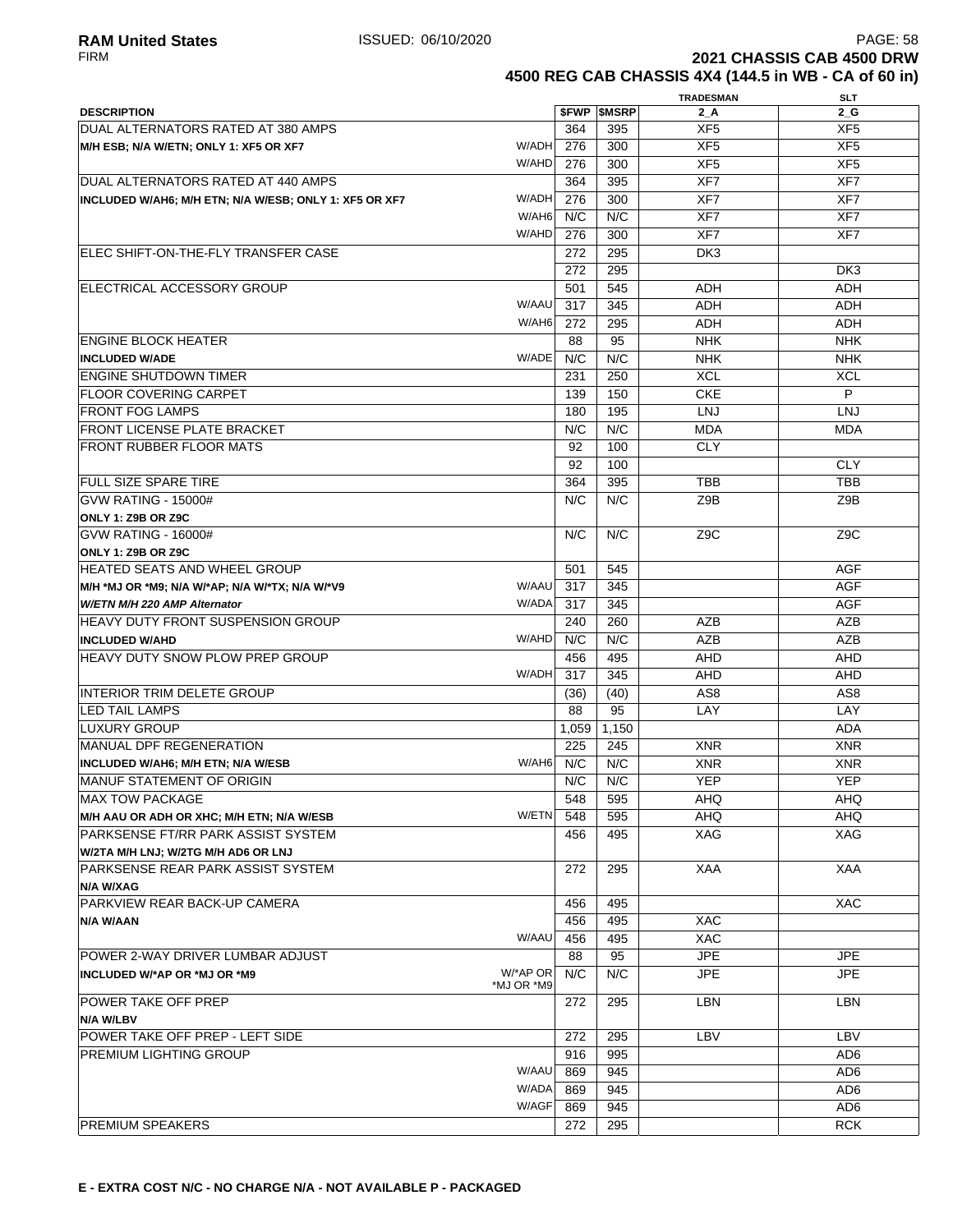**2021 CHASSIS CAB 4500 DRW 4500 REG CAB CHASSIS 4X4 (144.5 in WB - CA of 60 in)**

|                                                                                                   |                                              |                     | <b>TRADESMAN</b> | <b>SLT</b>       |
|---------------------------------------------------------------------------------------------------|----------------------------------------------|---------------------|------------------|------------------|
| <b>DESCRIPTION</b>                                                                                |                                              | <b>\$FWP \$MSRP</b> | 2 A              | $2_G$            |
| <b>RAM TELEMATICS</b>                                                                             | 736                                          | 800                 | <b>RFQ</b>       | <b>RFQ</b>       |
| Includes Telematics Module & 1 year of Ram Telematics Powered by Verizon<br><b>Connect</b>        |                                              |                     |                  |                  |
| <b>RAM TELEMATICS 3-YR SUBSCRIPTION</b>                                                           | 884                                          | 960                 | X9S              | X <sub>9</sub> S |
| M/H RFQ; N/A W/X9T                                                                                |                                              |                     |                  |                  |
| Includes 2 year extension (3 years total) of Ram Telematics Powered by<br><b>Verizon Connect</b>  |                                              |                     |                  |                  |
| <b>RAM TELEMATICS 5-YR SUBSCRIPTION</b>                                                           | 1,767                                        | 1,920               | X9T              | X9T              |
| M/H RFQ; N/A W/X9S                                                                                |                                              |                     |                  |                  |
| Includes 4 year service extension (5 years total) of Ram Telematics Powered<br>by Verizon Connect |                                              |                     |                  |                  |
| <b>REAR BACKUP ALARM</b>                                                                          | 133                                          | 145                 | <b>XAW</b>       | <b>XAW</b>       |
| <b>REAR SLIDING WINDOW</b>                                                                        | 272                                          | 295                 | GFD              | <b>GFD</b>       |
| <b>REAR WINDOW DEFROSTER</b>                                                                      | 148                                          | 160                 | <b>GFA</b>       | <b>GFA</b>       |
| <b>N/A W/GFD</b>                                                                                  |                                              |                     |                  |                  |
| <b>RED SEAT BELTS</b>                                                                             | 69                                           | 75                  | CGQ              | CGQ              |
| <b>REMOTE START SYSTEM</b>                                                                        | 225                                          | 245                 |                  | <b>XBM</b>       |
| <b>SAFETY GROUP</b>                                                                               | 1.564                                        | 1,700               | AAU              | AAU              |
| N/A W/UA1; W/2TA M/H A61                                                                          |                                              |                     |                  |                  |
| <b>SECURITY ALARM</b>                                                                             | 180                                          | 195                 |                  | <b>LSA</b>       |
| <b>SIRIUSXM SATELLITE RADIO</b>                                                                   | 180                                          | 195                 | <b>RSD</b>       | P                |
| W/UAA OR<br>INCLUDED W/UAA OR UAM OR UAV OR UAX; M/H UA1                                          | N/C<br><b>UAM</b>                            | N/C                 | <b>RSD</b>       | P                |
| <b>SPLASH GUARDS/MUD FLAPS FRONT</b>                                                              | 69                                           | 75                  | <b>MKM</b>       | <b>MKM</b>       |
| <b>TIRE FILL ALERT</b>                                                                            | 41                                           | 45                  | LAW              |                  |
| M/H XBT; N/A W/UA1                                                                                | 41                                           | 45                  |                  | LAW              |
| TIRE PRESSURE INFORMATION SYSTEM                                                                  | 139                                          | 150                 | <b>XBT</b>       | P                |
| <b>TOWING TECHNOLOGY GROUP</b>                                                                    | 916                                          | 995                 | AAN              |                  |
| <b>W/2TA M/H A61</b>                                                                              | 916                                          | 995                 |                  | AAN              |
| Includes backup camera                                                                            |                                              |                     |                  |                  |
| <b>TRADESMAN LEVEL 1 EQUIPMENT GROUP</b>                                                          | 916                                          | 995                 | A61              |                  |
| <b>TRAILER BRAKE CONTROL</b>                                                                      | 341                                          | 370                 | <b>XHC</b>       | <b>XHC</b>       |
| <b>INCLUDED W/AAU OR ADH</b>                                                                      |                                              |                     |                  |                  |
| TRAILER TIRE PRESSURE MONITORING SYS                                                              | 139                                          | 150                 | XG9              | XG9              |
| M/H A61; M/H UAM; N/A W/UA1; N/A W/UAA; W/2TA M/H A61                                             |                                              |                     |                  |                  |
| <b>TRANSFER CASE SKID PLATE SHIELD</b>                                                            | 133                                          | 145                 | <b>XEF</b>       | <b>XEF</b>       |
| <b>INCLUDED W/AHD</b>                                                                             | N/C<br>W/AHD                                 | N/C                 | <b>XEF</b>       | <b>XEF</b>       |
| <b>UCONNECT 3 WITH 5" DISPLAY</b>                                                                 | 640                                          | 695                 | <b>UAA</b>       | P                |
| <b>UCONNECT 4 WITH 8.4" DISPLAY</b>                                                               | 1,008                                        | 1,095               |                  | <b>UAM</b>       |
|                                                                                                   |                                              | 1,652 1,795         | <b>UAM</b>       |                  |
| VOLTAGE MONITORING AUTO IDLE UP SYS                                                               | 139                                          | 150                 | XF6              | XF <sub>6</sub>  |
| <b>W/ADH OR</b><br><b>INCLUDED W/ADH OR AH2 OR AH6</b>                                            | N/C<br>AH <sub>2</sub> OR<br>AH <sub>6</sub> | N/C                 | XF6              | XF <sub>6</sub>  |
| <b>WIRED AUXILARY CAMERA</b>                                                                      | 916                                          | 995                 | <b>XPN</b>       | <b>XPN</b>       |
| M/H UAM OR UAV OR UAX; N/A W/UA1 OR UAA; W/2TA M/H A61 OR XAC                                     |                                              |                     |                  |                  |
| <b>FLEET ONLY</b>                                                                                 |                                              |                     |                  |                  |
| EMER/FIRE/RESC SPECIAL EMISSIONS<br><b>PKG</b>                                                    | 1,100                                        | 1,195               | AH6              | AH <sub>6</sub>  |
| M/H DF2; M/H ETN; N/A W/DF3; N/A W/ESB<br><b>Includes AH2 content</b>                             |                                              |                     |                  |                  |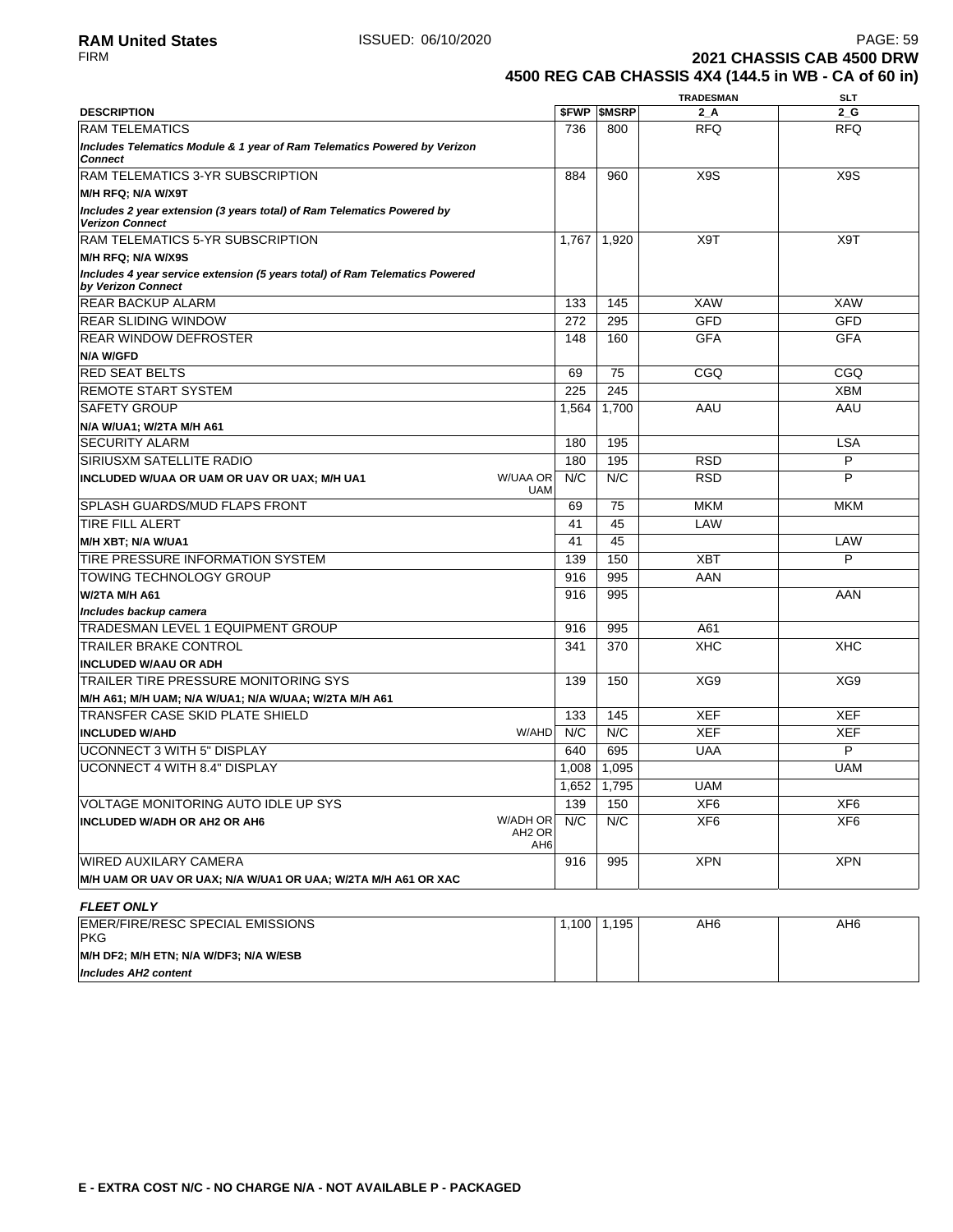**RAM United States ISSUED: 06/10/2020 PAGE: 60**<br>FIRM **PAGE: 60 PAGE: 60 PAGE: 60 PAGE: 60 PAGE: 60 PAGE: 60 PAGE: 60 PAGE: 60 PAGE: 60 PAGE: 60 PAGE: 60 PAGE: 60 PAGE: 60 PAGE: 60 PAGE: 60 2021 CHASSIS CAB 4500 DRW 4500 REG CAB CHASSIS 4X4 (144.5 in WB - CA of 60 in)**

**STEP #4 SELECT - COLOR & TRIM CODES**

| <b>COLOR/TRIM</b>                  |                      |       | <b>\$FWP \$MSRP</b> | <b>BLACK</b> | <b>BLACK/</b><br><b>DIESEL</b><br><b>GRAY</b> | <b>BLACK/</b><br><b>LIGHT</b><br><b>MOUNTAIN</b><br><b>BROWN</b> | <b>BLACK/LT</b><br><b>FROST</b><br><b>BEIGE</b> |
|------------------------------------|----------------------|-------|---------------------|--------------|-----------------------------------------------|------------------------------------------------------------------|-------------------------------------------------|
| HD VINYL 40/20/40 SPLIT BENCH SEAT | (S)                  | N/C   | N/C                 |              | TXX8                                          |                                                                  |                                                 |
|                                    | $W/2_G$              | N/C   | N/C                 |              | TXX8                                          |                                                                  |                                                 |
| ICLOTH 40/20/40 BENCH SEAT         | $W/2_A$              | 272   | 295                 | V9X9         |                                               |                                                                  |                                                 |
|                                    | $W/2_G$              | N/C   | N/C                 |              |                                               | V9X5                                                             |                                                 |
|                                    | $W/2_G$              | N/C   | N/C                 |              | V9X8                                          |                                                                  |                                                 |
|                                    | $W/2_G$              | N/C   | N/C                 |              |                                               |                                                                  | V9XL                                            |
| ICLOTH 40/20/40 PREM BENCH SEAT    | $W/2_G$              | 869   | 945                 |              |                                               | M9X5                                                             |                                                 |
|                                    | $W/2_G$              | 869   | 945                 |              | M9X8                                          |                                                                  |                                                 |
|                                    | $W/2_G$              | 869   | 945                 |              |                                               |                                                                  | M9XL                                            |
| LEATHER TRIM 40/20/40 BENCH SEAT   | $W/2_G$              | 1,468 | 1,595               |              |                                               | APX <sub>5</sub>                                                 |                                                 |
|                                    | $W/2$ <sub>_</sub> G | 1,468 | 1,595               |              | APX8                                          |                                                                  |                                                 |
|                                    | $W/2_G$              | 1,468 | 1,595               |              |                                               |                                                                  | APXL                                            |
| <b>IPREMIUM CLOTH BUCKET SEATS</b> | $W/2_G$              | 916   | 995                 |              |                                               | MJX5                                                             |                                                 |
| M/H DK3                            | $W/2_G$              | 916   | 995                 |              | MJX8                                          |                                                                  |                                                 |
|                                    | $W/2_G$              | 916   | 995                 |              |                                               |                                                                  | <b>MJXL</b>                                     |
| <b>MONOTONE PAINT - APA</b>        |                      |       |                     |              |                                               |                                                                  |                                                 |

| <b>PRIMARY COLOR</b>                                                                                                                                                                                                                                                                                       |     |     |                 |                 |  |
|------------------------------------------------------------------------------------------------------------------------------------------------------------------------------------------------------------------------------------------------------------------------------------------------------------|-----|-----|-----------------|-----------------|--|
| <b>BILLET SILVER METALLIC CLEAR COAT</b>                                                                                                                                                                                                                                                                   | 184 | 200 | <b>PSC</b>      | <b>PSC</b>      |  |
| <b>BLACK CLEAR COAT</b>                                                                                                                                                                                                                                                                                    | N/C | N/C | PX8             | PX8             |  |
| *PLEASE NOTE - Orders will be held until the minimum build quantity of 10 is<br>reached. As a result, order to delivery will vary based upon quantity of orders<br>received. Exterior content such as door handles, fascia, mirrors, etc. are black<br>when ordering this special paint. LATE AVAILABILITY |     |     |                 |                 |  |
| <b>BRIGHT WHITE CLEAR COAT</b>                                                                                                                                                                                                                                                                             | N/C | N/C | PW7             | PW7             |  |
| <b>DELMONICO RED PEARL COAT</b>                                                                                                                                                                                                                                                                            | 92  | 100 | PRV             | PRV             |  |
| <b>DIAMOND BLACK CRYSTAL P/C</b>                                                                                                                                                                                                                                                                           | 92  | 100 | <b>PXJ</b>      | <b>PXJ</b>      |  |
| <b>FLAME RED CLEAR COAT</b>                                                                                                                                                                                                                                                                                | N/C | N/C | PR <sub>4</sub> | PR4             |  |
| GRANITE CRYSTAL MET. CLEAR COAT                                                                                                                                                                                                                                                                            | 184 | 200 | PAU             | PAU             |  |
| <b>HYDRO BLUE PEARL COAT</b>                                                                                                                                                                                                                                                                               | 92  | 100 | <b>PBJ</b>      | <b>PBJ</b>      |  |
| LOW VOL AGRICULTURE RED                                                                                                                                                                                                                                                                                    | 415 | 450 | P61             | P61             |  |
| *PLEASE NOTE - Orders will be held until the minimum build quantity of 10 is<br>reached. As a result, order to delivery will vary based upon quantity of orders<br>received. Exterior content such as door handles, fascia, mirrors, etc. are black<br>when ordering this special paint. LATE AVAILABILITY |     |     |                 |                 |  |
| LOW VOL CONSTRUCTION YELLOW                                                                                                                                                                                                                                                                                | 415 | 450 | P71             | P71             |  |
| *PLEASE NOTE - Orders will be held until the minimum build quantity of 10 is<br>reached. As a result, order to delivery will vary based upon quantity of orders<br>received. Exterior content such as door handles, fascia, mirrors, etc. are black<br>when ordering this special paint. LATE AVAILABILITY |     |     |                 |                 |  |
| LOW VOL DETONATOR YELLOW CLEAR COAT                                                                                                                                                                                                                                                                        | 415 | 450 | <b>PYB</b>      | <b>PYB</b>      |  |
| *PLEASE NOTE - Orders will be held until the minimum build quantity of 10 is<br>reached. As a result, order to delivery will vary based upon quantity of orders<br>received. Exterior content such as door handles, fascia, mirrors, etc. are black<br>when ordering this special paint. LATE AVAILABILITY |     |     |                 |                 |  |
| LOW VOL HOLLAND BLUE                                                                                                                                                                                                                                                                                       | 415 | 450 | P72             | P72             |  |
| *PLEASE NOTE - Orders will be held until the minimum build quantity of 10 is<br>reached. As a result, order to delivery will vary based upon quantity of orders<br>received. Exterior content such as door handles, fascia, mirrors, etc. are black<br>when ordering this special paint. LATE AVAILABILITY |     |     |                 |                 |  |
| LOW VOL LIGHT GREEN                                                                                                                                                                                                                                                                                        | 415 | 450 | <b>PGC</b>      | <b>PGC</b>      |  |
| *PLEASE NOTE - Orders will be held until the minimum build quantity of 10 is<br>reached. As a result, order to delivery will vary based upon quantity of orders<br>received. Exterior content such as door handles, fascia, mirrors, etc. are black<br>when ordering this special paint. LATE AVAILABILITY |     |     |                 |                 |  |
| LOW VOL MIDNIGHT BLUE PEARL COAT                                                                                                                                                                                                                                                                           | 415 | 450 | PB <sub>8</sub> | PB <sub>8</sub> |  |
| *PLEASE NOTE - Orders will be held until the minimum build quantity of 10 is<br>reached. As a result, order to delivery will vary based upon quantity of orders<br>received. Exterior content such as door handles, fascia, mirrors, etc. are black<br>when ordering this special paint. LATE AVAILABILITY |     |     |                 |                 |  |
| LOW VOL NATIONAL SAFETY YELLOW                                                                                                                                                                                                                                                                             | 415 | 450 | P74             | P74             |  |
| *PLEASE NOTE - Orders will be held until the minimum build quantity of 10 is<br>reached. As a result, order to delivery will vary based upon quantity of orders<br>received. Exterior content such as door handles, fascia, mirrors, etc. are black<br>when ordering this special paint. LATE AVAILABILITY |     |     |                 |                 |  |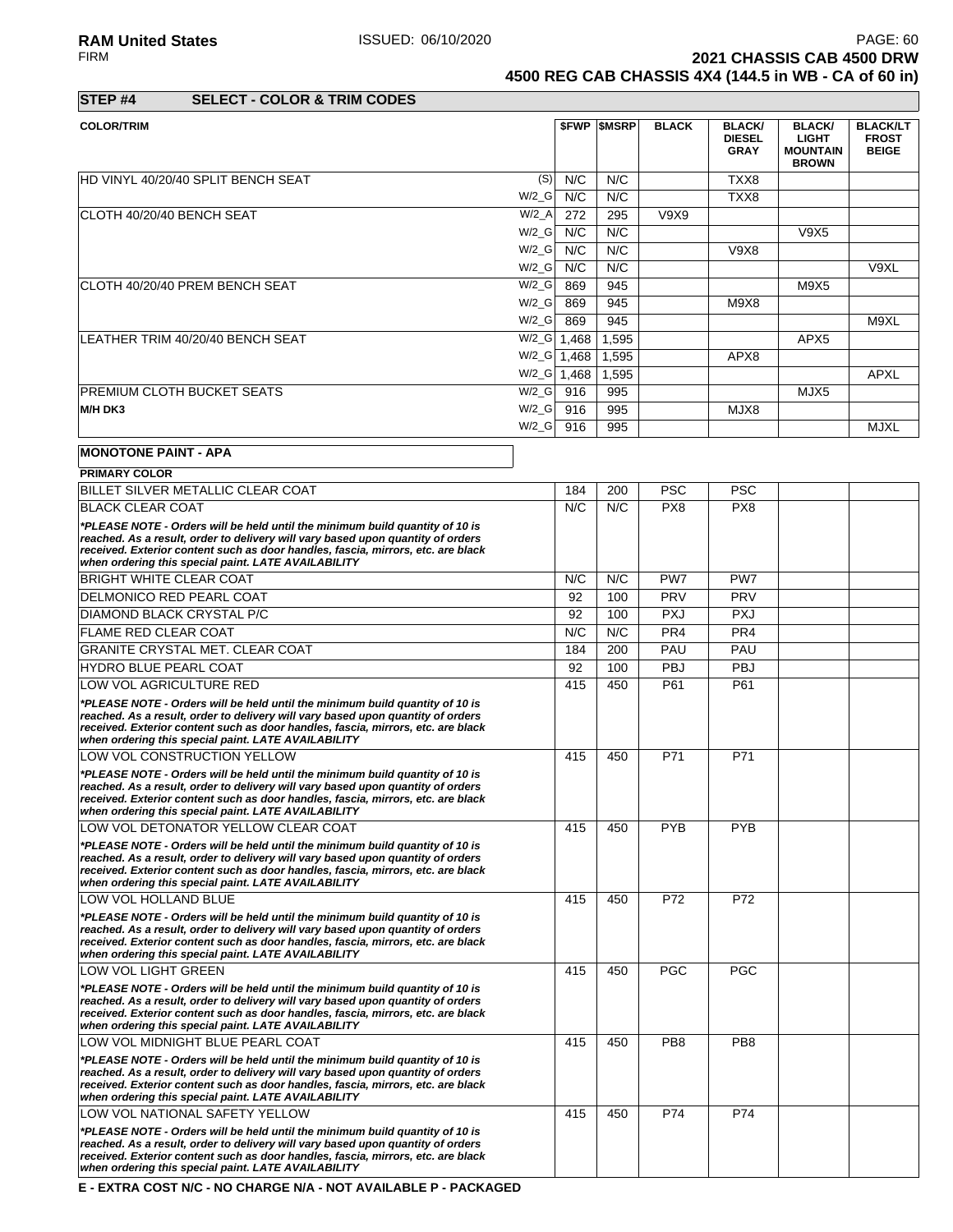**2021 CHASSIS CAB 4500 DRW 4500 REG CAB CHASSIS 4X4 (144.5 in WB - CA of 60 in)**

**MONOTONE PAINT - APA**

| <b>PRIMARY COLOR</b>                                                                                                                                                                                                                                                                                       |     |     |            |                 |  |
|------------------------------------------------------------------------------------------------------------------------------------------------------------------------------------------------------------------------------------------------------------------------------------------------------------|-----|-----|------------|-----------------|--|
| LOW VOL OMAHA ORANGE                                                                                                                                                                                                                                                                                       | 415 | 450 | P62        | P <sub>62</sub> |  |
| *PLEASE NOTE - Orders will be held until the minimum build quantity of 10 is<br>reached. As a result, order to delivery will vary based upon quantity of orders<br>received. Exterior content such as door handles, fascia, mirrors, etc. are black<br>when ordering this special paint. LATE AVAILABILITY |     |     |            |                 |  |
| LOW VOL SCHOOL BUS YELLOW                                                                                                                                                                                                                                                                                  | 415 | 450 | PI 1       | PI 1            |  |
| *PLEASE NOTE - Orders will be held until the minimum build quantity of 10 is<br>reached. As a result, order to delivery will vary based upon quantity of orders<br>received. Exterior content such as door handles, fascia, mirrors, etc. are black<br>when ordering this special paint. LATE AVAILABILITY |     |     |            |                 |  |
| LOW VOL TIMBERLINE GREEN PEARL COAT                                                                                                                                                                                                                                                                        | 415 | 450 | <b>PGW</b> | <b>PGW</b>      |  |
| *PLEASE NOTE - Orders will be held until the minimum build quantity of 10 is<br>reached. As a result, order to delivery will vary based upon quantity of orders<br>received. Exterior content such as door handles, fascia, mirrors, etc. are black<br>when ordering this special paint. LATE AVAILABILITY |     |     |            |                 |  |
| <b>LOW VOL UTILITY ORANGE</b>                                                                                                                                                                                                                                                                              | 415 | 450 | P83        | P83             |  |
| *PLEASE NOTE - Orders will be held until the minimum build quantity of 10 is<br>reached. As a result, order to delivery will vary based upon quantity of orders<br>received. Exterior content such as door handles, fascia, mirrors, etc. are black<br>when ordering this special paint.                   |     |     |            |                 |  |
| <b>LOW VOL YELLOW</b>                                                                                                                                                                                                                                                                                      | 415 | 450 | P63        | P63             |  |
| *PLEASE NOTE - Orders will be held until the minimum build quantity of 10 is<br>reached. As a result, order to delivery will vary based upon quantity of orders<br>received. Exterior content such as door handles, fascia, mirrors, etc. are black<br>when ordering this special paint. LATE AVAILABILITY |     |     |            |                 |  |
| MAXIMUM STEEL MET. CLEAR COAT                                                                                                                                                                                                                                                                              | 184 | 200 | <b>PAR</b> | <b>PAR</b>      |  |
| <b>IOLIVE GREEN PEARL COAT</b>                                                                                                                                                                                                                                                                             | 92  | 100 | <b>PFP</b> | <b>PFP</b>      |  |
| <b>PATRIOT BLUE PEARL COAT</b>                                                                                                                                                                                                                                                                             | 92  | 100 | <b>PPX</b> | <b>PPX</b>      |  |
| WALNUT BROWN MET. CLEAR COAT                                                                                                                                                                                                                                                                               | 184 | 200 | <b>PUW</b> | <b>PUW</b>      |  |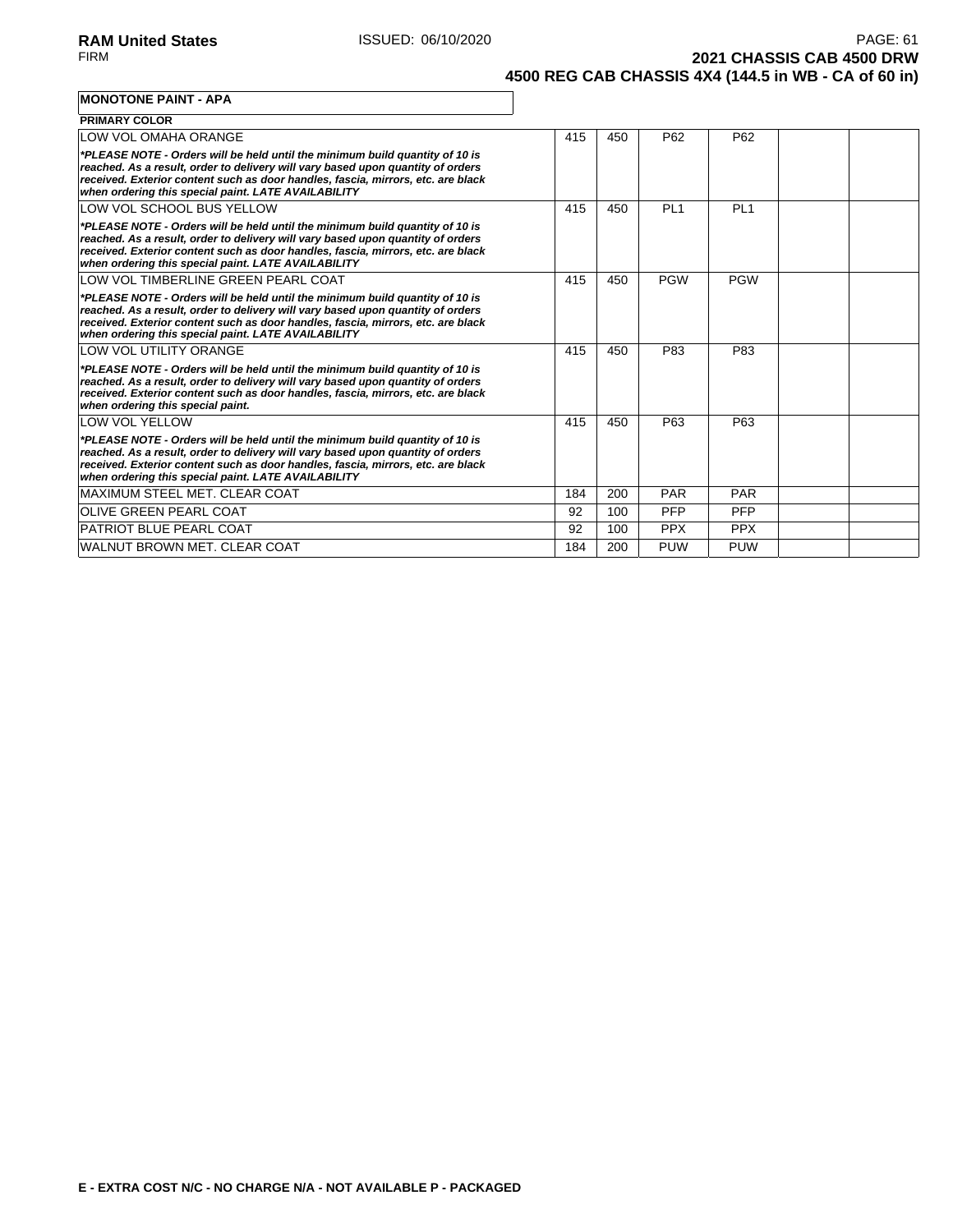### **RAM United States ISSUED: 06/10/2020** PAGE: 62<br>FIRM **PAGE: 62**<br>**2021 CHASSIS CAB 4500 DRW 2021 CHASSIS CAB 4500 DRW 4500 REG CAB CHASSIS 4X4 (168.5 in WB - CA of 84 in)**

| STEP <sub>#1</sub>                                   | <b>SELECT - MODEL CODE</b> |             |              |        |
|------------------------------------------------------|----------------------------|-------------|--------------|--------|
|                                                      |                            | <b>SFWP</b> | <b>SMSRP</b> |        |
| 4500 REG CAB CHASSIS 4X4 (168.5 in WB - CA of 84 in) |                            | 39.380      | 42.795       | DP9L64 |
|                                                      | <b>DESTINATION CHARGEL</b> | 1.695       |              |        |
|                                                      |                            | 1.745 IN HI |              |        |

### **STEP #2 SELECT - QUICK ORDER PACKAGE CODE**

| <b>ENGINE</b>                                       | <b>SFWP</b> | <b>SMSRP</b> | <b>TRANSMISSION</b>                                 | <b>SFWP</b> | <b>SMSRP</b> | <b>TRADESMAN</b> | <b>SLT</b> |
|-----------------------------------------------------|-------------|--------------|-----------------------------------------------------|-------------|--------------|------------------|------------|
| 6.4L V8 HEAVY DUTY HEMI<br>ENGINE (ESB)             | N/C         | N/C          | <b>6-SPD AUTO AISIN</b><br>AS66RC HD TRANS<br>(DF3) | N/C         | N/C          | 27A              | 27G        |
| <b>6.7L I6 CUMMINS TURBO</b><br>DIESEL ENGINE (ETN) | 7.309       | 945.`        | 6-SPD AUTO AISIN<br>AS69RC HD TRANS<br>(DF2)        | .472        | .600         | 2YA              | 2YG        |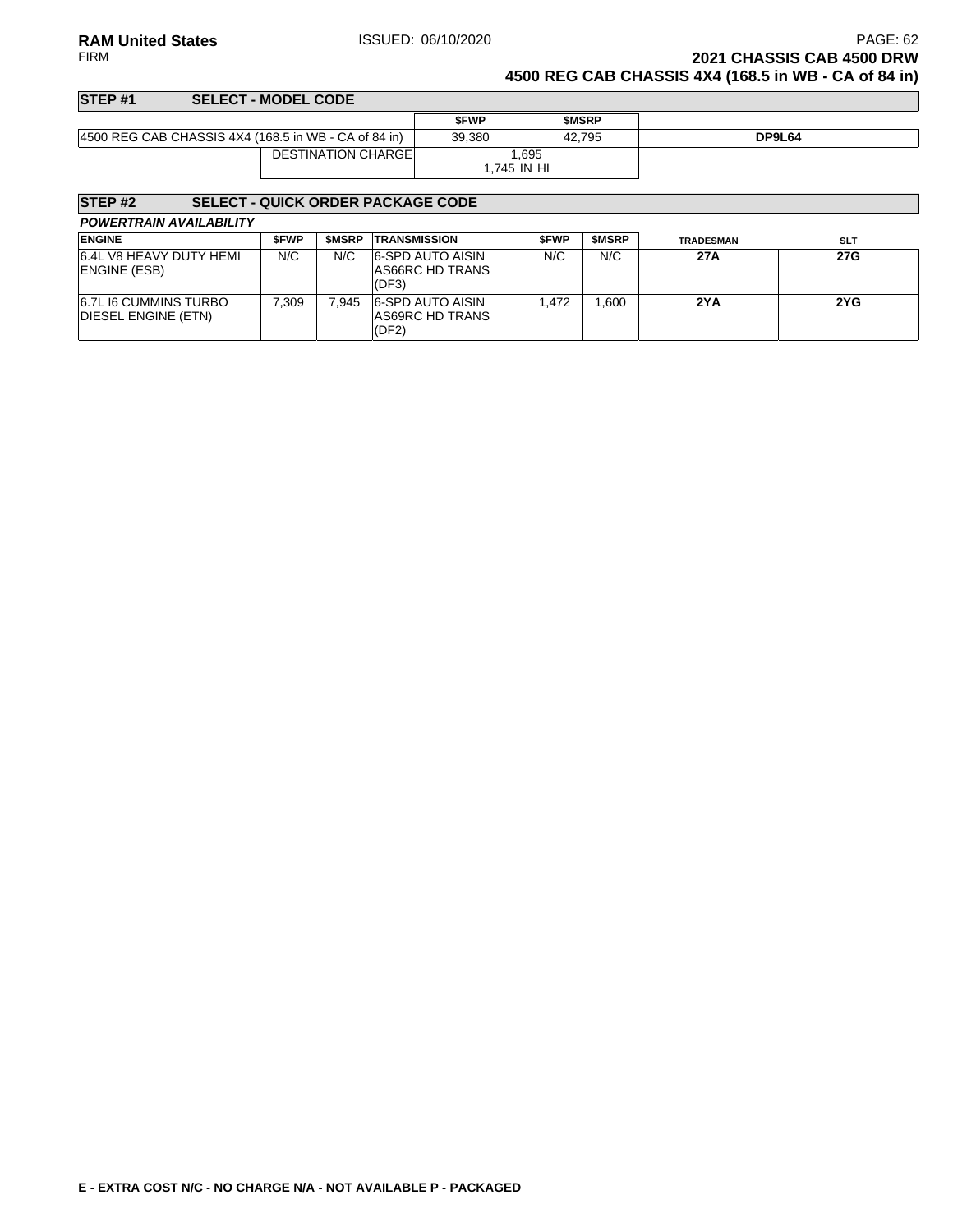| <b>PACKAGE CONTENT</b>                         |                            |        | <b>TRADESMAN</b> | <b>SLT</b>              |
|------------------------------------------------|----------------------------|--------|------------------|-------------------------|
| 1-YR. SIRIUSXM RADIO SERVICE (X9B)             |                            |        |                  | X                       |
| 40/20/40 SPLIT BENCH SEAT (CBE)                |                            |        |                  | X                       |
| 4 WAY FRONT HEADRESTS (CDP)                    |                            |        |                  | X                       |
| 5.0" TOUCHSCREEN DISPLAY (RFU)                 |                            |        |                  | X                       |
| 6 SPEAKERS (RCG)                               |                            |        |                  | X                       |
| <b>BLACK WHEEL FLARES (MMZ)</b>                |                            |        | Х                | $\overline{\mathsf{x}}$ |
| <b>BODY COLOR DOOR HANDLES (MNK)</b>           |                            |        |                  | $\overline{X}$          |
| <b>BODY INSULATION (HGG)</b>                   |                            |        |                  | X                       |
| <b>BRIGHT FRONT BUMPER (MCT)</b>               |                            |        |                  | X                       |
| <b>CENTER HUB (WMJ)</b>                        |                            |        |                  | X                       |
|                                                |                            | W/DF2  |                  |                         |
| CHROME ACCENT SHIFT CONTROL (CV1)              |                            |        |                  | X                       |
| CLOTH 40/20/40 BENCH SEAT (*V9)                |                            |        |                  | X                       |
| DOOR SILL SCUFF PADS (CLP)                     |                            |        | X                | X                       |
| DRIVER SEAT - MANUAL ADJUST 4-WAY (JVA)        |                            |        |                  | $\overline{X}$          |
| EXT. MIRRORS W/SUPPLEMENTAL SIGNALS (LEB)      |                            |        |                  | $\overline{\mathsf{x}}$ |
| EXTERIOR MIRRORS COURTESY LAMPS (LEC)          |                            |        |                  | $\overline{X}$          |
| EXTERIOR MIRRORS W/HEATING ELEMENT (NHJ)       |                            |        |                  | Χ                       |
| <b>FLOOR COVERING CARPET (CKE)</b>             |                            |        |                  | X                       |
| FOR MORE INFO, CALL 800-643-2112 (X9H)         |                            |        |                  | X                       |
| FRONT ARMREST W/CUPHOLDERS (CDR)               |                            |        |                  | X                       |
| <b>FRONT FLOOR MATS (CLA)</b>                  |                            |        |                  | X                       |
| FRT PASS SEAT - MANUAL ADJUST 4-WAY (JWA)      |                            |        |                  | X                       |
| <b>GLOVE BOX (JKH)</b>                         |                            |        | Χ                | X                       |
| <b>GPS ANTENNA INPUT (JLP)</b>                 |                            |        |                  | $\overline{X}$          |
| <b>GRILLE-GLOSS BLACK BILLETS W/CHRM (MFH)</b> |                            |        |                  | $\overline{X}$          |
| <b>GRILLE-SURROUND CHROME (MNQ)</b>            |                            |        |                  | X                       |
|                                                |                            |        |                  |                         |
| <b>GRILLE-SURROUND MATTE BLACK (MM5)</b>       |                            |        | X                |                         |
| HALOGEN QUAD HEADLAMPS (LME)                   |                            |        | X                | X                       |
| I/P BEZELS-PAINTED W HYDROGRAPHICS (JE2)       |                            |        |                  | X                       |
| INTEGRATED VOICE COMMAND W/BLUETOOTH (XRB)     |                            |        |                  | X                       |
| KEY FOB - BLACK (CEU)                          |                            |        | X                |                         |
| <b>KEY FOB - SATIN CHROME (CEV)</b>            |                            |        |                  | X                       |
| MAP/COURTESY LAMP (LBA)                        |                            |        | X                | X                       |
| <b>MIRROR RUNNING LIGHTS (LNY)</b>             |                            |        |                  | $\overline{X}$          |
| OVERHEAD CONSOLE (CUN)                         |                            |        |                  | $\overline{X}$          |
| <b>OVERHEAD CUPHOLDER LAMP (LBT)</b>           |                            |        |                  | X                       |
| PASS SUN VISOR W/ILLUM MIRROR (GN6)            |                            |        |                  | X                       |
| POWER BLACK TRAILER TOW MIRRORS (GPG)          |                            |        |                  | X                       |
| PREM VINYL DOOR TRIM W/MAP POCKET (CBZ)        |                            |        |                  | Χ                       |
| PWR WINDOWS, FRONT 1-TOUCH DOWN (JPY)          |                            |        |                  | X                       |
| REAR DOME LAMP (LCH)                           |                            |        | X                | X                       |
| <b>REMOTE KEYLESS ENTRY (GXM)</b>              |                            |        |                  | $\overline{X}$          |
|                                                |                            |        |                  | $\overline{X}$          |
| SIRIUSXM SATELLITE RADIO (RSD)                 |                            |        |                  | $\overline{X}$          |
| SLT BADGE (MTD)                                |                            |        |                  |                         |
| SPEED SENSITIVE POWER LOCKS (JPH)              |                            |        |                  | $\overline{X}$          |
| TEMPERATURE & COMPASS GAUGE (JFJ)              |                            |        |                  | X                       |
| TIRE PRESSURE INFORMATION SYSTEM (XBT)         |                            |        |                  | $\overline{X}$          |
| TRAVELER/MINI TRIP COMPUTER (LET)              |                            |        |                  | X                       |
| <b>UCONNECT 3 WITH 5" DISPLAY (UAA)</b>        |                            |        |                  | X                       |
| URETHANE SHIFT CONTROL (CV3)                   |                            | W/DF2  | X                |                         |
| URETHANE SHIFT CONTROL (CV3)                   |                            | W/DF3  | X                |                         |
|                                                |                            |        |                  |                         |
|                                                | <b>PACKAGE VALUE PRICE</b> | \$FWP  | 0                | 3,289                   |
|                                                | PACKAGE DISCOUNT           | \$FWP  | 0                | $\mathbf 0$             |
|                                                | NET PACKAGE VALUE PRICE    | \$FWP  | 0                | 3,289                   |
|                                                | PACKAGE VALUE PRICE        | \$MSRP | 0                | 3,675                   |
|                                                | PACKAGE DISCOUNT           | \$MSRP | 0                | $\Omega$                |
|                                                | NET PACKAGE VALUE PRICE    | \$MSRP | 0                | 3,675                   |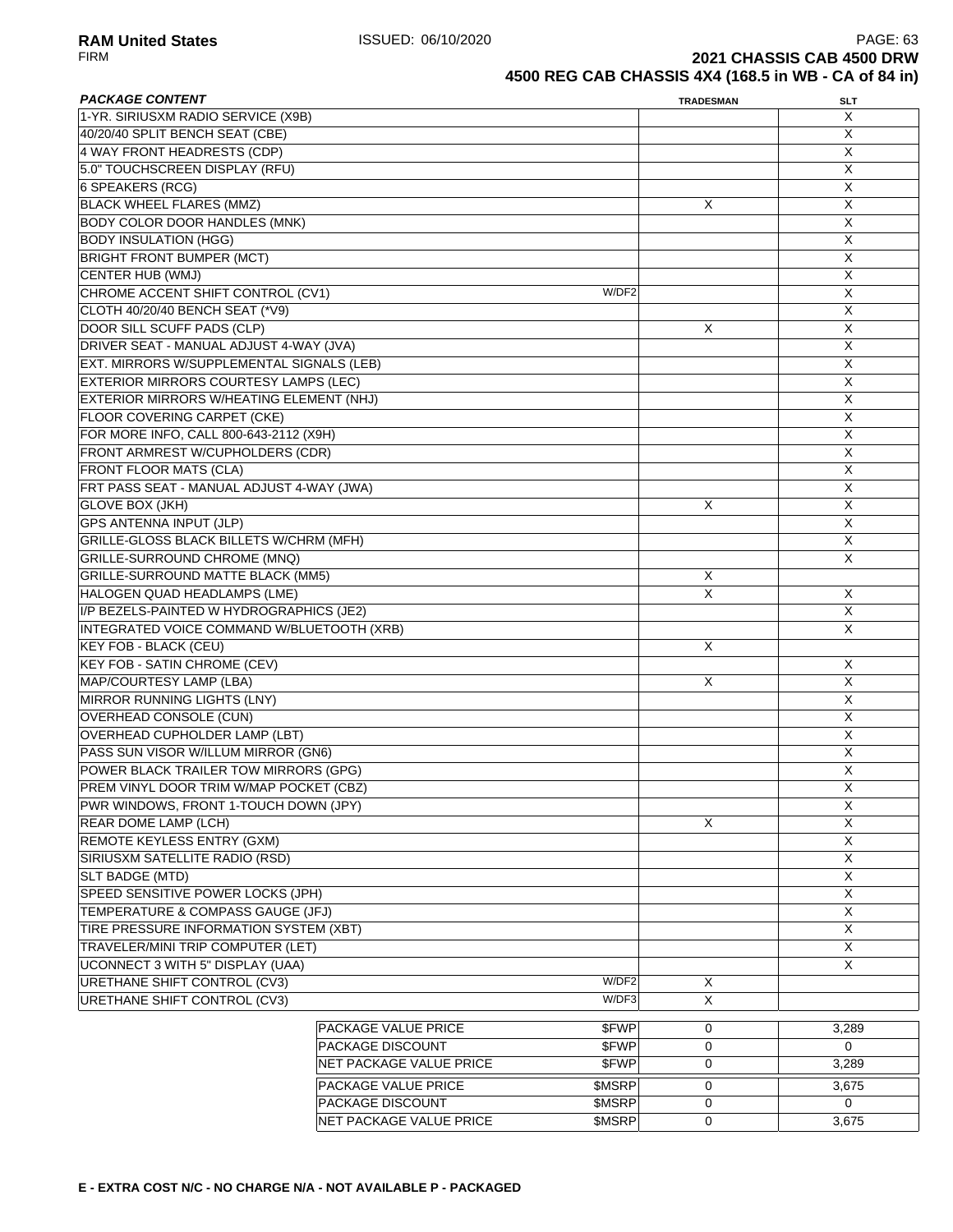### **PRICE INCLUDES - BASE PRICE, ENGINE/TRANSMISSION AND QUICK ORDER PACKAGE**

| (ALSO INCLUDES PACKAGE DISCOUNT WHERE APPLICABLE - ADD DESTINATION CHARGE) |        |        |        |  |  |  |
|----------------------------------------------------------------------------|--------|--------|--------|--|--|--|
| <b>FACTORY WHOLESALE PRICE \$</b>                                          | $27 -$ | 39.380 | 42.669 |  |  |  |
|                                                                            | $2Y -$ | 48.161 | 51.450 |  |  |  |
| <b>IMANUFACTURER SUGGESTED RETAIL PRICE \$</b>                             | $27-$  | 42.795 | 46.470 |  |  |  |
|                                                                            | 2Y-    | 52.340 | 56,015 |  |  |  |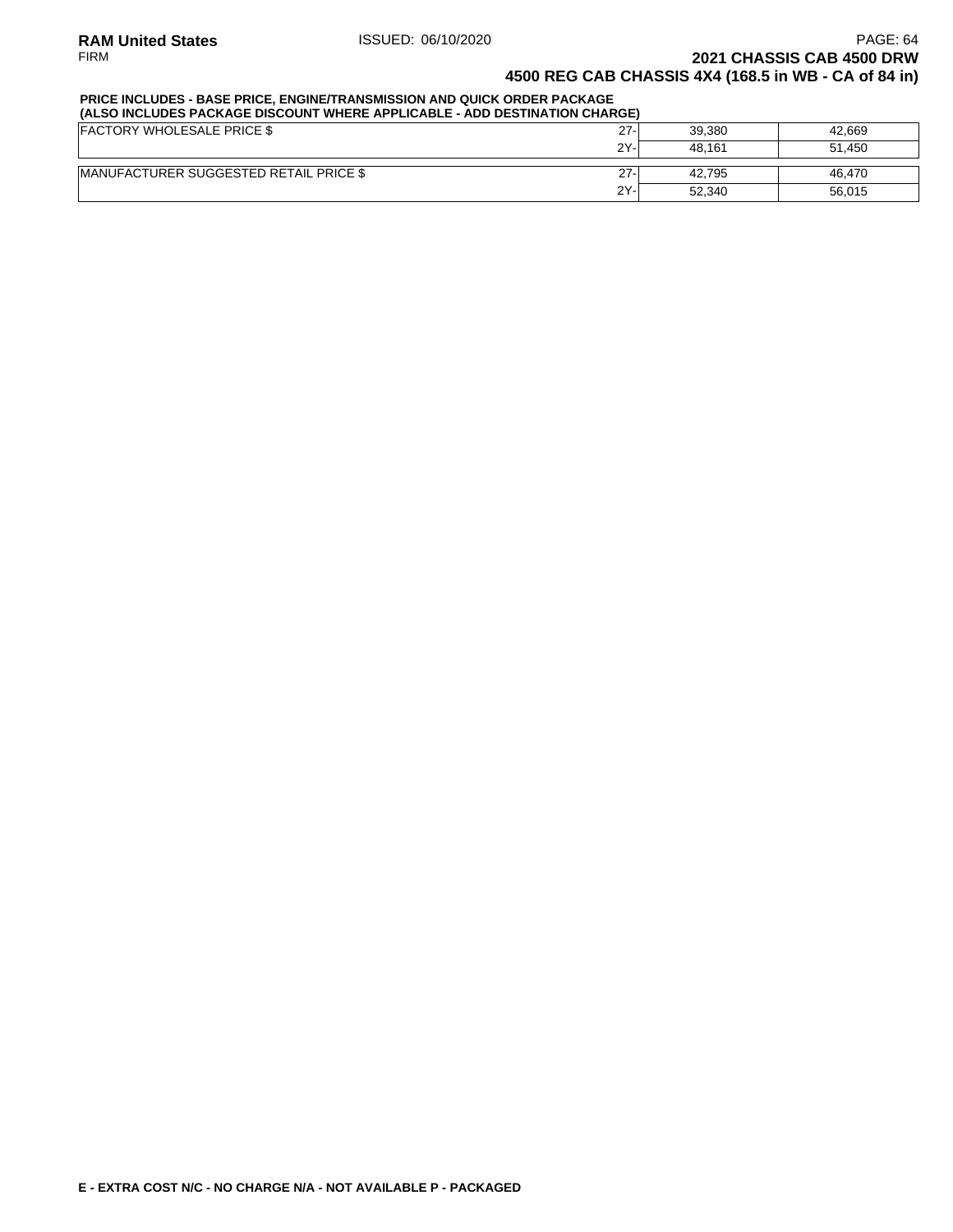**RAM United States ISSUED: 06/10/2020 PAGE: 65**<br>FIRM **PAGE: 65**<br>**2021 CHASSIS CAB 4500 DRW 2021 CHASSIS CAB 4500 DRW 4500 REG CAB CHASSIS 4X4 (168.5 in WB - CA of 84 in)**

### **STEP #3 SELECT - \$ OPTIONS (IF DESIRED)**

|                                                                                                  |            |       |                          | <b>TRADESMAN</b> | <b>SLT</b>      |
|--------------------------------------------------------------------------------------------------|------------|-------|--------------------------|------------------|-----------------|
| <b>DESCRIPTION</b>                                                                               |            |       | <b><i>SFWP SMSRP</i></b> | 2A               | 2 G             |
| 115V AUXILIARY POWER OUTLET                                                                      |            | 139   | 150                      | <b>JKV</b>       |                 |
| W/2TA M/H A61                                                                                    |            |       |                          |                  |                 |
|                                                                                                  |            |       |                          |                  |                 |
| W/2TG INCLUDED WITH ADA; includes 400W inverter.                                                 |            |       |                          |                  |                 |
| 19.5X6.0 FORGED ALUM POLISHED WHEELS                                                             |            | 1,008 | 1,095                    | WP4              |                 |
|                                                                                                  |            | 1,008 | 1,095                    |                  | WP4             |
| 220 AMP ALTERNATOR                                                                               |            | 225   | 245                      | BAJ              | <b>BAJ</b>      |
| W/ADH OR<br>INCLUDED W/ADH OR AHD OR AH6 OR XF5 OR XF7; INCLUDED W/AH2                           |            | N/C   | N/C                      | <b>BAJ</b>       | <b>BAJ</b>      |
| AHD OR                                                                                           |            |       |                          |                  |                 |
| AH6 OR XF5<br>OR XF7                                                                             |            |       |                          |                  |                 |
| W/AH2 AND                                                                                        |            | N/C   | N/C                      | <b>BAJ</b>       | BAJ             |
|                                                                                                  | <b>ETN</b> |       |                          |                  |                 |
| 225/70R19.5G ALL TRACTION TIRES                                                                  |            | 231   | 250                      | TY <sub>5</sub>  | TY <sub>5</sub> |
| 22 GALLON MIDSHIP FUEL TANK                                                                      |            | 115   | 125                      | <b>NFA</b>       | <b>NFA</b>      |
|                                                                                                  |            | 115   | 125                      | GXJ              |                 |
| 2 EXTRA BASE KEYS                                                                                |            |       |                          |                  |                 |
| N/A W/A61                                                                                        |            |       |                          |                  |                 |
| 4.89 REAR AXLE RATIO                                                                             |            | 180   | 195                      | <b>DPL</b>       | <b>DPL</b>      |
| <b>M/H ESB; N/A W/ETN</b>                                                                        |            |       |                          |                  |                 |
| 52 & 22 GALLON DUAL FUEL TANKS                                                                   |            | 640   | 695                      | <b>NLL</b>       | <b>NLL</b>      |
| 65 MPH MAXIMUM SPEED                                                                             |            | 88    | 95                       | JJ4              | JJ4             |
| ONLY 1: JJ4 OR JJ5 OR JJ9                                                                        |            |       |                          |                  |                 |
| 70 MPH MAXIMUM SPEED                                                                             |            | 88    | 95                       | JJ5              | JJ5             |
| ONLY 1: JJ4 OR JJ5 OR JJ9                                                                        |            |       |                          |                  |                 |
|                                                                                                  |            |       |                          |                  |                 |
| 77 MPH MAXIMUM SPEED                                                                             |            | 88    | 95                       | JJ9              | JJ9             |
| ONLY 1: JJ4 OR JJ5 OR JJ9                                                                        |            |       |                          |                  |                 |
| ADD BLACK VINYL FLOOR COVERING                                                                   |            | N/C   | N/C                      |                  | <b>CKW</b>      |
| AMBULANCE PREP GROUP                                                                             |            | 961   | 1,045                    | AH <sub>2</sub>  | AH <sub>2</sub> |
| W/ADH<br>N/A W/AH6                                                                               |            | 732   | 795                      | AH <sub>2</sub>  | AH <sub>2</sub> |
| W/AHD AND                                                                                        |            | 824   | 895                      | AH <sub>2</sub>  | AH <sub>2</sub> |
|                                                                                                  | ESB        |       |                          |                  |                 |
| AUX REVERSE LAMPS, MIRROR-MOUNTED                                                                |            | 133   | 145                      | LPF              |                 |
| INCLUDED W/AAN; W/2TA M/H A61                                                                    |            | 133   | 145                      |                  | <b>LPF</b>      |
| W/A61                                                                                            |            | 133   | 145                      | LPF              |                 |
| W/AAN                                                                                            |            | N/C   | N/C                      |                  | <b>LPF</b>      |
| <b>IBLACK TUBULAR SIDE STEPS</b>                                                                 |            | 364   | 395                      | MRU              | <b>MRU</b>      |
| <b>ONLY 1: MRT OR MRU</b>                                                                        |            |       |                          |                  |                 |
| BODY COLOR FENDER FLARES                                                                         |            | 92    | 100                      |                  | MML             |
|                                                                                                  |            |       |                          |                  |                 |
| N/A W/P61 OR P62 OR P63 OR P71 OR P72 OR P74 OR P83 OR PB8 OR PGC<br>OR PGW OR PL1 OR PX8 OR PYB |            |       |                          |                  |                 |
| <b>N/A LOW VOLUME PAINT W/2TG</b>                                                                |            |       |                          |                  |                 |
| CARGO AND CHMSL LAMP                                                                             |            | 88    | 95                       | LPE              | LPE             |
|                                                                                                  |            |       |                          |                  |                 |
| N/A W/AAN; N/A W/LPD                                                                             | W/AAN      | N/C   | N/C                      | LPE              | <b>LPE</b>      |
| CHMSL LAMP W/CAMERA                                                                              |            | 317   | 345                      |                  | <b>LPD</b>      |
| W/AAN<br>INCLUDED W/AAN; M/H UAM; M/H XAC OR AAN                                                 |            | N/C   | N/C                      |                  | <b>LPD</b>      |
| CHROME APPEARANCE GROUP                                                                          |            | 801   | 870                      | AMP              |                 |
| W/AAN                                                                                            |            | 801   | 870                      | AMP              |                 |
| CHROME TUBULAR SIDE STEPS                                                                        |            | 456   | 495                      | <b>MRT</b>       | MRT             |
| <b>ONLY 1: MRT OR MRU</b>                                                                        |            |       |                          |                  |                 |
| <b>COLD WEATHER GROUP</b>                                                                        |            | 161   | 175                      | <b>ADE</b>       | <b>ADE</b>      |
| M/H ETN; N/A W/ESB                                                                               |            |       |                          |                  |                 |
|                                                                                                  |            |       |                          |                  |                 |
| <b>Includes Engine Block Heater (NHK)</b>                                                        |            |       |                          |                  |                 |
| DELETE FRONT CENTER SEAT                                                                         |            | (19)  | (20)                     | <b>CJT</b>       | CJT             |
| W/AS8<br>INCLUDED W/AS8; M/H *TX OR *V9 OR *M9                                                   |            | N/C   | N/C                      | CJT              | CJT             |
| DIGITAL REARVIEW MIRROR                                                                          |            | 456   | 495                      | GRG              | <b>GRG</b>      |
| W/2TA M/H A61                                                                                    |            |       |                          |                  |                 |
| DOT CERTIFIED ROADSIDE SAFETY KIT                                                                |            | 180   | 195                      | <b>ACL</b>       | <b>ACL</b>      |
| DRIVER AIR BAG ONLY                                                                              |            | (36)  | (40)                     | <b>CGT</b>       | <b>CGT</b>      |
| N/A W/ADA                                                                                        |            |       |                          |                  |                 |
| DUAL ALTERNATORS RATED AT 380 AMPS                                                               |            | 364   | 395                      | XF <sub>5</sub>  | XF <sub>5</sub> |
| W/ADH                                                                                            |            | 276   | 300                      | XF5              | XF5             |
| M/H ESB; N/A W/ETN; ONLY 1: XF5 OR XF7                                                           |            |       |                          |                  |                 |
| W/AHD                                                                                            |            | 276   | 300                      | XF <sub>5</sub>  | XF <sub>5</sub> |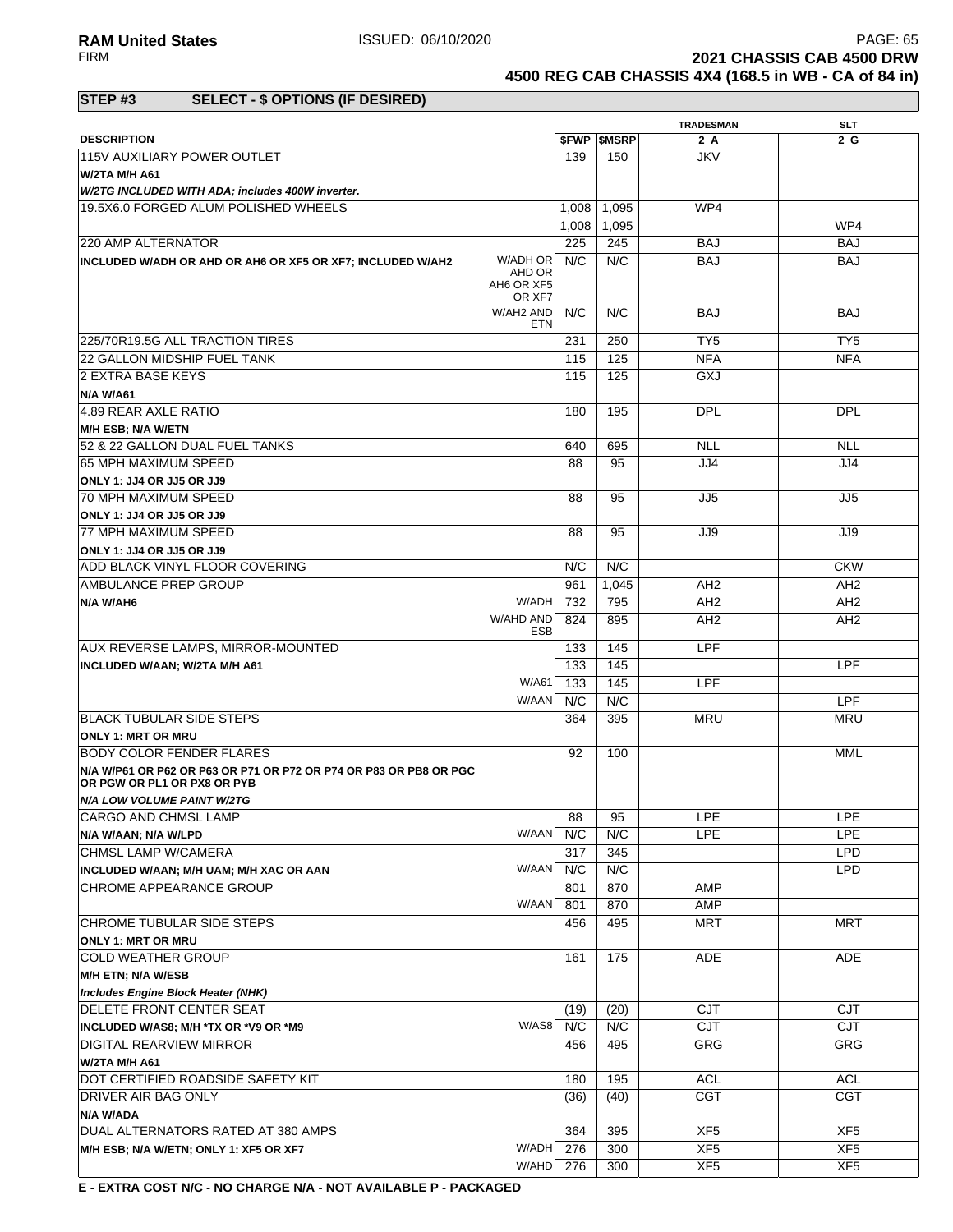**2021 CHASSIS CAB 4500 DRW 4500 REG CAB CHASSIS 4X4 (168.5 in WB - CA of 84 in)**

|                                                                          |       |                          | <b>TRADESMAN</b> | SLT             |
|--------------------------------------------------------------------------|-------|--------------------------|------------------|-----------------|
| <b>DESCRIPTION</b>                                                       |       | <b><i>SFWP SMSRP</i></b> | $2_A$            | $2_G$           |
| DUAL ALTERNATORS RATED AT 440 AMPS                                       | 364   | 395                      | XF7              | XF7             |
| W/ADH<br>INCLUDED W/AH6; M/H ETN; N/A W/ESB; ONLY 1: XF5 OR XF7          | 276   | 300                      | XF7              | XF7             |
| W/AH6                                                                    | N/C   | N/C                      | XF7              | XF7             |
| W/AHD                                                                    | 276   | 300                      | XF7              | XF7             |
| <b>IELEC SHIFT-ON-THE-FLY TRANSFER CASE</b>                              | 272   | 295                      | DK <sub>3</sub>  |                 |
|                                                                          | 272   | 295                      |                  | DK3             |
| ELECTRICAL ACCESSORY GROUP                                               | 501   | 545                      | ADH              | <b>ADH</b>      |
| W/AAU                                                                    | 317   | 345                      | <b>ADH</b>       | <b>ADH</b>      |
| W/AH6                                                                    | 272   | 295                      | <b>ADH</b>       | <b>ADH</b>      |
| <b>ENGINE BLOCK HEATER</b>                                               | 88    | 95                       | <b>NHK</b>       | <b>NHK</b>      |
| W/ADE<br><b>INCLUDED W/ADE</b>                                           | N/C   | N/C                      | <b>NHK</b>       | <b>NHK</b>      |
| <b>ENGINE SHUTDOWN TIMER</b>                                             | 231   | 250                      | <b>XCL</b>       | <b>XCL</b>      |
| <b>FLOOR COVERING CARPET</b>                                             | 139   | 150                      | <b>CKE</b>       | P               |
| <b>FRONT FOG LAMPS</b>                                                   | 180   | 195                      | <b>LNJ</b>       | <b>LNJ</b>      |
| <b>FRONT LICENSE PLATE BRACKET</b>                                       | N/C   | N/C                      | <b>MDA</b>       | <b>MDA</b>      |
| FRONT RUBBER FLOOR MATS                                                  | 92    | 100                      | <b>CLY</b>       |                 |
|                                                                          | 92    | 100                      |                  | <b>CLY</b>      |
|                                                                          |       |                          |                  |                 |
| <b>FULL SIZE SPARE TIRE</b>                                              | 364   | 395                      | <b>TBB</b>       | <b>TBB</b>      |
| <b>GVW RATING - 15000#</b>                                               | N/C   | N/C                      | Z9B              | Z9B             |
| <b>ONLY 1: Z9B OR Z9C</b>                                                |       |                          |                  |                 |
| <b>GVW RATING - 16000#</b>                                               | N/C   | N/C                      | Z <sub>9</sub> C | Z9C             |
| <b>ONLY 1: Z9B OR Z9C</b>                                                |       |                          |                  |                 |
| <b>HEATED SEATS AND WHEEL GROUP</b>                                      | 501   | 545                      |                  | AGF             |
| W/AAU<br>M/H *MJ OR *M9; N/A W/*AP; N/A W/*TX; N/A W/*V9                 | 317   | 345                      |                  | <b>AGF</b>      |
| W/ADA<br>W/ETN M/H 220 AMP Alternator                                    | 317   | 345                      |                  | AGF             |
| <b>HEAVY DUTY FRONT SUSPENSION GROUP</b>                                 | 240   | 260                      | <b>AZB</b>       | <b>AZB</b>      |
| W/AHD<br><b>INCLUDED W/AHD</b>                                           | N/C   | N/C                      | <b>AZB</b>       | <b>AZB</b>      |
| <b>HEAVY DUTY SNOW PLOW PREP GROUP</b>                                   | 456   | 495                      | AHD              | <b>AHD</b>      |
| W/ADH                                                                    | 317   | 345                      | AHD              | <b>AHD</b>      |
| INTERIOR TRIM DELETE GROUP                                               | (36)  | (40)                     | AS <sub>8</sub>  | AS <sub>8</sub> |
| <b>ILED TAIL LAMPS</b>                                                   | 88    | 95                       | LAY              | LAY             |
| ILUXURY GROUP                                                            | 1,059 | 1,150                    |                  | ADA             |
| MANUAL DPF REGENERATION                                                  | 225   | 245                      | <b>XNR</b>       | <b>XNR</b>      |
| W/AH6<br>INCLUDED W/AH6; M/H ETN; N/A W/ESB                              | N/C   | N/C                      | <b>XNR</b>       | <b>XNR</b>      |
| <b>MANUF STATEMENT OF ORIGIN</b>                                         | N/C   | N/C                      | <b>YEP</b>       | <b>YEP</b>      |
| <b>MAX TOW PACKAGE</b>                                                   | 548   | 595                      | AHQ              | AHQ.            |
| W/ETN<br>M/H AAU OR ADH OR XHC; M/H ETN; N/A W/ESB                       | 548   | 595                      | AHQ              | AHQ             |
| <b>PARKSENSE FT/RR PARK ASSIST SYSTEM</b>                                | 456   | 495                      | <b>XAG</b>       | <b>XAG</b>      |
| W/2TA M/H LNJ; W/2TG M/H AD6 OR LNJ                                      |       |                          |                  |                 |
| <b>PARKSENSE REAR PARK ASSIST SYSTEM</b>                                 | 272   | 295                      | <b>XAA</b>       | XAA             |
| N/A W/XAG                                                                |       |                          |                  |                 |
| PARKVIEW REAR BACK-UP CAMERA                                             | 456   | 495                      |                  | <b>XAC</b>      |
| N/A W/AAN                                                                | 456   | 495                      | <b>XAC</b>       |                 |
| W/AAU                                                                    | 456   | 495                      | <b>XAC</b>       |                 |
| POWER 2-WAY DRIVER LUMBAR ADJUST                                         | 88    | 95                       | <b>JPE</b>       | <b>JPE</b>      |
| W/*AP OR<br>INCLUDED W/*AP OR *MJ OR *M9<br>*MJ OR *M9                   | N/C   | N/C                      | <b>JPE</b>       | <b>JPE</b>      |
| <b>POWER TAKE OFF PREP</b>                                               | 272   | 295                      | <b>LBN</b>       | <b>LBN</b>      |
| N/A W/LBV                                                                |       |                          |                  |                 |
| POWER TAKE OFF PREP - LEFT SIDE                                          | 272   | 295                      | LBV              | LBV             |
| <b>PREMIUM LIGHTING GROUP</b>                                            | 916   | 995                      |                  | AD <sub>6</sub> |
| W/AAU                                                                    | 869   | 945                      |                  | AD <sub>6</sub> |
| W/ADA                                                                    | 869   | 945                      |                  | AD <sub>6</sub> |
| W/AGF                                                                    | 869   | 945                      |                  | AD <sub>6</sub> |
| <b>PREMIUM SPEAKERS</b>                                                  | 272   | 295                      |                  | <b>RCK</b>      |
| <b>RAM TELEMATICS</b>                                                    | 736   | 800                      | <b>RFQ</b>       | <b>RFQ</b>      |
| Includes Telematics Module & 1 year of Ram Telematics Powered by Verizon |       |                          |                  |                 |
| <b>Connect</b>                                                           |       |                          |                  |                 |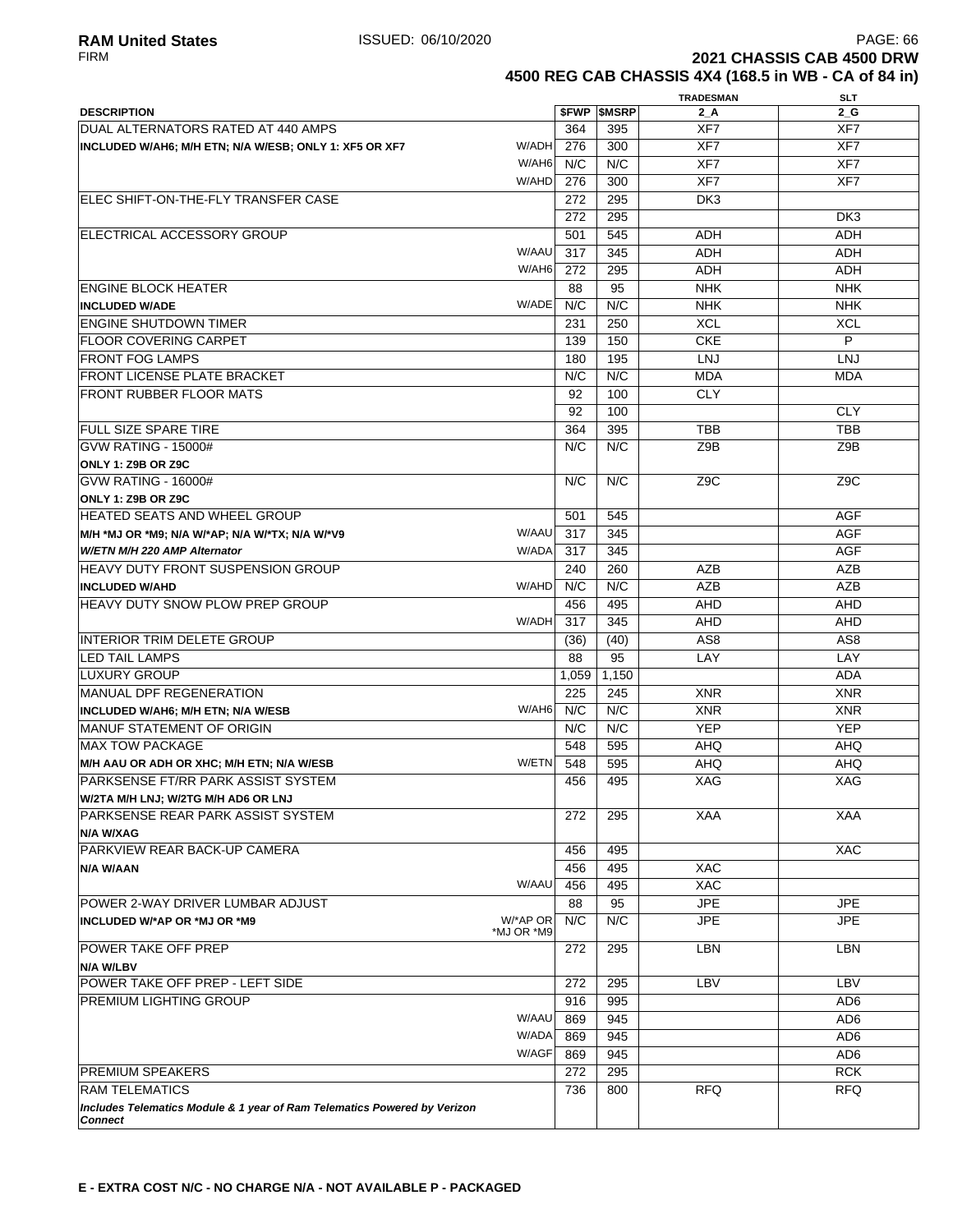**2021 CHASSIS CAB 4500 DRW 4500 REG CAB CHASSIS 4X4 (168.5 in WB - CA of 84 in)**

|                                                                                                   |                        |                          | <b>TRADESMAN</b> | SLT             |
|---------------------------------------------------------------------------------------------------|------------------------|--------------------------|------------------|-----------------|
| <b>DESCRIPTION</b>                                                                                |                        | <b><i>SFWP SMSRP</i></b> | $2_A$            | $2_G$           |
| RAM TELEMATICS 3-YR SUBSCRIPTION                                                                  | 884                    | 960                      | X9S              | X9S             |
| M/H RFQ; N/A W/X9T                                                                                |                        |                          |                  |                 |
| Includes 2 year extension (3 years total) of Ram Telematics Powered by<br><b>Verizon Connect</b>  |                        |                          |                  |                 |
| RAM TELEMATICS 5-YR SUBSCRIPTION                                                                  | 1,767                  | 1.920                    | X <sub>9</sub> T | X9T             |
| M/H RFQ; N/A W/X9S                                                                                |                        |                          |                  |                 |
| Includes 4 year service extension (5 years total) of Ram Telematics Powered<br>by Verizon Connect |                        |                          |                  |                 |
| <b>REAR BACKUP ALARM</b>                                                                          | 133                    | 145                      | <b>XAW</b>       | <b>XAW</b>      |
| <b>IREAR SLIDING WINDOW</b>                                                                       | 272                    | 295                      | <b>GFD</b>       | <b>GFD</b>      |
| <b>REAR WINDOW DEFROSTER</b>                                                                      | 148                    | 160                      | <b>GFA</b>       | <b>GFA</b>      |
| N/A W/GFD                                                                                         |                        |                          |                  |                 |
| <b>RED SEAT BELTS</b>                                                                             | 69                     | 75                       | CGQ              | CGQ             |
| <b>REMOTE START SYSTEM</b>                                                                        | 225                    | 245                      |                  | <b>XBM</b>      |
| <b>SAFETY GROUP</b>                                                                               | 1,564                  | 1,700                    | AAU              | AAU             |
| N/A W/UA1; W/2TA M/H A61                                                                          |                        |                          |                  |                 |
| <b>SECURITY ALARM</b>                                                                             | 180                    | 195                      |                  | <b>LSA</b>      |
| SIRIUSXM SATELLITE RADIO                                                                          | 180                    | 195                      | <b>RSD</b>       | P               |
| W/UAA OR<br>INCLUDED W/UAA OR UAM OR UAV OR UAX; M/H UA1<br><b>UAM</b>                            | N/C                    | N/C                      | <b>RSD</b>       | P               |
| SPLASH GUARDS/MUD FLAPS FRONT                                                                     | 69                     | 75                       | <b>MKM</b>       | <b>MKM</b>      |
| <b>TIRE FILL ALERT</b>                                                                            | 41                     | 45                       | LAW              |                 |
| M/H XBT: N/A W/UA1                                                                                | 41                     | 45                       |                  | LAW             |
| TIRE PRESSURE INFORMATION SYSTEM                                                                  | 139                    | 150                      | <b>XBT</b>       | P               |
| <b>TOWING TECHNOLOGY GROUP</b>                                                                    | 916                    | 995                      | AAN              |                 |
| W/2TA M/H A61                                                                                     | 916                    | 995                      |                  | AAN             |
| Includes backup camera                                                                            |                        |                          |                  |                 |
| <b>TRADESMAN LEVEL 1 EQUIPMENT GROUP</b>                                                          | 916                    | 995                      | A61              |                 |
| <b>TRAILER BRAKE CONTROL</b>                                                                      | 341                    | 370                      | <b>XHC</b>       | <b>XHC</b>      |
| <b>INCLUDED W/AAU OR ADH</b>                                                                      |                        |                          |                  |                 |
| <b>TRAILER TIRE PRESSURE MONITORING SYS</b>                                                       | 139                    | 150                      | XG9              | XG9             |
| M/H A61; M/H UAM; N/A W/UA1; N/A W/UAA; W/2TA M/H A61                                             |                        |                          |                  |                 |
| TRANSFER CASE SKID PLATE SHIELD                                                                   | 133                    | 145                      | <b>XEF</b>       | <b>XEF</b>      |
| W/AHD<br><b>INCLUDED W/AHD</b>                                                                    | N/C                    | N/C                      | <b>XEF</b>       | <b>XEF</b>      |
| <b>UCONNECT 3 WITH 5" DISPLAY</b>                                                                 | 640                    | 695                      | <b>UAA</b>       | P               |
| UCONNECT 4 WITH 8.4" DISPLAY                                                                      | 1,008                  | 1,095                    |                  | <b>UAM</b>      |
|                                                                                                   | 1,652                  | 1,795                    | <b>UAM</b>       |                 |
| <b>VOLTAGE MONITORING AUTO IDLE UP SYS</b>                                                        | 139                    | 150                      | XF <sub>6</sub>  | XF <sub>6</sub> |
| W/ADH OR<br><b>INCLUDED W/ADH OR AH2 OR AH6</b><br>AH <sub>2</sub> OR                             | N/C<br>AH <sub>6</sub> | N/C                      | XF <sub>6</sub>  | XF <sub>6</sub> |
| <b>WIRED AUXILARY CAMERA</b>                                                                      | 916                    | 995                      | <b>XPN</b>       | <b>XPN</b>      |
| M/H UAM OR UAV OR UAX; N/A W/UA1 OR UAA; W/2TA M/H A61 OR XAC                                     |                        |                          |                  |                 |
| <b>FLEET ONLY</b>                                                                                 |                        |                          |                  |                 |
| <b>EMER/FIRE/RESC SPECIAL EMISSIONS</b><br><b>PKG</b>                                             | 1,100                  | 1,195                    | AH <sub>6</sub>  | AH6             |
| M/H DF2; M/H ETN; N/A W/DF3; N/A W/ESB                                                            |                        |                          |                  |                 |
| <b>Includes AH2 content</b>                                                                       |                        |                          |                  |                 |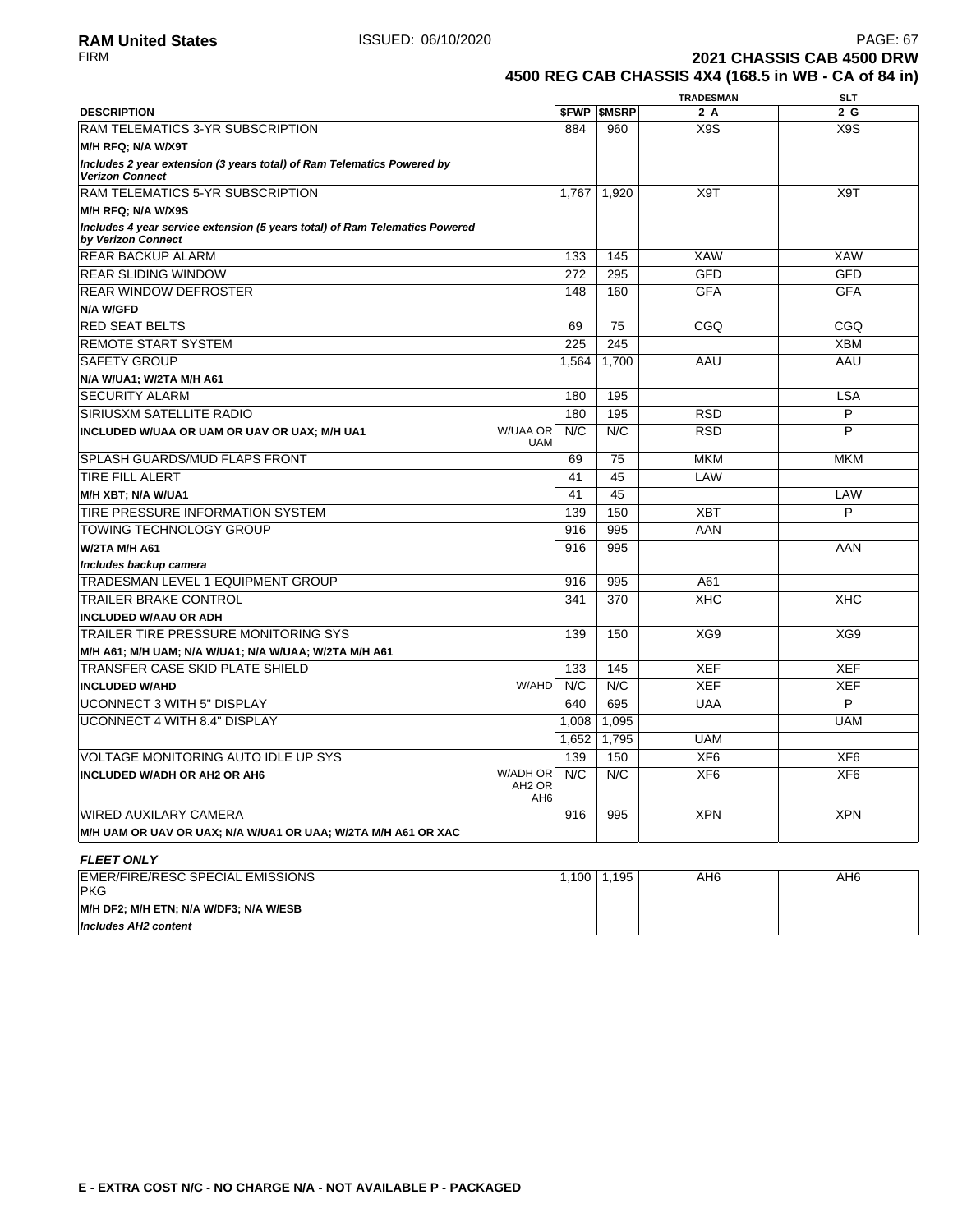RA**M United States** PAGE: 68<br>FIRM **PAGE: 68**<br>2021 CHASSIS CAB 4500 DRW **2021 CHASSIS CAB 4500 DRW 4500 REG CAB CHASSIS 4X4 (168.5 in WB - CA of 84 in)**

**STEP #4 SELECT - COLOR & TRIM CODES**

| <b>COLOR/TRIM</b>                  |                      |       | <b><i>SFWP SMSRP</i></b>    | <b>BLACK</b> | <b>BLACK/</b><br><b>DIESEL</b><br><b>GRAY</b> | <b>BLACK/</b><br><b>LIGHT</b><br><b>MOUNTAIN</b><br><b>BROWN</b> | <b>BLACK/LT</b><br><b>FROST</b><br><b>BEIGE</b> |
|------------------------------------|----------------------|-------|-----------------------------|--------------|-----------------------------------------------|------------------------------------------------------------------|-------------------------------------------------|
| HD VINYL 40/20/40 SPLIT BENCH SEAT | (S)                  | N/C   | N/C                         |              | TXX8                                          |                                                                  |                                                 |
|                                    | $W/2_G$              | N/C   | N/C                         |              | TXX8                                          |                                                                  |                                                 |
| CLOTH 40/20/40 BENCH SEAT          | $W/2_A$              | 272   | 295                         | V9X9         |                                               |                                                                  |                                                 |
|                                    | $W/2_G$              | N/C   | N/C                         |              |                                               | V9X5                                                             |                                                 |
|                                    | $W/2_G$              | N/C   | N/C                         |              | <b>V9X8</b>                                   |                                                                  |                                                 |
|                                    | $W/2_G$              | N/C   | N/C                         |              |                                               |                                                                  | V9XL                                            |
| CLOTH 40/20/40 PREM BENCH SEAT     | $W/2_G$              | 869   | 945                         |              |                                               | M9X5                                                             |                                                 |
|                                    | $W/2_G$              | 869   | 945                         |              | M9X8                                          |                                                                  |                                                 |
|                                    | $W/2_G$              | 869   | 945                         |              |                                               |                                                                  | M9XL                                            |
| LEATHER TRIM 40/20/40 BENCH SEAT   | $W/2_G$              | 1,468 | 1,595                       |              |                                               | APX <sub>5</sub>                                                 |                                                 |
|                                    | $W/2$ <sub>_</sub> G | 1,468 | 1,595                       |              | APX8                                          |                                                                  |                                                 |
|                                    | $W/2_G$              | 1,468 | 1,595                       |              |                                               |                                                                  | <b>APXL</b>                                     |
| <b>PREMIUM CLOTH BUCKET SEATS</b>  | $W/2_G$              | 916   | 995                         |              |                                               | MJX5                                                             |                                                 |
| M/H DK3                            | $W/2_G$              | 916   | 995                         |              | MJX8                                          |                                                                  |                                                 |
|                                    | $W/2_G$              | 916   | 995                         |              |                                               |                                                                  | <b>MJXL</b>                                     |
| <b>MONOTONE PAINT - APA</b>        |                      |       |                             |              |                                               |                                                                  |                                                 |
| <b>PRIMARY COLOR</b>               |                      |       |                             |              |                                               |                                                                  |                                                 |
| F''                                |                      |       | $\sim$ $\sim$ $\sim$ $\sim$ | $\sim$       | $\sim$ $\sim$                                 |                                                                  |                                                 |

| BILLET SILVER METALLIC CLEAR COAT                                                                                                                                                                                                                                                                          | 184 | 200 | <b>PSC</b>      | <b>PSC</b>      |  |
|------------------------------------------------------------------------------------------------------------------------------------------------------------------------------------------------------------------------------------------------------------------------------------------------------------|-----|-----|-----------------|-----------------|--|
| <b>BLACK CLEAR COAT</b>                                                                                                                                                                                                                                                                                    | N/C | N/C | PX <sub>8</sub> | PX8             |  |
| *PLEASE NOTE - Orders will be held until the minimum build quantity of 10 is<br>reached. As a result, order to delivery will vary based upon quantity of orders<br>received. Exterior content such as door handles, fascia, mirrors, etc. are black<br>when ordering this special paint. LATE AVAILABILITY |     |     |                 |                 |  |
| <b>BRIGHT WHITE CLEAR COAT</b>                                                                                                                                                                                                                                                                             | N/C | N/C | PW7             | PW7             |  |
| DELMONICO RED PEARL COAT                                                                                                                                                                                                                                                                                   | 92  | 100 | PRV             | PRV             |  |
| DIAMOND BLACK CRYSTAL P/C                                                                                                                                                                                                                                                                                  | 92  | 100 | <b>PXJ</b>      | <b>PXJ</b>      |  |
| <b>FLAME RED CLEAR COAT</b>                                                                                                                                                                                                                                                                                | N/C | N/C | PR <sub>4</sub> | PR <sub>4</sub> |  |
| <b>GRANITE CRYSTAL MET. CLEAR COAT</b>                                                                                                                                                                                                                                                                     | 184 | 200 | PAU             | PAU             |  |
| <b>HYDRO BLUE PEARL COAT</b>                                                                                                                                                                                                                                                                               | 92  | 100 | PBJ             | <b>PBJ</b>      |  |
| LOW VOL AGRICULTURE RED                                                                                                                                                                                                                                                                                    | 415 | 450 | P61             | P61             |  |
| *PLEASE NOTE - Orders will be held until the minimum build quantity of 10 is<br>reached. As a result, order to delivery will vary based upon quantity of orders<br>received. Exterior content such as door handles, fascia, mirrors, etc. are black<br>when ordering this special paint. LATE AVAILABILITY |     |     |                 |                 |  |
| LOW VOL CONSTRUCTION YELLOW                                                                                                                                                                                                                                                                                | 415 | 450 | P71             | P71             |  |
| *PLEASE NOTE - Orders will be held until the minimum build quantity of 10 is<br>reached. As a result, order to delivery will vary based upon quantity of orders<br>received. Exterior content such as door handles, fascia, mirrors, etc. are black<br>when ordering this special paint. LATE AVAILABILITY |     |     |                 |                 |  |
| LOW VOL DETONATOR YELLOW CLEAR COAT                                                                                                                                                                                                                                                                        | 415 | 450 | <b>PYB</b>      | <b>PYB</b>      |  |
| *PLEASE NOTE - Orders will be held until the minimum build quantity of 10 is<br>reached. As a result, order to delivery will vary based upon quantity of orders<br>received. Exterior content such as door handles, fascia, mirrors, etc. are black<br>when ordering this special paint. LATE AVAILABILITY |     |     |                 |                 |  |
| LOW VOL HOLLAND BLUE                                                                                                                                                                                                                                                                                       | 415 | 450 | P72             | P72             |  |
| *PLEASE NOTE - Orders will be held until the minimum build quantity of 10 is<br>reached. As a result, order to delivery will vary based upon quantity of orders<br>received. Exterior content such as door handles, fascia, mirrors, etc. are black<br>when ordering this special paint. LATE AVAILABILITY |     |     |                 |                 |  |
| LOW VOL LIGHT GREEN                                                                                                                                                                                                                                                                                        | 415 | 450 | <b>PGC</b>      | <b>PGC</b>      |  |
| *PLEASE NOTE - Orders will be held until the minimum build quantity of 10 is<br>reached. As a result, order to delivery will vary based upon quantity of orders<br>received. Exterior content such as door handles, fascia, mirrors, etc. are black<br>when ordering this special paint. LATE AVAILABILITY |     |     |                 |                 |  |
| LOW VOL MIDNIGHT BLUE PEARL COAT                                                                                                                                                                                                                                                                           | 415 | 450 | PB <sub>8</sub> | PB <sub>8</sub> |  |
| *PLEASE NOTE - Orders will be held until the minimum build quantity of 10 is<br>reached. As a result, order to delivery will vary based upon quantity of orders<br>received. Exterior content such as door handles, fascia, mirrors, etc. are black<br>when ordering this special paint. LATE AVAILABILITY |     |     |                 |                 |  |
| LOW VOL NATIONAL SAFETY YELLOW                                                                                                                                                                                                                                                                             | 415 | 450 | P74             | P74             |  |
| *PLEASE NOTE - Orders will be held until the minimum build quantity of 10 is<br>reached. As a result, order to delivery will vary based upon quantity of orders<br>received. Exterior content such as door handles, fascia, mirrors, etc. are black<br>when ordering this special paint. LATE AVAILABILITY |     |     |                 |                 |  |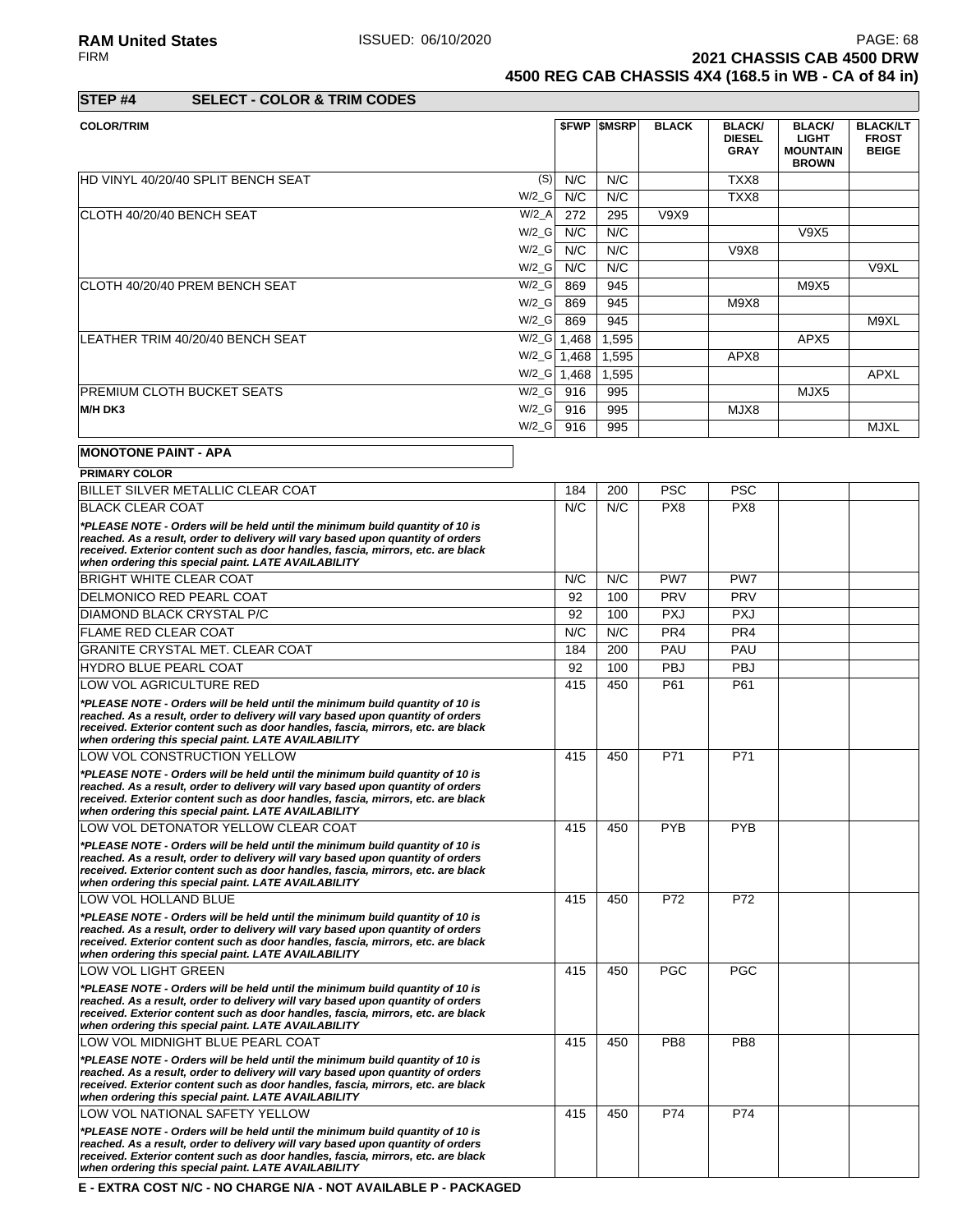**2021 CHASSIS CAB 4500 DRW 4500 REG CAB CHASSIS 4X4 (168.5 in WB - CA of 84 in)**

### **MONOTONE PAINT - APA**

| <b>PRIMARY COLOR</b>                                                                                                                                                                                                                                                                                       |     |     |                 |                 |  |
|------------------------------------------------------------------------------------------------------------------------------------------------------------------------------------------------------------------------------------------------------------------------------------------------------------|-----|-----|-----------------|-----------------|--|
| LOW VOL OMAHA ORANGE                                                                                                                                                                                                                                                                                       | 415 | 450 | P62             | P <sub>62</sub> |  |
| *PLEASE NOTE - Orders will be held until the minimum build quantity of 10 is<br>reached. As a result, order to delivery will vary based upon quantity of orders<br>received. Exterior content such as door handles, fascia, mirrors, etc. are black<br>when ordering this special paint. LATE AVAILABILITY |     |     |                 |                 |  |
| LOW VOL SCHOOL BUS YELLOW                                                                                                                                                                                                                                                                                  | 415 | 450 | PL <sub>1</sub> | PL <sub>1</sub> |  |
| *PLEASE NOTE - Orders will be held until the minimum build quantity of 10 is<br>reached. As a result, order to delivery will vary based upon quantity of orders<br>received. Exterior content such as door handles, fascia, mirrors, etc. are black<br>when ordering this special paint. LATE AVAILABILITY |     |     |                 |                 |  |
| LOW VOL TIMBERLINE GREEN PEARL COAT                                                                                                                                                                                                                                                                        | 415 | 450 | <b>PGW</b>      | <b>PGW</b>      |  |
| *PLEASE NOTE - Orders will be held until the minimum build quantity of 10 is<br>reached. As a result, order to delivery will vary based upon quantity of orders<br>received. Exterior content such as door handles, fascia, mirrors, etc. are black<br>when ordering this special paint. LATE AVAILABILITY |     |     |                 |                 |  |
| LOW VOL UTILITY ORANGE                                                                                                                                                                                                                                                                                     | 415 | 450 | P83             | P83             |  |
| *PLEASE NOTE - Orders will be held until the minimum build quantity of 10 is<br>reached. As a result, order to delivery will vary based upon quantity of orders<br>received. Exterior content such as door handles, fascia, mirrors, etc. are black<br>when ordering this special paint.                   |     |     |                 |                 |  |
| <b>LOW VOL YELLOW</b>                                                                                                                                                                                                                                                                                      | 415 | 450 | P63             | P63             |  |
| *PLEASE NOTE - Orders will be held until the minimum build quantity of 10 is<br>reached. As a result, order to delivery will vary based upon quantity of orders<br>received. Exterior content such as door handles, fascia, mirrors, etc. are black<br>when ordering this special paint. LATE AVAILABILITY |     |     |                 |                 |  |
| MAXIMUM STEEL MET. CLEAR COAT                                                                                                                                                                                                                                                                              | 184 | 200 | PAR             | <b>PAR</b>      |  |
| <b>OLIVE GREEN PEARL COAT</b>                                                                                                                                                                                                                                                                              | 92  | 100 | PFP             | PFP             |  |
| <b>PATRIOT BLUE PEARL COAT</b>                                                                                                                                                                                                                                                                             | 92  | 100 | <b>PPX</b>      | <b>PPX</b>      |  |
| WALNUT BROWN MET. CLEAR COAT                                                                                                                                                                                                                                                                               | 184 | 200 | <b>PUW</b>      | <b>PUW</b>      |  |

 $\overline{\phantom{a}}$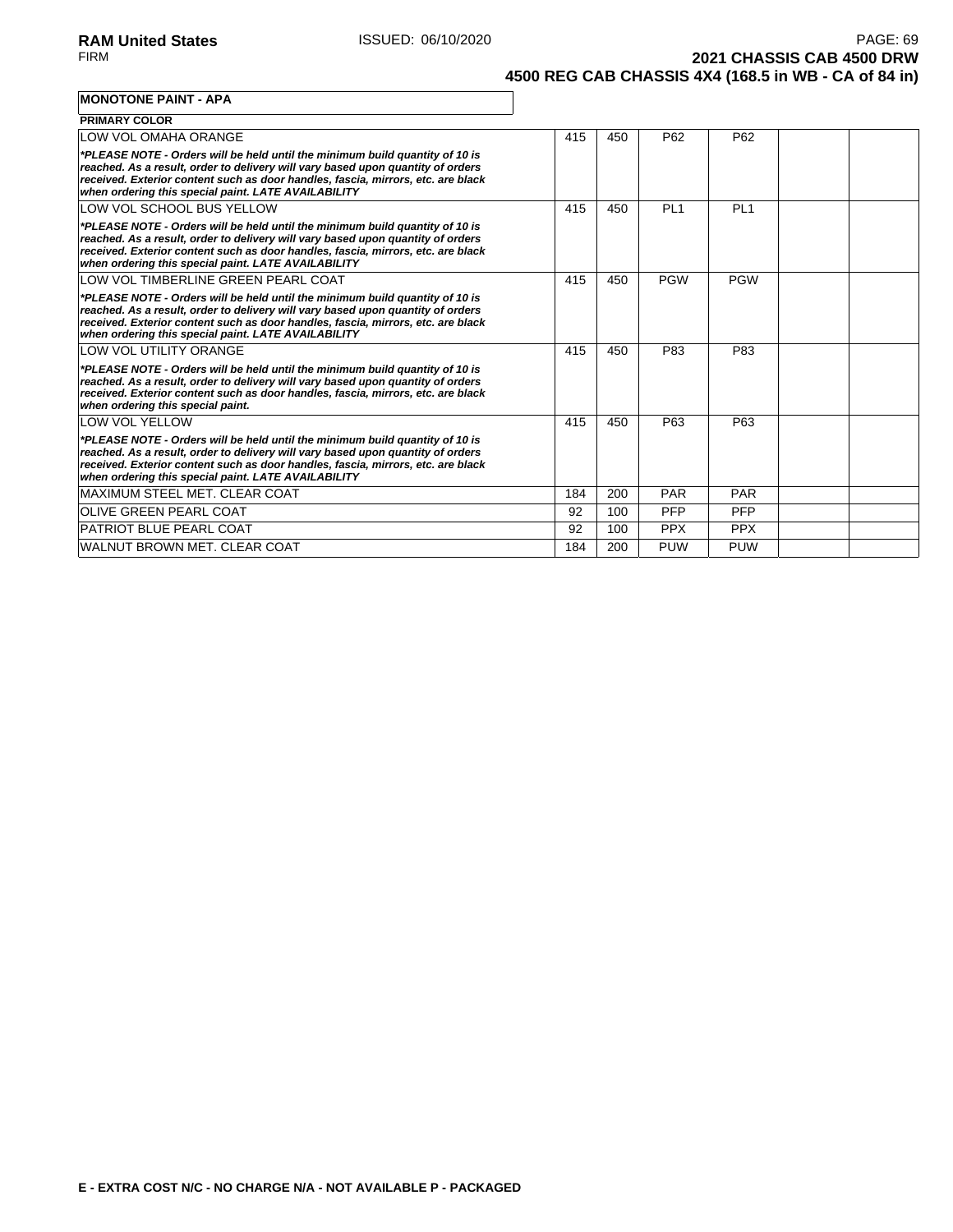**RAM United States ISSUED: 06/10/2020 PAGE: 70 PAGE: 70** FIRM **2021 CHASSIS CAB 4500 DRW**

**4500 REG CAB CHASSIS 4X4 (192.5 in WB - CA of 108 in)**

### **STEP #1 SELECT - MODEL CODE \$FWP \$MSRP** 4500 REG CAB CHASSIS 4X4 (192.5 in WB - CA of 108 in) 39,561 42,995 **DP9L65** DESTINATION CHARGE 1,695 1,745 IN HI

### **STEP #2 SELECT - QUICK ORDER PACKAGE CODE**

| <b>POWERTRAIN AVAILABILITY</b> |  |
|--------------------------------|--|
|--------------------------------|--|

| <b>ENGINE</b>                                       | <b>SFWP</b> | <b>SMSRP</b> | <b>TRANSMISSION</b>                                 | <b>SFWP</b> | <b>SMSRP</b> | <b>TRADESMAN</b> | <b>SLT</b> |
|-----------------------------------------------------|-------------|--------------|-----------------------------------------------------|-------------|--------------|------------------|------------|
| 6.4L V8 HEAVY DUTY HEMI<br><b>ENGINE (ESB)</b>      | N/C         | N/C          | <b>6-SPD AUTO AISIN</b><br>AS66RC HD TRANS<br>(DF3) | N/C         | N/C          | 27A              | 27G        |
| <b>6.7L I6 CUMMINS TURBO</b><br>DIESEL ENGINE (ETN) | 7.309       | 7.945        | <b>6-SPD AUTO AISIN</b><br>AS69RC HD TRANS<br>(DF2) | .472        | .600         | 2YA              | 2YG        |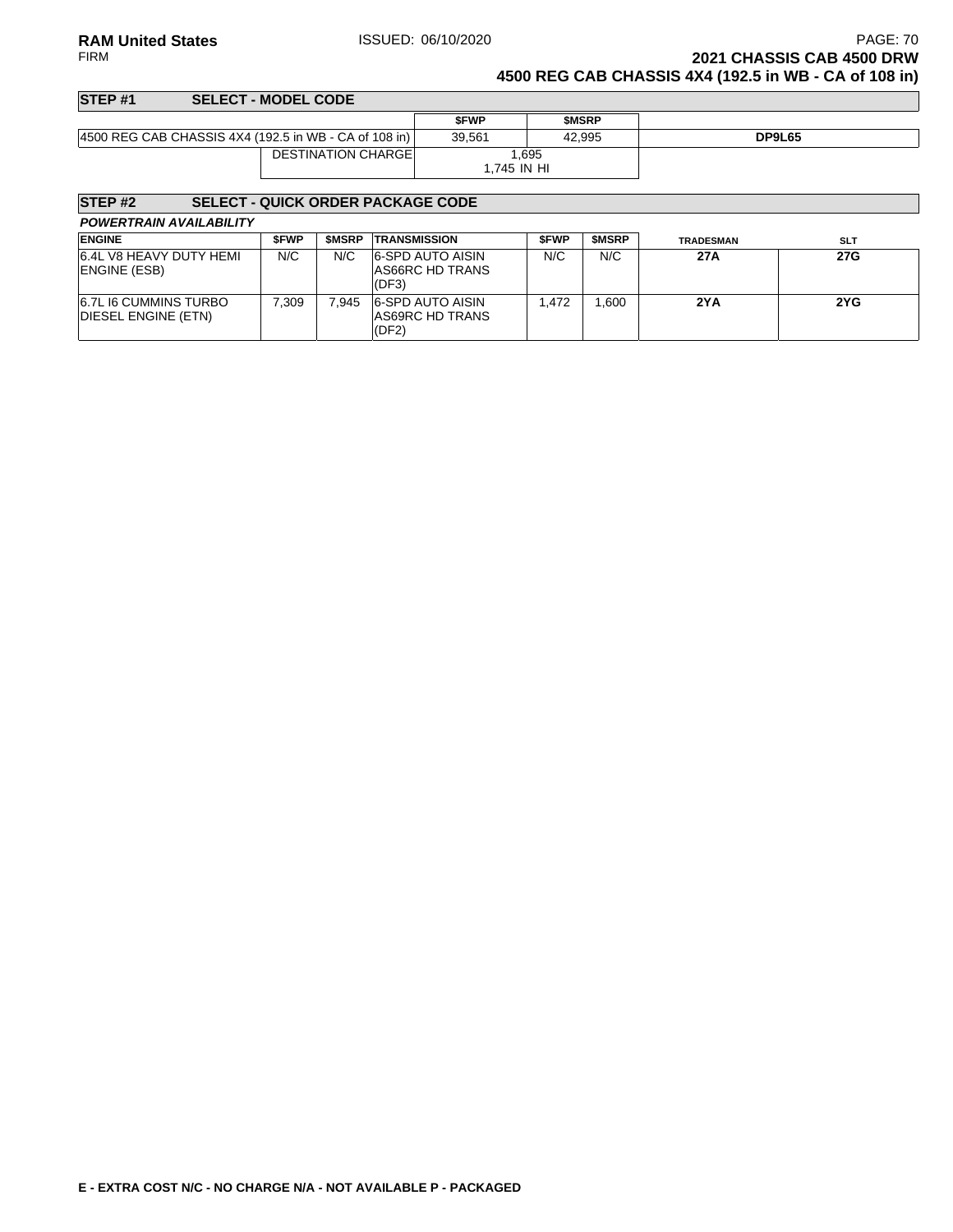**RAM United States ISSUED: 06/10/2020** PAGE: 71<br>FIRM **PAGE: 71** PAGE: 71 **2021 CHASSIS CAB 4500 DRW 4500 REG CAB CHASSIS 4X4 (192.5 in WB - CA of 108 in)**

| <b>PACKAGE CONTENT</b>                         |                         |        | <b>TRADESMAN</b> | <b>SLT</b>                |
|------------------------------------------------|-------------------------|--------|------------------|---------------------------|
| 1-YR. SIRIUSXM RADIO SERVICE (X9B)             |                         |        |                  | X                         |
| 40/20/40 SPLIT BENCH SEAT (CBE)                |                         |        |                  | $\boldsymbol{\mathsf{X}}$ |
| 4 WAY FRONT HEADRESTS (CDP)                    |                         |        |                  | $\overline{X}$            |
| 5.0" TOUCHSCREEN DISPLAY (RFU)                 |                         |        |                  | $\boldsymbol{\mathsf{X}}$ |
| 6 SPEAKERS (RCG)                               |                         |        |                  | X                         |
| <b>BLACK WHEEL FLARES (MMZ)</b>                |                         |        | X                | X                         |
| <b>BODY COLOR DOOR HANDLES (MNK)</b>           |                         |        |                  | X                         |
| <b>BODY INSULATION (HGG)</b>                   |                         |        |                  | X                         |
| <b>BRIGHT FRONT BUMPER (MCT)</b>               |                         |        |                  | X                         |
| CENTER HUB (WMJ)                               |                         |        |                  | X                         |
| CHROME ACCENT SHIFT CONTROL (CV1)              |                         | W/DF2  |                  | $\overline{X}$            |
| CLOTH 40/20/40 BENCH SEAT (*V9)                |                         |        |                  | X                         |
| DOOR SILL SCUFF PADS (CLP)                     |                         |        | Х                | $\overline{X}$            |
| DRIVER SEAT - MANUAL ADJUST 4-WAY (JVA)        |                         |        |                  | X                         |
| EXT. MIRRORS W/SUPPLEMENTAL SIGNALS (LEB)      |                         |        |                  | X                         |
| EXTERIOR MIRRORS COURTESY LAMPS (LEC)          |                         |        |                  | X                         |
| EXTERIOR MIRRORS W/HEATING ELEMENT (NHJ)       |                         |        |                  | X                         |
| <b>FLOOR COVERING CARPET (CKE)</b>             |                         |        |                  | X                         |
| FOR MORE INFO, CALL 800-643-2112 (X9H)         |                         |        |                  | X                         |
| FRONT ARMREST W/CUPHOLDERS (CDR)               |                         |        |                  | X                         |
| <b>FRONT FLOOR MATS (CLA)</b>                  |                         |        |                  | $\overline{X}$            |
| FRT PASS SEAT - MANUAL ADJUST 4-WAY (JWA)      |                         |        |                  | $\boldsymbol{\mathsf{X}}$ |
| <b>GLOVE BOX (JKH)</b>                         |                         |        | X                | X                         |
| <b>GPS ANTENNA INPUT (JLP)</b>                 |                         |        |                  | X                         |
| <b>GRILLE-GLOSS BLACK BILLETS W/CHRM (MFH)</b> |                         |        |                  | X                         |
|                                                |                         |        |                  |                           |
| GRILLE-SURROUND CHROME (MNQ)                   |                         |        |                  | X                         |
| <b>GRILLE-SURROUND MATTE BLACK (MM5)</b>       |                         |        | X                |                           |
| HALOGEN QUAD HEADLAMPS (LME)                   |                         |        | X                | X                         |
| I/P BEZELS-PAINTED W HYDROGRAPHICS (JE2)       |                         |        |                  | X                         |
| INTEGRATED VOICE COMMAND W/BLUETOOTH (XRB)     |                         |        |                  | X                         |
| <b>KEY FOB - BLACK (CEU)</b>                   |                         |        | X                |                           |
| <b>KEY FOB - SATIN CHROME (CEV)</b>            |                         |        |                  | Χ                         |
| MAP/COURTESY LAMP (LBA)                        |                         |        | X                | X                         |
| <b>MIRROR RUNNING LIGHTS (LNY)</b>             |                         |        |                  | X                         |
| <b>OVERHEAD CONSOLE (CUN)</b>                  |                         |        |                  | Χ                         |
| <b>OVERHEAD CUPHOLDER LAMP (LBT)</b>           |                         |        |                  | X                         |
| PASS SUN VISOR W/ILLUM MIRROR (GN6)            |                         |        |                  | X                         |
| POWER BLACK TRAILER TOW MIRRORS (GPG)          |                         |        |                  | $\overline{X}$            |
| PREM VINYL DOOR TRIM W/MAP POCKET (CBZ)        |                         |        |                  | $\overline{\mathsf{X}}$   |
| PWR WINDOWS, FRONT 1-TOUCH DOWN (JPY)          |                         |        |                  | X                         |
| REAR DOME LAMP (LCH)                           |                         |        | X                | X                         |
| REMOTE KEYLESS ENTRY (GXM)                     |                         |        |                  | X                         |
| SIRIUSXM SATELLITE RADIO (RSD)                 |                         |        |                  | X                         |
| <b>SLT BADGE (MTD)</b>                         |                         |        |                  | X                         |
| SPEED SENSITIVE POWER LOCKS (JPH)              |                         |        |                  | X                         |
| TEMPERATURE & COMPASS GAUGE (JFJ)              |                         |        |                  | X                         |
| TIRE PRESSURE INFORMATION SYSTEM (XBT)         |                         |        |                  | X                         |
| TRAVELER/MINI TRIP COMPUTER (LET)              |                         |        |                  | X                         |
| UCONNECT 3 WITH 5" DISPLAY (UAA)               |                         |        |                  | X                         |
| URETHANE SHIFT CONTROL (CV3)                   |                         | W/DF2  | X                |                           |
| URETHANE SHIFT CONTROL (CV3)                   |                         | W/DF3  | X                |                           |
|                                                | PACKAGE VALUE PRICE     | \$FWP  | 0                | 3,289                     |
|                                                | <b>PACKAGE DISCOUNT</b> | \$FWP  | 0                | $\Omega$                  |
|                                                | NET PACKAGE VALUE PRICE | \$FWP  | 0                | 3,289                     |
|                                                |                         |        |                  |                           |
|                                                | PACKAGE VALUE PRICE     | \$MSRP | 0                | 3,675                     |
|                                                | PACKAGE DISCOUNT        | \$MSRP | 0                | 0                         |

NET PACKAGE VALUE PRICE \$MSRP 0 3,675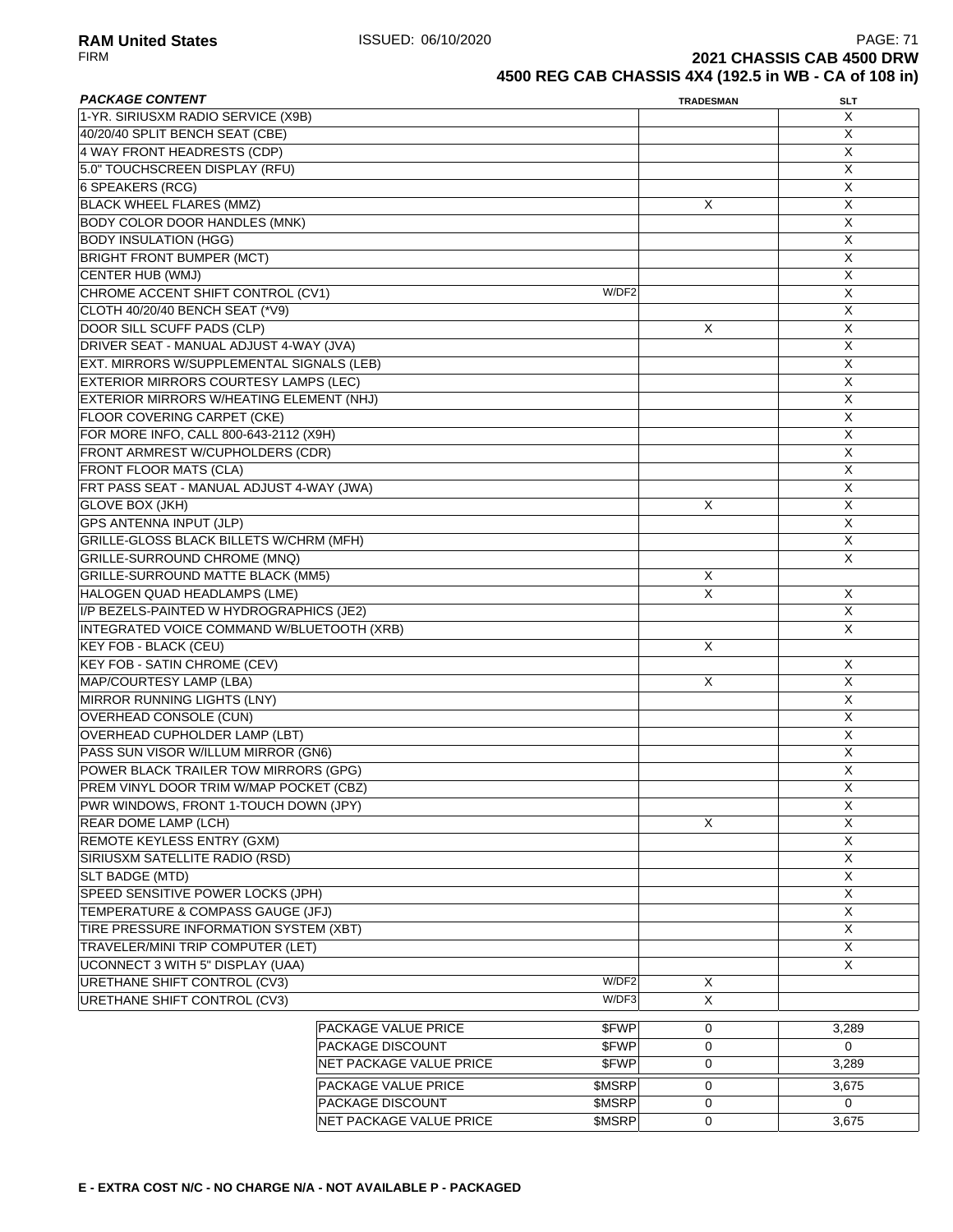### **PRICE INCLUDES - BASE PRICE, ENGINE/TRANSMISSION AND QUICK ORDER PACKAGE**

| (ALSO INCLUDES PACKAGE DISCOUNT WHERE APPLICABLE - ADD DESTINATION CHARGE) |        |        |        |  |  |  |  |
|----------------------------------------------------------------------------|--------|--------|--------|--|--|--|--|
| <b>FACTORY WHOLESALE PRICE \$</b>                                          | $27 -$ | 39.561 | 42.850 |  |  |  |  |
|                                                                            | 2Y-    | 48.342 | 51.631 |  |  |  |  |
| <b>IMANUFACTURER SUGGESTED RETAIL PRICE \$</b>                             | $27 -$ | 42.995 | 46.670 |  |  |  |  |
|                                                                            | 2Y-    | 52.540 | 56.215 |  |  |  |  |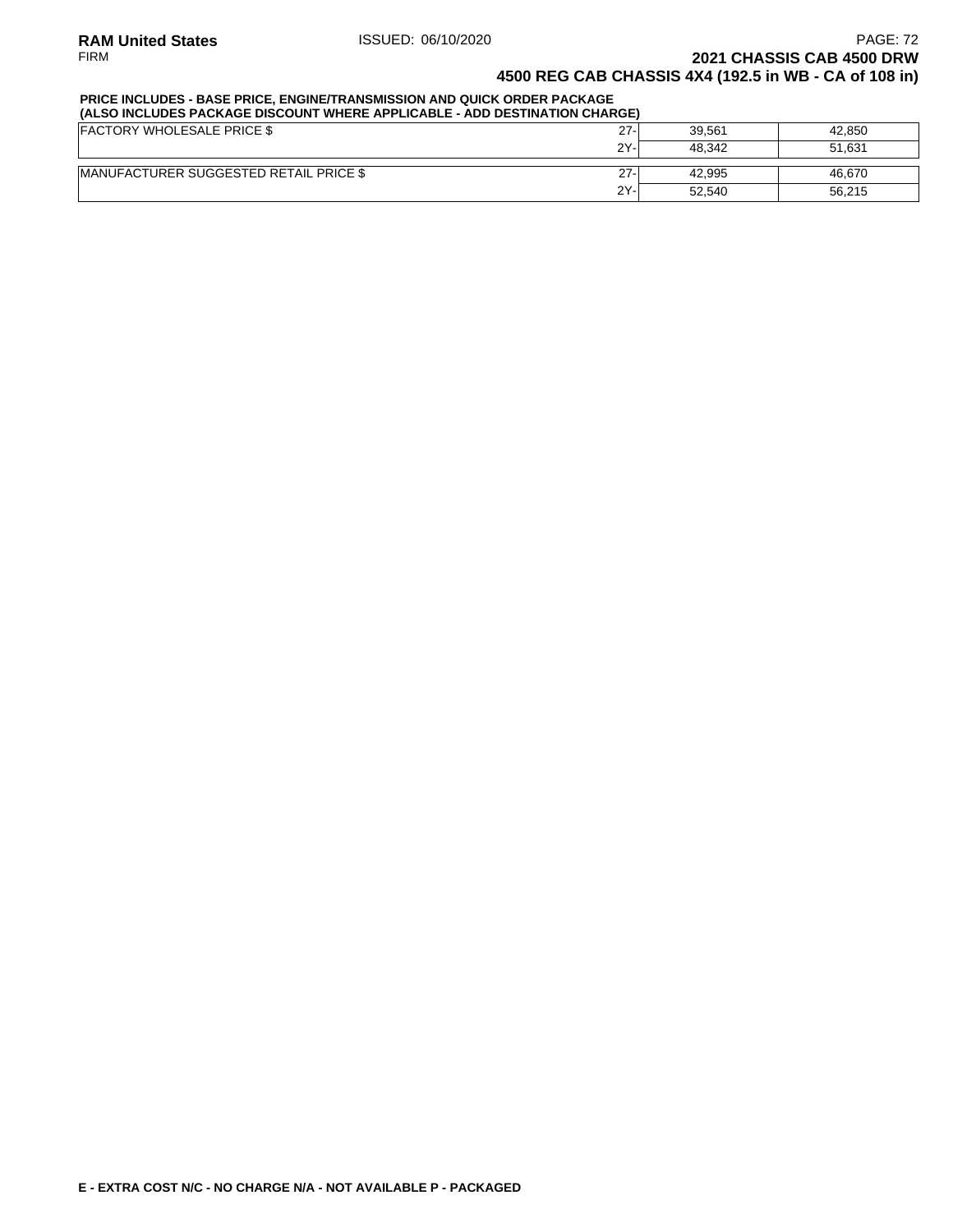**RAM United States ISSUED: 06/10/2020 PAGE: 73**<br>FIRM **PAGE: 73**<br>**2021 CHASSIS CAB 4500 DRW 2021 CHASSIS CAB 4500 DRW** 

**4500 REG CAB CHASSIS 4X4 (192.5 in WB - CA of 108 in)**

### **STEP #3 SELECT - \$ OPTIONS (IF DESIRED)**

|                                                                                                  |                                |       |                          | <b>TRADESMAN</b> | <b>SLT</b>      |
|--------------------------------------------------------------------------------------------------|--------------------------------|-------|--------------------------|------------------|-----------------|
| <b>DESCRIPTION</b>                                                                               |                                |       | <b><i>SFWP SMSRP</i></b> | 2 A              | 2 G             |
| 115V AUXILIARY POWER OUTLET                                                                      |                                | 139   | 150                      | <b>JKV</b>       |                 |
| W/2TA M/H A61                                                                                    |                                |       |                          |                  |                 |
| W/2TG INCLUDED WITH ADA; includes 400W inverter.                                                 |                                |       |                          |                  |                 |
| 19.5X6.0 FORGED ALUM POLISHED WHEELS                                                             |                                | 1,008 | 1,095                    | WP4              |                 |
|                                                                                                  |                                | 1,008 | 1,095                    |                  | WP4             |
| 220 AMP ALTERNATOR                                                                               |                                | 225   | 245                      | <b>BAJ</b>       | <b>BAJ</b>      |
| INCLUDED W/ADH OR AHD OR AH6 OR XF5 OR XF7; INCLUDED W/AH2                                       | W/ADH OR                       | N/C   | N/C                      | <b>BAJ</b>       | <b>BAJ</b>      |
|                                                                                                  | AHD OR<br>AH6 OR XF5<br>OR XF7 |       |                          |                  |                 |
|                                                                                                  | W/AH2 AND<br><b>ETN</b>        | N/C   | N/C                      | <b>BAJ</b>       | <b>BAJ</b>      |
| 225/70R19.5G ALL TRACTION TIRES                                                                  |                                | 231   | 250                      | TY <sub>5</sub>  | TY <sub>5</sub> |
| 22 GALLON MIDSHIP FUEL TANK                                                                      |                                | 115   | 125                      | <b>NFA</b>       | <b>NFA</b>      |
| 2 EXTRA BASE KEYS                                                                                |                                | 115   | 125                      | GXJ              |                 |
| <b>N/A W/A61</b>                                                                                 |                                |       |                          |                  |                 |
| 4.89 REAR AXLE RATIO                                                                             |                                | 180   | 195                      | <b>DPL</b>       | <b>DPL</b>      |
| 52 & 22 GALLON DUAL FUEL TANKS                                                                   |                                | 640   | 695                      | <b>NLL</b>       | <b>NLL</b>      |
| 65 MPH MAXIMUM SPEED                                                                             |                                | 88    | 95                       | JJ4              | JJ4             |
| ONLY 1: JJ4 OR JJ5 OR JJ9                                                                        |                                |       |                          |                  |                 |
| 70 MPH MAXIMUM SPEED                                                                             |                                | 88    | 95                       | JJ5              | JJ5             |
| ONLY 1: JJ4 OR JJ5 OR JJ9                                                                        |                                |       |                          |                  |                 |
| 77 MPH MAXIMUM SPEED                                                                             |                                | 88    | 95                       | JJ9              | JJ9             |
| ONLY 1: JJ4 OR JJ5 OR JJ9                                                                        |                                |       |                          |                  |                 |
| ADD BLACK VINYL FLOOR COVERING                                                                   |                                | N/C   | N/C                      |                  | <b>CKW</b>      |
| AMBULANCE PREP GROUP                                                                             |                                | 961   | 1,045                    | AH <sub>2</sub>  | AH <sub>2</sub> |
| N/A W/AH6                                                                                        | W/ADH                          | 732   | 795                      | AH <sub>2</sub>  | AH <sub>2</sub> |
|                                                                                                  | W/AHD AND                      | 824   | 895                      |                  |                 |
|                                                                                                  | <b>ESB</b>                     |       |                          | AH <sub>2</sub>  | AH <sub>2</sub> |
| <b>AUX REVERSE LAMPS, MIRROR-MOUNTED</b>                                                         |                                | 133   | 145                      | LPF              |                 |
| INCLUDED W/AAN; W/2TA M/H A61                                                                    |                                | 133   | 145                      |                  | <b>LPF</b>      |
|                                                                                                  | W/A61                          | 133   | 145                      | LPF              |                 |
|                                                                                                  | W/AAN                          | N/C   | N/C                      |                  | <b>LPF</b>      |
| <b>IBLACK TUBULAR SIDE STEPS</b>                                                                 |                                | 364   | 395                      | MRU              | <b>MRU</b>      |
| <b>ONLY 1: MRT OR MRU</b>                                                                        |                                |       |                          |                  |                 |
| BODY COLOR FENDER FLARES                                                                         |                                | 92    | 100                      |                  | <b>MML</b>      |
| N/A W/P61 OR P62 OR P63 OR P71 OR P72 OR P74 OR P83 OR PB8 OR PGC<br>OR PGW OR PL1 OR PX8 OR PYB |                                |       |                          |                  |                 |
| <b>N/A LOW VOLUME PAINT W/2TG</b>                                                                |                                |       |                          |                  |                 |
| <b>CARGO AND CHMSL LAMP</b>                                                                      |                                | 88    | 95                       | <b>LPE</b>       | <b>LPE</b>      |
| N/A W/AAN; N/A W/LPD                                                                             | W/AAN N/C                      |       | N/C                      | LPE              | <b>LPE</b>      |
| CHMSL LAMP W/CAMERA                                                                              |                                | 317   | 345                      |                  | <b>LPD</b>      |
| INCLUDED W/AAN; M/H UAM; M/H XAC OR AAN                                                          | W/AAN                          | N/C   | N/C                      |                  | <b>LPD</b>      |
| CHROME APPEARANCE GROUP                                                                          |                                | 801   | 870                      | AMP              |                 |
|                                                                                                  | W/AAN                          | 801   | 870                      | AMP              |                 |
| CHROME TUBULAR SIDE STEPS                                                                        |                                | 456   | 495                      | <b>MRT</b>       | <b>MRT</b>      |
| <b>ONLY 1: MRT OR MRU</b>                                                                        |                                |       |                          |                  |                 |
| COLD WEATHER GROUP                                                                               |                                | 161   | 175                      | ADE              | ADE             |
| <b>M/H ETN</b>                                                                                   |                                |       |                          |                  |                 |
| Includes Engine Block Heater (NHK)                                                               |                                |       |                          |                  |                 |
| <b>DELETE FRONT CENTER SEAT</b>                                                                  |                                | (19)  | (20)                     | <b>CJT</b>       | <b>CJT</b>      |
| INCLUDED W/AS8; M/H *TX OR *V9 OR *M9                                                            | W/AS8                          | N/C   | N/C                      | <b>CJT</b>       | CJT             |
| <b>DIGITAL REARVIEW MIRROR</b>                                                                   |                                | 456   | 495                      | GRG              | GRG             |
| <b>W/2TA M/H A61</b>                                                                             |                                |       |                          |                  |                 |
| DOT CERTIFIED ROADSIDE SAFETY KIT                                                                |                                | 180   | 195                      | <b>ACL</b>       | <b>ACL</b>      |
| DRIVER AIR BAG ONLY                                                                              |                                | (36)  | (40)                     | <b>CGT</b>       | <b>CGT</b>      |
| N/A W/ADA                                                                                        |                                |       |                          |                  |                 |
| DUAL ALTERNATORS RATED AT 380 AMPS                                                               |                                | 364   | 395                      | XF <sub>5</sub>  | XF <sub>5</sub> |
| M/H ESB; N/A W/ETN; ONLY 1: XF5 OR XF7                                                           | W/ADH                          | 276   | 300                      | XF <sub>5</sub>  | XF <sub>5</sub> |
|                                                                                                  | W/AHD                          | 276   | 300                      | XF <sub>5</sub>  | XF <sub>5</sub> |
|                                                                                                  |                                |       |                          |                  |                 |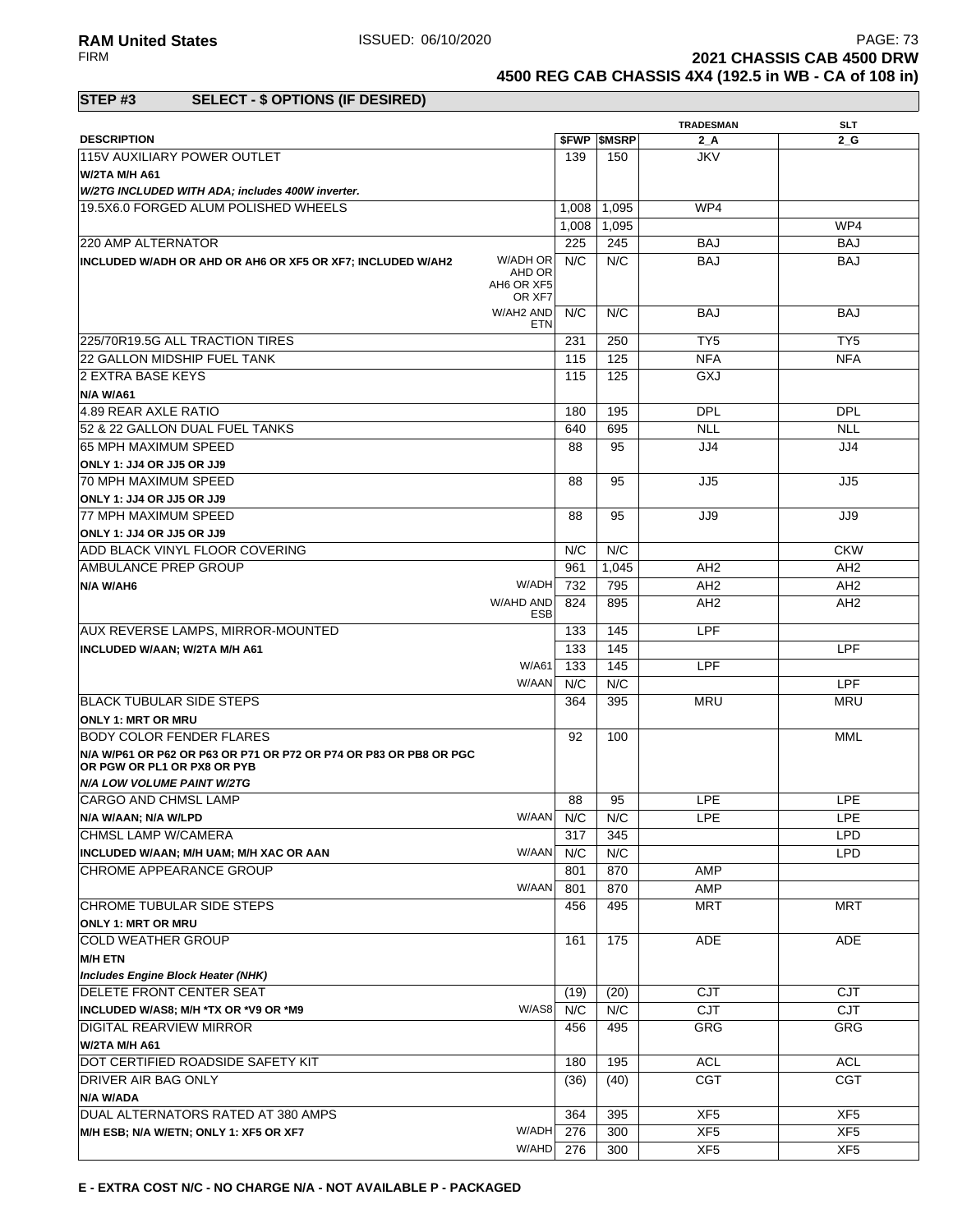**2021 CHASSIS CAB 4500 DRW 4500 REG CAB CHASSIS 4X4 (192.5 in WB - CA of 108 in)**

|                                                                                                  |            |       |                          | <b>TRADESMAN</b> | <b>SLT</b>       |
|--------------------------------------------------------------------------------------------------|------------|-------|--------------------------|------------------|------------------|
| <b>DESCRIPTION</b>                                                                               |            |       | <b><i>SFWP SMSRP</i></b> | 2 A              | 2 G              |
| DUAL ALTERNATORS RATED AT 440 AMPS                                                               |            | 364   | 395                      | XF7              | XF7              |
| INCLUDED W/AH6; M/H ETN; N/A W/ESB; ONLY 1: XF5 OR XF7                                           | W/ADH      | 276   | 300                      | XF7              | XF7              |
|                                                                                                  | W/AH6      | N/C   | N/C                      | XF7              | XF7              |
|                                                                                                  | W/AHD      | 276   | 300                      | XF7              | XF7              |
|                                                                                                  |            |       |                          |                  |                  |
| <b>IELEC SHIFT-ON-THE-FLY TRANSFER CASE</b>                                                      |            | 272   | 295                      | DK <sub>3</sub>  |                  |
|                                                                                                  |            | 272   | 295                      |                  | DK3              |
| ELECTRICAL ACCESSORY GROUP                                                                       |            | 501   | 545                      | <b>ADH</b>       | ADH              |
|                                                                                                  | W/AAU      | 317   | 345                      | <b>ADH</b>       | <b>ADH</b>       |
|                                                                                                  | W/AH6      | 272   | 295                      | <b>ADH</b>       | <b>ADH</b>       |
| <b>ENGINE BLOCK HEATER</b>                                                                       |            | 88    | 95                       | <b>NHK</b>       | <b>NHK</b>       |
| <b>INCLUDED W/ADE</b>                                                                            | W/ADE      | N/C   | N/C                      | <b>NHK</b>       | <b>NHK</b>       |
| <b>ENGINE SHUTDOWN TIMER</b>                                                                     |            | 231   | 250                      | <b>XCL</b>       | <b>XCL</b>       |
| <b>FLOOR COVERING CARPET</b>                                                                     |            | 139   | 150                      | <b>CKE</b>       | P                |
|                                                                                                  |            |       |                          |                  |                  |
| <b>FRONT FOG LAMPS</b>                                                                           |            | 180   | 195                      | <b>LNJ</b>       | <b>LNJ</b>       |
| <b>FRONT LICENSE PLATE BRACKET</b>                                                               |            | N/C   | N/C                      | <b>MDA</b>       | <b>MDA</b>       |
| <b>FRONT RUBBER FLOOR MATS</b>                                                                   |            | 92    | 100                      | <b>CLY</b>       |                  |
|                                                                                                  |            | 92    | 100                      |                  | <b>CLY</b>       |
| <b>FULL SIZE SPARE TIRE</b>                                                                      |            | 364   | 395                      | <b>TBB</b>       | <b>TBB</b>       |
| <b>GVW RATING - 15000#</b>                                                                       |            | N/C   | N/C                      | Z9B              | Z9B              |
| GVW RATING - 16000#                                                                              |            | N/C   | N/C                      | Z <sub>9</sub> C | Z <sub>9</sub> C |
| <b>HEATED SEATS AND WHEEL GROUP</b>                                                              |            | 501   | 545                      |                  | <b>AGF</b>       |
| M/H *MJ OR *M9; N/A W/*AP; N/A W/*TX; N/A W/*V9                                                  | W/AAU      | 317   | 345                      |                  | <b>AGF</b>       |
|                                                                                                  | W/ADA      |       |                          |                  |                  |
| W/ETN M/H 220 AMP Alternator                                                                     |            | 317   | 345                      |                  | <b>AGF</b>       |
| <b>HEAVY DUTY FRONT SUSPENSION GROUP</b>                                                         |            | 240   | 260                      | <b>AZB</b>       | AZB              |
| <b>INCLUDED W/AHD</b>                                                                            | W/AHD      | N/C   | N/C                      | <b>AZB</b>       | <b>AZB</b>       |
| <b>HEAVY DUTY SNOW PLOW PREP GROUP</b>                                                           |            | 456   | 495                      | <b>AHD</b>       | <b>AHD</b>       |
|                                                                                                  | W/ADH      | 317   | 345                      | <b>AHD</b>       | <b>AHD</b>       |
| INTERIOR TRIM DELETE GROUP                                                                       |            | (36)  | (40)                     | AS <sub>8</sub>  | AS <sub>8</sub>  |
| LED TAIL LAMPS                                                                                   |            | 88    | 95                       | LAY              | LAY              |
| LUXURY GROUP                                                                                     |            | 1,059 | 1,150                    |                  | <b>ADA</b>       |
| <b>MANUAL DPF REGENERATION</b>                                                                   |            | 225   | 245                      | <b>XNR</b>       | <b>XNR</b>       |
| <b>INCLUDED W/AH6</b>                                                                            | W/AH6      | N/C   | N/C                      | <b>XNR</b>       | <b>XNR</b>       |
|                                                                                                  |            |       |                          |                  |                  |
| <b>MANUF STATEMENT OF ORIGIN</b>                                                                 |            | N/C   | N/C                      | <b>YEP</b>       | <b>YEP</b>       |
| <b>MAX TOW PACKAGE</b>                                                                           |            | 548   | 595                      | <b>AHQ</b>       | AHQ              |
| M/H AAU OR ADH OR XHC; M/H ETN; N/A W/ESB                                                        | W/ETN      | 548   | 595                      | AHQ              | <b>AHQ</b>       |
| PARKSENSE FT/RR PARK ASSIST SYSTEM                                                               |            | 456   | 495                      | <b>XAG</b>       | XAG              |
| W/2TA M/H LNJ; W/2TG M/H AD6 OR LNJ                                                              |            |       |                          |                  |                  |
| PARKSENSE REAR PARK ASSIST SYSTEM                                                                |            | 272   | 295                      | <b>XAA</b>       | <b>XAA</b>       |
| PARKVIEW REAR BACK-UP CAMERA                                                                     |            | 456   | 495                      |                  | XAC              |
| N/A W/AAN                                                                                        |            | 456   | 495                      | <b>XAC</b>       |                  |
|                                                                                                  | W/AAU      | 456   | 495                      | XAC              |                  |
| POWER 2-WAY DRIVER LUMBAR ADJUST                                                                 |            | 88    | 95                       | <b>JPE</b>       | <b>JPE</b>       |
| INCLUDED W/*AP OR *MJ OR *M9                                                                     | W/*AP OR   | N/C   | N/C                      | <b>JPE</b>       | JPE              |
|                                                                                                  | *MJ OR *M9 |       |                          |                  |                  |
| POWER TAKE OFF PREP                                                                              |            | 272   | 295                      | LBN              | LBN              |
| POWER TAKE OFF PREP - LEFT SIDE                                                                  |            | 272   | 295                      | LBV              | LBV              |
| <b>PREMIUM LIGHTING GROUP</b>                                                                    |            | 916   | 995                      |                  | AD6              |
|                                                                                                  | W/AAU      |       |                          |                  |                  |
|                                                                                                  |            | 869   | 945                      |                  | AD <sub>6</sub>  |
|                                                                                                  | W/ADA      | 869   | 945                      |                  | AD <sub>6</sub>  |
|                                                                                                  | W/AGF      | 869   | 945                      |                  | AD <sub>6</sub>  |
| <b>PREMIUM SPEAKERS</b>                                                                          |            | 272   | 295                      |                  | <b>RCK</b>       |
| <b>RAM TELEMATICS</b>                                                                            |            | 736   | 800                      | <b>RFQ</b>       | <b>RFQ</b>       |
| Includes Telematics Module & 1 year of Ram Telematics Powered by Verizon<br><b>Connect</b>       |            |       |                          |                  |                  |
| RAM TELEMATICS 3-YR SUBSCRIPTION                                                                 |            | 884   | 960                      | X9S              | X9S              |
| M/H RFQ; N/A W/X9T                                                                               |            |       |                          |                  |                  |
| Includes 2 year extension (3 years total) of Ram Telematics Powered by<br><b>Verizon Connect</b> |            |       |                          |                  |                  |
|                                                                                                  |            |       |                          |                  |                  |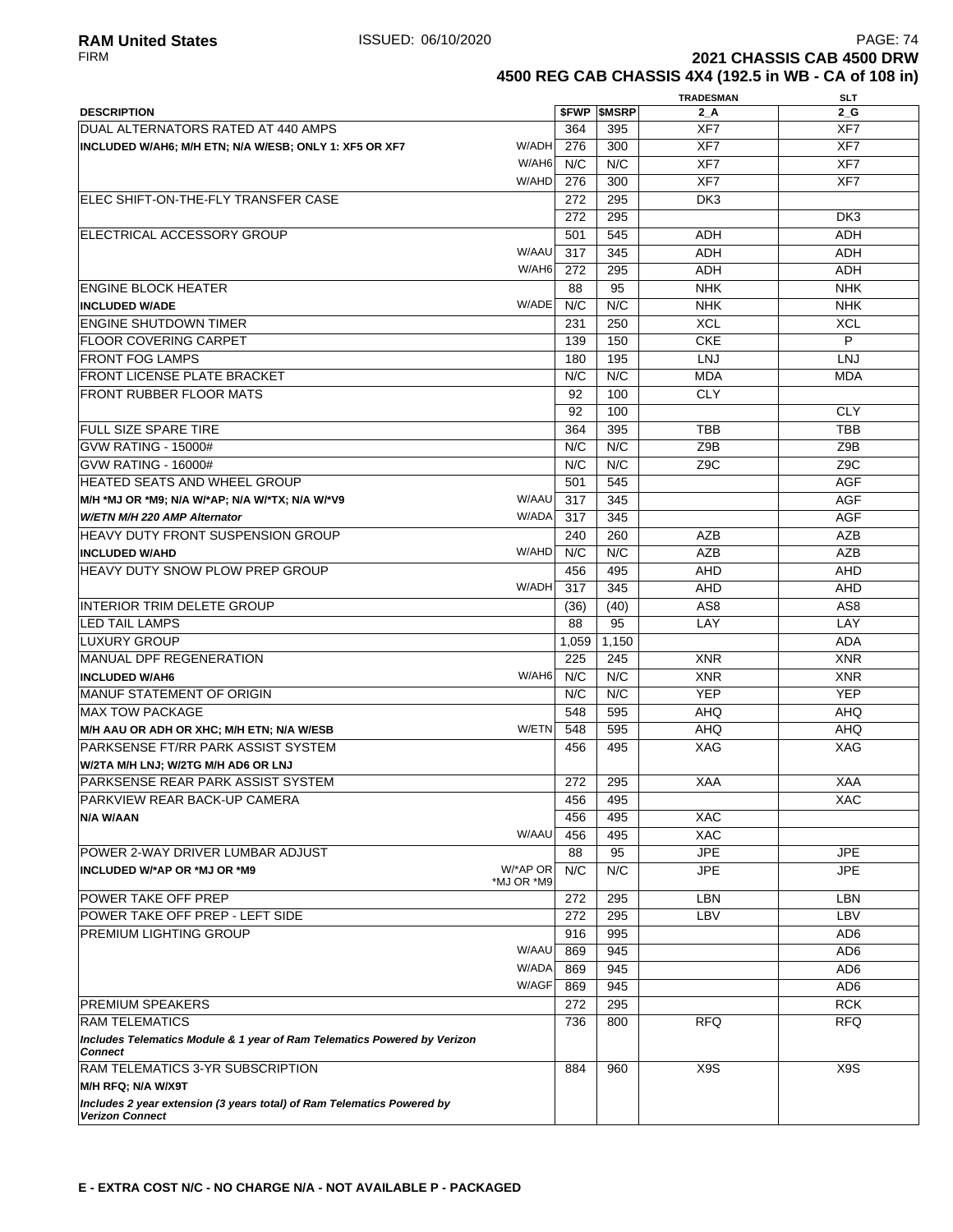**2021 CHASSIS CAB 4500 DRW 4500 REG CAB CHASSIS 4X4 (192.5 in WB - CA of 108 in)**

|                                                                                                   |                                                          |       |                   | <b>TRADESMAN</b> | <b>SLT</b>      |
|---------------------------------------------------------------------------------------------------|----------------------------------------------------------|-------|-------------------|------------------|-----------------|
| <b>DESCRIPTION</b>                                                                                |                                                          |       | <b>SFWP SMSRP</b> | 2 A              | 2G              |
| RAM TELEMATICS 5-YR SUBSCRIPTION                                                                  |                                                          | 1,767 | 1,920             | X9T              | X9T             |
| M/H RFQ; N/A W/X9S                                                                                |                                                          |       |                   |                  |                 |
| Includes 4 year service extension (5 years total) of Ram Telematics Powered<br>by Verizon Connect |                                                          |       |                   |                  |                 |
| <b>REAR BACKUP ALARM</b>                                                                          |                                                          | 133   | 145               | <b>XAW</b>       | <b>XAW</b>      |
| <b>REAR SLIDING WINDOW</b>                                                                        |                                                          | 272   | 295               | <b>GFD</b>       | <b>GFD</b>      |
| <b>REAR WINDOW DEFROSTER</b>                                                                      |                                                          | 148   | 160               | <b>GFA</b>       | <b>GFA</b>      |
| <b>RED SEAT BELTS</b>                                                                             |                                                          | 69    | 75                | CGO              | CGO             |
| <b>REMOTE START SYSTEM</b>                                                                        |                                                          | 225   | 245               |                  | <b>XBM</b>      |
| <b>SAFETY GROUP</b>                                                                               |                                                          | 1.564 | 1.700             | AAU              | AAU             |
| <b>W/2TA M/H A61</b>                                                                              |                                                          |       |                   |                  |                 |
| <b>SECURITY ALARM</b>                                                                             |                                                          | 180   | 195               |                  | <b>LSA</b>      |
| <b>SIRIUSXM SATELLITE RADIO</b>                                                                   |                                                          | 180   | 195               | <b>RSD</b>       | P               |
| INCLUDED W/UAA OR UAM OR UAV OR UAX; M/H UA1                                                      | W/UAA OR<br><b>UAM</b>                                   | N/C   | N/C               | <b>RSD</b>       | P               |
| <b>SPLASH GUARDS/MUD FLAPS FRONT</b>                                                              |                                                          | 69    | 75                | <b>MKM</b>       | <b>MKM</b>      |
| <b>TIRE FILL ALERT</b>                                                                            |                                                          | 41    | 45                | LAW              |                 |
| M/H XBT; N/A W/UA1                                                                                |                                                          | 41    | 45                |                  | LAW             |
| TIRE PRESSURE INFORMATION SYSTEM                                                                  |                                                          | 139   | 150               | <b>XBT</b>       | P               |
| <b>TOWING TECHNOLOGY GROUP</b>                                                                    |                                                          | 916   | 995               | AAN              |                 |
| <b>W/2TA M/H A61</b>                                                                              |                                                          | 916   | 995               |                  | AAN             |
| Includes backup camera                                                                            |                                                          |       |                   |                  |                 |
| <b>TRADESMAN LEVEL 1 EQUIPMENT GROUP</b>                                                          |                                                          | 916   | 995               | A61              |                 |
| <b>TRAILER BRAKE CONTROL</b>                                                                      |                                                          | 341   | 370               | <b>XHC</b>       | <b>XHC</b>      |
| <b>INCLUDED W/AAU OR ADH</b>                                                                      |                                                          |       |                   |                  |                 |
| TRAILER TIRE PRESSURE MONITORING SYS                                                              |                                                          | 139   | 150               | XG9              | XG9             |
| M/H A61; M/H UAM; N/A W/UA1; N/A W/UAA; W/2TA M/H A61                                             |                                                          |       |                   |                  |                 |
| TRANSFER CASE SKID PLATE SHIELD                                                                   |                                                          | 133   | 145               | <b>XEF</b>       | <b>XEF</b>      |
| <b>INCLUDED W/AHD</b>                                                                             | W/AHD                                                    | N/C   | N/C               | <b>XEF</b>       | <b>XEF</b>      |
| <b>UCONNECT 3 WITH 5" DISPLAY</b>                                                                 |                                                          | 640   | 695               | <b>UAA</b>       | P               |
| <b>UCONNECT 4 WITH 8.4" DISPLAY</b>                                                               |                                                          | 1,008 | 1,095             |                  | <b>UAM</b>      |
|                                                                                                   |                                                          | 1,652 | 1,795             | <b>UAM</b>       |                 |
| <b>VOLTAGE MONITORING AUTO IDLE UP SYS</b>                                                        |                                                          | 139   | 150               | XF <sub>6</sub>  | XF <sub>6</sub> |
| <b>INCLUDED W/ADH OR AH2 OR AH6</b>                                                               | <b>W/ADH OR</b><br>AH <sub>2</sub> OR<br>AH <sub>6</sub> | N/C   | N/C               | XF <sub>6</sub>  | XF <sub>6</sub> |
| <b>WIRED AUXILARY CAMERA</b>                                                                      |                                                          | 916   | 995               | <b>XPN</b>       | <b>XPN</b>      |
| M/H UAM OR UAV OR UAX; N/A W/UA1 OR UAA; W/2TA M/H A61 OR XAC                                     |                                                          |       |                   |                  |                 |
| <b>FLEET ONLY</b>                                                                                 |                                                          |       |                   |                  |                 |
| EMER/FIRE/RESC SPECIAL EMISSIONS<br><b>PKG</b>                                                    |                                                          | 1,100 | 1,195             | AH6              | AH6             |
| M/H DF2; M/H ETN; N/A W/DF3; N/A W/ESB                                                            |                                                          |       |                   |                  |                 |

**Includes AH2 content**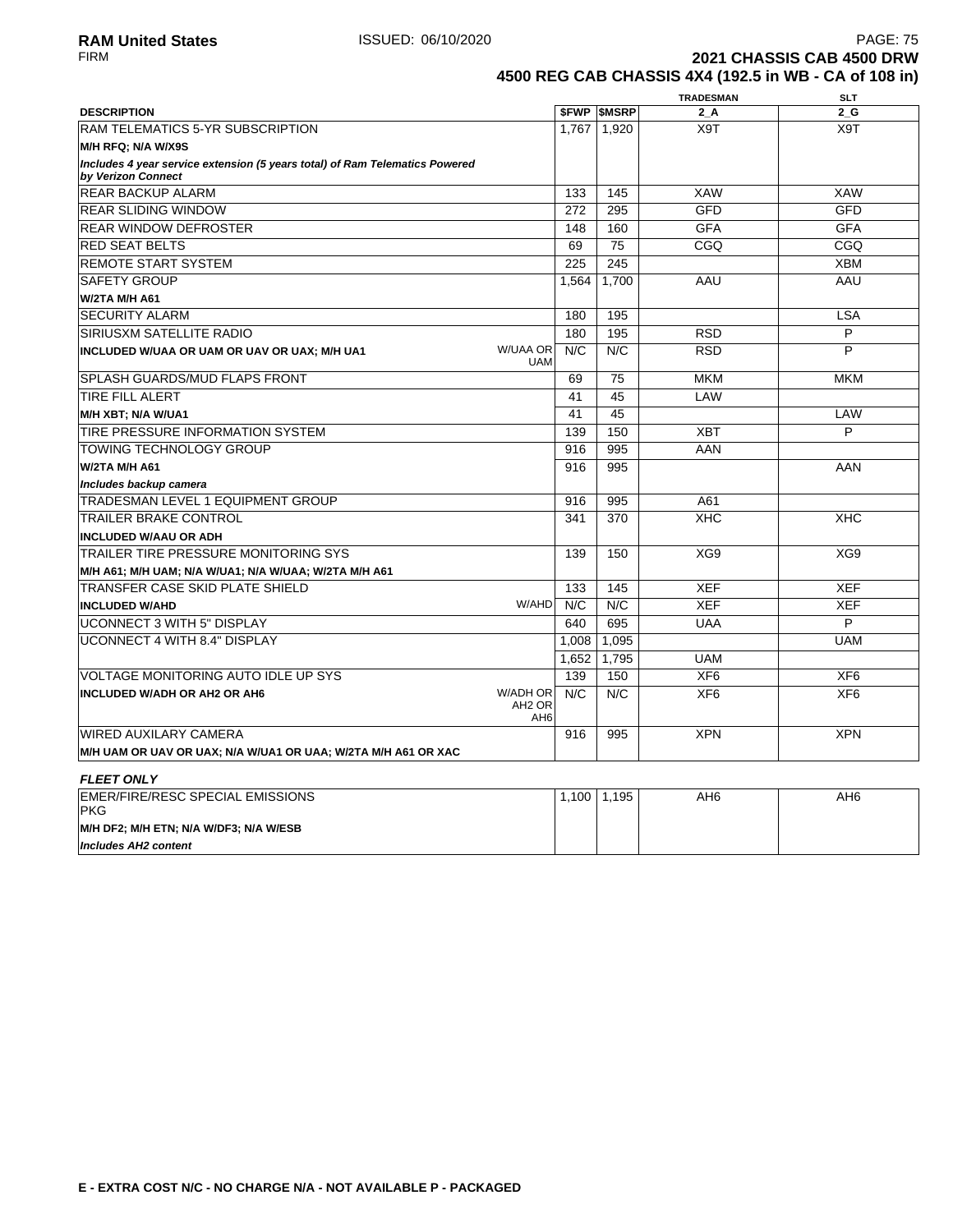**2021 CHASSIS CAB 4500 DRW** 

**4500 REG CAB CHASSIS 4X4 (192.5 in WB - CA of 108 in)**

| STEP #4 | <b>SELECT - COLOR &amp; TRIM CODES</b> |  |
|---------|----------------------------------------|--|

| <b>COLOR/TRIM</b>                                                                                                                                                                                                                                                                                                                                                                    |               |       | <b><i>SFWP SMSRP</i></b> | <b>BLACK</b> | <b>BLACK/</b><br><b>DIESEL</b><br><b>GRAY</b> | <b>BLACK/</b><br><b>LIGHT</b><br><b>MOUNTAIN</b><br><b>BROWN</b> | <b>BLACK/LT</b><br><b>FROST</b><br><b>BEIGE</b> |
|--------------------------------------------------------------------------------------------------------------------------------------------------------------------------------------------------------------------------------------------------------------------------------------------------------------------------------------------------------------------------------------|---------------|-------|--------------------------|--------------|-----------------------------------------------|------------------------------------------------------------------|-------------------------------------------------|
| HD VINYL 40/20/40 SPLIT BENCH SEAT                                                                                                                                                                                                                                                                                                                                                   | (S)           | N/C   | N/C                      |              | TXX8                                          |                                                                  |                                                 |
|                                                                                                                                                                                                                                                                                                                                                                                      | $W/2_G$       | N/C   | N/C                      |              | TXX8                                          |                                                                  |                                                 |
| ICLOTH 40/20/40 BENCH SEAT                                                                                                                                                                                                                                                                                                                                                           | $W/2_A$       | 272   | 295                      | V9X9         |                                               |                                                                  |                                                 |
|                                                                                                                                                                                                                                                                                                                                                                                      | $W/2_G$       | N/C   | N/C                      |              |                                               | V9X5                                                             |                                                 |
|                                                                                                                                                                                                                                                                                                                                                                                      | $W/2_G$       | N/C   | N/C                      |              | <b>V9X8</b>                                   |                                                                  |                                                 |
|                                                                                                                                                                                                                                                                                                                                                                                      | $W/2_G$       | N/C   | N/C                      |              |                                               |                                                                  | V9XL                                            |
| CLOTH 40/20/40 PREM BENCH SEAT                                                                                                                                                                                                                                                                                                                                                       | $W/2_G$       | 869   | 945                      |              |                                               | M9X5                                                             |                                                 |
|                                                                                                                                                                                                                                                                                                                                                                                      | $W/2_G$       | 869   | 945                      |              | M9X8                                          |                                                                  |                                                 |
|                                                                                                                                                                                                                                                                                                                                                                                      | $W/2_G$       | 869   | 945                      |              |                                               |                                                                  | M9XL                                            |
| LEATHER TRIM 40/20/40 BENCH SEAT                                                                                                                                                                                                                                                                                                                                                     | $W/2_G$       | 1,468 | 1,595                    |              |                                               | APX <sub>5</sub>                                                 |                                                 |
|                                                                                                                                                                                                                                                                                                                                                                                      | $W/Z_G$ 1,468 |       | 1,595                    |              | APX8                                          |                                                                  |                                                 |
|                                                                                                                                                                                                                                                                                                                                                                                      | $W/Z_G$       | 1,468 | 1,595                    |              |                                               |                                                                  | APXL                                            |
| <b>PREMIUM CLOTH BUCKET SEATS</b>                                                                                                                                                                                                                                                                                                                                                    | $W/2$ G       | 916   | 995                      |              |                                               | MJX5                                                             |                                                 |
|                                                                                                                                                                                                                                                                                                                                                                                      | $W/2_G$       | 916   | 995                      |              | MJX8                                          |                                                                  |                                                 |
|                                                                                                                                                                                                                                                                                                                                                                                      | $W/2_G$       | 916   | 995                      |              |                                               |                                                                  | <b>MJXL</b>                                     |
| <b>MONOTONE PAINT - APA</b>                                                                                                                                                                                                                                                                                                                                                          |               |       |                          |              |                                               |                                                                  |                                                 |
| <b>PRIMARY COLOR</b>                                                                                                                                                                                                                                                                                                                                                                 |               |       |                          |              |                                               |                                                                  |                                                 |
| $\overline{a}$ $\overline{b}$ $\overline{c}$ $\overline{c}$ $\overline{c}$ $\overline{c}$ $\overline{c}$ $\overline{c}$ $\overline{c}$ $\overline{c}$ $\overline{c}$ $\overline{c}$ $\overline{c}$ $\overline{c}$ $\overline{c}$ $\overline{c}$ $\overline{c}$ $\overline{c}$ $\overline{c}$ $\overline{c}$ $\overline{c}$ $\overline{c}$ $\overline{c}$ $\overline{c}$ $\overline{$ |               |       | المممانية                | $-\sim$      | $\sim$ $\sim$                                 |                                                                  |                                                 |

| BILLET SILVER METALLIC CLEAR COAT                                                                                                                                                                                                                                                                          | 184 | 200 | <b>PSC</b>      | <b>PSC</b>      |  |
|------------------------------------------------------------------------------------------------------------------------------------------------------------------------------------------------------------------------------------------------------------------------------------------------------------|-----|-----|-----------------|-----------------|--|
| <b>BLACK CLEAR COAT</b>                                                                                                                                                                                                                                                                                    | N/C | N/C | PX <sub>8</sub> | PX <sub>8</sub> |  |
| *PLEASE NOTE - Orders will be held until the minimum build quantity of 10 is<br>reached. As a result, order to delivery will vary based upon quantity of orders<br>received. Exterior content such as door handles, fascia, mirrors, etc. are black<br>when ordering this special paint. LATE AVAILABILITY |     |     |                 |                 |  |
| <b>BRIGHT WHITE CLEAR COAT</b>                                                                                                                                                                                                                                                                             | N/C | N/C | PW7             | PW7             |  |
| <b>DELMONICO RED PEARL COAT</b>                                                                                                                                                                                                                                                                            | 92  | 100 | <b>PRV</b>      | <b>PRV</b>      |  |
| DIAMOND BLACK CRYSTAL P/C                                                                                                                                                                                                                                                                                  | 92  | 100 | <b>PXJ</b>      | <b>PXJ</b>      |  |
| <b>FLAME RED CLEAR COAT</b>                                                                                                                                                                                                                                                                                | N/C | N/C | PR4             | PR4             |  |
| <b>GRANITE CRYSTAL MET. CLEAR COAT</b>                                                                                                                                                                                                                                                                     | 184 | 200 | PAU             | PAU             |  |
| <b>HYDRO BLUE PEARL COAT</b>                                                                                                                                                                                                                                                                               | 92  | 100 | PBJ             | <b>PBJ</b>      |  |
| LOW VOL AGRICULTURE RED                                                                                                                                                                                                                                                                                    | 415 | 450 | P61             | P61             |  |
| *PLEASE NOTE - Orders will be held until the minimum build quantity of 10 is<br>reached. As a result, order to delivery will vary based upon quantity of orders<br>received. Exterior content such as door handles, fascia, mirrors, etc. are black<br>when ordering this special paint. LATE AVAILABILITY |     |     |                 |                 |  |
| LOW VOL CONSTRUCTION YELLOW                                                                                                                                                                                                                                                                                | 415 | 450 | P71             | P71             |  |
| *PLEASE NOTE - Orders will be held until the minimum build quantity of 10 is<br>reached. As a result, order to delivery will vary based upon quantity of orders<br>received. Exterior content such as door handles, fascia, mirrors, etc. are black<br>when ordering this special paint. LATE AVAILABILITY |     |     |                 |                 |  |
| LOW VOL DETONATOR YELLOW CLEAR COAT                                                                                                                                                                                                                                                                        | 415 | 450 | <b>PYB</b>      | <b>PYB</b>      |  |
| *PLEASE NOTE - Orders will be held until the minimum build quantity of 10 is<br>reached. As a result, order to delivery will vary based upon quantity of orders<br>received. Exterior content such as door handles, fascia, mirrors, etc. are black<br>when ordering this special paint. LATE AVAILABILITY |     |     |                 |                 |  |
| LOW VOL HOLLAND BLUE                                                                                                                                                                                                                                                                                       | 415 | 450 | P72             | P72             |  |
| *PLEASE NOTE - Orders will be held until the minimum build quantity of 10 is<br>reached. As a result, order to delivery will vary based upon quantity of orders<br>received. Exterior content such as door handles, fascia, mirrors, etc. are black<br>when ordering this special paint. LATE AVAILABILITY |     |     |                 |                 |  |
| <b>LOW VOL LIGHT GREEN</b>                                                                                                                                                                                                                                                                                 | 415 | 450 | <b>PGC</b>      | <b>PGC</b>      |  |
| *PLEASE NOTE - Orders will be held until the minimum build quantity of 10 is<br>reached. As a result, order to delivery will vary based upon quantity of orders<br>received. Exterior content such as door handles, fascia, mirrors, etc. are black<br>when ordering this special paint. LATE AVAILABILITY |     |     |                 |                 |  |
| LOW VOL MIDNIGHT BLUE PEARL COAT                                                                                                                                                                                                                                                                           | 415 | 450 | PB <sub>8</sub> | PB <sub>8</sub> |  |
| *PLEASE NOTE - Orders will be held until the minimum build quantity of 10 is<br>reached. As a result, order to delivery will vary based upon quantity of orders<br>received. Exterior content such as door handles, fascia, mirrors, etc. are black<br>when ordering this special paint. LATE AVAILABILITY |     |     |                 |                 |  |
| LOW VOL NATIONAL SAFETY YELLOW                                                                                                                                                                                                                                                                             | 415 | 450 | P74             | P74             |  |
| *PLEASE NOTE - Orders will be held until the minimum build quantity of 10 is<br>reached. As a result, order to delivery will vary based upon quantity of orders<br>received. Exterior content such as door handles, fascia, mirrors, etc. are black<br>when ordering this special paint. LATE AVAILABILITY |     |     |                 |                 |  |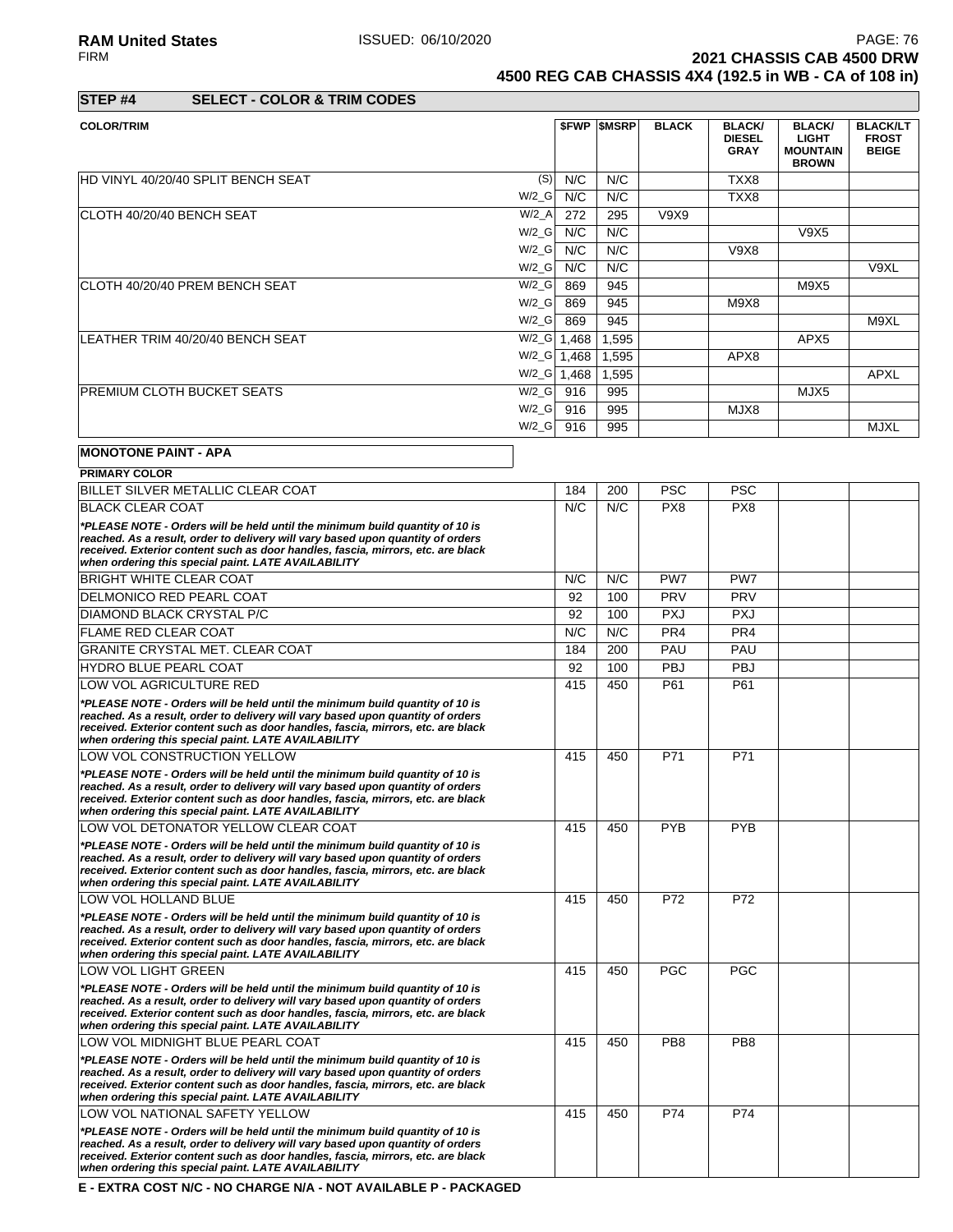**2021 CHASSIS CAB 4500 DRW 4500 REG CAB CHASSIS 4X4 (192.5 in WB - CA of 108 in)**

#### **MONOTONE PAINT - APA**

| <b>PRIMARY COLOR</b>                                                                                                                                                                                                                                                                                       |     |     |            |                 |  |
|------------------------------------------------------------------------------------------------------------------------------------------------------------------------------------------------------------------------------------------------------------------------------------------------------------|-----|-----|------------|-----------------|--|
| LOW VOL OMAHA ORANGE                                                                                                                                                                                                                                                                                       | 415 | 450 | P62        | P <sub>62</sub> |  |
| *PLEASE NOTE - Orders will be held until the minimum build quantity of 10 is<br>reached. As a result, order to delivery will vary based upon quantity of orders<br>received. Exterior content such as door handles, fascia, mirrors, etc. are black<br>when ordering this special paint. LATE AVAILABILITY |     |     |            |                 |  |
| LOW VOL SCHOOL BUS YELLOW                                                                                                                                                                                                                                                                                  | 415 | 450 | PI 1       | PI <sub>1</sub> |  |
| *PLEASE NOTE - Orders will be held until the minimum build quantity of 10 is<br>reached. As a result, order to delivery will vary based upon quantity of orders<br>received. Exterior content such as door handles, fascia, mirrors, etc. are black<br>when ordering this special paint. LATE AVAILABILITY |     |     |            |                 |  |
| LOW VOL TIMBERLINE GREEN PEARL COAT                                                                                                                                                                                                                                                                        | 415 | 450 | <b>PGW</b> | <b>PGW</b>      |  |
| *PLEASE NOTE - Orders will be held until the minimum build quantity of 10 is<br>reached. As a result, order to delivery will vary based upon quantity of orders<br>received. Exterior content such as door handles, fascia, mirrors, etc. are black<br>when ordering this special paint. LATE AVAILABILITY |     |     |            |                 |  |
| <b>LOW VOL UTILITY ORANGE</b>                                                                                                                                                                                                                                                                              | 415 | 450 | P83        | P83             |  |
| *PLEASE NOTE - Orders will be held until the minimum build quantity of 10 is<br>reached. As a result, order to delivery will vary based upon quantity of orders<br>received. Exterior content such as door handles, fascia, mirrors, etc. are black<br>when ordering this special paint.                   |     |     |            |                 |  |
| <b>LOW VOL YELLOW</b>                                                                                                                                                                                                                                                                                      | 415 | 450 | P63        | P63             |  |
| *PLEASE NOTE - Orders will be held until the minimum build quantity of 10 is<br>reached. As a result, order to delivery will vary based upon quantity of orders<br>received. Exterior content such as door handles, fascia, mirrors, etc. are black<br>when ordering this special paint. LATE AVAILABILITY |     |     |            |                 |  |
| MAXIMUM STEEL MET. CLEAR COAT                                                                                                                                                                                                                                                                              | 184 | 200 | <b>PAR</b> | <b>PAR</b>      |  |
| <b>OLIVE GREEN PEARL COAT</b>                                                                                                                                                                                                                                                                              | 92  | 100 | <b>PFP</b> | <b>PFP</b>      |  |
| <b>PATRIOT BLUE PEARL COAT</b>                                                                                                                                                                                                                                                                             | 92  | 100 | <b>PPX</b> | <b>PPX</b>      |  |
| WALNUT BROWN MET. CLEAR COAT                                                                                                                                                                                                                                                                               | 184 | 200 | <b>PUW</b> | <b>PUW</b>      |  |

٦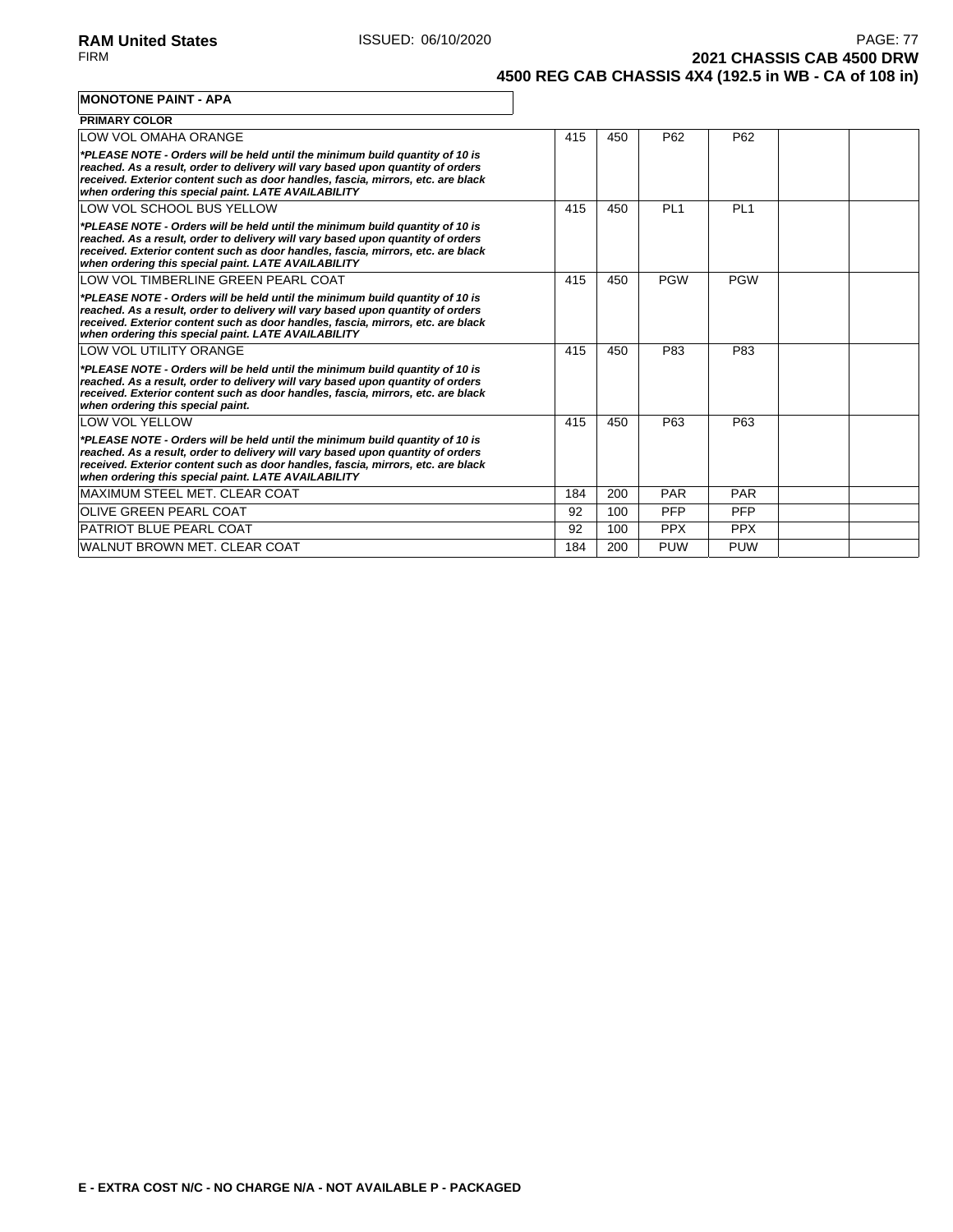**RAM United States ISSUED: 06/10/2020 PAGE: 78 PAGE: 78** FIRM **2021 CHASSIS CAB 4500 DRW**

**4500 REG CAB CHASSIS 4X4 (204.5 in WB - CA of 120 in)**

## **STEP #1 SELECT - MODEL CODE \$FWP \$MSRP** 4500 REG CAB CHASSIS 4X4 (204.5 in WB - CA of 120 in) 39,742 43,195 **DP9L66** DESTINATION CHARGE 1,695 1,745 IN HI

## **STEP #2 SELECT - QUICK ORDER PACKAGE CODE**

| <b>POWERTRAIN AVAILABILITY</b> |  |
|--------------------------------|--|
|--------------------------------|--|

| <b>ENGINE</b>                                       | <b>SFWP</b> | <b>SMSRP</b> | <b>TRANSMISSION</b>                                        | <b>SFWP</b> | <b>SMSRP</b> | <b>TRADESMAN</b> | <b>SLT</b> |
|-----------------------------------------------------|-------------|--------------|------------------------------------------------------------|-------------|--------------|------------------|------------|
| 6.4L V8 HEAVY DUTY HEMI<br><b>ENGINE (ESB)</b>      | N/C         | N/C          | <b>6-SPD AUTO AISIN</b><br><b>AS66RC HD TRANS</b><br>(DF3) | N/C         | N/C          | 27A              | 27G        |
| <b>6.7L I6 CUMMINS TURBO</b><br>DIESEL ENGINE (ETN) | 7.309       | 7.945        | <b>6-SPD AUTO AISIN</b><br>AS69RC HD TRANS<br>(DF2)        | .472        | .600         | 2YA              | 2YG        |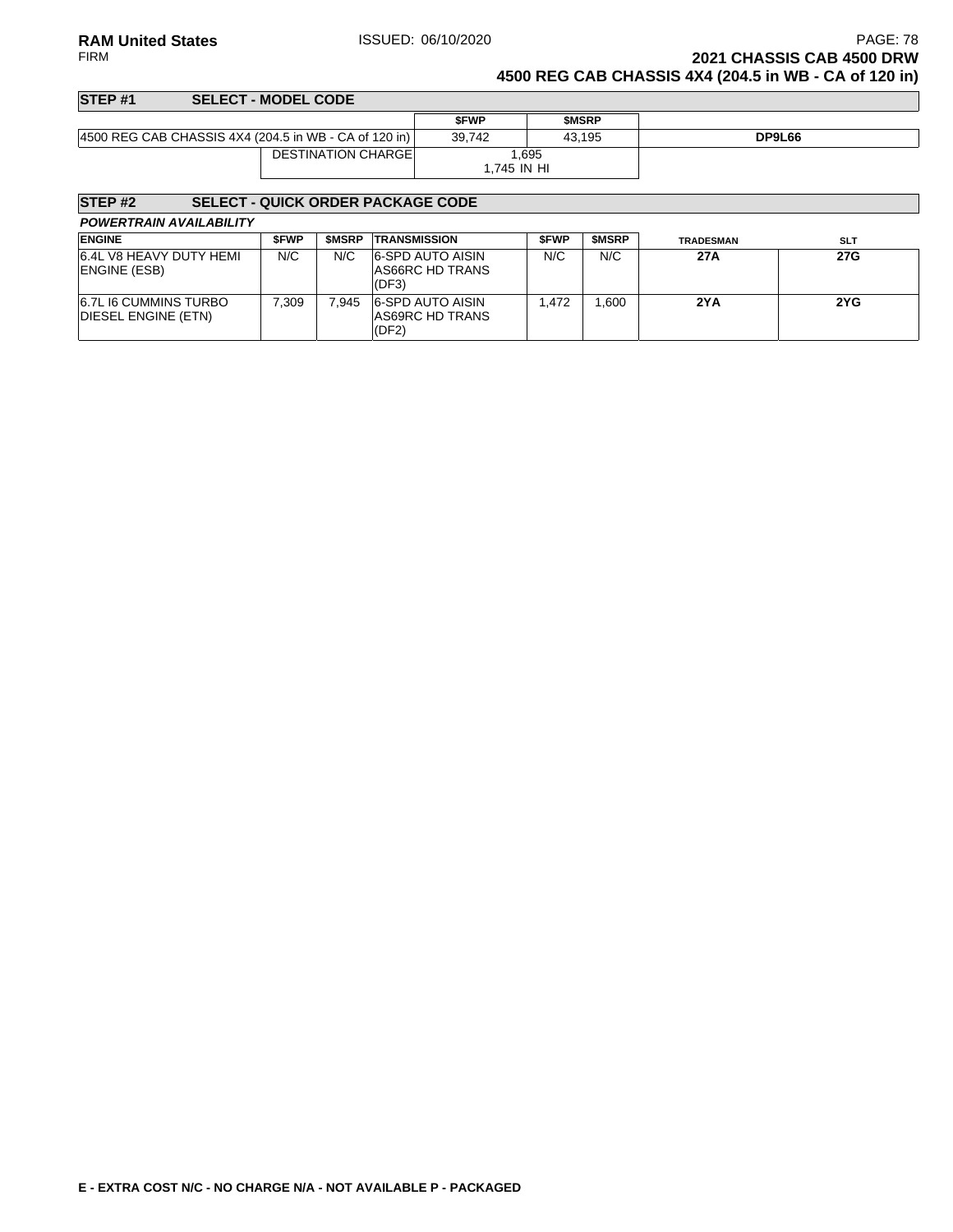**RAM United States ISSUED: 06/10/2020 PAGE: 79**<br>FIRM **PAGE: 79 PAGE: 79 PAGE: 79 PAGE: 79 PAGE: 79 PAGE: 79 PAGE: 79 PAGE: 79 PAGE: 79 PAGE: 79 PAGE: 79 PAGE: 79 PAGE: 79 PAGE: 79 PAGE: 79 2021 CHASSIS CAB 4500 DRW 4500 REG CAB CHASSIS 4X4 (204.5 in WB - CA of 120 in)**

| <b>PACKAGE CONTENT</b>                     |                         |        | <b>TRADESMAN</b> | <b>SLT</b>     |
|--------------------------------------------|-------------------------|--------|------------------|----------------|
| 1-YR. SIRIUSXM RADIO SERVICE (X9B)         |                         |        |                  | X              |
| 40/20/40 SPLIT BENCH SEAT (CBE)            |                         |        |                  | X              |
| 4 WAY FRONT HEADRESTS (CDP)                |                         |        |                  | X              |
| 5.0" TOUCHSCREEN DISPLAY (RFU)             |                         |        |                  | X              |
| 6 SPEAKERS (RCG)                           |                         |        |                  | X              |
| <b>BLACK WHEEL FLARES (MMZ)</b>            |                         |        | X                | X              |
| <b>BODY COLOR DOOR HANDLES (MNK)</b>       |                         |        |                  | X              |
| <b>BODY INSULATION (HGG)</b>               |                         |        |                  | X              |
| <b>BRIGHT FRONT BUMPER (MCT)</b>           |                         |        |                  | $\overline{X}$ |
| CENTER HUB (WMJ)                           |                         |        |                  | $\overline{X}$ |
| CHROME ACCENT SHIFT CONTROL (CV1)          |                         | W/DF2  |                  | X              |
| CLOTH 40/20/40 BENCH SEAT (*V9)            |                         |        |                  | X              |
| DOOR SILL SCUFF PADS (CLP)                 |                         |        | X                | X              |
| DRIVER SEAT - MANUAL ADJUST 4-WAY (JVA)    |                         |        |                  | X              |
| EXT. MIRRORS W/SUPPLEMENTAL SIGNALS (LEB)  |                         |        |                  | Χ              |
| EXTERIOR MIRRORS COURTESY LAMPS (LEC)      |                         |        |                  | X              |
| EXTERIOR MIRRORS W/HEATING ELEMENT (NHJ)   |                         |        |                  | X              |
| FLOOR COVERING CARPET (CKE)                |                         |        |                  | X              |
| FOR MORE INFO, CALL 800-643-2112 (X9H)     |                         |        |                  | $\overline{X}$ |
| FRONT ARMREST W/CUPHOLDERS (CDR)           |                         |        |                  | X              |
| <b>FRONT FLOOR MATS (CLA)</b>              |                         |        |                  | X              |
| FRT PASS SEAT - MANUAL ADJUST 4-WAY (JWA)  |                         |        |                  | X              |
| <b>GLOVE BOX (JKH)</b>                     |                         |        | X                | X              |
| <b>GPS ANTENNA INPUT (JLP)</b>             |                         |        |                  | X              |
| GRILLE-GLOSS BLACK BILLETS W/CHRM (MFH)    |                         |        |                  | Χ              |
| GRILLE-SURROUND CHROME (MNQ)               |                         |        |                  | X              |
| <b>GRILLE-SURROUND MATTE BLACK (MM5)</b>   |                         |        | Х                |                |
| HALOGEN QUAD HEADLAMPS (LME)               |                         |        | $\overline{X}$   | X              |
| I/P BEZELS-PAINTED W HYDROGRAPHICS (JE2)   |                         | X      |                  |                |
| INTEGRATED VOICE COMMAND W/BLUETOOTH (XRB) |                         |        |                  | X              |
| <b>KEY FOB - BLACK (CEU)</b>               |                         |        | X                |                |
| <b>KEY FOB - SATIN CHROME (CEV)</b>        |                         |        |                  | Χ              |
| MAP/COURTESY LAMP (LBA)                    |                         |        | X                | X              |
| MIRROR RUNNING LIGHTS (LNY)                |                         |        |                  | X              |
| <b>OVERHEAD CONSOLE (CUN)</b>              |                         |        |                  | X              |
| OVERHEAD CUPHOLDER LAMP (LBT)              |                         |        |                  | X              |
| PASS SUN VISOR W/ILLUM MIRROR (GN6)        |                         |        |                  | $\overline{X}$ |
| POWER BLACK TRAILER TOW MIRRORS (GPG)      |                         |        |                  | X              |
| PREM VINYL DOOR TRIM W/MAP POCKET (CBZ)    |                         |        |                  | $\mathsf X$    |
| PWR WINDOWS, FRONT 1-TOUCH DOWN (JPY)      |                         |        |                  | X              |
| REAR DOME LAMP (LCH)                       |                         |        | X                | Χ              |
| REMOTE KEYLESS ENTRY (GXM)                 |                         |        |                  | X              |
| SIRIUSXM SATELLITE RADIO (RSD)             |                         |        |                  | X              |
| SLT BADGE (MTD)                            |                         |        |                  | X              |
| SPEED SENSITIVE POWER LOCKS (JPH)          |                         |        |                  | $\overline{X}$ |
| TEMPERATURE & COMPASS GAUGE (JFJ)          |                         |        |                  | X              |
| TIRE PRESSURE INFORMATION SYSTEM (XBT)     |                         |        |                  | $\overline{X}$ |
| TRAVELER/MINI TRIP COMPUTER (LET)          |                         |        |                  | X              |
| <b>UCONNECT 3 WITH 5" DISPLAY (UAA)</b>    |                         |        |                  | X              |
| <b>URETHANE SHIFT CONTROL (CV3)</b>        |                         | W/DF2  | X                |                |
| URETHANE SHIFT CONTROL (CV3)               |                         | W/DF3  | X                |                |
|                                            |                         |        |                  |                |
|                                            | PACKAGE VALUE PRICE     | \$FWP  | 0                | 3,289          |
|                                            | PACKAGE DISCOUNT        | \$FWP  | 0                | $\Omega$       |
|                                            | NET PACKAGE VALUE PRICE | \$FWP  | 0                | 3,289          |
|                                            | PACKAGE VALUE PRICE     | \$MSRP | 0                | 3,675          |
|                                            | PACKAGE DISCOUNT        | \$MSRP | 0                | 0              |

NET PACKAGE VALUE PRICE \$MSRP 0 3,675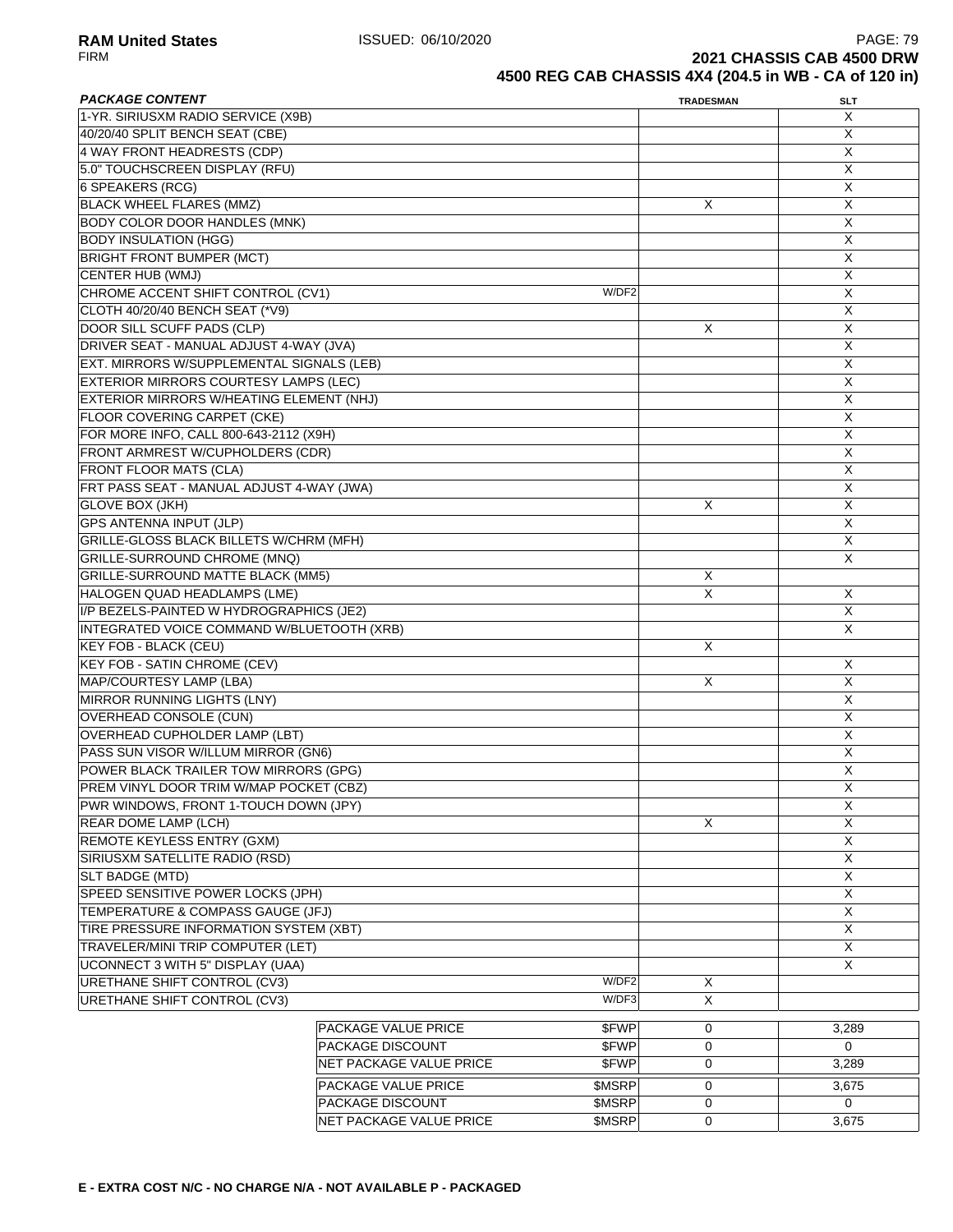## **PRICE INCLUDES - BASE PRICE, ENGINE/TRANSMISSION AND QUICK ORDER PACKAGE**

| (ALSO INCLUDES PACKAGE DISCOUNT WHERE APPLICABLE - ADD DESTINATION CHARGE) |        |        |        |  |  |  |
|----------------------------------------------------------------------------|--------|--------|--------|--|--|--|
| <b>FACTORY WHOLESALE PRICE \$</b>                                          | $27 -$ | 39.742 | 43.031 |  |  |  |
|                                                                            | 2Y-    | 48.523 | 51.812 |  |  |  |
| <b>IMANUFACTURER SUGGESTED RETAIL PRICE \$</b>                             | $27 -$ | 43.195 | 46.870 |  |  |  |
|                                                                            | $2Y -$ | 52.740 | 56.415 |  |  |  |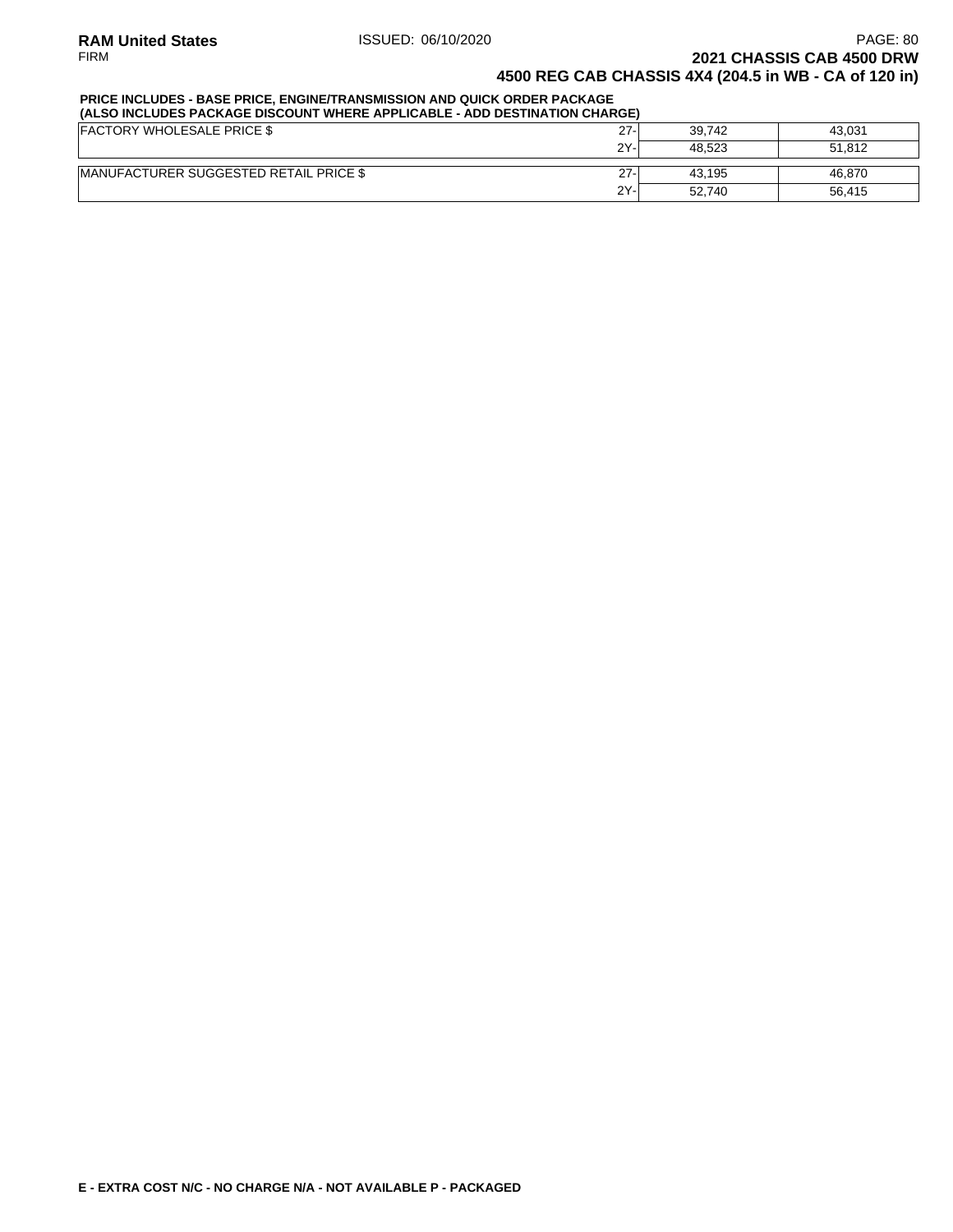**RAM United States ISSUED: 06/10/2020** PAGE: 81<br>PAGE: 81 **PAGE: 81** PAGE: 81 **PAGE: 81** PIRM **2021 CHASSIS CAB 4500 DRW** 

**4500 REG CAB CHASSIS 4X4 (204.5 in WB - CA of 120 in)**

### **STEP #3 SELECT - \$ OPTIONS (IF DESIRED)**

|                                                                                                  |                     |                          | <b>TRADESMAN</b>         | <b>SLT</b>                    |
|--------------------------------------------------------------------------------------------------|---------------------|--------------------------|--------------------------|-------------------------------|
| <b>DESCRIPTION</b>                                                                               |                     | <b><i>SFWP SMSRP</i></b> | 2 A                      | 2 G                           |
| 115V AUXILIARY POWER OUTLET                                                                      | 139                 | 150                      | <b>JKV</b>               |                               |
| <b>W/2TA M/H A61</b>                                                                             |                     |                          |                          |                               |
| W/2TG INCLUDED WITH ADA; includes 400W inverter.                                                 |                     |                          |                          |                               |
| 19.5X6.0 FORGED ALUM POLISHED WHEELS                                                             | 1,008               | 1,095                    | WP4                      |                               |
|                                                                                                  | 1,008               | 1,095                    |                          | WP4                           |
| 220 AMP ALTERNATOR<br>W/ADH OR                                                                   | 225<br>N/C          | 245<br>N/C               | <b>BAJ</b><br><b>BAJ</b> | <b>BAJ</b>                    |
| INCLUDED W/ADH OR AHD OR AH6 OR XF5 OR XF7; INCLUDED W/AH2<br>AHD OR<br>AH6 OR XF5               | OR XF7              |                          |                          | <b>BAJ</b>                    |
| W/AH2 AND                                                                                        | N/C<br><b>ETN</b>   | N/C                      | <b>BAJ</b>               | <b>BAJ</b>                    |
| 225/70R19.5G ALL TRACTION TIRES                                                                  | 231                 | 250                      | TY <sub>5</sub>          | TY5                           |
| 22 GALLON MIDSHIP FUEL TANK                                                                      | 115                 | 125                      | <b>NFA</b>               | <b>NFA</b>                    |
| 2 EXTRA BASE KEYS                                                                                | 115                 | 125                      | GXJ                      |                               |
| <b>N/A W/A61</b>                                                                                 |                     |                          |                          |                               |
| 4.89 REAR AXLE RATIO                                                                             | 180                 | 195                      | <b>DPL</b>               | <b>DPL</b>                    |
| 52 & 22 GALLON DUAL FUEL TANKS                                                                   | 640                 | 695                      | <b>NLL</b>               | <b>NLL</b>                    |
| 65 MPH MAXIMUM SPEED                                                                             | 88                  | 95                       | JJ4                      | JJ4                           |
| <b>ONLY 1: JJ4 OR JJ5 OR JJ9</b>                                                                 |                     |                          |                          |                               |
| 70 MPH MAXIMUM SPEED                                                                             | 88                  | 95                       | JJ5                      | JJ5                           |
| <b>ONLY 1: JJ4 OR JJ5 OR JJ9</b>                                                                 |                     |                          |                          |                               |
| <b>77 MPH MAXIMUM SPEED</b>                                                                      | 88                  | 95                       | JJ9                      | JJ9                           |
| ONLY 1: JJ4 OR JJ5 OR JJ9                                                                        | N/C                 | N/C                      |                          |                               |
| ADD BLACK VINYL FLOOR COVERING<br><b>IAMBULANCE PREP GROUP</b>                                   | 961                 | 1.045                    | AH <sub>2</sub>          | <b>CKW</b><br>AH <sub>2</sub> |
| N/A W/AH6                                                                                        | W/ADH<br>732        | 795                      | AH <sub>2</sub>          | AH <sub>2</sub>               |
| W/AHD AND                                                                                        | 824                 | 895                      | AH <sub>2</sub>          | AH <sub>2</sub>               |
|                                                                                                  | <b>ESB</b>          |                          |                          |                               |
| AUX REVERSE LAMPS, MIRROR-MOUNTED                                                                | 133                 | 145                      | LPF                      |                               |
| <b>INCLUDED W/AAN; W/2TA M/H A61</b>                                                             | 133                 | 145                      |                          | <b>LPF</b>                    |
|                                                                                                  | W/A61<br>133        | 145                      | LPF                      |                               |
|                                                                                                  | N/C<br>W/AAN        | N/C                      |                          | <b>LPF</b>                    |
| <b>BLACK TUBULAR SIDE STEPS</b>                                                                  | 364                 | 395                      | <b>MRU</b>               | <b>MRU</b>                    |
| <b>ONLY 1: MRT OR MRU</b>                                                                        |                     |                          |                          |                               |
| <b>BODY COLOR FENDER FLARES</b>                                                                  | 92                  | 100                      |                          | MML                           |
| N/A W/P61 OR P62 OR P63 OR P71 OR P72 OR P74 OR P83 OR PB8 OR PGC<br>OR PGW OR PL1 OR PX8 OR PYB |                     |                          |                          |                               |
| <b>N/A LOW VOLUME PAINT W/2TG</b>                                                                |                     |                          |                          |                               |
| <b>CARGO AND CHMSL LAMP</b>                                                                      | 88                  | 95                       | <b>LPE</b>               | <b>LPE</b>                    |
| N/A W/AAN; N/A W/LPD                                                                             | W/AAN N/C           | N/C                      | <b>LPE</b>               | <b>LPE</b>                    |
| CHMSL LAMP W/CAMERA                                                                              | 317                 | 345                      |                          | <b>LPD</b>                    |
| INCLUDED W/AAN; M/H UAM; M/H XAC OR AAN                                                          | N/C<br>W/AAN        | N/C                      |                          | <b>LPD</b>                    |
| CHROME APPEARANCE GROUP                                                                          | 801<br>W/AAN<br>801 | 870<br>870               | AMP<br>AMP               |                               |
| CHROME TUBULAR SIDE STEPS                                                                        | 456                 | 495                      | <b>MRT</b>               | <b>MRT</b>                    |
| <b>ONLY 1: MRT OR MRU</b>                                                                        |                     |                          |                          |                               |
| <b>COLD WEATHER GROUP</b>                                                                        | 161                 | 175                      | <b>ADE</b>               | ADE                           |
| <b>M/H ETN</b>                                                                                   |                     |                          |                          |                               |
| Includes Engine Block Heater (NHK)                                                               |                     |                          |                          |                               |
| <b>DELETE FRONT CENTER SEAT</b>                                                                  | (19)                | (20)                     | <b>CJT</b>               | <b>CJT</b>                    |
| INCLUDED W/AS8; M/H *TX OR *V9 OR *M9                                                            | W/AS8<br>N/C        | N/C                      | <b>CJT</b>               | CJT                           |
| <b>DIGITAL REARVIEW MIRROR</b>                                                                   | 456                 | 495                      | <b>GRG</b>               | GRG                           |
| W/2TA M/H A61                                                                                    |                     |                          |                          |                               |
| DOT CERTIFIED ROADSIDE SAFETY KIT                                                                | 180                 | 195                      | <b>ACL</b>               | <b>ACL</b>                    |
| DRIVER AIR BAG ONLY                                                                              | (36)                | (40)                     | <b>CGT</b>               | CGT                           |
| N/A W/ADA                                                                                        |                     |                          |                          |                               |
| DUAL ALTERNATORS RATED AT 380 AMPS                                                               | 364                 | 395                      | XF <sub>5</sub>          | XF <sub>5</sub>               |
| M/H ESB; N/A W/ETN; ONLY 1: XF5 OR XF7                                                           | W/ADH<br>276        | 300                      | XF <sub>5</sub>          | XF <sub>5</sub>               |
|                                                                                                  | W/AHD<br>276        | 300                      | XF <sub>5</sub>          | XF <sub>5</sub>               |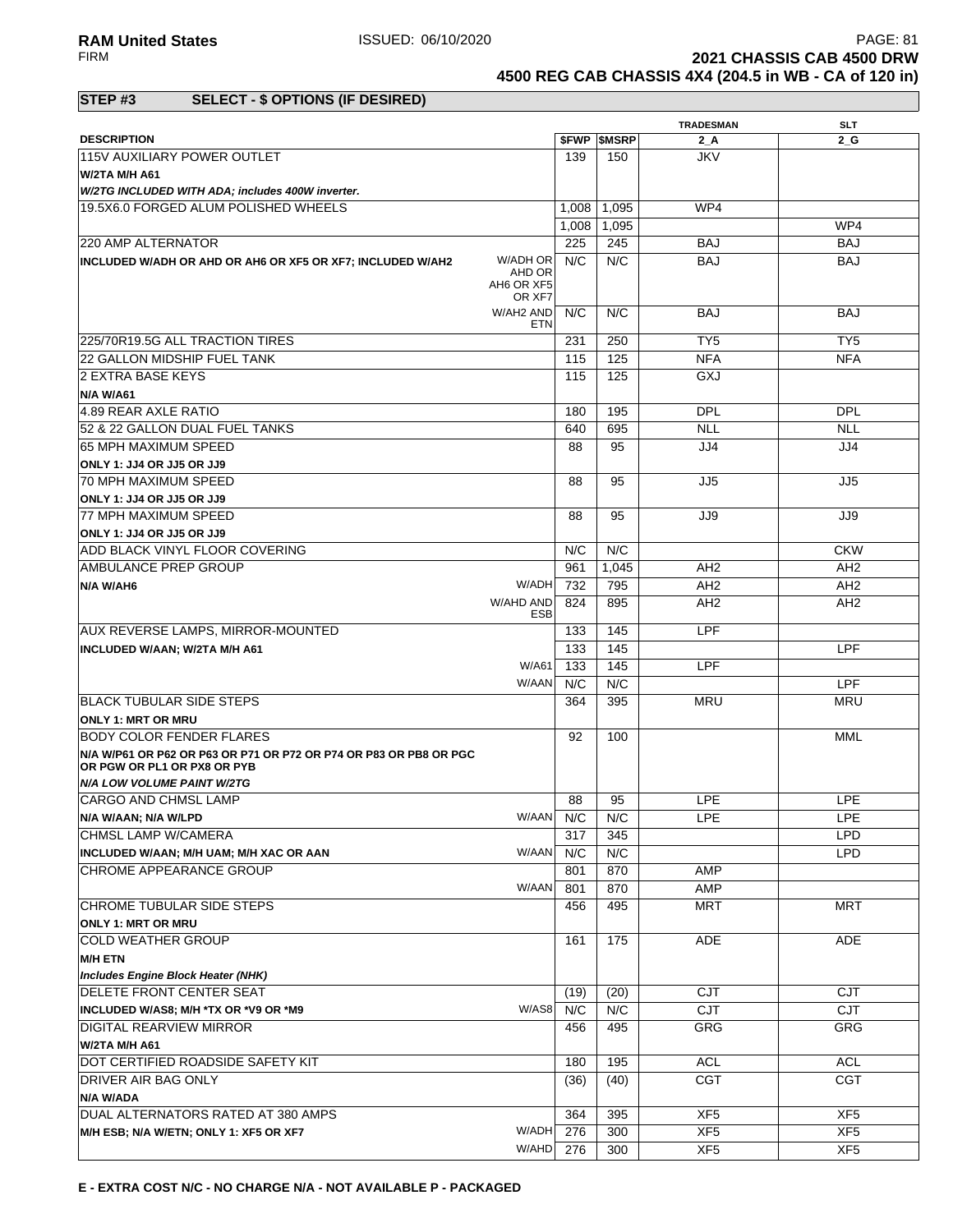**2021 CHASSIS CAB 4500 DRW 4500 REG CAB CHASSIS 4X4 (204.5 in WB - CA of 120 in)**

|                                                                          |            |       |                          | <b>TRADESMAN</b> | <b>SLT</b>       |
|--------------------------------------------------------------------------|------------|-------|--------------------------|------------------|------------------|
| <b>DESCRIPTION</b>                                                       |            |       | <b><i>SFWP SMSRP</i></b> | 2A               | $2_G$            |
| DUAL ALTERNATORS RATED AT 440 AMPS                                       |            | 364   | 395                      | XF7              | XF7              |
| INCLUDED W/AH6; M/H ETN; N/A W/ESB; ONLY 1: XF5 OR XF7                   | W/ADH      | 276   | 300                      | XF7              | XF7              |
|                                                                          | W/AH6      | N/C   | N/C                      | XF7              | XF7              |
|                                                                          | W/AHD      | 276   | 300                      | XF7              | XF7              |
| IELEC SHIFT-ON-THE-FLY TRANSFER CASE                                     |            | 272   | 295                      | DK3              |                  |
|                                                                          |            | 272   | 295                      |                  | DK <sub>3</sub>  |
| ELECTRICAL ACCESSORY GROUP                                               |            | 501   | 545                      | ADH              | <b>ADH</b>       |
|                                                                          | W/AAU      | 317   | 345                      | <b>ADH</b>       | ADH              |
|                                                                          | W/AH6      | 272   | 295                      | <b>ADH</b>       | <b>ADH</b>       |
|                                                                          |            |       |                          |                  |                  |
| <b>ENGINE BLOCK HEATER</b>                                               |            | 88    | 95                       | <b>NHK</b>       | <b>NHK</b>       |
| <b>INCLUDED W/ADE</b>                                                    | W/ADE      | N/C   | N/C                      | <b>NHK</b>       | <b>NHK</b>       |
| <b>ENGINE SHUTDOWN TIMER</b>                                             |            | 231   | 250                      | <b>XCL</b>       | XCL              |
| <b>FLOOR COVERING CARPET</b>                                             |            | 139   | 150                      | <b>CKE</b>       | P                |
| <b>FRONT FOG LAMPS</b>                                                   |            | 180   | 195                      | <b>LNJ</b>       | <b>LNJ</b>       |
| <b>FRONT LICENSE PLATE BRACKET</b>                                       |            | N/C   | N/C                      | <b>MDA</b>       | <b>MDA</b>       |
| FRONT RUBBER FLOOR MATS                                                  |            | 92    | 100                      | <b>CLY</b>       |                  |
|                                                                          |            | 92    | 100                      |                  | <b>CLY</b>       |
| <b>FULL SIZE SPARE TIRE</b>                                              |            | 364   | 395                      | <b>TBB</b>       | <b>TBB</b>       |
| GVW RATING - 15000#                                                      |            | N/C   | N/C                      | Z9B              | Z9B              |
| GVW RATING - 16000#                                                      |            | N/C   | N/C                      | Z <sub>9</sub> C | Z <sub>9</sub> C |
| HEATED SEATS AND WHEEL GROUP                                             |            | 501   | 545                      |                  | <b>AGF</b>       |
| M/H *MJ OR *M9; N/A W/*AP; N/A W/*TX; N/A W/*V9                          | W/AAU      | 317   | 345                      |                  | <b>AGF</b>       |
| W/ETN M/H 220 AMP Alternator                                             | W/ADA      | 317   | 345                      |                  | <b>AGF</b>       |
| <b>HEAVY DUTY FRONT SUSPENSION GROUP</b>                                 |            | 240   | 260                      | <b>AZB</b>       | AZB              |
| <b>INCLUDED W/AHD</b>                                                    | W/AHD      | N/C   | N/C                      | <b>AZB</b>       | AZB              |
| <b>HEAVY DUTY SNOW PLOW PREP GROUP</b>                                   |            | 456   | 495                      | <b>AHD</b>       | <b>AHD</b>       |
|                                                                          | W/ADH      | 317   | 345                      | <b>AHD</b>       | <b>AHD</b>       |
|                                                                          |            |       |                          |                  |                  |
| INTERIOR TRIM DELETE GROUP                                               |            | (36)  | (40)                     | AS8              | AS <sub>8</sub>  |
| <b>LED TAIL LAMPS</b>                                                    |            | 88    | 95                       | LAY              | LAY              |
| LUXURY GROUP                                                             |            | 1,059 | 1,150                    |                  | <b>ADA</b>       |
| MANUAL DPF REGENERATION                                                  |            | 225   | 245                      | <b>XNR</b>       | <b>XNR</b>       |
| <b>INCLUDED W/AH6; M/H ETN; N/A W/ESB</b>                                | W/AH6      | N/C   | N/C                      | <b>XNR</b>       | <b>XNR</b>       |
| <b>MANUF STATEMENT OF ORIGIN</b>                                         |            | N/C   | N/C                      | <b>YEP</b>       | <b>YEP</b>       |
| <b>MAX TOW PACKAGE</b>                                                   |            | 548   | 595                      | <b>AHQ</b>       | <b>AHQ</b>       |
| M/H AAU OR ADH OR XHC; M/H ETN; N/A W/ESB                                | W/ETN      | 548   | 595                      | <b>AHQ</b>       | <b>AHQ</b>       |
| PARKSENSE FT/RR PARK ASSIST SYSTEM                                       |            | 456   | 495                      | XAG              | XAG              |
| W/2TA M/H LNJ; W/2TG M/H AD6 OR LNJ                                      |            |       |                          |                  |                  |
| PARKSENSE REAR PARK ASSIST SYSTEM                                        |            | 272   | 295                      | <b>XAA</b>       | <b>XAA</b>       |
| <b>PARKVIEW REAR BACK-UP CAMERA</b>                                      |            | 456   | 495                      |                  | XAC              |
| N/A W/AAN                                                                |            | 456   | 495                      | <b>XAC</b>       |                  |
|                                                                          | W/AAU      | 456   | 495                      | <b>XAC</b>       |                  |
| POWER 2-WAY DRIVER LUMBAR ADJUST                                         |            | 88    | 95                       | <b>JPE</b>       | <b>JPE</b>       |
| INCLUDED W/*AP OR *MJ OR *M9                                             | W/*AP OR   | N/C   | N/C                      | <b>JPE</b>       | <b>JPE</b>       |
|                                                                          | *MJ OR *M9 |       |                          |                  |                  |
| POWER TAKE OFF PREP                                                      |            | 272   | 295                      | <b>LBN</b>       | <b>LBN</b>       |
| POWER TAKE OFF PREP - LEFT SIDE                                          |            | 272   | 295                      | LBV              | LBV              |
| <b>PREMIUM LIGHTING GROUP</b>                                            |            | 916   | 995                      |                  | AD6              |
|                                                                          | W/AAU      | 869   | 945                      |                  | AD <sub>6</sub>  |
|                                                                          | W/ADA      | 869   | 945                      |                  | AD <sub>6</sub>  |
|                                                                          | W/AGF      | 869   | 945                      |                  | AD <sub>6</sub>  |
| <b>PREMIUM SPEAKERS</b>                                                  |            | 272   | 295                      |                  | <b>RCK</b>       |
| <b>RAM TELEMATICS</b>                                                    |            | 736   | 800                      | <b>RFQ</b>       | <b>RFQ</b>       |
| Includes Telematics Module & 1 year of Ram Telematics Powered by Verizon |            |       |                          |                  |                  |
| <b>Connect</b>                                                           |            |       |                          |                  |                  |
| RAM TELEMATICS 3-YR SUBSCRIPTION                                         |            | 884   | 960                      | X9S              | X9S              |
| M/H RFQ; N/A W/X9T                                                       |            |       |                          |                  |                  |
| Includes 2 year extension (3 years total) of Ram Telematics Powered by   |            |       |                          |                  |                  |
| <b>Verizon Connect</b>                                                   |            |       |                          |                  |                  |
|                                                                          |            |       |                          |                  |                  |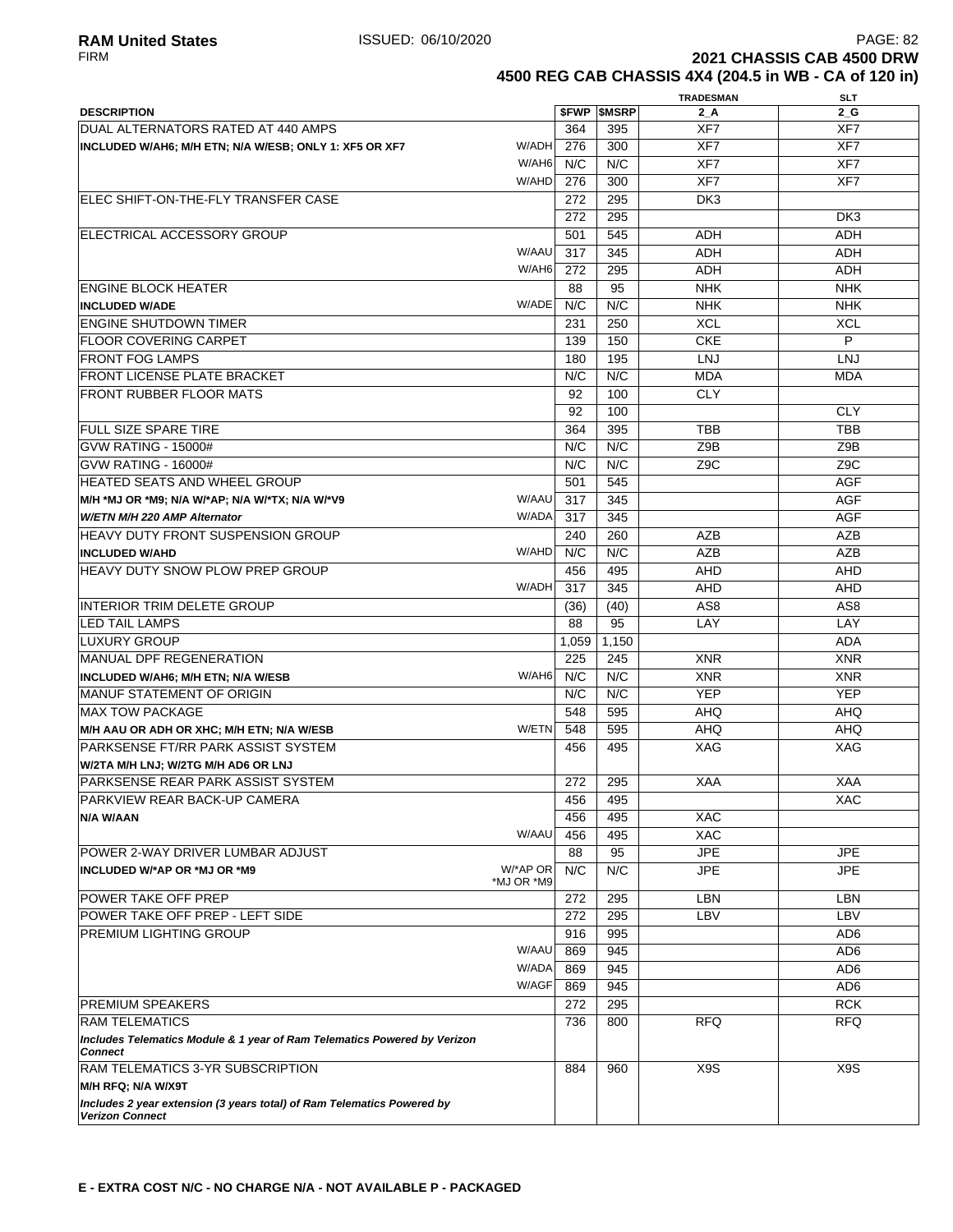**2021 CHASSIS CAB 4500 DRW 4500 REG CAB CHASSIS 4X4 (204.5 in WB - CA of 120 in)**

|                                                                                                   |                                                   |       |                          | <b>TRADESMAN</b> | <b>SLT</b>      |
|---------------------------------------------------------------------------------------------------|---------------------------------------------------|-------|--------------------------|------------------|-----------------|
| <b>DESCRIPTION</b>                                                                                |                                                   |       | <b><i>SFWP SMSRP</i></b> | 2 A              | 2 G             |
| <b>RAM TELEMATICS 5-YR SUBSCRIPTION</b>                                                           |                                                   | 1,767 | 1,920                    | X9T              | X9T             |
| M/H RFQ: N/A W/X9S                                                                                |                                                   |       |                          |                  |                 |
| Includes 4 year service extension (5 years total) of Ram Telematics Powered<br>by Verizon Connect |                                                   |       |                          |                  |                 |
| <b>REAR BACKUP ALARM</b>                                                                          |                                                   | 133   | 145                      | <b>XAW</b>       | <b>XAW</b>      |
| <b>REAR SLIDING WINDOW</b>                                                                        |                                                   | 272   | 295                      | <b>GFD</b>       | <b>GFD</b>      |
| <b>REAR WINDOW DEFROSTER</b>                                                                      |                                                   | 148   | 160                      | <b>GFA</b>       | <b>GFA</b>      |
| <b>RED SEAT BELTS</b>                                                                             |                                                   | 69    | 75                       | CGQ              | CGQ             |
| <b>REMOTE START SYSTEM</b>                                                                        |                                                   | 225   | 245                      |                  | <b>XBM</b>      |
| <b>SAFETY GROUP</b>                                                                               |                                                   | 1.564 | 1.700                    | AAU              | AAU             |
| <b>W/2TA M/H A61</b>                                                                              |                                                   |       |                          |                  |                 |
| <b>SECURITY ALARM</b>                                                                             |                                                   | 180   | 195                      |                  | <b>LSA</b>      |
| <b>SIRIUSXM SATELLITE RADIO</b>                                                                   |                                                   | 180   | 195                      | <b>RSD</b>       | P               |
| INCLUDED W/UAA OR UAM OR UAV OR UAX; M/H UA1                                                      | <b>W/UAA OR</b><br><b>UAM</b>                     | N/C   | N/C                      | <b>RSD</b>       | P               |
| <b>SPLASH GUARDS/MUD FLAPS FRONT</b>                                                              |                                                   | 69    | 75                       | <b>MKM</b>       | <b>MKM</b>      |
| <b>TIRE FILL ALERT</b>                                                                            |                                                   | 41    | 45                       | LAW              |                 |
| M/H XBT; N/A W/UA1                                                                                |                                                   | 41    | 45                       |                  | LAW             |
| TIRE PRESSURE INFORMATION SYSTEM                                                                  |                                                   | 139   | 150                      | <b>XBT</b>       | P               |
| <b>TOWING TECHNOLOGY GROUP</b>                                                                    |                                                   | 916   | 995                      | AAN              |                 |
| W/2TA M/H A61                                                                                     |                                                   | 916   | 995                      |                  | AAN             |
| Includes backup camera                                                                            |                                                   |       |                          |                  |                 |
| <b>TRADESMAN LEVEL 1 EQUIPMENT GROUP</b>                                                          |                                                   | 916   | 995                      | A61              |                 |
| <b>TRAILER BRAKE CONTROL</b>                                                                      |                                                   | 341   | 370                      | <b>XHC</b>       | <b>XHC</b>      |
| <b>INCLUDED W/AAU OR ADH</b>                                                                      |                                                   |       |                          |                  |                 |
| TRAILER TIRE PRESSURE MONITORING SYS                                                              |                                                   | 139   | 150                      | XG9              | XG9             |
| M/H A61; M/H UAM; N/A W/UA1; N/A W/UAA; W/2TA M/H A61                                             |                                                   |       |                          |                  |                 |
| TRANSFER CASE SKID PLATE SHIELD                                                                   |                                                   | 133   | 145                      | <b>XEF</b>       | <b>XEF</b>      |
| <b>INCLUDED W/AHD</b>                                                                             | W/AHD                                             | N/C   | N/C                      | <b>XEF</b>       | <b>XEF</b>      |
| <b>UCONNECT 3 WITH 5" DISPLAY</b>                                                                 |                                                   | 640   | 695                      | <b>UAA</b>       | P               |
| <b>UCONNECT 4 WITH 8.4" DISPLAY</b>                                                               |                                                   | 1.008 | 1.095                    |                  | <b>UAM</b>      |
|                                                                                                   |                                                   | 1,652 | 1,795                    | <b>UAM</b>       |                 |
| VOLTAGE MONITORING AUTO IDLE UP SYS                                                               |                                                   | 139   | 150                      | XF <sub>6</sub>  | XF <sub>6</sub> |
| <b>INCLUDED W/ADH OR AH2 OR AH6</b>                                                               | W/ADH OR<br>AH <sub>2</sub> OR<br>AH <sub>6</sub> | N/C   | N/C                      | XF <sub>6</sub>  | XF <sub>6</sub> |
| <b>WIRED AUXILARY CAMERA</b>                                                                      |                                                   | 916   | 995                      | <b>XPN</b>       | <b>XPN</b>      |
| M/H UAM OR UAV OR UAX; N/A W/UA1 OR UAA; W/2TA M/H A61 OR XAC                                     |                                                   |       |                          |                  |                 |
|                                                                                                   |                                                   |       |                          |                  |                 |
| <b>FLEET ONLY</b>                                                                                 |                                                   |       |                          |                  |                 |
| EMER/FIRE/RESC SPECIAL EMISSIONS<br><b>PKG</b>                                                    |                                                   | 1,100 | 1,195                    | AH <sub>6</sub>  | AH <sub>6</sub> |
| M/H DF2; M/H ETN; N/A W/DF3; N/A W/ESB                                                            |                                                   |       |                          |                  |                 |
| <b>Includes AH2 content</b>                                                                       |                                                   |       |                          |                  |                 |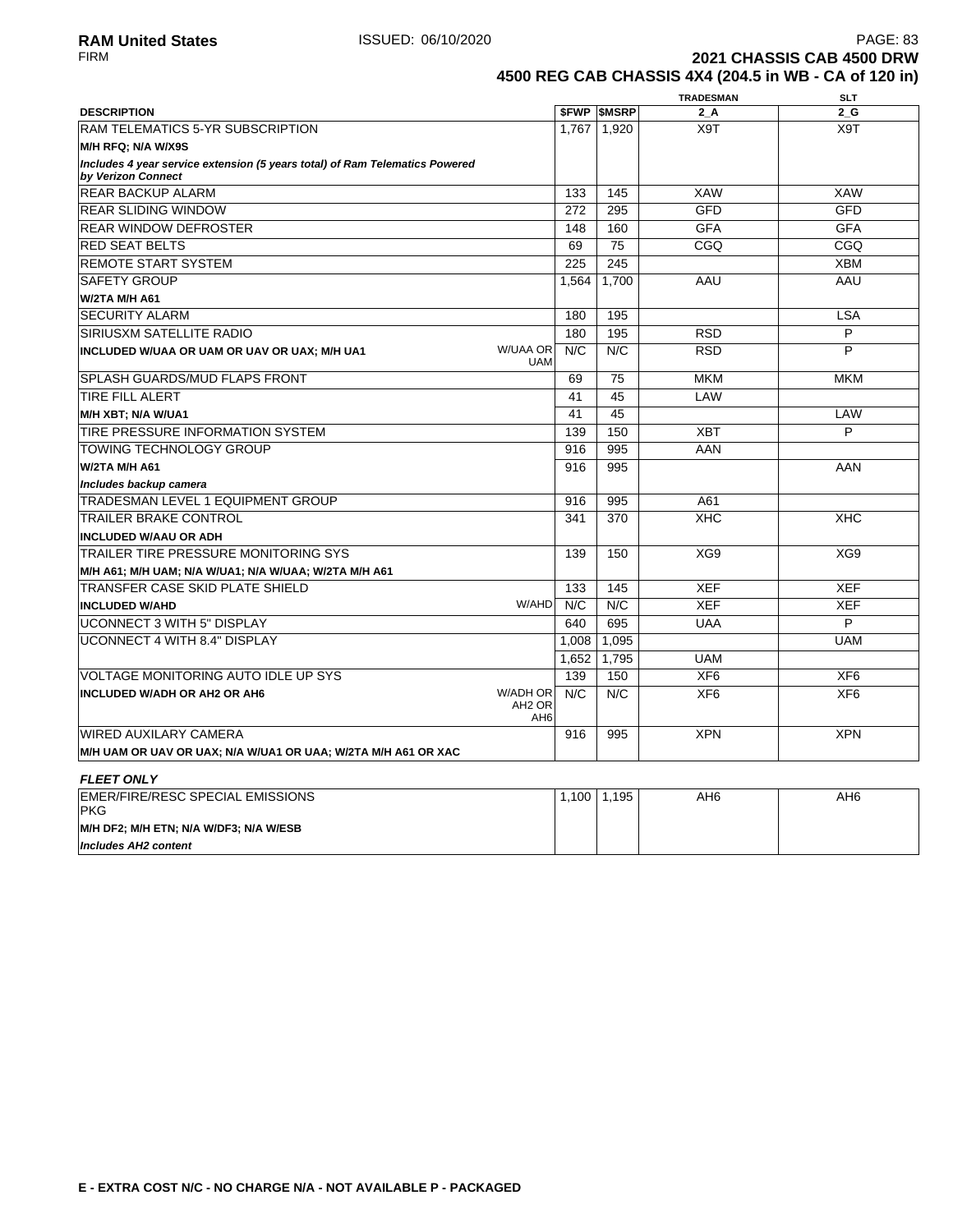RAM United States **ISSUED: 06/10/2020**<br>FIRM **PAGE: 84**<br>2021 CHASSIS CAB 4500 DRW **2021 CHASSIS CAB 4500 DRW** 

**4500 REG CAB CHASSIS 4X4 (204.5 in WB - CA of 120 in)**

| STEP #4 | <b>SELECT - COLOR &amp; TRIM CODES</b> |
|---------|----------------------------------------|

| <b>COLOR/TRIM</b>                           |               | <b><i>SFWP SMSRP</i></b> | <b>BLACK</b> | <b>BLACK/</b><br><b>DIESEL</b><br><b>GRAY</b> | <b>BLACK/</b><br><b>LIGHT</b><br><b>MOUNTAIN</b><br><b>BROWN</b> | <b>BLACK/LT</b><br><b>FROST</b><br><b>BEIGE</b> |
|---------------------------------------------|---------------|--------------------------|--------------|-----------------------------------------------|------------------------------------------------------------------|-------------------------------------------------|
| HD VINYL 40/20/40 SPLIT BENCH SEAT<br>(S)   | N/C           | N/C                      |              | TXX8                                          |                                                                  |                                                 |
| $W/2_G$                                     | N/C           | N/C                      |              | TXX8                                          |                                                                  |                                                 |
| $W/2_A$<br>ICLOTH 40/20/40 BENCH SEAT       | 272           | 295                      | V9X9         |                                               |                                                                  |                                                 |
| $W/2$ <sub>_</sub> G                        | N/C           | N/C                      |              |                                               | V9X5                                                             |                                                 |
| $W/2$ <sub>_</sub> G                        | N/C           | N/C                      |              | <b>V9X8</b>                                   |                                                                  |                                                 |
| $W/2$ <sub>_</sub> G                        | N/C           | N/C                      |              |                                               |                                                                  | V9XL                                            |
| $W/2_G$<br>ICLOTH 40/20/40 PREM BENCH SEAT  | 869           | 945                      |              |                                               | M9X5                                                             |                                                 |
| $W/2$ <sub>_</sub> G                        | 869           | 945                      |              | M9X8                                          |                                                                  |                                                 |
| $W/2$ <sub>_</sub> G                        | 869           | 945                      |              |                                               |                                                                  | M9XL                                            |
| $W/2_G$<br>LEATHER TRIM 40/20/40 BENCH SEAT | 1,468         | 1,595                    |              |                                               | APX <sub>5</sub>                                                 |                                                 |
|                                             | $W/Z_G$ 1,468 | 1,595                    |              | APX8                                          |                                                                  |                                                 |
| $W/2_G$                                     | 1,468         | 1,595                    |              |                                               |                                                                  | <b>APXL</b>                                     |
| $W/2_G$<br>IPREMIUM CLOTH BUCKET SEATS      | 916           | 995                      |              |                                               | MJX5                                                             |                                                 |
| $W/2$ <sub>_</sub> G                        | 916           | 995                      |              | MJX8                                          |                                                                  |                                                 |
| $W/2_G$                                     | 916           | 995                      |              |                                               |                                                                  | <b>MJXL</b>                                     |

## **MONOTONE PAINT - APA**

| <b>PRIMARY COLOR</b>                                                                                                                                                                                                                                                                                       |     |     |                 |                 |  |
|------------------------------------------------------------------------------------------------------------------------------------------------------------------------------------------------------------------------------------------------------------------------------------------------------------|-----|-----|-----------------|-----------------|--|
| BILLET SILVER METALLIC CLEAR COAT                                                                                                                                                                                                                                                                          | 184 | 200 | <b>PSC</b>      | <b>PSC</b>      |  |
| <b>BLACK CLEAR COAT</b>                                                                                                                                                                                                                                                                                    | N/C | N/C | PX8             | PX8             |  |
| *PLEASE NOTE - Orders will be held until the minimum build quantity of 10 is<br>reached. As a result, order to delivery will vary based upon quantity of orders<br>received. Exterior content such as door handles, fascia, mirrors, etc. are black<br>when ordering this special paint. LATE AVAILABILITY |     |     |                 |                 |  |
| <b>BRIGHT WHITE CLEAR COAT</b>                                                                                                                                                                                                                                                                             | N/C | N/C | PW7             | PW7             |  |
| DELMONICO RED PEARL COAT                                                                                                                                                                                                                                                                                   | 92  | 100 | PRV             | PRV             |  |
| DIAMOND BLACK CRYSTAL P/C                                                                                                                                                                                                                                                                                  | 92  | 100 | <b>PXJ</b>      | <b>PXJ</b>      |  |
| <b>FLAME RED CLEAR COAT</b>                                                                                                                                                                                                                                                                                | N/C | N/C | PR <sub>4</sub> | PR <sub>4</sub> |  |
| GRANITE CRYSTAL MET. CLEAR COAT                                                                                                                                                                                                                                                                            | 184 | 200 | PAU             | PAU             |  |
| <b>HYDRO BLUE PEARL COAT</b>                                                                                                                                                                                                                                                                               | 92  | 100 | PBJ             | <b>PBJ</b>      |  |
| LOW VOL AGRICULTURE RED                                                                                                                                                                                                                                                                                    | 415 | 450 | P61             | P61             |  |
| *PLEASE NOTE - Orders will be held until the minimum build quantity of 10 is<br>reached. As a result, order to delivery will vary based upon quantity of orders<br>received. Exterior content such as door handles, fascia, mirrors, etc. are black<br>when ordering this special paint. LATE AVAILABILITY |     |     |                 |                 |  |
| LOW VOL CONSTRUCTION YELLOW                                                                                                                                                                                                                                                                                | 415 | 450 | P71             | P71             |  |
| *PLEASE NOTE - Orders will be held until the minimum build quantity of 10 is<br>reached. As a result, order to delivery will vary based upon quantity of orders<br>received. Exterior content such as door handles, fascia, mirrors, etc. are black<br>when ordering this special paint. LATE AVAILABILITY |     |     |                 |                 |  |
| LOW VOL DETONATOR YELLOW CLEAR COAT                                                                                                                                                                                                                                                                        | 415 | 450 | <b>PYB</b>      | <b>PYB</b>      |  |
| *PLEASE NOTE - Orders will be held until the minimum build quantity of 10 is<br>reached. As a result, order to delivery will vary based upon quantity of orders<br>received. Exterior content such as door handles, fascia, mirrors, etc. are black<br>when ordering this special paint. LATE AVAILABILITY |     |     |                 |                 |  |
| LOW VOL HOLLAND BLUE                                                                                                                                                                                                                                                                                       | 415 | 450 | P72             | P72             |  |
| *PLEASE NOTE - Orders will be held until the minimum build quantity of 10 is<br>reached. As a result, order to delivery will vary based upon quantity of orders<br>received. Exterior content such as door handles, fascia, mirrors, etc. are black<br>when ordering this special paint. LATE AVAILABILITY |     |     |                 |                 |  |
| LOW VOL LIGHT GREEN                                                                                                                                                                                                                                                                                        | 415 | 450 | <b>PGC</b>      | <b>PGC</b>      |  |
| *PLEASE NOTE - Orders will be held until the minimum build quantity of 10 is<br>reached. As a result, order to delivery will vary based upon quantity of orders<br>received. Exterior content such as door handles, fascia, mirrors, etc. are black<br>when ordering this special paint. LATE AVAILABILITY |     |     |                 |                 |  |
| LOW VOL MIDNIGHT BLUE PEARL COAT                                                                                                                                                                                                                                                                           | 415 | 450 | PB <sub>8</sub> | PB <sub>8</sub> |  |
| *PLEASE NOTE - Orders will be held until the minimum build quantity of 10 is<br>reached. As a result, order to delivery will vary based upon quantity of orders<br>received. Exterior content such as door handles, fascia, mirrors, etc. are black<br>when ordering this special paint. LATE AVAILABILITY |     |     |                 |                 |  |
| LOW VOL NATIONAL SAFETY YELLOW                                                                                                                                                                                                                                                                             | 415 | 450 | P74             | P74             |  |
| *PLEASE NOTE - Orders will be held until the minimum build quantity of 10 is<br>reached. As a result, order to delivery will vary based upon quantity of orders<br>received. Exterior content such as door handles, fascia, mirrors, etc. are black<br>when ordering this special paint. LATE AVAILABILITY |     |     |                 |                 |  |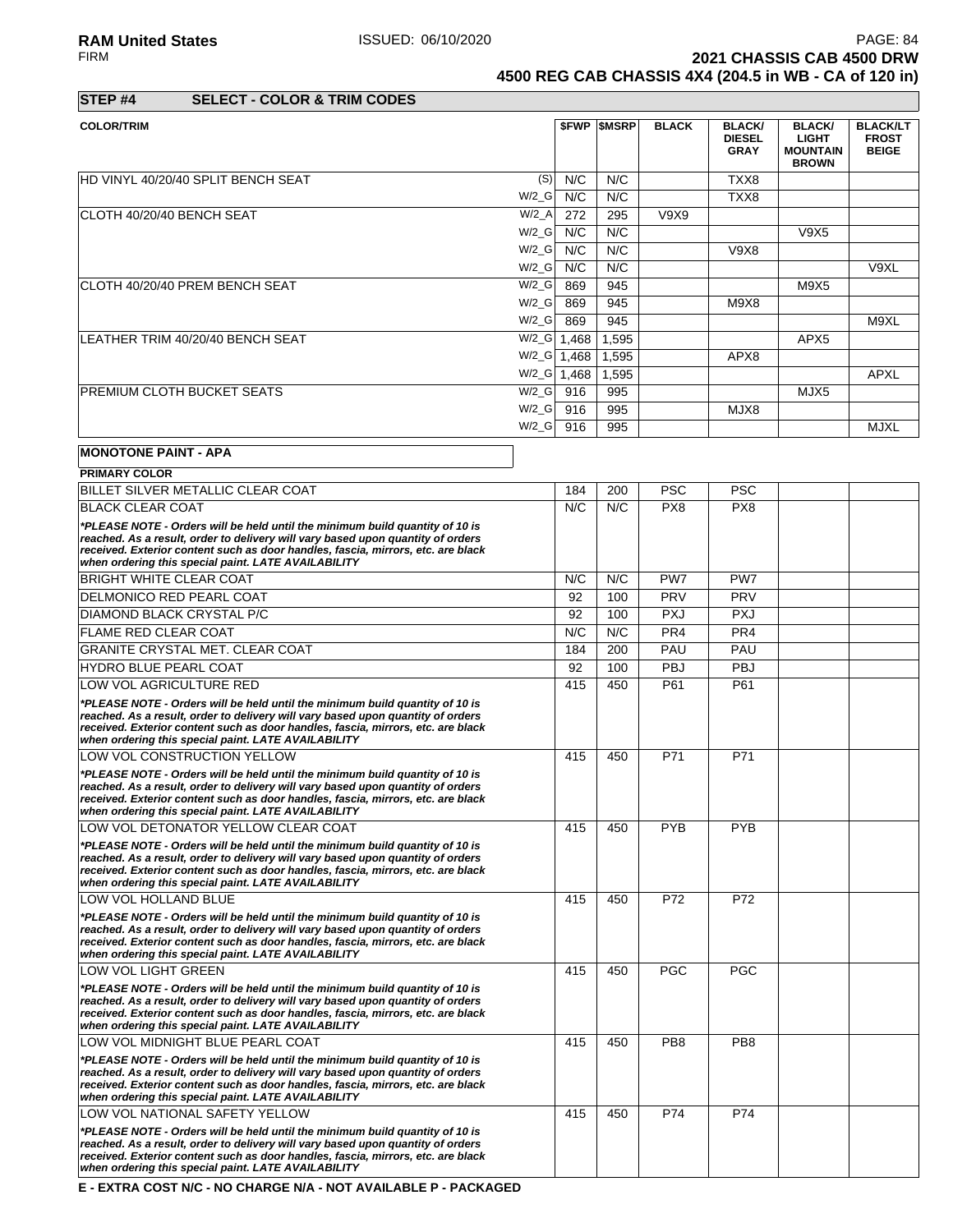**2021 CHASSIS CAB 4500 DRW 4500 REG CAB CHASSIS 4X4 (204.5 in WB - CA of 120 in)**

#### **MONOTONE PAINT - APA**

| <b>PRIMARY COLOR</b>                                                                                                                                                                                                                                                                                       |     |     |            |                 |  |
|------------------------------------------------------------------------------------------------------------------------------------------------------------------------------------------------------------------------------------------------------------------------------------------------------------|-----|-----|------------|-----------------|--|
| LOW VOL OMAHA ORANGE                                                                                                                                                                                                                                                                                       | 415 | 450 | P62        | P62             |  |
| *PLEASE NOTE - Orders will be held until the minimum build quantity of 10 is<br>reached. As a result, order to delivery will vary based upon quantity of orders<br>received. Exterior content such as door handles, fascia, mirrors, etc. are black<br>when ordering this special paint. LATE AVAILABILITY |     |     |            |                 |  |
| LOW VOL SCHOOL BUS YELLOW                                                                                                                                                                                                                                                                                  | 415 | 450 | PI 1       | PI <sub>1</sub> |  |
| *PLEASE NOTE - Orders will be held until the minimum build quantity of 10 is<br>reached. As a result, order to delivery will vary based upon quantity of orders<br>received. Exterior content such as door handles, fascia, mirrors, etc. are black<br>when ordering this special paint. LATE AVAILABILITY |     |     |            |                 |  |
| LOW VOL TIMBERLINE GREEN PEARL COAT                                                                                                                                                                                                                                                                        | 415 | 450 | <b>PGW</b> | <b>PGW</b>      |  |
| *PLEASE NOTE - Orders will be held until the minimum build quantity of 10 is<br>reached. As a result, order to delivery will vary based upon quantity of orders<br>received. Exterior content such as door handles, fascia, mirrors, etc. are black<br>when ordering this special paint. LATE AVAILABILITY |     |     |            |                 |  |
| LOW VOL UTILITY ORANGE                                                                                                                                                                                                                                                                                     | 415 | 450 | P83        | P83             |  |
| *PLEASE NOTE - Orders will be held until the minimum build quantity of 10 is<br>reached. As a result, order to delivery will vary based upon quantity of orders<br>received. Exterior content such as door handles, fascia, mirrors, etc. are black<br>when ordering this special paint.                   |     |     |            |                 |  |
| <b>LOW VOL YELLOW</b>                                                                                                                                                                                                                                                                                      | 415 | 450 | P63        | P63             |  |
| *PLEASE NOTE - Orders will be held until the minimum build quantity of 10 is<br>reached. As a result, order to delivery will vary based upon quantity of orders<br>received. Exterior content such as door handles, fascia, mirrors, etc. are black<br>when ordering this special paint. LATE AVAILABILITY |     |     |            |                 |  |
| MAXIMUM STEEL MET. CLEAR COAT                                                                                                                                                                                                                                                                              | 184 | 200 | PAR        | <b>PAR</b>      |  |
| <b>OLIVE GREEN PEARL COAT</b>                                                                                                                                                                                                                                                                              | 92  | 100 | PFP        | <b>PFP</b>      |  |
| <b>PATRIOT BLUE PEARL COAT</b>                                                                                                                                                                                                                                                                             | 92  | 100 | <b>PPX</b> | <b>PPX</b>      |  |
| WALNUT BROWN MET. CLEAR COAT                                                                                                                                                                                                                                                                               | 184 | 200 | <b>PUW</b> | <b>PUW</b>      |  |

٦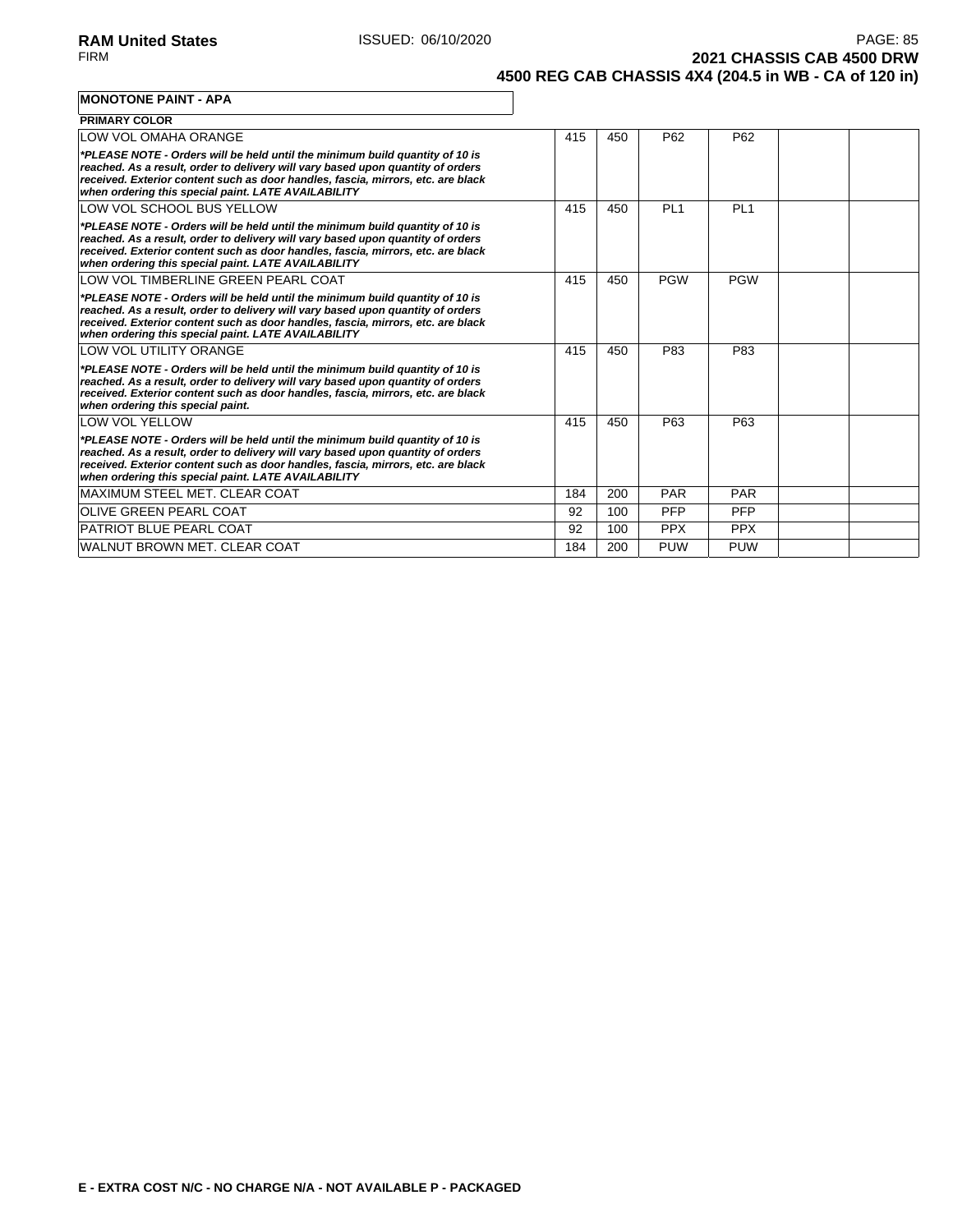### **RAM United States ISSUED: 06/10/2020 PAGE: 86 PAGE: 86** FIRM **2021 CHASSIS CAB 4500 DRW 4500 CREW CAB CHASSIS 4X4 (173.4 in WB - CA of 60 in)**

#### **STEP #1 SELECT - MODEL CODE \$FWP \$MSRP** 4500 CREW CAB CHASSIS 4X4 (173.4 in WB - CA of 60 in) 42,185 45,895 **DP9L93** DESTINATION CHARGE 1,695 1,745 IN HI

| <b>STEP#2</b>                                       |             |              | <b>SELECT - QUICK ORDER PACKAGE CODE</b>     |             |              |                  |            |                                                   |                                                   |
|-----------------------------------------------------|-------------|--------------|----------------------------------------------|-------------|--------------|------------------|------------|---------------------------------------------------|---------------------------------------------------|
| <b>POWERTRAIN AVAILABILITY</b>                      |             |              |                                              |             |              |                  |            |                                                   |                                                   |
| <b>ENGINE</b>                                       | <b>SFWP</b> | <b>SMSRP</b> | <b>TRANSMISSION</b>                          | <b>SFWP</b> | <b>SMSRP</b> | <b>TRADESMAN</b> | <b>SLT</b> | LARAMIE                                           | LIMITED                                           |
| 6.4L V8 HEAVY DUTY HEMI<br>ENGINE (ESB)             | N/C         | N/C          | 6-SPD AUTO AISIN<br>AS66RC HD TRANS<br>(DF3) | N/C         | N/C          | 27A              | 27G        | 27H                                               | 27M                                               |
| <b>6.7L I6 CUMMINS TURBO</b><br>DIESEL ENGINE (ETN) | 7.309       | 7.945        | 6-SPD AUTO AISIN<br>AS69RC HD TRANS<br>(DF2) | 1.472       | .600         | 2YA              | 2YG        | 2YH<br><b>M/H 220</b><br>AMP<br><b>Alternator</b> | 2YM<br><b>M/H 220</b><br>AMP<br><b>Alternator</b> |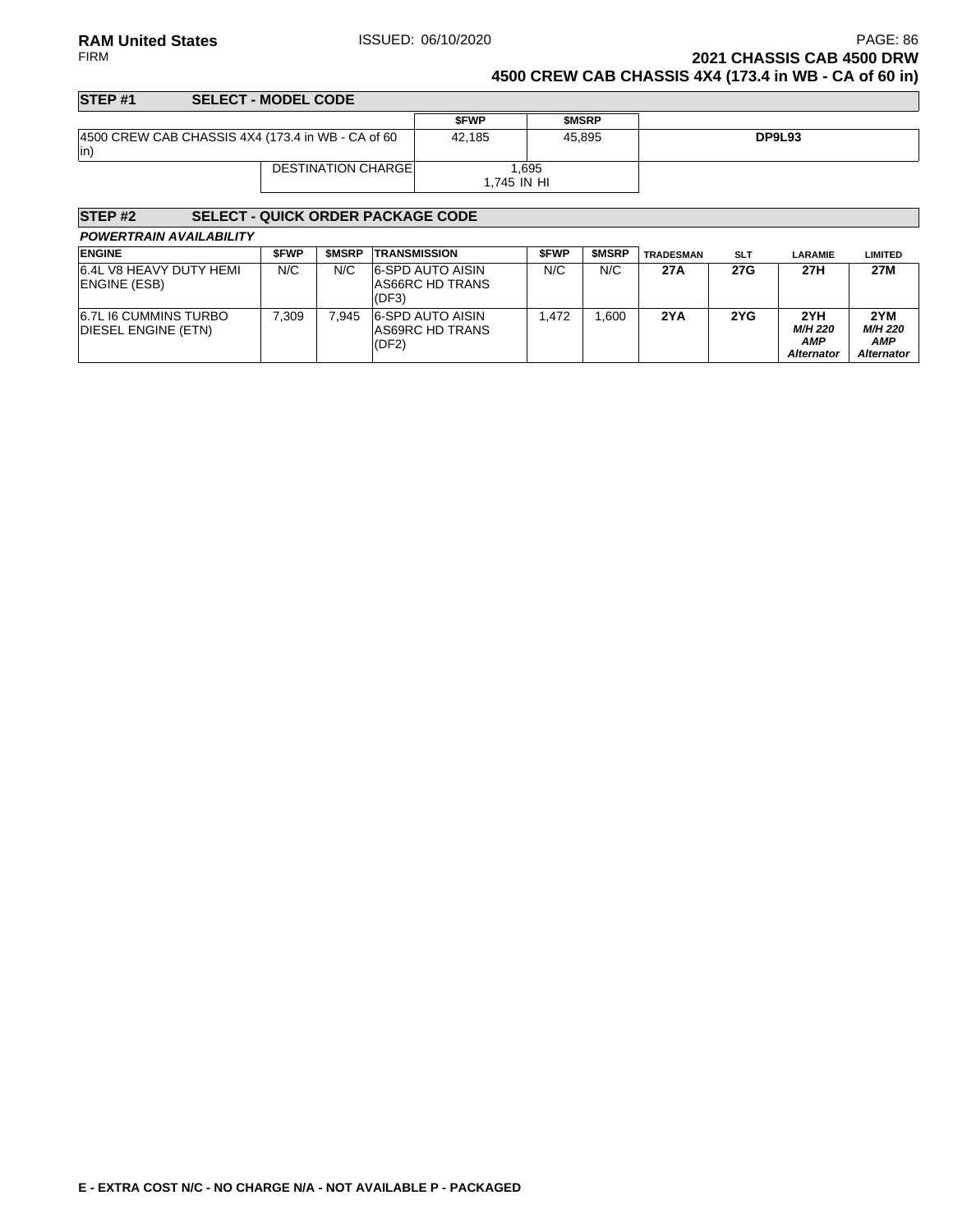**RAM United States ISSUED: 06/10/2020 PAGE: 87**<br>FIRM **PAGE: 87 2021 CHASSIS CAB 4500 DRW** 

**4500 CREW CAB CHASSIS 4X4 (173.4 in WB - CA of 60 in)**

| <b>PACKAGE CONTENT</b>                     | <b>TRADESMAN</b> | <b>SLT</b>              | <b>LARAMIE</b>          | <b>LIMITED</b>          |
|--------------------------------------------|------------------|-------------------------|-------------------------|-------------------------|
| #1 SEAT FOAM CUSHION (C1A)                 |                  |                         | X                       |                         |
| 115V AUXILIARY POWER OUTLET (JKV)          |                  |                         | X                       | Χ                       |
| 115V AUXILIARY REAR POWER OUTLET (JJN)     |                  |                         | X                       | X                       |
| 12.0" TOUCHSCREEN DISPLAY (RFA)            |                  |                         |                         | $\overline{\mathsf{x}}$ |
| 19.5X6.0 FORGED ALUM POLISHED WHEELS (WP4) |                  |                         | X                       | X                       |
| 1-YR. SIRIUSXM RADIO SERVICE (X9B)         |                  | X                       | $\overline{\mathsf{x}}$ | X                       |
| 2 WAY REAR HEADREST SEAT (CSJ)             |                  | X                       |                         |                         |
| 40/20/40 SPLIT BENCH SEAT (CBE)            |                  | X                       |                         |                         |
|                                            |                  |                         | X                       |                         |
| 400W INVERTER (XHR)                        |                  |                         |                         | X                       |
| 4G LTE WI-FI HOT SPOT (RTQ)                |                  |                         |                         | X                       |
| 4 WAY FRONT HEADRESTS (CDP)                |                  | X                       | X                       | X                       |
| 5.0" TOUCHSCREEN DISPLAY (RFU)             |                  | X                       |                         |                         |
| 5-YEAR SIRIUSXM TRAFFIC SERVICE (X9M)      |                  |                         |                         | X                       |
| 5-YEAR SIRIUSXM TRAVEL LINK SERVICE (X9N)  |                  |                         |                         | X                       |
| 8.4" TOUCHSCREEN DISPLAY (RFL)             |                  |                         | X                       |                         |
| 9 ALPINE SPEAKERS W/SUBWOOFER (RC3)        |                  |                         | X                       | X                       |
| <b>ACOUSTIC FRONT DOOR GLASS (GAQ)</b>     |                  | X                       | X                       | X                       |
| AIR COND ATC W/DUAL ZONE CONTROL (HAF)     |                  |                         | X                       | X                       |
| APPLE CARPLAY (RFP)                        |                  |                         | X                       | X                       |
| AUTO HIGH BEAM HEADLAMP CONTROL (LMS)      |                  |                         |                         | X                       |
|                                            |                  |                         |                         |                         |
| AUX REVERSE LAMPS, MIRROR-MOUNTED (LPF)    |                  |                         | X                       | X                       |
| BI-FUNCTION LED PROJECTOR HEADLAMPS (LM6)  |                  |                         |                         | X                       |
| <b>BLACK EXTERIOR MIRRORS (LE4)</b>        | X                | X                       |                         |                         |
| <b>BLACK-OUT TAPE (MPL)</b>                |                  | $\overline{\mathsf{x}}$ | X                       | X                       |
| <b>BLACK WHEEL FLARES (MMZ)</b>            | X                | $\overline{\mathsf{x}}$ |                         |                         |
| BODY COLOR/CHROME DOOR HANDLES (MNE)       |                  |                         | X                       | X                       |
| <b>BODY COLOR DOOR HANDLES (MNK)</b>       |                  | X                       |                         |                         |
| <b>BODY COLOR FENDER FLARES (MML)</b>      |                  |                         | X                       | X                       |
| <b>BODY INSULATION (HGG)</b>               |                  | X                       | X                       |                         |
| <b>BRIGHT BODYSIDE MOLDING (MHE)</b>       |                  |                         |                         | Χ                       |
| <b>BRIGHT FRONT BUMPER (MCT)</b>           |                  | X                       | X                       | X                       |
| BRIGHT FRONT DOOR SILL SCUFF PADS (CLT)    |                  |                         | X                       | $\overline{\mathsf{x}}$ |
|                                            |                  |                         |                         | X                       |
| <b>BUCKET SEATS (CAC)</b>                  |                  | X                       |                         |                         |
| CENTER HUB (WMJ)                           |                  |                         |                         |                         |
| CENTER STACK STORAGE DRAWER (CW8)          |                  |                         | X                       |                         |
| CHROME ACCENT SHIFT CONTROL (CV1)<br>W/DF2 |                  | X                       | $\overline{\mathsf{x}}$ |                         |
| CHROME BELT MOLDINGS (MME)                 |                  |                         |                         | X                       |
| <b>CHROME EXTERIOR MIRRORS (LEN)</b>       |                  |                         | X                       | X                       |
| CHROME TOW HOOKS (XHQ)                     |                  |                         |                         | X                       |
| CLOTH 40/20/40 BENCH SEAT (*V9)            |                  | X                       |                         |                         |
| CLUSTER 7.0" TFT COLOR DISPLAY (JAL)       |                  |                         | X                       | X                       |
| CONVEX AUX MIRRORS, POWER-ADJUSTABLE (LFX) |                  |                         | $\overline{\mathsf{x}}$ | X                       |
| DISASSOCIATED TOUCHSCREEN DISPLAY (RFV)    |                  |                         |                         | $\mathsf{X}$            |
| DOOR SILL SCUFF PADS (CLP)                 | X                | X                       |                         |                         |
| DRIVER SEAT - MANUAL ADJUST 4-WAY (JVA)    |                  | X                       |                         |                         |
| DRIVER SEAT - POWER ADJUST 8-WAY (JVG)     |                  |                         | X                       | X                       |
| DUAL GLOVE BOXES (JKN)                     |                  |                         | X                       | X                       |
|                                            |                  |                         |                         |                         |
| ELEC SHIFT-ON-THE-FLY TRANSFER CASE (DK3)  |                  |                         | X                       | X                       |
| EXT. MIRRORS W/SUPPLEMENTAL SIGNALS (LEB)  | Χ                | X                       | X                       | Χ                       |
| EXTERIOR MIRRORS COURTESY LAMPS (LEC)      | X                | X                       | X                       | X                       |
| EXTERIOR MIRRORS W/HEATING ELEMENT (NHJ)   | X                | X                       | X                       | X                       |
| EXTERIOR MIRRORS W/MEMORY (LEM)            |                  |                         |                         | X                       |
| <b>FLOOR COVERING CARPET (CKE)</b>         |                  | X                       | X                       | X                       |
| FOAM BOTTLE INSERT (DOOR TRIM PNL) (CWL)   |                  |                         |                         | X                       |
| FOLDING FLAT LOAD FLOOR STORAGE (CVN)      |                  |                         | X                       | X                       |
| FOR DETAILS, VISIT DRIVEUCONNECT.COM (X9E) |                  |                         |                         | X                       |
| FOR MORE INFO, CALL 800-643-2112 (X9H)     |                  | X                       | X                       | X                       |
| FRONT & REAR FLOOR MATS (CLE)              |                  | X                       | X                       |                         |
| FRONT ARMREST W/CUPHOLDERS (CDR)           |                  | X                       |                         |                         |
|                                            |                  |                         |                         |                         |
| FRONT CENTER SEAT CUSHION STORAGE (CVH)    |                  |                         | X                       |                         |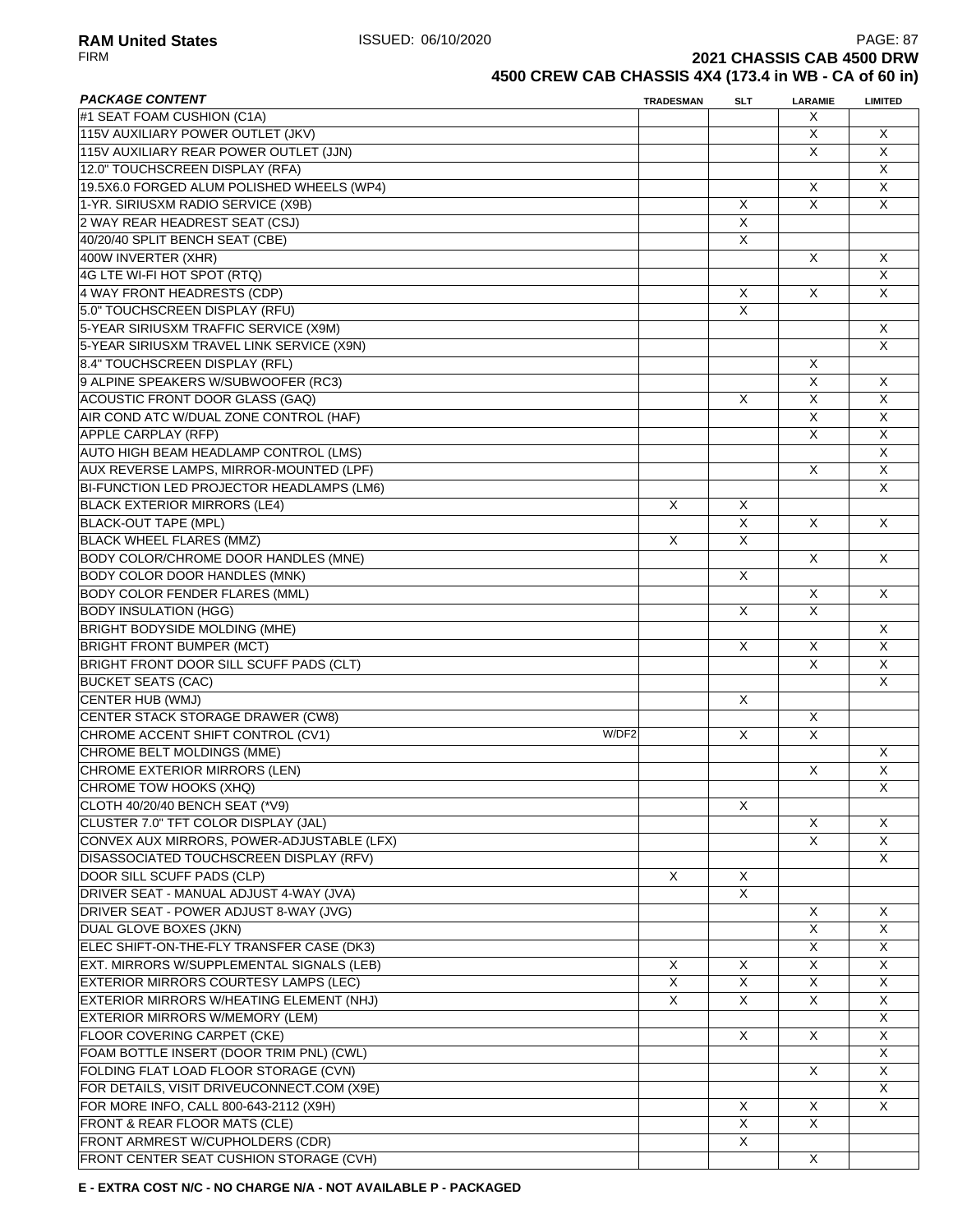RA**M United States** PAGE: 88<br>FIRM **PAGE: 88**<br>2021 CHASSIS CAB 4500 DRW **2021 CHASSIS CAB 4500 DRW** 

**4500 CREW CAB CHASSIS 4X4 (173.4 in WB - CA of 60 in)**

| <b>PACKAGE CONTENT</b>                       | <b>TRADESMAN</b> | <b>SLT</b>              | LARAMIE                 | <b>LIMITED</b>          |
|----------------------------------------------|------------------|-------------------------|-------------------------|-------------------------|
| FRONT DOOR ACCENT LIGHTING (LB1)             |                  |                         | Χ                       | X                       |
| FRONT LED FOG LAMPS (LNV)                    |                  |                         | X                       | X.                      |
| <b>FRONT SEAT BACK MAP POCKETS (CSM)</b>     |                  |                         | X                       | X                       |
| FRT PASS SEAT - MANUAL ADJUST 4-WAY (JWA)    |                  | X                       |                         |                         |
| FRT PASS SEAT - POWER ADJUST 8-WAY (JWG)     |                  |                         | X                       | X                       |
| FULL LENGTH PREM UPGRADED FLOOR CONS (CVT)   |                  |                         |                         | $\overline{\mathsf{x}}$ |
| <b>GLOVE BOX (JKH)</b>                       | X                | X                       |                         |                         |
| <b>GLOVE BOX LAMP (LBC)</b>                  |                  |                         | X                       | X                       |
| <b>GOOGLE ANDROID AUTO (RF5)</b>             |                  |                         | X                       | X                       |
| <b>GPS ANTENNA INPUT (JLP)</b>               |                  | X                       | X                       | X                       |
| <b>GPS NAVIGATION (JLN)</b>                  |                  |                         |                         | X                       |
| GRILLE-CHROME BILLETS/ACCENTS (MF1)          |                  |                         | X                       |                         |
| GRILLE-GLOSS BLACK BILLETS W/CHRM (MFH)      |                  | X                       |                         |                         |
| <b>GRILLE-LIMITED (MFJ)</b>                  |                  |                         |                         | X                       |
| <b>GRILLE-SURROUND CHROME (MNQ)</b>          |                  | $\times$                | X                       | $\overline{\mathsf{x}}$ |
| <b>GRILLE-SURROUND MATTE BLACK (MM5)</b>     | X                |                         |                         |                         |
| <b>HALOGEN QUAD HEADLAMPS (LME)</b>          | X                |                         |                         |                         |
|                                              |                  | X                       |                         |                         |
| HD RADIO (RE8)                               |                  |                         |                         | X                       |
| <b>HEATED FRONT SEATS (CMA)</b>              |                  |                         | X                       | X                       |
| <b>HEATED SECOND ROW SEATS (JPZ)</b>         |                  |                         |                         | X                       |
| <b>HEATED STEERING WHEEL (NHS)</b>           |                  |                         | X                       | X                       |
| HIGH BACK SEATS (CAD)                        |                  |                         | X                       | X                       |
| HIGHLINE DOOR TRIM PANEL (CBW)               |                  |                         | $\overline{\mathsf{x}}$ |                         |
| I/P BEZELS-ALUM LITHO W REAL WOOD#2 (JE6)    |                  |                         |                         | X                       |
| I/P BEZELS-PAINTED W HYDROGRAPHICS (JE2)     |                  | X                       |                         |                         |
| I/P BEZELS-PAINTED W PREMIUM FILM (JE3)      |                  |                         | X                       |                         |
| <b>INSTR CLUSTER THEME 4 - LIMITED (JY4)</b> |                  |                         |                         | X                       |
| <b>INTEGRATED CENTER STACK RADIO (RTF)</b>   |                  |                         | X                       |                         |
| INTEGRATED VOICE COMMAND W/BLUETOOTH (XRB)   |                  | X                       | X                       | X                       |
| IP LED AMBIENT LIGHT PIPE (LBE)              |                  |                         |                         | X                       |
| KEY FOB - BLACK (CEU)                        | X                |                         |                         |                         |
| <b>KEY FOB - DARK CHROME (CEX)</b>           |                  |                         |                         | X                       |
| <b>KEY FOB - SATIN CHROME (CEV)</b>          |                  | $\times$                | X                       |                         |
| <b>LARAMIE BADGE (MTE)</b>                   |                  |                         | $\overline{X}$          |                         |
| LEATHER TRIM 40/20/40 BENCH SEAT (*VL)       |                  |                         | $\overline{\mathsf{x}}$ |                         |
| LEATHER WRAPPED GRAB HANDLE (CSE)            |                  |                         |                         | X                       |
| LEATHER WRAPPED SHIFT CONTROL (CVB)<br>W/DF2 |                  |                         |                         | X                       |
| LEATHER WRAPPED STEERING WHEEL (SCV)         |                  |                         | X                       |                         |
| LED DOME LAMP W/ON/OFF SWITCH (LCL)          |                  |                         | X                       |                         |
|                                              |                  |                         |                         | X                       |
| LED INTERIOR LIGHTING (LCJ)                  |                  |                         | X                       | X                       |
| LED REFLECTOR HEADLAMPS (LPX)                |                  |                         | X.                      |                         |
| LIMITED LEATHER BUCKET SEATS (*UL)           |                  |                         |                         | X                       |
| LOCKING LOWER GLOVE BOX (JKA)                |                  |                         | X                       | X                       |
| LUXURY DOOR TRIM PANEL (CTC)                 |                  |                         |                         | X.                      |
| LUXURY FRONT & REAR FLOOR MATS (CLL)         |                  |                         |                         | X.                      |
| MAP/COURTESY LAMP (LBA)                      | X                | X                       |                         |                         |
| MEDIA HUB-2 USBS (BOTH CHARGE-ONLY) (RS2)    |                  |                         | X                       | X                       |
| MIRROR RUNNING LIGHTS (LNY)                  | X                | X                       | X                       | X                       |
| OFF-ROAD INFO PAGES (JA8)                    |                  |                         |                         | X                       |
| <b>OVERHEAD CONSOLE (CUN)</b>                | X                | X                       |                         |                         |
| OVERHEAD CUPHOLDER LAMP (LBT)                | $\times$         | $\overline{\mathsf{x}}$ | X                       | X                       |
| OVERHEAD LED LAMPS (LHJ)                     |                  |                         | X                       | X                       |
| PARKSENSE FT/RR PARK ASSIST SYSTEM (XAG)     |                  |                         |                         | X                       |
| PARKVIEW REAR BACK-UP CAMERA (XAC)           |                  |                         |                         | X                       |
| PASS SUN VISOR W/ILLUM MIRROR (GN6)          |                  | X                       |                         |                         |
| POWER 2-WAY DRIVER LUMBAR ADJUST (JPE)       |                  |                         | X                       | X                       |
| POWER 2-WAY PASSENGER LUMBAR ADJUST (JRP)    |                  |                         | X                       | X                       |
| POWER ADJUSTABLE PEDALS (XAP)                |                  |                         | X                       |                         |
| POWER ADJUSTABLE PEDALS W/MEMORY (XAM)       |                  |                         |                         | X                       |
| POWER BLACK TRAILER TOW MIRRORS (GPG)        | X                | X                       |                         |                         |
|                                              |                  |                         |                         |                         |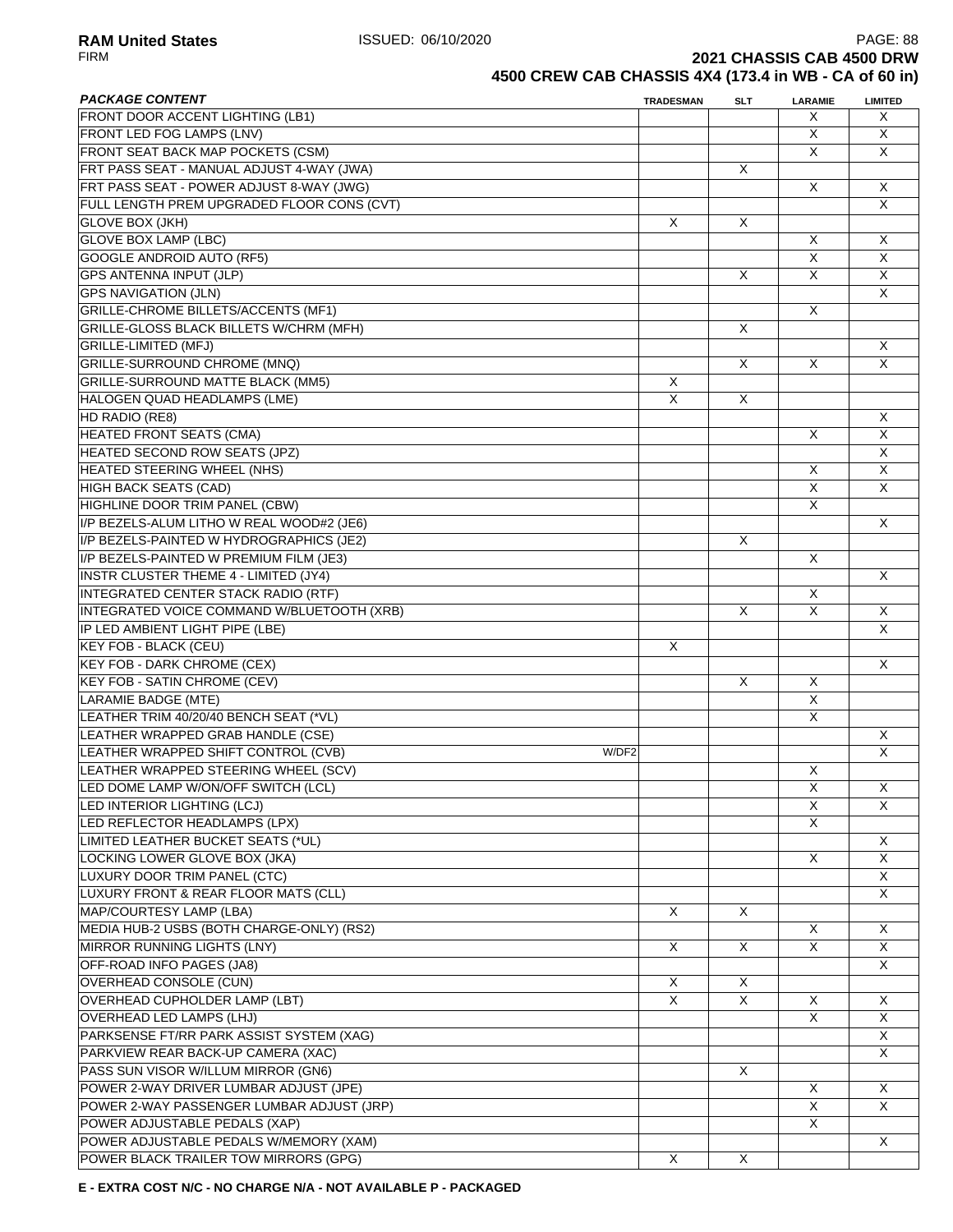**RAM United States ISSUED: 06/10/2020** PAGE: 89<br>FIRM **PAGE: 89** PAGE: 89 **2021 CHASSIS CAB 4500 DRW** 

2Y- 55,440 60,015 64,870 74,480

# **4500 CREW CAB CHASSIS 4X4 (173.4 in WB - CA of 60 in)**

| <b>PACKAGE CONTENT</b>                     |                                                                                                                                                        |                | <b>TRADESMAN</b> | SLT                     | <b>LARAMIE</b>          | <b>LIMITED</b>          |
|--------------------------------------------|--------------------------------------------------------------------------------------------------------------------------------------------------------|----------------|------------------|-------------------------|-------------------------|-------------------------|
| POWER MULTI-FUNCTION F/AWAY MIRRORS (GYF)  |                                                                                                                                                        |                |                  |                         | Х                       | X                       |
| PREMIUM OVERHEAD CONSOLE (CUS)             |                                                                                                                                                        |                |                  |                         | X                       | X                       |
| PREM VINYL DOOR TRIM W/MAP POCKET (CBZ)    |                                                                                                                                                        |                |                  | X                       |                         |                         |
| RADIO/DRV SEAT/MIRRORS/PEDALS MEMORY (LEV) |                                                                                                                                                        |                |                  |                         |                         | Χ                       |
| RAIN SENSITIVE WINDSHIELD WIPERS (JHC)     |                                                                                                                                                        |                |                  |                         |                         | X                       |
| RAMCHARGER WIRELESS CHARGING PAD (RFX)     |                                                                                                                                                        |                |                  |                         |                         | X                       |
| REAR 60/40 FOLDING SEAT (CFN)              |                                                                                                                                                        |                |                  |                         | X                       | $\overline{\mathsf{x}}$ |
| <b>REAR DOME LAMP (LCH)</b>                |                                                                                                                                                        |                | X                | X                       |                         |                         |
| <b>REAR DOOR ACCENT LIGHTING (LB2)</b>     |                                                                                                                                                        |                |                  |                         | X                       | X                       |
| <b>REAR FOLDING SEAT (CFM)</b>             |                                                                                                                                                        |                |                  | X                       |                         |                         |
| <b>REAR POWER SLIDING WINDOW (GFE)</b>     |                                                                                                                                                        |                |                  |                         | X                       | X                       |
| REAR VIEW AUTO DIM MIRROR (GNK)            |                                                                                                                                                        |                |                  |                         | X                       | X                       |
| REAR WINDOW DEFROSTER (GFA)                |                                                                                                                                                        |                |                  |                         | X                       | X                       |
| REMOTE KEYLESS ENTRY (GXM)                 |                                                                                                                                                        |                |                  | X                       | X                       | X                       |
| REMOTE PROXIMITY KEYLESS ENTRY (GXD)       |                                                                                                                                                        |                |                  |                         | X                       | X                       |
| <b>REMOTE START SYSTEM (XBM)</b>           |                                                                                                                                                        |                |                  |                         | $\overline{\mathsf{x}}$ | X                       |
| SECURITY ALARM (LSA)                       |                                                                                                                                                        |                |                  |                         | X                       | X                       |
| <b>SELECTABLE TIRE FILL ALERT (LA5)</b>    |                                                                                                                                                        |                |                  |                         | X                       | X                       |
| SIRIUSXM GUARDIAN, 1-YR TRIAL (RSK)        |                                                                                                                                                        |                |                  |                         |                         | X                       |
| SIRIUSXM SATELLITE RADIO (RSD)             |                                                                                                                                                        |                |                  | X                       | X                       | X                       |
| SIRIUSXM TRAFFIC PLUS (RTB)                |                                                                                                                                                        |                |                  |                         |                         | X                       |
| SIRIUSXM TRAVEL LINK (RSM)                 |                                                                                                                                                        |                |                  |                         |                         | X                       |
| SIRIUSXM WITH 360L (RTU)                   |                                                                                                                                                        |                |                  |                         |                         | X                       |
| SLT BADGE (MTD)                            |                                                                                                                                                        |                |                  | X                       |                         |                         |
| STEERING WHEEL MOUNTED AUDIO CTRLS (RDZ)   |                                                                                                                                                        |                |                  |                         | X                       | X                       |
|                                            |                                                                                                                                                        |                |                  |                         | $\overline{\mathsf{x}}$ | $\overline{\mathsf{x}}$ |
| SUN VISORS W/ILLUM VANITY MIRRORS (GNC)    |                                                                                                                                                        |                |                  |                         |                         |                         |
| TEMPERATURE & COMPASS GAUGE (JFJ)          |                                                                                                                                                        |                |                  | X                       | X                       | X                       |
| TINTED ACOUSTIC WINDSHIELD GLASS (GBH)     |                                                                                                                                                        |                |                  | $\overline{\mathsf{x}}$ | $\overline{\mathsf{x}}$ | X                       |
| TIRE FILL ALERT (LAW)                      |                                                                                                                                                        |                |                  |                         | X                       | X                       |
| TIRE PRESSURE INFORMATION SYSTEM (XBT)     |                                                                                                                                                        |                |                  | X                       | X                       | X                       |
| TRAILER BRAKE CONTROL (XHC)                |                                                                                                                                                        |                |                  |                         | X                       | X                       |
| <b>TRAILER LIGHT CHECK (JJ1)</b>           |                                                                                                                                                        |                |                  |                         | X                       | X                       |
| <b>TRAILER TOW MIRRORS (LEG)</b>           |                                                                                                                                                        |                | X                | X                       | X                       | X                       |
| <b>TRAVELER/MINI TRIP COMPUTER (LET)</b>   |                                                                                                                                                        |                |                  | $\times$                | X                       |                         |
| <b>UCONNECT 12.0 WITH NAVIGATION (UAX)</b> |                                                                                                                                                        |                |                  |                         |                         | $\times$                |
| <b>UCONNECT 3 WITH 5" DISPLAY (UAA)</b>    |                                                                                                                                                        |                |                  | X                       |                         |                         |
| <b>UCONNECT 4 WITH 8.4" DISPLAY (UAM)</b>  |                                                                                                                                                        |                |                  |                         | X                       |                         |
| UNIVERSAL GARAGE DOOR OPENER (XGD)         |                                                                                                                                                        |                |                  |                         | X                       | X                       |
| URETHANE SHIFT CONTROL (CV3)               |                                                                                                                                                        | W/DF2          | X                |                         |                         |                         |
| URETHANE SHIFT CONTROL (CV3)               |                                                                                                                                                        | W/DF3          | X                |                         |                         |                         |
| <b>VENTILATED FRONT SEATS (CAJ)</b>        |                                                                                                                                                        |                |                  |                         |                         | X                       |
| WOOD/LEATHER WRAPPED STEERING WHEEL (SCW)  |                                                                                                                                                        |                |                  |                         |                         | X                       |
|                                            | <b>PACKAGE VALUE PRICE</b>                                                                                                                             | \$FWP          | 0                | 4,095                   | 8,440                   | 17,040                  |
|                                            | <b>PACKAGE DISCOUNT</b>                                                                                                                                |                |                  |                         |                         | 0                       |
|                                            | NET PACKAGE VALUE PRICE                                                                                                                                | \$FWP<br>\$FWP | 0                | 0<br>4,095              | 0                       | 17,040                  |
|                                            |                                                                                                                                                        |                | 0                |                         | 8,440                   |                         |
|                                            | <b>PACKAGE VALUE PRICE</b>                                                                                                                             | \$MSRP         | 0                | 4,575                   | 9,430                   | 19,040                  |
|                                            | <b>PACKAGE DISCOUNT</b>                                                                                                                                | \$MSRP         | 0                | 0                       | 0                       | 0                       |
|                                            | NET PACKAGE VALUE PRICE                                                                                                                                | <b>SMSRP</b>   | 0                | 4,575                   | 9,430                   | 19,040                  |
|                                            | PRICE INCLUDES - BASE PRICE, ENGINE/TRANSMISSION AND QUICK ORDER PACKAGE<br>(ALSO INCLUDES PACKAGE DISCOUNT WHERE APPLICABLE - ADD DESTINATION CHARGE) |                |                  |                         |                         |                         |
| <b>FACTORY WHOLESALE PRICE \$</b>          |                                                                                                                                                        | $27 -$         | 42,185           | 46,280                  | 50,625                  | 59,225                  |
|                                            |                                                                                                                                                        | 2Y-            | 50,966           | 55,061                  | 59,406                  | 68,006                  |
|                                            |                                                                                                                                                        |                |                  |                         |                         |                         |
| MANUFACTURER SUGGESTED RETAIL PRICE \$     |                                                                                                                                                        | $27 -$         | 45,895           | 50,470                  | 55,325                  | 64,935                  |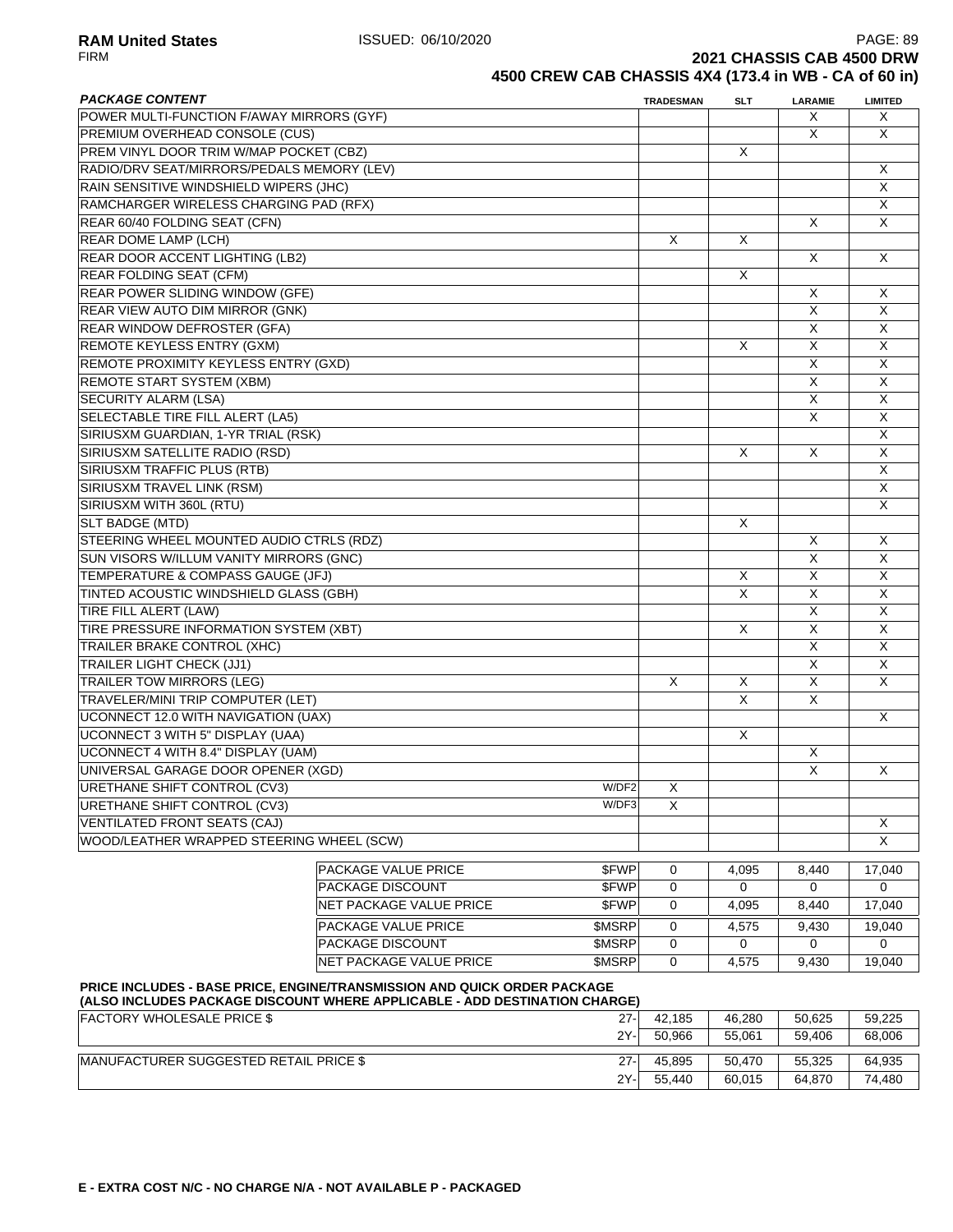**RAM United States ISSUED: 06/10/2020** PAGE: 90<br>FIRM **PAGE: 90** PAGE: 90 **2021 CHASSIS CAB 4500 DRW** 

**4500 CREW CAB CHASSIS 4X4 (173.4 in WB - CA of 60 in)**

### **STEP #3 SELECT - \$ OPTIONS (IF DESIRED)**

|                                                                                                  |            |                          | <b>TRADESMAN</b> | <b>SLT</b>      | <b>LARAMIE</b>  | <b>LIMITED</b>  |
|--------------------------------------------------------------------------------------------------|------------|--------------------------|------------------|-----------------|-----------------|-----------------|
| <b>DESCRIPTION</b>                                                                               |            | <b><i>SFWP SMSRP</i></b> | 2 A              | 2 G             | 2_H             | $2$ M           |
| <b>115V AUXILIARY POWER OUTLET</b>                                                               | 139        | 150                      | JKV              |                 | P               | P               |
| W/2TG INCLUDED WITH ADA; includes 400W inverter.                                                 |            |                          |                  |                 |                 |                 |
| 19.5X6.0 FORGED ALUM POLISHED WHEELS                                                             | 1,008      | 1.095                    | WP4              |                 | P               | P               |
|                                                                                                  | 1,008      | 1,095                    |                  | WP4             | P               | P               |
| 220 AMP ALTERNATOR                                                                               | 225        | 245                      | <b>BAJ</b>       | <b>BAJ</b>      | <b>BAJ</b>      | <b>BAJ</b>      |
| W/ADH OR<br>INCLUDED W/ADH OR AHD OR AH6 OR XF5 OR XF7; INCLUDED W/AH2                           | N/C        | N/C                      | <b>BAJ</b>       | <b>BAJ</b>      | <b>BAJ</b>      | <b>BAJ</b>      |
| AHD OR<br>AH6 OR XF5<br>OR XF7                                                                   |            |                          |                  |                 |                 |                 |
| W/AH2 AND                                                                                        | N/C<br>ETN | N/C                      | <b>BAJ</b>       | <b>BAJ</b>      | <b>BAJ</b>      | <b>BAJ</b>      |
| 225/70R19.5G ALL TRACTION TIRES                                                                  | 231        | 250                      | TY <sub>5</sub>  | TY <sub>5</sub> | TY <sub>5</sub> | TY <sub>5</sub> |
| 22 GALLON MIDSHIP FUEL TANK                                                                      | 115        | 125                      | <b>NFA</b>       | <b>NFA</b>      | <b>NFA</b>      | <b>NFA</b>      |
| 4.89 REAR AXLE RATIO                                                                             | 180        | 195                      | <b>DPL</b>       | <b>DPL</b>      | <b>DPL</b>      | <b>DPL</b>      |
| 52 & 22 GALLON DUAL FUEL TANKS                                                                   | 640        | 695                      | <b>NLL</b>       | <b>NLL</b>      | <b>NLL</b>      | <b>NLL</b>      |
| <b>M/H ETN</b>                                                                                   |            |                          |                  |                 |                 |                 |
| 65 MPH MAXIMUM SPEED                                                                             | 88         | 95                       | JJ4              | JJ4             | JJ4             | JJ4             |
| ONLY 1: JJ4 OR JJ5 OR JJ9                                                                        |            |                          |                  |                 |                 |                 |
| 70 MPH MAXIMUM SPEED                                                                             | 88         | 95                       | JJ5              | JJ5             | JJ5             | JJ5             |
| ONLY 1: JJ4 OR JJ5 OR JJ9                                                                        |            |                          |                  |                 |                 |                 |
| 77 MPH MAXIMUM SPEED                                                                             | 88         | 95                       | JJ9              | JJ9             | JJ9             | JJ9             |
| ONLY 1: JJ4 OR JJ5 OR JJ9                                                                        |            |                          |                  |                 |                 |                 |
| 9 ALPINE SPEAKERS W/SUBWOOFER                                                                    | 272        | 295                      |                  | RC <sub>3</sub> | P               | P               |
| ADAPTIVE STEERING SYSTEM                                                                         | 276        | 300                      |                  |                 | <b>SJE</b>      | <b>SJE</b>      |
| ADD BLACK VINYL FLOOR COVERING                                                                   | N/C        | N/C                      |                  | <b>CKW</b>      | <b>CKW</b>      | <b>CKW</b>      |
| AMBULANCE PREP GROUP                                                                             | 961        | 1,045                    | AH <sub>2</sub>  | AH <sub>2</sub> | AH <sub>2</sub> | AH <sub>2</sub> |
| W/ADH<br>N/A W/AH6                                                                               | 732        | 795                      | AH <sub>2</sub>  | AH <sub>2</sub> | AH <sub>2</sub> | AH <sub>2</sub> |
| W/AHD AND                                                                                        | 824        | 895                      | AH <sub>2</sub>  | AH <sub>2</sub> | AH <sub>2</sub> | AH <sub>2</sub> |
|                                                                                                  | <b>ESB</b> |                          |                  |                 |                 |                 |
| AUX REVERSE LAMPS, MIRROR-MOUNTED                                                                | 133        | 145                      | <b>LPF</b>       | LPF             | P               | P               |
| W/AAN<br><b>INCLUDED W/AAN</b>                                                                   | N/C        | N/C                      |                  | LPF             | P               | P               |
| <b>BLACK TUBULAR SIDE STEPS</b>                                                                  | 456        | 495                      | <b>MRU</b>       | <b>MRU</b>      |                 |                 |
| <b>ONLY 1: MRT OR MRU OR MRS</b>                                                                 |            |                          |                  |                 |                 |                 |
| <b>BODY COLOR FENDER FLARES</b>                                                                  | 92         | 100                      |                  | <b>MML</b>      | P               | P               |
| N/A W/P61 OR P62 OR P63 OR P71 OR P72 OR P74 OR P83 OR PB8 OR PGC<br>OR PGW OR PL1 OR PX8 OR PYB |            |                          |                  |                 |                 |                 |
| <b>N/A LOW VOLUME PAINT W/2TG</b>                                                                |            |                          |                  |                 |                 |                 |
| ICARGO AND CHMSL LAMP                                                                            | 88         | 95                       | <b>LPE</b>       | <b>LPE</b>      | <b>LPE</b>      | <b>LPE</b>      |
| W/AAN<br>N/A W/AAN; N/A W/LPD                                                                    | N/C        | N/C                      | <b>LPE</b>       | <b>LPE</b>      | <b>LPE</b>      | <b>LPE</b>      |
| <b>CHMSL LAMP W/CAMERA</b>                                                                       | 317        | 345                      |                  | <b>LPD</b>      | <b>LPD</b>      | <b>LPD</b>      |
| INCLUDED W/AAN; M/H A67 OR UAM OR UAV OR UAX; M/H XAC OR AAN OR<br>A69                           | W/AAN N/C  | N/C                      |                  | LPD             | LPD             | LPD             |
| CHROME APPEARANCE GROUP                                                                          | 801        | 870                      | AMP              |                 |                 |                 |
| W/AAN                                                                                            | 801        | 870                      | AMP              |                 |                 |                 |
| CHROME TOW HOOKS                                                                                 | 88         | 95                       |                  |                 | XHQ             | P               |
| CHROME TUBULAR SIDE STEPS                                                                        | 548        | 595                      | <b>MRT</b>       |                 |                 |                 |
| ONLY 1: MRT OR MRU OR MRS                                                                        |            |                          |                  |                 |                 |                 |
| <b>COLD WEATHER GROUP</b>                                                                        | 161        | 175                      | ADE              | ADE             | ADE             | ADE             |
| Includes Engine Block Heater (NHK)                                                               |            |                          |                  |                 |                 |                 |
| DELETE FRONT CENTER SEAT                                                                         | (19)       | (20)                     | CJT              | <b>CJT</b>      |                 |                 |
| M/H *TX OR *V9 OR *M9                                                                            |            |                          |                  |                 |                 |                 |
| <b>DELETE REAR SEAT</b>                                                                          | (47)       | (50)                     | CF8              | CF <sub>8</sub> |                 |                 |
| W/*M9                                                                                            | (47)       | (50)                     |                  | CF8             |                 |                 |
| W/*MJ                                                                                            | (47)       | (50)                     |                  | CF8             |                 |                 |
| DIGITAL REARVIEW MIRROR                                                                          | 456        | 495                      | GRG              | GRG             |                 |                 |
| INCLUDED W/A69; W/2TH INCLUDED W/AAU; W/2TM INCLUDED W/AAU                                       |            |                          |                  |                 |                 |                 |
| DOT CERTIFIED ROADSIDE SAFETY KIT                                                                | 180        | 195                      | <b>ACL</b>       | <b>ACL</b>      | <b>ACL</b>      | <b>ACL</b>      |
| DRIVER AIR BAG ONLY                                                                              | (36)       | (40)                     | <b>CGT</b>       | CGT             |                 |                 |
| N/A W/ADA                                                                                        |            |                          |                  |                 |                 |                 |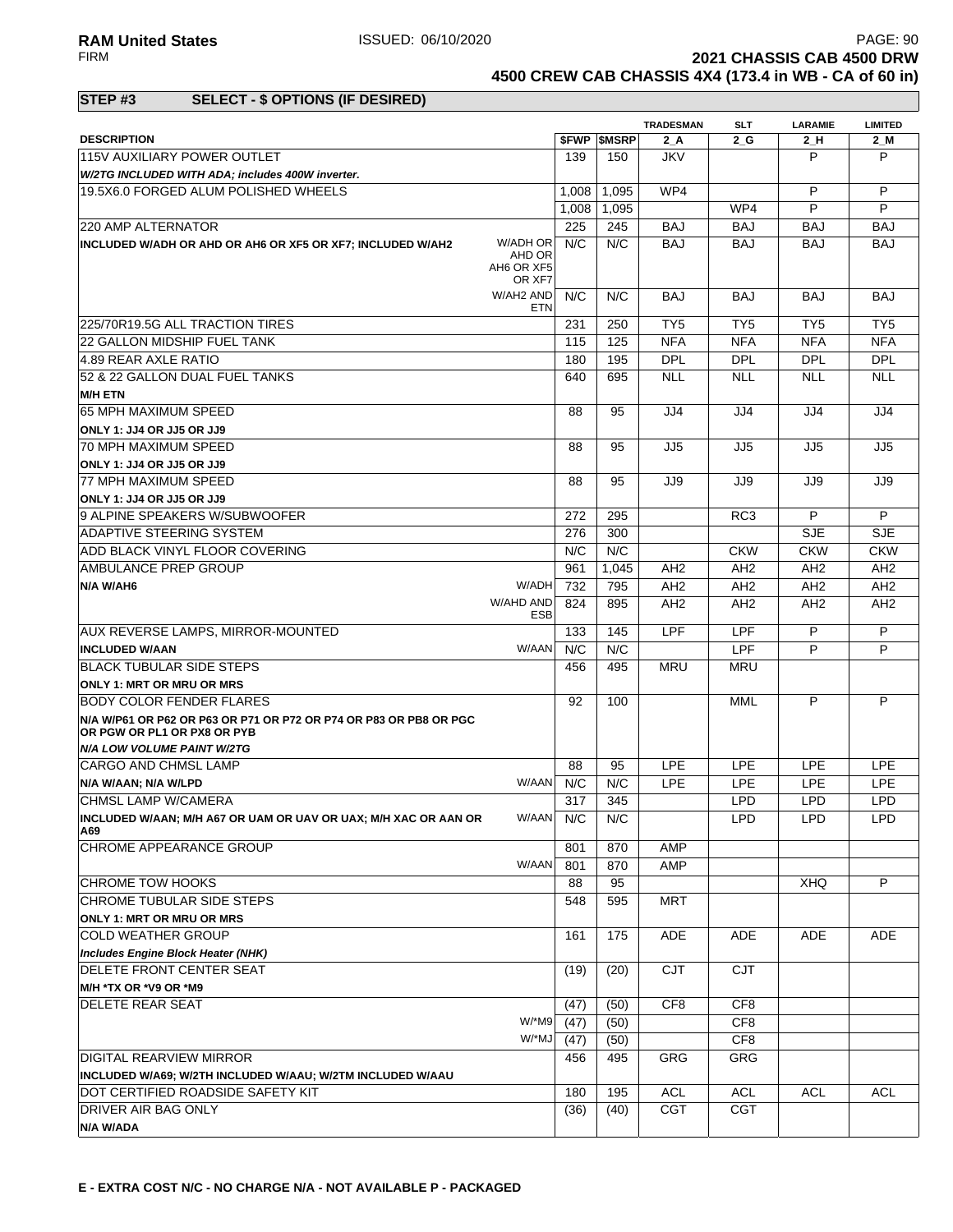**4500 CREW CAB CHASSIS 4X4 (173.4 in WB - CA of 60 in)**

|                                                                 |       |                     | <b>TRADESMAN</b> | SLT              | <b>LARAMIE</b>   | <b>LIMITED</b>   |
|-----------------------------------------------------------------|-------|---------------------|------------------|------------------|------------------|------------------|
| <b>DESCRIPTION</b>                                              |       | <b>\$FWP \$MSRP</b> | $2_A$            | $2_G$            | $2_H$            | $2$ M            |
| IDUAL ALTERNATORS RATED AT 380 AMPS                             | 364   | 395                 | XF <sub>5</sub>  | XF <sub>5</sub>  | XF <sub>5</sub>  | XF <sub>5</sub>  |
| W/ADH<br>M/H ESB; N/A W/ETN; ONLY 1: XF5 OR XF7                 | 276   | 300                 | XF <sub>5</sub>  | XF <sub>5</sub>  | XF <sub>5</sub>  | XF <sub>5</sub>  |
| W/AHD                                                           | 276   | 300                 | XF <sub>5</sub>  | XF <sub>5</sub>  | XF <sub>5</sub>  | XF <sub>5</sub>  |
| DUAL ALTERNATORS RATED AT 440 AMPS                              | 364   | 395                 | XF7              | XF7              | XF7              | XF7              |
| W/ADH<br>INCLUDED W/AH6; M/H ETN; N/A W/ESB; ONLY 1: XF5 OR XF7 | 276   | 300                 | XF7              | XF7              | XF7              | XF7              |
| W/AH6                                                           | N/C   | N/C                 | XF7              | XF7              | XF7              | XF7              |
| W/AHD                                                           | 276   | 300                 | XF7              | XF7              | XF7              | XF7              |
| IELEC SHIFT-ON-THE-FLY TRANSFER CASE                            | 272   | 295                 | DK <sub>3</sub>  |                  | P                | P                |
|                                                                 | 272   | 295                 |                  | DK3              | P                | P                |
| ELECTRICAL ACCESSORY GROUP                                      | 501   | 545                 | ADH              | <b>ADH</b>       |                  |                  |
|                                                                 | 317   | 345                 |                  |                  | ADH              | ADH              |
| W/AAU                                                           | 317   | 345                 | ADH              | <b>ADH</b>       |                  |                  |
| W/AH6                                                           | 272   | 295                 | ADH              | ADH              |                  |                  |
| W/AH6                                                           | N/C   | N/C                 |                  |                  | ADH              | ADH              |
| <b>ENGINE BLOCK HEATER</b>                                      | 88    | 95                  | <b>NHK</b>       | <b>NHK</b>       | <b>NHK</b>       | <b>NHK</b>       |
| W/ADE<br><b>INCLUDED W/ADE</b>                                  | N/C   | N/C                 | <b>NHK</b>       | <b>NHK</b>       | <b>NHK</b>       | <b>NHK</b>       |
| <b>ENGINE SHUTDOWN TIMER</b>                                    | 231   | 250                 | <b>XCL</b>       | <b>XCL</b>       | <b>XCL</b>       | <b>XCL</b>       |
| <b>FLAT CAB-LENGTH SIDE STEPS, CHROME</b>                       | 732   | 795                 |                  | <b>MRS</b>       | <b>MRS</b>       | <b>MRS</b>       |
| ONLY 1: MRT OR MRU OR MRS                                       |       |                     |                  |                  |                  |                  |
| <b>FLOOR COVERING CARPET</b>                                    | 139   | 150                 | <b>CKE</b>       | P                | P                | P                |
| <b>IFRONT &amp; REAR RUBBER FLOOR MATS</b>                      | 139   | 150                 |                  |                  |                  | <b>CLF</b>       |
|                                                                 | 139   | 150                 |                  | <b>CLF</b>       | <b>CLF</b>       |                  |
|                                                                 | 139   | 150                 | <b>CLF</b>       |                  |                  |                  |
| <b>FRONT FOG LAMPS</b>                                          | 180   | 195                 | LNJ              | LNJ              |                  |                  |
| <b>FRONT LICENSE PLATE BRACKET</b>                              | N/C   | N/C                 | <b>MDA</b>       | <b>MDA</b>       | <b>MDA</b>       | <b>MDA</b>       |
| <b>FULL SIZE SPARE TIRE</b>                                     | 364   | 395                 | <b>TBB</b>       | <b>TBB</b>       | <b>TBB</b>       | <b>TBB</b>       |
|                                                                 |       |                     |                  |                  |                  |                  |
| GVW RATING - 15000#                                             | N/C   | N/C<br>N/C          | Z9B              | Z9B              | Z9B              | Z9B              |
| GVW RATING - 16000#                                             | N/C   |                     | Z <sub>9</sub> C | Z <sub>9</sub> C | Z <sub>9</sub> C | Z <sub>9</sub> C |
| <b>HEATED SEATS AND WHEEL GROUP</b>                             | 501   | 545                 |                  | <b>AGF</b>       |                  |                  |
| W/AAU<br>M/H *MJ OR *M9; N/A W/*TX; N/A W/*V9                   | 317   | 345                 |                  | <b>AGF</b>       |                  |                  |
| W/ADA<br>W/ETN M/H 220 AMP Alternator                           | 317   | 345                 |                  | <b>AGF</b>       |                  |                  |
| <b>HEAVY DUTY FRONT SUSPENSION GROUP</b>                        | 240   | 260                 | AZB              | AZB              | AZB              | AZB              |
| W/AHD<br><b>INCLUDED W/AHD</b>                                  | N/C   | N/C                 | AZB              | <b>AZB</b>       | AZB              | <b>AZB</b>       |
| <b>HEAVY DUTY SNOW PLOW PREP GROUP</b>                          | 456   | 495                 | <b>AHD</b>       | AHD              | <b>AHD</b>       | AHD              |
| W/ADH                                                           | 317   | 345                 | AHD              | AHD              | AHD              | AHD              |
| LARAMIE LEVEL 1 EQUIPMENT GROUP                                 | 869   | 945                 |                  |                  | A66              |                  |
| LARAMIE LEVEL 2 EQUIPMENT GROUP                                 | 1,928 | 2,095               |                  |                  | A67              |                  |
| includes package A66 content                                    |       |                     |                  |                  |                  |                  |
| LED TAIL LAMPS                                                  | 88    | 95                  | LAY              | LAY              | LAY              | LAY              |
| LIMITED LEVEL 1 EQUIPMENT GROUP                                 | 3,896 | 4,235               |                  |                  |                  | A69              |
| <b>LUXURY GROUP</b>                                             | 1,059 | 1,150               |                  | ADA              |                  |                  |
| MANUAL DPF REGENERATION                                         | 225   | 245                 | <b>XNR</b>       | <b>XNR</b>       | <b>XNR</b>       | <b>XNR</b>       |
| W/AH6<br>INCLUDED W/AH6; M/H ETN; N/A W/ESB                     | N/C   | N/C                 | <b>XNR</b>       | <b>XNR</b>       | <b>XNR</b>       | <b>XNR</b>       |
| MANUF STATEMENT OF ORIGIN                                       | N/C   | N/C                 | <b>YEP</b>       | <b>YEP</b>       | <b>YEP</b>       | <b>YEP</b>       |
| <b>MAX TOW PACKAGE</b>                                          | 548   | 595                 | AHQ              | AHQ              | AHQ              | AHQ              |
| W/ETN<br>M/H AAU OR ADH OR XHC; M/H ETN; N/A W/ESB              | 548   | 595                 | <b>AHQ</b>       | <b>AHQ</b>       | <b>AHQ</b>       | AHQ              |
| PAINTED FRONT BUMPER                                            | 88    | 95                  |                  |                  | MBA              | MBA              |
| <b>M/H XAG</b>                                                  |       |                     |                  |                  |                  |                  |
| PARKSENSE FT/RR PARK ASSIST SYSTEM                              | 456   | 495                 | XAG              | XAG              | XAG              | P                |
| W/2TA M/H LNJ; W/2TG M/H AD6 OR LNJ                             |       |                     |                  |                  |                  |                  |
| PARKSENSE REAR PARK ASSIST SYSTEM                               | 272   | 295                 | XAA              | XAA              | XAA              |                  |
| PARKVIEW REAR BACK-UP CAMERA                                    | 456   | 495                 |                  | XAC              | <b>XAC</b>       | P                |
| N/A W/AAN                                                       | 456   | 495                 | <b>XAC</b>       |                  |                  | P                |
| W/AAU                                                           | 456   | 495                 | XAC              |                  |                  | P                |
| POWER 2-WAY DRIVER LUMBAR ADJUST                                | 88    | 95                  | <b>JPE</b>       | <b>JPE</b>       | P                | P                |
| W/*MJ OR<br><b>INCLUDED W/*MJ OR *M9</b>                        | N/C   | N/C                 | JPE              | <b>JPE</b>       | P                | P                |
| *M9                                                             |       |                     |                  |                  |                  |                  |
| POWER TAKE OFF PREP                                             | 272   | 295                 | LBN              | <b>LBN</b>       | <b>LBN</b>       | <b>LBN</b>       |
| POWER TAKE OFF PREP - LEFT SIDE                                 | 272   | 295                 | LBV              | LBV              | LBV              | LBV              |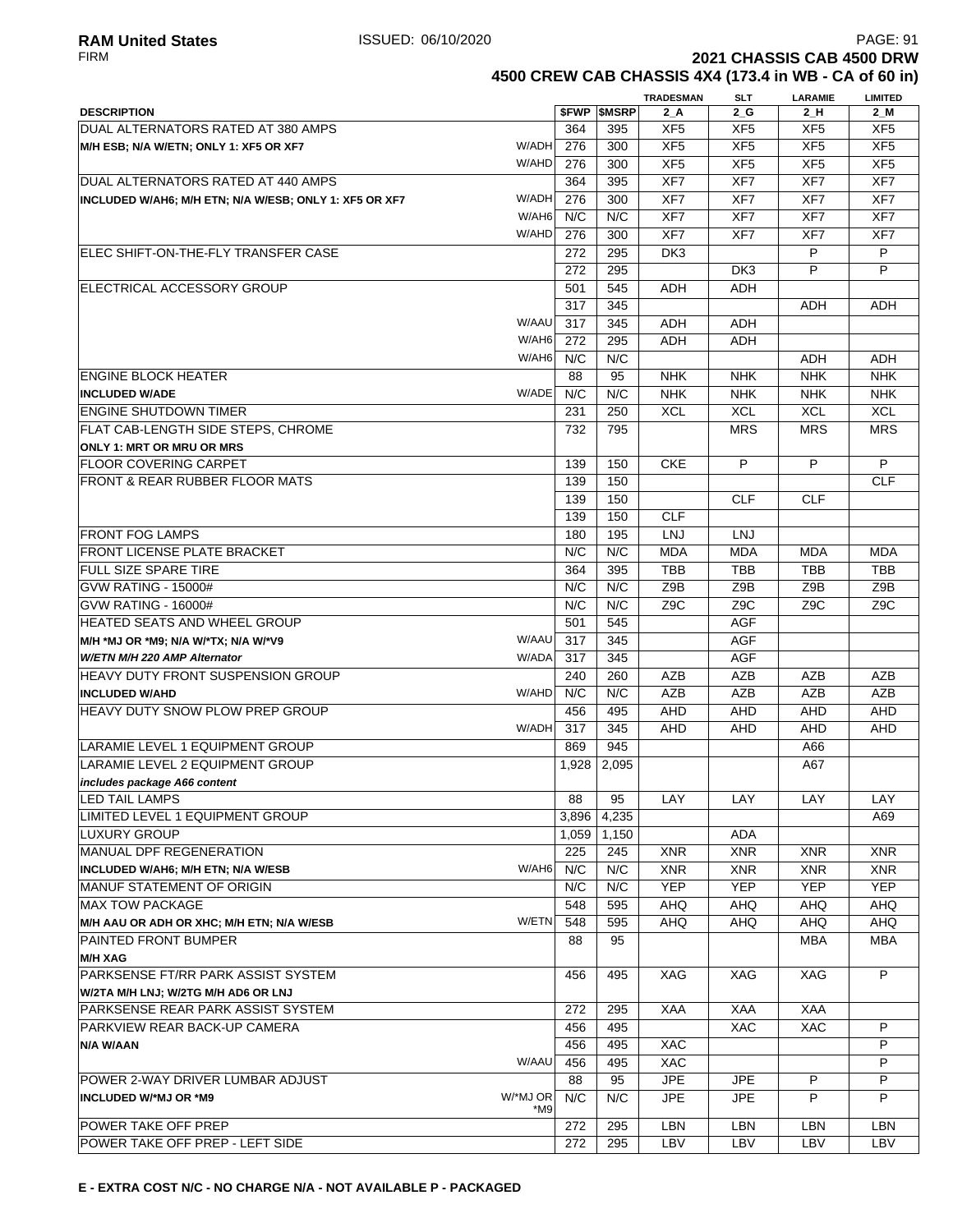# f 60 in)

|                                                       | <b>2021 CHASSIS CAB 4500 DRW</b> |  |
|-------------------------------------------------------|----------------------------------|--|
| 4500 CREW CAB CHASSIS 4X4 (173.4 in WB - CA of 60 in) |                                  |  |

| <b>DESCRIPTION</b>                                                                                |                                       | <b>SFWP</b> | <b>SMSRP</b> | <b>TRADESMAN</b><br>$2_A$ | SLT<br>2 G      | <b>LARAMIE</b><br>2 H | <b>LIMITED</b><br>2_M |
|---------------------------------------------------------------------------------------------------|---------------------------------------|-------------|--------------|---------------------------|-----------------|-----------------------|-----------------------|
| <b>PREMIUM LIGHTING GROUP</b>                                                                     |                                       | 916         | 995          |                           | AD6             |                       |                       |
|                                                                                                   | W/AAU                                 | 869         | 945          |                           | AD <sub>6</sub> |                       |                       |
|                                                                                                   | W/ADA                                 | 869         | 945          |                           | AD <sub>6</sub> |                       |                       |
|                                                                                                   | W/AGF                                 |             | 945          |                           |                 |                       |                       |
|                                                                                                   |                                       | 869         |              |                           | AD <sub>6</sub> |                       |                       |
| <b>RAM TELEMATICS</b>                                                                             |                                       | 736         | 800          | <b>RFQ</b>                | <b>RFQ</b>      | <b>RFQ</b>            | <b>RFQ</b>            |
| Includes Telematics Module & 1 year of Ram Telematics Powered by Verizon<br><b>Connect</b>        |                                       |             |              |                           |                 |                       |                       |
| RAM TELEMATICS 3-YR SUBSCRIPTION                                                                  |                                       | 884         | 960          | X <sub>9</sub> S          | X9S             | X <sub>9</sub> S      | X <sub>9</sub> S      |
| M/H RFQ; N/A W/X9T                                                                                |                                       |             |              |                           |                 |                       |                       |
| Includes 2 year extension (3 years total) of Ram Telematics Powered by<br><b>Verizon Connect</b>  |                                       |             |              |                           |                 |                       |                       |
| <b>RAM TELEMATICS 5-YR SUBSCRIPTION</b>                                                           |                                       | 1,767       | 1,920        | X9T                       | X9T             | X9T                   | X9T                   |
| M/H RFQ; N/A W/X9S                                                                                |                                       |             |              |                           |                 |                       |                       |
| Includes 4 year service extension (5 years total) of Ram Telematics Powered<br>by Verizon Connect |                                       |             |              |                           |                 |                       |                       |
| <b>REAR BACKUP ALARM</b>                                                                          |                                       | 133         | 145          | <b>XAW</b>                | <b>XAW</b>      | XAW                   | XAW                   |
| <b>REAR POWER SLIDING WINDOW</b>                                                                  |                                       | 364         | 395          | <b>GFE</b>                |                 | P                     | P                     |
| <b>REAR SLIDING WINDOW</b>                                                                        |                                       | 272         | 295          | GFD                       | <b>GFD</b>      |                       |                       |
| <b>REAR WINDOW DEFROSTER</b>                                                                      |                                       | 148         | 160          | <b>GFA</b>                | <b>GFA</b>      | P                     | P                     |
| <b>RED SEAT BELTS</b>                                                                             |                                       | 69          | 75           | CGQ                       | CGQ             | CGQ                   |                       |
| <b>REMOTE KEYLESS ENTRY</b>                                                                       |                                       | 364         | 395          | <b>GXM</b>                | P               | P                     | P                     |
| <b>REMOTE START SYSTEM</b>                                                                        |                                       | 225         | 245          |                           | <b>XBM</b>      | P                     | P                     |
| <b>SAFETY GROUP</b>                                                                               |                                       | 1,647       | 1,790        |                           |                 | AAU                   |                       |
|                                                                                                   |                                       | 1,647       | 1,790        |                           |                 |                       | AAU                   |
| N/A W/A69; N/A W/UA1                                                                              |                                       |             |              |                           |                 |                       |                       |
|                                                                                                   |                                       | 1,564       | 1,700        | AAU                       | AAU             |                       |                       |
| <b>SECURITY ALARM</b>                                                                             |                                       | 180         | 195          |                           | <b>LSA</b>      | P                     | P                     |
| <b>SIRIUSXM SATELLITE RADIO</b>                                                                   |                                       | 180         | 195          | <b>RSD</b>                | P               | P                     | P                     |
| INCLUDED W/UAA OR UAM OR UAV OR UAX; M/H UA1                                                      | <b>W/UAA OR</b><br><b>UAM</b>         | N/C         | N/C          | <b>RSD</b>                | P               | P                     | P                     |
| <b>SPLASH GUARDS/MUD FLAPS FRONT</b>                                                              |                                       | 69          | 75           | <b>MKM</b>                | <b>MKM</b>      | <b>MKM</b>            | <b>MKM</b>            |
| <b>TIRE FILL ALERT</b>                                                                            |                                       | 41          | 45           | LAW                       |                 | P                     | P                     |
| M/H XBT; N/A W/UA1                                                                                |                                       | 41          | 45           |                           | LAW             | P                     | P                     |
| TIRE PRESSURE INFORMATION SYSTEM                                                                  |                                       | 139         | 150          | <b>XBT</b>                | P               | P                     | P                     |
| <b>TOWING TECHNOLOGY GROUP</b>                                                                    |                                       | 916         | 995          | AAN                       |                 |                       |                       |
| <b>N/A W/A69</b>                                                                                  |                                       | 777         | 845          |                           |                 | AAN                   |                       |
| Includes backup camera                                                                            |                                       | 777         | 845          |                           |                 |                       | AAN                   |
|                                                                                                   |                                       | 916         | 995          |                           | AAN             |                       |                       |
| <b>TRAILER BRAKE CONTROL</b>                                                                      |                                       | 341         | 370          | XHC                       | <b>XHC</b>      | P                     | P                     |
| <b>INCLUDED W/AAU OR ADH</b>                                                                      |                                       |             |              |                           |                 |                       |                       |
| TRAILER TIRE PRESSURE MONITORING SYS                                                              |                                       | 139         | 150          |                           | XG9             | XG9                   | XG9                   |
| M/H UAM OR UAV OR UAX OR A67; N/A W/UAA                                                           |                                       |             |              |                           |                 |                       |                       |
| TRANSFER CASE SKID PLATE SHIELD                                                                   |                                       | 133         | 145          | <b>XEF</b>                | <b>XEF</b>      | XEF                   | XEF                   |
| <b>INCLUDED W/AHD</b>                                                                             | W/AHD                                 | N/C         | N/C          | <b>XEF</b>                | <b>XEF</b>      | <b>XEF</b>            | <b>XEF</b>            |
| UCONNECT 12.0 WITH NAVIGATION                                                                     |                                       | 1,876       | 2,040        |                           |                 | <b>UAX</b>            | P                     |
|                                                                                                   |                                       | 2,888       | 3,140        |                           | <b>UAX</b>      |                       | P                     |
|                                                                                                   | W/A67                                 |             | 1,876 2,040  |                           |                 | <b>UAX</b>            | P                     |
| UCONNECT 3 WITH 5" DISPLAY                                                                        |                                       | 640         | 695          | <b>UAA</b>                | P               |                       |                       |
|                                                                                                   |                                       |             |              |                           |                 |                       |                       |
| UCONNECT 4C NAV WITH 8.4" DISPLAY                                                                 |                                       | 1,508       | 1,640        |                           | <b>UAV</b>      |                       |                       |
|                                                                                                   |                                       | 635         | 690          |                           |                 | <b>UAV</b>            |                       |
|                                                                                                   | <b>W/A67</b>                          | N/C         | N/C          |                           | UAV             | <b>UAV</b>            |                       |
| UCONNECT 4 WITH 8.4" DISPLAY                                                                      |                                       | 1,008       | 1,095        |                           | UAM             | P                     |                       |
|                                                                                                   |                                       | 1,652       | 1,795        | <b>UAM</b>                |                 | $\overline{P}$        |                       |
| VOLTAGE MONITORING AUTO IDLE UP SYS                                                               |                                       | 139         | 150          | XF <sub>6</sub>           | XF6             | XF <sub>6</sub>       | XF <sub>6</sub>       |
| <b>INCLUDED W/ADH OR AH2 OR AH6</b>                                                               | W/ADH OR                              | N/C         | N/C          | XF <sub>6</sub>           | XF6             | XF <sub>6</sub>       | XF <sub>6</sub>       |
|                                                                                                   | AH <sub>2</sub> OR<br>AH <sub>6</sub> |             |              |                           |                 |                       |                       |
| WIRED AUXILARY CAMERA                                                                             |                                       | 916         | 995          | <b>XPN</b>                | <b>XPN</b>      | <b>XPN</b>            | <b>XPN</b>            |
| M/H UAM OR UAV OR UAX; M/H XAC OR AAN OR A69; N/A W/UA1 OR UAA                                    |                                       |             |              |                           |                 |                       |                       |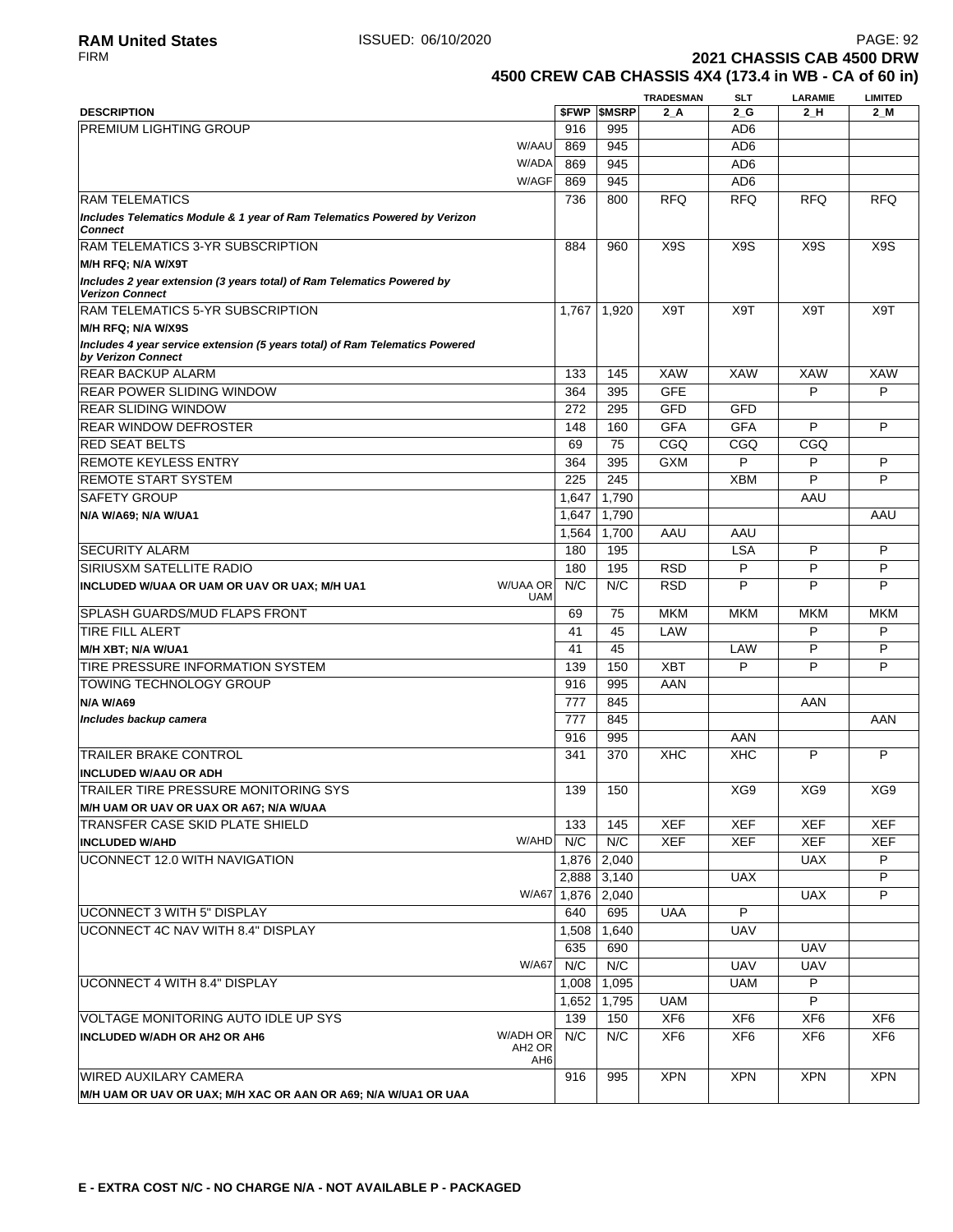### **2021 CHASSIS CAB 4500 DRW 4500 CREW CAB CHASSIS 4X4 (173.4 in WB - CA of 60 in)**

|                                                 |       |                   | TRADESMAN | <b>SLT</b>      | <b>LARAMIE</b> | <b>LIMITED</b> |
|-------------------------------------------------|-------|-------------------|-----------|-----------------|----------------|----------------|
| <b>DESCRIPTION</b>                              |       | <b>SFWP SMSRP</b> | $2_A$     | 2_G             | 2_H            | $2$ M          |
| <b>FLEET ONLY</b>                               |       |                   |           |                 |                |                |
| EMER/FIRE/RESC SPECIAL EMISSIONS<br><b>IPKG</b> | 1.100 | 1.195             | AH6       | AH <sub>6</sub> | AH6            | AH6            |
| M/H DF2; M/H ETN; N/A W/DF3; N/A W/ESB          |       |                   |           |                 |                |                |
| Includes AH2 content                            |       |                   |           |                 |                |                |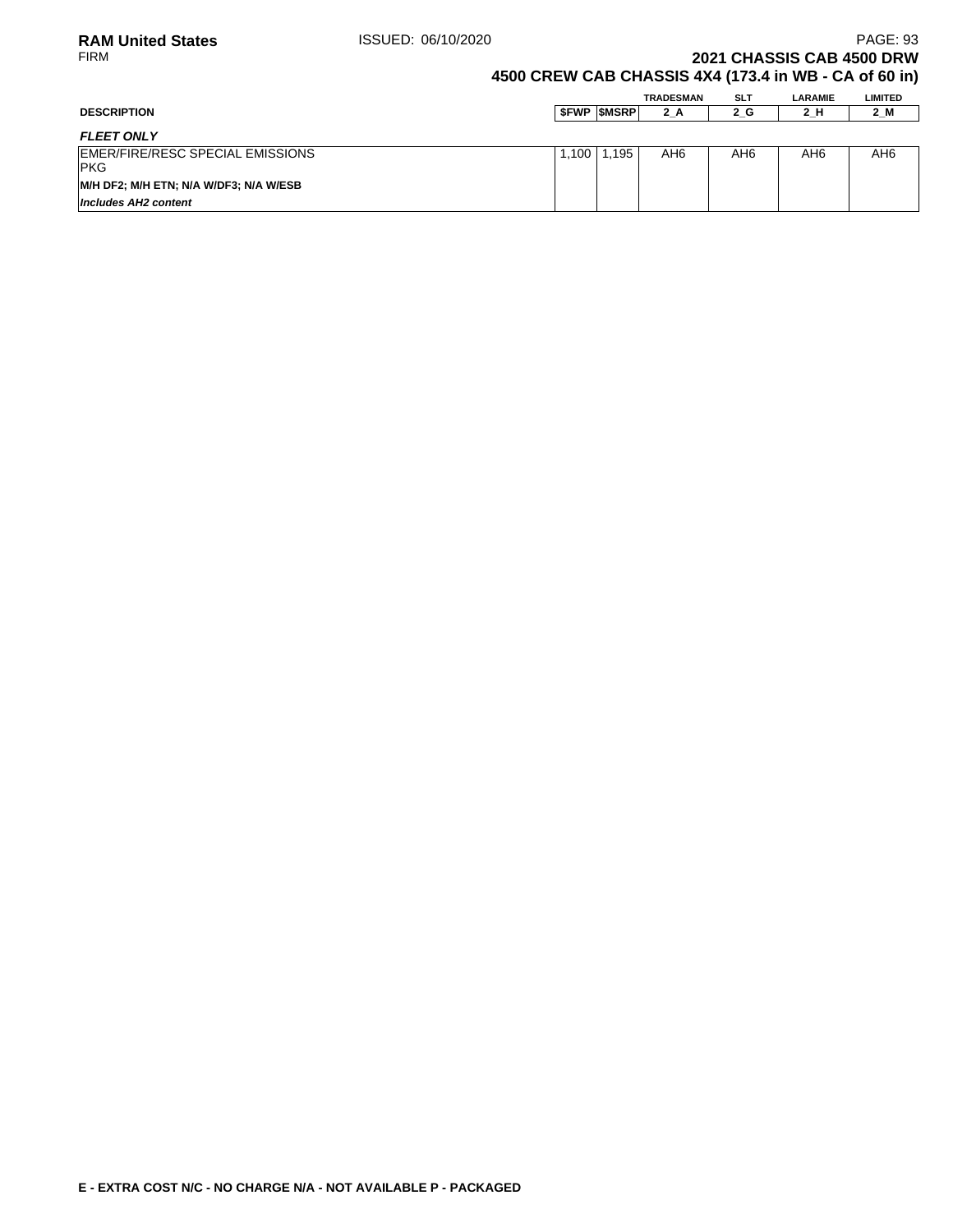**RAM United States ISSUED: 06/10/2020** PAGE: 94<br>FIRM **PAGE: 94** PAGE: 94 **2021 CHASSIS CAB 4500 DRW 4500 CREW CAB CHASSIS 4X4 (173.4 in WB - CA of 60 in)**

**STEP #4 SELECT - COLOR & TRIM CODES**

| <b>COLOR/TRIM</b>                                                                                                                                                                                                                                                                                          |          |     |     |             | <b>DIESEL</b><br><b>GRAY</b> | <b>\$FWP SMSRP BLACK BLACK/BLACK/BLACK/INDIGO/</b><br><b>LIGHT</b><br><b>MOUN-</b><br><b>TAIN</b><br><b>BROWN</b> | LT.<br><b>FROST</b><br><b>BEIGE</b> | <b>FROST</b> | <b>MOUN-</b><br><b>TAIN</b><br><b>BROWN</b><br>ILT.<br><b>FROST</b><br><b>BEIGE</b> |
|------------------------------------------------------------------------------------------------------------------------------------------------------------------------------------------------------------------------------------------------------------------------------------------------------------|----------|-----|-----|-------------|------------------------------|-------------------------------------------------------------------------------------------------------------------|-------------------------------------|--------------|-------------------------------------------------------------------------------------|
| HD VINYL 40/20/40 SPLIT BENCH SEAT                                                                                                                                                                                                                                                                         | (S)      | N/C | N/C |             | TXX8                         |                                                                                                                   |                                     |              |                                                                                     |
|                                                                                                                                                                                                                                                                                                            | $W/2_G$  | N/C | N/C |             | TXX8                         |                                                                                                                   |                                     |              |                                                                                     |
| CLOTH 40/20/40 BENCH SEAT                                                                                                                                                                                                                                                                                  | $W/2_A$  | 272 | 295 | <b>V9X9</b> |                              |                                                                                                                   |                                     |              |                                                                                     |
|                                                                                                                                                                                                                                                                                                            | $W/2_G$  | N/C | N/C |             |                              | V9X5                                                                                                              |                                     |              |                                                                                     |
|                                                                                                                                                                                                                                                                                                            | $W/2_G$  | N/C | N/C |             | <b>V9X8</b>                  |                                                                                                                   |                                     |              |                                                                                     |
|                                                                                                                                                                                                                                                                                                            | $W/2_G$  | N/C | N/C |             |                              |                                                                                                                   | V9XL                                |              |                                                                                     |
| CLOTH 40/20/40 PREM BENCH SEAT                                                                                                                                                                                                                                                                             | $W/2_G$  | 869 | 945 |             |                              | M9X5                                                                                                              |                                     |              |                                                                                     |
|                                                                                                                                                                                                                                                                                                            | $W/2_G$  | 869 | 945 |             | M9X8                         |                                                                                                                   |                                     |              |                                                                                     |
|                                                                                                                                                                                                                                                                                                            | $W/2_G$  | 869 | 945 |             |                              |                                                                                                                   | M9XL                                |              |                                                                                     |
| LEATHER TRIM 40/20/40 BENCH SEAT                                                                                                                                                                                                                                                                           | W/2 H    | N/C | N/C |             |                              |                                                                                                                   |                                     |              | VLN <sub>1</sub>                                                                    |
|                                                                                                                                                                                                                                                                                                            | W/2 H    | N/C | N/C | VLX9        |                              |                                                                                                                   |                                     |              |                                                                                     |
| LEATHER TRIMMED BUCKET SEATS                                                                                                                                                                                                                                                                               | $W/2$ _H | 501 | 545 |             |                              |                                                                                                                   |                                     |              | GJN <sub>1</sub>                                                                    |
|                                                                                                                                                                                                                                                                                                            | $W/2$ _H | 501 | 545 | GJX9        |                              |                                                                                                                   |                                     |              |                                                                                     |
| LIMITED LEATHER BUCKET SEATS                                                                                                                                                                                                                                                                               | W/2 M    | N/C | N/C |             |                              |                                                                                                                   |                                     | ULC1         |                                                                                     |
|                                                                                                                                                                                                                                                                                                            | $W/2$ _M | N/C | N/C | ULX9        |                              |                                                                                                                   |                                     |              |                                                                                     |
| <b>PREMIUM CLOTH BUCKET SEATS</b>                                                                                                                                                                                                                                                                          | $W/Z_G$  | 916 | 995 |             |                              | MJX5                                                                                                              |                                     |              |                                                                                     |
|                                                                                                                                                                                                                                                                                                            | $W/2_G$  | 916 | 995 |             | MJX8                         |                                                                                                                   |                                     |              |                                                                                     |
|                                                                                                                                                                                                                                                                                                            | $W/2_G$  | 916 | 995 |             |                              |                                                                                                                   | <b>MJXL</b>                         |              |                                                                                     |
| <b>MONOTONE PAINT - APA</b>                                                                                                                                                                                                                                                                                |          |     |     |             |                              |                                                                                                                   |                                     |              |                                                                                     |
| <b>PRIMARY COLOR</b>                                                                                                                                                                                                                                                                                       |          |     |     |             |                              |                                                                                                                   |                                     |              |                                                                                     |
| BILLET SILVER METALLIC CLEAR COAT                                                                                                                                                                                                                                                                          |          | 184 | 200 | <b>PSC</b>  | <b>PSC</b>                   |                                                                                                                   |                                     |              |                                                                                     |
| <b>BLACK CLEAR COAT</b>                                                                                                                                                                                                                                                                                    |          | N/C | N/C | PX8         | PX <sub>8</sub>              |                                                                                                                   |                                     |              |                                                                                     |
| *PLEASE NOTE - Orders will be held until the minimum build quantity of 10 is<br>reached. As a result, order to delivery will vary based upon quantity of orders<br>received. Exterior content such as door handles, fascia, mirrors, etc. are black<br>when ordering this special paint. LATE AVAILABILITY |          |     |     |             |                              |                                                                                                                   |                                     |              |                                                                                     |
| <b>BRIGHT WHITE CLEAR COAT</b>                                                                                                                                                                                                                                                                             |          | N/C | N/C | PW7         | PW7                          |                                                                                                                   |                                     |              |                                                                                     |
| <b>DELMONICO RED PEARL COAT</b>                                                                                                                                                                                                                                                                            |          | 92  | 100 | PRV         | PRV                          |                                                                                                                   |                                     |              |                                                                                     |
| DIAMOND BLACK CRYSTAL P/C                                                                                                                                                                                                                                                                                  |          | 92  | 100 | <b>PXJ</b>  | <b>PXJ</b>                   |                                                                                                                   |                                     |              |                                                                                     |
| <b>FLAME RED CLEAR COAT</b>                                                                                                                                                                                                                                                                                |          | N/C | N/C | PR4         | PR4                          |                                                                                                                   |                                     |              |                                                                                     |
| <b>GRANITE CRYSTAL MET. CLEAR COAT</b>                                                                                                                                                                                                                                                                     |          | 184 | 200 | PAU         | PAU                          |                                                                                                                   |                                     |              |                                                                                     |

| <b>DELMONICO RED PEARL COAT</b>                                                                                                                                                                                                                                                                            | 92  | 100 | PRV             | PRV             |  |  |
|------------------------------------------------------------------------------------------------------------------------------------------------------------------------------------------------------------------------------------------------------------------------------------------------------------|-----|-----|-----------------|-----------------|--|--|
| <b>DIAMOND BLACK CRYSTAL P/C</b>                                                                                                                                                                                                                                                                           | 92  | 100 | <b>PXJ</b>      | <b>PXJ</b>      |  |  |
| <b>FLAME RED CLEAR COAT</b>                                                                                                                                                                                                                                                                                | N/C | N/C | PR <sub>4</sub> | PR4             |  |  |
| <b>GRANITE CRYSTAL MET. CLEAR COAT</b>                                                                                                                                                                                                                                                                     | 184 | 200 | PAU             | PAU             |  |  |
| <b>HYDRO BLUE PEARL COAT</b>                                                                                                                                                                                                                                                                               | 92  | 100 | <b>PBJ</b>      | <b>PBJ</b>      |  |  |
| LOW VOL AGRICULTURE RED                                                                                                                                                                                                                                                                                    | 415 | 450 | P61             | P61             |  |  |
| *PLEASE NOTE - Orders will be held until the minimum build quantity of 10 is<br>reached. As a result, order to delivery will vary based upon quantity of orders<br>received. Exterior content such as door handles, fascia, mirrors, etc. are black<br>when ordering this special paint. LATE AVAILABILITY |     |     |                 |                 |  |  |
| LOW VOL CONSTRUCTION YELLOW                                                                                                                                                                                                                                                                                | 415 | 450 | P71             | P71             |  |  |
| *PLEASE NOTE - Orders will be held until the minimum build quantity of 10 is<br>reached. As a result, order to delivery will vary based upon quantity of orders<br>received. Exterior content such as door handles, fascia, mirrors, etc. are black<br>when ordering this special paint. LATE AVAILABILITY |     |     |                 |                 |  |  |
| LOW VOL DETONATOR YELLOW CLEAR COAT                                                                                                                                                                                                                                                                        | 415 | 450 | <b>PYB</b>      | <b>PYB</b>      |  |  |
| *PLEASE NOTE - Orders will be held until the minimum build quantity of 10 is<br>reached. As a result, order to delivery will vary based upon quantity of orders<br>received. Exterior content such as door handles, fascia, mirrors, etc. are black<br>when ordering this special paint. LATE AVAILABILITY |     |     |                 |                 |  |  |
| LOW VOL HOLLAND BLUE                                                                                                                                                                                                                                                                                       | 415 | 450 | P72             | P72             |  |  |
| *PLEASE NOTE - Orders will be held until the minimum build quantity of 10 is<br>reached. As a result, order to delivery will vary based upon quantity of orders<br>received. Exterior content such as door handles, fascia, mirrors, etc. are black<br>when ordering this special paint. LATE AVAILABILITY |     |     |                 |                 |  |  |
| LOW VOL LIGHT GREEN                                                                                                                                                                                                                                                                                        | 415 | 450 | <b>PGC</b>      | <b>PGC</b>      |  |  |
| *PLEASE NOTE - Orders will be held until the minimum build quantity of 10 is<br>reached. As a result, order to delivery will vary based upon quantity of orders<br>received. Exterior content such as door handles, fascia, mirrors, etc. are black<br>when ordering this special paint. LATE AVAILABILITY |     |     |                 |                 |  |  |
| LOW VOL MIDNIGHT BLUE PEARL COAT                                                                                                                                                                                                                                                                           | 415 | 450 | PB <sub>8</sub> | PB <sub>8</sub> |  |  |
| *PLEASE NOTE - Orders will be held until the minimum build quantity of 10 is<br>reached. As a result, order to delivery will vary based upon quantity of orders<br>received. Exterior content such as door handles, fascia, mirrors, etc. are black                                                        |     |     |                 |                 |  |  |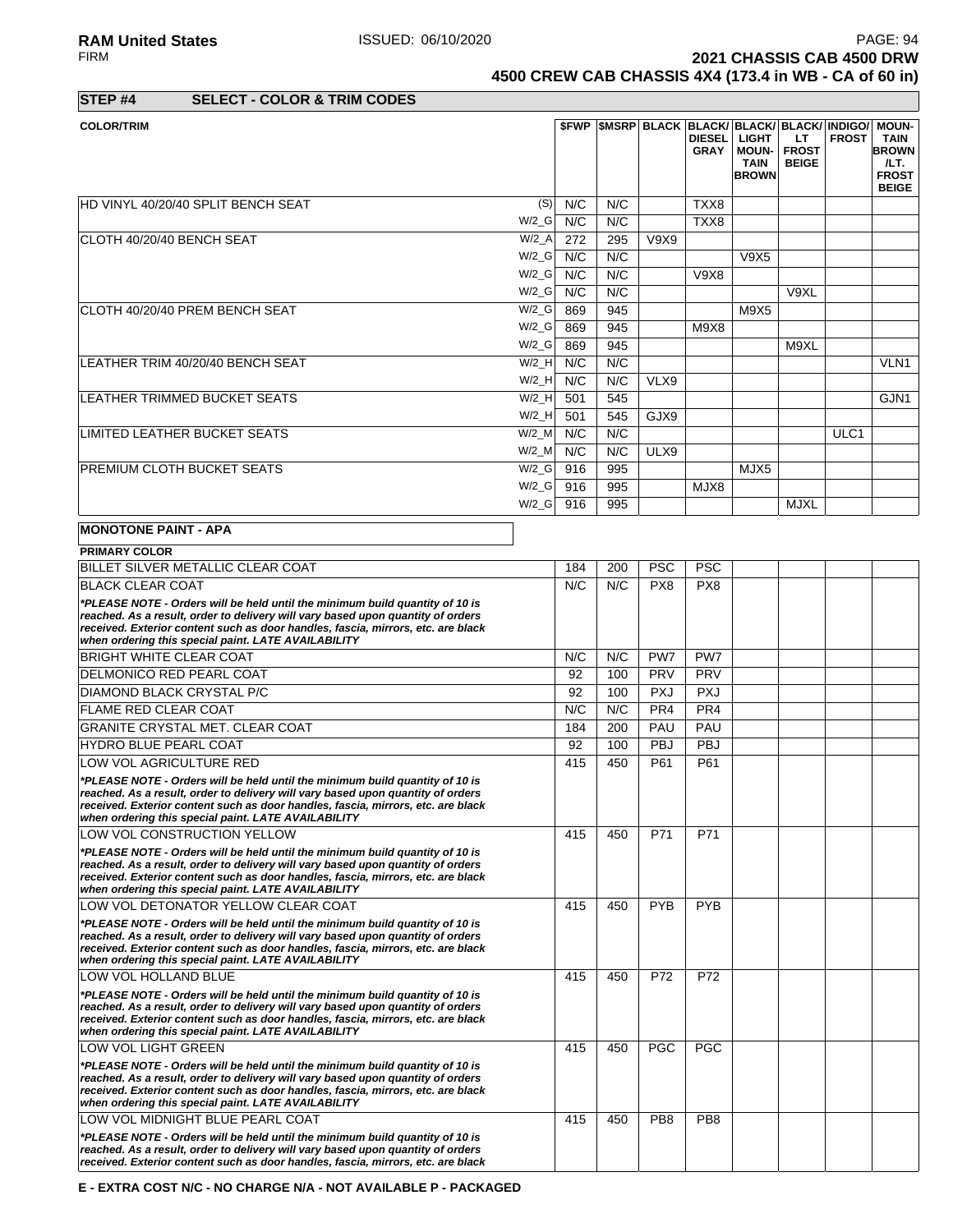**2021 CHASSIS CAB 4500 DRW 4500 CREW CAB CHASSIS 4X4 (173.4 in WB - CA of 60 in)**

**MONOTONE PAINT - APA**

| <b>PRIMARY COLOR</b>                                                                                                                                                                                                                                                                                       |     |     |                 |                 |  |  |
|------------------------------------------------------------------------------------------------------------------------------------------------------------------------------------------------------------------------------------------------------------------------------------------------------------|-----|-----|-----------------|-----------------|--|--|
| when ordering this special paint. LATE AVAILABILITY                                                                                                                                                                                                                                                        |     |     |                 |                 |  |  |
| LOW VOL NATIONAL SAFETY YELLOW                                                                                                                                                                                                                                                                             | 415 | 450 | P74             | P74             |  |  |
| *PLEASE NOTE - Orders will be held until the minimum build quantity of 10 is<br>reached. As a result, order to delivery will vary based upon quantity of orders<br>received. Exterior content such as door handles, fascia, mirrors, etc. are black<br>when ordering this special paint. LATE AVAILABILITY |     |     |                 |                 |  |  |
| LOW VOL OMAHA ORANGE                                                                                                                                                                                                                                                                                       | 415 | 450 | P62             | P62             |  |  |
| *PLEASE NOTE - Orders will be held until the minimum build quantity of 10 is<br>reached. As a result, order to delivery will vary based upon quantity of orders<br>received. Exterior content such as door handles, fascia, mirrors, etc. are black<br>when ordering this special paint. LATE AVAILABILITY |     |     |                 |                 |  |  |
| LOW VOL SCHOOL BUS YELLOW                                                                                                                                                                                                                                                                                  | 415 | 450 | PL <sub>1</sub> | PL <sub>1</sub> |  |  |
| *PLEASE NOTE - Orders will be held until the minimum build quantity of 10 is<br>reached. As a result, order to delivery will vary based upon quantity of orders<br>received. Exterior content such as door handles, fascia, mirrors, etc. are black<br>when ordering this special paint. LATE AVAILABILITY |     |     |                 |                 |  |  |
| LOW VOL TIMBERLINE GREEN PEARL COAT                                                                                                                                                                                                                                                                        | 415 | 450 | <b>PGW</b>      | <b>PGW</b>      |  |  |
| *PLEASE NOTE - Orders will be held until the minimum build quantity of 10 is<br>reached. As a result, order to delivery will vary based upon quantity of orders<br>received. Exterior content such as door handles, fascia, mirrors, etc. are black<br>when ordering this special paint. LATE AVAILABILITY |     |     |                 |                 |  |  |
| LOW VOL UTILITY ORANGE                                                                                                                                                                                                                                                                                     | 415 | 450 | P83             | P83             |  |  |
| *PLEASE NOTE - Orders will be held until the minimum build quantity of 10 is<br>reached. As a result, order to delivery will vary based upon quantity of orders<br>received. Exterior content such as door handles, fascia, mirrors, etc. are black<br>when ordering this special paint.                   |     |     |                 |                 |  |  |
| <b>LOW VOL YELLOW</b>                                                                                                                                                                                                                                                                                      | 415 | 450 | P63             | P63             |  |  |
| *PLEASE NOTE - Orders will be held until the minimum build quantity of 10 is<br>reached. As a result, order to delivery will vary based upon quantity of orders<br>received. Exterior content such as door handles, fascia, mirrors, etc. are black<br>when ordering this special paint. LATE AVAILABILITY |     |     |                 |                 |  |  |
| MAXIMUM STEEL MET. CLEAR COAT                                                                                                                                                                                                                                                                              | 184 | 200 | <b>PAR</b>      | <b>PAR</b>      |  |  |
| <b>OLIVE GREEN PEARL COAT</b>                                                                                                                                                                                                                                                                              | 92  | 100 | <b>PFP</b>      | <b>PFP</b>      |  |  |
| <b>PATRIOT BLUE PEARL COAT</b>                                                                                                                                                                                                                                                                             | 92  | 100 | <b>PPX</b>      | <b>PPX</b>      |  |  |
| <b>PEARL WHITE</b>                                                                                                                                                                                                                                                                                         | 92  | 100 | <b>PWQ</b>      |                 |  |  |
| WALNUT BROWN MET. CLEAR COAT                                                                                                                                                                                                                                                                               | 184 | 200 | <b>PUW</b>      | <b>PUW</b>      |  |  |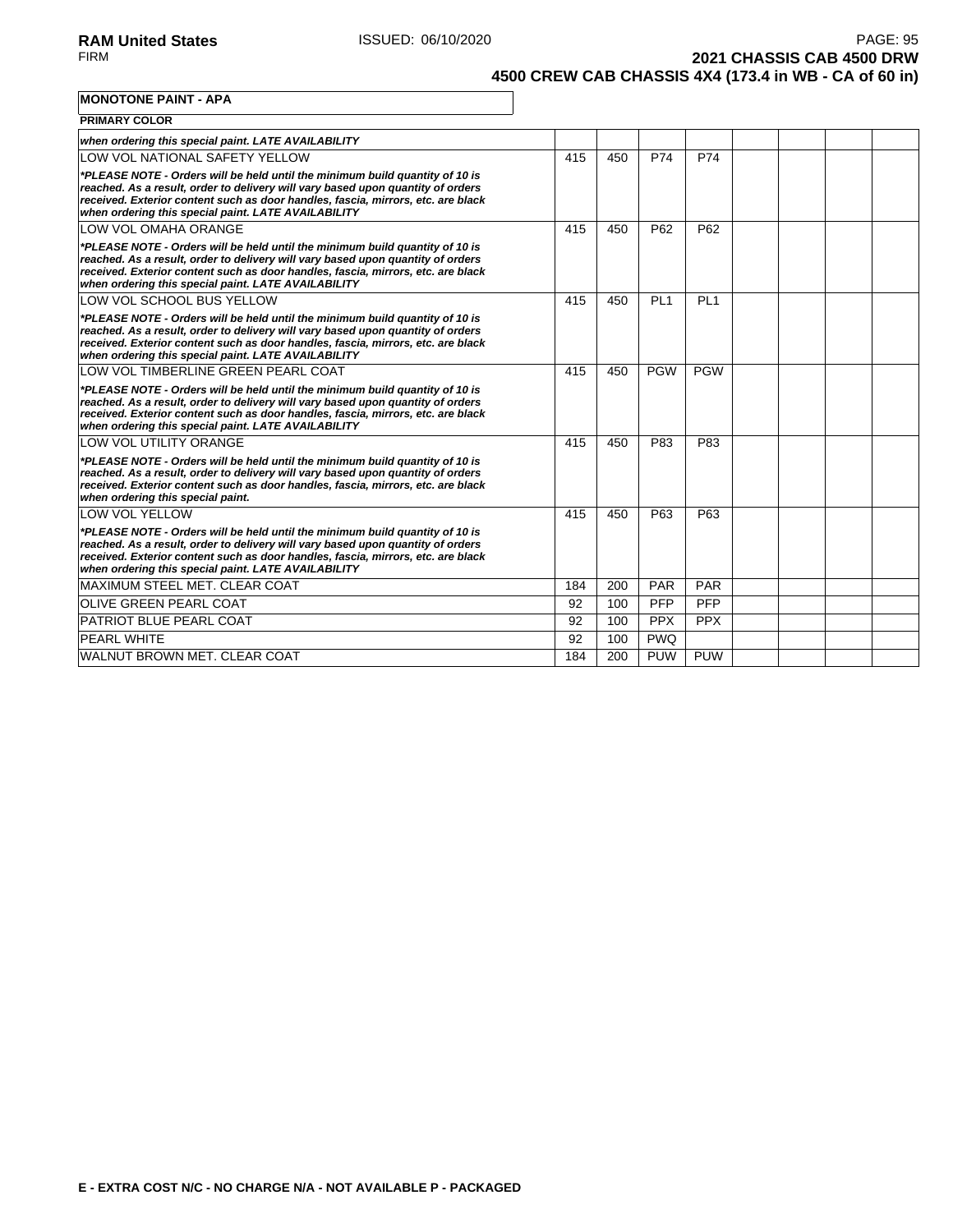### **RAM United States ISSUED: 06/10/2020 PAGE: 96 PAGE: 96** FIRM **2021 CHASSIS CAB 4500 DRW 4500 CREW CAB CHASSIS 4X4 (197.4 in WB - CA of 84 in)**

#### **STEP #1 SELECT - MODEL CODE \$FWP \$MSRP** 4500 CREW CAB CHASSIS 4X4 (197.4 in WB - CA of 84 in) 42,366 46,095 **DP9L94** DESTINATION CHARGE 1,695 1,745 IN HI

| STEP <sub>#2</sub>                                  |             |              | <b>SELECT - QUICK ORDER PACKAGE CODE</b>            |             |              |                  |            |                                                   |                                                   |
|-----------------------------------------------------|-------------|--------------|-----------------------------------------------------|-------------|--------------|------------------|------------|---------------------------------------------------|---------------------------------------------------|
| <b>POWERTRAIN AVAILABILITY</b>                      |             |              |                                                     |             |              |                  |            |                                                   |                                                   |
| <b>ENGINE</b>                                       | <b>SFWP</b> | <b>SMSRP</b> | <b>TRANSMISSION</b>                                 | <b>SFWP</b> | <b>SMSRP</b> | <b>TRADESMAN</b> | <b>SLT</b> | <b>LARAMIE</b>                                    | <b>LIMITED</b>                                    |
| 6.4L V8 HEAVY DUTY HEMI<br><b>IENGINE (ESB)</b>     | N/C         | N/C          | <b>6-SPD AUTO AISIN</b><br>AS66RC HD TRANS<br>(DF3) | N/C         | N/C          | 27A              | 27G        | 27H                                               | 27M                                               |
| <b>6.7L I6 CUMMINS TURBO</b><br>DIESEL ENGINE (ETN) | 7.309       | 7.945        | 6-SPD AUTO AISIN<br>AS69RC HD TRANS<br>(DF2)        | 1.472       | .600         | 2YA              | 2YG        | 2YH<br><b>M/H 220</b><br>AMP<br><b>Alternator</b> | 2YM<br><b>M/H 220</b><br>AMP<br><b>Alternator</b> |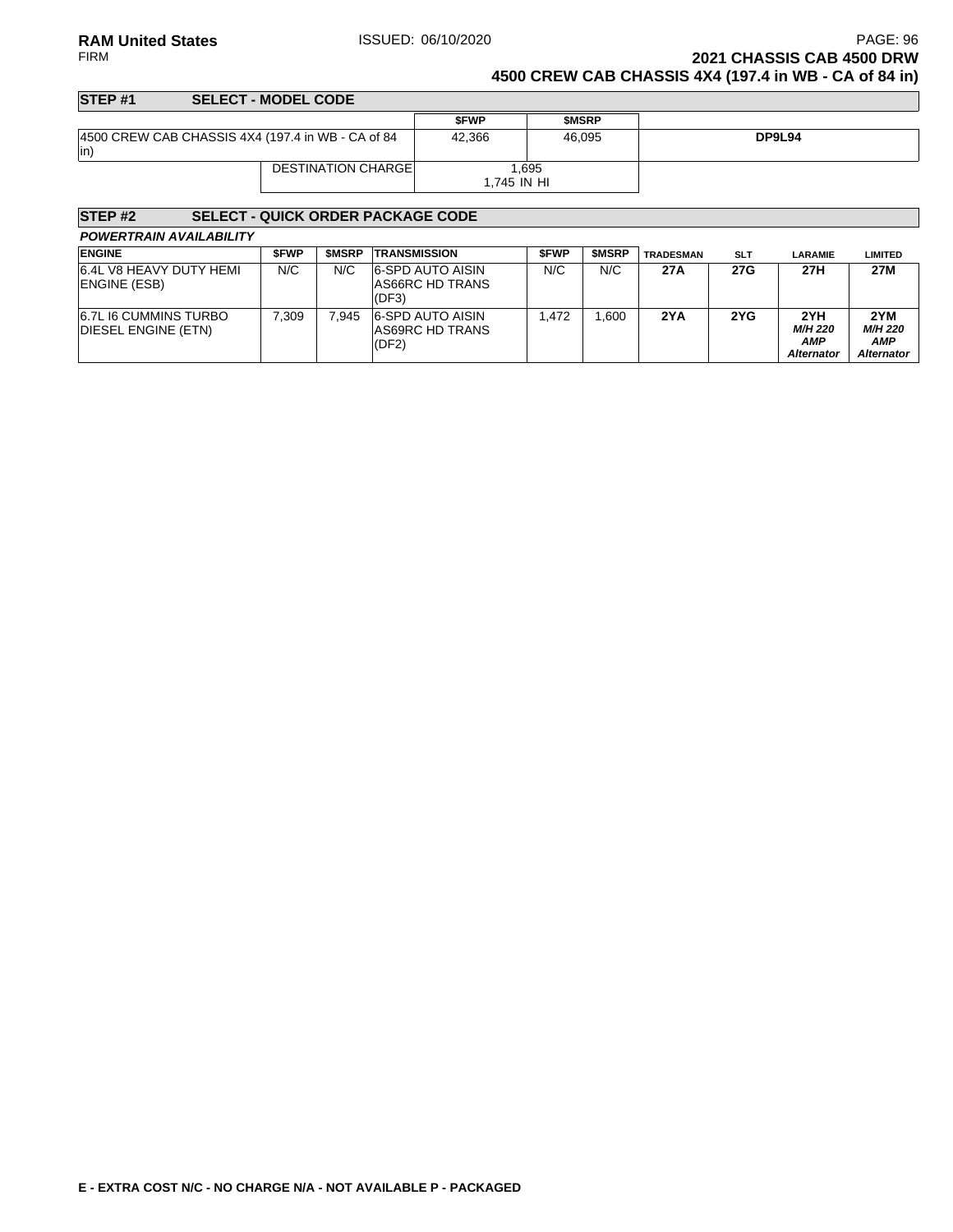**RAM United States ISSUED: 06/10/2020** PAGE: 97<br>FIRM **PAGE: 97 2021 CHASSIS CAB 4500 DRW** 

**4500 CREW CAB CHASSIS 4X4 (197.4 in WB - CA of 84 in)**

| <b>PACKAGE CONTENT</b>                      | <b>TRADESMAN</b> | <b>SLT</b>     | <b>LARAMIE</b> | <b>LIMITED</b>          |
|---------------------------------------------|------------------|----------------|----------------|-------------------------|
| #1 SEAT FOAM CUSHION (C1A)                  |                  |                | X.             |                         |
| 115V AUXILIARY POWER OUTLET (JKV)           |                  |                | X              | Χ                       |
| 115V AUXILIARY REAR POWER OUTLET (JJN)      |                  |                | X              | X                       |
| 12.0" TOUCHSCREEN DISPLAY (RFA)             |                  |                |                | X                       |
| 19.5X6.0 FORGED ALUM POLISHED WHEELS (WP4)  |                  |                | X              | X                       |
| 1-YR. SIRIUSXM RADIO SERVICE (X9B)          |                  | X              | $\overline{X}$ | X                       |
| 2 WAY REAR HEADREST SEAT (CSJ)              |                  | X              |                |                         |
| 40/20/40 SPLIT BENCH SEAT (CBE)             |                  | X              |                |                         |
| 400W INVERTER (XHR)                         |                  |                | $\mathsf{X}$   |                         |
|                                             |                  |                |                | X                       |
| 4G LTE WI-FI HOT SPOT (RTQ)                 |                  |                |                | X                       |
| 4 WAY FRONT HEADRESTS (CDP)                 |                  | X              | X              | X                       |
| 5.0" TOUCHSCREEN DISPLAY (RFU)              |                  | X              |                |                         |
| 5-YEAR SIRIUSXM TRAFFIC SERVICE (X9M)       |                  |                |                | X                       |
| 5-YEAR SIRIUSXM TRAVEL LINK SERVICE (X9N)   |                  |                |                | X                       |
| 8.4" TOUCHSCREEN DISPLAY (RFL)              |                  |                | X              |                         |
| 9 ALPINE SPEAKERS W/SUBWOOFER (RC3)         |                  |                | X              | X                       |
| <b>ACOUSTIC FRONT DOOR GLASS (GAQ)</b>      |                  | X              | X              | X                       |
| AIR COND ATC W/DUAL ZONE CONTROL (HAF)      |                  |                | X              | X                       |
| <b>APPLE CARPLAY (RFP)</b>                  |                  |                | X              | X                       |
| AUTO HIGH BEAM HEADLAMP CONTROL (LMS)       |                  |                |                | X                       |
| AUX REVERSE LAMPS, MIRROR-MOUNTED (LPF)     |                  |                | X              | X                       |
|                                             |                  |                |                | $\pmb{\times}$          |
| BI-FUNCTION LED PROJECTOR HEADLAMPS (LM6)   |                  |                |                |                         |
| <b>BLACK EXTERIOR MIRRORS (LE4)</b>         | X                | X              |                |                         |
| <b>BLACK-OUT TAPE (MPL)</b>                 |                  | $\overline{X}$ | X              | X                       |
| <b>BLACK WHEEL FLARES (MMZ)</b>             | X                | X              |                |                         |
| <b>BODY COLOR/CHROME DOOR HANDLES (MNE)</b> |                  |                | X              | X                       |
| <b>BODY COLOR DOOR HANDLES (MNK)</b>        |                  | X              |                |                         |
| <b>BODY COLOR FENDER FLARES (MML)</b>       |                  |                | X              | X                       |
| <b>BODY INSULATION (HGG)</b>                |                  | X              | X              |                         |
| <b>BRIGHT BODYSIDE MOLDING (MHE)</b>        |                  |                |                | X                       |
| <b>BRIGHT FRONT BUMPER (MCT)</b>            |                  | X              | X              | X                       |
| BRIGHT FRONT DOOR SILL SCUFF PADS (CLT)     |                  |                | X              | $\overline{\mathsf{x}}$ |
| <b>BUCKET SEATS (CAC)</b>                   |                  |                |                | X                       |
| CENTER HUB (WMJ)                            |                  | X              |                |                         |
| <b>CENTER STACK STORAGE DRAWER (CW8)</b>    |                  |                | X              |                         |
| CHROME ACCENT SHIFT CONTROL (CV1)<br>W/DF2  |                  | X              | X              |                         |
| <b>CHROME BELT MOLDINGS (MME)</b>           |                  |                |                | X                       |
| <b>CHROME EXTERIOR MIRRORS (LEN)</b>        |                  |                |                |                         |
|                                             |                  |                | X              | X                       |
| CHROME TOW HOOKS (XHQ)                      |                  |                |                | X                       |
| CLOTH 40/20/40 BENCH SEAT (*V9)             |                  | X              |                |                         |
| CLUSTER 7.0" TFT COLOR DISPLAY (JAL)        |                  |                | X              | X                       |
| CONVEX AUX MIRRORS, POWER-ADJUSTABLE (LFX)  |                  |                | $\overline{X}$ | X                       |
| DISASSOCIATED TOUCHSCREEN DISPLAY (RFV)     |                  |                |                | X                       |
| DOOR SILL SCUFF PADS (CLP)                  | X                | X              |                |                         |
| DRIVER SEAT - MANUAL ADJUST 4-WAY (JVA)     |                  | X              |                |                         |
| DRIVER SEAT - POWER ADJUST 8-WAY (JVG)      |                  |                | X              | X                       |
| <b>DUAL GLOVE BOXES (JKN)</b>               |                  |                | X              | X                       |
| ELEC SHIFT-ON-THE-FLY TRANSFER CASE (DK3)   |                  |                | X              | X                       |
| EXT. MIRRORS W/SUPPLEMENTAL SIGNALS (LEB)   | Χ                | X              | X              | Χ                       |
| EXTERIOR MIRRORS COURTESY LAMPS (LEC)       | X                | X              | X              | X                       |
| EXTERIOR MIRRORS W/HEATING ELEMENT (NHJ)    | X                | X              | X              | X                       |
|                                             |                  |                |                | X                       |
| EXTERIOR MIRRORS W/MEMORY (LEM)             |                  |                |                |                         |
| FLOOR COVERING CARPET (CKE)                 |                  | X              | X              | X                       |
| FOAM BOTTLE INSERT (DOOR TRIM PNL) (CWL)    |                  |                |                | X                       |
| FOLDING FLAT LOAD FLOOR STORAGE (CVN)       |                  |                | X              | X                       |
| FOR DETAILS, VISIT DRIVEUCONNECT.COM (X9E)  |                  |                |                | Χ                       |
| FOR MORE INFO, CALL 800-643-2112 (X9H)      |                  | X              | X              | X                       |
| FRONT & REAR FLOOR MATS (CLE)               |                  | X              | X              |                         |
| FRONT ARMREST W/CUPHOLDERS (CDR)            |                  | X              |                |                         |
| FRONT CENTER SEAT CUSHION STORAGE (CVH)     |                  |                | X              |                         |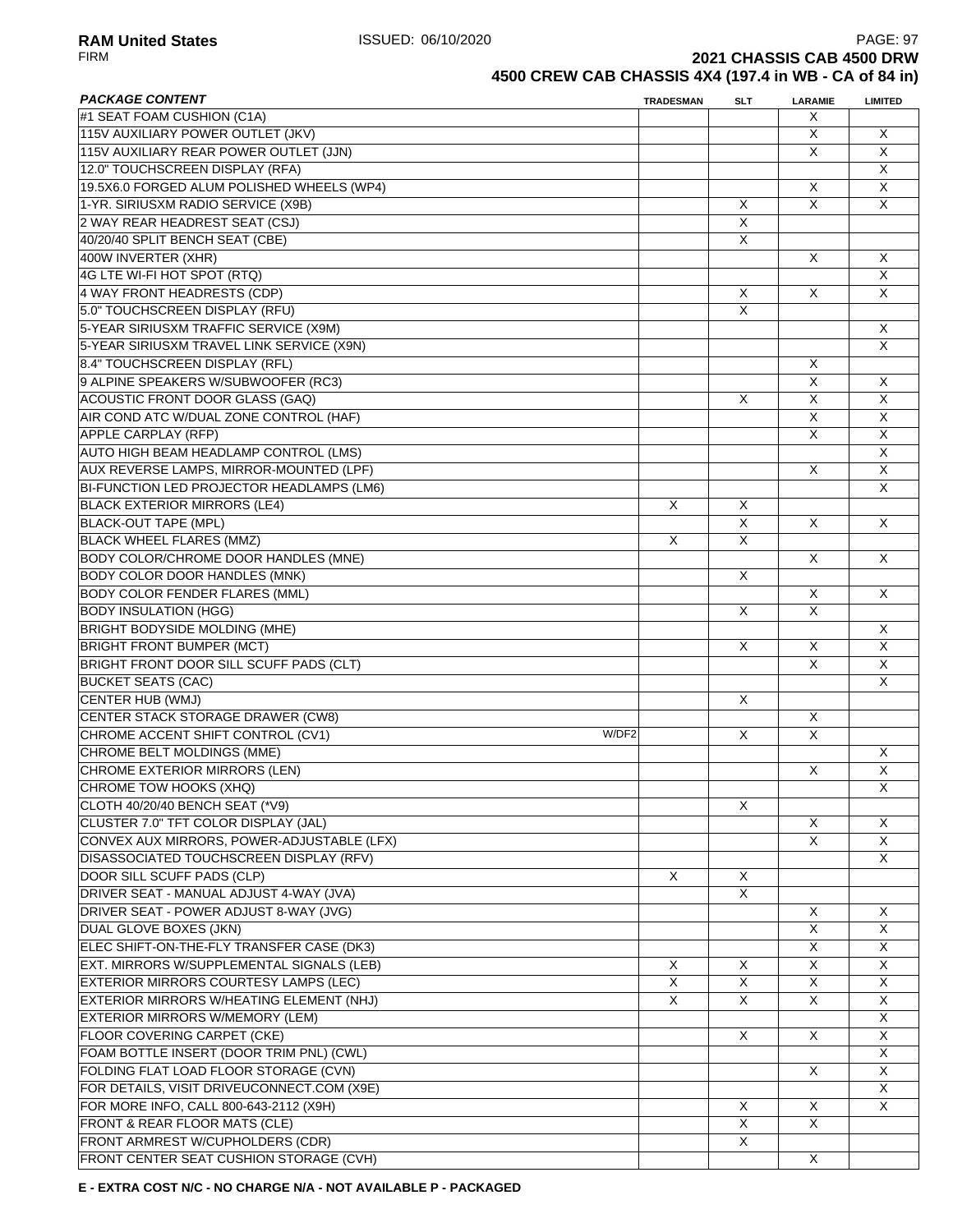**RAM United States** PAGE: 98<br>FIRM **PAGE: 98**<br>**2021 CHASSIS CAB 4500 DRW 2021 CHASSIS CAB 4500 DRW** 

**4500 CREW CAB CHASSIS 4X4 (197.4 in WB - CA of 84 in)**

| <b>PACKAGE CONTENT</b>                       | <b>TRADESMAN</b> | <b>SLT</b>   | LARAMIE                 | <b>LIMITED</b> |
|----------------------------------------------|------------------|--------------|-------------------------|----------------|
| FRONT DOOR ACCENT LIGHTING (LB1)             |                  |              | Х                       | X              |
| FRONT LED FOG LAMPS (LNV)                    |                  |              | X                       | X              |
| FRONT SEAT BACK MAP POCKETS (CSM)            |                  |              | X                       | X              |
| FRT PASS SEAT - MANUAL ADJUST 4-WAY (JWA)    |                  | X            |                         |                |
| FRT PASS SEAT - POWER ADJUST 8-WAY (JWG)     |                  |              | X                       | X              |
| FULL LENGTH PREM UPGRADED FLOOR CONS (CVT)   |                  |              |                         | $\overline{X}$ |
| <b>GLOVE BOX (JKH)</b>                       | X                | X            |                         |                |
| <b>GLOVE BOX LAMP (LBC)</b>                  |                  |              | $\sf X$                 | X              |
| <b>GOOGLE ANDROID AUTO (RF5)</b>             |                  |              | $\sf X$                 | X              |
| <b>GPS ANTENNA INPUT (JLP)</b>               |                  |              |                         |                |
|                                              |                  | X            | X                       | X              |
| <b>GPS NAVIGATION (JLN)</b>                  |                  |              |                         | X              |
| GRILLE-CHROME BILLETS/ACCENTS (MF1)          |                  |              | X                       |                |
| GRILLE-GLOSS BLACK BILLETS W/CHRM (MFH)      |                  | X            |                         |                |
| <b>GRILLE-LIMITED (MFJ)</b>                  |                  |              |                         | X              |
| <b>GRILLE-SURROUND CHROME (MNQ)</b>          |                  | X            | X                       | $\overline{X}$ |
| <b>GRILLE-SURROUND MATTE BLACK (MM5)</b>     | X                |              |                         |                |
| <b>HALOGEN QUAD HEADLAMPS (LME)</b>          | X                | X            |                         |                |
| HD RADIO (RE8)                               |                  |              |                         | X              |
| <b>HEATED FRONT SEATS (CMA)</b>              |                  |              | X                       | X              |
| <b>HEATED SECOND ROW SEATS (JPZ)</b>         |                  |              |                         | X              |
| HEATED STEERING WHEEL (NHS)                  |                  |              | X                       | X              |
| <b>HIGH BACK SEATS (CAD)</b>                 |                  |              | X                       | X              |
| HIGHLINE DOOR TRIM PANEL (CBW)               |                  |              | $\overline{\mathsf{x}}$ |                |
| I/P BEZELS-ALUM LITHO W REAL WOOD#2 (JE6)    |                  |              |                         | X              |
| I/P BEZELS-PAINTED W HYDROGRAPHICS (JE2)     |                  | X            |                         |                |
|                                              |                  |              |                         |                |
| I/P BEZELS-PAINTED W PREMIUM FILM (JE3)      |                  |              | X                       |                |
| <b>INSTR CLUSTER THEME 4 - LIMITED (JY4)</b> |                  |              |                         | X              |
| <b>INTEGRATED CENTER STACK RADIO (RTF)</b>   |                  |              | X                       |                |
| INTEGRATED VOICE COMMAND W/BLUETOOTH (XRB)   |                  | X            | X                       | X              |
| IP LED AMBIENT LIGHT PIPE (LBE)              |                  |              |                         | X              |
| KEY FOB - BLACK (CEU)                        | X                |              |                         |                |
| <b>KEY FOB - DARK CHROME (CEX)</b>           |                  |              |                         | X              |
| <b>KEY FOB - SATIN CHROME (CEV)</b>          |                  | $\times$     | X                       |                |
| <b>LARAMIE BADGE (MTE)</b>                   |                  |              | $\overline{X}$          |                |
| LEATHER TRIM 40/20/40 BENCH SEAT (*VL)       |                  |              | X                       |                |
| LEATHER WRAPPED GRAB HANDLE (CSE)            |                  |              |                         | X              |
| LEATHER WRAPPED SHIFT CONTROL (CVB)<br>W/DF2 |                  |              |                         | X              |
| LEATHER WRAPPED STEERING WHEEL (SCV)         |                  |              | X                       |                |
| LED DOME LAMP W/ON/OFF SWITCH (LCL)          |                  |              | X                       | X              |
| LED INTERIOR LIGHTING (LCJ)                  |                  |              | X                       | X              |
| LED REFLECTOR HEADLAMPS (LPX)                |                  |              | X                       |                |
| LIMITED LEATHER BUCKET SEATS (*UL)           |                  |              |                         | X              |
| LOCKING LOWER GLOVE BOX (JKA)                |                  |              | $\sf X$                 | X              |
|                                              |                  |              |                         |                |
| LUXURY DOOR TRIM PANEL (CTC)                 |                  |              |                         | X              |
| LUXURY FRONT & REAR FLOOR MATS (CLL)         |                  |              |                         | X              |
| MAP/COURTESY LAMP (LBA)                      | $\times$         | $\times$     |                         |                |
| MEDIA HUB-2 USBS (BOTH CHARGE-ONLY) (RS2)    |                  |              | Χ                       | X              |
| <b>MIRROR RUNNING LIGHTS (LNY)</b>           | X                | X            | X                       | X              |
| OFF-ROAD INFO PAGES (JA8)                    |                  |              |                         | X              |
| <b>OVERHEAD CONSOLE (CUN)</b>                | X                | X            |                         |                |
| OVERHEAD CUPHOLDER LAMP (LBT)                | X                | $\mathsf{X}$ | X                       | X              |
| OVERHEAD LED LAMPS (LHJ)                     |                  |              | $\overline{X}$          | X              |
| PARKSENSE FT/RR PARK ASSIST SYSTEM (XAG)     |                  |              |                         | X              |
| PARKVIEW REAR BACK-UP CAMERA (XAC)           |                  |              |                         | X              |
| PASS SUN VISOR W/ILLUM MIRROR (GN6)          |                  | $\mathsf{X}$ |                         |                |
| POWER 2-WAY DRIVER LUMBAR ADJUST (JPE)       |                  |              | X                       | X              |
| POWER 2-WAY PASSENGER LUMBAR ADJUST (JRP)    |                  |              | X                       | X              |
| POWER ADJUSTABLE PEDALS (XAP)                |                  |              | X                       |                |
| POWER ADJUSTABLE PEDALS W/MEMORY (XAM)       |                  |              |                         | X              |
| POWER BLACK TRAILER TOW MIRRORS (GPG)        | X                | $\times$     |                         |                |
|                                              |                  |              |                         |                |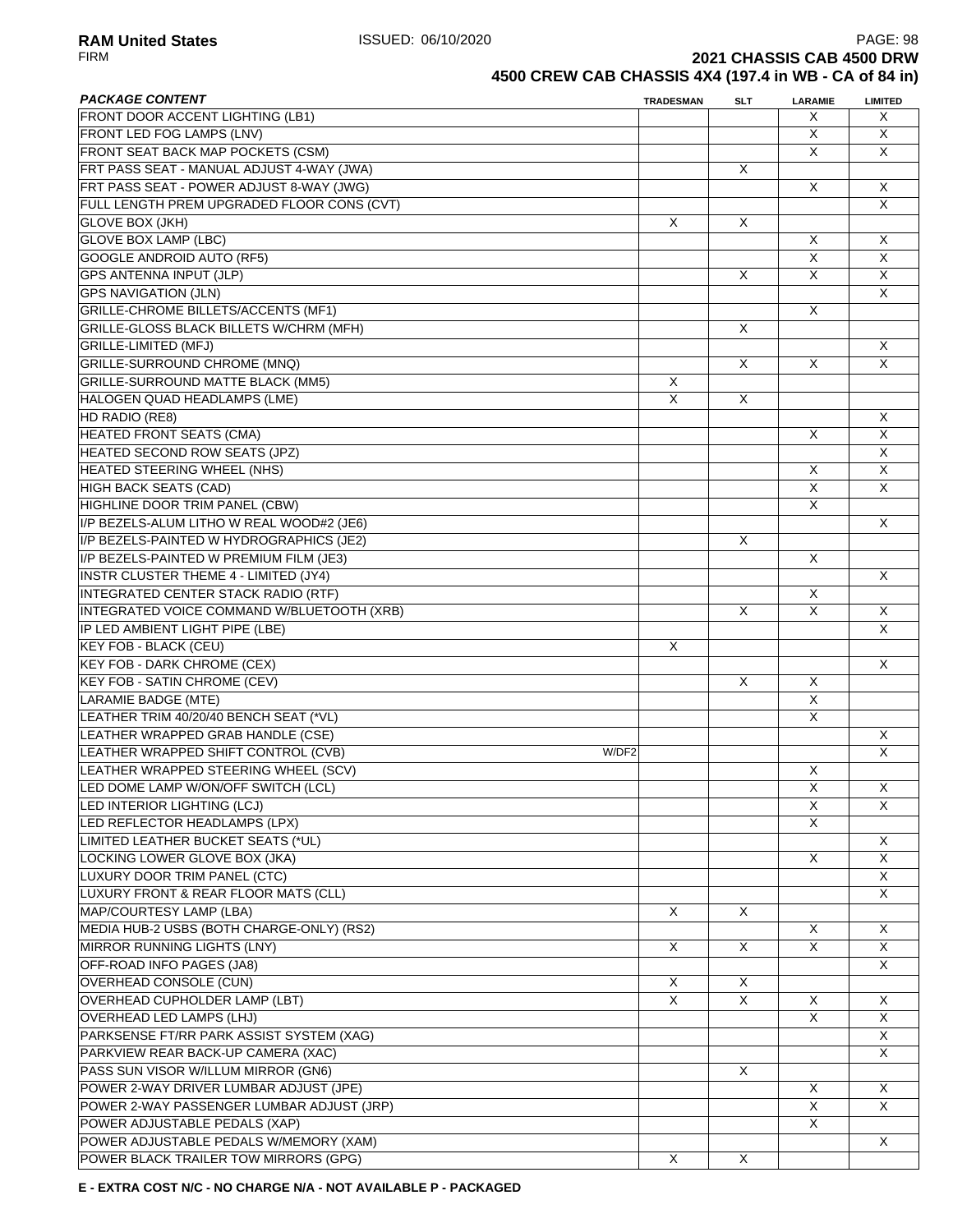**RAM United States** PAGE: 99<br>FIRM **PAGE: 99** PAGE: 09 ISSUED: 06/10/2020 **2021 CHASSIS CAB 4500 DRW** 

# **4500 CREW CAB CHASSIS 4X4 (197.4 in WB - CA of 84 in)**

| <b>PACKAGE CONTENT</b>                     |                                                                                                                                                        |               | <b>TRADESMAN</b> | SLT      | <b>LARAMIE</b>          | <b>LIMITED</b>          |
|--------------------------------------------|--------------------------------------------------------------------------------------------------------------------------------------------------------|---------------|------------------|----------|-------------------------|-------------------------|
| POWER MULTI-FUNCTION F/AWAY MIRRORS (GYF)  |                                                                                                                                                        |               |                  |          | X                       | X                       |
| PREMIUM OVERHEAD CONSOLE (CUS)             |                                                                                                                                                        |               |                  |          | X                       | X                       |
| PREM VINYL DOOR TRIM W/MAP POCKET (CBZ)    |                                                                                                                                                        |               |                  | X        |                         |                         |
| RADIO/DRV SEAT/MIRRORS/PEDALS MEMORY (LEV) |                                                                                                                                                        |               |                  |          |                         | X                       |
| RAIN SENSITIVE WINDSHIELD WIPERS (JHC)     |                                                                                                                                                        |               |                  |          |                         | X                       |
| RAMCHARGER WIRELESS CHARGING PAD (RFX)     |                                                                                                                                                        |               |                  |          |                         | X                       |
| REAR 60/40 FOLDING SEAT (CFN)              |                                                                                                                                                        |               |                  |          | X                       | X                       |
| <b>REAR DOME LAMP (LCH)</b>                |                                                                                                                                                        |               | X                | X        |                         |                         |
| REAR DOOR ACCENT LIGHTING (LB2)            |                                                                                                                                                        |               |                  |          | X                       | X                       |
| <b>REAR FOLDING SEAT (CFM)</b>             |                                                                                                                                                        |               |                  | X        |                         |                         |
| <b>REAR POWER SLIDING WINDOW (GFE)</b>     |                                                                                                                                                        |               |                  |          | X                       | X                       |
| REAR VIEW AUTO DIM MIRROR (GNK)            |                                                                                                                                                        |               |                  |          | $\overline{X}$          | $\overline{\mathsf{x}}$ |
| <b>REAR WINDOW DEFROSTER (GFA)</b>         |                                                                                                                                                        |               |                  |          | $\overline{X}$          | $\overline{\mathsf{x}}$ |
| <b>REMOTE KEYLESS ENTRY (GXM)</b>          |                                                                                                                                                        |               |                  | X        | X                       | X                       |
| REMOTE PROXIMITY KEYLESS ENTRY (GXD)       |                                                                                                                                                        |               |                  |          | X                       | X                       |
| REMOTE START SYSTEM (XBM)                  |                                                                                                                                                        |               |                  |          | X                       | X                       |
| <b>SECURITY ALARM (LSA)</b>                |                                                                                                                                                        |               |                  |          | X                       | X                       |
| SELECTABLE TIRE FILL ALERT (LA5)           |                                                                                                                                                        |               |                  |          | X                       | X                       |
| SIRIUSXM GUARDIAN, 1-YR TRIAL (RSK)        |                                                                                                                                                        |               |                  |          |                         | X                       |
| SIRIUSXM SATELLITE RADIO (RSD)             |                                                                                                                                                        |               |                  | X        | X                       | $\overline{\mathsf{x}}$ |
| SIRIUSXM TRAFFIC PLUS (RTB)                |                                                                                                                                                        |               |                  |          |                         | $\overline{X}$          |
| SIRIUSXM TRAVEL LINK (RSM)                 |                                                                                                                                                        |               |                  |          |                         | X                       |
| SIRIUSXM WITH 360L (RTU)                   |                                                                                                                                                        |               |                  |          |                         | X                       |
| <b>SLT BADGE (MTD)</b>                     |                                                                                                                                                        |               |                  | X        |                         |                         |
| STEERING WHEEL MOUNTED AUDIO CTRLS (RDZ)   |                                                                                                                                                        |               |                  |          | X                       | X                       |
| SUN VISORS W/ILLUM VANITY MIRRORS (GNC)    |                                                                                                                                                        |               |                  |          | X                       | X                       |
| TEMPERATURE & COMPASS GAUGE (JFJ)          |                                                                                                                                                        |               |                  |          | X                       | X                       |
| TINTED ACOUSTIC WINDSHIELD GLASS (GBH)     |                                                                                                                                                        |               |                  | Χ<br>X   | X                       | X                       |
|                                            |                                                                                                                                                        |               |                  |          | X                       | $\sf X$                 |
| TIRE FILL ALERT (LAW)                      |                                                                                                                                                        |               |                  |          | $\overline{X}$          | $\overline{X}$          |
| TIRE PRESSURE INFORMATION SYSTEM (XBT)     |                                                                                                                                                        |               |                  | X        |                         |                         |
| <b>TRAILER BRAKE CONTROL (XHC)</b>         |                                                                                                                                                        |               |                  |          | $\overline{\mathsf{x}}$ | $\sf X$                 |
| <b>TRAILER LIGHT CHECK (JJ1)</b>           |                                                                                                                                                        |               |                  |          | X                       | X                       |
| <b>TRAILER TOW MIRRORS (LEG)</b>           |                                                                                                                                                        |               | X                | X        | X                       | $\overline{X}$          |
| TRAVELER/MINI TRIP COMPUTER (LET)          |                                                                                                                                                        |               |                  | X        | X                       |                         |
| UCONNECT 12.0 WITH NAVIGATION (UAX)        |                                                                                                                                                        |               |                  |          |                         | X                       |
| <b>UCONNECT 3 WITH 5" DISPLAY (UAA)</b>    |                                                                                                                                                        |               |                  | X        |                         |                         |
| UCONNECT 4 WITH 8.4" DISPLAY (UAM)         |                                                                                                                                                        |               |                  |          | X                       |                         |
| UNIVERSAL GARAGE DOOR OPENER (XGD)         |                                                                                                                                                        |               |                  |          | $\overline{X}$          | X                       |
| URETHANE SHIFT CONTROL (CV3)               |                                                                                                                                                        | W/DF2         | $\mathsf X$      |          |                         |                         |
| URETHANE SHIFT CONTROL (CV3)               |                                                                                                                                                        | W/DF3         | X                |          |                         |                         |
| VENTILATED FRONT SEATS (CAJ)               |                                                                                                                                                        |               |                  |          |                         | X                       |
| WOOD/LEATHER WRAPPED STEERING WHEEL (SCW)  |                                                                                                                                                        |               |                  |          |                         | $\overline{X}$          |
|                                            | <b>PACKAGE VALUE PRICE</b>                                                                                                                             | \$FWP         | 0                | 4,095    | 8,440                   | 17,040                  |
|                                            | <b>PACKAGE DISCOUNT</b>                                                                                                                                | \$FWP         | $\mathbf 0$      | $\Omega$ | $\mathbf 0$             | $\Omega$                |
|                                            | NET PACKAGE VALUE PRICE                                                                                                                                | \$FWP         | $\mathbf 0$      | 4,095    | 8,440                   | 17,040                  |
|                                            | <b>PACKAGE VALUE PRICE</b>                                                                                                                             | <b>\$MSRP</b> | 0                | 4,575    | 9,430                   | 19,040                  |
|                                            | <b>PACKAGE DISCOUNT</b>                                                                                                                                | <b>\$MSRP</b> | $\mathbf 0$      | 0        | 0                       | 0                       |
|                                            | NET PACKAGE VALUE PRICE                                                                                                                                | <b>\$MSRP</b> | $\mathbf 0$      | 4,575    | 9,430                   | 19,040                  |
|                                            |                                                                                                                                                        |               |                  |          |                         |                         |
|                                            | PRICE INCLUDES - BASE PRICE, ENGINE/TRANSMISSION AND QUICK ORDER PACKAGE<br>(ALSO INCLUDES PACKAGE DISCOUNT WHERE APPLICABLE - ADD DESTINATION CHARGE) |               |                  |          |                         |                         |
| <b>FACTORY WHOLESALE PRICE \$</b>          |                                                                                                                                                        | 27-           | 42,366           | 46,461   | 50,806                  | 59,406                  |
|                                            |                                                                                                                                                        |               |                  |          |                         |                         |

| FACTORT WITCLESALE FRICE \$                    | - 21   | 42.JUU     | 40.40 L | <u>JU.OUU</u> | <b>JJ,400</b> |
|------------------------------------------------|--------|------------|---------|---------------|---------------|
|                                                | 2Y-    | .147<br>51 | 55.242  | 59.587        | 68,187        |
|                                                |        |            |         |               |               |
| <b>IMANUFACTURER SUGGESTED RETAIL PRICE \$</b> | $27 -$ | 46.095     | 50.670  | 55.525        | 65,135        |
|                                                | 2Y-    | 55.640     | 60.215  | 65.070        | 74,680        |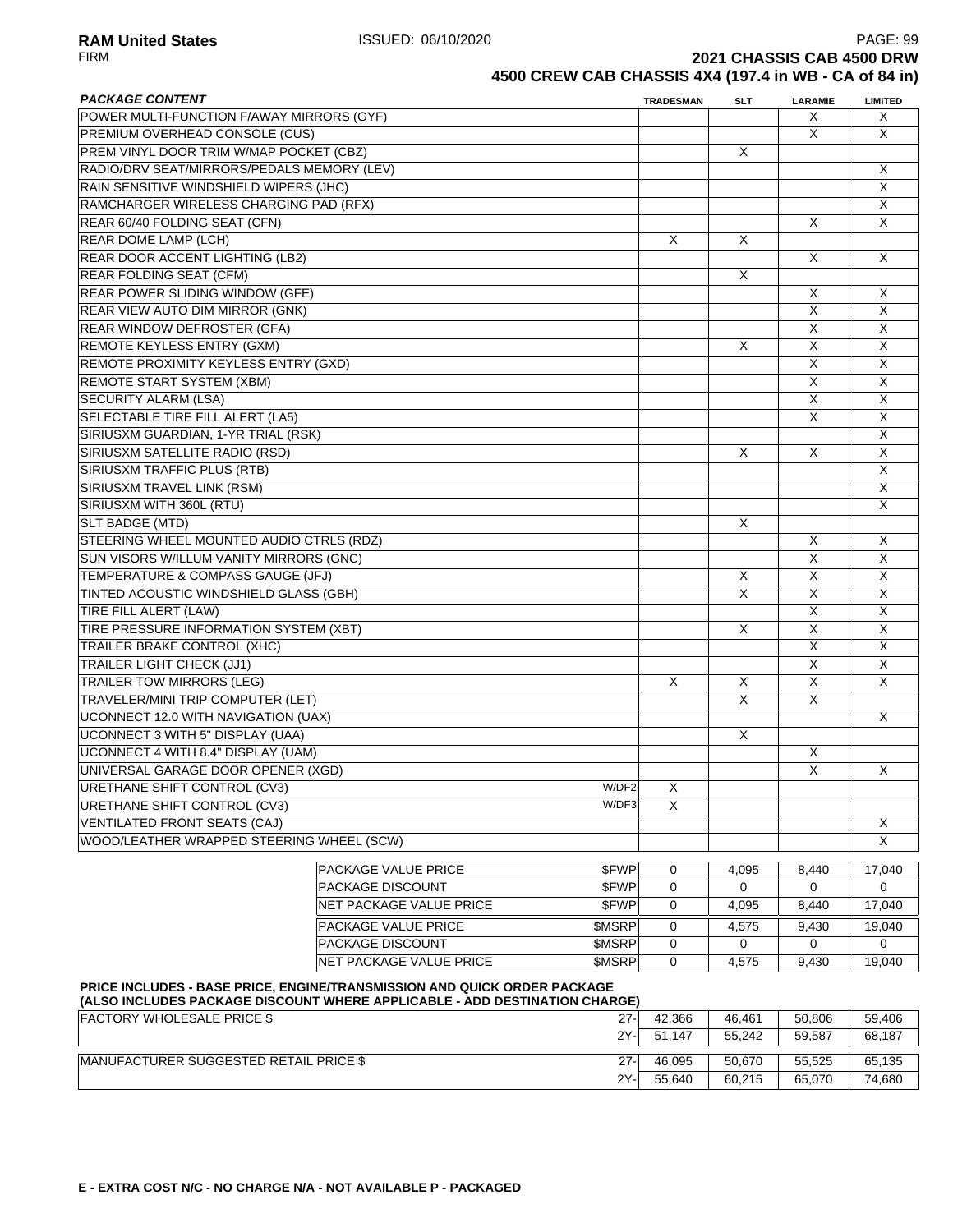**2021 CHASSIS CAB 4500 DRW 4500 CREW CAB CHASSIS 4X4 (197.4 in WB - CA of 84 in)**

### **STEP #3 SELECT - \$ OPTIONS (IF DESIRED)**

|                                                                                                  |                            |       |                          | <b>TRADESMAN</b> | <b>SLT</b>      | <b>LARAMIE</b>  | <b>LIMITED</b>  |
|--------------------------------------------------------------------------------------------------|----------------------------|-------|--------------------------|------------------|-----------------|-----------------|-----------------|
| <b>DESCRIPTION</b>                                                                               |                            |       | <b><i>SFWP SMSRP</i></b> | 2 A              | 2 G             | $2_H$           | $2$ M           |
| 115V AUXILIARY POWER OUTLET                                                                      |                            | 139   | 150                      | <b>JKV</b>       |                 | P               | P               |
| W/2TG INCLUDED WITH ADA; includes 400W inverter.                                                 |                            |       |                          |                  |                 |                 |                 |
| 19.5X6.0 FORGED ALUM POLISHED WHEELS                                                             |                            | 1.008 | 1.095                    | WP4              |                 | P               | P               |
|                                                                                                  |                            | 1,008 | 1,095                    |                  | WP4             | P               | P               |
| 220 AMP ALTERNATOR                                                                               |                            | 225   | 245                      | <b>BAJ</b>       | <b>BAJ</b>      | <b>BAJ</b>      | <b>BAJ</b>      |
| INCLUDED W/ADH OR AHD OR AH6 OR XF5 OR XF7; INCLUDED W/AH2<br>AH6 OR XF5                         | W/ADH OR<br>AHD OR         | N/C   | N/C                      | <b>BAJ</b>       | <b>BAJ</b>      | <b>BAJ</b>      | <b>BAJ</b>      |
|                                                                                                  | OR XF7<br>W/AH2 AND<br>ETN | N/C   | N/C                      | <b>BAJ</b>       | <b>BAJ</b>      | <b>BAJ</b>      | <b>BAJ</b>      |
| 225/70R19.5G ALL TRACTION TIRES                                                                  |                            | 231   | 250                      | TY <sub>5</sub>  | TY5             | TY <sub>5</sub> | TY <sub>5</sub> |
| 22 GALLON MIDSHIP FUEL TANK                                                                      |                            | 115   | 125                      | <b>NFA</b>       | <b>NFA</b>      | <b>NFA</b>      | <b>NFA</b>      |
| 4.89 REAR AXLE RATIO                                                                             |                            | 180   | 195                      | <b>DPL</b>       | <b>DPL</b>      | <b>DPL</b>      | <b>DPL</b>      |
| M/H ESB; N/A W/ETN                                                                               |                            |       |                          |                  |                 |                 |                 |
| 52 & 22 GALLON DUAL FUEL TANKS                                                                   |                            | 640   | 695                      | <b>NLL</b>       | <b>NLL</b>      | <b>NLL</b>      | <b>NLL</b>      |
| 65 MPH MAXIMUM SPEED                                                                             |                            | 88    | 95                       | JJ4              | JJ4             | JJ4             | JJ4             |
| ONLY 1: JJ4 OR JJ5 OR JJ9                                                                        |                            |       |                          |                  |                 |                 |                 |
| 70 MPH MAXIMUM SPEED                                                                             |                            | 88    | 95                       | JJ5              | JJ5             | JJ5             | JJ5             |
| ONLY 1: JJ4 OR JJ5 OR JJ9                                                                        |                            |       |                          |                  |                 |                 |                 |
| 77 MPH MAXIMUM SPEED                                                                             |                            | 88    | 95                       | JJ9              | JJ9             | JJ9             | JJ9             |
| ONLY 1: JJ4 OR JJ5 OR JJ9                                                                        |                            |       |                          |                  |                 |                 |                 |
| 9 ALPINE SPEAKERS W/SUBWOOFER                                                                    |                            | 272   | 295                      |                  | RC <sub>3</sub> | P               | P               |
| ADAPTIVE STEERING SYSTEM                                                                         |                            | 276   | 300                      |                  |                 | <b>SJE</b>      | <b>SJE</b>      |
| ADD BLACK VINYL FLOOR COVERING                                                                   |                            | N/C   | N/C                      |                  | <b>CKW</b>      | <b>CKW</b>      | <b>CKW</b>      |
| AMBULANCE PREP GROUP                                                                             |                            | 961   | 1.045                    | AH <sub>2</sub>  | AH <sub>2</sub> | AH <sub>2</sub> | AH <sub>2</sub> |
| N/A W/AH6                                                                                        | W/ADH                      | 732   | 795                      | AH2              | AH <sub>2</sub> | AH <sub>2</sub> | AH <sub>2</sub> |
|                                                                                                  | W/AHD AND                  |       |                          |                  |                 |                 |                 |
|                                                                                                  | <b>ESB</b>                 | 824   | 895                      | AH <sub>2</sub>  | AH <sub>2</sub> | AH <sub>2</sub> | AH <sub>2</sub> |
| <b>AUX REVERSE LAMPS, MIRROR-MOUNTED</b>                                                         |                            | 133   | 145                      | <b>LPF</b>       | LPF             | P               | P               |
| <b>INCLUDED W/AAN</b>                                                                            | W/AAN                      | N/C   | N/C                      |                  | LPF             | P               | P               |
| <b>BLACK TUBULAR SIDE STEPS</b>                                                                  |                            | 456   | 495                      | <b>MRU</b>       | <b>MRU</b>      |                 |                 |
| <b>ONLY 1: MRT OR MRU OR MRS</b>                                                                 |                            |       |                          |                  |                 |                 |                 |
| <b>BODY COLOR FENDER FLARES</b>                                                                  |                            | 92    | 100                      |                  | MML             | P               | P               |
| N/A W/P61 OR P62 OR P63 OR P71 OR P72 OR P74 OR P83 OR PB8 OR PGC<br>OR PGW OR PL1 OR PX8 OR PYB |                            |       |                          |                  |                 |                 |                 |
| <b>N/A LOW VOLUME PAINT W/2TG</b>                                                                |                            |       |                          |                  |                 |                 |                 |
| <b>CARGO AND CHMSL LAMP</b>                                                                      |                            | 88    | 95                       | <b>LPE</b>       | <b>LPE</b>      | <b>LPE</b>      | <b>LPE</b>      |
| N/A W/A69; N/A W/AAN; N/A W/LPD                                                                  | W/AAN                      | N/C   | N/C                      | <b>LPE</b>       | <b>LPE</b>      | <b>LPE</b>      | <b>LPE</b>      |
| <b>CHMSL LAMP W/CAMERA</b>                                                                       |                            | 317   | 345                      |                  | <b>LPD</b>      | <b>LPD</b>      | <b>LPD</b>      |
| INCLUDED W/AAN; M/H A67 OR UAM OR UAV OR UAX; M/H XAC OR AAN OR<br>A69                           | W/AAN N/C                  |       | N/C                      |                  | <b>LPD</b>      | LPD             | LPD             |
| <b>CHROME APPEARANCE GROUP</b>                                                                   |                            | 801   | 870                      | AMP              |                 |                 |                 |
|                                                                                                  | W/AAN                      | 801   | 870                      | AMP              |                 |                 |                 |
| <b>CHROME TOW HOOKS</b>                                                                          |                            | 88    | 95                       |                  |                 | <b>XHQ</b>      | P               |
| CHROME TUBULAR SIDE STEPS                                                                        |                            | 548   | 595                      | <b>MRT</b>       |                 |                 |                 |
|                                                                                                  |                            |       |                          |                  |                 |                 |                 |
| <b>ONLY 1: MRT OR MRU OR MRS</b><br><b>COLD WEATHER GROUP</b>                                    |                            | 161   | 175                      | ADE              | ADE             | ADE             | ADE             |
| M/H ETN; N/A W/ESB                                                                               |                            |       |                          |                  |                 |                 |                 |
| Includes Engine Block Heater (NHK)                                                               |                            |       |                          |                  |                 |                 |                 |
| DELETE FRONT CENTER SEAT                                                                         |                            | (19)  | (20)                     | <b>CJT</b>       | <b>CJT</b>      |                 |                 |
| M/H *TX OR *V9 OR *M9                                                                            |                            |       |                          |                  |                 |                 |                 |
| DELETE REAR SEAT                                                                                 |                            | (47)  | (50)                     | CF8              | CF <sub>8</sub> |                 |                 |
|                                                                                                  | W/*M9                      | (47)  | (50)                     |                  | CF <sub>8</sub> |                 |                 |
| M/H *TX OR *V9 OR *MJ OR *M9                                                                     | W/*MJ                      |       |                          |                  | CF <sub>8</sub> |                 |                 |
|                                                                                                  |                            | (47)  | (50)                     |                  |                 |                 |                 |
| DIGITAL REARVIEW MIRROR                                                                          |                            | 456   | 495                      | GRG              | GRG             |                 |                 |
| INCLUDED W/A69; W/2TH INCLUDED W/AAU; W/2TM INCLUDED W/AAU                                       |                            |       |                          |                  |                 |                 |                 |
| DOT CERTIFIED ROADSIDE SAFETY KIT                                                                |                            | 180   | 195                      | <b>ACL</b>       | <b>ACL</b>      | <b>ACL</b>      | <b>ACL</b>      |
| <b>DRIVER AIR BAG ONLY</b>                                                                       |                            | (36)  | (40)                     | <b>CGT</b>       | <b>CGT</b>      |                 |                 |
| N/A W/ADA                                                                                        |                            |       |                          |                  |                 |                 |                 |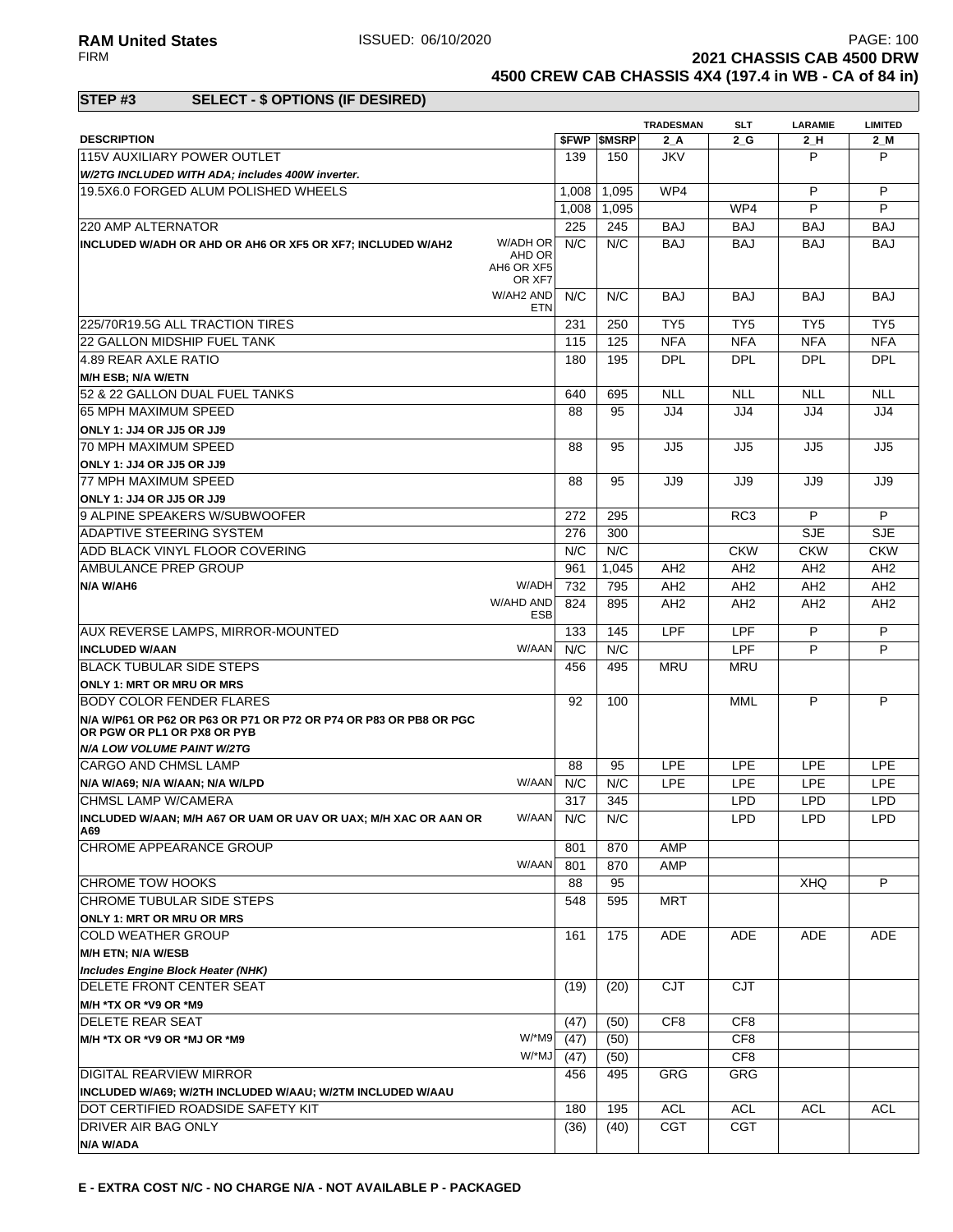**4500 CREW CAB CHASSIS 4X4 (197.4 in WB - CA of 84 in)**

|                                                                  |           |                          | <b>TRADESMAN</b> | <b>SLT</b>               | <b>LARAMIE</b>  | <b>LIMITED</b>  |
|------------------------------------------------------------------|-----------|--------------------------|------------------|--------------------------|-----------------|-----------------|
| <b>DESCRIPTION</b>                                               |           | <b><i>SFWP SMSRP</i></b> | 2 A              | $2_G$                    | 2H              | 2_M             |
| DUAL ALTERNATORS RATED AT 380 AMPS                               | 364       | 395                      | XF <sub>5</sub>  | XF <sub>5</sub>          | XF <sub>5</sub> | XF <sub>5</sub> |
| W/ADH<br>M/H ESB; N/A W/ETN; ONLY 1: XF5 OR XF7                  | 276       | 300                      | XF <sub>5</sub>  | XF <sub>5</sub>          | XF <sub>5</sub> | XF <sub>5</sub> |
| W/AHD                                                            | 276       | 300                      | XF <sub>5</sub>  | XF <sub>5</sub>          | XF <sub>5</sub> | XF <sub>5</sub> |
| DUAL ALTERNATORS RATED AT 440 AMPS                               | 364       | 395                      | XF7              | XF7                      | XF7             | XF7             |
| W/ADH<br>INCLUDED W/AH6; M/H ETN; N/A W/ESB; ONLY 1: XF5 OR XF7  | 276       | 300                      | XF7              | XF7                      | XF7             | XF7             |
| W/AH6                                                            | N/C       | N/C                      | XF7              | XF7                      | XF7             | XF7             |
| W/AHD                                                            | 276       | 300                      | XF7              | XF7                      | XF7             | XF7             |
| ELEC SHIFT-ON-THE-FLY TRANSFER CASE                              | 272       | 295                      | DK3              |                          | P               | P               |
|                                                                  | 272       | 295                      |                  | DK <sub>3</sub>          | P               | P               |
| <b>IELECTRICAL ACCESSORY GROUP</b>                               | 501       | 545                      | ADH              | ADH                      |                 |                 |
|                                                                  | 317       | 345                      |                  |                          | ADH             | ADH             |
| W/AAU                                                            | 317       | 345                      | ADH              | ADH                      |                 |                 |
| W/AH6                                                            | 272       | 295                      | <b>ADH</b>       | <b>ADH</b>               |                 |                 |
| W/AH6                                                            | N/C       | N/C                      |                  |                          | ADH             | ADH             |
| ENGINE BLOCK HEATER                                              | 88        | 95                       | <b>NHK</b>       | <b>NHK</b>               | <b>NHK</b>      | <b>NHK</b>      |
| W/ADE<br><b>INCLUDED W/ADE</b>                                   | N/C       | N/C                      | <b>NHK</b>       | <b>NHK</b>               | <b>NHK</b>      | <b>NHK</b>      |
| <b>ENGINE SHUTDOWN TIMER</b>                                     | 231       | 250                      | <b>XCL</b>       | <b>XCL</b>               | <b>XCL</b>      | <b>XCL</b>      |
| <b>FLAT CAB-LENGTH SIDE STEPS, CHROME</b>                        | 732       | 795                      |                  | <b>MRS</b>               | <b>MRS</b>      | <b>MRS</b>      |
| <b>ONLY 1: MRT OR MRU OR MRS</b><br><b>FLOOR COVERING CARPET</b> | 139       | 150                      | <b>CKE</b>       | P                        | P               | P               |
| <b>FRONT &amp; REAR RUBBER FLOOR MATS</b>                        | 139       | 150                      |                  |                          |                 | <b>CLF</b>      |
|                                                                  | 139       | 150                      |                  | <b>CLF</b>               | <b>CLF</b>      |                 |
|                                                                  | 139       | 150                      | <b>CLF</b>       |                          |                 |                 |
| <b>FRONT FOG LAMPS</b>                                           | 180       | 195                      | <b>LNJ</b>       | <b>LNJ</b>               |                 |                 |
| <b>FRONT LICENSE PLATE BRACKET</b>                               | N/C       | N/C                      | <b>MDA</b>       | <b>MDA</b>               | <b>MDA</b>      | <b>MDA</b>      |
| <b>FULL SIZE SPARE TIRE</b>                                      | 364       | 395                      | <b>TBB</b>       | <b>TBB</b>               | <b>TBB</b>      | <b>TBB</b>      |
| <b>GVW RATING - 15000#</b>                                       | N/C       | N/C                      | Z9B              | Z9B                      | Z9B             | Z9B             |
| ONLY 1: Z9B OR Z9C                                               |           |                          |                  |                          |                 |                 |
| <b>GVW RATING - 16000#</b>                                       | N/C       | N/C                      | Z9C              | Z9C                      | Z9C             | Z9C             |
| ONLY 1: Z9B OR Z9C                                               |           |                          |                  |                          |                 |                 |
| HEATED SEATS AND WHEEL GROUP                                     | 501       | 545                      |                  | AGF                      |                 |                 |
| W/AAU<br>M/H *MJ OR *M9; N/A W/*TX; N/A W/*V9                    | 317       | 345                      |                  | <b>AGF</b>               |                 |                 |
| W/ETN M/H 220 AMP Alternator<br>W/ADA                            | 317       | 345                      |                  | AGF                      |                 |                 |
| HEAVY DUTY FRONT SUSPENSION GROUP                                | 240       | 260                      | <b>AZB</b>       | <b>AZB</b>               | AZB             | <b>AZB</b>      |
| W/AHD<br><b>INCLUDED W/AHD</b>                                   | N/C       | N/C                      | <b>AZB</b>       | <b>AZB</b>               | <b>AZB</b>      | <b>AZB</b>      |
| <b>HEAVY DUTY SNOW PLOW PREP GROUP</b>                           | 456       | 495                      | AHD              | AHD                      | <b>AHD</b>      | <b>AHD</b>      |
| W/ADH                                                            | 317       | 345                      | AHD              | <b>AHD</b>               | AHD             | AHD             |
| LARAMIE LEVEL 1 EQUIPMENT GROUP                                  | 869       | 945                      |                  |                          | A66             |                 |
| LARAMIE LEVEL 2 EQUIPMENT GROUP                                  | 1,928     | 2,095                    |                  |                          | A67             |                 |
| includes package A66 content<br>LED TAIL LAMPS                   | 88        | 95                       | LAY              | LAY                      | LAY             | LAY             |
| LIMITED LEVEL 1 EQUIPMENT GROUP                                  | 3,896     | 4,235                    |                  |                          |                 | A69             |
| LUXURY GROUP                                                     | 1,059     | 1,150                    |                  | <b>ADA</b>               |                 |                 |
| <b>MANUAL DPF REGENERATION</b>                                   | 225       | 245                      | <b>XNR</b>       | <b>XNR</b>               | <b>XNR</b>      | <b>XNR</b>      |
| W/AH6<br>INCLUDED W/AH6; M/H ETN; N/A W/ESB                      | N/C       | N/C                      | <b>XNR</b>       | <b>XNR</b>               | <b>XNR</b>      | <b>XNR</b>      |
| MANUF STATEMENT OF ORIGIN                                        | N/C       | N/C                      | <b>YEP</b>       | <b>YEP</b>               | <b>YEP</b>      | <b>YEP</b>      |
| <b>MAX TOW PACKAGE</b>                                           | 548       | 595                      | AHQ              | <b>AHQ</b>               | <b>AHQ</b>      | AHQ             |
| W/ETN<br>M/H AAU OR ADH OR XHC; M/H ETN; N/A W/ESB               | 548       | 595                      | AHQ              | AHQ                      | AHQ             | <b>AHQ</b>      |
| PAINTED FRONT BUMPER                                             | 88        | 95                       |                  |                          | <b>MBA</b>      | <b>MBA</b>      |
| <b>M/H XAG</b>                                                   |           |                          |                  |                          |                 |                 |
| PARKSENSE FT/RR PARK ASSIST SYSTEM                               | 456       | 495                      | XAG              | XAG                      | XAG             | P               |
| W/2TA M/H LNJ; W/2TG M/H AD6 OR LNJ                              |           |                          |                  |                          |                 |                 |
| PARKSENSE REAR PARK ASSIST SYSTEM                                | 272       | 295                      | XAA              | <b>XAA</b>               | XAA             |                 |
| N/A W/XAG                                                        |           |                          |                  |                          |                 |                 |
| PARKVIEW REAR BACK-UP CAMERA                                     | 456       | 495                      |                  | XAC                      | XAC             | P               |
| N/A W/AAN                                                        | 456       | 495                      | <b>XAC</b>       |                          |                 | P               |
| W/AAU                                                            | 456       | 495                      | XAC              |                          |                 | P               |
| POWER 2-WAY DRIVER LUMBAR ADJUST<br>W/*MJ OR                     | 88<br>N/C | 95<br>N/C                | <b>JPE</b>       | <b>JPE</b><br><b>JPE</b> | P<br>P          | P<br>P          |
| INCLUDED W/*MJ OR *M9<br>*M9                                     |           |                          | <b>JPE</b>       |                          |                 |                 |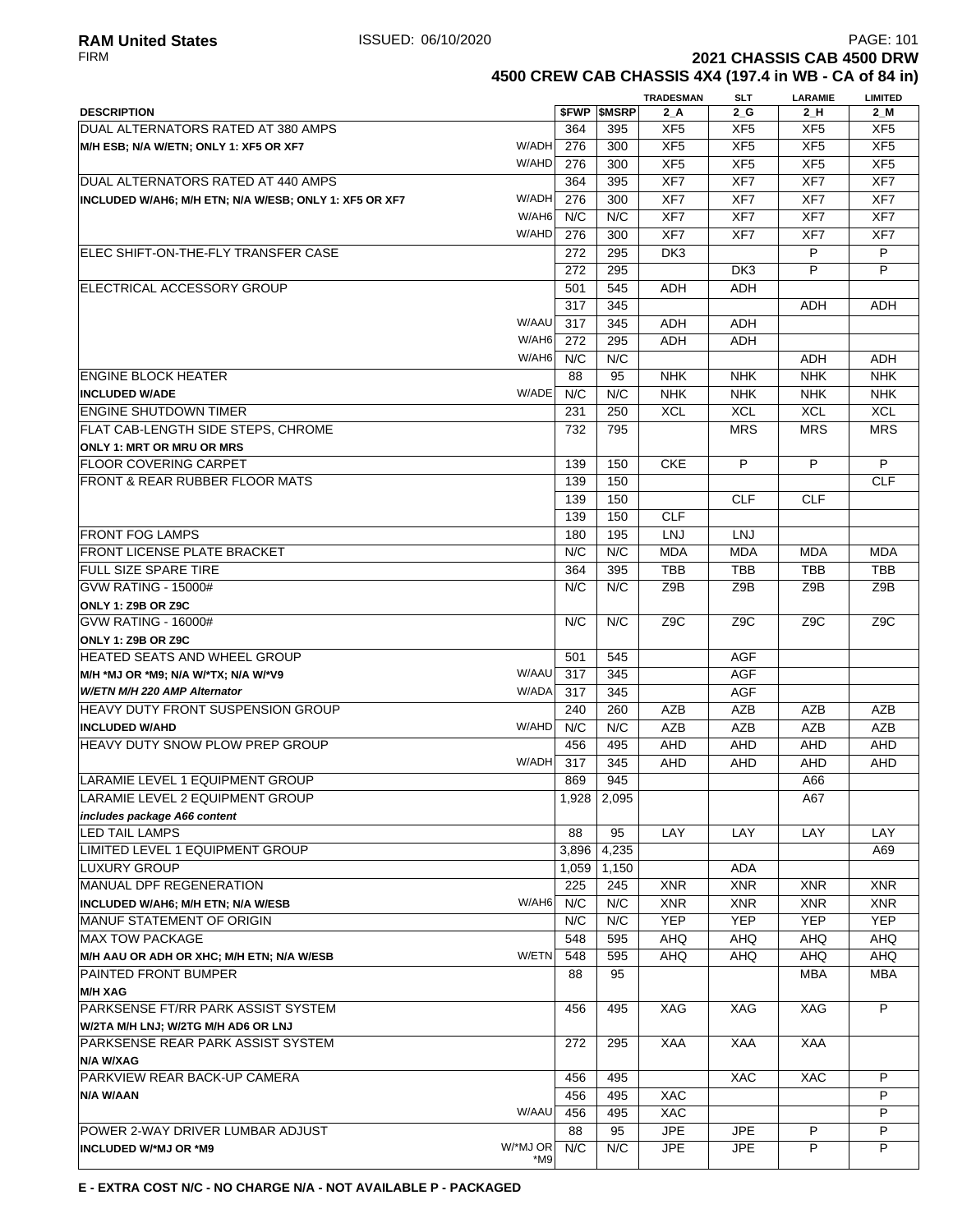**2021 CHASSIS CAB 4500 DRW** 

# **4500 CREW CAB CHASSIS 4X4 (197.4 in WB - CA of 84 in)**

| <b>SFWP SMSRP</b><br>$2$ M<br><b>DESCRIPTION</b><br>2 A<br>$2_G$<br>$2_H$<br><b>POWER TAKE OFF PREP</b><br><b>LBN</b><br>272<br>295<br>LBN<br>LBN<br><b>LBN</b><br>N/A W/LBV<br>POWER TAKE OFF PREP - LEFT SIDE<br>LBV<br>LBV<br>LBV<br>LBV<br>272<br>295<br><b>PREMIUM LIGHTING GROUP</b><br>916<br>995<br>AD <sub>6</sub><br>W/AAU<br>AD <sub>6</sub><br>869<br>945<br>W/ADA<br>869<br>945<br>AD <sub>6</sub><br>W/AGF<br>869<br>AD <sub>6</sub><br>945<br><b>RAM TELEMATICS</b><br>736<br><b>RFQ</b><br><b>RFQ</b><br><b>RFQ</b><br><b>RFQ</b><br>800<br>Includes Telematics Module & 1 year of Ram Telematics Powered by Verizon<br><b>Connect</b><br>X <sub>9</sub> S<br>X <sub>9</sub> S<br>RAM TELEMATICS 3-YR SUBSCRIPTION<br>884<br>960<br>X9S<br>X9S<br>M/H RFQ; N/A W/X9T<br>Includes 2 year extension (3 years total) of Ram Telematics Powered by<br><b>Verizon Connect</b><br><b>RAM TELEMATICS 5-YR SUBSCRIPTION</b><br>X9T<br>X <sub>9</sub> T<br>X9T<br>X9T<br>1,767<br>1,920<br>M/H RFQ; N/A W/X9S<br>Includes 4 year service extension (5 years total) of Ram Telematics Powered<br>by Verizon Connect<br><b>REAR BACKUP ALARM</b><br><b>XAW</b><br><b>XAW</b><br><b>XAW</b><br><b>XAW</b><br>133<br>145<br><b>GFE</b><br>P<br>P<br><b>REAR POWER SLIDING WINDOW</b><br>364<br>395<br>ONLY 1: GFD OR GFE<br><b>REAR SLIDING WINDOW</b><br><b>GFD</b><br>GFD<br>272<br>295<br>N/A W/ADA; ONLY 1: GFD OR GFE<br><b>GFA</b><br>P<br>P<br><b>GFA</b><br><b>REAR WINDOW DEFROSTER</b><br>148<br>160<br><b>N/A W/GFD</b><br><b>RED SEAT BELTS</b><br>CGQ<br>CGQ<br>CGQ<br>69<br>75<br>P<br>P<br><b>REMOTE KEYLESS ENTRY</b><br><b>GXM</b><br>P<br>364<br>395<br>P<br>P<br><b>REMOTE START SYSTEM</b><br>225<br>245<br><b>XBM</b><br><b>SAFETY GROUP</b><br>1,647<br>1,790<br>AAU<br>1,790<br>AAU<br>N/A W/A69; N/A W/UA1<br>1,647<br>1,700<br>AAU<br>AAU<br>1,564<br>P<br><b>SECURITY ALARM</b><br><b>LSA</b><br>P<br>180<br>195<br>P<br>P<br>P<br>180<br>195<br><b>RSD</b><br><b>SIRIUSXM SATELLITE RADIO</b><br>W/UAA OR<br>N/C<br>N/C<br>P<br>P<br>P<br><b>RSD</b><br>INCLUDED W/UAA OR UAM OR UAV OR UAX; M/H UA1<br><b>UAM</b><br>SPLASH GUARDS/MUD FLAPS FRONT<br>69<br>75<br><b>MKM</b><br><b>MKM</b><br><b>MKM</b><br><b>MKM</b><br>P<br><b>TIRE FILL ALERT</b><br>LAW<br>P<br>41<br>45<br>P<br>P<br>41<br>45<br>LAW<br>M/H XBT; N/A W/UA1<br>P<br>139<br>150<br>P<br>P<br>TIRE PRESSURE INFORMATION SYSTEM<br>XBT<br>TOWING TECHNOLOGY GROUP<br>916<br>995<br>AAN<br>777<br>AAN<br><b>N/A W/A69</b><br>845<br>AAN<br>Includes backup camera<br>777<br>845<br>AAN<br>916<br>995<br>P<br>P<br>341<br><b>XHC</b><br><b>XHC</b><br><b>TRAILER BRAKE CONTROL</b><br>370<br><b>INCLUDED W/AAU OR ADH</b><br>TRAILER TIRE PRESSURE MONITORING SYS<br>139<br>XG9<br>XG9<br>XG9<br>150<br>M/H UAM OR UAV OR UAX OR A67; N/A W/UAA; W/2TA M/H A61<br><b>XEF</b><br>TRANSFER CASE SKID PLATE SHIELD<br>133<br>145<br>XEF<br>XEF<br>XEF<br>N/C<br>W/AHD<br>N/C<br><b>XEF</b><br><b>XEF</b><br>XEF<br><b>INCLUDED W/AHD</b><br><b>XEF</b><br>UCONNECT 12.0 WITH NAVIGATION<br>1,876<br>2,040<br><b>UAX</b><br>P<br>P<br><b>UAX</b><br>2,888<br>3,140<br>P<br>W/A67<br>1,876<br>2,040<br><b>UAX</b><br>$\overline{P}$<br>UCONNECT 3 WITH 5" DISPLAY<br><b>UAA</b><br>640<br>695<br><b>UAV</b><br>UCONNECT 4C NAV WITH 8.4" DISPLAY<br>1,508<br>1,640<br>635<br>690<br><b>UAV</b><br><b>INCLUDED W/A67</b><br>W/A67<br>N/C<br>N/C<br><b>UAV</b><br><b>UAV</b><br><b>UCONNECT 4 WITH 8.4" DISPLAY</b><br>P<br>1,008<br>1,095<br><b>UAM</b><br>P<br>1,652<br>1,795<br><b>UAM</b><br>XF <sub>6</sub><br>VOLTAGE MONITORING AUTO IDLE UP SYS<br>139<br>XF <sub>6</sub><br>XF <sub>6</sub><br>XF <sub>6</sub><br>150<br>W/ADH OR<br>N/C<br>N/C<br>XF <sub>6</sub><br>XF <sub>6</sub><br>XF <sub>6</sub><br>XF <sub>6</sub><br><b>INCLUDED W/ADH OR AH2 OR AH6</b><br>AH <sub>2</sub> OR |                 |  | <b>TRADESMAN</b> | SLT | <b>LARAMIE</b> | <b>LIMITED</b> |
|-------------------------------------------------------------------------------------------------------------------------------------------------------------------------------------------------------------------------------------------------------------------------------------------------------------------------------------------------------------------------------------------------------------------------------------------------------------------------------------------------------------------------------------------------------------------------------------------------------------------------------------------------------------------------------------------------------------------------------------------------------------------------------------------------------------------------------------------------------------------------------------------------------------------------------------------------------------------------------------------------------------------------------------------------------------------------------------------------------------------------------------------------------------------------------------------------------------------------------------------------------------------------------------------------------------------------------------------------------------------------------------------------------------------------------------------------------------------------------------------------------------------------------------------------------------------------------------------------------------------------------------------------------------------------------------------------------------------------------------------------------------------------------------------------------------------------------------------------------------------------------------------------------------------------------------------------------------------------------------------------------------------------------------------------------------------------------------------------------------------------------------------------------------------------------------------------------------------------------------------------------------------------------------------------------------------------------------------------------------------------------------------------------------------------------------------------------------------------------------------------------------------------------------------------------------------------------------------------------------------------------------------------------------------------------------------------------------------------------------------------------------------------------------------------------------------------------------------------------------------------------------------------------------------------------------------------------------------------------------------------------------------------------------------------------------------------------------------------------------------------------------------------------------------------------------------------------------------------------------------------------------------------------------------------------------------------------------------------------------------------------------------------------------------------------------------------------------------------------------------------------------------------------------------------------------------------------------------------------------------------------------------------------------------------------------------------------------------------------------------------------------------------------------------------------------------------------------------------------------------------------------------|-----------------|--|------------------|-----|----------------|----------------|
|                                                                                                                                                                                                                                                                                                                                                                                                                                                                                                                                                                                                                                                                                                                                                                                                                                                                                                                                                                                                                                                                                                                                                                                                                                                                                                                                                                                                                                                                                                                                                                                                                                                                                                                                                                                                                                                                                                                                                                                                                                                                                                                                                                                                                                                                                                                                                                                                                                                                                                                                                                                                                                                                                                                                                                                                                                                                                                                                                                                                                                                                                                                                                                                                                                                                                                                                                                                                                                                                                                                                                                                                                                                                                                                                                                                                                                                                                           |                 |  |                  |     |                |                |
|                                                                                                                                                                                                                                                                                                                                                                                                                                                                                                                                                                                                                                                                                                                                                                                                                                                                                                                                                                                                                                                                                                                                                                                                                                                                                                                                                                                                                                                                                                                                                                                                                                                                                                                                                                                                                                                                                                                                                                                                                                                                                                                                                                                                                                                                                                                                                                                                                                                                                                                                                                                                                                                                                                                                                                                                                                                                                                                                                                                                                                                                                                                                                                                                                                                                                                                                                                                                                                                                                                                                                                                                                                                                                                                                                                                                                                                                                           |                 |  |                  |     |                |                |
|                                                                                                                                                                                                                                                                                                                                                                                                                                                                                                                                                                                                                                                                                                                                                                                                                                                                                                                                                                                                                                                                                                                                                                                                                                                                                                                                                                                                                                                                                                                                                                                                                                                                                                                                                                                                                                                                                                                                                                                                                                                                                                                                                                                                                                                                                                                                                                                                                                                                                                                                                                                                                                                                                                                                                                                                                                                                                                                                                                                                                                                                                                                                                                                                                                                                                                                                                                                                                                                                                                                                                                                                                                                                                                                                                                                                                                                                                           |                 |  |                  |     |                |                |
|                                                                                                                                                                                                                                                                                                                                                                                                                                                                                                                                                                                                                                                                                                                                                                                                                                                                                                                                                                                                                                                                                                                                                                                                                                                                                                                                                                                                                                                                                                                                                                                                                                                                                                                                                                                                                                                                                                                                                                                                                                                                                                                                                                                                                                                                                                                                                                                                                                                                                                                                                                                                                                                                                                                                                                                                                                                                                                                                                                                                                                                                                                                                                                                                                                                                                                                                                                                                                                                                                                                                                                                                                                                                                                                                                                                                                                                                                           |                 |  |                  |     |                |                |
|                                                                                                                                                                                                                                                                                                                                                                                                                                                                                                                                                                                                                                                                                                                                                                                                                                                                                                                                                                                                                                                                                                                                                                                                                                                                                                                                                                                                                                                                                                                                                                                                                                                                                                                                                                                                                                                                                                                                                                                                                                                                                                                                                                                                                                                                                                                                                                                                                                                                                                                                                                                                                                                                                                                                                                                                                                                                                                                                                                                                                                                                                                                                                                                                                                                                                                                                                                                                                                                                                                                                                                                                                                                                                                                                                                                                                                                                                           |                 |  |                  |     |                |                |
|                                                                                                                                                                                                                                                                                                                                                                                                                                                                                                                                                                                                                                                                                                                                                                                                                                                                                                                                                                                                                                                                                                                                                                                                                                                                                                                                                                                                                                                                                                                                                                                                                                                                                                                                                                                                                                                                                                                                                                                                                                                                                                                                                                                                                                                                                                                                                                                                                                                                                                                                                                                                                                                                                                                                                                                                                                                                                                                                                                                                                                                                                                                                                                                                                                                                                                                                                                                                                                                                                                                                                                                                                                                                                                                                                                                                                                                                                           |                 |  |                  |     |                |                |
|                                                                                                                                                                                                                                                                                                                                                                                                                                                                                                                                                                                                                                                                                                                                                                                                                                                                                                                                                                                                                                                                                                                                                                                                                                                                                                                                                                                                                                                                                                                                                                                                                                                                                                                                                                                                                                                                                                                                                                                                                                                                                                                                                                                                                                                                                                                                                                                                                                                                                                                                                                                                                                                                                                                                                                                                                                                                                                                                                                                                                                                                                                                                                                                                                                                                                                                                                                                                                                                                                                                                                                                                                                                                                                                                                                                                                                                                                           |                 |  |                  |     |                |                |
|                                                                                                                                                                                                                                                                                                                                                                                                                                                                                                                                                                                                                                                                                                                                                                                                                                                                                                                                                                                                                                                                                                                                                                                                                                                                                                                                                                                                                                                                                                                                                                                                                                                                                                                                                                                                                                                                                                                                                                                                                                                                                                                                                                                                                                                                                                                                                                                                                                                                                                                                                                                                                                                                                                                                                                                                                                                                                                                                                                                                                                                                                                                                                                                                                                                                                                                                                                                                                                                                                                                                                                                                                                                                                                                                                                                                                                                                                           |                 |  |                  |     |                |                |
|                                                                                                                                                                                                                                                                                                                                                                                                                                                                                                                                                                                                                                                                                                                                                                                                                                                                                                                                                                                                                                                                                                                                                                                                                                                                                                                                                                                                                                                                                                                                                                                                                                                                                                                                                                                                                                                                                                                                                                                                                                                                                                                                                                                                                                                                                                                                                                                                                                                                                                                                                                                                                                                                                                                                                                                                                                                                                                                                                                                                                                                                                                                                                                                                                                                                                                                                                                                                                                                                                                                                                                                                                                                                                                                                                                                                                                                                                           |                 |  |                  |     |                |                |
|                                                                                                                                                                                                                                                                                                                                                                                                                                                                                                                                                                                                                                                                                                                                                                                                                                                                                                                                                                                                                                                                                                                                                                                                                                                                                                                                                                                                                                                                                                                                                                                                                                                                                                                                                                                                                                                                                                                                                                                                                                                                                                                                                                                                                                                                                                                                                                                                                                                                                                                                                                                                                                                                                                                                                                                                                                                                                                                                                                                                                                                                                                                                                                                                                                                                                                                                                                                                                                                                                                                                                                                                                                                                                                                                                                                                                                                                                           |                 |  |                  |     |                |                |
|                                                                                                                                                                                                                                                                                                                                                                                                                                                                                                                                                                                                                                                                                                                                                                                                                                                                                                                                                                                                                                                                                                                                                                                                                                                                                                                                                                                                                                                                                                                                                                                                                                                                                                                                                                                                                                                                                                                                                                                                                                                                                                                                                                                                                                                                                                                                                                                                                                                                                                                                                                                                                                                                                                                                                                                                                                                                                                                                                                                                                                                                                                                                                                                                                                                                                                                                                                                                                                                                                                                                                                                                                                                                                                                                                                                                                                                                                           |                 |  |                  |     |                |                |
|                                                                                                                                                                                                                                                                                                                                                                                                                                                                                                                                                                                                                                                                                                                                                                                                                                                                                                                                                                                                                                                                                                                                                                                                                                                                                                                                                                                                                                                                                                                                                                                                                                                                                                                                                                                                                                                                                                                                                                                                                                                                                                                                                                                                                                                                                                                                                                                                                                                                                                                                                                                                                                                                                                                                                                                                                                                                                                                                                                                                                                                                                                                                                                                                                                                                                                                                                                                                                                                                                                                                                                                                                                                                                                                                                                                                                                                                                           |                 |  |                  |     |                |                |
|                                                                                                                                                                                                                                                                                                                                                                                                                                                                                                                                                                                                                                                                                                                                                                                                                                                                                                                                                                                                                                                                                                                                                                                                                                                                                                                                                                                                                                                                                                                                                                                                                                                                                                                                                                                                                                                                                                                                                                                                                                                                                                                                                                                                                                                                                                                                                                                                                                                                                                                                                                                                                                                                                                                                                                                                                                                                                                                                                                                                                                                                                                                                                                                                                                                                                                                                                                                                                                                                                                                                                                                                                                                                                                                                                                                                                                                                                           |                 |  |                  |     |                |                |
|                                                                                                                                                                                                                                                                                                                                                                                                                                                                                                                                                                                                                                                                                                                                                                                                                                                                                                                                                                                                                                                                                                                                                                                                                                                                                                                                                                                                                                                                                                                                                                                                                                                                                                                                                                                                                                                                                                                                                                                                                                                                                                                                                                                                                                                                                                                                                                                                                                                                                                                                                                                                                                                                                                                                                                                                                                                                                                                                                                                                                                                                                                                                                                                                                                                                                                                                                                                                                                                                                                                                                                                                                                                                                                                                                                                                                                                                                           |                 |  |                  |     |                |                |
|                                                                                                                                                                                                                                                                                                                                                                                                                                                                                                                                                                                                                                                                                                                                                                                                                                                                                                                                                                                                                                                                                                                                                                                                                                                                                                                                                                                                                                                                                                                                                                                                                                                                                                                                                                                                                                                                                                                                                                                                                                                                                                                                                                                                                                                                                                                                                                                                                                                                                                                                                                                                                                                                                                                                                                                                                                                                                                                                                                                                                                                                                                                                                                                                                                                                                                                                                                                                                                                                                                                                                                                                                                                                                                                                                                                                                                                                                           |                 |  |                  |     |                |                |
|                                                                                                                                                                                                                                                                                                                                                                                                                                                                                                                                                                                                                                                                                                                                                                                                                                                                                                                                                                                                                                                                                                                                                                                                                                                                                                                                                                                                                                                                                                                                                                                                                                                                                                                                                                                                                                                                                                                                                                                                                                                                                                                                                                                                                                                                                                                                                                                                                                                                                                                                                                                                                                                                                                                                                                                                                                                                                                                                                                                                                                                                                                                                                                                                                                                                                                                                                                                                                                                                                                                                                                                                                                                                                                                                                                                                                                                                                           |                 |  |                  |     |                |                |
|                                                                                                                                                                                                                                                                                                                                                                                                                                                                                                                                                                                                                                                                                                                                                                                                                                                                                                                                                                                                                                                                                                                                                                                                                                                                                                                                                                                                                                                                                                                                                                                                                                                                                                                                                                                                                                                                                                                                                                                                                                                                                                                                                                                                                                                                                                                                                                                                                                                                                                                                                                                                                                                                                                                                                                                                                                                                                                                                                                                                                                                                                                                                                                                                                                                                                                                                                                                                                                                                                                                                                                                                                                                                                                                                                                                                                                                                                           |                 |  |                  |     |                |                |
|                                                                                                                                                                                                                                                                                                                                                                                                                                                                                                                                                                                                                                                                                                                                                                                                                                                                                                                                                                                                                                                                                                                                                                                                                                                                                                                                                                                                                                                                                                                                                                                                                                                                                                                                                                                                                                                                                                                                                                                                                                                                                                                                                                                                                                                                                                                                                                                                                                                                                                                                                                                                                                                                                                                                                                                                                                                                                                                                                                                                                                                                                                                                                                                                                                                                                                                                                                                                                                                                                                                                                                                                                                                                                                                                                                                                                                                                                           |                 |  |                  |     |                |                |
|                                                                                                                                                                                                                                                                                                                                                                                                                                                                                                                                                                                                                                                                                                                                                                                                                                                                                                                                                                                                                                                                                                                                                                                                                                                                                                                                                                                                                                                                                                                                                                                                                                                                                                                                                                                                                                                                                                                                                                                                                                                                                                                                                                                                                                                                                                                                                                                                                                                                                                                                                                                                                                                                                                                                                                                                                                                                                                                                                                                                                                                                                                                                                                                                                                                                                                                                                                                                                                                                                                                                                                                                                                                                                                                                                                                                                                                                                           |                 |  |                  |     |                |                |
|                                                                                                                                                                                                                                                                                                                                                                                                                                                                                                                                                                                                                                                                                                                                                                                                                                                                                                                                                                                                                                                                                                                                                                                                                                                                                                                                                                                                                                                                                                                                                                                                                                                                                                                                                                                                                                                                                                                                                                                                                                                                                                                                                                                                                                                                                                                                                                                                                                                                                                                                                                                                                                                                                                                                                                                                                                                                                                                                                                                                                                                                                                                                                                                                                                                                                                                                                                                                                                                                                                                                                                                                                                                                                                                                                                                                                                                                                           |                 |  |                  |     |                |                |
|                                                                                                                                                                                                                                                                                                                                                                                                                                                                                                                                                                                                                                                                                                                                                                                                                                                                                                                                                                                                                                                                                                                                                                                                                                                                                                                                                                                                                                                                                                                                                                                                                                                                                                                                                                                                                                                                                                                                                                                                                                                                                                                                                                                                                                                                                                                                                                                                                                                                                                                                                                                                                                                                                                                                                                                                                                                                                                                                                                                                                                                                                                                                                                                                                                                                                                                                                                                                                                                                                                                                                                                                                                                                                                                                                                                                                                                                                           |                 |  |                  |     |                |                |
|                                                                                                                                                                                                                                                                                                                                                                                                                                                                                                                                                                                                                                                                                                                                                                                                                                                                                                                                                                                                                                                                                                                                                                                                                                                                                                                                                                                                                                                                                                                                                                                                                                                                                                                                                                                                                                                                                                                                                                                                                                                                                                                                                                                                                                                                                                                                                                                                                                                                                                                                                                                                                                                                                                                                                                                                                                                                                                                                                                                                                                                                                                                                                                                                                                                                                                                                                                                                                                                                                                                                                                                                                                                                                                                                                                                                                                                                                           |                 |  |                  |     |                |                |
|                                                                                                                                                                                                                                                                                                                                                                                                                                                                                                                                                                                                                                                                                                                                                                                                                                                                                                                                                                                                                                                                                                                                                                                                                                                                                                                                                                                                                                                                                                                                                                                                                                                                                                                                                                                                                                                                                                                                                                                                                                                                                                                                                                                                                                                                                                                                                                                                                                                                                                                                                                                                                                                                                                                                                                                                                                                                                                                                                                                                                                                                                                                                                                                                                                                                                                                                                                                                                                                                                                                                                                                                                                                                                                                                                                                                                                                                                           |                 |  |                  |     |                |                |
|                                                                                                                                                                                                                                                                                                                                                                                                                                                                                                                                                                                                                                                                                                                                                                                                                                                                                                                                                                                                                                                                                                                                                                                                                                                                                                                                                                                                                                                                                                                                                                                                                                                                                                                                                                                                                                                                                                                                                                                                                                                                                                                                                                                                                                                                                                                                                                                                                                                                                                                                                                                                                                                                                                                                                                                                                                                                                                                                                                                                                                                                                                                                                                                                                                                                                                                                                                                                                                                                                                                                                                                                                                                                                                                                                                                                                                                                                           |                 |  |                  |     |                |                |
|                                                                                                                                                                                                                                                                                                                                                                                                                                                                                                                                                                                                                                                                                                                                                                                                                                                                                                                                                                                                                                                                                                                                                                                                                                                                                                                                                                                                                                                                                                                                                                                                                                                                                                                                                                                                                                                                                                                                                                                                                                                                                                                                                                                                                                                                                                                                                                                                                                                                                                                                                                                                                                                                                                                                                                                                                                                                                                                                                                                                                                                                                                                                                                                                                                                                                                                                                                                                                                                                                                                                                                                                                                                                                                                                                                                                                                                                                           |                 |  |                  |     |                |                |
|                                                                                                                                                                                                                                                                                                                                                                                                                                                                                                                                                                                                                                                                                                                                                                                                                                                                                                                                                                                                                                                                                                                                                                                                                                                                                                                                                                                                                                                                                                                                                                                                                                                                                                                                                                                                                                                                                                                                                                                                                                                                                                                                                                                                                                                                                                                                                                                                                                                                                                                                                                                                                                                                                                                                                                                                                                                                                                                                                                                                                                                                                                                                                                                                                                                                                                                                                                                                                                                                                                                                                                                                                                                                                                                                                                                                                                                                                           |                 |  |                  |     |                |                |
|                                                                                                                                                                                                                                                                                                                                                                                                                                                                                                                                                                                                                                                                                                                                                                                                                                                                                                                                                                                                                                                                                                                                                                                                                                                                                                                                                                                                                                                                                                                                                                                                                                                                                                                                                                                                                                                                                                                                                                                                                                                                                                                                                                                                                                                                                                                                                                                                                                                                                                                                                                                                                                                                                                                                                                                                                                                                                                                                                                                                                                                                                                                                                                                                                                                                                                                                                                                                                                                                                                                                                                                                                                                                                                                                                                                                                                                                                           |                 |  |                  |     |                |                |
|                                                                                                                                                                                                                                                                                                                                                                                                                                                                                                                                                                                                                                                                                                                                                                                                                                                                                                                                                                                                                                                                                                                                                                                                                                                                                                                                                                                                                                                                                                                                                                                                                                                                                                                                                                                                                                                                                                                                                                                                                                                                                                                                                                                                                                                                                                                                                                                                                                                                                                                                                                                                                                                                                                                                                                                                                                                                                                                                                                                                                                                                                                                                                                                                                                                                                                                                                                                                                                                                                                                                                                                                                                                                                                                                                                                                                                                                                           |                 |  |                  |     |                |                |
|                                                                                                                                                                                                                                                                                                                                                                                                                                                                                                                                                                                                                                                                                                                                                                                                                                                                                                                                                                                                                                                                                                                                                                                                                                                                                                                                                                                                                                                                                                                                                                                                                                                                                                                                                                                                                                                                                                                                                                                                                                                                                                                                                                                                                                                                                                                                                                                                                                                                                                                                                                                                                                                                                                                                                                                                                                                                                                                                                                                                                                                                                                                                                                                                                                                                                                                                                                                                                                                                                                                                                                                                                                                                                                                                                                                                                                                                                           |                 |  |                  |     |                |                |
|                                                                                                                                                                                                                                                                                                                                                                                                                                                                                                                                                                                                                                                                                                                                                                                                                                                                                                                                                                                                                                                                                                                                                                                                                                                                                                                                                                                                                                                                                                                                                                                                                                                                                                                                                                                                                                                                                                                                                                                                                                                                                                                                                                                                                                                                                                                                                                                                                                                                                                                                                                                                                                                                                                                                                                                                                                                                                                                                                                                                                                                                                                                                                                                                                                                                                                                                                                                                                                                                                                                                                                                                                                                                                                                                                                                                                                                                                           |                 |  |                  |     |                |                |
|                                                                                                                                                                                                                                                                                                                                                                                                                                                                                                                                                                                                                                                                                                                                                                                                                                                                                                                                                                                                                                                                                                                                                                                                                                                                                                                                                                                                                                                                                                                                                                                                                                                                                                                                                                                                                                                                                                                                                                                                                                                                                                                                                                                                                                                                                                                                                                                                                                                                                                                                                                                                                                                                                                                                                                                                                                                                                                                                                                                                                                                                                                                                                                                                                                                                                                                                                                                                                                                                                                                                                                                                                                                                                                                                                                                                                                                                                           |                 |  |                  |     |                |                |
|                                                                                                                                                                                                                                                                                                                                                                                                                                                                                                                                                                                                                                                                                                                                                                                                                                                                                                                                                                                                                                                                                                                                                                                                                                                                                                                                                                                                                                                                                                                                                                                                                                                                                                                                                                                                                                                                                                                                                                                                                                                                                                                                                                                                                                                                                                                                                                                                                                                                                                                                                                                                                                                                                                                                                                                                                                                                                                                                                                                                                                                                                                                                                                                                                                                                                                                                                                                                                                                                                                                                                                                                                                                                                                                                                                                                                                                                                           |                 |  |                  |     |                |                |
|                                                                                                                                                                                                                                                                                                                                                                                                                                                                                                                                                                                                                                                                                                                                                                                                                                                                                                                                                                                                                                                                                                                                                                                                                                                                                                                                                                                                                                                                                                                                                                                                                                                                                                                                                                                                                                                                                                                                                                                                                                                                                                                                                                                                                                                                                                                                                                                                                                                                                                                                                                                                                                                                                                                                                                                                                                                                                                                                                                                                                                                                                                                                                                                                                                                                                                                                                                                                                                                                                                                                                                                                                                                                                                                                                                                                                                                                                           |                 |  |                  |     |                |                |
|                                                                                                                                                                                                                                                                                                                                                                                                                                                                                                                                                                                                                                                                                                                                                                                                                                                                                                                                                                                                                                                                                                                                                                                                                                                                                                                                                                                                                                                                                                                                                                                                                                                                                                                                                                                                                                                                                                                                                                                                                                                                                                                                                                                                                                                                                                                                                                                                                                                                                                                                                                                                                                                                                                                                                                                                                                                                                                                                                                                                                                                                                                                                                                                                                                                                                                                                                                                                                                                                                                                                                                                                                                                                                                                                                                                                                                                                                           |                 |  |                  |     |                |                |
|                                                                                                                                                                                                                                                                                                                                                                                                                                                                                                                                                                                                                                                                                                                                                                                                                                                                                                                                                                                                                                                                                                                                                                                                                                                                                                                                                                                                                                                                                                                                                                                                                                                                                                                                                                                                                                                                                                                                                                                                                                                                                                                                                                                                                                                                                                                                                                                                                                                                                                                                                                                                                                                                                                                                                                                                                                                                                                                                                                                                                                                                                                                                                                                                                                                                                                                                                                                                                                                                                                                                                                                                                                                                                                                                                                                                                                                                                           |                 |  |                  |     |                |                |
|                                                                                                                                                                                                                                                                                                                                                                                                                                                                                                                                                                                                                                                                                                                                                                                                                                                                                                                                                                                                                                                                                                                                                                                                                                                                                                                                                                                                                                                                                                                                                                                                                                                                                                                                                                                                                                                                                                                                                                                                                                                                                                                                                                                                                                                                                                                                                                                                                                                                                                                                                                                                                                                                                                                                                                                                                                                                                                                                                                                                                                                                                                                                                                                                                                                                                                                                                                                                                                                                                                                                                                                                                                                                                                                                                                                                                                                                                           |                 |  |                  |     |                |                |
|                                                                                                                                                                                                                                                                                                                                                                                                                                                                                                                                                                                                                                                                                                                                                                                                                                                                                                                                                                                                                                                                                                                                                                                                                                                                                                                                                                                                                                                                                                                                                                                                                                                                                                                                                                                                                                                                                                                                                                                                                                                                                                                                                                                                                                                                                                                                                                                                                                                                                                                                                                                                                                                                                                                                                                                                                                                                                                                                                                                                                                                                                                                                                                                                                                                                                                                                                                                                                                                                                                                                                                                                                                                                                                                                                                                                                                                                                           |                 |  |                  |     |                |                |
|                                                                                                                                                                                                                                                                                                                                                                                                                                                                                                                                                                                                                                                                                                                                                                                                                                                                                                                                                                                                                                                                                                                                                                                                                                                                                                                                                                                                                                                                                                                                                                                                                                                                                                                                                                                                                                                                                                                                                                                                                                                                                                                                                                                                                                                                                                                                                                                                                                                                                                                                                                                                                                                                                                                                                                                                                                                                                                                                                                                                                                                                                                                                                                                                                                                                                                                                                                                                                                                                                                                                                                                                                                                                                                                                                                                                                                                                                           |                 |  |                  |     |                |                |
|                                                                                                                                                                                                                                                                                                                                                                                                                                                                                                                                                                                                                                                                                                                                                                                                                                                                                                                                                                                                                                                                                                                                                                                                                                                                                                                                                                                                                                                                                                                                                                                                                                                                                                                                                                                                                                                                                                                                                                                                                                                                                                                                                                                                                                                                                                                                                                                                                                                                                                                                                                                                                                                                                                                                                                                                                                                                                                                                                                                                                                                                                                                                                                                                                                                                                                                                                                                                                                                                                                                                                                                                                                                                                                                                                                                                                                                                                           |                 |  |                  |     |                |                |
|                                                                                                                                                                                                                                                                                                                                                                                                                                                                                                                                                                                                                                                                                                                                                                                                                                                                                                                                                                                                                                                                                                                                                                                                                                                                                                                                                                                                                                                                                                                                                                                                                                                                                                                                                                                                                                                                                                                                                                                                                                                                                                                                                                                                                                                                                                                                                                                                                                                                                                                                                                                                                                                                                                                                                                                                                                                                                                                                                                                                                                                                                                                                                                                                                                                                                                                                                                                                                                                                                                                                                                                                                                                                                                                                                                                                                                                                                           |                 |  |                  |     |                |                |
|                                                                                                                                                                                                                                                                                                                                                                                                                                                                                                                                                                                                                                                                                                                                                                                                                                                                                                                                                                                                                                                                                                                                                                                                                                                                                                                                                                                                                                                                                                                                                                                                                                                                                                                                                                                                                                                                                                                                                                                                                                                                                                                                                                                                                                                                                                                                                                                                                                                                                                                                                                                                                                                                                                                                                                                                                                                                                                                                                                                                                                                                                                                                                                                                                                                                                                                                                                                                                                                                                                                                                                                                                                                                                                                                                                                                                                                                                           |                 |  |                  |     |                |                |
|                                                                                                                                                                                                                                                                                                                                                                                                                                                                                                                                                                                                                                                                                                                                                                                                                                                                                                                                                                                                                                                                                                                                                                                                                                                                                                                                                                                                                                                                                                                                                                                                                                                                                                                                                                                                                                                                                                                                                                                                                                                                                                                                                                                                                                                                                                                                                                                                                                                                                                                                                                                                                                                                                                                                                                                                                                                                                                                                                                                                                                                                                                                                                                                                                                                                                                                                                                                                                                                                                                                                                                                                                                                                                                                                                                                                                                                                                           |                 |  |                  |     |                |                |
|                                                                                                                                                                                                                                                                                                                                                                                                                                                                                                                                                                                                                                                                                                                                                                                                                                                                                                                                                                                                                                                                                                                                                                                                                                                                                                                                                                                                                                                                                                                                                                                                                                                                                                                                                                                                                                                                                                                                                                                                                                                                                                                                                                                                                                                                                                                                                                                                                                                                                                                                                                                                                                                                                                                                                                                                                                                                                                                                                                                                                                                                                                                                                                                                                                                                                                                                                                                                                                                                                                                                                                                                                                                                                                                                                                                                                                                                                           |                 |  |                  |     |                |                |
|                                                                                                                                                                                                                                                                                                                                                                                                                                                                                                                                                                                                                                                                                                                                                                                                                                                                                                                                                                                                                                                                                                                                                                                                                                                                                                                                                                                                                                                                                                                                                                                                                                                                                                                                                                                                                                                                                                                                                                                                                                                                                                                                                                                                                                                                                                                                                                                                                                                                                                                                                                                                                                                                                                                                                                                                                                                                                                                                                                                                                                                                                                                                                                                                                                                                                                                                                                                                                                                                                                                                                                                                                                                                                                                                                                                                                                                                                           |                 |  |                  |     |                |                |
|                                                                                                                                                                                                                                                                                                                                                                                                                                                                                                                                                                                                                                                                                                                                                                                                                                                                                                                                                                                                                                                                                                                                                                                                                                                                                                                                                                                                                                                                                                                                                                                                                                                                                                                                                                                                                                                                                                                                                                                                                                                                                                                                                                                                                                                                                                                                                                                                                                                                                                                                                                                                                                                                                                                                                                                                                                                                                                                                                                                                                                                                                                                                                                                                                                                                                                                                                                                                                                                                                                                                                                                                                                                                                                                                                                                                                                                                                           |                 |  |                  |     |                |                |
|                                                                                                                                                                                                                                                                                                                                                                                                                                                                                                                                                                                                                                                                                                                                                                                                                                                                                                                                                                                                                                                                                                                                                                                                                                                                                                                                                                                                                                                                                                                                                                                                                                                                                                                                                                                                                                                                                                                                                                                                                                                                                                                                                                                                                                                                                                                                                                                                                                                                                                                                                                                                                                                                                                                                                                                                                                                                                                                                                                                                                                                                                                                                                                                                                                                                                                                                                                                                                                                                                                                                                                                                                                                                                                                                                                                                                                                                                           |                 |  |                  |     |                |                |
|                                                                                                                                                                                                                                                                                                                                                                                                                                                                                                                                                                                                                                                                                                                                                                                                                                                                                                                                                                                                                                                                                                                                                                                                                                                                                                                                                                                                                                                                                                                                                                                                                                                                                                                                                                                                                                                                                                                                                                                                                                                                                                                                                                                                                                                                                                                                                                                                                                                                                                                                                                                                                                                                                                                                                                                                                                                                                                                                                                                                                                                                                                                                                                                                                                                                                                                                                                                                                                                                                                                                                                                                                                                                                                                                                                                                                                                                                           |                 |  |                  |     |                |                |
|                                                                                                                                                                                                                                                                                                                                                                                                                                                                                                                                                                                                                                                                                                                                                                                                                                                                                                                                                                                                                                                                                                                                                                                                                                                                                                                                                                                                                                                                                                                                                                                                                                                                                                                                                                                                                                                                                                                                                                                                                                                                                                                                                                                                                                                                                                                                                                                                                                                                                                                                                                                                                                                                                                                                                                                                                                                                                                                                                                                                                                                                                                                                                                                                                                                                                                                                                                                                                                                                                                                                                                                                                                                                                                                                                                                                                                                                                           |                 |  |                  |     |                |                |
|                                                                                                                                                                                                                                                                                                                                                                                                                                                                                                                                                                                                                                                                                                                                                                                                                                                                                                                                                                                                                                                                                                                                                                                                                                                                                                                                                                                                                                                                                                                                                                                                                                                                                                                                                                                                                                                                                                                                                                                                                                                                                                                                                                                                                                                                                                                                                                                                                                                                                                                                                                                                                                                                                                                                                                                                                                                                                                                                                                                                                                                                                                                                                                                                                                                                                                                                                                                                                                                                                                                                                                                                                                                                                                                                                                                                                                                                                           |                 |  |                  |     |                |                |
|                                                                                                                                                                                                                                                                                                                                                                                                                                                                                                                                                                                                                                                                                                                                                                                                                                                                                                                                                                                                                                                                                                                                                                                                                                                                                                                                                                                                                                                                                                                                                                                                                                                                                                                                                                                                                                                                                                                                                                                                                                                                                                                                                                                                                                                                                                                                                                                                                                                                                                                                                                                                                                                                                                                                                                                                                                                                                                                                                                                                                                                                                                                                                                                                                                                                                                                                                                                                                                                                                                                                                                                                                                                                                                                                                                                                                                                                                           |                 |  |                  |     |                |                |
|                                                                                                                                                                                                                                                                                                                                                                                                                                                                                                                                                                                                                                                                                                                                                                                                                                                                                                                                                                                                                                                                                                                                                                                                                                                                                                                                                                                                                                                                                                                                                                                                                                                                                                                                                                                                                                                                                                                                                                                                                                                                                                                                                                                                                                                                                                                                                                                                                                                                                                                                                                                                                                                                                                                                                                                                                                                                                                                                                                                                                                                                                                                                                                                                                                                                                                                                                                                                                                                                                                                                                                                                                                                                                                                                                                                                                                                                                           |                 |  |                  |     |                |                |
|                                                                                                                                                                                                                                                                                                                                                                                                                                                                                                                                                                                                                                                                                                                                                                                                                                                                                                                                                                                                                                                                                                                                                                                                                                                                                                                                                                                                                                                                                                                                                                                                                                                                                                                                                                                                                                                                                                                                                                                                                                                                                                                                                                                                                                                                                                                                                                                                                                                                                                                                                                                                                                                                                                                                                                                                                                                                                                                                                                                                                                                                                                                                                                                                                                                                                                                                                                                                                                                                                                                                                                                                                                                                                                                                                                                                                                                                                           |                 |  |                  |     |                |                |
|                                                                                                                                                                                                                                                                                                                                                                                                                                                                                                                                                                                                                                                                                                                                                                                                                                                                                                                                                                                                                                                                                                                                                                                                                                                                                                                                                                                                                                                                                                                                                                                                                                                                                                                                                                                                                                                                                                                                                                                                                                                                                                                                                                                                                                                                                                                                                                                                                                                                                                                                                                                                                                                                                                                                                                                                                                                                                                                                                                                                                                                                                                                                                                                                                                                                                                                                                                                                                                                                                                                                                                                                                                                                                                                                                                                                                                                                                           |                 |  |                  |     |                |                |
|                                                                                                                                                                                                                                                                                                                                                                                                                                                                                                                                                                                                                                                                                                                                                                                                                                                                                                                                                                                                                                                                                                                                                                                                                                                                                                                                                                                                                                                                                                                                                                                                                                                                                                                                                                                                                                                                                                                                                                                                                                                                                                                                                                                                                                                                                                                                                                                                                                                                                                                                                                                                                                                                                                                                                                                                                                                                                                                                                                                                                                                                                                                                                                                                                                                                                                                                                                                                                                                                                                                                                                                                                                                                                                                                                                                                                                                                                           |                 |  |                  |     |                |                |
|                                                                                                                                                                                                                                                                                                                                                                                                                                                                                                                                                                                                                                                                                                                                                                                                                                                                                                                                                                                                                                                                                                                                                                                                                                                                                                                                                                                                                                                                                                                                                                                                                                                                                                                                                                                                                                                                                                                                                                                                                                                                                                                                                                                                                                                                                                                                                                                                                                                                                                                                                                                                                                                                                                                                                                                                                                                                                                                                                                                                                                                                                                                                                                                                                                                                                                                                                                                                                                                                                                                                                                                                                                                                                                                                                                                                                                                                                           |                 |  |                  |     |                |                |
|                                                                                                                                                                                                                                                                                                                                                                                                                                                                                                                                                                                                                                                                                                                                                                                                                                                                                                                                                                                                                                                                                                                                                                                                                                                                                                                                                                                                                                                                                                                                                                                                                                                                                                                                                                                                                                                                                                                                                                                                                                                                                                                                                                                                                                                                                                                                                                                                                                                                                                                                                                                                                                                                                                                                                                                                                                                                                                                                                                                                                                                                                                                                                                                                                                                                                                                                                                                                                                                                                                                                                                                                                                                                                                                                                                                                                                                                                           |                 |  |                  |     |                |                |
|                                                                                                                                                                                                                                                                                                                                                                                                                                                                                                                                                                                                                                                                                                                                                                                                                                                                                                                                                                                                                                                                                                                                                                                                                                                                                                                                                                                                                                                                                                                                                                                                                                                                                                                                                                                                                                                                                                                                                                                                                                                                                                                                                                                                                                                                                                                                                                                                                                                                                                                                                                                                                                                                                                                                                                                                                                                                                                                                                                                                                                                                                                                                                                                                                                                                                                                                                                                                                                                                                                                                                                                                                                                                                                                                                                                                                                                                                           |                 |  |                  |     |                |                |
|                                                                                                                                                                                                                                                                                                                                                                                                                                                                                                                                                                                                                                                                                                                                                                                                                                                                                                                                                                                                                                                                                                                                                                                                                                                                                                                                                                                                                                                                                                                                                                                                                                                                                                                                                                                                                                                                                                                                                                                                                                                                                                                                                                                                                                                                                                                                                                                                                                                                                                                                                                                                                                                                                                                                                                                                                                                                                                                                                                                                                                                                                                                                                                                                                                                                                                                                                                                                                                                                                                                                                                                                                                                                                                                                                                                                                                                                                           |                 |  |                  |     |                |                |
|                                                                                                                                                                                                                                                                                                                                                                                                                                                                                                                                                                                                                                                                                                                                                                                                                                                                                                                                                                                                                                                                                                                                                                                                                                                                                                                                                                                                                                                                                                                                                                                                                                                                                                                                                                                                                                                                                                                                                                                                                                                                                                                                                                                                                                                                                                                                                                                                                                                                                                                                                                                                                                                                                                                                                                                                                                                                                                                                                                                                                                                                                                                                                                                                                                                                                                                                                                                                                                                                                                                                                                                                                                                                                                                                                                                                                                                                                           | AH <sub>6</sub> |  |                  |     |                |                |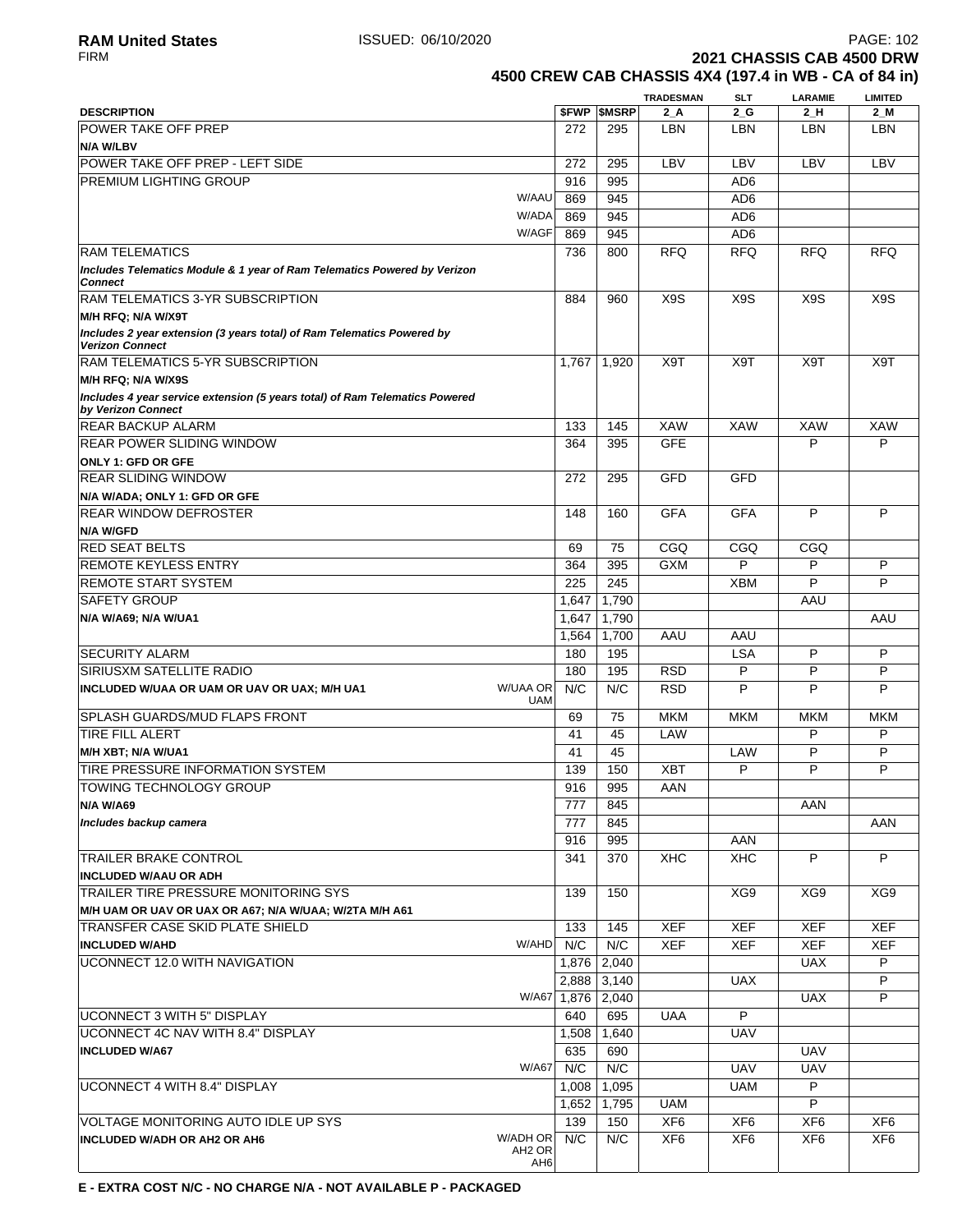# **2021 CHASSIS CAB 4500 DRW**

## **4500 CREW CAB CHASSIS 4X4 (197.4 in WB - CA of 84 in)**

|                                                                 |     |                   | <b>TRADESMAN</b> | <b>SLT</b> | LARAMIE | LIMITED |
|-----------------------------------------------------------------|-----|-------------------|------------------|------------|---------|---------|
| <b>DESCRIPTION</b>                                              |     | <b>SFWP SMSRP</b> | $2_A$            | 2 G        | 2 H     | 2_M     |
| <b>WIRED AUXILARY CAMERA</b>                                    | 916 | 995               | XPN              | <b>XPN</b> | XPN     | XPN     |
| IM/H UAM OR UAV OR UAX: M/H XAC OR AAN OR A69: N/A W/UA1 OR UAA |     |                   |                  |            |         |         |
| FI FFT ONI Y                                                    |     |                   |                  |            |         |         |

| FLEET VIVET                            |      |      |     |                 |     |     |
|----------------------------------------|------|------|-----|-----------------|-----|-----|
| EMER/FIRE/RESC SPECIAL EMISSIONS       | .100 | .195 | AH6 | AH <sub>6</sub> | AH6 | AH6 |
| <b>PKG</b>                             |      |      |     |                 |     |     |
| M/H DF2; M/H ETN; N/A W/DF3; N/A W/ESB |      |      |     |                 |     |     |
| Includes AH2 content                   |      |      |     |                 |     |     |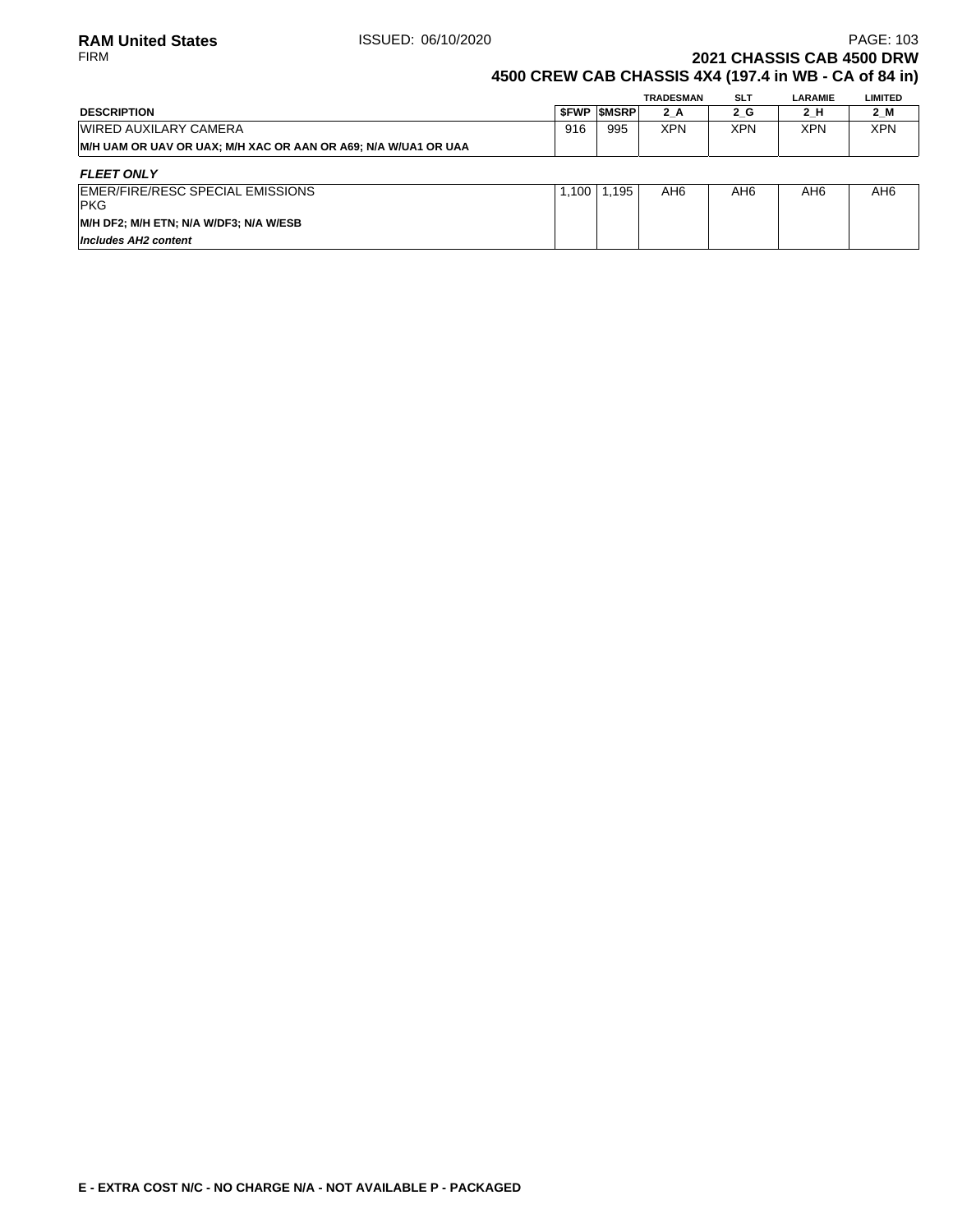**RAM United States ISSUED: 06/10/2020** PAGE: 104<br>FIRM **PAGE: 104**<br>**2021 CHASSIS CAB 4500 DRW 2021 CHASSIS CAB 4500 DRW 4500 CREW CAB CHASSIS 4X4 (197.4 in WB - CA of 84 in)**

**STEP #4 SELECT - COLOR & TRIM CODES**

| <b>COLOR/TRIM</b>                                                                                                                                                                                                                                                                                          |          |     |     |            | <b>DIESEL</b><br><b>GRAY</b> | <b>SFWP SMSRP BLACK BLACK BLACK BLACK BLACK INDIGO/</b><br><b>LIGHT</b><br><b>MOUN-</b><br><b>TAIN</b><br><b>BROWN</b> | LT.<br><b>FROST</b><br><b>BEIGE</b> | <b>FROST</b> | <b>MOUN-</b><br><b>TAIN</b><br><b>BROWN</b><br>/LT.<br><b>FROST</b><br><b>BEIGE</b> |
|------------------------------------------------------------------------------------------------------------------------------------------------------------------------------------------------------------------------------------------------------------------------------------------------------------|----------|-----|-----|------------|------------------------------|------------------------------------------------------------------------------------------------------------------------|-------------------------------------|--------------|-------------------------------------------------------------------------------------|
| HD VINYL 40/20/40 SPLIT BENCH SEAT                                                                                                                                                                                                                                                                         | (S)      | N/C | N/C |            | TXX8                         |                                                                                                                        |                                     |              |                                                                                     |
|                                                                                                                                                                                                                                                                                                            | $W/2_G$  | N/C | N/C |            | TXX8                         |                                                                                                                        |                                     |              |                                                                                     |
| CLOTH 40/20/40 BENCH SEAT                                                                                                                                                                                                                                                                                  | $W/2_A$  | 272 | 295 | V9X9       |                              |                                                                                                                        |                                     |              |                                                                                     |
|                                                                                                                                                                                                                                                                                                            | W/2 G    | N/C | N/C |            |                              | V9X5                                                                                                                   |                                     |              |                                                                                     |
|                                                                                                                                                                                                                                                                                                            | $W/2_G$  | N/C | N/C |            | <b>V9X8</b>                  |                                                                                                                        |                                     |              |                                                                                     |
|                                                                                                                                                                                                                                                                                                            | $W/2_G$  | N/C | N/C |            |                              |                                                                                                                        | V9XL                                |              |                                                                                     |
| CLOTH 40/20/40 PREM BENCH SEAT                                                                                                                                                                                                                                                                             | $W/2_G$  | 869 | 945 |            |                              | M9X5                                                                                                                   |                                     |              |                                                                                     |
|                                                                                                                                                                                                                                                                                                            | $W/2_G$  | 869 | 945 |            | M9X8                         |                                                                                                                        |                                     |              |                                                                                     |
|                                                                                                                                                                                                                                                                                                            | $W/2_G$  | 869 | 945 |            |                              |                                                                                                                        | M9XL                                |              |                                                                                     |
| LEATHER TRIM 40/20/40 BENCH SEAT                                                                                                                                                                                                                                                                           | $W/2$ H  | N/C | N/C |            |                              |                                                                                                                        |                                     |              | VLN <sub>1</sub>                                                                    |
|                                                                                                                                                                                                                                                                                                            | $W/2$ _H | N/C | N/C | VLX9       |                              |                                                                                                                        |                                     |              |                                                                                     |
| <b>LEATHER TRIMMED BUCKET SEATS</b>                                                                                                                                                                                                                                                                        | $W/2$ H  | 501 | 545 |            |                              |                                                                                                                        |                                     |              | GJN <sub>1</sub>                                                                    |
|                                                                                                                                                                                                                                                                                                            | $W/2$ _H | 501 | 545 | GJX9       |                              |                                                                                                                        |                                     |              |                                                                                     |
| LIMITED LEATHER BUCKET SEATS                                                                                                                                                                                                                                                                               | $W/2$ _M | N/C | N/C |            |                              |                                                                                                                        |                                     | ULC1         |                                                                                     |
|                                                                                                                                                                                                                                                                                                            | $W/2$ _M | N/C | N/C | ULX9       |                              |                                                                                                                        |                                     |              |                                                                                     |
| <b>PREMIUM CLOTH BUCKET SEATS</b>                                                                                                                                                                                                                                                                          | W/2 G    | 916 | 995 |            |                              | MJX5                                                                                                                   |                                     |              |                                                                                     |
| M/H DK3                                                                                                                                                                                                                                                                                                    | W/2 G    | 916 | 995 |            | MJX8                         |                                                                                                                        |                                     |              |                                                                                     |
|                                                                                                                                                                                                                                                                                                            | $W/2_G$  | 916 | 995 |            |                              |                                                                                                                        | <b>MJXL</b>                         |              |                                                                                     |
| <b>MONOTONE PAINT - APA</b>                                                                                                                                                                                                                                                                                |          |     |     |            |                              |                                                                                                                        |                                     |              |                                                                                     |
| <b>PRIMARY COLOR</b>                                                                                                                                                                                                                                                                                       |          |     |     |            |                              |                                                                                                                        |                                     |              |                                                                                     |
| BILLET SILVER METALLIC CLEAR COAT                                                                                                                                                                                                                                                                          |          | 184 | 200 | <b>PSC</b> | <b>PSC</b>                   |                                                                                                                        |                                     |              |                                                                                     |
| <b>BLACK CLEAR COAT</b>                                                                                                                                                                                                                                                                                    |          | N/C | N/C | PX8        | PX8                          |                                                                                                                        |                                     |              |                                                                                     |
| *PLEASE NOTE - Orders will be held until the minimum build quantity of 10 is<br>reached. As a result, order to delivery will vary based upon quantity of orders<br>received. Exterior content such as door handles, fascia, mirrors, etc. are black<br>when ordering this special paint. LATE AVAILABILITY |          |     |     |            |                              |                                                                                                                        |                                     |              |                                                                                     |
| <b>BRIGHT WHITE CLEAR COAT</b>                                                                                                                                                                                                                                                                             |          | N/C | N/C | PW7        | PW7                          |                                                                                                                        |                                     |              |                                                                                     |
| <b>DELMONICO RED PEARL COAT</b>                                                                                                                                                                                                                                                                            |          | 92  | 100 | PRV        | PRV                          |                                                                                                                        |                                     |              |                                                                                     |
| <b>DIAMOND BLACK CRYSTAL P/C</b>                                                                                                                                                                                                                                                                           |          | 92  | 100 | <b>PXJ</b> | <b>PXJ</b>                   |                                                                                                                        |                                     |              |                                                                                     |

| <b>DIAMOND BLACK CRYSTAL P/C</b>                                                                                                                                                                                                                                                                           | 92  | 100 | <b>PXJ</b>      | <b>PXJ</b>      |  |  |
|------------------------------------------------------------------------------------------------------------------------------------------------------------------------------------------------------------------------------------------------------------------------------------------------------------|-----|-----|-----------------|-----------------|--|--|
| <b>FLAME RED CLEAR COAT</b>                                                                                                                                                                                                                                                                                | N/C | N/C | PR <sub>4</sub> | PR4             |  |  |
| <b>GRANITE CRYSTAL MET. CLEAR COAT</b>                                                                                                                                                                                                                                                                     | 184 | 200 | PAU             | PAU             |  |  |
| <b>HYDRO BLUE PEARL COAT</b>                                                                                                                                                                                                                                                                               | 92  | 100 | <b>PBJ</b>      | <b>PBJ</b>      |  |  |
| LOW VOL AGRICULTURE RED                                                                                                                                                                                                                                                                                    | 415 | 450 | P61             | P61             |  |  |
| *PLEASE NOTE - Orders will be held until the minimum build quantity of 10 is<br>reached. As a result, order to delivery will vary based upon quantity of orders<br>received. Exterior content such as door handles, fascia, mirrors, etc. are black<br>when ordering this special paint. LATE AVAILABILITY |     |     |                 |                 |  |  |
| LOW VOL CONSTRUCTION YELLOW                                                                                                                                                                                                                                                                                | 415 | 450 | P71             | P71             |  |  |
| *PLEASE NOTE - Orders will be held until the minimum build quantity of 10 is<br>reached. As a result, order to delivery will vary based upon quantity of orders<br>received. Exterior content such as door handles, fascia, mirrors, etc. are black<br>when ordering this special paint. LATE AVAILABILITY |     |     |                 |                 |  |  |
| LOW VOL DETONATOR YELLOW CLEAR COAT                                                                                                                                                                                                                                                                        | 415 | 450 | <b>PYB</b>      | <b>PYB</b>      |  |  |
| *PLEASE NOTE - Orders will be held until the minimum build quantity of 10 is<br>reached. As a result, order to delivery will vary based upon quantity of orders<br>received. Exterior content such as door handles, fascia, mirrors, etc. are black<br>when ordering this special paint. LATE AVAILABILITY |     |     |                 |                 |  |  |
| LOW VOL HOLLAND BLUE                                                                                                                                                                                                                                                                                       | 415 | 450 | P72             | P72             |  |  |
| *PLEASE NOTE - Orders will be held until the minimum build quantity of 10 is<br>reached. As a result, order to delivery will vary based upon quantity of orders<br>received. Exterior content such as door handles, fascia, mirrors, etc. are black<br>when ordering this special paint. LATE AVAILABILITY |     |     |                 |                 |  |  |
| <b>LOW VOL LIGHT GREEN</b>                                                                                                                                                                                                                                                                                 | 415 | 450 | <b>PGC</b>      | <b>PGC</b>      |  |  |
| *PLEASE NOTE - Orders will be held until the minimum build quantity of 10 is<br>reached. As a result, order to delivery will vary based upon quantity of orders<br>received. Exterior content such as door handles, fascia, mirrors, etc. are black<br>when ordering this special paint. LATE AVAILABILITY |     |     |                 |                 |  |  |
| LOW VOL MIDNIGHT BLUE PEARL COAT                                                                                                                                                                                                                                                                           | 415 | 450 | PB <sub>8</sub> | PB <sub>8</sub> |  |  |
| *PLEASE NOTE - Orders will be held until the minimum build quantity of 10 is<br>reached. As a result, order to delivery will vary based upon quantity of orders<br>received. Exterior content such as door handles, fascia, mirrors, etc. are black                                                        |     |     |                 |                 |  |  |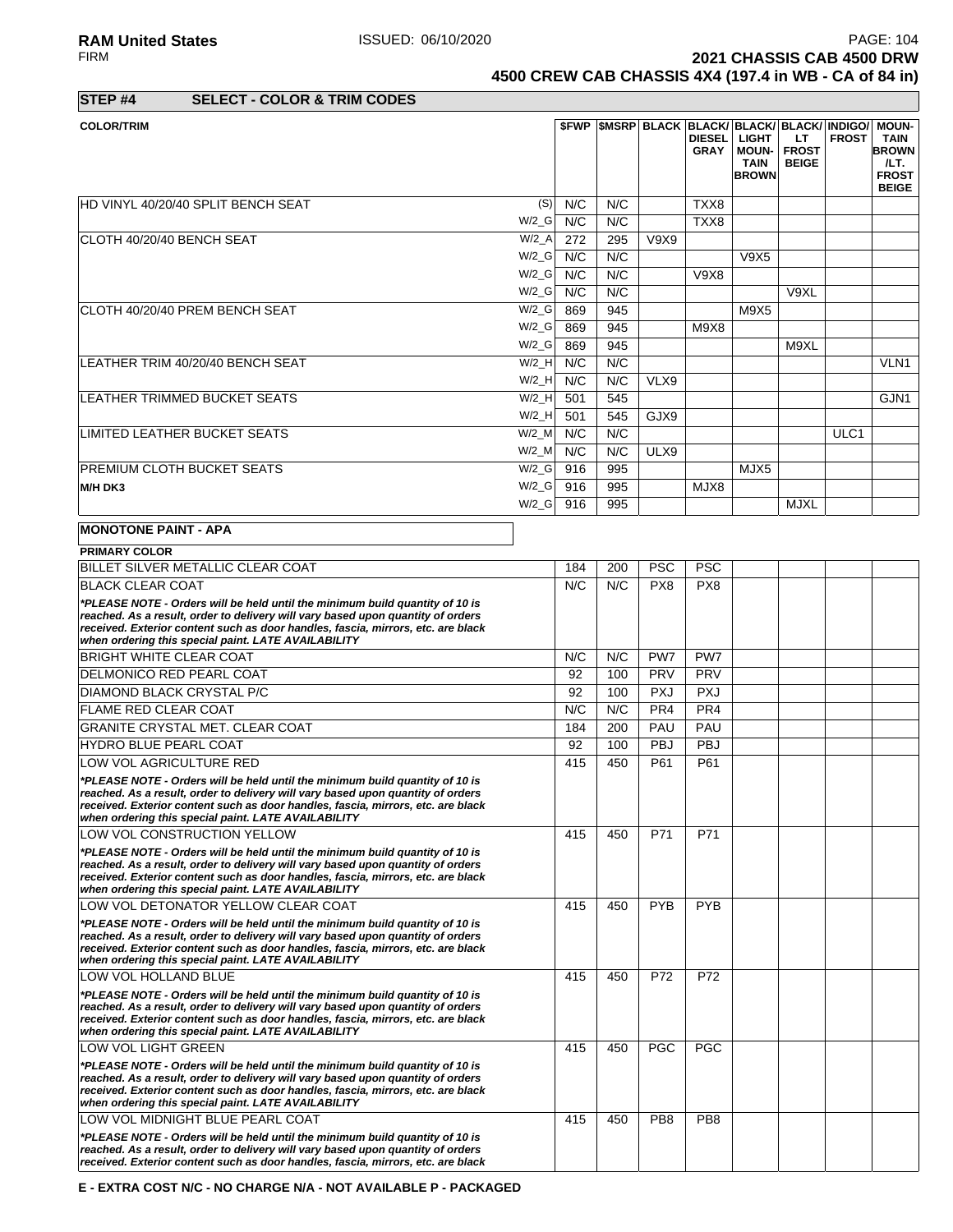**2021 CHASSIS CAB 4500 DRW 4500 CREW CAB CHASSIS 4X4 (197.4 in WB - CA of 84 in)**

**MONOTONE PAINT - APA**

| <b>PRIMARY COLOR</b>                                                                                                                                                                                                                                                                                       |     |     |                 |                 |  |  |
|------------------------------------------------------------------------------------------------------------------------------------------------------------------------------------------------------------------------------------------------------------------------------------------------------------|-----|-----|-----------------|-----------------|--|--|
| when ordering this special paint. LATE AVAILABILITY                                                                                                                                                                                                                                                        |     |     |                 |                 |  |  |
| LOW VOL NATIONAL SAFETY YELLOW                                                                                                                                                                                                                                                                             | 415 | 450 | P74             | P74             |  |  |
| *PLEASE NOTE - Orders will be held until the minimum build quantity of 10 is<br>reached. As a result, order to delivery will vary based upon quantity of orders<br>received. Exterior content such as door handles, fascia, mirrors, etc. are black<br>when ordering this special paint. LATE AVAILABILITY |     |     |                 |                 |  |  |
| LOW VOL OMAHA ORANGE                                                                                                                                                                                                                                                                                       | 415 | 450 | P62             | P62             |  |  |
| *PLEASE NOTE - Orders will be held until the minimum build quantity of 10 is<br>reached. As a result, order to delivery will vary based upon quantity of orders<br>received. Exterior content such as door handles, fascia, mirrors, etc. are black<br>when ordering this special paint. LATE AVAILABILITY |     |     |                 |                 |  |  |
| LOW VOL SCHOOL BUS YELLOW                                                                                                                                                                                                                                                                                  | 415 | 450 | PL <sub>1</sub> | PL <sub>1</sub> |  |  |
| *PLEASE NOTE - Orders will be held until the minimum build quantity of 10 is<br>reached. As a result, order to delivery will vary based upon quantity of orders<br>received. Exterior content such as door handles, fascia, mirrors, etc. are black<br>when ordering this special paint. LATE AVAILABILITY |     |     |                 |                 |  |  |
| LOW VOL TIMBERLINE GREEN PEARL COAT                                                                                                                                                                                                                                                                        | 415 | 450 | <b>PGW</b>      | <b>PGW</b>      |  |  |
| *PLEASE NOTE - Orders will be held until the minimum build quantity of 10 is<br>reached. As a result, order to delivery will vary based upon quantity of orders<br>received. Exterior content such as door handles, fascia, mirrors, etc. are black<br>when ordering this special paint. LATE AVAILABILITY |     |     |                 |                 |  |  |
| LOW VOL UTILITY ORANGE                                                                                                                                                                                                                                                                                     | 415 | 450 | P83             | P83             |  |  |
| *PLEASE NOTE - Orders will be held until the minimum build quantity of 10 is<br>reached. As a result, order to delivery will vary based upon quantity of orders<br>received. Exterior content such as door handles, fascia, mirrors, etc. are black<br>when ordering this special paint.                   |     |     |                 |                 |  |  |
| LOW VOL YELLOW                                                                                                                                                                                                                                                                                             | 415 | 450 | P63             | P63             |  |  |
| *PLEASE NOTE - Orders will be held until the minimum build quantity of 10 is<br>reached. As a result, order to delivery will vary based upon quantity of orders<br>received. Exterior content such as door handles, fascia, mirrors, etc. are black<br>when ordering this special paint. LATE AVAILABILITY |     |     |                 |                 |  |  |
| MAXIMUM STEEL MET. CLEAR COAT                                                                                                                                                                                                                                                                              | 184 | 200 | PAR             | <b>PAR</b>      |  |  |
| <b>OLIVE GREEN PEARL COAT</b>                                                                                                                                                                                                                                                                              | 92  | 100 | PFP             | PFP             |  |  |
| <b>PATRIOT BLUE PEARL COAT</b>                                                                                                                                                                                                                                                                             | 92  | 100 | <b>PPX</b>      | <b>PPX</b>      |  |  |
| <b>PEARL WHITE</b>                                                                                                                                                                                                                                                                                         | 92  | 100 | <b>PWQ</b>      |                 |  |  |
| WALNUT BROWN MET. CLEAR COAT                                                                                                                                                                                                                                                                               | 184 | 200 | <b>PUW</b>      | <b>PUW</b>      |  |  |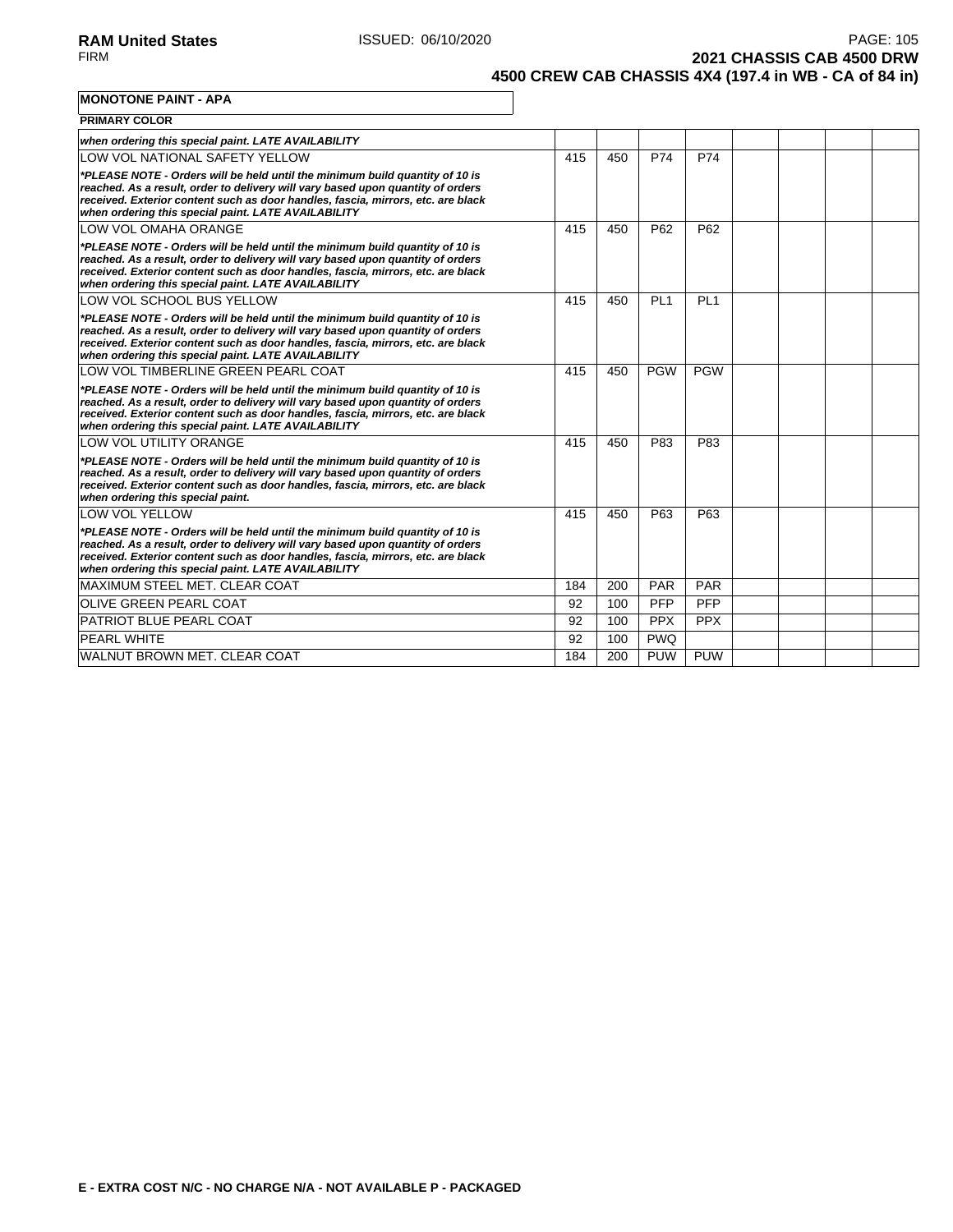**RAM United States ISSUED: 06/10/2020 PAGE: 106 PAGE: 106** FIRM **2021 CHASSIS CAB 4500 DRW**

#### **GROUP DETAIL P 4 L 6 3 D P 4 L 6 4 D P 4 L 6 5 D P 4 L 6 6 D P 4 L 9 3 D P 4 L 9 4 D P 9 L 6 3 D P 9 L 6 4 D P 9 L 6 5 D P 9 L 6 6 D P 9 L 9 3 D P 9 L 9 4 \*AP LEATHER TRIM 40/20/40 BENCH SEAT E E E E E E E E • #1 SEAT FOAM CUSHION (C1A)** ■ ■ ■ ■ ■ ■ ■ ■ **• 40/20/40 SPLIT BENCH SEAT (CBE)** ■ ■ ■ ■ ■ ■ ■ ■ **• 4 WAY FRONT HEADRESTS (CDP)** ■ ■ ■ ■ ■ ■ ■ ■ **• CENTER STACK STORAGE DRAWER (CW8)** ■ ■ ■ ■ **• CENTER STACK STORAGE DRAWER (CW8) - W/DK3** ■ ■ ■ ■ **• DRIVER SEAT - POWER ADJUST 8-WAY (JVG)** ■ ■ ■ ■ ■ ■ ■ ■ **• FRONT ARMREST W/CUPHOLDERS (CDR)** ■ ■ ■ ■ ■ ■ ■ ■ **• FRONT CENTER SEAT CUSHION STORAGE (CVH)** ■ ■ ■ ■ ■ ■ ■ ■ **• FRT PASS SEAT - POWER ADJUST 8-WAY (JWG)** ■ ■ ■ ■ ■ ■ ■ ■ **• HEATED FRONT SEATS (CMA)** ■ ■ ■ ■ ■ ■ ■ ■ **• HEATED STEERING WHEEL (NHS)** ■ ■ ■ ■ ■ ■ ■ ■ **• HIGH BACK SEATS (CAD)** ■ ■ ■ ■ ■ ■ ■ ■ **• LEATHER WRAPPED STEERING WHEEL (SCV)** ■ ■ ■ ■ ■ ■ ■ ■ **• POWER 2-WAY DRIVER LUMBAR ADJUST (JPE)** ■ ■ ■ ■ ■ ■ ■ ■ **• POWER 2-WAY PASSENGER LUMBAR ADJUST (JRP)** ■ ■ ■ ■ ■ ■ ■ ■ **• STEERING WHEEL MOUNTED AUDIO CTRLS (RDZ)** ■ ■ ■ ■ ■ ■ ■ ■ **\*GJ LEATHER TRIMMED BUCKET SEATS E E E E • #1 SEAT FOAM CUSHION (C1A) • 2 WAY REAR HEADREST SEAT (CSJ) • 4 WAY FRONT HEADRESTS (CDP) • BUCKET SEATS (CAC) • DRIVER SEAT - POWER ADJUST 8-WAY (JVG) • FOLDING FLAT LOAD FLOOR STORAGE (CVN) • FRONT SEAT BACK MAP POCKETS (CSM) • FRT PASS SEAT - POWER ADJUST 8-WAY (JWG) • FULL LENGTH UPGRADED FLOOR CONSOLE (CUP) • HEATED FRONT SEATS (CMA) • HEATED STEERING WHEEL (NHS) • HIGH BACK SEATS (CAD) • POWER 2-WAY DRIVER LUMBAR ADJUST (JPE) • POWER 2-WAY PASSENGER LUMBAR ADJUST (JRP) • RAMCHARGER WIRELESS CHARGING PAD (RFX) - W/A67 • REAR 60/40 FOLDING SEAT (CFN) \*M9 CLOTH 40/20/40 PREM BENCH SEAT E E E E E E E E E E E E • 2 WAY REAR HEADREST SEAT (CSJ)** ■ ■ ■ ■ **• 40/20/40 SPLIT BENCH SEAT (CBE)** ■ ■ ■ ■ ■ ■ ■ ■ ■ ■ ■ ■ **• 4 WAY FRONT HEADRESTS (CDP)** ■ ■ ■ ■ ■ ■ ■ ■ ■ ■ ■ ■ **• CENTER STACK STORAGE DRAWER (CW8) - W/DK3** ■ ■ ■ ■ ■ ■ • CENTER STACK STORAGE DRAWER (CW8) - W/O 2TA **■ ■ ■ ■ ■** ■ **• CENTER STACK STORAGE DRAWER (CW8) - W/O 2TA OR 2TH OR 2TM** ■ ■ **• DRIVER SEAT - POWER ADJUST 8-WAY (JVG)** ■ ■ ■ ■ ■ ■ ■ ■ ■ ■ ■ ■ **• FOLDING FLAT LOAD FLOOR STORAGE (CVN)** ■ ■ ■ ■ **• FRONT ARMREST W/CUPHOLDERS (CDR)** ■ ■ ■ ■ ■ ■ ■ ■ ■ ■ ■ ■ **• FRONT CENTER SEAT CUSHION STORAGE (CVH)** ■ ■ ■ ■ ■ ■ ■ ■ ■ ■ ■ ■ **• FRONT SEAT BACK MAP POCKETS (CSM)** ■ ■ ■ ■ **• FRT PASS SEAT - MANUAL ADJUST 4-WAY (JWA)** ■ ■ ■ ■ ■ ■ ■ ■ ■ ■ ■ ■ **• POWER 2-WAY DRIVER LUMBAR ADJUST (JPE)** ■ ■ ■ ■ ■ ■ ■ ■ ■ ■ ■ ■ **• REAR 60/40 FOLDING SEAT (CFN)** ■ ■ ■ ■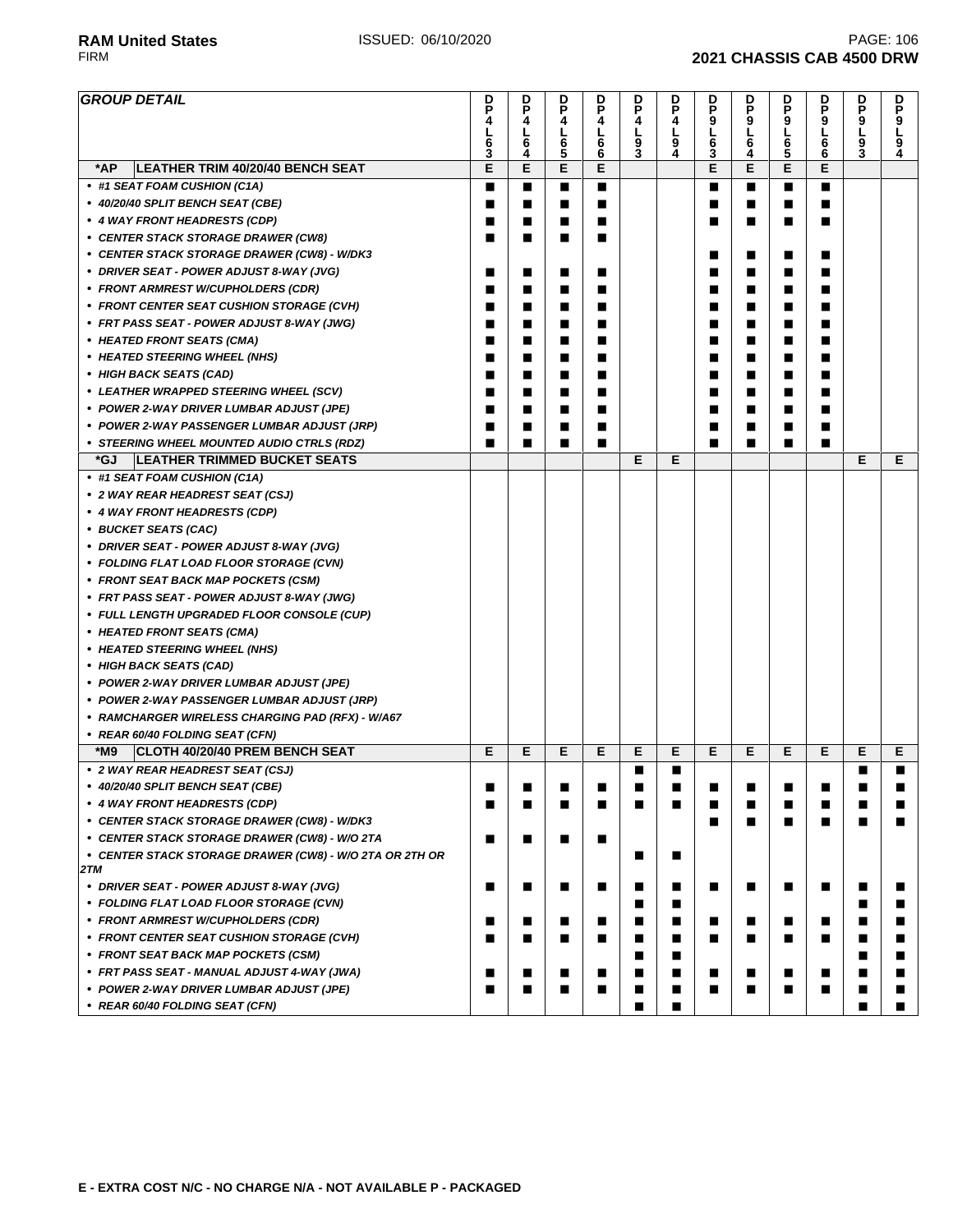| <b>GROUP DETAIL</b>                                     | D<br>P | D                     | D<br>P      | D<br>P    | D<br>P | D<br>P | D<br>P                  | D<br>P                  | D<br>P              | D              | D<br>P         | D<br>P         |
|---------------------------------------------------------|--------|-----------------------|-------------|-----------|--------|--------|-------------------------|-------------------------|---------------------|----------------|----------------|----------------|
|                                                         | 4<br>L | P<br>4<br>L           | 4           | 4<br>L    | 4<br>L | 4<br>L | $\mathbf{\bar{9}}$<br>L | $\mathbf{\bar{9}}$<br>L | $\overline{9}$<br>L | P<br>9         | 9<br>L         | 9<br>Г         |
|                                                         | 6      | $\bar{6\overline{4}}$ | L<br>6<br>5 | $\bar{6}$ | 9      | 9      | $\bar{6\over 3}$        | 6                       | $\frac{6}{5}$       | L<br>6<br>6    | 9              | $\overline{9}$ |
| *MJ<br><b>PREMIUM CLOTH BUCKET SEATS</b>                | 3<br>E | E                     | E           | E         | š<br>Е | 4<br>E | E                       | 4<br>E                  | E                   | E              | 3<br>E         | 4<br>E         |
| • 2 WAY REAR HEADREST SEAT (CSJ)                        |        |                       |             |           | П      | ■      |                         |                         |                     |                | ■              | ■              |
| • 4 WAY FRONT HEADRESTS (CDP)                           | ■      | ■                     | ■           | ■         | П      | ■      | ■                       | ■                       | ■                   | $\blacksquare$ | ■              | ■              |
| • BUCKET SEATS (CAC)                                    | п      | ■                     | ■           | ■         | ■      | п      | ■                       | ■                       | ■                   | ■              |                |                |
| • DRIVER SEAT - POWER ADJUST 8-WAY (JVG)                | П      | П                     | П           | П         | ■      |        | ■                       | П                       | п                   | п              | ■              | ■              |
|                                                         |        |                       |             |           | ■      | ■      |                         |                         |                     |                | ▅              |                |
| • FOLDING FLAT LOAD FLOOR STORAGE (CVN)                 |        |                       |             |           | ■      | п      |                         |                         |                     |                | ▅              |                |
| • FRONT SEAT BACK MAP POCKETS (CSM)                     |        |                       |             |           |        | ■      |                         |                         |                     |                |                | ▅              |
| • FRT PASS SEAT - MANUAL ADJUST 4-WAY (JWA)             | ■      | ■                     | п           | ■         | П      | п      | ■                       | ■                       | ■                   | ■              | ■              |                |
| • FULL LENGTH UPGRADED FLOOR CONSOLE (CUP)              | ш      | ■                     | ■           | ■         | ■      | п      | ■                       | ■                       |                     | ▅              |                |                |
| • POWER 2-WAY DRIVER LUMBAR ADJUST (JPE)                | п      | П                     | П           | п         | ■      | ■      | ■                       | П                       | п                   | ■              | ■              | п              |
| • REAR 60/40 FOLDING SEAT (CFN)                         |        |                       |             |           | П      | ■      |                         |                         |                     |                | ■              | г              |
| *V9<br><b>CLOTH 40/20/40 BENCH SEAT</b>                 | E      | E                     | Е           | E         | E      | E      | E                       | Е                       | E                   | E              | Е              | E              |
| • 2 WAY REAR HEADREST SEAT (CSJ)                        |        |                       |             |           | п      | П      |                         |                         |                     |                | ■              | ■              |
| • 40/20/40 SPLIT BENCH SEAT (CBE)                       | ■      | п                     | ■           | П         | ■      | ■      | ∎                       | ■                       | ■                   | ■              | ■              | п              |
| • 4 WAY FRONT HEADRESTS (CDP)                           | ■      | ■                     | П           | П         | ■      | ■      | ∎                       | ■                       | ■                   | ■              | ■              | ■              |
| • CENTER STACK STORAGE DRAWER (CW8) - W/DK3             |        |                       |             |           |        |        | ■                       | ■                       | г                   | ■              | ■              |                |
| • CENTER STACK STORAGE DRAWER (CW8) - W/O 2TA           | П      | ■                     | ■           | П         |        |        |                         |                         |                     |                |                |                |
| • CENTER STACK STORAGE DRAWER (CW8) - W/O 2TA OR 2TH OR |        |                       |             |           | ■      | ■      |                         |                         |                     |                |                |                |
| 2TM                                                     |        |                       |             |           |        |        |                         |                         |                     |                |                |                |
| • DRIVER SEAT - MANUAL ADJUST 4-WAY (JVA)               | п      | ■                     | п           | ■         | ■      | ■      | ■                       | ■                       | ■                   | ■              | $\blacksquare$ | п              |
| • FRONT ARMREST W/CUPHOLDERS (CDR)                      | ■      | ■                     | ■           | ■         | ■      | п      | ■                       | ■                       | ш                   | г              | ▅              |                |
| • FRT PASS SEAT - MANUAL ADJUST 4-WAY (JWA)             | п      | П                     | П           | П         | ■      | ■      | ■                       | ■                       | ■                   | ■              |                |                |
| • REAR FOLDING SEAT (CFM)                               |        |                       |             |           | П      | г      |                         |                         |                     |                | Г              | Г              |
| <b>TRADESMAN LEVEL 1 EQUIPMENT GROUP</b><br>A61         | Е      | Е                     | Е           | Е         |        |        | Е                       | Е                       | E                   | Е              |                |                |
| • EXT. MIRRORS W/SUPPLEMENTAL SIGNALS (LEB)             |        |                       |             |           |        |        |                         |                         |                     |                |                |                |
| • EXTERIOR MIRRORS COURTESY LAMPS (LEC)                 |        |                       |             |           |        |        |                         |                         |                     |                |                |                |
| • EXTERIOR MIRRORS W/HEATING ELEMENT (NHJ)              |        |                       |             |           |        |        |                         |                         |                     |                |                |                |
| • MIRROR RUNNING LIGHTS (LNY)                           |        |                       |             |           |        |        |                         |                         |                     |                |                |                |
| • OVERHEAD CONSOLE (CUN)                                |        |                       |             |           |        |        |                         |                         |                     |                |                |                |
| • OVERHEAD CUPHOLDER LAMP (LBT)                         |        |                       |             |           |        |        |                         |                         |                     |                |                |                |
| • POWER BLACK TRAILER TOW MIRRORS (GPG)                 |        |                       |             |           |        |        |                         |                         |                     |                |                |                |
| • PWR WINDOWS, FRONT 1-TOUCH DOWN (JPY)                 |        |                       |             |           |        |        |                         |                         |                     |                |                |                |
| • REMOTE KEYLESS ENTRY (GXM) - W/O 2TG                  |        |                       |             |           |        |        |                         |                         |                     |                |                |                |
| • SPEED SENSITIVE POWER LOCKS (JPH) - W/O 2TG           |        |                       |             |           |        |        |                         |                         |                     |                |                |                |
| • UPGRADED DOOR TRIM PANEL (CTY) - W/O 2TG              |        |                       |             |           |        |        |                         |                         |                     |                |                |                |
| <b>LARAMIE LEVEL 1 EQUIPMENT GROUP</b><br>A66           |        |                       |             |           | Е      | Е      |                         |                         |                     |                | Е              | E              |
| • AUTO HIGH BEAM HEADLAMP CONTROL (LMS)                 |        |                       |             |           |        |        |                         |                         |                     |                |                |                |
| • EXTERIOR MIRRORS W/MEMORY (LEM)                       |        |                       |             |           |        |        |                         |                         |                     |                |                |                |
| • FOAM BOTTLE INSERT (DOOR TRIM PNL) (CWL)              |        |                       |             |           |        |        |                         |                         |                     |                |                |                |
| • POWER ADJUSTABLE PEDALS W/MEMORY (XAM)                |        |                       |             |           |        |        |                         |                         |                     |                |                |                |
| • RADIO/DRV SEAT/MIRRORS/PEDALS MEMORY (LEV)            |        |                       |             |           |        |        |                         |                         |                     |                |                |                |
| • RAIN SENSITIVE WINDSHIELD WIPERS (JHC)                |        |                       |             |           |        |        |                         |                         |                     |                |                |                |
| • VENTILATED FRONT SEATS (CAJ)                          |        |                       |             |           |        |        |                         |                         |                     |                |                |                |
|                                                         |        |                       |             |           |        |        |                         |                         |                     |                |                |                |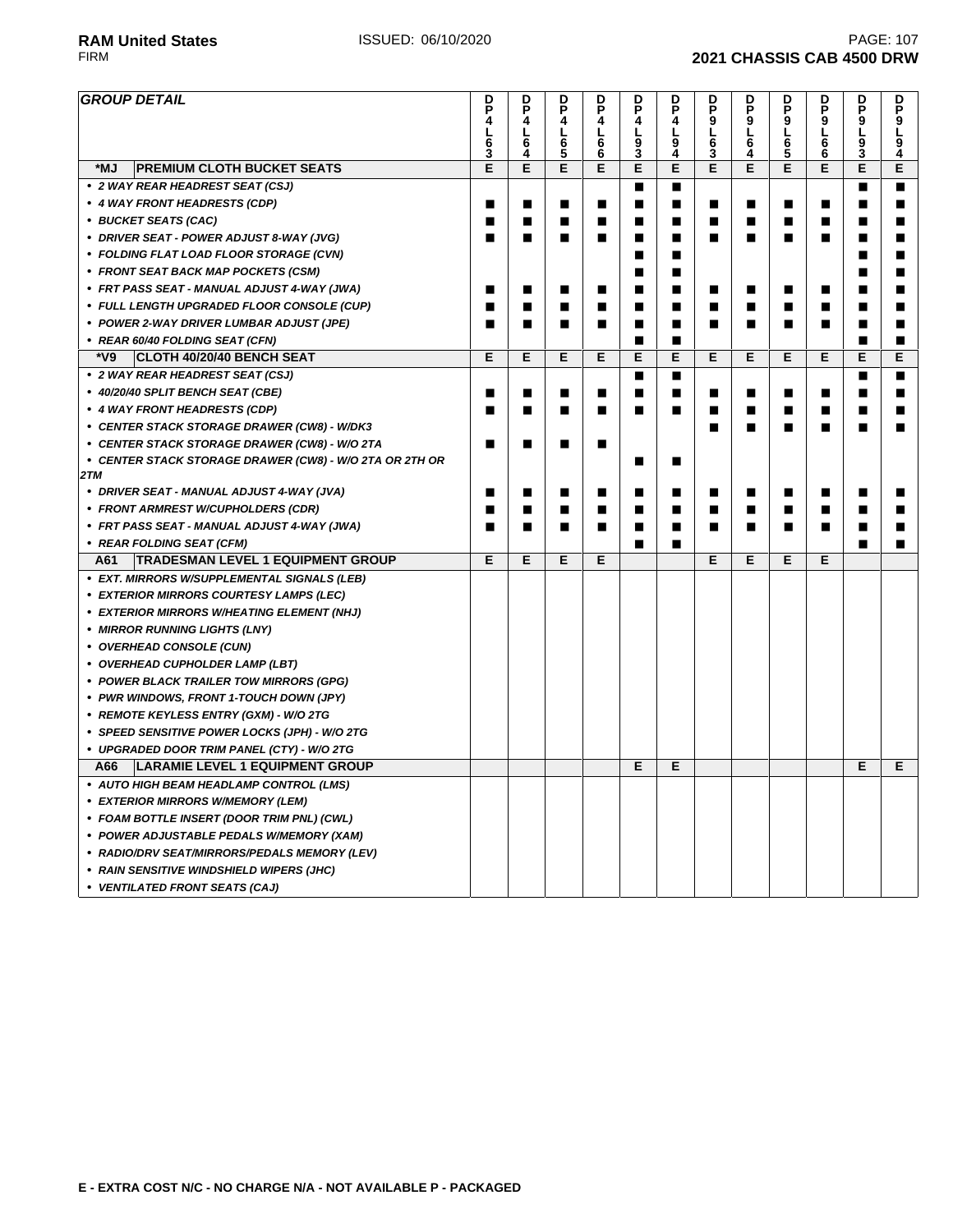**RAM United States ISSUED: 06/10/2020 PAGE: 108** PAGE: 108<br>FIRM **2021 CHASSIS CAB 4500 DRW 2021 CHASSIS CAB 4500 DRW** 

| <b>GROUP DETAIL</b>                                              | D<br>P<br>4 | D<br>P<br>4   | D<br>P<br>4 | D<br>P<br>4 | D<br>P<br>4   | D<br>P<br>4   | D<br>P<br>ġ | D<br>P<br>9 | <b>DP9L65</b> | D<br>P<br>ġ.                          | D<br>P<br>9 | <b>DP9L94</b> |
|------------------------------------------------------------------|-------------|---------------|-------------|-------------|---------------|---------------|-------------|-------------|---------------|---------------------------------------|-------------|---------------|
|                                                                  | 6           | L             | L<br>6<br>5 | L<br>6      | L             | $\frac{1}{9}$ | L<br>6      | L           |               | L                                     | L<br>9<br>3 |               |
|                                                                  | Š.          | $\frac{6}{4}$ |             | 6           | $\frac{9}{3}$ |               | 3           | $rac{6}{4}$ |               | $\begin{array}{c} 6 \\ 6 \end{array}$ |             |               |
| <b>LARAMIE LEVEL 2 EQUIPMENT GROUP</b><br>A67                    |             |               |             |             | E             | E             |             |             |               |                                       | E           | E             |
| • 17 SPKR HARMAN KARDON PREM. SOUND (RCA)                        |             |               |             |             |               |               |             |             |               |                                       |             |               |
| • 4G LTE WI-FI HOT SPOT (RTQ)                                    |             |               |             |             |               |               |             |             |               |                                       |             |               |
| • 5-YEAR SIRIUSXM TRAFFIC SERVICE (X9M)                          |             |               |             |             |               |               |             |             |               |                                       |             |               |
| • 5-YEAR SIRIUSXM TRAVEL LINK SERVICE (X9N)                      |             |               |             |             |               |               |             |             |               |                                       |             |               |
| • AUTO HIGH BEAM HEADLAMP CONTROL (LMS)                          |             |               |             |             |               |               |             |             |               |                                       |             |               |
| • DISASSOCIATED TOUCHSCREEN DISPLAY (RFV)                        |             |               |             |             |               |               |             |             |               |                                       |             |               |
| • EXTERIOR MIRRORS W/MEMORY (LEM)                                |             |               |             |             |               |               |             |             |               |                                       |             |               |
| • FOAM BOTTLE INSERT (DOOR TRIM PNL) (CWL)                       |             |               |             |             |               |               |             |             |               |                                       |             |               |
| • FOR DETAILS, VISIT DRIVEUCONNECT.COM (X9E)                     |             |               |             |             |               |               |             |             |               |                                       |             |               |
| • GPS NAVIGATION (JLN)                                           |             |               |             |             |               |               |             |             |               |                                       |             |               |
| • HD RADIO (RE8)                                                 |             |               |             |             |               |               |             |             |               |                                       |             |               |
| • HEATED SECOND ROW SEATS (JPZ)                                  |             |               |             |             |               |               |             |             |               |                                       |             |               |
| • OFF-ROAD INFO PAGES (JA8)                                      |             |               |             |             |               |               |             |             |               |                                       |             |               |
| • POWER ADJUSTABLE PEDALS W/MEMORY (XAM)                         |             |               |             |             |               |               |             |             |               |                                       |             |               |
| • RADIO/DRV SEAT/MIRRORS/PEDALS MEMORY (LEV)                     |             |               |             |             |               |               |             |             |               |                                       |             |               |
| • RAIN SENSITIVE WINDSHIELD WIPERS (JHC)                         |             |               |             |             |               |               |             |             |               |                                       |             |               |
| • SIRIUSXM GUARDIAN, 1-YR TRIAL (RSK)                            |             |               |             |             |               |               |             |             |               |                                       |             |               |
| • SIRIUSXM TRAFFIC PLUS (RTB)                                    |             |               |             |             |               |               |             |             |               |                                       |             |               |
| • SIRIUSXM TRAVEL LINK (RSM)                                     |             |               |             |             |               |               |             |             |               |                                       |             |               |
| • UCONNECT 4C NAV WITH 8.4" DISPLAY (UAV) - W/O 2TA              |             |               |             |             |               |               |             |             |               |                                       |             |               |
| ● 4G LTE WI-FI HOT SPOT (RTQ)                                    |             |               |             |             |               |               |             |             |               |                                       |             |               |
| • 5-YEAR SIRIUSXM TRAFFIC SERVICE (X9M)                          |             |               |             |             |               |               |             |             |               |                                       |             |               |
| • 5-YEAR SIRIUSXM TRAVEL LINK SERVICE (X9N)                      |             |               |             |             |               |               |             |             |               |                                       |             |               |
| ● 8.4" TOUCHSCREEN DISPLAY (RFL)                                 |             |               |             |             |               |               |             |             |               |                                       |             |               |
| • AIR COND ATC W/DUAL ZONE CONTROL (HAF) - W/O 2TA OR 2TH OR 2TM |             |               |             |             |               |               |             |             |               |                                       |             |               |
| • APPLE CARPLAY (RFP)                                            |             |               |             |             |               |               |             |             |               |                                       |             |               |
| • COURTESY LAMPS (LBB)                                           |             |               |             |             |               |               |             |             |               |                                       |             |               |
| • DISASSOCIATED TOUCHSCREEN DISPLAY (RFV)                        |             |               |             |             |               |               |             |             |               |                                       |             |               |
| • FOR DETAILS, VISIT DRIVEUCONNECT.COM (X9E)                     |             |               |             |             |               |               |             |             |               |                                       |             |               |
| • GOOGLE ANDROID AUTO (RF5)                                      |             |               |             |             |               |               |             |             |               |                                       |             |               |
| • GPS ANTENNA INPUT (JLP)                                        |             |               |             |             |               |               |             |             |               |                                       |             |               |
| • GPS NAVIGATION (JLN)                                           |             |               |             |             |               |               |             |             |               |                                       |             |               |
| • HD RADIO (RE8)                                                 |             |               |             |             |               |               |             |             |               |                                       |             |               |
| • INTEGRATED CENTER STACK RADIO (RTF)                            |             |               |             |             |               |               |             |             |               |                                       |             |               |
| • INTEGRATED VOICE COMMAND W/BLUETOOTH (XRB)                     |             |               |             |             |               |               |             |             |               |                                       |             |               |
| OFF-ROAD INFO PAGES (JA8)                                        |             |               |             |             |               |               |             |             |               |                                       |             |               |
| • REAR VIEW AUTO DIM MIRROR (GNK)                                |             |               |             |             |               |               |             |             |               |                                       |             |               |
| • SELECTABLE TIRE FILL ALERT (LA5)                               |             |               |             |             |               |               |             |             |               |                                       |             |               |
| • SIRIUSXM GUARDIAN, 1-YR TRIAL (RSK)                            |             |               |             |             |               |               |             |             |               |                                       |             |               |
| • SIRIUSXM SATELLITE RADIO (RSD)                                 |             |               |             |             |               |               |             |             |               |                                       |             |               |
| ● 1-YR. SIRIUSXM RADIO SERVICE (X9B)                             |             |               |             |             |               |               |             |             |               |                                       |             |               |
| • FOR MORE INFO, CALL 800-643-2112 (X9H)                         |             |               |             |             |               |               |             |             |               |                                       |             |               |
| • SIRIUSXM TRAFFIC PLUS (RTB)                                    |             |               |             |             |               |               |             |             |               |                                       |             |               |
| • SIRIUSXM TRAVEL LINK (RSM)                                     |             |               |             |             |               |               |             |             |               |                                       |             |               |
| ● TEMPERATURE & COMPASS GAUGE (JFJ)                              |             |               |             |             |               |               |             |             |               |                                       |             |               |
| • TIRE FILL ALERT (LAW)                                          |             |               |             |             |               |               |             |             |               |                                       |             |               |
| • SELECTABLE TIRE FILL ALERT (LA5) - W/UAA                       |             |               |             |             |               |               |             |             |               |                                       |             |               |
| • USB HOST FLIP (RF7)                                            |             |               |             |             |               |               |             |             |               |                                       |             |               |
| • VENTILATED FRONT SEATS (CAJ)                                   |             |               |             |             |               |               |             |             |               |                                       |             |               |
| (*) Package A67 includes package A66 content                     |             |               |             |             | ∗             | ₩             |             |             |               |                                       | ∗           | ⋇             |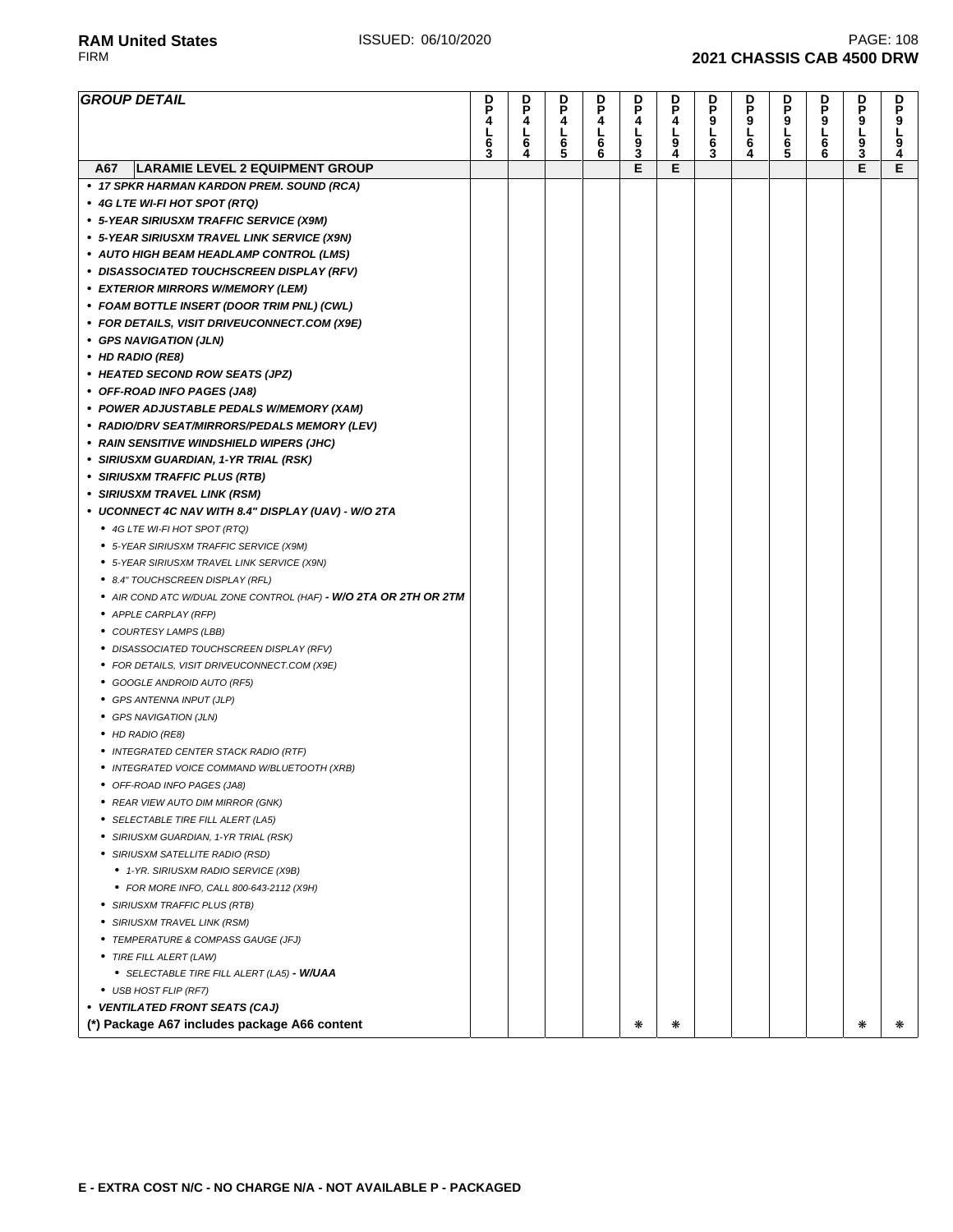**2021 CHASSIS CAB 4500 DRW** 

## **RAM United States ISSUED: 06/10/2020 PAGE: 109** PAGE: 109<br>FIRM **2021 CHASSIS CAB 4500 DRW**

| <b>GROUP DETAIL</b>                                               | D                   | D      | D      | D                   |               | D      | D<br>P      | D           | D                  | D<br>P | D      | D                |
|-------------------------------------------------------------------|---------------------|--------|--------|---------------------|---------------|--------|-------------|-------------|--------------------|--------|--------|------------------|
|                                                                   | P<br>4              | P<br>4 | P<br>4 | P<br>4              | D<br>P<br>4   | P<br>4 | 9           | P           | P<br>$\frac{9}{L}$ | 9      | P<br>9 | P                |
|                                                                   | L<br>$\overline{6}$ | L<br>6 | L<br>6 | L<br>$\overline{6}$ | $\frac{1}{9}$ | L<br>9 | L<br>6<br>3 | 9<br>L<br>6 | $\overline{6}$     | Ĺ<br>6 | L<br>9 | 9<br> <br>9<br>4 |
|                                                                   | 3                   | Ā.     | 5      | 6                   |               | 4      |             |             | 5                  | 6      | Š.     |                  |
| <b>LIMITED LEVEL 1 EQUIPMENT GROUP</b><br>A69                     |                     |        |        |                     | E             | Е      |             |             |                    |        | Е      | E                |
| • 17 SPKR HARMAN KARDON PREM. SOUND (RCA)                         |                     |        |        |                     |               |        |             |             |                    |        |        |                  |
| • ADAPTIVE CRUISE CONTROL W/STOP (NH3) - W/O 2TA OR 2TG OR<br>2TH |                     |        |        |                     |               |        |             |             |                    |        |        |                  |
| • DIGITAL REARVIEW MIRROR (GRG)                                   |                     |        |        |                     |               |        |             |             |                    |        |        |                  |
| • FULL SPEED FWD COLLISION WARN PLUS (LSU)                        |                     |        |        |                     |               |        |             |             |                    |        |        |                  |
| • LANE KEEP ASSIST (LAS)                                          |                     |        |        |                     |               |        |             |             |                    |        |        |                  |
| • SURROUND VIEW CAMERA SYSTEM (XAK) - W/O 2TA OR 2TG OR 2TH       |                     |        |        |                     |               |        |             |             |                    |        |        |                  |
| • TRAILER REVERSE GUIDANCE (XPU)                                  |                     |        |        |                     |               |        |             |             |                    |        |        |                  |
| <b>TOWING TECHNOLOGY GROUP</b><br>AAN                             | Е                   | E      | Е      | Е                   | E             | E      | Е           | Е           | Е                  | E      | E      | Е                |
| • AUX REVERSE LAMPS, MIRROR-MOUNTED (LPF)                         | ■                   | ■      | П      | п                   |               |        | ■           | П           | П                  | ■      |        |                  |
| • AUX REVERSE LAMPS, MIRROR-MOUNTED (LPF) - W/O 2TH OR 2TM        |                     |        |        |                     | П             | ■      |             |             |                    |        | ■      | п                |
| • EXT. MIRRORS W/SUPPLEMENTAL SIGNALS (LEB)                       | п                   | ■      | ■      | ■                   |               |        | ■           | ■           | ■                  | ■      |        |                  |
| • EXTERIOR MIRRORS COURTESY LAMPS (LEC)                           | П                   |        | ■      | ■                   |               |        | ■           | ■           |                    | ■      |        |                  |
| • EXTERIOR MIRRORS W/HEATING ELEMENT (NHJ)                        | ■                   |        | ■      | ■                   |               |        | ■           | ■           |                    |        |        |                  |
| • MIRROR RUNNING LIGHTS (LNY)                                     |                     |        | ■      | ■                   |               |        | ■           | ■           |                    | ■      |        |                  |
| • MIRRORS-PWR HEAT MAN FOLD AWAY (GU3)                            | П                   |        | ■      | ■                   |               |        | ■           | П           | ■                  | ■      |        |                  |
| • MIRRORS-PWR HEAT MAN FOLD AWAY (GU3) - W/O 2TH OR 2TM           |                     |        |        |                     | ■             | ■      |             |             |                    |        | ■      | п                |
| • CHMSL LAMP W/CAMERA (LPD)                                       | п                   | ш      | ■      | п                   | ■             | ■      | П           | ■           | ■                  | ■      | ■      | ■                |
| • CONVEX AUX MIRRORS, POWER-ADJUSTABLE (LFX)                      | ■                   |        | ■      | ■                   |               |        | ■           |             |                    | ■      |        |                  |
| • CONVEX AUX MIRRORS, POWER-ADJUSTABLE (LFX) - W/O 2TH OR<br>2TM  |                     |        |        |                     | ■             |        |             |             |                    |        |        |                  |
| • EXT. MIRRORS W/SUPPLEMENTAL SIGNALS (LEB)                       | п                   | ■      | П      | п                   |               |        | ■           | ■           | ■                  | ■      |        |                  |
| • EXTERIOR MIRRORS COURTESY LAMPS (LEC)                           | ■                   |        | ■      | ■                   |               |        | ■           | ■           |                    | ■      |        |                  |
| • EXTERIOR MIRRORS W/HEATING ELEMENT (NHJ)                        | ■                   |        |        |                     |               |        | ■           |             |                    |        |        |                  |
| • GRILLE-GLOSS BLACK BILLETS W/CHRM (MFH) - W/O 2TG               | ▬                   |        | г      | ■                   |               |        | ■           |             |                    | ▅      |        |                  |
| • GRILLE-GLOSS BLACK BILLETS W/CHRM (MFH) - W/O 2TG OR 2TH        |                     |        |        |                     | ■             |        |             |             |                    |        | ■      | ■                |
| OR 2TM                                                            |                     |        |        |                     |               |        |             |             |                    |        |        |                  |
| • MIRROR RUNNING LIGHTS (LNY)                                     | ■                   |        | ■      | ■                   |               |        | ∎           | ■           | ■                  | ■      |        |                  |
| • MIRRORS-PWR HEAT MAN FOLD AWAY (GU3)                            | ■                   | ш      | ■      | ■                   | ■             | ■      | ■           | ■           | ■                  | ■      | ■      | п                |
| • SURROUND VIEW CAMERA SYSTEM (XAK)                               | П                   | ■      | П      | п                   | ■             | ■      | ■           | ■           | ■                  | ■      | п      | ■                |
| • TRAILER REVERSE GUIDANCE (XPU)                                  | п                   | ■      | п      | п                   | ■             | ■      | ■           | ■           | ■                  | ■      | п      | п                |
| <b>AAU</b><br><b>SAFETY GROUP</b>                                 | Е                   | E      | Е      | Е                   | E             | E      | Е           | E           | E                  | E      | E      | Е                |
| • ADAPTIVE CRUISE CONTROL W/STOP (NH3)                            | ■                   | ■      | П      | п                   | П             | ■      | ■           | ■           | ■                  | ■      | п      | ■                |
| • ADAPTIVE STEERING SYSTEM (SJE)                                  | ■                   |        | ■      | ■                   | ■             | ■      | ■           | ■           | ■                  | ■      | ■      |                  |
| • AUTO HIGH BEAM HEADLAMP CONTROL (LMS)                           |                     |        |        | ■                   | ■             | ■      | ■           |             |                    | ■      |        |                  |
| • CLUSTER 7.0" TFT COLOR DISPLAY (JAL)                            | ■                   |        | ■      | ■                   |               |        |             |             |                    |        |        |                  |
| • CLUSTER 7.0" TFT COLOR DISPLAY (JAL) - W/O 2TH OR 2TM           |                     |        |        |                     | ■             | ■      |             |             |                    |        | ■      | ■                |
| • DIGITAL REARVIEW MIRROR (GRG) - W/O 2TA OR 2TG                  |                     |        |        |                     | П             | ■      |             |             |                    |        | ■      |                  |
| • FULL SPEED FWD COLLISION WARN PLUS (LSU)                        | п                   | ■      | ■      | ■                   | ■             | ■      | п           | П           | п                  | ■      | ■      | ■                |
| • LANE KEEP ASSIST (LAS)                                          | ■                   |        | ■      | ■                   | ■             |        | П           | ■           | ■                  | ■      | ■      | ■                |
| • LEATHER WRAPPED STEERING WHEEL (SCV)                            | ■                   |        | ■      | ■                   |               |        | П           | ■           | ■                  | ■      |        |                  |
| • LEATHER WRAPPED STEERING WHEEL (SCV) - W/O 2TH OR 2TM           |                     |        |        |                     | ■             | ■      |             |             |                    |        | ■      | ■                |
| • RAIN SENSITIVE WINDSHIELD WIPERS (JHC)                          | п                   | ■      | П      | п                   | ■             | ■      | ■           | П           | ■                  | ■      | ■      | ■                |
| • REAR VIEW AUTO DIM MIRROR (GNK)                                 | п                   | ■      | П      |                     |               |        | ■           | П           | ■                  | ■      |        |                  |
| • REAR VIEW AUTO DIM MIRROR (GNK) - W/O 2TH OR 2TM                |                     |        |        |                     | ■             | ■      |             |             |                    |        | ■      | п                |
| • STEERING WHEEL MOUNTED AUDIO CTRLS (RDZ)                        | ■<br>■              |        | ■<br>■ | ■<br>■              | ■<br>■        | ■<br>■ | ■<br>П      | ■<br>■      | ■                  | ■<br>■ | ■<br>■ | ■<br>■           |
| • TRAILER BRAKE CONTROL (XHC)<br>• TRAILER LIGHT CHECK (JJ1)      | ■                   | ■      | ■      | п                   | ■             | ■      | П           | ■           | ■                  | ■      | ■      | ■                |
| • TRAILER LIGHT CHECK (JJ1)                                       | П                   | ■      | п      | п                   | ■             | ∎      | ■           | ■           | ■                  | п      | п      | п                |
| <b>DOT CERTIFIED ROADSIDE SAFETY KIT</b><br>ACL                   | Е                   | Е      | Е      | Е                   | Е             | Е      | Е           | Е           | Е                  | E      | Е      | Е                |
| • 3 REFLECTING TRIANGLES (XWH)                                    |                     |        |        |                     |               |        |             |             |                    |        |        |                  |
| • DOT FIRE EXTINGUISHER (XFY)                                     |                     |        |        |                     |               |        |             |             |                    |        |        |                  |
| • SPARE FUSES (XFG)                                               |                     |        |        |                     |               |        |             |             |                    |        |        |                  |
| • TWO RED VINYL FLAGS (XD7)                                       |                     |        |        |                     |               |        |             |             |                    |        |        |                  |
|                                                                   |                     |        |        |                     |               |        |             |             |                    |        |        |                  |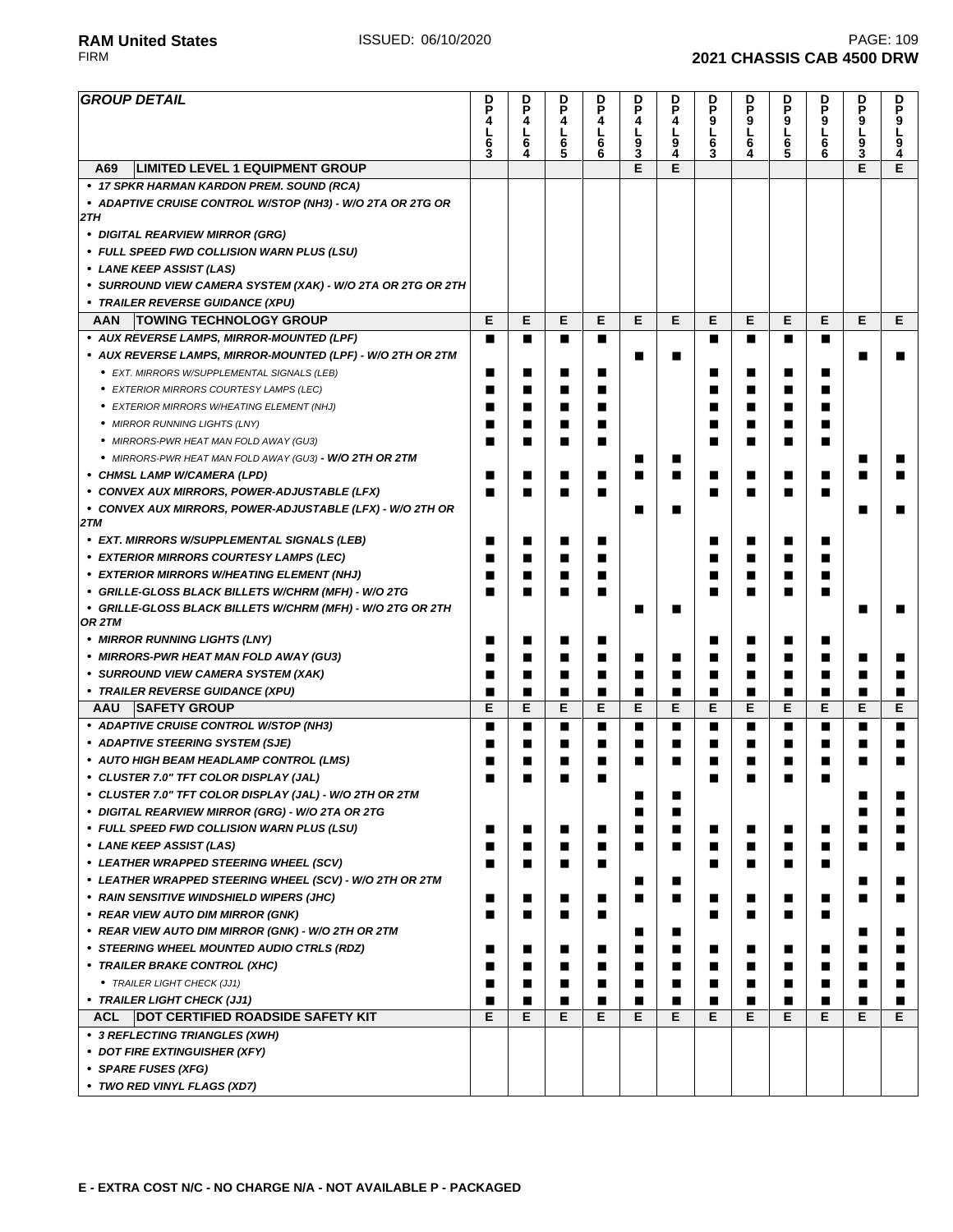| <b>GROUP DETAIL</b>                                            | D<br>P |               | D<br>P        | p<br>P | D<br>P | D<br>P | D           |                  |               | D<br>P |                     | D<br>P |
|----------------------------------------------------------------|--------|---------------|---------------|--------|--------|--------|-------------|------------------|---------------|--------|---------------------|--------|
|                                                                | 4      | <b>DP4L64</b> | 4<br>L        | 4<br>L | 4<br>L | 4<br>L | P<br>9      | D<br>P<br>9<br>L | <b>DP9L65</b> | 9<br>L | <b>DP9L</b>         | 9<br>L |
|                                                                | 6<br>3 |               | $\frac{6}{5}$ | ნ<br>6 | 9<br>3 | 9<br>4 | L<br>6<br>3 | 6<br>4           |               | 6<br>6 | $\overline{9}$<br>3 | 9<br>4 |
| AD <sub>6</sub><br><b>PREMIUM LIGHTING GROUP</b>               | E      | E             | E             | E      | E      | E      | E           | E                | Е             | E      | E                   | E      |
| • CLUSTER 3.5" TFT COLOR DISPLAY (JAK)                         | п      | П             | ■             | П      | П      | П      | ■           | П                | ■             | ■      | п                   | ■      |
| • FRONT LED FOG LAMPS (LNV) - W/O 2TA                          |        | ■             | ■             | ■      |        |        | ■           | ■                | ■             | ■      |                     |        |
| • FRONT LED FOG LAMPS (LNV) - W/O 2TA OR 2TH OR 2TM            |        |               |               |        | ■      | ■      |             |                  |               |        | ▅                   | ш      |
| • LED REFLECTOR HEADLAMPS (LPX) - W/O 2TA                      | п      | п             | ш             | П      |        |        | ■           | ■                | ■             | ■      |                     |        |
| • LED REFLECTOR HEADLAMPS (LPX) - W/O 2TA OR 2TH OR 2TM        |        |               |               |        | ■      | п      |             |                  |               |        | п                   | ■      |
| <b>LUXURY GROUP</b><br><b>ADA</b>                              | E      | E             | E             | E      | Е      | E      | Е           | Е                | Е             | E      | Е                   | Е      |
| • 115V AUXILIARY POWER OUTLET (JKV)                            | П      | П             | ■             | ■      | ■      | ■      | ■           | П                | ■             | п      | ■                   | ■      |
| • 400W INVERTER (XHR)                                          | п      | ■             | ■             | ■      | ■      | ■      | ■           | ■                | ■             | ■      | ■                   | ■      |
| • 115V AUXILIARY REAR POWER OUTLET (JJN)                       |        |               |               |        | ■      | ■      |             |                  |               |        | Г                   | ш      |
| • 400W INVERTER (XHR)                                          | ■      | ■             | ■             | ■      |        |        | ■           | ■                | ■             | ■      |                     |        |
| • CLUSTER 7.0" TFT COLOR DISPLAY (JAL)                         | ■      | ■             | ■             | ■      | ■      | ■      | ■           | ■                | ■             | ■      | ■                   | ■      |
| · DUAL GLOVE BOXES (JKN) - W/O 2TA                             | ■      | ■             | ■             | ■      |        |        | ■           | ■                | ■             | ■      |                     |        |
| • DUAL GLOVE BOXES (JKN) - W/O 2TA OR 2TH OR 2TM               |        |               |               |        | ■      | ■      |             |                  |               |        | ■                   |        |
| • FOAM BOTTLE INSERT (DOOR TRIM PNL) (CWL)                     | ш      | п             | ш             | ■      | ■      | ■      | ■           | ■                | ■             | ■      | ■                   |        |
| • GLOVE BOX LAMP (LBC)                                         | ш      | ■             | ■             | П      | ■      | ■      | ■           | ■                | ■             | ■      | ■                   |        |
| • LEATHER WRAPPED STEERING WHEEL (SCV)                         | ■      | ■             | ■             | П      | ■      | ■      | П           | ■                | п             | п      | ■                   |        |
| • LOCKING LOWER GLOVE BOX (JKA)                                | ■      | ■             | ■             | ■      | ■      | ■      | ■           | ■                | ■             | ■      | ■                   | ■      |
| • MEDIA HUB-2 USBS (BOTH CHARGE-ONLY) (RS2)                    |        |               |               |        | ■      | ■      |             |                  |               |        | ■                   | ш      |
| • POWER ADJUSTABLE PEDALS (XAP)                                | ■      | П             |               | ■      | ■      | ■      | ■           | ■                | ■             | ■      | ■                   |        |
| • REAR DOME W/ON/OFF SWITCH LAMP (LHE)                         | ш      | ■             | ш             | ■      | ■      | ■      | ■           | ■                | ■             | ■      | ■                   | ш      |
| • REAR POWER SLIDING WINDOW (GFE)                              |        |               |               |        | ■      | ■      |             |                  |               |        | ■                   | ш      |
| • STEERING WHEEL MOUNTED AUDIO CTRLS (RDZ)                     | ■      | ■             | ■             | ■      | ■      | ■      | ■           | ■                | ■             | ■      | ■                   |        |
| • SUN VISORS W/ILLUM VANITY MIRRORS (GNC) - W/O 2TA            | ■      | ■             | ■             | ■      |        |        | ■           | ■                | ■             | ■      |                     |        |
| • SUN VISORS W/ILLUM VANITY MIRRORS (GNC) - W/O 2TA OR 2TH OR  |        |               |               |        | ■      | ■      |             |                  |               |        | ■                   | ■      |
| 2TM                                                            |        |               |               |        |        |        |             |                  |               |        |                     |        |
| • UNIVERSAL GARAGE DOOR OPENER (XGD)                           | п      | п             | ■             | П      | ■      | ■      | ■           | ■                | ■             |        | ■                   | ■      |
| <b>COLD WEATHER GROUP</b><br><b>ADE</b>                        | E      | E             | Е             | E      | Е      | E      | Е           | Е                | Е             | E      | Е                   | Е      |
| • ENGINE BLOCK HEATER (NHK)                                    |        |               |               |        |        |        |             |                  |               |        |                     |        |
| • WINTER FRONT GRILLE COVER (XD6)                              |        |               |               |        |        |        |             |                  |               |        |                     |        |
| <b>ELECTRICAL ACCESSORY GROUP</b><br>ADH                       | Е      | Е             | Е             | Е      | Е      | Е      | Е           | Е                | Е             | Е      | Е                   | Е      |
| • 220 AMP ALTERNATOR (BAJ)                                     | ■      | ■             | ■             | П      | ■      | ■      | ■           | ■                | ■             | ■      | ■                   | ■      |
| • TRAILER BRAKE CONTROL (XHC)                                  | ш      | ■             | ■             | ■      |        |        | ■           | ■                | ■             | ■      |                     |        |
| • TRAILER BRAKE CONTROL (XHC) - W/O 2TH OR 2TM                 |        |               |               |        | ■      | П      |             |                  |               |        | ■                   | ■      |
| • TRAILER LIGHT CHECK (JJ1)                                    | ■      | ■             |               | ■      | ■      | ■      | ■           | ■                | ■             | ■      | ▅                   | ш      |
| • TRAILER LIGHT CHECK (JJ1)                                    | ■      | ■             | ■             | П      | ■      | П      | ■           | ■                | ■             |        | ■                   | ■      |
| • VOLTAGE MONITORING AUTO IDLE UP SYS (XF6)                    | ■      | ■             | ■             | ■      | ■      | ■      | ■           | ■                | ■             |        | ■                   |        |
| <b>HEATED SEATS AND WHEEL GROUP</b><br>AGF                     | Е      | E             | Е             | Е      | Е      | Е      | Е           | Е                | Е             | Е      | Е                   | Е      |
| • CLUSTER 3.5" TFT COLOR DISPLAY (JAK)                         |        |               |               |        |        |        |             |                  |               |        |                     |        |
| • HEATED FRONT SEATS (CMA)                                     |        |               |               |        |        |        |             |                  |               |        |                     |        |
| • HEATED STEERING WHEEL (NHS)                                  |        |               |               |        |        |        |             |                  |               |        |                     |        |
| • LEATHER WRAPPED STEERING WHEEL (SCV)                         |        |               |               |        |        |        |             |                  |               |        |                     |        |
| • STEERING WHEEL MOUNTED AUDIO CTRLS (RDZ)                     |        |               |               |        |        |        |             |                  |               |        |                     |        |
| AH <sub>2</sub><br><b>AMBULANCE PREP GROUP</b>                 | Е      | Е             | Е             | Е      | Е      | Е      | Е           | Е                | Е             | Е      | E.                  | E.     |
| • 220 AMP ALTERNATOR (BAJ) - W/ESB                             |        |               |               |        |        |        |             |                  |               |        |                     |        |
| • 220 AMP ALTERNATOR (BAJ) - W/ETN                             |        |               |               |        |        |        |             |                  |               |        |                     |        |
| • REAR A/C HEATER PREP GROUP (HBC)                             |        |               |               |        |        |        |             |                  |               |        |                     |        |
| • VOLTAGE MONITORING AUTO IDLE UP SYS (XF6)                    |        |               |               |        |        |        |             |                  |               |        |                     |        |
| <b>EMER/FIRE/RESC SPECIAL EMISSIONS PKG</b><br>AH <sub>6</sub> | Е      | Е             | Е             | Е      | Е      | E      | Е           | E                | Е             | E      | E                   | Е      |
| • 220 AMP ALTERNATOR (BAJ)                                     |        |               |               |        |        |        |             |                  |               |        |                     |        |
| • DUAL ALTERNATORS RATED AT 440 AMPS (XF7)                     |        |               |               |        |        |        |             |                  |               |        |                     |        |
|                                                                |        |               |               |        |        |        |             |                  |               |        |                     |        |
| • 220 AMP ALTERNATOR (BAJ)                                     |        |               |               |        |        |        |             |                  |               |        |                     |        |
| • MANUAL DPF REGENERATION (XNR)                                |        |               |               |        |        |        |             |                  |               |        |                     |        |
| • REAR A/C HEATER PREP GROUP (HBC)                             |        |               |               |        |        |        |             |                  |               |        |                     |        |
| • SPECIAL EMISSIONS-EMERGENCY VEHICLE (XKZ)                    |        |               |               |        |        |        |             |                  |               |        |                     |        |
| • VOLTAGE MONITORING AUTO IDLE UP SYS (XF6)                    |        |               |               |        |        |        |             |                  |               |        |                     |        |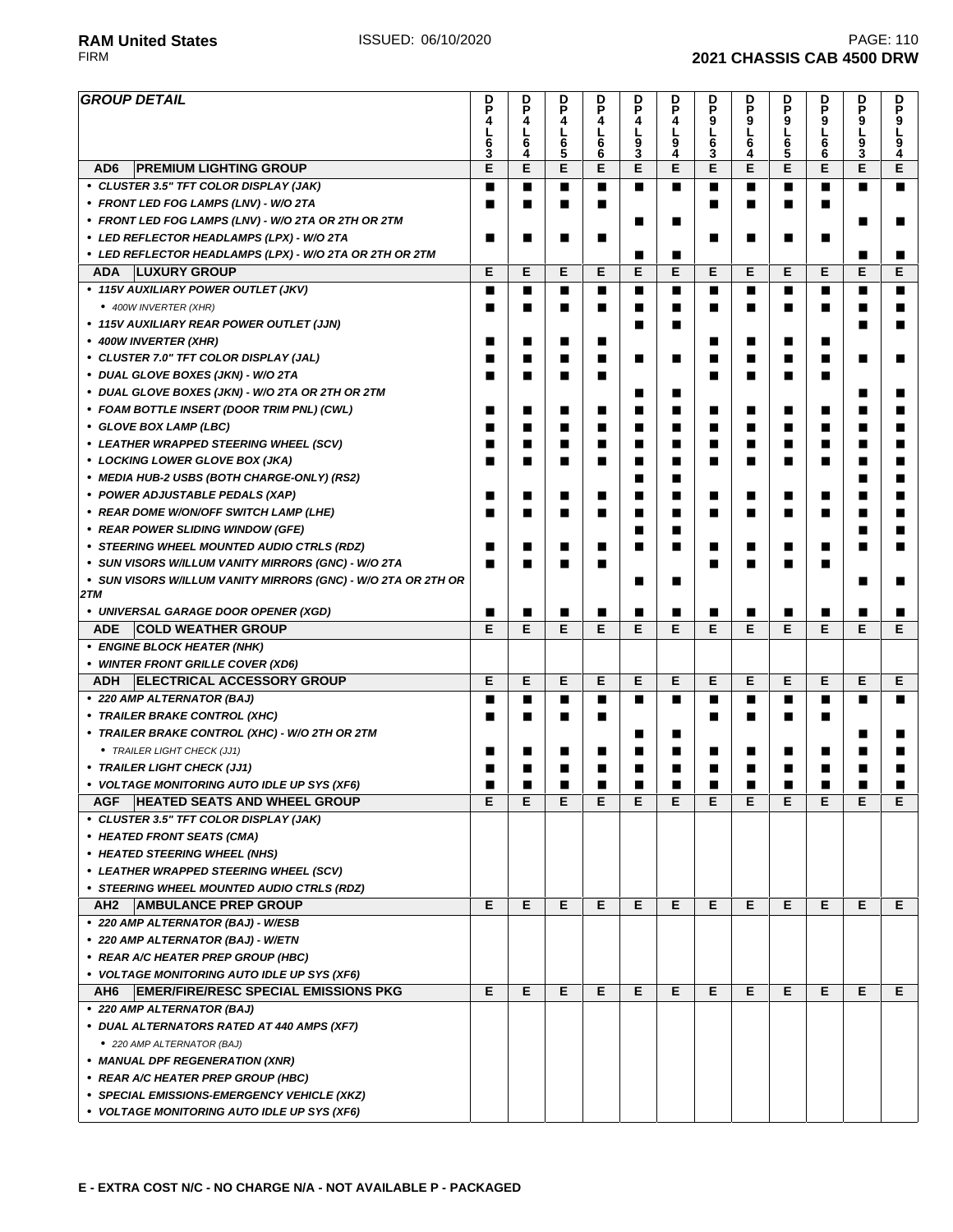| <b>RAM United States</b> | ISSUED: 06/10/2020 | <b>PAGE: 111</b>                 |
|--------------------------|--------------------|----------------------------------|
| <b>FIRM</b>              |                    | <b>2021 CHASSIS CAB 4500 DRW</b> |

| <b>GROUP DETAIL</b>                                           | D<br>P<br>4<br>L<br>6 | D<br>P<br>4<br>$\frac{1}{6}$ | D<br>P<br>4<br>L<br>6 | D<br>P<br>4<br>$\frac{L}{6}$ | D<br>P<br>4<br><u>լ</u><br>9 | D<br>P<br>4<br>L<br>9 | D<br>P<br>9<br>L<br>$\bar{6}$ | D<br>P<br>9<br>L<br>6 | D<br>P<br>9<br>L<br>6<br>5 | D<br>P<br>9<br>L<br>6 | p<br>9<br>L<br>5<br>3 | D<br>P<br>9<br>L<br>9 |
|---------------------------------------------------------------|-----------------------|------------------------------|-----------------------|------------------------------|------------------------------|-----------------------|-------------------------------|-----------------------|----------------------------|-----------------------|-----------------------|-----------------------|
| <b>HEAVY DUTY SNOW PLOW PREP GROUP</b><br><b>AHD</b>          | 3<br>E                | E                            | 5<br>Е                | 6<br>Е                       | 3<br>E                       | 4<br>Е                | 3<br>E                        | 4<br>Е                | E                          | 6<br>E                | E                     | 4<br>Е                |
| • 220 AMP ALTERNATOR (BAJ)                                    | п                     | ■                            | п                     | п                            | ■                            | П                     | п                             | п                     | п                          | п                     | ■                     | п                     |
| • HEAVY DUTY FRONT SUSPENSION GROUP (AZB)                     | ■                     | ■                            | п                     | П                            | П                            | ■                     | ■                             | ■                     | п                          | п                     | ■                     | ■                     |
| • TRANSFER CASE SKID PLATE SHIELD (XEF)                       |                       |                              |                       |                              |                              |                       | ■                             | ■                     | ■                          |                       | ■                     |                       |
| <b>MAX TOW PACKAGE</b><br><b>AHQ</b>                          | Е                     | Е                            | Е                     | E                            | Е                            | Е                     | E                             | Е                     | E                          | E                     | E                     | Е                     |
| • ADD 4.44 AXLE RATIO (D44)                                   |                       |                              |                       |                              |                              |                       |                               |                       |                            |                       |                       |                       |
| <b>CHROME APPEARANCE GROUP</b><br><b>AMP</b>                  | E                     | E                            | Е                     | E                            | Е                            | Е                     | E.                            | Е                     | Е                          | Е                     | E                     | Е                     |
| • BRIGHT FRONT BUMPER (MCT)                                   |                       |                              |                       |                              |                              |                       |                               |                       |                            |                       |                       |                       |
| • CENTER HUB (WMJ)                                            |                       |                              |                       |                              |                              |                       |                               |                       |                            |                       |                       |                       |
| • GRILLE-MATTE BLACK MESH W/CHROME (MAF)                      |                       |                              |                       |                              |                              |                       |                               |                       |                            |                       |                       |                       |
| • GRILLE-SURROUND CHROME (MNQ)                                |                       |                              |                       |                              |                              |                       |                               |                       |                            |                       |                       |                       |
| AS8<br><b>INTERIOR TRIM DELETE GROUP</b>                      | E                     | Е                            | Е                     | E                            |                              |                       | Е                             | Е                     | E                          | E                     |                       |                       |
| • DELETE CAB BACK TRIM PANEL (CW5)                            |                       |                              |                       |                              |                              |                       |                               |                       |                            |                       |                       |                       |
| • DELETE FRONT CENTER SEAT (CJT)                              |                       |                              |                       |                              |                              |                       |                               |                       |                            |                       |                       |                       |
| • DELETE REAR FLOOR STORAGE TRAY (CW1)                        |                       |                              |                       |                              |                              |                       |                               |                       |                            |                       |                       |                       |
| <b>CKE FLOOR COVERING CARPET</b>                              | E                     | Е                            | Е                     | E                            | Е                            | Е                     | E.                            | Е                     | Е                          | E                     | E                     | Е                     |
| • FRONT & REAR FLOOR MATS (CLE) - W/O 2TM                     |                       |                              |                       |                              | П                            | П                     |                               |                       |                            |                       | ■                     | п                     |
| • FRONT FLOOR MATS (CLA)                                      | п                     | П                            | ■                     | ■                            |                              |                       | ■                             | ∎                     | ■                          |                       |                       |                       |
| <b>ELEC SHIFT-ON-THE-FLY TRANSFER CASE</b><br>DK <sub>3</sub> |                       |                              |                       |                              |                              |                       | Е                             | Е                     | E                          | Е                     | E                     | Е                     |
| • CENTER STACK STORAGE DRAWER (CW8)                           |                       |                              |                       |                              |                              |                       |                               |                       |                            |                       |                       |                       |
| <b>6.7L I6 CUMMINS TURBO DIESEL ENGINE</b><br><b>ETN</b>      | E                     | E                            | Е                     | E                            | Е                            | Е                     | Е                             | Е                     | E                          | E                     | E                     | Е                     |
| • 4.10 AXLE RATIO (DMF)                                       |                       |                              |                       |                              |                              |                       |                               |                       |                            |                       |                       |                       |
| • 87 MPH MAXIMUM SPEED (JJ6)                                  |                       |                              |                       |                              |                              |                       |                               |                       |                            |                       |                       |                       |
| • B-20, BIO DIESEL CAPABILITY (XXJ)                           |                       |                              |                       |                              |                              |                       |                               |                       |                            |                       |                       |                       |
| • CLEAN IDLE EMISSIONS LABEL (XKH)                            |                       |                              |                       |                              |                              |                       |                               |                       |                            |                       |                       |                       |
| • CUMMINS TURBO DIESEL BADGE (MPG)                            |                       |                              |                       |                              |                              |                       |                               |                       |                            |                       |                       |                       |
| • CURRENT GENERATION ENG CONTROLLER (NZC)                     |                       |                              |                       |                              |                              |                       |                               |                       |                            |                       |                       |                       |
| • DUAL 730 AMP MAINT. FREE BATTERIES (BCC)                    |                       |                              |                       |                              |                              |                       |                               |                       |                            |                       |                       |                       |
| • ELECTRONICALLY CONTROLLED THROTTLE (NHN)                    |                       |                              |                       |                              |                              |                       |                               |                       |                            |                       |                       |                       |
| • SELECTIVE CATALYTIC REDUCTION (UREA) (XAL)                  |                       |                              |                       |                              |                              |                       |                               |                       |                            |                       |                       |                       |
| • SMART DIESEL EXHAUST BRAKE (NEN)                            |                       |                              |                       |                              |                              |                       |                               |                       |                            |                       |                       |                       |
| • SUPPLEMENTAL HEATER (HDB)                                   |                       |                              |                       |                              |                              |                       |                               |                       |                            |                       |                       |                       |
| <b>115V AUXILIARY POWER OUTLET</b><br><b>JKV</b>              | Е                     | Е                            | E                     | E                            | Е                            | Е                     | Е                             | Е                     | Е                          | E                     | Е                     | Е                     |
| • 400W INVERTER (XHR)                                         |                       |                              |                       |                              |                              |                       |                               |                       |                            |                       |                       |                       |
| <b>TIRE FILL ALERT</b><br><b>LAW</b>                          | Е                     | Е                            | Е                     | E                            | Е                            | Е                     | E.                            | Е                     | E                          | Е                     | E                     | Е                     |
| • SELECTABLE TIRE FILL ALERT (LA5) - W/UAA                    |                       |                              |                       |                              |                              |                       |                               |                       |                            |                       |                       |                       |
| <b>POWER TAKE OFF PREP</b><br><b>LBN</b>                      | Е                     | Е                            | Е                     | E.                           | Е                            | Е                     | Е.                            | E.                    | E.                         | Е                     | E.                    | Е                     |
| • HARD WIRED REMOTE START (XBV) - W/DF2                       |                       |                              |                       |                              |                              |                       |                               |                       |                            |                       |                       |                       |
| • HARD WIRED REMOTE START (XBV) - W/DF3                       |                       |                              |                       |                              |                              |                       |                               |                       |                            |                       |                       |                       |
| • SPLIT SHAFT CAPABILITY PWR TAKE OFF (LBX) - W/ETN           |                       |                              |                       |                              |                              |                       |                               |                       |                            |                       |                       |                       |
| <b>POWER TAKE OFF PREP - LEFT SIDE</b><br>LBV                 | Е                     | Е                            | Е                     | Е                            | Е                            | Е                     | E.                            | Е                     | E.                         | Е                     | E                     | Е                     |
| • HARD WIRED REMOTE START (XBV)                               |                       |                              |                       |                              |                              |                       |                               |                       |                            |                       |                       |                       |
| • SPLIT SHAFT CAPABILITY PWR TAKE OFF (LBX) - W/ETN           |                       |                              |                       |                              |                              |                       |                               |                       |                            |                       |                       |                       |
| <b>AUX REVERSE LAMPS, MIRROR-MOUNTED</b><br><b>LPF</b>        | Е                     | Е                            | Е                     | Е                            | Е                            | Е                     | Е.                            | Е                     | Е                          | Е                     | E.                    | Е                     |
| • EXT. MIRRORS W/SUPPLEMENTAL SIGNALS (LEB)                   | п                     | п                            | П                     | ■                            |                              |                       | ∎                             | ■                     | ■                          | п                     |                       |                       |
| • EXTERIOR MIRRORS COURTESY LAMPS (LEC)                       | ■                     | ■                            | ■                     | ■                            |                              |                       | ■                             | п                     | ■                          |                       |                       |                       |
| • EXTERIOR MIRRORS W/HEATING ELEMENT (NHJ)                    | ■                     | ■                            | ■                     | ■                            |                              |                       | ■                             |                       | ■                          |                       |                       |                       |
| • MIRROR RUNNING LIGHTS (LNY)                                 | ■                     | ■                            | П                     | ■                            |                              |                       | ■                             | ∎                     | ■                          |                       |                       |                       |
| • MIRRORS-PWR HEAT MAN FOLD AWAY (GU3)                        | п                     | п                            | п                     | п                            |                              |                       | ■                             | п                     | п                          |                       |                       |                       |
| • MIRRORS-PWR HEAT MAN FOLD AWAY (GU3) - W/O 2TH OR 2TM       |                       |                              |                       |                              | ■                            | П                     |                               |                       |                            |                       | ■                     | ■                     |
| <b>RFQ RAM TELEMATICS</b>                                     | Е                     | Е                            | E.                    | E                            | Е                            | Е                     | Е.                            | Е                     | E.                         | Е                     | E.                    | Е                     |
| • 1 YEAR TELEMATICS SERVICE (X9R)                             |                       |                              |                       |                              |                              |                       |                               |                       |                            |                       |                       |                       |
| <b>RSD</b><br><b>SIRIUSXM SATELLITE RADIO</b>                 | Е                     | Е                            | Е                     | Е                            | Е                            | Е                     | Е                             | Е                     | Е                          | Е                     | Е                     | Е                     |
| • 1-YR. SIRIUSXM RADIO SERVICE (X9B)                          |                       |                              |                       |                              |                              |                       |                               |                       |                            |                       |                       |                       |
| • FOR MORE INFO, CALL 800-643-2112 (X9H)                      |                       |                              |                       |                              |                              |                       |                               |                       |                            |                       |                       |                       |
| TBB<br><b>FULL SIZE SPARE TIRE</b>                            | Е                     | Е                            | Е                     | Е                            | Е                            | Е                     | Е.                            | Е                     | Е                          | Е                     | E.                    | Е                     |
| • 19.5 STEEL SPARE WHEEL (WKG)                                |                       |                              |                       |                              |                              |                       |                               |                       |                            |                       |                       |                       |
|                                                               |                       |                              |                       |                              |                              |                       |                               |                       |                            |                       |                       |                       |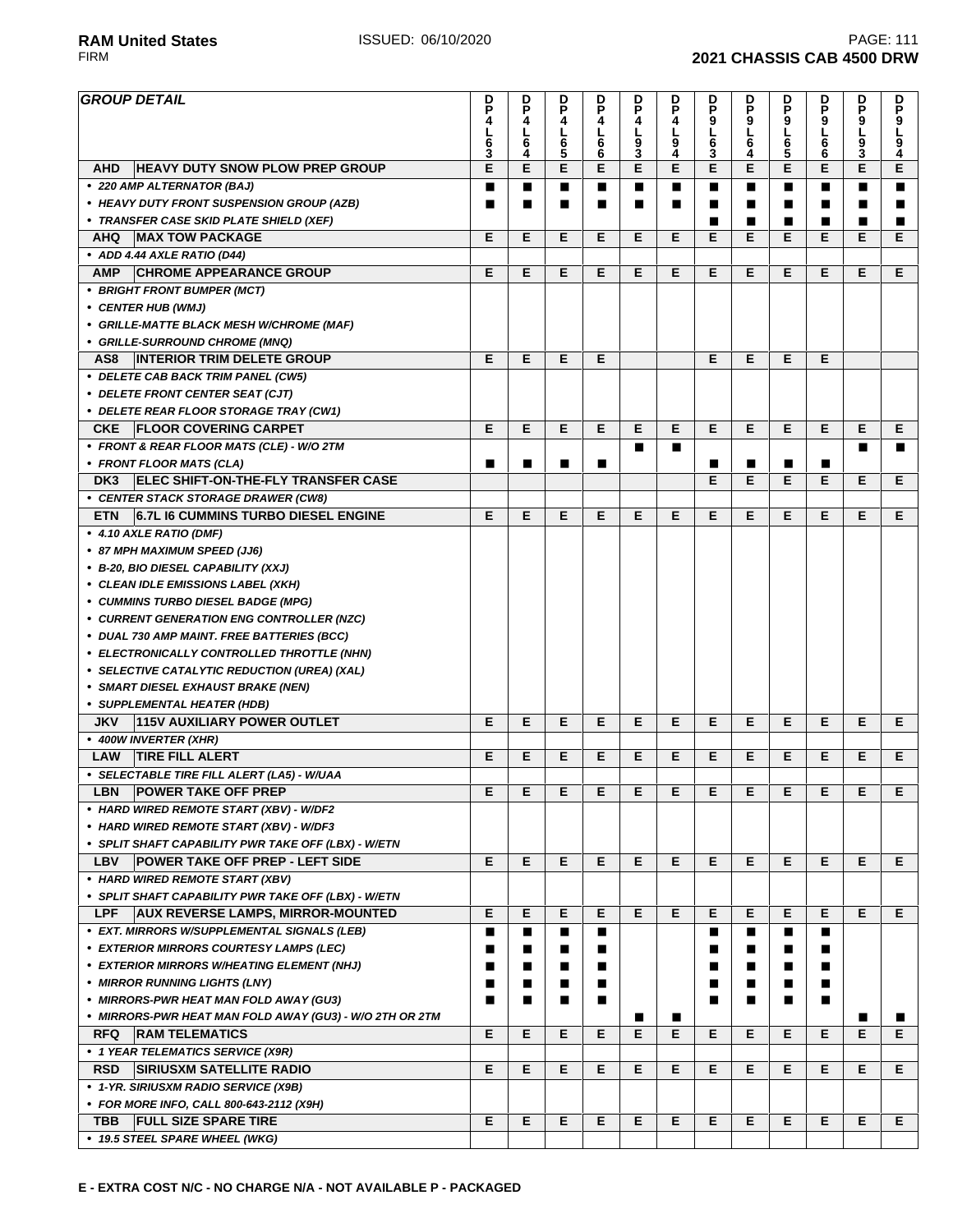| <b>GROUP DETAIL</b>                                            | D<br>P<br>4<br>L<br>$\frac{6}{3}$ | D<br>P<br>4<br>L<br>$\bar{6\over 4}$ | D<br>P<br>4<br>L<br>6<br>5 | D<br>P<br>4<br>L<br>$\begin{array}{c} 6 \\ 6 \end{array}$ | D<br>P<br>4<br>L<br>$\frac{1}{3}$ | D<br>P<br>4<br>L<br>9<br>4 | p<br>P<br>9<br>L<br>6<br>3 | D<br>P<br>9<br>L<br>$\overline{6}$<br>4 | D<br>P<br>9<br>L<br>6<br>5 | p<br>9<br>6<br>6 | D<br>P<br>9<br>L<br>$\bar{9}$ | D<br>P<br>9<br>Ĺ<br>$\frac{9}{4}$ |
|----------------------------------------------------------------|-----------------------------------|--------------------------------------|----------------------------|-----------------------------------------------------------|-----------------------------------|----------------------------|----------------------------|-----------------------------------------|----------------------------|------------------|-------------------------------|-----------------------------------|
| <b>UAA</b><br><b>UCONNECT 3 WITH 5" DISPLAY</b>                | E                                 | E                                    | E                          | E                                                         | E                                 | E                          | E                          | E                                       | E                          | E                | E                             | E                                 |
| • 1-YR. SIRIUSXM RADIO SERVICE (X9B)                           |                                   |                                      |                            |                                                           |                                   |                            |                            |                                         |                            |                  |                               |                                   |
| • 5.0" TOUCHSCREEN DISPLAY (RFU)                               |                                   |                                      |                            |                                                           |                                   |                            |                            |                                         |                            |                  |                               |                                   |
| • FOR MORE INFO, CALL 800-643-2112 (X9H)                       |                                   |                                      |                            |                                                           |                                   |                            |                            |                                         |                            |                  |                               |                                   |
| • GPS ANTENNA INPUT (JLP)                                      |                                   |                                      |                            |                                                           |                                   |                            |                            |                                         |                            |                  |                               |                                   |
| • INTEGRATED VOICE COMMAND W/BLUETOOTH (XRB)                   |                                   |                                      |                            |                                                           |                                   |                            |                            |                                         |                            |                  |                               |                                   |
| • SIRIUSXM SATELLITE RADIO (RSD)                               |                                   |                                      |                            |                                                           |                                   |                            |                            |                                         |                            |                  |                               |                                   |
| • 1-YR. SIRIUSXM RADIO SERVICE (X9B)                           |                                   |                                      |                            |                                                           |                                   |                            |                            |                                         |                            |                  |                               |                                   |
| • FOR MORE INFO, CALL 800-643-2112 (X9H)                       |                                   |                                      |                            |                                                           |                                   |                            |                            |                                         |                            |                  |                               |                                   |
| • TEMPERATURE & COMPASS GAUGE (JFJ)                            |                                   |                                      |                            |                                                           |                                   |                            |                            |                                         |                            |                  |                               |                                   |
| <b>UCONNECT 4 WITH 8.4" DISPLAY</b><br><b>UAM</b>              | Е                                 | Е                                    | Е                          | Е                                                         | Е                                 | Е                          | Е                          | Е                                       | Е                          | Е                | Е                             | Е                                 |
| • 1-YR. SIRIUSXM RADIO SERVICE (X9B)                           | п                                 | ■                                    | п                          | ■                                                         | ■                                 | ■                          | ■                          | ■                                       | п                          | ■                | ■                             | ■                                 |
| • 8.4" TOUCHSCREEN DISPLAY (RFL)                               | ■                                 | П                                    | п                          | ■                                                         | ■                                 | ■                          | ■                          | ■                                       | ■                          | ■                | ■                             |                                   |
| • AIR COND ATC W/DUAL ZONE CONTROL (HAF) - W/O 2TA OR 2TH OR   |                                   |                                      |                            |                                                           | ■                                 | ■                          |                            |                                         |                            |                  | ■                             |                                   |
| 2TM                                                            |                                   |                                      |                            |                                                           |                                   |                            |                            |                                         |                            |                  |                               |                                   |
| • APPLE CARPLAY (RFP)                                          |                                   | п                                    | ■                          | ■                                                         | ■                                 | ■                          | ■                          | ■                                       | ш                          | ■                | ■                             |                                   |
| • CLUSTER 3.5" TFT COLOR DISPLAY (JAK) - W/O 2TG               |                                   |                                      |                            | ■                                                         |                                   |                            | ■                          |                                         |                            |                  |                               |                                   |
| • CLUSTER 3.5" TFT COLOR DISPLAY (JAK) - W/O 2TG OR 2TH OR 2TM |                                   |                                      |                            |                                                           | ■                                 | ■                          |                            |                                         |                            |                  | ■                             |                                   |
| • COURTESY LAMPS (LBB)                                         |                                   |                                      |                            |                                                           | ■                                 | ■                          |                            |                                         |                            |                  | ■                             |                                   |
| • FOR MORE INFO, CALL 800-643-2112 (X9H)                       | ■                                 | ■                                    | ■                          | ■                                                         | ■                                 | ■                          | ■                          | ■                                       | п                          | ■                | ■                             |                                   |
| • GOOGLE ANDROID AUTO (RF5)                                    | ■                                 | ■                                    | ■                          | ■                                                         | ■                                 |                            | ■                          | ■                                       | ш                          | ■                | ■                             |                                   |
| • GPS ANTENNA INPUT (JLP)                                      | ш                                 | ■                                    | ■                          | ■                                                         | ■                                 | ■                          | ■                          | ■                                       | п                          | ■                | ■                             |                                   |
| • INTEGRATED CENTER STACK RADIO (RTF)                          | ■                                 | ■                                    | ■                          | ■                                                         | ■                                 | ■                          | ■                          | ■                                       | п                          | ■                | ■                             |                                   |
| • INTEGRATED VOICE COMMAND W/BLUETOOTH (XRB)                   | п                                 | ■                                    | ■                          | ■                                                         | ■                                 | ■                          | ∎                          | ■                                       | ■                          | ■                | ■                             | ■                                 |
| • REAR VIEW AUTO DIM MIRROR (GNK)                              |                                   |                                      |                            |                                                           | ∎                                 | ■                          |                            |                                         |                            |                  | ■                             |                                   |
| • SELECTABLE TIRE FILL ALERT (LA5)                             | п                                 | п                                    | ■                          | ■                                                         | ■                                 | ■                          | ■                          | ■                                       | п                          | п                | ■                             |                                   |
| • SIRIUSXM SATELLITE RADIO (RSD)                               | ■                                 | ■                                    | ■                          | ■                                                         | ■                                 | ■                          | ■                          | ■                                       | п                          | п                | ■                             |                                   |
| • 1-YR. SIRIUSXM RADIO SERVICE (X9B)                           | ■                                 | п                                    | ■                          | ■                                                         | ■                                 | п                          | ∎                          | ■                                       | п                          | п                | ■                             |                                   |
| • FOR MORE INFO, CALL 800-643-2112 (X9H)                       | ■                                 | ■                                    | ■                          | ■                                                         | ■                                 | п                          | ∎                          | ■                                       | п                          | п                | ■                             |                                   |
| • TEMPERATURE & COMPASS GAUGE (JFJ) - W/O 2TA                  | ■                                 | ■                                    | ■                          | ■                                                         | ■                                 | ■                          | ∎                          | ■                                       | п                          | п                | ■                             |                                   |
| • TIRE FILL ALERT (LAW)                                        | ■                                 | ■                                    | ■                          | ■                                                         | ■                                 | ■                          | ∎                          | ■                                       | п                          | ■                | ■                             |                                   |
| • SELECTABLE TIRE FILL ALERT (LA5) - W/UAA                     | ■                                 | ■                                    | ■                          | ■                                                         | ■                                 | ■                          | ■                          | ■                                       | ■                          | ■                | ■                             |                                   |
| • USB HOST FLIP (RF7)                                          | ■                                 | ■                                    | ■                          | ■                                                         | ■                                 | ■                          | ■                          | ■                                       | ■                          | ■                | ■                             |                                   |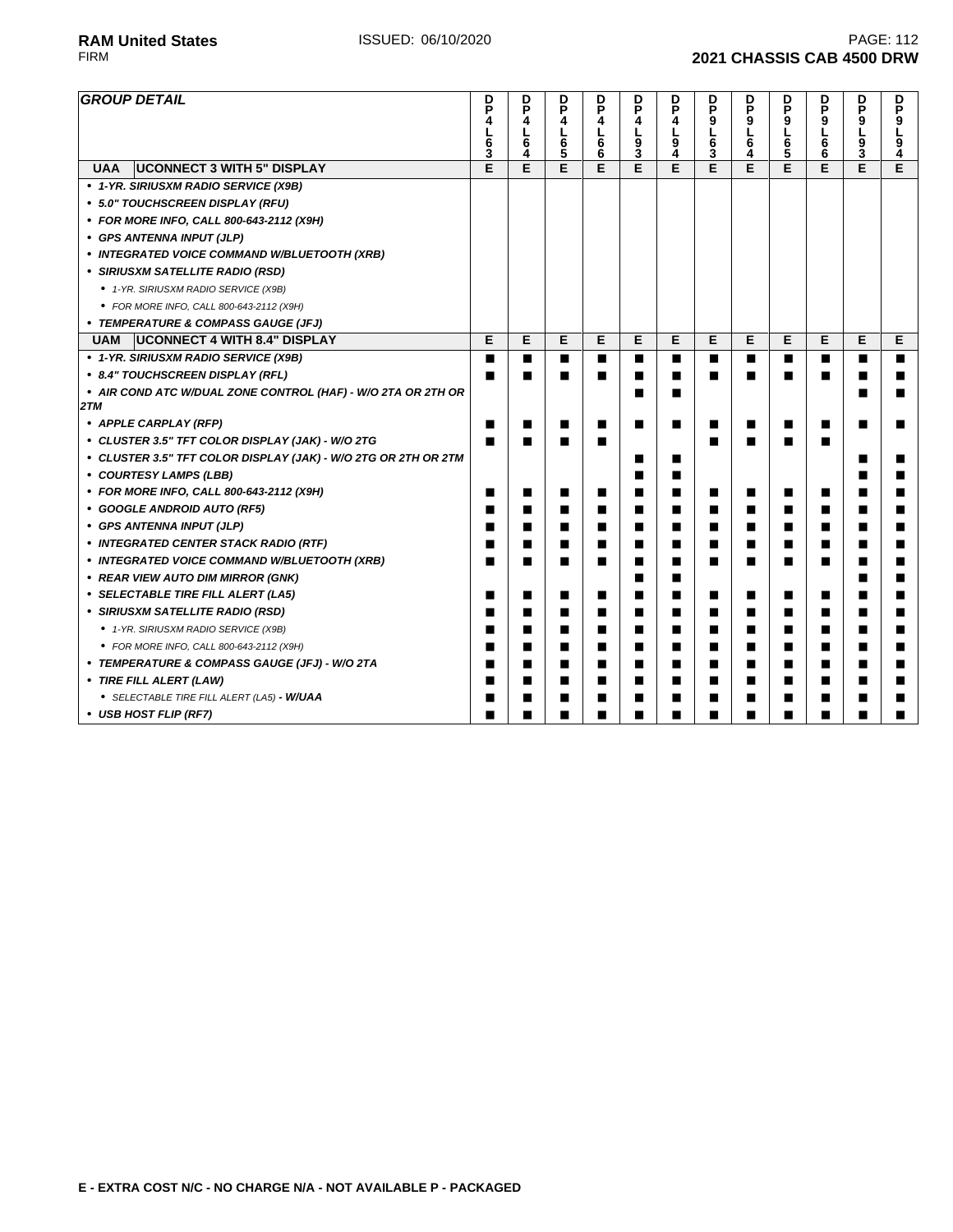**RAM United States ISSUED: 06/10/2020 PAGE: 113**<br>FIRM **PAGE: 113 2021 CHASSIS CAB 4500 DRW** 

| <b>GROUP DETAIL</b>                                          | D<br>P<br>4<br>6<br>3 | D<br>P<br>4<br>L<br>$\overline{6}$ | D<br>P<br>4<br>լ<br>5<br>5 | D<br>P<br>4<br>L<br>6<br>6 | p<br>P<br>4<br>$\frac{L}{9}$ | D<br>P<br>4<br>լ<br>9<br>4 | D<br>P<br>9<br>L<br>$\overline{6}$<br>3 | p<br>P<br>$0 - 6$ | D<br>P<br>9<br>L<br>$\overline{6}$ | D<br>P<br>9<br>L<br>$\overline{6}$ | D<br>P<br>9<br>L<br>9<br>3 | D<br>P<br>9<br>4 |
|--------------------------------------------------------------|-----------------------|------------------------------------|----------------------------|----------------------------|------------------------------|----------------------------|-----------------------------------------|-------------------|------------------------------------|------------------------------------|----------------------------|------------------|
| <b>UCONNECT 4C NAV WITH 8.4" DISPLAY</b><br><b>UAV</b>       |                       |                                    |                            |                            | E                            | Е                          |                                         |                   |                                    |                                    | E                          | E                |
| • 4G LTE WI-FI HOT SPOT (RTQ)                                |                       |                                    |                            |                            |                              |                            |                                         |                   |                                    |                                    |                            |                  |
| • 5-YEAR SIRIUSXM TRAFFIC SERVICE (X9M)                      |                       |                                    |                            |                            |                              |                            |                                         |                   |                                    |                                    |                            |                  |
| • 5-YEAR SIRIUSXM TRAVEL LINK SERVICE (X9N)                  |                       |                                    |                            |                            |                              |                            |                                         |                   |                                    |                                    |                            |                  |
| • 8.4" TOUCHSCREEN DISPLAY (RFL)                             |                       |                                    |                            |                            |                              |                            |                                         |                   |                                    |                                    |                            |                  |
| • AIR COND ATC W/DUAL ZONE CONTROL (HAF) - W/O 2TA OR 2TH OR |                       |                                    |                            |                            |                              |                            |                                         |                   |                                    |                                    |                            |                  |
| 2TM                                                          |                       |                                    |                            |                            |                              |                            |                                         |                   |                                    |                                    |                            |                  |
| • APPLE CARPLAY (RFP)                                        |                       |                                    |                            |                            |                              |                            |                                         |                   |                                    |                                    |                            |                  |
| • COURTESY LAMPS (LBB)                                       |                       |                                    |                            |                            |                              |                            |                                         |                   |                                    |                                    |                            |                  |
| • DISASSOCIATED TOUCHSCREEN DISPLAY (RFV)                    |                       |                                    |                            |                            |                              |                            |                                         |                   |                                    |                                    |                            |                  |
| • FOR DETAILS, VISIT DRIVEUCONNECT.COM (X9E)                 |                       |                                    |                            |                            |                              |                            |                                         |                   |                                    |                                    |                            |                  |
| • GOOGLE ANDROID AUTO (RF5)                                  |                       |                                    |                            |                            |                              |                            |                                         |                   |                                    |                                    |                            |                  |
| • GPS ANTENNA INPUT (JLP)                                    |                       |                                    |                            |                            |                              |                            |                                         |                   |                                    |                                    |                            |                  |
| • GPS NAVIGATION (JLN)                                       |                       |                                    |                            |                            |                              |                            |                                         |                   |                                    |                                    |                            |                  |
| • HD RADIO (RE8)                                             |                       |                                    |                            |                            |                              |                            |                                         |                   |                                    |                                    |                            |                  |
| • INTEGRATED CENTER STACK RADIO (RTF)                        |                       |                                    |                            |                            |                              |                            |                                         |                   |                                    |                                    |                            |                  |
| • INTEGRATED VOICE COMMAND W/BLUETOOTH (XRB)                 |                       |                                    |                            |                            |                              |                            |                                         |                   |                                    |                                    |                            |                  |
| • OFF-ROAD INFO PAGES (JA8)                                  |                       |                                    |                            |                            |                              |                            |                                         |                   |                                    |                                    |                            |                  |
| • REAR VIEW AUTO DIM MIRROR (GNK)                            |                       |                                    |                            |                            |                              |                            |                                         |                   |                                    |                                    |                            |                  |
| • SELECTABLE TIRE FILL ALERT (LA5)                           |                       |                                    |                            |                            |                              |                            |                                         |                   |                                    |                                    |                            |                  |
| • SIRIUSXM GUARDIAN, 1-YR TRIAL (RSK)                        |                       |                                    |                            |                            |                              |                            |                                         |                   |                                    |                                    |                            |                  |
| • SIRIUSXM SATELLITE RADIO (RSD)                             |                       |                                    |                            |                            |                              |                            |                                         |                   |                                    |                                    |                            |                  |
| • 1-YR. SIRIUSXM RADIO SERVICE (X9B)                         |                       |                                    |                            |                            |                              |                            |                                         |                   |                                    |                                    |                            |                  |
| • FOR MORE INFO, CALL 800-643-2112 (X9H)                     |                       |                                    |                            |                            |                              |                            |                                         |                   |                                    |                                    |                            |                  |
| • SIRIUSXM TRAFFIC PLUS (RTB)                                |                       |                                    |                            |                            |                              |                            |                                         |                   |                                    |                                    |                            |                  |
| • SIRIUSXM TRAVEL LINK (RSM)                                 |                       |                                    |                            |                            |                              |                            |                                         |                   |                                    |                                    |                            |                  |
| • TEMPERATURE & COMPASS GAUGE (JFJ)                          |                       |                                    |                            |                            |                              |                            |                                         |                   |                                    |                                    |                            |                  |
| • TIRE FILL ALERT (LAW)                                      |                       |                                    |                            |                            |                              |                            |                                         |                   |                                    |                                    |                            |                  |
| • SELECTABLE TIRE FILL ALERT (LA5) - W/UAA                   |                       |                                    |                            |                            |                              |                            |                                         |                   |                                    |                                    |                            |                  |
| • USB HOST FLIP (RF7)                                        |                       |                                    |                            |                            |                              |                            |                                         |                   |                                    |                                    |                            |                  |

**• USB HOST FLIP (RF7)**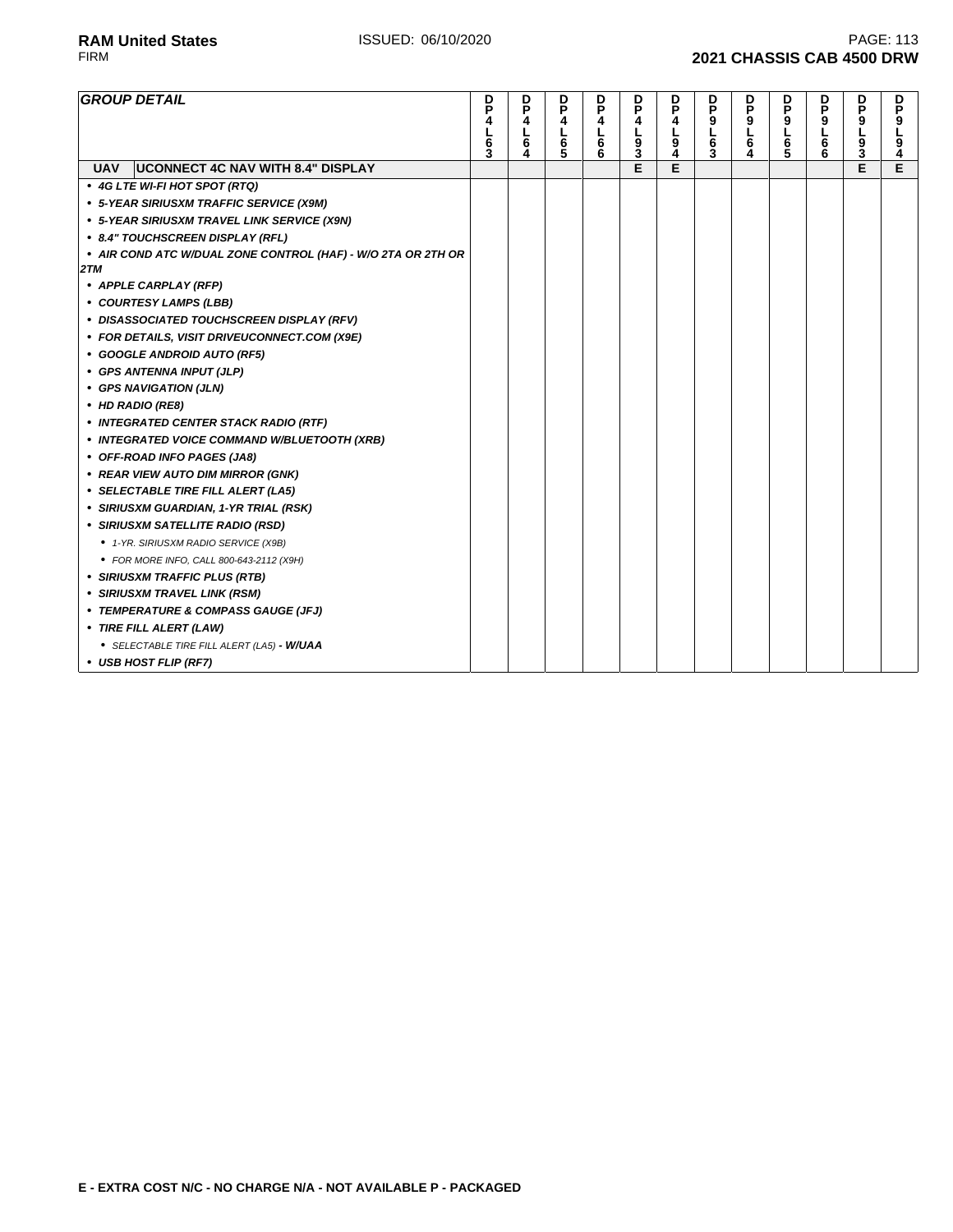| <b>GROUP DETAIL</b>                                                 | D<br>P<br>4<br>L<br>6<br>3 | D<br>P<br>4<br>L<br>6<br>4 | P<br>4<br>L6<br>5 | D<br>P<br>4<br>L<br>6<br>6 | P<br>4<br>L<br>$\frac{9}{3}$ | P<br>4<br>L<br>9<br>4 | <b>DP9L</b><br>6<br>3 | D<br>P<br>9<br>L<br>6<br>4 | <b>DP9L65</b> | <b>DP9L6</b><br>6 | <b>DP9L93</b> | <b>DP9L94</b> |
|---------------------------------------------------------------------|----------------------------|----------------------------|-------------------|----------------------------|------------------------------|-----------------------|-----------------------|----------------------------|---------------|-------------------|---------------|---------------|
| <b>UCONNECT 12.0 WITH NAVIGATION</b><br><b>UAX</b>                  |                            |                            |                   |                            | Ē                            | E                     |                       |                            |               |                   | E             | E             |
| • 12.0" TOUCHSCREEN DISPLAY (RFA)                                   |                            |                            |                   |                            |                              |                       |                       |                            |               |                   |               |               |
| • 4G LTE WI-FI HOT SPOT (RTQ)                                       |                            |                            |                   |                            |                              |                       |                       |                            |               |                   |               |               |
| • 5-YEAR SIRIUSXM TRAFFIC SERVICE (X9M)                             |                            |                            |                   |                            |                              |                       |                       |                            |               |                   |               |               |
| • 5-YEAR SIRIUSXM TRAVEL LINK SERVICE (X9N)                         |                            |                            |                   |                            |                              |                       |                       |                            |               |                   |               |               |
| • AIR COND ATC W/DUAL ZONE CONTROL (HAF) - W/O 2TA OR 2TH OR<br>2TM |                            |                            |                   |                            |                              |                       |                       |                            |               |                   |               |               |
| • APPLE CARPLAY (RFP)                                               |                            |                            |                   |                            |                              |                       |                       |                            |               |                   |               |               |
| • COURTESY LAMPS (LBB)                                              |                            |                            |                   |                            |                              |                       |                       |                            |               |                   |               |               |
| • DISASSOCIATED TOUCHSCREEN DISPLAY (RFV)                           |                            |                            |                   |                            |                              |                       |                       |                            |               |                   |               |               |
| • FOR DETAILS, VISIT DRIVEUCONNECT.COM (X9E)                        |                            |                            |                   |                            |                              |                       |                       |                            |               |                   |               |               |
| • GOOGLE ANDROID AUTO (RF5)                                         |                            |                            |                   |                            |                              |                       |                       |                            |               |                   |               |               |
| • GPS ANTENNA INPUT (JLP)                                           |                            |                            |                   |                            |                              |                       |                       |                            |               |                   |               |               |
| • GPS NAVIGATION (JLN)                                              |                            |                            |                   |                            |                              |                       |                       |                            |               |                   |               |               |
| • HD RADIO (RE8)                                                    |                            |                            |                   |                            |                              |                       |                       |                            |               |                   |               |               |
| • INTEGRATED VOICE COMMAND W/BLUETOOTH (XRB)                        |                            |                            |                   |                            |                              |                       |                       |                            |               |                   |               |               |
| • OFF-ROAD INFO PAGES (JA8)                                         |                            |                            |                   |                            |                              |                       |                       |                            |               |                   |               |               |
| • REAR VIEW AUTO DIM MIRROR (GNK)                                   |                            |                            |                   |                            |                              |                       |                       |                            |               |                   |               |               |
| • SELECTABLE TIRE FILL ALERT (LA5)                                  |                            |                            |                   |                            |                              |                       |                       |                            |               |                   |               |               |
| • SIRIUSXM GUARDIAN, 1-YR TRIAL (RSK)                               |                            |                            |                   |                            |                              |                       |                       |                            |               |                   |               |               |
| • SIRIUSXM SATELLITE RADIO (RSD)                                    |                            |                            |                   |                            |                              |                       |                       |                            |               |                   |               |               |
| ● 1-YR. SIRIUSXM RADIO SERVICE (X9B)                                |                            |                            |                   |                            |                              |                       |                       |                            |               |                   |               |               |
| • FOR MORE INFO, CALL 800-643-2112 (X9H)                            |                            |                            |                   |                            |                              |                       |                       |                            |               |                   |               |               |
| • SIRIUSXM TRAFFIC PLUS (RTB)                                       |                            |                            |                   |                            |                              |                       |                       |                            |               |                   |               |               |
| • SIRIUSXM TRAVEL LINK (RSM)                                        |                            |                            |                   |                            |                              |                       |                       |                            |               |                   |               |               |
| • SIRIUSXM WITH 360L (RTU)                                          |                            |                            |                   |                            |                              |                       |                       |                            |               |                   |               |               |
| • TEMPERATURE & COMPASS GAUGE (JFJ)                                 |                            |                            |                   |                            |                              |                       |                       |                            |               |                   |               |               |
| • TIRE FILL ALERT (LAW)                                             |                            |                            |                   |                            |                              |                       |                       |                            |               |                   |               |               |
| • SELECTABLE TIRE FILL ALERT (LA5) - W/UAA                          |                            |                            |                   |                            |                              |                       |                       |                            |               |                   |               |               |
| • USB HOST FLIP (RF7)                                               |                            |                            |                   |                            |                              |                       |                       |                            |               |                   |               |               |
| 19.5X6.0 FORGED ALUM POLISHED WHEELS<br>WP4                         | E                          | E                          | Е                 | E                          | Е                            | Е                     | Е                     | Е                          | E             | Е                 | Е             | E.            |
| • CENTER HUB (WMJ)                                                  |                            |                            |                   |                            |                              |                       |                       |                            |               |                   |               |               |
| <b>PARKVIEW REAR BACK-UP CAMERA</b><br>XAC                          | E                          | Е                          | Е                 | Е                          | Е                            | Е                     | Е                     | Е                          | Е             | Е                 | Е             | E.            |
| • RR VIEW AUTO DIM MIRROR W/DISPLAY (GN4)                           |                            |                            |                   |                            |                              |                       |                       |                            |               |                   |               |               |
| DUAL ALTERNATORS RATED AT 380 AMPS<br>XF <sub>5</sub>               | Е                          | Е                          | Е                 | Е                          | Е                            | Е                     | Е                     | Е                          | Е             | Е                 | Е             | Е             |
| • 220 AMP ALTERNATOR (BAJ)                                          |                            |                            |                   |                            |                              |                       |                       |                            |               |                   |               |               |
| DUAL ALTERNATORS RATED AT 440 AMPS<br>XF7                           | E                          | Е                          | E                 | Е                          | Е                            | E                     | Е                     | Е                          | E             | Е                 | Е             | E             |
| • 220 AMP ALTERNATOR (BAJ)                                          |                            |                            |                   |                            |                              |                       |                       |                            |               |                   |               |               |
| <b>TRAILER BRAKE CONTROL</b><br><b>XHC</b>                          | Е                          | Е                          | Е                 | Е                          | Е                            | E                     | Е                     | Е                          | E             | Е                 | Е             | E             |
| • TRAILER LIGHT CHECK (JJ1)                                         |                            |                            |                   |                            |                              |                       |                       |                            |               |                   |               |               |
| <b>XPN</b><br><b>WIRED AUXILARY CAMERA</b>                          | E                          | Е                          | Е                 | E                          | E                            | Е                     | E                     | E                          | E             | E                 | Е             | E             |
| • AUXILIARY CAMERA VEHICLE WIRING (XFQ)                             |                            |                            |                   |                            |                              |                       |                       |                            |               |                   |               |               |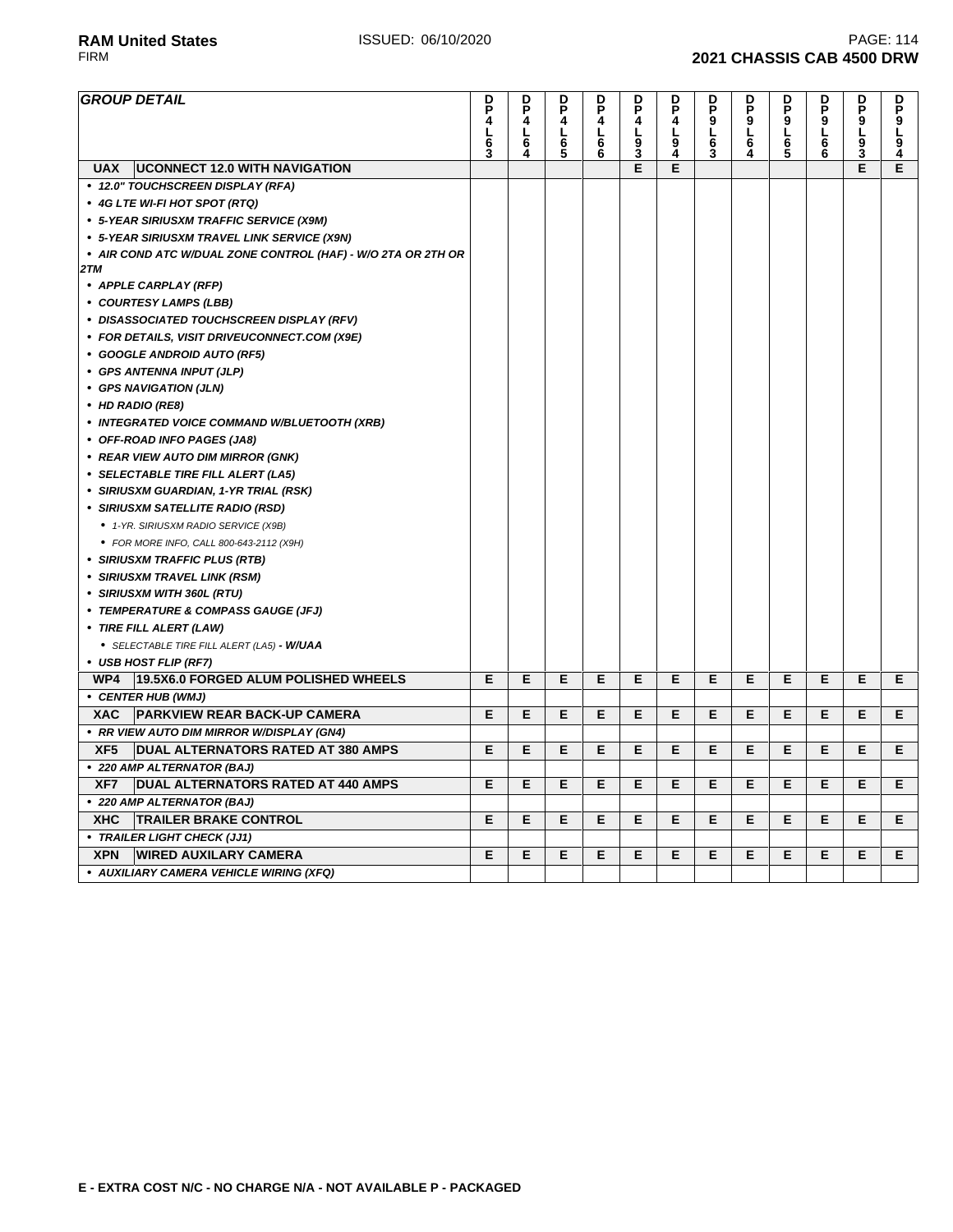| <b>STANDARD EQUIPMENT (UNLESS REPLACED</b>     | $\frac{D}{P}$                | p                            | p                       | p<br>P                  | D<br>P                  | D                            | P                            | p                            |                              | p<br>P                  |                         |                           |
|------------------------------------------------|------------------------------|------------------------------|-------------------------|-------------------------|-------------------------|------------------------------|------------------------------|------------------------------|------------------------------|-------------------------|-------------------------|---------------------------|
| <b>BY OPTIONAL EQUIPMENT)</b>                  | 4                            | 4                            | 4                       | 4                       | 4                       | P<br>4                       |                              | 9                            |                              | 9                       | <b>DP9L</b>             |                           |
|                                                |                              | $\frac{1}{6}$                | L                       | L                       | г                       | <u>լ</u><br>9                | $0$<br>$6$<br>$3$            | $rac{1}{6}$                  | <b>DP9L65</b>                | Г                       |                         | <b>DP9L94</b>             |
|                                                | L<br>6<br>3                  | 4                            | 6<br>5                  | 6<br>6                  | $\overline{9}$<br>3     | 4                            |                              | 4                            |                              | 6<br>6                  | $\overline{9}$<br>3     |                           |
| "RAM" DOOR BADGES (ME4)                        | X                            | Χ                            | X                       | X                       | Χ                       | X                            | X                            | X                            | Χ                            | X                       | X                       | Χ                         |
| "RAM" GRILLE BADGE (ME6)                       | $\overline{\mathsf{x}}$      | $\overline{\mathsf{x}}$      | $\overline{\mathsf{x}}$ | $\overline{\mathsf{x}}$ | $\overline{\mathsf{x}}$ | $\overline{\mathsf{x}}$      | $\overline{\mathsf{x}}$      | X                            | $\overline{\mathsf{x}}$      | $\overline{\mathsf{x}}$ | X                       | $\overline{\mathsf{x}}$   |
| 10.5" FRONT AXLE (DJK)                         | $\overline{X}$               | $\overline{\mathsf{x}}$      | $\overline{\mathsf{x}}$ | $\overline{\mathsf{X}}$ | X                       | X                            | Χ                            | $\overline{X}$               | Χ                            | X                       | $\overline{\mathsf{x}}$ | $\overline{\mathsf{x}}$   |
| 12.0" BANJO REAR AXLE (DRY)                    | $\overline{\mathsf{x}}$      | $\overline{\mathsf{x}}$      | $\overline{\mathsf{x}}$ | $\overline{\mathsf{x}}$ | X                       | $\overline{X}$               | $\overline{\mathsf{x}}$      | $\overline{\mathsf{x}}$      | $\overline{\mathsf{x}}$      | $\overline{\mathsf{x}}$ | $\overline{\mathsf{x}}$ | $\overline{\mathsf{x}}$   |
| 120 MPH PRIMARY SPEEDOMETER (JCB)              | X                            | $\overline{X}$               | $\pmb{\times}$          | $\overline{X}$          | X                       | X                            | X                            | $\boldsymbol{\mathsf{X}}$    | $\overline{X}$               | X                       | X                       | $\boldsymbol{\mathsf{X}}$ |
| 12V AUXILIARY POWER OUTLET (JJJ)               | $\overline{X}$               | $\overline{\mathsf{x}}$      | $\overline{\mathsf{x}}$ | $\overline{\mathsf{x}}$ | $\overline{\mathsf{x}}$ | $\overline{\mathsf{x}}$      | $\overline{\mathsf{x}}$      | $\overline{\mathsf{x}}$      | $\overline{\mathsf{x}}$      | $\overline{\mathsf{x}}$ | X                       | $\overline{X}$            |
| 180 AMP ALTERNATOR (BAD)                       | $\overline{\mathsf{x}}$      | $\overline{\mathsf{x}}$      | $\overline{\mathsf{x}}$ | $\overline{\mathsf{x}}$ | $\overline{\mathsf{x}}$ | X                            | X                            | $\overline{\mathsf{x}}$      | $\overline{\mathsf{x}}$      | $\overline{\mathsf{x}}$ | $\overline{\mathsf{x}}$ | $\overline{X}$            |
| 19.5X6.0 STEEL WHEELS (WP3)                    | $\overline{X}$               | $\overline{X}$               | $\overline{\mathsf{x}}$ | $\overline{\mathsf{X}}$ | $\overline{\mathsf{x}}$ | Χ                            | X                            | $\overline{\mathsf{x}}$      | $\overline{\mathsf{x}}$      | $\overline{\mathsf{x}}$ | X                       | $\overline{\mathsf{x}}$   |
| 225/70R19.5G ALL POSITION TIRES (TAE)          | $\overline{X}$               | $\overline{X}$               | $\overline{\mathsf{x}}$ | $\overline{X}$          | $\overline{\mathsf{x}}$ | $\overline{\mathsf{x}}$      |                              |                              |                              |                         |                         |                           |
| 225/70R19.5G FT ALL POS, RR TRACTION (TAJ)     |                              |                              |                         |                         |                         |                              | $\times$                     | X                            | X                            | X                       | X                       | X                         |
| 2 WAY REAR HEADREST SEAT (CSJ)                 |                              |                              |                         |                         | X                       | X                            |                              |                              |                              |                         | $\overline{\mathsf{x}}$ | $\overline{\mathsf{x}}$   |
| 4.44 AXLE RATIO (DMK)                          | $\times$                     | X                            | X                       | X                       | $\pmb{\times}$          | X                            | X                            | $\times$                     | X                            | X                       | X                       | $\pmb{\times}$            |
| 40/20/40 SPLIT BENCH SEAT (CBE)                | $\overline{\mathsf{x}}$      | $\overline{\mathsf{x}}$      | $\overline{\mathsf{x}}$ | $\overline{\mathsf{x}}$ | X                       | X                            | $\overline{\mathsf{x}}$      | $\overline{X}$               | $\overline{\mathsf{x}}$      | $\overline{\mathsf{x}}$ | X                       | X                         |
| 4 SPEAKERS (RCD)                               | $\overline{\mathsf{x}}$      | $\overline{\mathsf{x}}$      | $\overline{\mathsf{x}}$ | $\overline{\mathsf{x}}$ |                         |                              | $\overline{\mathsf{x}}$      | $\overline{\mathsf{x}}$      | $\overline{\mathsf{x}}$      | $\overline{\mathsf{x}}$ |                         |                           |
| 4-SPOKE STEERING WHEEL (SCF)                   | $\overline{\mathsf{x}}$      | $\overline{\mathsf{x}}$      | $\overline{\mathsf{x}}$ | $\overline{\mathsf{x}}$ | X                       | X                            | $\overline{\mathsf{x}}$      | $\overline{\mathsf{x}}$      | $\overline{\mathsf{x}}$      | $\overline{\mathsf{x}}$ | X                       | X                         |
| 50 STATE EMISSIONS (NAS)                       | $\overline{\mathsf{x}}$      | $\overline{\mathsf{x}}$      | $\overline{X}$          | $\overline{\mathsf{x}}$ | $\overline{X}$          | $\overline{\mathsf{x}}$      | $\overline{\mathsf{x}}$      | $\overline{\mathsf{x}}$      | $\overline{\mathsf{x}}$      | $\overline{\mathsf{x}}$ | $\overline{X}$          | $\overline{X}$            |
| 52 GALLON REAR FUEL TANK (NFH)                 | X                            | $\times$                     | X                       | X                       | X                       | Χ                            | X                            | X                            | X                            | X                       | X                       | $\overline{X}$            |
| <b>6 SPEAKERS (RCG)</b>                        |                              |                              |                         |                         | $\overline{\mathsf{x}}$ | $\overline{\mathsf{X}}$      |                              |                              |                              |                         | $\overline{\mathsf{x}}$ | $\overline{\mathsf{x}}$   |
| 730 AMP MAINTENANCE FREE BATTERY (BCN)         | $\overline{\mathsf{x}}$      | $\times$                     | $\overline{\mathsf{x}}$ | $\overline{\mathsf{x}}$ | $\overline{\mathsf{x}}$ | $\overline{\mathsf{x}}$      | X                            | $\overline{\mathsf{x}}$      | $\overline{\mathsf{x}}$      | X                       | $\overline{\mathsf{x}}$ | $\overline{\mathsf{x}}$   |
| 7 PIN TRAILER WIRING HARNESS (XFK)             | $\overline{\mathsf{x}}$      | $\overline{\mathsf{x}}$      | $\overline{\mathsf{x}}$ | $\overline{\mathsf{x}}$ | $\overline{\mathsf{x}}$ | $\overline{\mathsf{x}}$      | $\overline{\mathsf{x}}$      | $\overline{\mathsf{x}}$      | $\overline{\mathsf{x}}$      | $\overline{\mathsf{x}}$ | $\overline{\mathsf{x}}$ | $\overline{\mathsf{x}}$   |
| 87 MPH MAXIMUM SPEED (JJ6)                     | $\overline{\mathsf{x}}$      | $\overline{\mathsf{x}}$      | $\overline{\mathsf{x}}$ | $\overline{X}$          | $\overline{\mathsf{x}}$ | X                            | Χ                            | $\overline{\mathsf{x}}$      | $\overline{\mathsf{x}}$      | X                       | $\overline{\mathsf{x}}$ | $\overline{\mathsf{x}}$   |
|                                                |                              |                              | $\overline{\mathsf{x}}$ | $\overline{\mathsf{X}}$ |                         |                              |                              |                              |                              | X                       |                         | X                         |
| <b>ACCENT COLOR SHARK FIN ANTENNA (RD3)</b>    | Χ<br>$\overline{\mathsf{x}}$ | X<br>$\overline{\mathsf{x}}$ | $\overline{\mathsf{x}}$ | $\overline{\mathsf{x}}$ | Χ                       | Χ<br>$\overline{\mathsf{x}}$ | Χ<br>$\overline{\mathsf{x}}$ | Χ<br>$\overline{\mathsf{x}}$ | Χ<br>$\overline{\mathsf{x}}$ | $\overline{\mathsf{x}}$ | Χ<br>$\overline{X}$     | $\overline{\mathsf{x}}$   |
| <b>ACTIVE GRILLE SHUTTERS (MDX)</b>            |                              |                              |                         |                         | $\overline{\mathsf{x}}$ |                              |                              |                              |                              |                         |                         |                           |
| ADVANCED MULTISTAGE FRONT AIR BAGS (CG3)       | Χ                            | $\overline{\mathsf{x}}$      | $\overline{\mathsf{x}}$ | $\overline{\mathsf{x}}$ | $\overline{X}$          | $\overline{\mathsf{x}}$      | $\overline{X}$               | $\overline{X}$               | $\overline{\mathsf{x}}$      | $\overline{\mathsf{X}}$ | $\overline{\mathsf{X}}$ | $\overline{X}$            |
| AIR CONDITIONING (HAA)                         | $\overline{X}$               | $\overline{\mathsf{x}}$      | $\overline{\mathsf{x}}$ | $\overline{\mathsf{x}}$ | $\overline{\mathsf{x}}$ | $\overline{\mathsf{x}}$      | $\overline{\mathsf{x}}$      | $\overline{\mathsf{x}}$      | $\overline{\mathsf{x}}$      | $\overline{\mathsf{x}}$ | $\overline{\mathsf{x}}$ | $\overline{X}$            |
| AMERICAN AXLE (AAM) BRAND (DR8)                | $\overline{\mathsf{x}}$      | $\overline{\mathsf{x}}$      | $\overline{\mathsf{x}}$ | $\overline{\mathsf{x}}$ | $\overline{\mathsf{x}}$ | X                            | X                            | $\overline{\mathsf{x}}$      | $\overline{\mathsf{x}}$      | $\overline{\mathsf{x}}$ | $\overline{\mathsf{x}}$ | $\overline{\mathsf{x}}$   |
| ANTI-LOCK 4-WHEEL DISC BRAKES (BRT)            | $\overline{\mathsf{x}}$      | $\overline{\mathsf{x}}$      | $\overline{\mathsf{x}}$ | $\overline{\mathsf{X}}$ | X                       | Χ                            | Χ                            | $\overline{X}$               | X                            | X                       | X                       | $\overline{\mathsf{x}}$   |
| ANTI-SPIN DIFFERENTIAL REAR AXLE (DSA)         | $\overline{\mathsf{x}}$      | $\overline{\mathsf{x}}$      | $\overline{\mathsf{x}}$ | $\overline{\mathsf{x}}$ | $\overline{\mathsf{x}}$ | $\overline{\mathsf{x}}$      | Χ                            | $\overline{\mathsf{x}}$      | $\overline{\mathsf{x}}$      | $\overline{\mathsf{x}}$ | $\overline{\mathsf{x}}$ | $\overline{\mathsf{x}}$   |
| AUDIO JACK INPUT FOR MOBILE DEVICES (RSU)      | $\overline{X}$               | $\times$                     | $\pmb{\times}$          | $\overline{X}$          | $\pmb{\times}$          | X                            | $\overline{X}$               | $\overline{X}$               | X                            | X                       | X                       | $\overline{X}$            |
| <b>AUTOMATIC HEADLAMPS (LMG)</b>               | $\overline{X}$               | $\overline{\mathsf{x}}$      | $\overline{\mathsf{x}}$ | $\overline{\mathsf{x}}$ | $\overline{\mathsf{x}}$ | $\overline{\mathsf{x}}$      | $\overline{\mathsf{x}}$      | $\overline{\mathsf{x}}$      | $\overline{\mathsf{x}}$      | $\overline{\mathsf{x}}$ | $\overline{\mathsf{x}}$ | $\overline{\mathsf{x}}$   |
| AUXILIARY SWITCHES - I/P MOUNTED (LHL)         | $\overline{X}$               | $\overline{X}$               | $\overline{X}$          | $\overline{\mathsf{X}}$ | X                       | X                            | Χ                            | X                            | X                            | X                       | X                       | X                         |
| AUXILIARY TRANSMISSION OIL COOLER (NHB)        | $\overline{\mathsf{X}}$      | $\overline{\mathsf{x}}$      | $\overline{\mathsf{x}}$ | $\overline{\mathsf{x}}$ | X                       | $\overline{\mathsf{x}}$      | $\overline{\mathsf{x}}$      | $\overline{\mathsf{x}}$      | $\overline{\mathsf{x}}$      | X                       | X                       | $\overline{\mathsf{x}}$   |
| <b>BASE DOOR TRIM PANEL (CTL)</b>              | $\overline{\mathsf{x}}$      | $\overline{\mathsf{x}}$      | $\overline{\mathsf{x}}$ | $\overline{\mathsf{x}}$ | $\overline{\mathsf{x}}$ | $\overline{\mathsf{x}}$      | $\overline{\mathsf{x}}$      | $\overline{\mathsf{x}}$      | $\overline{\mathsf{x}}$      | $\overline{\mathsf{x}}$ | $\overline{\mathsf{x}}$ | $\overline{\mathsf{x}}$   |
| <b>BASE EQUIPMENT GROUP (A6A)</b>              | $\overline{\mathsf{x}}$      | $\overline{\mathsf{x}}$      | $\overline{\mathsf{x}}$ | $\overline{\mathsf{x}}$ | $\overline{\mathsf{x}}$ | $\overline{\mathsf{x}}$      | $\overline{\mathsf{x}}$      | $\overline{X}$               | $\overline{\mathsf{x}}$      | $\overline{\mathsf{X}}$ | X                       | $\overline{\mathsf{x}}$   |
| BEHIND THE SEAT STORAGE / BIN (CU3)            | $\overline{\mathsf{x}}$      | $\overline{\mathsf{x}}$      | $\overline{\mathsf{x}}$ | $\overline{\mathsf{x}}$ |                         |                              | $\overline{\mathsf{x}}$      | $\overline{\mathsf{x}}$      | $\overline{\mathsf{x}}$      | $\overline{\mathsf{x}}$ |                         |                           |
| <b>BLACK DOOR HANDLES (MNA)</b>                | $\overline{\mathsf{X}}$      | $\overline{\mathsf{X}}$      | $\overline{X}$          | $\overline{X}$          | $\overline{X}$          | $\overline{X}$               | $\overline{X}$               | $\overline{\mathsf{X}}$      | $\overline{\mathsf{X}}$      | $\overline{\mathsf{X}}$ | $\overline{X}$          | $\overline{X}$            |
| <b>BLACK EXTERIOR MIRRORS (LE4)</b>            | X                            | X                            | X                       | X                       |                         |                              | $\times$                     | X                            | X                            | X                       |                         |                           |
| <b>BLACK FRONT BUMPER (MB1)</b>                | $\overline{X}$               | X                            | X                       | X                       | X                       | $\overline{X}$               | X                            | $\overline{X}$               | $\overline{X}$               | X                       | X                       | X                         |
| BLACK VINYL FLOOR COVERING (CKJ)               | $\overline{\mathsf{X}}$      | X                            | X                       | $\overline{X}$          | X                       | X                            | X                            | $\overline{X}$               | X                            | X                       | X                       | X                         |
| <b>BULB OUT DETECTION DEFEAT FOR LED (LB6)</b> | $\overline{X}$               | X                            | X                       | X                       | X                       | X                            | X                            | X                            | X                            | X                       | X                       | X                         |
| <b>BUMPER MODULE II (X75)</b>                  | $\overline{X}$               | $\overline{X}$               | $\overline{X}$          | $\overline{X}$          | X                       | X                            | $\overline{X}$               | $\overline{X}$               | $\overline{X}$               | X                       | X                       | X                         |
| CENTER CONSOLE PARTS MODULE (X8S)              | $\overline{X}$               | $\overline{X}$               | $\overline{\mathsf{x}}$ | $\overline{X}$          | X                       | $\overline{\mathsf{x}}$      | $\overline{\mathsf{x}}$      | $\overline{X}$               | $\overline{\mathsf{X}}$      | $\overline{\mathsf{x}}$ | X                       | X                         |
| CHROME HEADLAMP BEZELS (MFP)                   | $\overline{\mathsf{X}}$      | $\overline{\mathsf{x}}$      | $\overline{X}$          | $\overline{X}$          | X                       | $\overline{X}$               | $\overline{\mathsf{x}}$      | $\overline{X}$               | $\overline{\mathsf{X}}$      | $\overline{\mathsf{X}}$ | X                       | X                         |
| CLEARANCE LAMPS (LNC)                          | $\overline{X}$               | $\overline{\mathsf{x}}$      | $\overline{X}$          | $\overline{X}$          | $\overline{X}$          | $\overline{\mathsf{x}}$      | $\overline{\mathsf{x}}$      | $\overline{X}$               | $\overline{\mathsf{X}}$      | $\overline{\mathsf{X}}$ | X                       | X                         |
| CLUSTER 3.5" TFT B&W DISPLAY (JAE)             | $\overline{X}$               | X                            | X                       | X                       | X                       | X                            | $\boldsymbol{\mathsf{X}}$    | X                            | X                            | X                       | X                       | X                         |
| CONVENTIONAL DIFFERENTIAL FRT AXLE (DS7)       |                              |                              |                         |                         |                         |                              | $\overline{\mathsf{x}}$      | $\overline{X}$               | $\overline{X}$               | X                       | X                       | X                         |
| <b>DASH LINER INSULATION (HGB)</b>             | $\overline{X}$               | X                            | X                       | X                       | X                       | X                            | $\overline{\mathsf{x}}$      | $\overline{X}$               | $\overline{\mathsf{X}}$      | X                       | X                       | X                         |
| DASH PASS THRU WIRE CIRCUITS (BC3)             | $\overline{\mathsf{X}}$      | $\overline{X}$               | X                       | $\overline{X}$          | X                       | $\overline{\mathsf{X}}$      | $\overline{X}$               | $\overline{X}$               | $\overline{X}$               | X                       | $\overline{X}$          | X                         |
| DAYTIME RUNNING HEADLAMPS, LOW BEAM (LM1)      | $\overline{X}$               | X                            | X                       | X                       | X                       | X                            | $\overline{\mathsf{X}}$      | X                            | X                            | X                       | X                       | X                         |
| DELETE CARGO LAMP (LP8)                        | $\overline{X}$               | X                            | X                       | X                       | X                       | X                            | X                            | $\overline{X}$               | X                            | X                       | X                       | X                         |
| DELETE FRONT LICENSE PLATE BRACKET (MD8)       | $\overline{\mathsf{X}}$      | X                            | X                       | $\overline{X}$          | X                       | $\overline{X}$               | X                            | $\overline{X}$               | $\overline{\mathsf{X}}$      | X                       | X                       | X                         |
| DELETE PICKUP BOX (XBC)                        | $\overline{X}$               | $\overline{\mathsf{x}}$      | $\overline{X}$          | $\overline{\mathsf{X}}$ | X                       | $\overline{X}$               | $\overline{\mathsf{x}}$      | $\overline{X}$               | $\overline{\mathsf{x}}$      | $\overline{\mathsf{X}}$ | X                       | X                         |
| DELETE SPARE TIRE (TBF)                        | $\overline{X}$               | $\overline{X}$               | $\overline{X}$          | $\overline{X}$          | $\pmb{\times}$          | $\overline{X}$               | $\overline{\mathsf{x}}$      | $\overline{X}$               | $\overline{X}$               | $\overline{X}$          | X                       | $\mathsf{X}$              |
| DOOR PARTS MODULE (X82)                        | $\overline{X}$               | X                            | X                       | $\overline{X}$          | X                       | X                            | X                            | $\overline{\mathsf{x}}$      | $\overline{\mathsf{X}}$      | X                       | X                       | X                         |
| DRIVER/PASSENGER ASSIST HANDLES (CSP)          | $\overline{X}$               | X                            | X                       | X                       | X                       | X                            | X                            | X                            | X                            | X                       | X                       | X                         |
| DRIVER & PASSENGER HEADREST (CDX)              | $\overline{X}$               | $\overline{\mathsf{x}}$      | $\overline{\mathsf{x}}$ | $\overline{X}$          | X                       | $\overline{\mathsf{x}}$      | X                            | $\overline{X}$               | $\overline{X}$               | X                       | X                       | X                         |
| DRIVER SEAT - MANUAL ADJUST 4-WAY (JVA)        | $\overline{\mathsf{x}}$      | $\overline{\mathsf{x}}$      | X                       | X                       | X                       | $\overline{X}$               | $\overline{X}$               | $\overline{\mathsf{x}}$      | X                            | X                       | X                       | X                         |
|                                                |                              |                              |                         |                         |                         |                              |                              |                              |                              |                         |                         |                           |

**E - EXTRA COST N/C - NO CHARGE N/A - NOT AVAILABLE P - PACKAGED**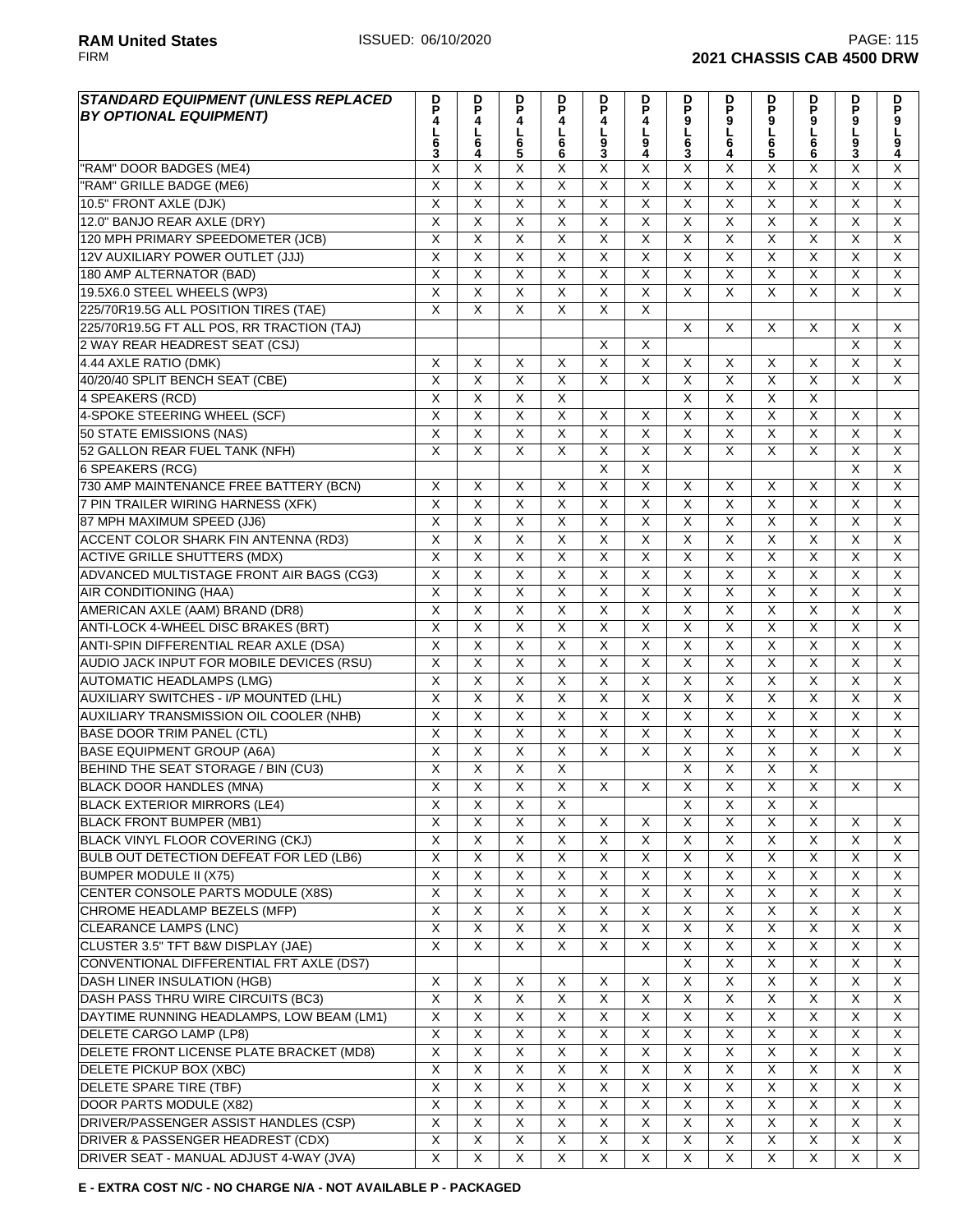| <b>STANDARD EQUIPMENT (UNLESS REPLACED</b><br><b>BY OPTIONAL EQUIPMENT)</b> | D<br>P<br>4             | D<br>$\bar{P}$          | D<br>P<br>4             | D<br>P<br>4             | P<br>4                    | D<br>P<br>4             |                         | D<br>9                  | D                         | D<br>P<br>9             | D<br>9                  | D<br>9                  |
|-----------------------------------------------------------------------------|-------------------------|-------------------------|-------------------------|-------------------------|---------------------------|-------------------------|-------------------------|-------------------------|---------------------------|-------------------------|-------------------------|-------------------------|
|                                                                             | 6<br>Š.                 | $\frac{1}{6}$           | $\frac{L}{6}$<br>5      | L<br>6<br>6             | L<br>$\frac{9}{3}$        | լ<br>9<br>4             | <b>DP9L63</b>           | $rac{1}{6}$<br>4        | <b>P9L65</b>              | $\frac{1}{6}$<br>6      | L<br>9<br>3             | L<br>9<br>4             |
| DUAL NOTE ELECTRIC HORNS (JJB)                                              | X                       | X                       | X                       | X                       | X                         | X                       | X                       | X                       | X                         | X                       | X                       | Χ                       |
| DUAL REAR WHEELS (WLA)                                                      | $\overline{X}$          | $\overline{\mathsf{x}}$ | $\overline{\mathsf{x}}$ | $\overline{\mathsf{x}}$ | X                         | $\overline{\mathsf{x}}$ | $\overline{\mathsf{x}}$ | $\overline{\mathsf{X}}$ | X                         | $\overline{\mathsf{x}}$ | $\overline{\mathsf{x}}$ | $\overline{X}$          |
| ELECTRONICALLY CONTROLLED THROTTLE (NHN)                                    | $\overline{X}$          | $\overline{\mathsf{x}}$ | $\overline{\mathsf{x}}$ | $\overline{\mathsf{x}}$ | $\overline{\mathsf{x}}$   | $\overline{X}$          | X                       | $\overline{\mathsf{x}}$ | $\overline{\mathsf{x}}$   | $\overline{\mathsf{x}}$ | $\overline{\mathsf{x}}$ | $\overline{X}$          |
| ELECTRONIC RANGE SELECT (DH4)                                               | $\overline{\mathsf{x}}$ | $\overline{\mathsf{x}}$ | $\overline{X}$          | $\overline{\mathsf{x}}$ | $\overline{\mathsf{x}}$   | $\overline{\mathsf{x}}$ | $\overline{\mathsf{x}}$ | $\overline{\mathsf{X}}$ | $\overline{\mathsf{X}}$   | $\overline{\mathsf{x}}$ | $\overline{\mathsf{x}}$ | $\overline{X}$          |
| ELECTRONIC STABILITY CONTROL (BNB)                                          | $\overline{X}$          | $\overline{X}$          | $\overline{X}$          | $\overline{X}$          | $\overline{\mathsf{x}}$   | Χ                       | X                       | $\overline{X}$          | $\overline{X}$            | $\overline{X}$          | $\overline{X}$          | $\overline{X}$          |
| ENGINE - 6.4L V8 HEAVY DUTY HEMI ENGINE (ESB)                               | $\overline{X}$          | $\overline{\mathsf{x}}$ | $\overline{\mathsf{x}}$ | $\overline{\mathsf{x}}$ | $\overline{\mathsf{x}}$   | X                       | Χ                       | $\overline{\mathsf{x}}$ | $\overline{\mathsf{x}}$   | $\overline{\mathsf{x}}$ | $\overline{\mathsf{x}}$ | $\overline{X}$          |
| FLOOR TUNNEL INSULATION (HGF)                                               | $\overline{\mathsf{x}}$ | $\overline{\mathsf{x}}$ | $\overline{\mathsf{x}}$ | $\overline{\mathsf{x}}$ | $\overline{\mathsf{x}}$   | $\overline{\mathsf{x}}$ | $\overline{\mathsf{x}}$ | $\overline{\mathsf{x}}$ | $\overline{\mathsf{x}}$   | $\overline{\mathsf{x}}$ | $\overline{X}$          | $\overline{X}$          |
| <b>FOLDING TRAILER TOW MIRRORS (GPD)</b>                                    | X                       | $\overline{\mathsf{x}}$ | X                       | X                       |                           |                         | X                       | X                       | $\overline{\mathsf{x}}$   | X                       |                         |                         |
| FRONT AIR DAM (MXB)                                                         | X                       | $\overline{\mathsf{x}}$ | X                       | $\overline{\mathsf{X}}$ | X                         | X                       | $\overline{X}$          | $\overline{\mathsf{X}}$ | $\overline{X}$            | X                       | X                       | X                       |
| FRONT ARMREST W/CUPHOLDERS (CDR)                                            | $\overline{X}$          | $\overline{\mathsf{x}}$ | X                       | $\overline{\mathsf{x}}$ | $\overline{\mathsf{x}}$   | $\overline{\mathsf{x}}$ | $\overline{\mathsf{x}}$ | $\overline{\mathsf{x}}$ | $\overline{\mathsf{x}}$   | $\overline{\mathsf{x}}$ | $\overline{\mathsf{x}}$ | X                       |
| FRONT END PARTS MODULE (X83)                                                | $\overline{X}$          | $\overline{\mathsf{x}}$ | $\overline{\mathsf{x}}$ | $\overline{\mathsf{x}}$ | X                         | $\overline{\mathsf{x}}$ | $\overline{\mathsf{x}}$ | $\overline{X}$          | $\overline{\mathsf{x}}$   | $\overline{\mathsf{x}}$ | $\overline{\mathsf{x}}$ | $\overline{X}$          |
|                                                                             | $\overline{\mathsf{x}}$ | $\overline{X}$          | X                       | X                       | X                         | $\pmb{\times}$          | $\pmb{\times}$          | $\overline{X}$          | $\overline{X}$            | X                       | X                       | X                       |
| FRONT HEAVY DUTY SHOCK ABSORBERS (SFB)                                      | $\overline{X}$          | $\overline{\mathsf{X}}$ | $\overline{\mathsf{x}}$ | $\overline{\mathsf{X}}$ | $\overline{\mathsf{x}}$   | $\overline{\mathsf{x}}$ | $\overline{\mathsf{x}}$ | $\overline{X}$          | $\overline{\mathsf{X}}$   | $\overline{\mathsf{x}}$ | $\overline{\mathsf{x}}$ | $\overline{\mathsf{x}}$ |
| FRONT HEIGHT ADJUST SHOULDER BELTS (CGD)                                    | $\overline{\mathsf{x}}$ | $\overline{\mathsf{x}}$ | $\overline{\mathsf{x}}$ | $\overline{\mathsf{x}}$ | $\overline{\mathsf{x}}$   | $\overline{\mathsf{x}}$ |                         | $\overline{\mathsf{x}}$ | $\overline{\mathsf{x}}$   | $\overline{\mathsf{x}}$ | $\overline{\mathsf{x}}$ | $\overline{X}$          |
| <b>FRONT STABILIZER BAR (SHA)</b>                                           |                         |                         |                         |                         |                           |                         | $\overline{\mathsf{x}}$ |                         |                           |                         |                         |                         |
| FRONT WHEEL WELL LINERS (MHR)                                               | $\overline{X}$          | $\overline{\mathsf{x}}$ | $\overline{\mathsf{x}}$ | $\overline{\mathsf{x}}$ | $\overline{\mathsf{x}}$   | X                       | X                       | $\overline{\mathsf{x}}$ | $\overline{\mathsf{x}}$   | $\overline{\mathsf{x}}$ | $\overline{\mathsf{x}}$ | X                       |
| FRT PASS SEAT - MANUAL ADJUST 4-WAY (JWA)                                   | $\overline{X}$          | $\overline{X}$          | X                       | Χ                       | X                         | Χ                       | Χ                       | $\overline{X}$          | X                         | X                       | $\overline{\mathsf{X}}$ | $\overline{\mathsf{X}}$ |
| <b>GRILLE-MATTE BLACK MESH (MFF)</b>                                        | $\overline{\mathsf{x}}$ | $\overline{\mathsf{x}}$ | $\overline{\mathsf{x}}$ | $\overline{X}$          | $\overline{\mathsf{x}}$   | $\overline{\mathsf{x}}$ | X                       | $\overline{\mathsf{x}}$ | $\overline{\mathsf{x}}$   | $\overline{\mathsf{x}}$ | $\overline{\mathsf{x}}$ | $\overline{X}$          |
| <b>GRILLE MODULE (X79)</b>                                                  | $\overline{X}$          | $\overline{\mathsf{x}}$ | $\overline{\mathsf{x}}$ | $\overline{\mathsf{x}}$ | $\overline{\mathsf{x}}$   | $\overline{\mathsf{x}}$ | X                       | $\overline{\mathsf{x}}$ | $\overline{\mathsf{x}}$   | X                       | $\overline{\mathsf{x}}$ | $\overline{X}$          |
| <b>GVW RATING - 16500# (Z4A)</b>                                            | $\overline{\mathsf{x}}$ | $\overline{\mathsf{x}}$ | X                       | $\overline{\mathsf{x}}$ | $\overline{\mathsf{x}}$   | X                       |                         |                         |                           |                         |                         |                         |
| GVW RATING - 16500# (Z9A)                                                   |                         |                         |                         |                         |                           |                         | X                       | X                       | X                         | X                       | X                       | X                       |
| HD VINYL 40/20/40 SPLIT BENCH SEAT (*TX)                                    | X                       | X                       | X                       | X                       | $\times$                  | $\times$                | X                       | $\overline{\mathsf{x}}$ | $\overline{\mathsf{x}}$   | $\overline{\mathsf{x}}$ | $\overline{\mathsf{x}}$ | $\overline{X}$          |
| HEADLAMP OFF TIME DELAY (LHD)                                               | $\overline{\mathsf{x}}$ | $\overline{\mathsf{x}}$ | $\overline{\mathsf{x}}$ | $\overline{\mathsf{x}}$ | $\overline{\mathsf{x}}$   | $\overline{\mathsf{x}}$ | $\overline{\mathsf{x}}$ | $\overline{\mathsf{x}}$ | $\overline{\mathsf{x}}$   | $\overline{\mathsf{x}}$ | $\overline{\mathsf{x}}$ | $\overline{X}$          |
| <b>HEADLINER PARTS MODULE (X8Y)</b>                                         | $\overline{\mathsf{x}}$ | $\overline{\mathsf{x}}$ | $\overline{\mathsf{x}}$ | $\overline{\mathsf{x}}$ | $\overline{\mathsf{x}}$   | $\overline{\mathsf{x}}$ | $\overline{\mathsf{x}}$ | $\overline{\mathsf{x}}$ | $\overline{\mathsf{x}}$   | $\overline{\mathsf{x}}$ | $\overline{\mathsf{x}}$ | $\overline{X}$          |
| HEAVY DUTY ENGINE COOLING (NMC)                                             | $\overline{X}$          | $\overline{\mathsf{x}}$ | $\overline{\mathsf{x}}$ | $\overline{\mathsf{x}}$ | $\overline{\mathsf{x}}$   | X                       | X                       | $\overline{\mathsf{x}}$ | $\overline{\mathsf{x}}$   | $\overline{\mathsf{x}}$ | $\overline{\mathsf{x}}$ | $\overline{X}$          |
| <b>HEMI BADGE (MW5)</b>                                                     | $\overline{X}$          | $\overline{\mathsf{x}}$ | $\overline{\mathsf{x}}$ | $\overline{\mathsf{X}}$ | X                         | Χ                       | Χ                       | $\overline{X}$          | $\overline{X}$            | $\overline{\mathsf{x}}$ | $\overline{\mathsf{X}}$ | $\overline{\mathsf{X}}$ |
| I/P BEZELS-PAINTED (JE1)                                                    | $\overline{X}$          | $\overline{\mathsf{x}}$ | $\overline{X}$          | $\overline{X}$          | $\overline{\mathsf{x}}$   | $\overline{\mathsf{x}}$ | $\overline{\mathsf{x}}$ | $\overline{\mathsf{x}}$ | $\overline{\mathsf{x}}$   | $\overline{\mathsf{x}}$ | $\overline{\mathsf{x}}$ | $\overline{X}$          |
| <b>INSTRUMENT CLUSTER THEME 1 (BASE) (JY1)</b>                              | X                       | $\overline{\mathsf{x}}$ | X                       | $\overline{\mathsf{X}}$ | $\overline{\mathsf{x}}$   | $\overline{\mathsf{x}}$ | X                       | X                       | $\overline{\mathsf{x}}$   | X                       | $\overline{\mathsf{X}}$ | X                       |
| <b>INSTRUMENT PANEL PARTS MODULE (X81)</b>                                  | $\overline{\mathsf{x}}$ | $\overline{\mathsf{x}}$ | $\overline{X}$          | $\overline{\mathsf{x}}$ | $\overline{\mathsf{x}}$   | X                       | $\overline{X}$          | $\overline{X}$          | $\overline{X}$            | $\overline{\mathsf{x}}$ | $\overline{\mathsf{x}}$ | $\overline{X}$          |
| INTEGRATED VOICE COMMAND W/BLUETOOTH (XRB)                                  | $\times$                | $\pmb{\times}$          | X                       | X                       | $\pmb{\times}$            | X                       | X                       | X                       | $\boldsymbol{\mathsf{X}}$ | X                       | X                       | X                       |
| <b>JOB RATED (XZG)</b>                                                      | $\overline{X}$          | $\overline{\mathsf{x}}$ | X                       | $\overline{\mathsf{x}}$ | X                         | X                       | X                       | $\overline{X}$          | $\overline{\mathsf{x}}$   | $\overline{\mathsf{x}}$ | $\overline{\mathsf{x}}$ | $\overline{X}$          |
| MAN SHIFT-ON-THE-FLY TRANSFER CASE (DK1)                                    |                         |                         |                         |                         |                           |                         | X                       | $\overline{\mathsf{x}}$ | $\overline{\mathsf{x}}$   | $\overline{\mathsf{x}}$ | $\overline{\mathsf{x}}$ | $\overline{X}$          |
| MANUAL DOOR LOCKS (JE8)                                                     | X                       | X                       | X                       | X                       |                           |                         | $\overline{\mathsf{x}}$ | $\overline{\mathsf{x}}$ | $\overline{\mathsf{x}}$   | $\overline{\mathsf{X}}$ |                         |                         |
| <b>MANUAL WINDOWS (JF8)</b>                                                 | $\overline{\mathsf{x}}$ | $\overline{\mathsf{x}}$ | $\overline{\mathsf{x}}$ | $\overline{\mathsf{x}}$ |                           |                         | $\overline{\mathsf{x}}$ | $\overline{\mathsf{x}}$ | $\overline{\mathsf{x}}$   | $\overline{\mathsf{x}}$ |                         |                         |
| MEDIA HUB-2 USB, FULL FUNCT, AUX (RSF)                                      | $\overline{X}$          | $\overline{\mathsf{x}}$ | X                       | X                       | X                         | X                       | Χ                       | $\overline{X}$          | $\overline{\mathsf{x}}$   | $\overline{\mathsf{x}}$ | X                       | X                       |
| MONOTONE PAINT (APA)                                                        | $\overline{\mathsf{x}}$ | $\overline{\mathsf{x}}$ | $\overline{\mathsf{x}}$ | $\overline{\mathsf{x}}$ | $\overline{\mathsf{x}}$   | $\overline{\mathsf{x}}$ | $\overline{\mathsf{x}}$ | $\overline{\mathsf{x}}$ | $\overline{\mathsf{x}}$   | $\overline{\mathsf{x}}$ | $\overline{\mathsf{x}}$ | $\overline{\mathsf{x}}$ |
| NON ADJUSTABLE PEDALS (XA8)                                                 | X                       | $\overline{X}$          | $\overline{X}$          | $\overline{\mathsf{X}}$ | $\overline{X}$            | X                       | X                       | $\overline{X}$          | $\overline{X}$            | $\overline{X}$          | $\overline{X}$          | $\overline{X}$          |
| NO UNDERSEAT STORAGE (CUH)                                                  |                         |                         |                         |                         | $\boldsymbol{\mathsf{X}}$ | X                       |                         |                         |                           |                         | X                       | X                       |
| PASSENGER SIDE SUN VISOR W/MIRROR (GNM)                                     | X                       | X                       | X                       | X                       | X                         | X                       | X                       | X                       | X                         | X                       | X                       | X                       |
| POWER ACCESSORY DELAY (JKY)                                                 | $\overline{\mathsf{X}}$ | $\overline{\mathsf{X}}$ | X                       | $\overline{\mathsf{x}}$ | $\overline{X}$            | $\overline{X}$          | $\overline{X}$          | $\overline{\mathsf{X}}$ | $\overline{\mathsf{X}}$   | X                       | $\overline{X}$          | X                       |
| POWER STEERING (SBE)                                                        | $\overline{\mathsf{X}}$ | $\overline{X}$          | $\overline{X}$          | X                       | X                         | $\overline{X}$          | X                       | $\overline{\mathsf{x}}$ | $\overline{X}$            | $\overline{X}$          | X                       | X                       |
| PUSHBUTTON START (GX4)                                                      | $\overline{X}$          | $\overline{X}$          | $\overline{\mathsf{x}}$ | $\overline{\mathsf{X}}$ | $\overline{\mathsf{x}}$   | $\overline{X}$          | $\overline{X}$          | $\overline{X}$          | $\overline{X}$            | $\overline{\mathsf{x}}$ | $\overline{X}$          | $\overline{X}$          |
| PWR FRONT WINDOWS, 1-TOUCH, UP & DOWN (JP3)                                 |                         |                         |                         |                         | $\overline{X}$            | $\overline{\mathsf{x}}$ |                         |                         |                           |                         | $\overline{\mathsf{x}}$ | X                       |
| RAM 4500 BADGE (MUP)                                                        | X                       | X                       | X                       | X                       | X                         | X                       | X                       | X                       | X                         | X                       | X                       | X                       |
| READY ALERT BRAKING (BHD)                                                   | $\overline{\mathsf{X}}$ | $\overline{X}$          | X                       | $\overline{X}$          | X                         | $\overline{X}$          | $\overline{\mathsf{X}}$ | $\overline{\mathsf{X}}$ | $\overline{\mathsf{X}}$   | X                       | X                       | X                       |
| REAR FIXED WINDOW (GJD)                                                     | $\overline{\mathsf{x}}$ | $\overline{\mathsf{x}}$ | X                       | $\overline{X}$          | $\overline{X}$            | $\overline{X}$          | $\overline{X}$          | $\overline{\mathsf{x}}$ | $\overline{\mathsf{x}}$   | X                       | X                       | X                       |
| <b>REAR FOLDING SEAT (CFM)</b>                                              |                         |                         |                         |                         | X                         | $\overline{X}$          |                         |                         |                           |                         | X                       | X                       |
| REAR HEAVY DUTY SHOCK ABSORBERS (SGB)                                       | X                       | X                       | X                       | X                       | X                         | $\overline{X}$          | X                       | X                       | X                         | X                       | X                       | X                       |
| REAR HEAVY DUTY STABILIZER BAR (SHD)                                        | $\overline{X}$          | X                       | X                       | $\overline{X}$          | X                         | Χ                       | X                       | $\overline{\mathsf{x}}$ | X                         | X                       | X                       | X                       |
| REAR UNDERSEAT COMPARTMENT STORAGE (CUE)                                    |                         |                         |                         |                         | X                         | $\overline{X}$          |                         |                         |                           |                         | X                       | X                       |
| <b>REAR VIEW DAY/NIGHT MIRROR (GNA)</b>                                     | X                       | X                       | X                       | X                       | X                         | $\overline{\mathsf{x}}$ | X                       | X                       | X                         | X                       | $\overline{X}$          | X                       |
| REMOTE USB PORT - CHARGE ONLY (RS3)                                         | $\overline{X}$          | $\overline{\mathsf{x}}$ | $\overline{X}$          | $\overline{\mathsf{x}}$ | $\overline{X}$            | $\overline{\mathsf{x}}$ | $\overline{X}$          | $\overline{X}$          | $\overline{\mathsf{x}}$   | $\overline{X}$          | $\overline{\mathsf{X}}$ | X                       |
| REMOTE USB PORT (RSX)                                                       | $\overline{X}$          | X                       | X                       | $\overline{\mathsf{X}}$ | X                         | $\overline{X}$          | X                       | $\overline{\mathsf{x}}$ | X                         | X                       | X                       | X                       |
| SEAT PARTS MODULE (X8Z)                                                     | $\overline{X}$          | X                       | X                       | X                       | X                         | X                       | X                       | $\mathsf X$             | X                         | X                       | X                       | X                       |
| SENTRY KEY THEFT DETERRENT SYSTEM (GXX)                                     | $\overline{X}$          | $\overline{X}$          | $\overline{\mathsf{x}}$ | $\overline{X}$          | $\overline{\mathsf{x}}$   | $\overline{X}$          | $\overline{X}$          | $\overline{\mathsf{x}}$ | $\overline{X}$            | $\overline{\mathsf{x}}$ | X                       | X                       |
| SPEED CONTROL (NHM)                                                         | X                       | X                       | X                       | $\overline{X}$          | X                         | X                       | X                       | X                       | X                         | X                       | X                       | X                       |
| SPEED SENSITIVE POWER LOCKS (JPH)                                           |                         |                         |                         |                         | X                         | $\overline{X}$          |                         |                         |                           |                         | $\overline{X}$          | X                       |
| STATIONARY ELEVATED ENGINE IDLE (BNF)                                       | X                       | X                       | X                       | X                       | X                         | $\overline{\mathsf{x}}$ | $\overline{X}$          | X                       | X                         | X                       | X                       | $\overline{X}$          |

**E - EXTRA COST N/C - NO CHARGE N/A - NOT AVAILABLE P - PACKAGED**